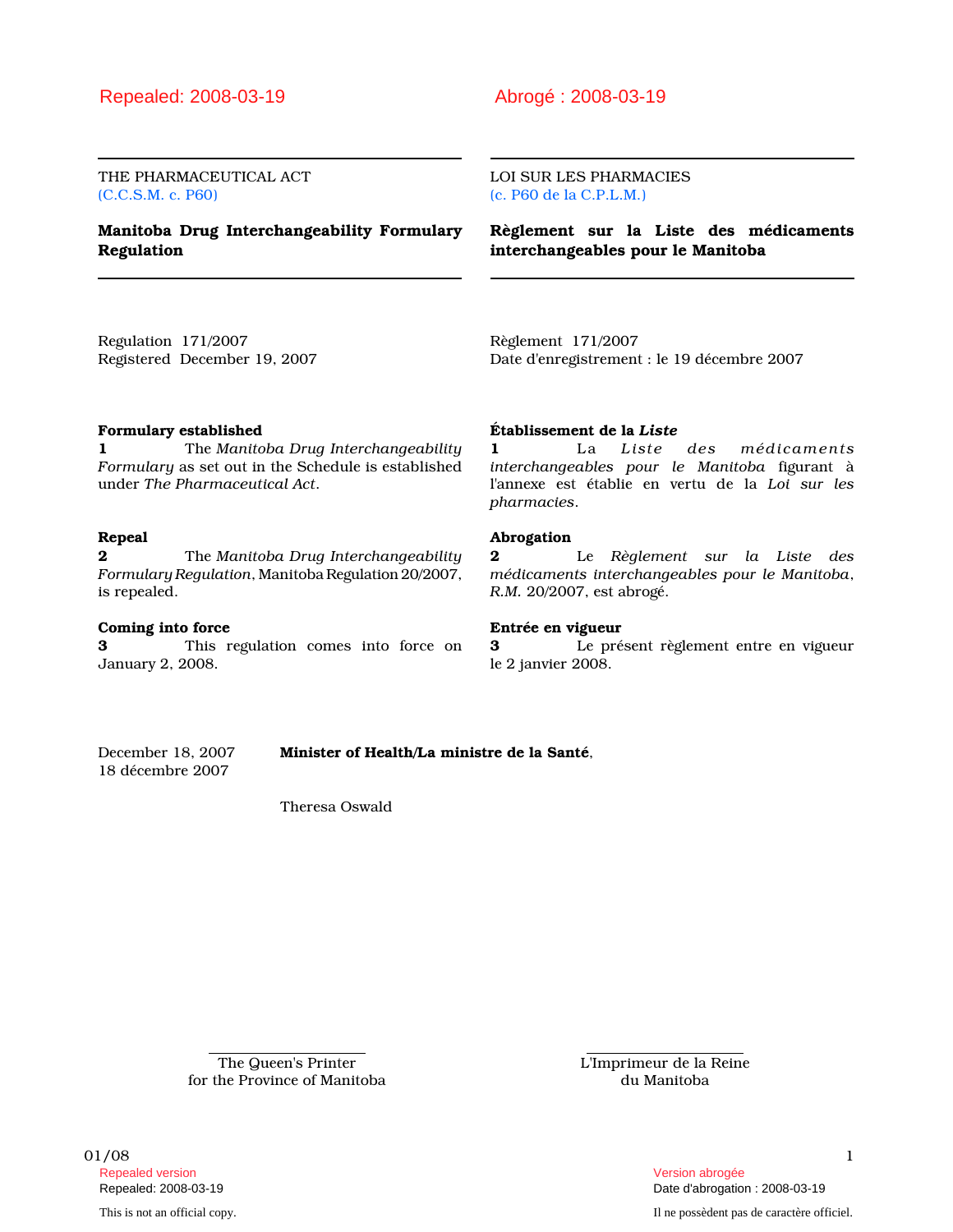FIFTY-SIXTH EDITION GOTHOM SCHEDULE SCHEDULE SEFFECTIVE JANUARY 2, 2008<br>CINQUANTE-SIXIEME ÉDITION ANNEXE ANNEXE ANNEXE EN VIGUEUR LE 2 JANVIER 2008 EN VIGUEUR LE 2 JANVIER 2008

# LISTE DES MÉDICAMENTS INTERCHANGEABLES POUR LE MANITOBA

|                          | <b>MANITOBA DRUG INTERCHANGEABILITY FORMULARY</b>                                                                   |                                         |                      |                 |
|--------------------------|---------------------------------------------------------------------------------------------------------------------|-----------------------------------------|----------------------|-----------------|
|                          | <b>LISTE DES MÉDICAMENTS INTERCHANGEABLES</b>                                                                       |                                         |                      |                 |
|                          | <b>POUR LE MANITOBA</b>                                                                                             |                                         |                      |                 |
| <b>DIN</b><br><b>NIM</b> | <b>Product Name</b><br><b>Produit</b>                                                                               | <b>Manufacturer</b><br><b>Fabricant</b> | Price (\$)           | Prix(\$)        |
|                          | ACEBUTOLOL HCI - 100 mg - Tablets<br>ACÉBUTOLOL (CHLORHYDRATE D') - 100 mg - comprimés                              |                                         | Per<br>Tablet        | Par<br>comprimé |
| 01926543                 | Sectral                                                                                                             | <b>AVE</b>                              | 0.3297               | 0,3297          |
| 02147602                 | Apo-Acebutolol                                                                                                      | <b>APX</b>                              | 0.1793               | 0,1793          |
| 02237721                 | Gen-Acebutolol                                                                                                      | <b>GPM</b>                              | 0.1793               | 0,1793          |
| 02237885                 | Gen-Acebutolol (Type S)                                                                                             | <b>GPM</b>                              | 0.1793               | 0,1793          |
| 02036290                 | Monitan                                                                                                             | <b>WAY</b>                              | 0.1793               | 0,1793          |
| 02204517                 | Novo-Acebutolol                                                                                                     | <b>NOP</b>                              | 0.1793               | 0,1793          |
| 02165546                 | Nu-Acebutolol                                                                                                       | <b>NXP</b>                              | 0.1793               | 0,1793          |
| 01910140                 | Rhotral                                                                                                             | <b>ROP</b>                              | 0.1793               | 0,1793          |
| 02257599                 | Sandoz Acebutolol                                                                                                   | SDZ                                     | 0.1793               | 0,1793          |
|                          | ACEBUTOLOL HCI - 200 mg - Tablets<br>ACÉBUTOLOL (CHLORHYDRATE D') - 200 mg - comprimés                              |                                         | Per<br>Tablet        | Par<br>comprimé |
| 01926551                 | Sectral                                                                                                             | <b>AVE</b>                              | 0.4945               | 0,4945          |
| 02147610                 | Apo-Acebutolol                                                                                                      | <b>APX</b>                              | 0.2684               | 0,2684          |
| 02237722                 | Gen-Acebutolol                                                                                                      | <b>GPM</b>                              | 0.2684               | 0,2684          |
| 02237886                 | Gen-Acebutolol (Type S)                                                                                             | <b>GPM</b>                              | 0.2684               | 0,2684          |
| 02036436                 | Monitan                                                                                                             | <b>WAY</b>                              | 0.2684               | 0,2684          |
| 02204525                 | Novo-Acebutolol                                                                                                     | <b>NOP</b>                              | 0.2684               | 0,2684          |
| 02165554                 | Nu-Acebutolol                                                                                                       | <b>NXP</b>                              | 0.2684               | 0,2684          |
| 01910159                 | Rhotral                                                                                                             | <b>ROP</b>                              | 0.2684               | 0,2684          |
| 02257602                 | Sandoz Acebutolol                                                                                                   | SDZ                                     | 0.2684               | 0,2684          |
|                          | ACEBUTOLOL HCI - 400 mg - Tablets<br>ACEBUTOLOL (CHLORHYDRATE D') — 400 mg — comprimés                              |                                         | Per<br>Tablet        | Par<br>comprimé |
| 01926578                 | Sectral                                                                                                             | <b>AVE</b>                              | 0.9840               | 0,9840          |
| 02147629                 | Apo-Acebutolol                                                                                                      | <b>APX</b>                              | 0.5333               | 0,5333          |
| 02237723                 | Gen-Acebutolol                                                                                                      | <b>GPM</b>                              | 0.5333               | 0,5333          |
| 02237887                 | Gen-Acebutolol (Type S)                                                                                             | <b>GPM</b>                              | 0.5333               | 0,5333          |
| 02036444                 | Monitan                                                                                                             | <b>WAY</b>                              | 0.5333               | 0,5333          |
| 02204533                 | Novo-Acebutolol                                                                                                     | <b>NOP</b>                              | 0.5333               | 0,5333          |
| 02165562                 | Nu-Acebutolol                                                                                                       | <b>NXP</b>                              | 0.5333               | 0,5333          |
| 01910167                 | Rhotral                                                                                                             | <b>ROP</b>                              | 0.5333               | 0,5333          |
| 02257610                 | Sandoz Acebutolol                                                                                                   | <b>SDZ</b>                              | 0.5333               | 0,5333          |
|                          | ACETAMINOPHEN COMPOUND WITH CODEINE - 8 mg - Tablets<br><b>COMPOSÉ ACÉTAMINOPHÈNE ET CODÉINE - 8 mg - comprimés</b> |                                         | Per<br><b>Tablet</b> | Par<br>comprimé |
| 02181061                 | Tylenol with Codeine No. 1/Tylenol n° 1 avec codéine                                                                | <b>MCL</b>                              | 0.1365               | 0,1365          |
| 00293490                 | Atasol-8                                                                                                            | <b>HOR</b>                              | 0.0814               | 0,0814          |
| 00653233                 | ratio-Lenoltec #1/ratio-Lenoltec n° 1                                                                               | <b>RPH</b>                              | 0.0303               | 0,0303          |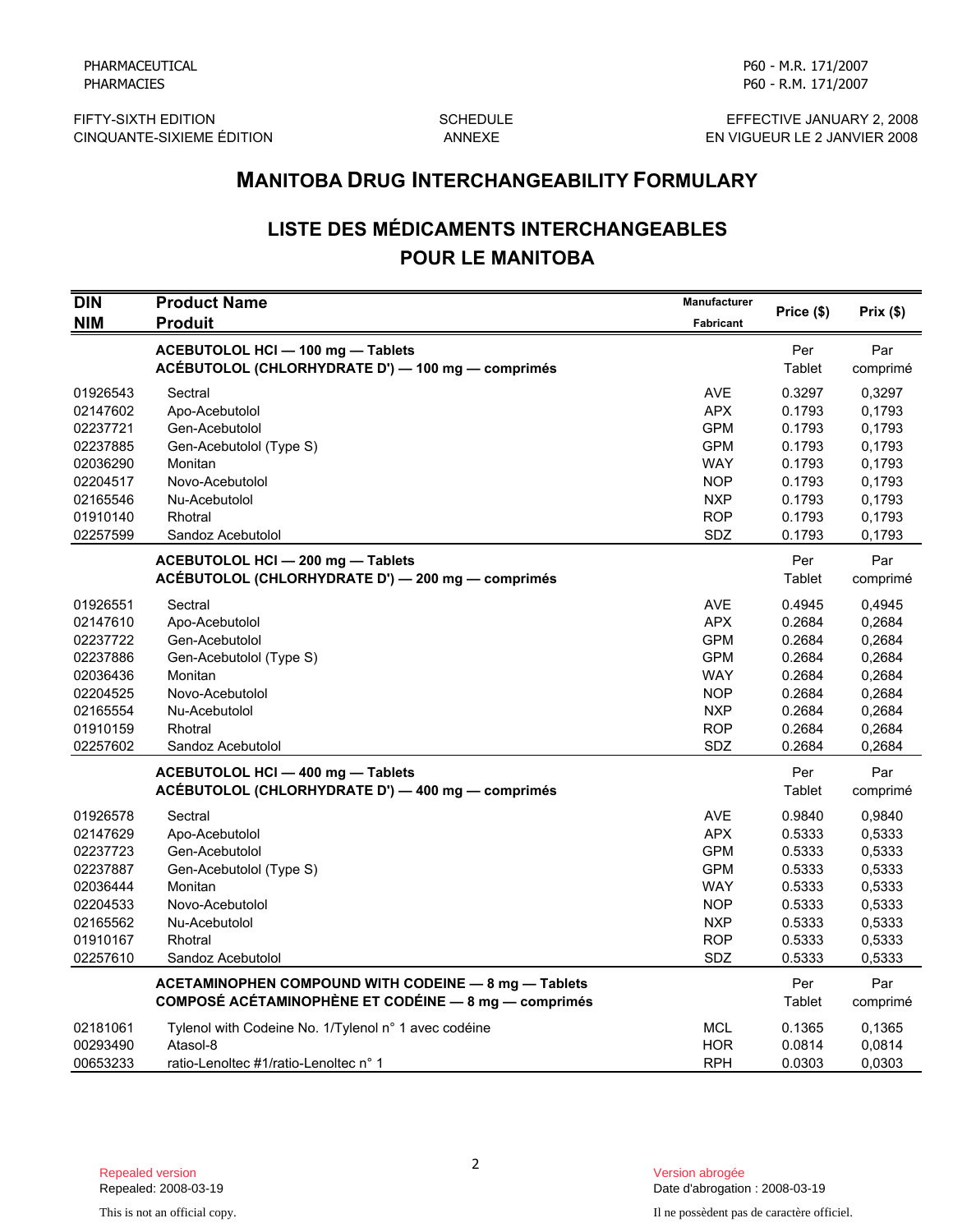| <b>DIN</b>                                                           | <b>Product Name</b>                                                                                                                | Manufacturer                                                                     | Price (\$)                                               | Prix(\$)                                                 |
|----------------------------------------------------------------------|------------------------------------------------------------------------------------------------------------------------------------|----------------------------------------------------------------------------------|----------------------------------------------------------|----------------------------------------------------------|
| <b>NIM</b>                                                           | <b>Produit</b>                                                                                                                     | Fabricant                                                                        |                                                          |                                                          |
|                                                                      | ACETAMINOPHEN COMPOUND WITH CODEINE - 15 mg - Tablets<br>COMPOSÉ ACÉTAMINOPHÈNE ET CODÉINE - 15 mg - comprimés                     |                                                                                  | Per<br>Tablet                                            | Par<br>comprimé                                          |
| 00293504<br>02232388<br>02163934<br>00653241                         | Atasol-15<br>Exdol-15<br>Tylenol with Codeine No. 2/Tylenol n° 2 avec codéine<br>ratio-Lenoltec No. 2/ratio-Lenoltec n° 2          | <b>HOR</b><br>PPI<br>JOI<br><b>RPH</b>                                           | 0.1001<br>0.0837<br>0.0773<br>0.0654                     | 0,1001<br>0,0837<br>0,0773<br>0,0654                     |
|                                                                      | ACETAMINOPHEN COMPOUND WITH CODEINE - 30 mg - Tablets<br>COMPOSÉ ACÉTAMINOPHÈNE ET CODÉINE - 30 mg - comprimés                     |                                                                                  | Per<br>Tablet                                            | Par<br>comprimé                                          |
| 02232389<br>00293512<br>02163926<br>00653276                         | Exdol-30<br>Atasol-30<br>Tylenol with Codeine No. 3/Tylenol n° 3 avec codéine<br>ratio-Lenoltec No. 3/ratio-Lenoltec n° 3          | PPI<br><b>HOR</b><br>JOI<br><b>RPH</b>                                           | 0.1753<br>0.1425<br>0.0850<br>0.0720                     | 0.1753<br>0,1425<br>0,0850<br>0,0720                     |
|                                                                      | ACETAMINOPHEN WITH CODEINE - 300 mg - 60 mg - Tablets<br>ACÉTAMINOPHÈNE AVEC CODÉINE - 300 mg - 60 mg - comprimés                  |                                                                                  | Per<br>Tablet                                            | Par<br>comprimé                                          |
| 02163918<br>00621463                                                 | Tylenol with Codeine No. 4/Tylenol n° 4 avec codéine<br>ratio-Lenoltec #4/ratio-Lenoltec n° 4                                      | JOI<br><b>RPH</b>                                                                | 0.1796<br>0.1523                                         | 0.1796<br>0,1523                                         |
|                                                                      | ACETYLSALICYLIC ACID - 325 mg - Enteric Tablets<br>ACIDE ACÉTYLSALICYLIQUE - 325 mg - comprimés à enrobage<br>entérosoluble        |                                                                                  | Per<br>Tablet                                            | Par<br>comprimé                                          |
| 00010332<br>02285371<br>02010526                                     | Entrophen<br>pms-ASA EC<br>Enteric Coated ASA/ASA à enrobage entérosoluble                                                         | PPI<br><b>PMS</b><br><b>VTH</b>                                                  | 0.0308<br>0.0308<br>0.0151                               | 0,0308<br>0,0308<br>0,0151                               |
|                                                                      | <b>ACETYLSALICYLIC ACID - 650 mg - Enteric Tablets</b><br>ACIDE ACÉTYLSALICYLIQUE - 650 mg - comprimés à enrobage<br>entérosoluble |                                                                                  | Per<br>Tablet                                            | Par<br>comprimé                                          |
| 00010340<br>00794244                                                 | Entrophen<br>Enteric Coated ASA/ASA à enrobage entérosoluble                                                                       | PPI<br><b>VTH</b>                                                                | 0.0949<br>0.0428                                         | 0,0949<br>0,0428                                         |
|                                                                      | ACYCLOVIR - 200 mg - Tablets<br>ACYCLOVIR - 200 mg - comprimés                                                                     |                                                                                  | Per<br>Tablet                                            | Par<br>comprimé                                          |
| 00634506<br>02197405<br>02242784<br>02285959<br>02078627<br>02207621 | Zovirax<br>Nu-Acyclovir<br>Gen-Acyclovir<br>Novo-Acyclovir<br>ratio-Acyclovir<br>Apo-Acyclovir                                     | <b>GSK</b><br><b>NXP</b><br><b>GPM</b><br><b>NOP</b><br><b>RPH</b><br><b>APX</b> | 1.2237<br>0.9950<br>0.9662<br>0.9661<br>0.9661<br>0.9660 | 1,2237<br>0,9950<br>0,9662<br>0,9661<br>0,9661<br>0,9660 |
|                                                                      | ACYCLOVIR - 400 mg - Tablets<br>ACYCLOVIR - 400 mg - comprimés                                                                     |                                                                                  | Per<br><b>Tablet</b>                                     | Par<br>comprimé                                          |
| 01911627<br>02197413<br>02242463<br>02078635<br>02285967<br>02207648 | Zovirax<br>Nu-Acyclovir<br>Gen-Acyclovir<br>ratio-Acyclovir<br>Novo-Acyclovir<br>Apo-Acyclovir                                     | <b>GSK</b><br><b>NXP</b><br><b>GPM</b><br><b>RPH</b><br><b>NOP</b><br><b>APX</b> | 2.4088<br>2.0254<br>1.9017<br>1.9017<br>1.9016<br>1.9015 | 2,4088<br>2,0254<br>1,9017<br>1,9017<br>1,9016<br>1,9015 |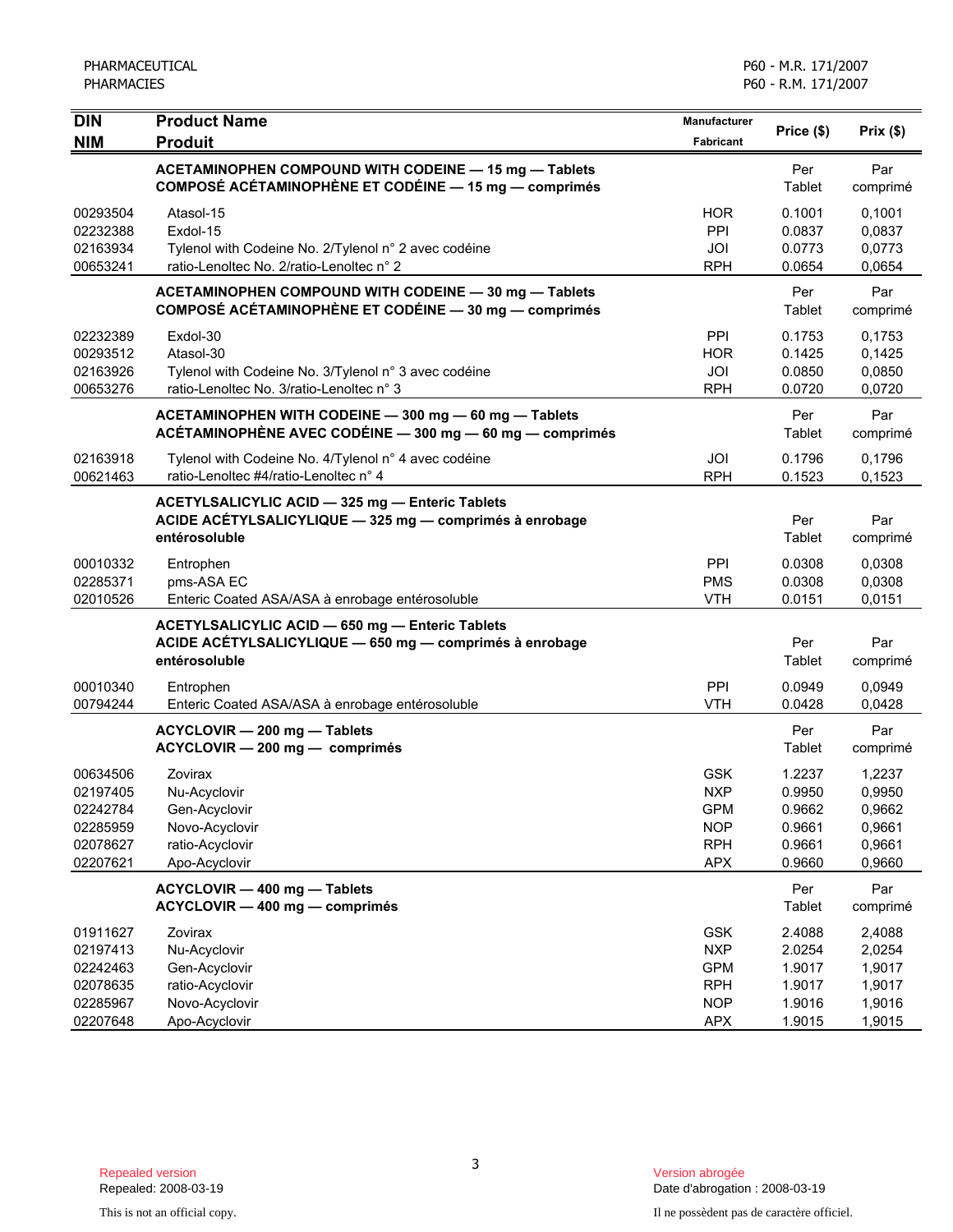| <b>DIN</b>                                                                                               | <b>Product Name</b>                                                                                                                                                      | <b>Manufacturer</b>                                                                                          | Price (\$)                                                                             | Prix(\$)                                                                               |
|----------------------------------------------------------------------------------------------------------|--------------------------------------------------------------------------------------------------------------------------------------------------------------------------|--------------------------------------------------------------------------------------------------------------|----------------------------------------------------------------------------------------|----------------------------------------------------------------------------------------|
| <b>NIM</b>                                                                                               | <b>Produit</b>                                                                                                                                                           | Fabricant                                                                                                    |                                                                                        |                                                                                        |
|                                                                                                          | ACYCLOVIR - 800 mg - Tablets<br>ACYCLOVIR - 800 mg - comprimés                                                                                                           |                                                                                                              | Per<br>Tablet                                                                          | Par<br>comprimé                                                                        |
| 01911635<br>02207656<br>02197421<br>02242464<br>02078651<br>02285975                                     | Zovirax<br>Apo-Acyclovir<br>Nu-Acyclovir<br>Gen-Acyclovir<br>ratio-Acyclovir<br>Novo-Acyclovir                                                                           | <b>GSK</b><br><b>APX</b><br><b>NXP</b><br><b>GPM</b><br><b>RPH</b><br><b>NOP</b>                             | 4.7368<br>3.1415<br>3.1415<br>3.1413<br>3.1413<br>3.1412                               | 4,7368<br>3,1415<br>3,1415<br>3,1413<br>3,1413<br>3,1412                               |
|                                                                                                          | ALENDRONATE - 5 mg - Tablets<br>ALENDRONATE - 5 mg - comprimés                                                                                                           |                                                                                                              | Per<br>Tablet                                                                          | Par<br>comprimé                                                                        |
| 02233055<br>02248727<br>02270110<br>02288079                                                             | Fosamax<br>Apo-Alendronate<br>Gen-Alendronate<br>Sandoz Alendronate                                                                                                      | <b>MFX</b><br><b>APX</b><br><b>GPM</b><br>SDZ                                                                | 1.5254<br>1.1407<br>1.1407<br>1.1407                                                   | 1,5254<br>1,1407<br>1,1407<br>1,1407                                                   |
|                                                                                                          | ALENDRONATE - 10 mg - Tablets<br>ALENDRONATE - 10 mg - comprimés                                                                                                         |                                                                                                              | Per<br>Tablet                                                                          | Par<br>comprimé                                                                        |
| 02201011<br>02247373<br>02248728<br>02270129<br>02288087                                                 | Fosamax<br>Novo-Alendronate<br>Apo-Alendronate<br>Gen-Alendronate<br>Sandoz Alendronate                                                                                  | <b>MFX</b><br><b>NOP</b><br><b>APX</b><br><b>GPM</b><br>SDZ                                                  | 1.9365<br>1.3513<br>1.2163<br>1.2163<br>1.2163                                         | 1,9365<br>1,3513<br>1,2163<br>1,2163<br>1,2163                                         |
|                                                                                                          | ALENDRONATE - 40 mg - Tablets<br>ALENDRONATE - 40 mg - comprimés                                                                                                         |                                                                                                              | Per<br>Tablet                                                                          | Par<br>comprimé                                                                        |
| 02201038<br>02258102                                                                                     | Fosamax<br>Co Alendronate                                                                                                                                                | <b>MFX</b><br>COB                                                                                            | 3.9557<br>2.8707                                                                       | 3,9557<br>2,8707                                                                       |
|                                                                                                          | ALENDRONATE - 70 mg - Tablets<br>ALENDRONATE - 70 mg - comprimés                                                                                                         |                                                                                                              | Per<br>Tablet                                                                          | Par<br>comprimé                                                                        |
| 02245329<br>02258110<br>02248730<br>02286335<br>02261715<br>02273179<br>02284006<br>02275279<br>02288109 | Fosamax<br>Co Alendronate<br>Apo-Alendronate<br>Gen-Alenedronate<br>Novo-Alendronate<br>pms-Alendronate<br>pms-Alendronate FC<br>ratio-Alendronate<br>Sandoz Alendronate | <b>MFX</b><br>COB<br><b>APX</b><br><b>GPM</b><br><b>NOP</b><br><b>PMS</b><br><b>PMS</b><br><b>RPH</b><br>SDZ | 9.7650<br>6.1331<br>6.1325<br>6.1325<br>6.1325<br>6.1325<br>6.1325<br>6.1325<br>6.1325 | 9,7650<br>6,1331<br>6,1325<br>6,1325<br>6,1325<br>6,1325<br>6,1325<br>6,1325<br>6,1325 |
|                                                                                                          | ALLOPURINOL - 100 mg - Tablets<br>ALLOPURINOL - 100 mg - comprimés                                                                                                       |                                                                                                              | Per<br><b>Tablet</b>                                                                   | Par<br>comprimé                                                                        |
| 00402818<br>00364282                                                                                     | Apo-Allopurinol<br>Novo-Purol                                                                                                                                            | <b>APX</b><br><b>NOP</b>                                                                                     | 0.0858<br>0.0780                                                                       | 0,0858<br>0,0780                                                                       |
|                                                                                                          | ALLOPURINOL - 200 mg - Tablets<br>ALLOPURINOL - 200 mg - comprimés                                                                                                       |                                                                                                              | Per<br><b>Tablet</b>                                                                   | Par<br>comprimé                                                                        |
| 00506370<br>00479799<br>00565342                                                                         | Zyloprim<br>Apo-Allopurinol<br>Novo-Purol                                                                                                                                | <b>GSK</b><br><b>APX</b><br><b>NOP</b>                                                                       | 0.1761<br>0.1430<br>0.1300                                                             | 0,1761<br>0,1430<br>0,1300                                                             |

Date d'abrogation : 2008-03-19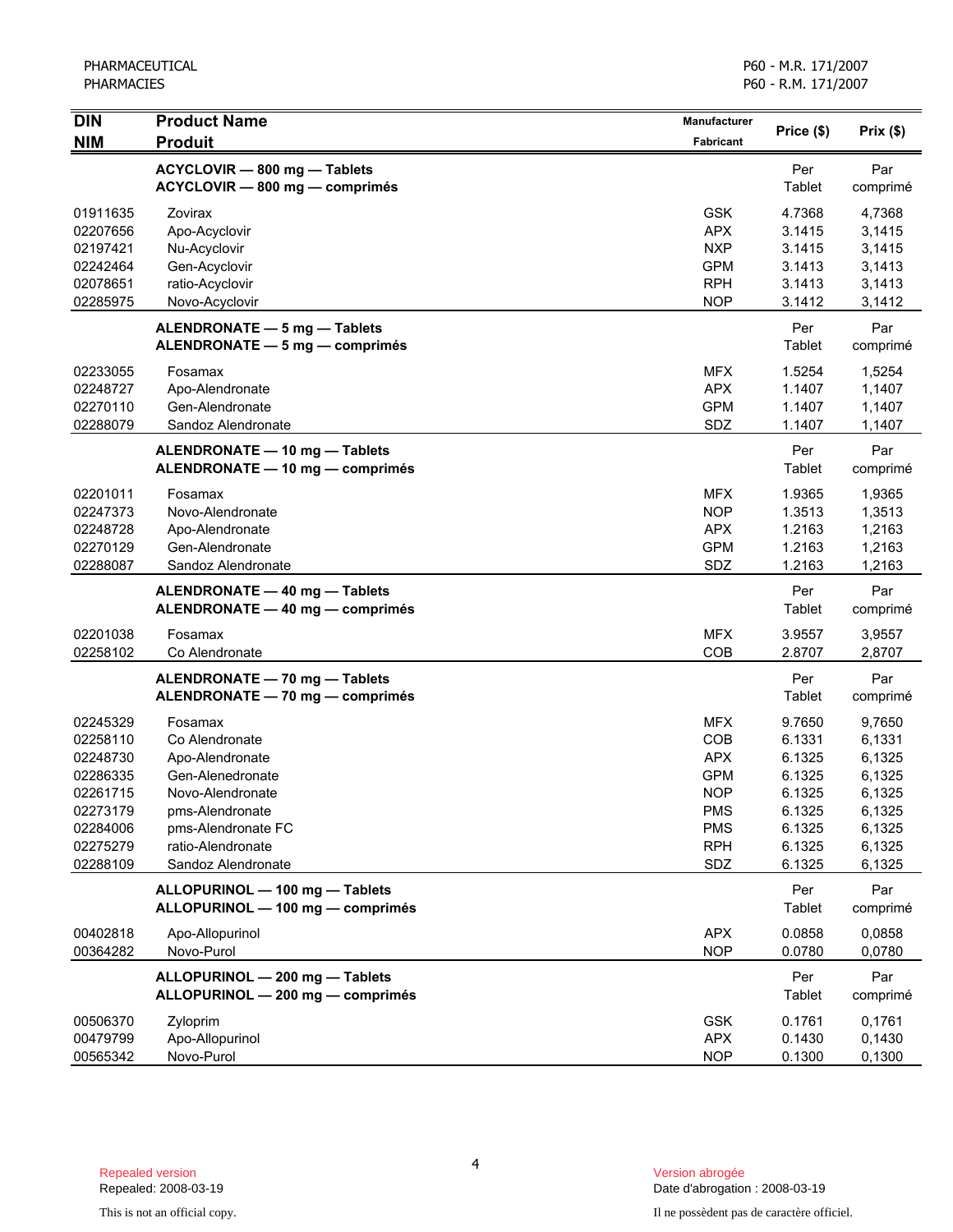| <b>DIN</b>           | <b>Product Name</b>                                                                         | Manufacturer             | Price (\$)       | Prix(\$)         |
|----------------------|---------------------------------------------------------------------------------------------|--------------------------|------------------|------------------|
| <b>NIM</b>           | <b>Produit</b>                                                                              | Fabricant                |                  |                  |
|                      | ALLOPURINOL - 300 mg - Tablets<br>ALLOPURINOL - 300 mg - comprimés                          |                          | Per<br>Tablet    | Par<br>comprimé  |
| 00294322             |                                                                                             | <b>GSK</b>               | 0.2878           | 0,2878           |
| 00402796             | Zyloprim<br>Apo-Allopurinol                                                                 | <b>APX</b>               | 0.2338           | 0,2338           |
|                      | ALPRAZOLAM - 0.25 mg - Tablets                                                              |                          | Per              | Par              |
|                      | ALPRAZOLAM - 0,25 mg - comprimés                                                            |                          | Tablet           | comprimé         |
| 00548359             | Xanax                                                                                       | PFI                      | 0.2679           | 0,2679           |
| 00865397             | Apo-Alpraz                                                                                  | <b>APX</b>               | 0.0836           | 0.0836           |
| 02137534<br>01913484 | Gen-Alprazolam<br>Novo-Alprazol                                                             | <b>GPM</b><br><b>NOP</b> | 0.0836<br>0.0836 | 0,0836           |
| 01913239             | Nu-Alpraz                                                                                   | <b>NXP</b>               | 0.0836           | 0,0836<br>0,0836 |
|                      | ALPRAZOLAM - 0.5 mg - Tablets                                                               |                          | Per              | Par              |
|                      | ALPRAZOLAM - 0,5 mg - comprimés                                                             |                          | Tablet           | comprimé         |
| 00548367             | Xanax                                                                                       | PFI                      | 0.3202           | 0,3202           |
| 02137542             | Gen-Alprazolam                                                                              | <b>GPM</b>               | 0.1015           | 0,1015           |
| 01913247             | Nu-Alpraz                                                                                   | <b>NXP</b>               | 0.1015           | 0,1015           |
| 00865400<br>01913492 | Apo-Alpraz<br>Novo-Alprazol                                                                 | <b>APX</b><br><b>NOP</b> | 0.1012<br>0.1012 | 0,1012<br>0,1012 |
|                      |                                                                                             |                          |                  |                  |
|                      | ALPRAZOLAM - 1 mg - Tablets<br>ALPRAZOLAM - 1 mg - comprimés                                |                          | Per<br>Tablet    | Par<br>comprimé  |
| 00723770             | Xanax                                                                                       | PFI                      | 0.5764           | 0,5764           |
| 02243611             | Apo-Alpraz                                                                                  | <b>APX</b>               | 0.3409           | 0,3409           |
| 02229813             | Gen-Alprazolam                                                                              | <b>GPM</b>               | 0.3409           | 0,3409           |
|                      | ALPRAZOLAM - 2 mg - Tablets                                                                 |                          | Per              | Par              |
|                      | ALPRAZOLAM - 2 mg - comprimés                                                               |                          | Tablet           | comprimé         |
| 00813958             | Xanax                                                                                       | <b>PFI</b>               | 1.0244           | 1,0244           |
| 02243612             | Apo-Alpraz                                                                                  | <b>APX</b>               | 0.6059           | 0,6059           |
| 02229814             | Gen-Alprazolam                                                                              | <b>GPM</b>               | 0.6059           | 0,6059           |
|                      | <b>AMANTADINE HCI - 100 mg - Capsules</b>                                                   |                          | Per              | Par              |
|                      | AMANTADINE (CHLORHYDRATE D') - 100 mg - capsules                                            |                          | Capsule          | capsule          |
| 01914006             | Symmetrel                                                                                   | SQU                      | 1.0851           | 1,0851           |
| 01990403             | pms-Amantadine<br>Endantadine                                                               | <b>PMS</b>               | 0.6105           | 0,6105           |
| 02034468<br>02139200 | Gen-Amantadine                                                                              | <b>END</b><br><b>GPM</b> | 0.6079<br>0.5697 | 0,6079<br>0,5697 |
|                      |                                                                                             |                          |                  |                  |
|                      | <b>AMANTADINE HCI - 10 mg/mL - Syrup</b><br>AMANTADINE (CHLORHYDRATE D') - 10 mg/ml - sirop |                          | Per mL           | Par ml           |
| 02022826             | pms-Amantadine                                                                              | <b>PMS</b>               | 0.1188           | 0.1188           |
| 01913999             | Symmetrel                                                                                   | SQU                      | 0.1188           | 0,1188           |
|                      | AMCINONIDE - 0.1% - Topical Cream<br>AMCINONIDE - 0,1 % - crème topique                     |                          | Per<br>Gram      | Par<br>gramme    |
| 02192284             | Cyclocort                                                                                   | STI                      | 0.5662           | 0,5662           |
| 02246714             | Amcort                                                                                      | <b>TAR</b>               | 0.3011           | 0,3011           |
| 02247098             | ratio-Amcinonide                                                                            | <b>RPH</b>               | 0.3011           | 0,3011           |

5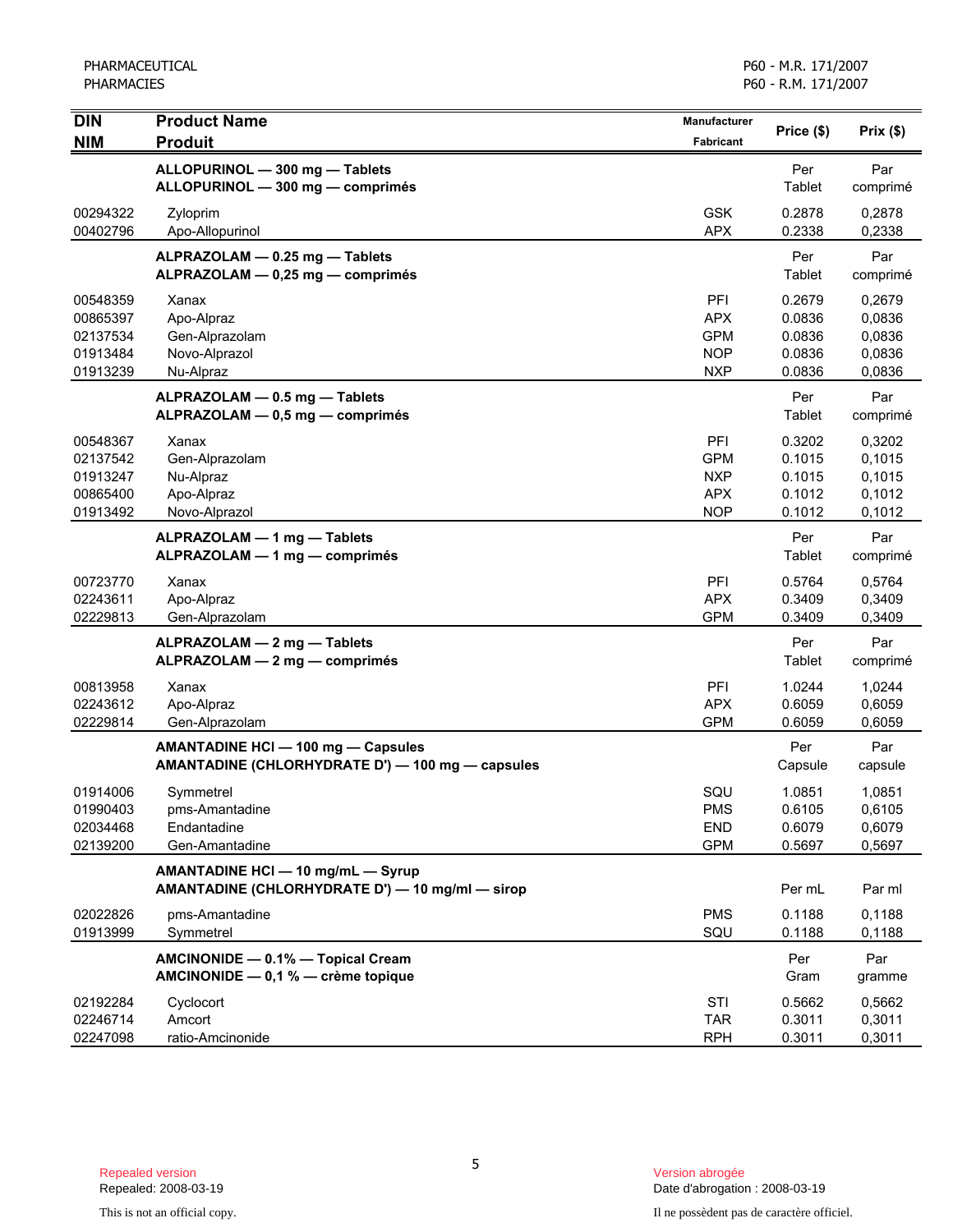| <b>DIN</b><br><b>NIM</b> | <b>Product Name</b><br><b>Produit</b>                                                                                                   | Manufacturer<br><b>Fabricant</b> | Price (\$)       | Prix(\$)         |
|--------------------------|-----------------------------------------------------------------------------------------------------------------------------------------|----------------------------------|------------------|------------------|
|                          | AMCINONIDE - 0.1% - Topical Lotion                                                                                                      |                                  |                  |                  |
|                          | AMCINONIDE - 0,1 % - lotion topique                                                                                                     |                                  | Per mL           | Par ml           |
| 02192276                 | Cyclocort                                                                                                                               | STI                              | 0.4758           | 0,4758           |
| 02247097                 | ratio-Amcinonide                                                                                                                        | <b>RPH</b>                       | 0.2500           | 0,2500           |
|                          | AMCINONIDE - 0.1% - Topical Ointment<br>AMCINONIDE $-$ 0,1 % $-$ pommade topique                                                        |                                  | Per<br>Gram      | Par<br>gramme    |
| 02192268<br>02247096     | Cyclocort<br>ratio-Amcinonide                                                                                                           | STI<br><b>RPH</b>                | 0.5662<br>0.3011 | 0,5662<br>0,3011 |
|                          | AMILORIDE HCI/HYDROCHLOROTHIAZIDE - 5 mg/50 mg - Tablets<br>AMILORIDE (CHLORHYDRATE D')/HYDROCHLOROTHIAZIDE - 5 mg/50 mg -<br>comprimés |                                  | Per<br>Tablet    | Par<br>comprimé  |
| 00487813                 | Moduret                                                                                                                                 | <b>OPI</b>                       | 0.3693           | 0,3693           |
| 00886106                 | Nu-Amilzide                                                                                                                             | <b>NXP</b>                       | 0.2815           | 0,2815           |
| 00784400                 | Apo-Amilzide                                                                                                                            | <b>APX</b>                       | 0.2109           | 0,2109           |
| 02257378                 | Gen-Amilazide<br>Novamilor                                                                                                              | <b>GPM</b><br><b>NOP</b>         | 0.2109           | 0,2109           |
| 01937219                 |                                                                                                                                         |                                  | 0.2109           | 0,2109           |
|                          | AMIODARONE HCI - 200 mg - Tablets<br>AMIODARONE (CHLORHYDRATE D') — 200 mg — comprimés                                                  |                                  | Per<br>Tablet    | Par<br>comprimé  |
| 02036282                 | Cordarone                                                                                                                               | <b>WAY</b>                       | 2.2648           | 2,2648           |
| 02240604                 | Gen-Amiodarone                                                                                                                          | <b>GPM</b>                       | 1.4269           | 1,4269           |
| 02242472                 | pms-Amiodarone                                                                                                                          | <b>PMS</b>                       | 1.4269           | 1,4269           |
| 02243836                 | Sandoz Amiodarone                                                                                                                       | SDZ                              | 1.4268           | 1,4268           |
| 02246194<br>02239835     | Apo-Amiodarone<br>Novo-Amiodarone                                                                                                       | <b>APX</b><br><b>NOP</b>         | 1.4268<br>1.4268 | 1,4268           |
| 02240071                 | ratio-Amiodarone                                                                                                                        | <b>RPH</b>                       | 1.4268           | 1,4268<br>1,4268 |
|                          |                                                                                                                                         |                                  |                  |                  |
|                          | AMITRIPTYLINE HCI - 10 mg - Tablets<br>AMITRIPTYLINE (CHLORHYDRATE D') - 10 mg - comprimés                                              |                                  | Per<br>Tablet    | Par<br>comprimé  |
| 02247302                 | pms-Amitriptyline                                                                                                                       | <b>PMS</b>                       | 0.0624           | 0,0624           |
| 00335053                 | Apo-Amitriptyline                                                                                                                       | <b>APX</b>                       | 0.0572           | 0,0572           |
| 00037400                 | Novo-Triptyn                                                                                                                            | <b>NOP</b>                       | 0.0572           | 0,0572           |
|                          | AMITRIPTYLINE HCI - 25 mg - Tablets<br>AMITRIPTYLINE (CHLORHYDRATE D') — 25 mg — comprimés                                              |                                  | Per<br>Tablet    | Par<br>comprimé  |
| 02247303                 | pms-Amitriptyline                                                                                                                       | <b>PMS</b>                       | 0.1194           | 0,1194           |
| 00335061                 | Apo-Amitriptyline                                                                                                                       | <b>APX</b>                       | 0.1095           | 0,1095           |
| 00037419                 | Novo-Triptyn                                                                                                                            | <b>NOP</b>                       | 0.1095           | 0,1095           |
|                          | AMITRIPTYLINE HCI - 50 mg - Tablets<br>AMITRIPTYLINE (CHLORHYDRATE D') - 50 mg - comprimés                                              |                                  | Per<br>Tablet    | Par<br>comprimé  |
| 02247304                 | pms-Amitriptyline                                                                                                                       | <b>PMS</b>                       | 0.2219           | 0,2219           |
| 00335088                 | Apo-Amitriptyline                                                                                                                       | <b>APX</b>                       | 0.2035           | 0,2035           |
| 00037427                 | Novo-Triptyn                                                                                                                            | <b>NOP</b>                       | 0.2035           | 0,2035           |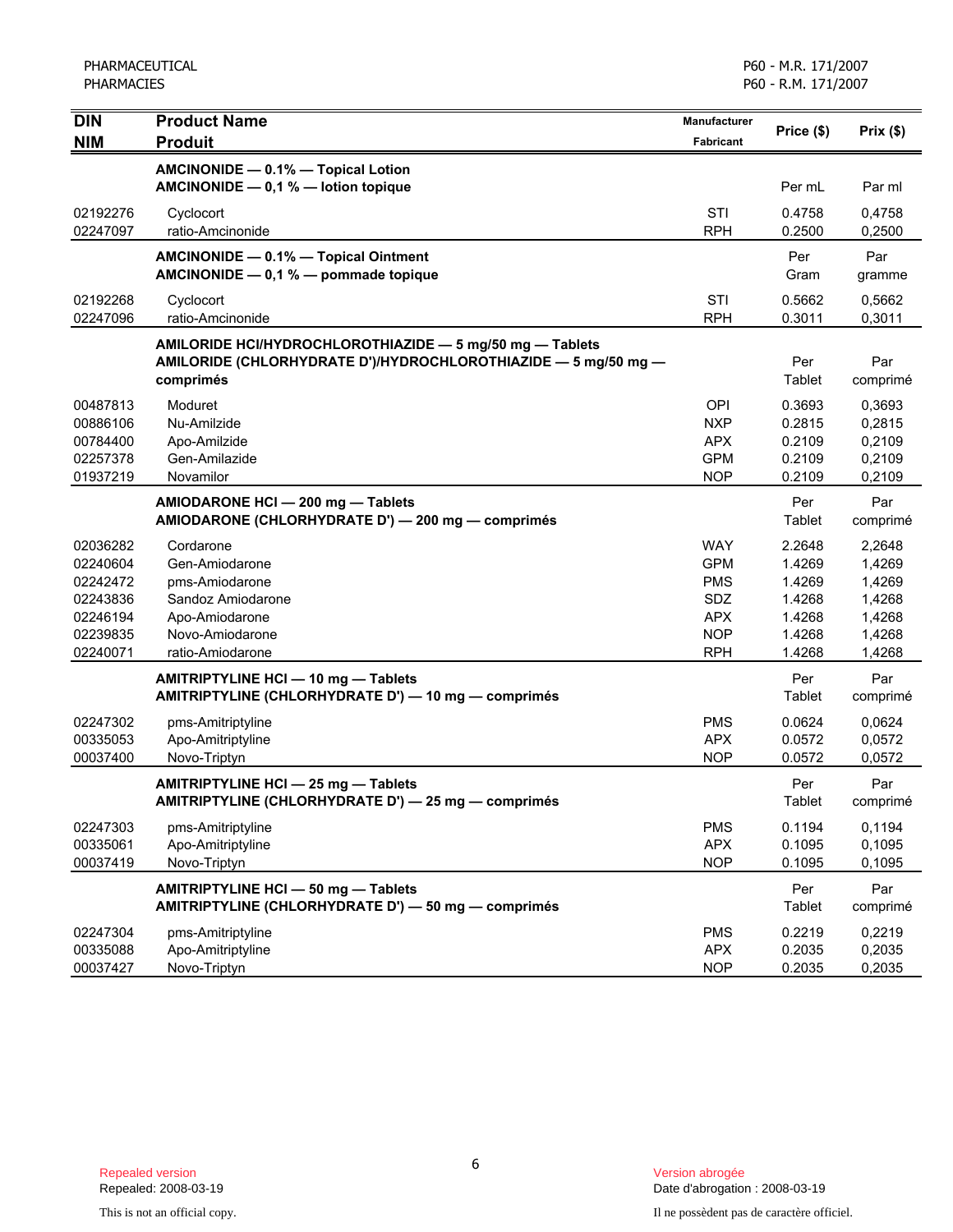| <b>DIN</b><br><b>NIM</b>                                             | <b>Product Name</b><br><b>Produit</b>                                                                                                                             | Manufacturer<br><b>Fabricant</b>                                                 | Price (\$)                                                                 | Prix(\$)                                                                   |
|----------------------------------------------------------------------|-------------------------------------------------------------------------------------------------------------------------------------------------------------------|----------------------------------------------------------------------------------|----------------------------------------------------------------------------|----------------------------------------------------------------------------|
|                                                                      | AMOXICILLIN - 250 mg - Capsules                                                                                                                                   |                                                                                  | Per                                                                        | Par                                                                        |
| 02041294<br>00865567<br>02238171<br>00406724<br>00628115<br>02230243 | AMOXICILLINE - 250 mg - capsules<br>Amoxil<br>Nu-Amoxi<br>Gen-Amoxicillin<br>Novamoxin<br>Apo-Amoxi<br>pms-Amoxicillin<br>AMOXICILLIN - 500 mg - Capsules         | <b>WAY</b><br><b>NXP</b><br><b>GPM</b><br><b>NOP</b><br><b>APX</b><br><b>PMS</b> | Capsule<br>0.2079<br>0.1925<br>0.1755<br>0.1754<br>0.1750<br>0.1750<br>Per | capsule<br>0,2079<br>0,1925<br>0,1755<br>0,1754<br>0,1750<br>0,1750<br>Par |
| 00865575                                                             | AMOXICILLINE - 500 mg - capsules<br>Nu-Amoxi                                                                                                                      | <b>NXP</b>                                                                       | Capsule<br>0.3911                                                          | capsule<br>0,3911                                                          |
| 00628123<br>00406716<br>02238172<br>02230244                         | Apo-Amoxi<br>Novamoxin<br>Gen-Amoxicillin<br>pms-Amoxicillin                                                                                                      | <b>APX</b><br><b>NOP</b><br><b>GPM</b><br><b>PMS</b>                             | 0.3417<br>0.3417<br>0.3417<br>0.3417                                       | 0,3417<br>0,3417<br>0,3417<br>0,3417                                       |
|                                                                      | AMOXICILLIN - 125 mg/5 mL - Oral Liquid<br>AMOXICILLINE - 125 mg/5 ml - liquide oral                                                                              |                                                                                  | Per mL                                                                     | Par ml                                                                     |
| 00865540<br>01934171<br>00452149<br>00628131<br>00628131<br>02230245 | Nu-Amoxi<br>Novamoxin Sugar Reduced/Novamoxin à teneur réduite en sucre<br>Novamoxin<br>Apo-Amoxi<br>Apo-Amoxi Sugar Free/Apo-Amoxi sans sucre<br>pms-Amoxicillin | <b>NXP</b><br><b>NOP</b><br><b>NOP</b><br><b>APX</b><br><b>APX</b><br><b>PMS</b> | 0.0388<br>0.0360<br>0.0360<br>0.0353<br>0.0353<br>0.0353                   | 0,0388<br>0,0360<br>0,0360<br>0,0353<br>0,0353<br>0,0353                   |
|                                                                      | AMOXICILLIN - 250 mg/5 mL - Oral Liquid<br>AMOXICILLINE - 250 mg/5 ml - liquide oral                                                                              |                                                                                  | Per mL                                                                     | Par ml                                                                     |
| 00865559<br>00628158<br>00628158<br>01934163<br>00452130<br>02230246 | Nu-Amoxi<br>Apo-Amoxi<br>Apo-Amoxi Sugar Free/Apo-Amoxi sans sucre<br>Novamoxin Sugar Reduced/Novamoxin à teneur réduite en sucre<br>Novamoxin<br>pms-Amoxicillin | <b>NXP</b><br><b>APX</b><br><b>APX</b><br><b>NOP</b><br><b>NOP</b><br><b>PMS</b> | 0.0602<br>0.0540<br>0.0540<br>0.0540<br>0.0540<br>0.0540                   | 0,0602<br>0,0540<br>0,0540<br>0,0540<br>0,0540<br>0.0540                   |
|                                                                      | AMOXICILLIN/CLAVULANIC ACID - 25 mg/6.25 mg/mL<br>- Oral Suspension<br>AMOXICILLINE/ACIDE CLAVULANIQUE - 25 mg/6,25 mg/ml -<br>suspension orale                   |                                                                                  | Per mL                                                                     | Par ml                                                                     |
| 01916882<br>02244646<br>02243986                                     | Clavulin 125 F<br>ratio-ACLAVULANATE<br>Apo-Amoxi Clav                                                                                                            | <b>GSK</b><br><b>RPH</b><br><b>APX</b>                                           | 0.1119<br>0.0796<br>0.0795                                                 | 0,1119<br>0,0796<br>0,0795                                                 |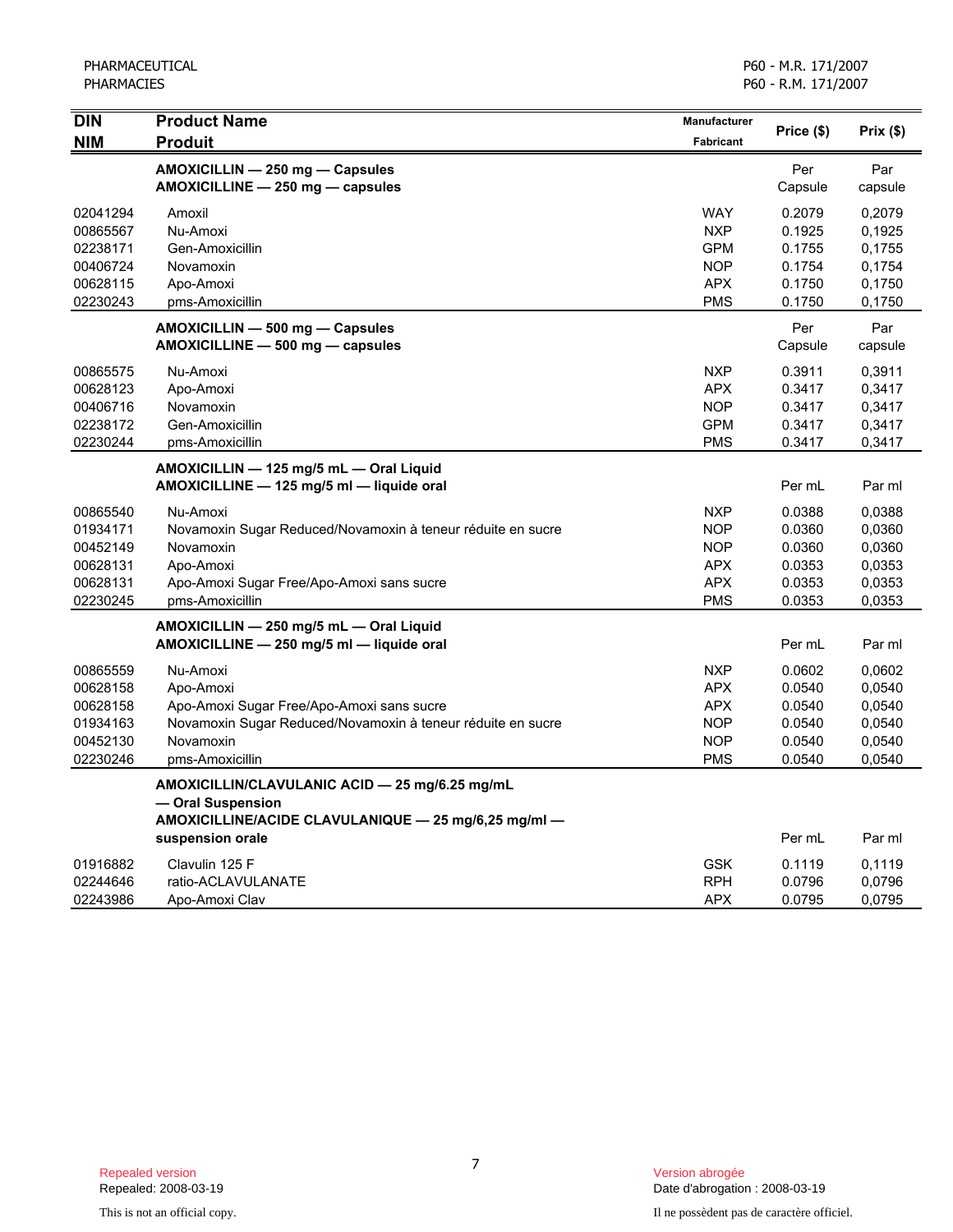| <b>DIN</b>                                                           | <b>Product Name</b>                                                                                                                             | <b>Manufacturer</b>                                                       | Price (\$)                                               | Prix(\$)                                                 |
|----------------------------------------------------------------------|-------------------------------------------------------------------------------------------------------------------------------------------------|---------------------------------------------------------------------------|----------------------------------------------------------|----------------------------------------------------------|
| <b>NIM</b>                                                           | <b>Produit</b>                                                                                                                                  | Fabricant                                                                 |                                                          |                                                          |
|                                                                      | AMOXICILLIN/CLAVULANIC ACID - 50 mg/12.5 mg/mL<br>- Oral Suspension<br>AMOXICILLINE/ACIDE CLAVULANIQUE - 50 mg/12,5 mg/ml -<br>suspension orale |                                                                           | Per mL                                                   | Par ml                                                   |
| 01916874<br>02243987<br>02244647                                     | Clavulin 250 F<br>Apo-Amoxi Clav<br>ratio-ACLAVULANATE                                                                                          | <b>GSK</b><br><b>APX</b><br><b>RPH</b>                                    | 0.1879<br>0.1340<br>0.1338                               | 0,1879<br>0,1340<br>0,1338                               |
|                                                                      | AMOXICILLIN/CLAVULANIC ACID - 250 mg/125 mg - Tablets<br>AMOXICILLINE/ACIDE CLAVULANIQUE - 250 mg/125 mg - comprimés                            |                                                                           | Per<br>Tablet                                            | Par<br>comprimé                                          |
| 01916866<br>02243770<br>02243350                                     | Clavulin-250<br>ratio-ACLAVULANATE<br>Apo-Amoxi-Clav                                                                                            | <b>GSK</b><br><b>RPH</b><br><b>APX</b>                                    | 0.9439<br>0.6723<br>0.6722                               | 0,9439<br>0,6723<br>0,6722                               |
|                                                                      | AMOXICILLIN/CLAVULANIC ACID - 500 mg/125 mg - Tablets<br>AMOXICILLINE/ACIDE CLAVULANIQUE - 500 mg/125 mg - comprimés                            |                                                                           | Per<br>Tablet                                            | Par<br>comprimé                                          |
| 01916858<br>02243771<br>02243351                                     | Clavulin-500 F<br>ratio-ACLAVULANATE<br>Apo-Amoxi Clav                                                                                          | <b>GSK</b><br><b>RPH</b><br><b>APX</b>                                    | 1.4158<br>1.0276<br>1.0275                               | 1,4158<br>1,0276<br>1,0275                               |
|                                                                      | AMOXICILLIN/CLAVULANIC ACID - 875 mg/125 mg - Tablets<br>AMOXICILLINE/ACIDE CLAVULANIQUE - 875 mg/125 mg - comprimés                            |                                                                           | Per<br>Tablet                                            | Par<br>comprimé                                          |
| 02238829<br>02248138<br>02245623<br>02247021                         | Clavulin-875<br>Novo-Clavamoxin<br>Apo-Amoxi Clav<br>ratio-ACLAVULANATE                                                                         | <b>GSK</b><br><b>NOP</b><br><b>APX</b><br><b>RPH</b>                      | 2.1237<br>1.4013<br>1.3872<br>1.3871                     | 2,1237<br>1,4013<br>1,3872<br>1,3871                     |
|                                                                      | ANAGRELIDE HCI - 0.5 mg - Capsules<br>ANAGRÉLIDE (CHLORHYDRATE D') - 0,5 mg - capsules                                                          |                                                                           | Per<br>Capsule                                           | Par<br>capsule                                           |
| 02236859<br>02253054<br>02274949<br>02260107                         | Agrylin<br>Gen-Anagrelide<br>pms-Anagrelide<br>Sandoz Anagrelide                                                                                | <b>SHI</b><br><b>GPM</b><br><b>PMS</b><br>SDZ                             | 5.3698<br>3.6850<br>3.6841<br>3.6840                     | 5,3698<br>3,6850<br>3,6841<br>3,6840                     |
|                                                                      | ATENOLOL - 50 mg - Tablets<br>ATÉNOLOL - 50 mg - comprimés                                                                                      |                                                                           | Per<br><b>Tablet</b>                                     | Par<br>comprimé                                          |
| 02039532<br>02267985<br>02255545<br>01912062<br>02171791<br>00773689 | Tenormin<br>Ran-Atenolol<br>Co Atenolol<br>Novo-Atenol<br>ratio-Atenolol<br>Apo-Atenol<br>Dom-Atenolol                                          | <b>AZC</b><br><b>RAN</b><br>COB<br><b>NOP</b><br><b>RPH</b><br><b>APX</b> | 0.5747<br>0.4252<br>0.3867<br>0.3867<br>0.3867<br>0.3865 | 0,5747<br>0,4252<br>0,3867<br>0,3867<br>0,3867<br>0,3865 |
| 02229467<br>00886114<br>02237600<br>02146894<br>02231731             | Nu-Atenol<br>pms-Atenolol<br>Gen-Atenolol<br>Sandoz Atenolol                                                                                    | <b>DOM</b><br><b>NXP</b><br><b>PMS</b><br><b>GPM</b><br>SDZ               | 0.3865<br>0.3865<br>0.3865<br>0.3864<br>0.3864           | 0,3865<br>0,3865<br>0,3865<br>0,3864<br>0,3864           |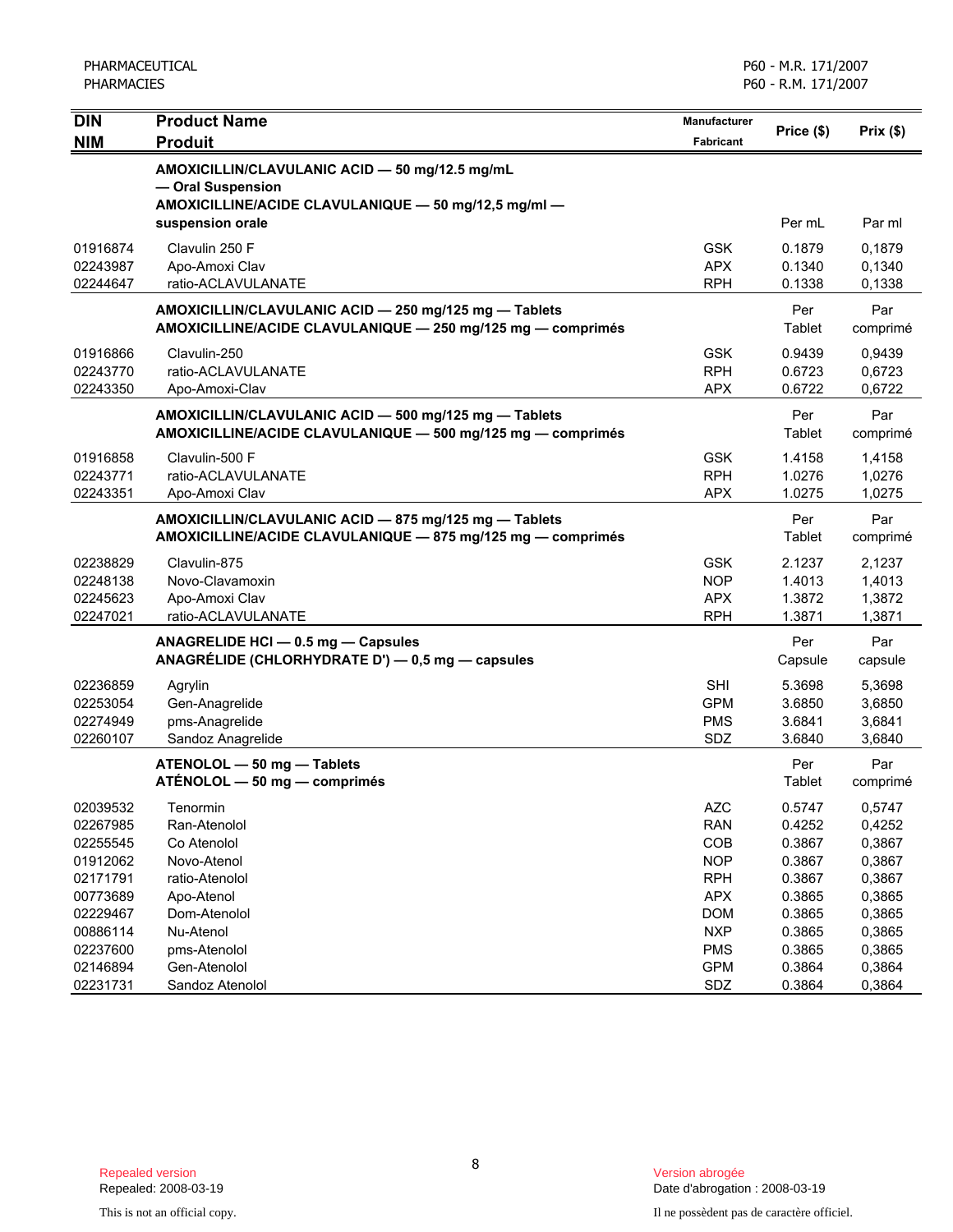| <b>DIN</b> | <b>Product Name</b>                                | <b>Manufacturer</b> |               |          |
|------------|----------------------------------------------------|---------------------|---------------|----------|
| <b>NIM</b> | <b>Produit</b>                                     | <b>Fabricant</b>    | Price (\$)    | Prix(\$) |
|            | ATENOLOL - 100 mg - Tablets                        |                     | Per           | Par      |
|            | ATÉNOLOL - 100 mg - comprimés                      |                     | Tablet        | comprimé |
| 02039540   | Tenormin                                           | <b>AZC</b>          | 0.9447        | 0,9447   |
| 02267993   | Ran-Atenolol                                       | <b>RAN</b>          | 0.6991        | 0,6991   |
| 00773697   | Apo-Atenol                                         | <b>APX</b>          | 0.6355        | 0,6355   |
| 02255553   | Co Atenolol                                        | COB                 | 0.6355        | 0,6355   |
| 02229468   | Dom-Atenolol                                       | <b>DOM</b>          | 0.6355        | 0,6355   |
| 02147432   | Gen-Atenolol                                       | <b>GPM</b>          | 0.6355        | 0,6355   |
| 01912054   | Novo-Atenol                                        | <b>NOP</b>          | 0.6355        | 0,6355   |
| 00886122   | Nu-Atenol                                          | <b>NXP</b>          | 0.6355        | 0,6355   |
| 02237601   | pms-Atenolol                                       | <b>PMS</b>          | 0.6355        | 0,6355   |
| 02171805   | ratio-Atenolol                                     | <b>RPH</b>          | 0.6355        | 0,6355   |
| 02231733   | Sandoz Atenolol                                    | SDZ                 | 0.6355        | 0,6355   |
|            | ATENOLOL/CHLORTHALIDONE - 50 mg/25 mg - Tablets    |                     | Per           | Par      |
|            | ATÉNOLOL/CHLORTHALIDONE - 50 mg/25 mg - comprimés  |                     | Tablet        | comprimé |
| 02049961   | Tenoretic                                          | <b>AZC</b>          | 0.6390        | 0,6390   |
| 02248763   | Apo-Atenidone                                      | <b>APX</b>          | 0.4777        | 0,4777   |
|            | ATENOLOL/CHLORTHALIDONE - 100 mg/25 mg - Tablets   |                     | Per           | Par      |
|            | ATÉNOLOL/CHLORTHALIDONE — 100 mg/25 mg — comprimés |                     | Tablet        | comprimé |
| 02049988   | Tenoretic                                          | <b>AZC</b>          | 1.0472        | 1,0472   |
| 02248764   | Apo-Atenidone                                      | <b>APX</b>          | 0.7830        | 0,7830   |
|            | AZATHIOPRINE - 50 mg - Tablets                     |                     | Per           | Par      |
|            | AZATHIOPRINE - 50 mg - comprimés                   |                     | Tablet        | comprimé |
| 00004596   | Imuran                                             | <b>GSK</b>          | 0.8987        | 0,8987   |
| 02236799   | ratio-Azathioprine                                 | <b>RPH</b>          | 0.7095        | 0,7095   |
| 02242907   | Apo-Azathioprine                                   | <b>APX</b>          | 0.5960        | 0,5960   |
| 02231491   | Gen-Azathioprine                                   | <b>GPM</b>          | 0.5960        | 0,5960   |
| 02236819   | Novo-Azathioprine                                  | <b>NOP</b>          | 0.5960        | 0,5960   |
|            | AZITHROMYCIN - 20 mg/mL - Oral Suspension          |                     |               |          |
|            | AZITHROMYCIN - 20 mg/ml - suspension orale         |                     | Per mL        | Par ml   |
| 02223716   | Zithromax                                          | PFI                 | 1.2757        | 1,2757   |
| 02274388   | pms-Azithromycin                                   | <b>PMS</b>          | 0.8214        | 0,8214   |
|            | AZITHROMYCIN - 40 mg/mL - Oral Suspension          |                     |               |          |
|            | AZITHROMYCIN - 40 mg/ml - suspension orale         |                     | Per mL        | Par ml   |
| 02223724   | Zithromax                                          | PFI                 | 1.8070        | 1,8070   |
| 02274396   | pms-Azithromycin                                   | <b>PMS</b>          | 1.1636        | 1,1636   |
|            | AZITHROMYCIN - 250 mg - Tablets                    |                     | Per           | Par      |
|            | AZITHROMYCIN - 250 mg - comprimés                  |                     | <b>Tablet</b> | comprimé |
| 02212021   | Zithromax                                          | PFI                 | 5.9003        | 5,9003   |
| 02278359   | Gen-Azithromycin                                   | <b>GPM</b>          | 3.4192        | 3,4192   |
| 02255340   | Co Azithromycin                                    | COB                 | 3.4188        | 3,4188   |
| 02261634   | pms-Azithromycin                                   | <b>PMS</b>          | 3.4188        | 3,4188   |
| 02275287   | ratio-Azithromycin                                 | <b>RPH</b>          | 3.4188        | 3,4188   |
| 02247423   | Apo-Azithromycin                                   | <b>APX</b>          | 3.1084        | 3,1084   |
| 02267845   | Novo-Azithromycin                                  | <b>NOP</b>          | 3.1084        | 3,1084   |
| 02265826   | Sandoz Azithromycin                                | SDZ                 | 3.1084        | 3,1084   |

Date d'abrogation : 2008-03-19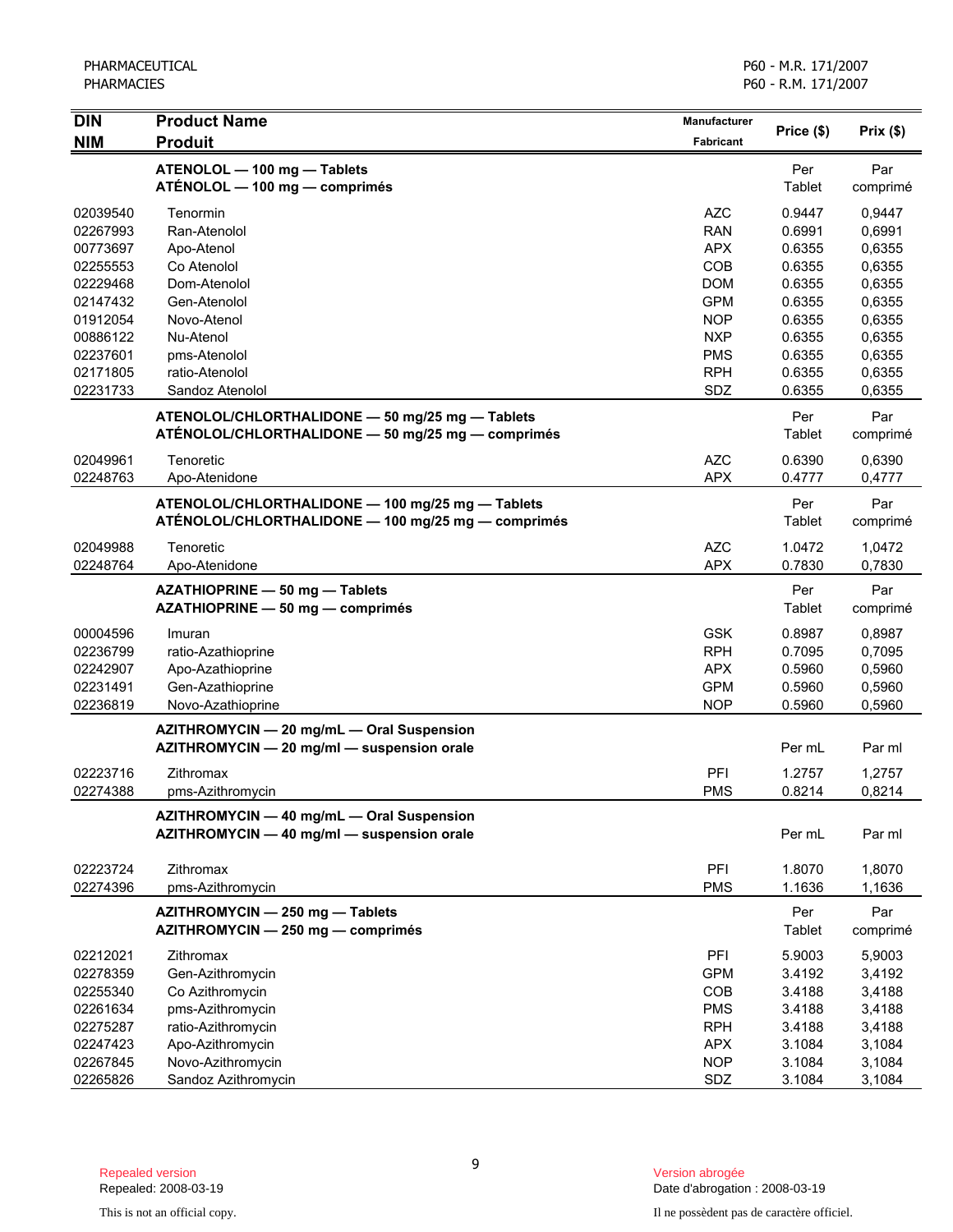| <b>DIN</b>                                                                       | <b>Product Name</b>                                                                                                                                                                       | <b>Manufacturer</b>                                                                            | Price (\$)                                                         | Prix(\$)                                                           |
|----------------------------------------------------------------------------------|-------------------------------------------------------------------------------------------------------------------------------------------------------------------------------------------|------------------------------------------------------------------------------------------------|--------------------------------------------------------------------|--------------------------------------------------------------------|
| <b>NIM</b>                                                                       | <b>Produit</b>                                                                                                                                                                            | <b>Fabricant</b>                                                                               |                                                                    |                                                                    |
|                                                                                  | AZITHROMYCIN - 600 mg - Tablets<br>AZITHROMYCIN - 600 mg - comprimés                                                                                                                      |                                                                                                | Per<br>Tablet                                                      | Par<br>comprimé                                                    |
| 02231143<br>02261642<br>02256088                                                 | Zithromax<br>pms-Azithromycin<br>Co Azithromycin                                                                                                                                          | PFI<br><b>PMS</b><br>COB                                                                       | 14.1603<br>8.3875<br>8.3873                                        | 14,1603<br>8,3875<br>8.3873                                        |
|                                                                                  | BACLOFEN - 10 mg - Tablets<br>BACLOFÈNE - 10 mg - comprimés                                                                                                                               |                                                                                                | Per<br>Tablet                                                      | Par<br>comprimé                                                    |
| 00455881<br>02139332<br>02138271<br>02088398<br>02136090<br>02063735<br>02236507 | Lioresal<br>Apo-Baclofen<br>Dom-Baclofen<br>Gen-Baclofen<br>Nu-Baclo<br>pms-Baclofen<br>ratio-Baclofen                                                                                    | <b>NVT</b><br><b>APX</b><br><b>DOM</b><br><b>GPM</b><br><b>NXP</b><br><b>PMS</b><br><b>RPH</b> | 0.6364<br>0.3203<br>0.3203<br>0.3203<br>0.3203<br>0.3203<br>0.3203 | 0,6364<br>0,3203<br>0,3203<br>0,3203<br>0,3203<br>0,3203<br>0,3203 |
|                                                                                  | BACLOFEN - 20 mg - Tablets<br>$BACLOFÈNE - 20 mg - comprimés$                                                                                                                             |                                                                                                | Per<br>Tablet                                                      | Par<br>comprimé                                                    |
| 00636576<br>02236508<br>02139391<br>02138298<br>02088401<br>02136104<br>02063743 | Lioresal D.S.<br>ratio-Baclofen<br>Apo-Baclofen<br>Dom-Baclofen<br>Gen-Baclofen<br>Nu-Baclo<br>pms-Baclofen                                                                               | <b>NVT</b><br><b>RPH</b><br><b>APX</b><br><b>DOM</b><br><b>GPM</b><br><b>NXP</b><br><b>PMS</b> | 1.2387<br>0.6364<br>0.6234<br>0.6234<br>0.6234<br>0.6234<br>0.6234 | 1,2387<br>0,6364<br>0,6234<br>0,6234<br>0,6234<br>0,6234<br>0,6234 |
|                                                                                  | BECLOMETHASONE DIPROPIONATE - 200 Dose - 50 mcg/dose<br>- Aqueous Nasal Spray<br>BÉCLOMÉTHASONE (DIPROPIONATE DE) - 200 doses - 50 mcg/dose -<br>vaporisateur nasal pour solution aqueuse |                                                                                                | Per<br>Dose                                                        | Par<br>dose                                                        |
| 02238796<br>02238577<br>00872318<br>02172712                                     | Apo-Beclomethasone<br>Nu-Beclomethasone<br>ratio-Beclomethasone AQ<br>Gen-Beclo AQ                                                                                                        | <b>APX</b><br><b>NXP</b><br><b>RPH</b><br><b>GPM</b>                                           | 0.0675<br>0.0675<br>0.0675<br>0.0674                               | 0,0675<br>0,0675<br>0,0675<br>0,0674                               |
|                                                                                  | BENAZEPRIL HCI - 20 mg - Tablets<br>BENAZEPRIL - 20 mg - comprimés                                                                                                                        |                                                                                                | Per<br>Tablet                                                      | Par<br>comprimé                                                    |
| 00885851<br>02273918                                                             | Lotensin<br>Apo-Benazepril                                                                                                                                                                | <b>NVT</b><br><b>APX</b>                                                                       | 1.0065<br>0.6006                                                   | 1,0065<br>0,6006                                                   |
|                                                                                  | BENZOYL PEROXIDE - 20% - Lotion<br>BENZOYLE (PEROXYDE DE) - 20 % - lotion                                                                                                                 |                                                                                                | Per mL                                                             | Par ml                                                             |
| 00374318<br>00187585                                                             | Oxyderm<br>Benoxyl                                                                                                                                                                        | <b>ICN</b><br>STI                                                                              | 0.2206<br>0.2151                                                   | 0,2206<br>0,2151                                                   |
|                                                                                  | <b>BENZOYL PEROXIDE IN WATER - 5% - Gel</b><br>BENZOYLE (PEROXYDE DE), BASE AQUEUSE - 5 % - gel                                                                                           |                                                                                                | Per<br>Gram                                                        | Par<br>gramme                                                      |
| 02214849<br>01925180                                                             | Panoxyl<br>Benzac W                                                                                                                                                                       | STI<br>GAC                                                                                     | 0.1275<br>0.1152                                                   | 0,1275<br>0,1152                                                   |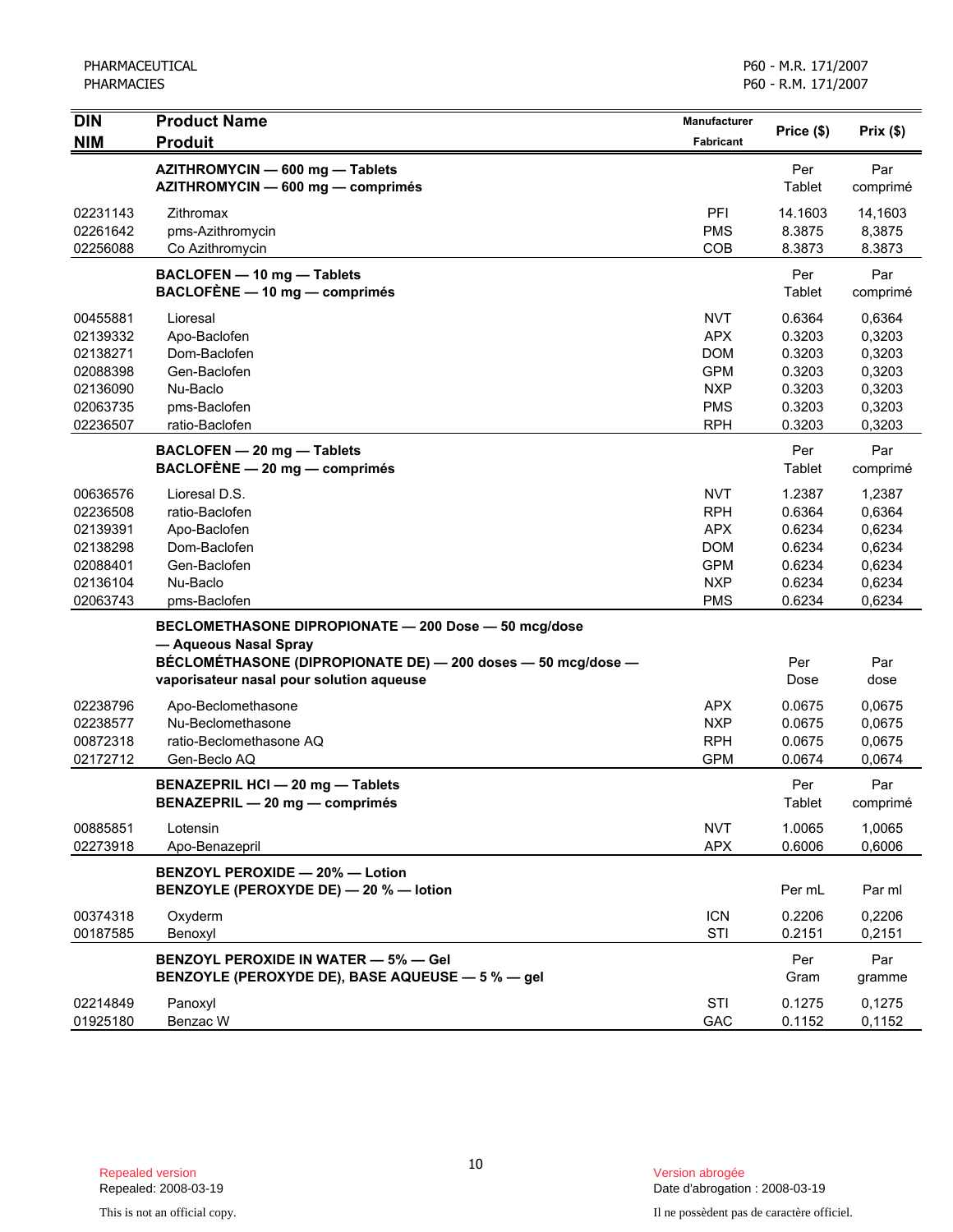| <b>DIN</b>                                                           | <b>Product Name</b>                                                                                                                            | <b>Manufacturer</b>                                                              | Price (\$)                                               | Prix(\$)                                                 |
|----------------------------------------------------------------------|------------------------------------------------------------------------------------------------------------------------------------------------|----------------------------------------------------------------------------------|----------------------------------------------------------|----------------------------------------------------------|
| <b>NIM</b>                                                           | <b>Produit</b>                                                                                                                                 | Fabricant                                                                        |                                                          |                                                          |
|                                                                      | BENZYDAMINE HCI-0.15% - Oral Rinse<br>BENZYDAMINE (CHLORHYDRATE DE) - 0,15 % - gargarisme                                                      |                                                                                  | Per mL                                                   | Par ml                                                   |
| 01966065<br>02239044<br>02239537<br>02229799<br>02229777<br>02230170 | Tantum<br>Apo-Benzydamine<br>Dom-Benzydamine<br>Novo-Benzydamine<br>pms-Benzydamine<br>ratio-Benzydamine                                       | <b>RIK</b><br><b>APX</b><br><b>DOM</b><br><b>NOP</b><br><b>PMS</b><br><b>RPH</b> | 0.0734<br>0.0320<br>0.0319<br>0.0319<br>0.0319<br>0.0319 | 0,0734<br>0,0320<br>0,0319<br>0,0319<br>0,0319<br>0,0319 |
|                                                                      | <b>BETAHISTINE - 16 mg - Tablets</b><br><b>BETAHISTINE - 16 mg - comprimés</b>                                                                 |                                                                                  | Per<br>Tablet                                            | Par<br>comprimé                                          |
| 02243878<br>02280191                                                 | Serc<br>Novo-Betahistine                                                                                                                       | <b>SPH</b><br><b>NOP</b>                                                         | 0.4851<br>0.3234                                         | 0,4851<br>0,3234                                         |
|                                                                      | <b>BETAHISTINE - 24 mg - Tablets</b><br><b>BETAHISTINE - 24 mg - comprimés</b>                                                                 |                                                                                  | Per<br>Tablet                                            | Par<br>comprimé                                          |
| 02247998<br>02280205                                                 | Serc<br>Novo-Betahistine                                                                                                                       | <b>SPH</b><br><b>NOP</b>                                                         | 0.7277<br>0.4851                                         | 0,7277<br>0,4851                                         |
|                                                                      | BETAMETHASONE DIPROPIONATE - 0.05% - Topical Cream<br>BETAMETHASONE (DIPROPIONATE DE) - 0,05 % - crème topique                                 |                                                                                  | Per<br>Gram                                              | Par<br>gramme                                            |
| 01925350<br>00804991<br>00323071                                     | Taro-Sone<br>ratio-Topisone<br>Diprosone                                                                                                       | <b>TAR</b><br><b>RPH</b><br><b>SCH</b>                                           | 0.2369<br>0.2254<br>0.2253                               | 0,2369<br>0,2254<br>0,2253                               |
|                                                                      | BETAMETHASONE DIPROPIONATE - 0.05% - Topical Glycol Cream<br>BÉTAMÉTHASONE (DIPROPIONATE DE) — 0,05 % — crème topique<br>à base de glycol      |                                                                                  | Per<br>Gram                                              | Par<br>gramme                                            |
| 00688622<br>00849650                                                 | Diprolene<br>ratio-Topilene                                                                                                                    | <b>SCH</b><br><b>RPH</b>                                                         | 0.5706<br>0.5706                                         | 0,5706<br>0,5706                                         |
|                                                                      | BETAMETHASONE DIPROPIONATE - 0.05% - Topical Glycol Lotion<br>BÉTAMÉTHASONE (DIPROPIONATE DE) - 0,05 % - lotion topique<br>à base de glycol    |                                                                                  | Per mL                                                   | Par ml                                                   |
| 00862975<br>01927914                                                 | Diprolene<br>ratio-Topilene                                                                                                                    | <b>SCH</b><br><b>RPH</b>                                                         | 0.5152<br>0.5152                                         | 0,5152<br>0,5152                                         |
|                                                                      | BETAMETHASONE DIPROPIONATE - 0.05% - Topical Glycol Ointment<br>BÉTAMÉTHASONE (DIPROPIONATE DE) — 0,05 % — pommade topique à<br>base de glycol |                                                                                  | Per<br>Gram                                              | Par<br>gramme                                            |
| 00629367<br>00849669                                                 | Diprolene<br>ratio-Topilene                                                                                                                    | <b>SCH</b><br><b>RPH</b>                                                         | 0.5706<br>0.5706                                         | 0,5706<br>0,5706                                         |
|                                                                      | BETAMETHASONE DIPROPIONATE - 0.05% - Topical Lotion<br>BÉTAMÉTHASONE (DIPROPIONATE DE) - 0,05 % - lotion topique                               |                                                                                  | Per mL                                                   | Par ml                                                   |
| 00417246<br>00809187                                                 | Diprosone<br>ratio-Topisone                                                                                                                    | <b>SCH</b><br><b>RPH</b>                                                         | 0.2178<br>0.2178                                         | 0,2178<br>0,2178                                         |
|                                                                      | BETAMETHASONE DIPROPIONATE - 0.05% - Topical Ointment<br>BÉTAMÉTHASONE (DIPROPIONATE DE) - 0,05 % - pommade topique                            |                                                                                  | Per<br>Gram                                              | Par<br>gramme                                            |
| 00344923<br>00805009                                                 | Diprosone<br>ratio-Topisone                                                                                                                    | <b>SCH</b><br><b>RPH</b>                                                         | 0.2369<br>0.2369                                         | 0,2369<br>0,2369                                         |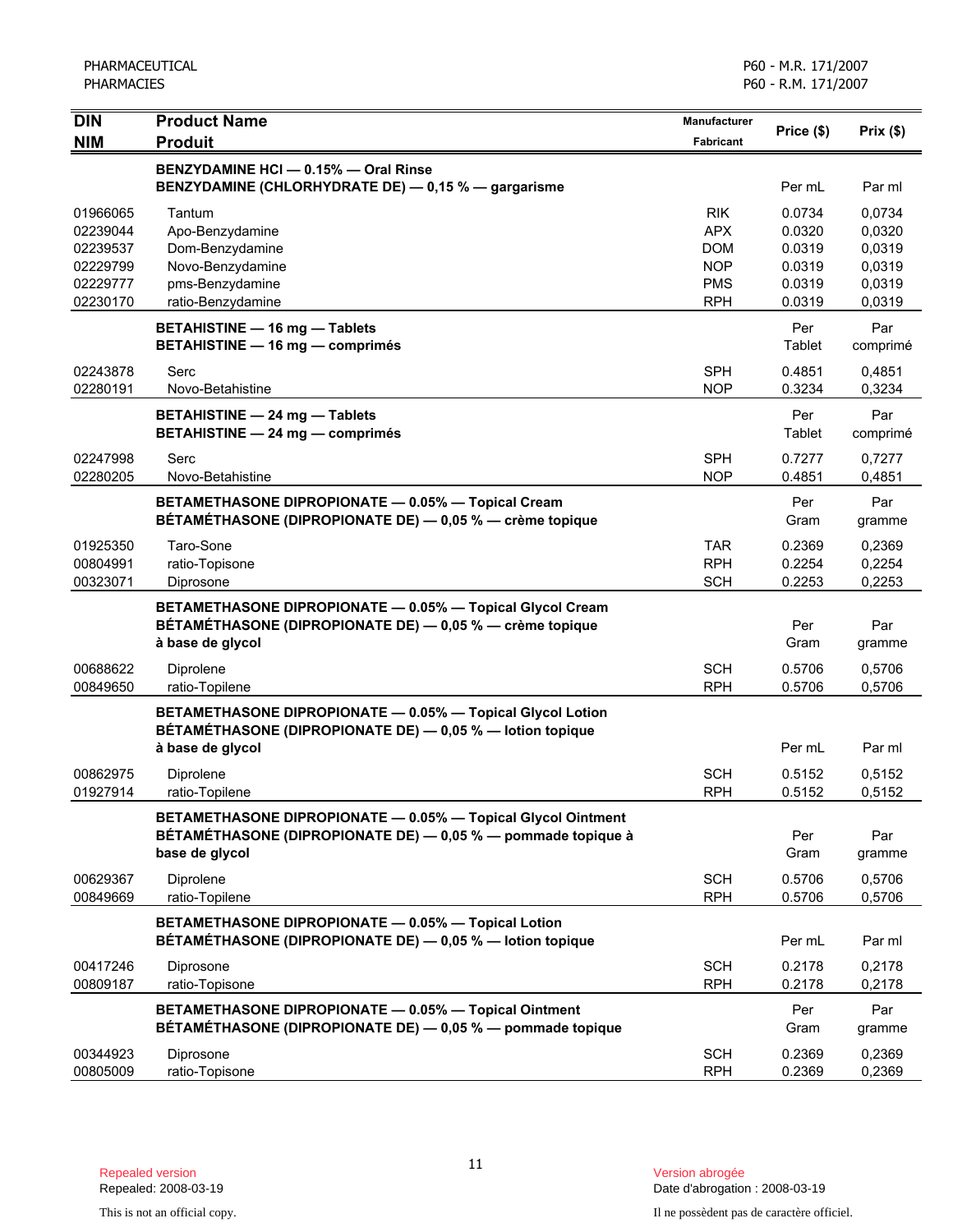| <b>DIN</b>                                                           | <b>Product Name</b>                                                                                                                                                                                                         | <b>Manufacturer</b>                                                       | Price (\$)                                               | Prix(\$)                                                 |
|----------------------------------------------------------------------|-----------------------------------------------------------------------------------------------------------------------------------------------------------------------------------------------------------------------------|---------------------------------------------------------------------------|----------------------------------------------------------|----------------------------------------------------------|
| <b>NIM</b>                                                           | <b>Produit</b>                                                                                                                                                                                                              | Fabricant                                                                 |                                                          |                                                          |
|                                                                      | BETAMETHASONE DIPROPIONATE - 0.5 mg/g and<br>Salicylic Acid 20 mg/g - 0.05% - Lotion<br>BÉTAMÉTHASONE (DIPROPIONATE DE) - 0,5 mg/g et<br>acide salicylique 20 mg/g - 0,05 % - lotion                                        |                                                                           | Per mL                                                   | Par ml                                                   |
| 00578428<br>02245688                                                 | Diprosalic<br>ratio-Topisalic                                                                                                                                                                                               | <b>SCH</b><br><b>RPH</b>                                                  | 0.6597<br>0.3877                                         | 0,6597<br>0,3877                                         |
|                                                                      | BETAMETHASONE DISODIUM PHOSPHATE AND GENTAMICIN<br>SULPHATE - 1 mg/3 mg/mL - Ophthalmic/Otic Solution<br>BÉTAMÉTHASONE (PHOSPHATE DISODIQUE) ET GENTAMICINE<br>(SULFATE DE) - 1 mg/3 mg/ml - solution ophtalmique et otique |                                                                           | Per mL                                                   | Par ml                                                   |
| 00682217<br>02244999                                                 | Garasone<br>Sandoz Pentasone                                                                                                                                                                                                | <b>SCH</b><br><b>SDZ</b>                                                  | 1.5048<br>1.4095                                         | 1,5048<br>1,4095                                         |
|                                                                      | BETAMETHASONE DISODIUM PHOSPHATE/BETAMETHASONE<br>ACETATE - 3 mg/3 mg/mL - Injectable Suspension<br>BÉTAMÉTHASONE (PHOSPHATE DISODIQUE DE)/BÉTAMÉTHASONE<br>(ACÉTATE DE) - 3 mg/3 mg/ml - suspension injectable             |                                                                           | Per mL                                                   | Par ml                                                   |
| 02237835<br>00028096                                                 | Betaject<br>Celestone Soluspan                                                                                                                                                                                              | <b>SDZ</b><br><b>SCH</b>                                                  | 4.3450<br>4.3450                                         | 4,3450<br>4,3450                                         |
|                                                                      | BETAMETHASONE-17-VALERATE - 0.05% - Cream<br>BÉTAMÉTHASONE—17 — (VALÉRATE DE) — 0,05 % — crème                                                                                                                              |                                                                           | Per<br>Gram                                              | Par<br>gramme                                            |
| 00535427<br>00716618                                                 | ratio-Ectosone<br>Betaderm                                                                                                                                                                                                  | <b>RPH</b><br><b>TAR</b>                                                  | 0.0672<br>0.0667                                         | 0,0672<br>0,0667                                         |
|                                                                      | BETAMETHASONE-17-VALERATE - 0.1% - Cream<br>BÉTAMÉTHASONE—17 — (VALÉRATE DE) — 0,1 % — crème                                                                                                                                |                                                                           | Per<br>Gram                                              | Par<br>gramme                                            |
| 00535435<br>00716626                                                 | ratio-Ectosone<br>Betaderm                                                                                                                                                                                                  | <b>RPH</b><br><b>TAR</b>                                                  | 0.1002<br>0.0993                                         | 0,1002<br>0,0993                                         |
|                                                                      | BETAMETHASONE-17-VALERATE - 0.1% - Scalp Lotion<br>BÉTAMÉTHASONE-17 - (VALÉRATE DE) - 0,1 % - lotion capillaire                                                                                                             |                                                                           | Per mL                                                   | Par ml                                                   |
| 00716634<br>00653217<br>00027944                                     | <b>Betaderm</b><br>ratio-Ectosone<br>Valisone                                                                                                                                                                               | <b>TAR</b><br><b>RPH</b><br><b>SCH</b>                                    | 0.0954<br>0.0939<br>0.0939                               | 0,0954<br>0,0939<br>0.0939                               |
|                                                                      | BETAMETHASONE-17-VALERATE - 0.05% - Topical Lotion<br>BÉTAMÉTHASONE-17 - (VALÉRATE DE) - 0,05 % - lotion topique                                                                                                            |                                                                           | Per mL                                                   | Par ml                                                   |
| 02100185<br>00653209                                                 | Betnovate<br>ratio-Ectosone                                                                                                                                                                                                 | <b>RBT</b><br><b>RPH</b>                                                  | 0.2090<br>0.2090                                         | 0,2090<br>0,2090                                         |
|                                                                      | BICALUTAMIDE - 50 mg - Tablets<br>BICALUTAMIDE - 50 mg - comprimés                                                                                                                                                          |                                                                           | Per<br>Tablet                                            | Par<br>comprimé                                          |
| 02184478<br>02277700<br>02275589<br>02274337<br>02270226<br>02276089 | Casodex<br>ratio-Bicalutamide<br>pms-Bicalutamide<br>Co Bicalutamide<br>Novo-Bicalutamide<br>Sandoz Bicalutamide                                                                                                            | <b>AZC</b><br><b>RPH</b><br><b>PMS</b><br><b>COB</b><br><b>NOP</b><br>SDZ | 8.5100<br>4.9092<br>4.4631<br>4.4630<br>4.0574<br>4.0574 | 8,5100<br>4,9092<br>4,4631<br>4,4630<br>4,0574<br>4,0574 |
|                                                                      |                                                                                                                                                                                                                             |                                                                           |                                                          |                                                          |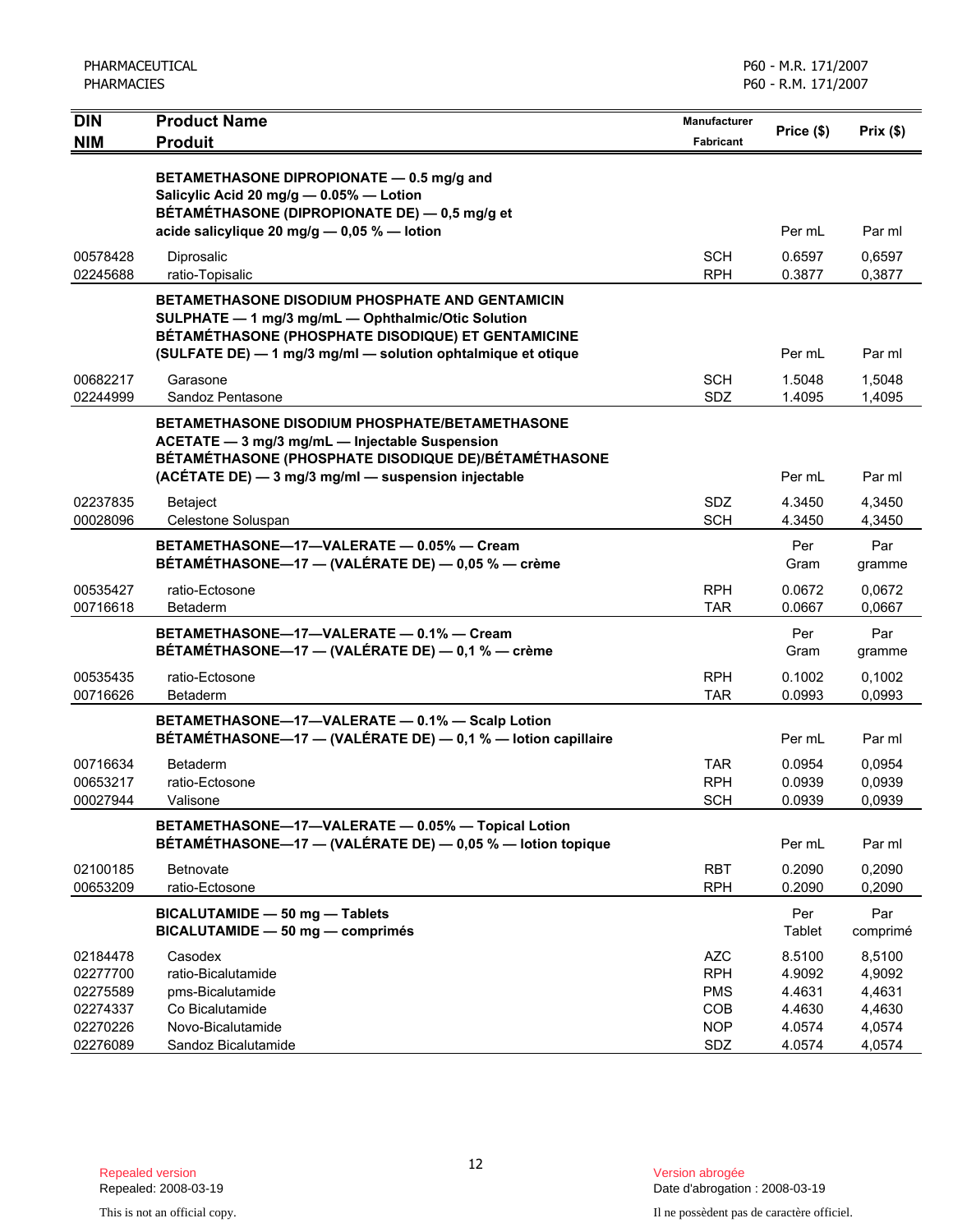| <b>DIN</b>           | <b>Product Name</b>                                                                                                  | Manufacturer             | Price (\$)       | Prix(\$)                        |
|----------------------|----------------------------------------------------------------------------------------------------------------------|--------------------------|------------------|---------------------------------|
| <b>NIM</b>           | <b>Produit</b>                                                                                                       | <b>Fabricant</b>         |                  |                                 |
|                      | BISACODYL - 5 mg - Enteric Tablets<br>BISACODYL - 5 mg - comprimés à enrobage entérosoluble                          |                          | Per<br>Tablet    | Par<br>comprimé                 |
| 00254142             | <b>Dulcolax</b>                                                                                                      | <b>BOE</b>               | 0.2112           | 0,2112                          |
| 00545023<br>00587273 | Apo-Bisacodyl<br>pms-Bisacodyl                                                                                       | <b>APX</b><br><b>PMS</b> | 0.0594<br>0.0535 | 0,0594<br>0,0535                |
|                      | BISACODYL - 10 mg - Suppositories<br>BISACODYL - 10 mg - suppositoires                                               |                          | Per              | Par<br>Suppository suppositoire |
| 00003875             | <b>Dulcolax</b>                                                                                                      | <b>BOE</b>               | 1.2284           | 1,2284                          |
| 00754595<br>00582883 | Apo-Bisacodyl<br>pms-Bisacodyl                                                                                       | <b>APX</b><br><b>PMS</b> | 0.5995<br>0.5515 | 0,5995<br>0,5515                |
| 00404802             | ratio-Bisacodyl                                                                                                      | <b>RPH</b>               | 0.5149           | 0,5149                          |
|                      | BISOPROLOL FUMARATE - 5 mg - Tablets<br>BISOPROLOL (FUMARATE DE) - 5 mg - comprimés                                  |                          | Per<br>Tablet    | Par<br>comprimé                 |
| 02241148             | Monocor                                                                                                              | <b>BIV</b>               | 0.3850           | 0,3850                          |
| 02256134             | Apo-Bisoprolol                                                                                                       | <b>APX</b>               | 0.2426           | 0.2426                          |
| 02267470             | Novo-Bisoprolol                                                                                                      | <b>NOP</b>               | 0.2426           | 0,2426                          |
| 02247439             | Sandoz Bisoprolol                                                                                                    | SDZ                      | 0.2426           | 0,2426                          |
|                      | BISOPROLOL FUMARATE - 10 mg - Tablets<br>BISOPROLOL (FUMARATE DE) - 10 mg - comprimés                                |                          | Per<br>Tablet    | Par<br>comprimé                 |
| 02241149             | Monocor                                                                                                              | <b>BIV</b>               | 0.6380           | 0,6380                          |
| 02256177             | Apo-Bisoprolol                                                                                                       | <b>APX</b>               | 0.4019           | 0,4019                          |
| 02267489             | Novo-Bisoprolol                                                                                                      | <b>NOP</b>               | 0.4019           | 0,4019                          |
| 02247440             | Sandoz Bisoprolol                                                                                                    | SDZ                      | 0.4019           | 0,4019                          |
|                      | <b>BRIMONIDINE TARTRATE - 0.2% - Ophthalmic Solution</b><br>BRIMONIDINE (TARTRATE DE) - 0,2 % - solution ophtalmique |                          | Per mL           | Par ml                          |
| 02236876             | Alphagan                                                                                                             | <b>ALL</b>               | 3.6300           | 3,6300                          |
| 02246284             | pms-Brimonidine                                                                                                      | <b>PMS</b>               | 2.2880           | 2,2880                          |
| 02243026             | ratio-Brimonidine                                                                                                    | <b>RPH</b>               | 2.2880           | 2,2880                          |
| 02260077             | Apo-Brimonidine                                                                                                      | <b>APX</b>               | 2.2870           | 2,2870                          |
|                      | BROMAZEPAM - 1.5 mg - Tablets<br><b>BROMAZÉPAM - 1,5 mg - comprimés</b>                                              |                          | Per<br>Tablet    | Par<br>comprimé                 |
| 00682314             | Lectopam                                                                                                             | HLR                      | 0.1190           | 0,1190                          |
| 02177153             | Apo-Bromazepam                                                                                                       | <b>APX</b>               | 0.0762           | 0,0762                          |
| 02192705             | Gen-Bromazepam                                                                                                       | <b>GPM</b>               | 0.0762           | 0,0762                          |
| 02171856             | Nu-Bromazepam                                                                                                        | <b>NXP</b>               | 0.0762           | 0,0762                          |
|                      | <b>BROMAZEPAM - 3 mg - Tablets</b><br>BROMAZÉPAM - 3 mg - comprimés                                                  |                          | Per<br>Tablet    | Par<br>comprimé                 |
| 00518123             | Lectopam                                                                                                             | <b>HLR</b>               | 0.1617           | 0,1617                          |
| 02192713             | Gen-Bromazepam                                                                                                       | <b>GPM</b>               | 0.0971           | 0,0971                          |
| 02177161             | Apo-Bromazepam                                                                                                       | <b>APX</b>               | 0.0970           | 0,0970                          |
| 02230584             | Novo-Bromazepam                                                                                                      | <b>NOP</b>               | 0.0970           | 0,0970                          |
| 02171864             | Nu-Bromazepam                                                                                                        | <b>NXP</b>               | 0.0970           | 0,0970                          |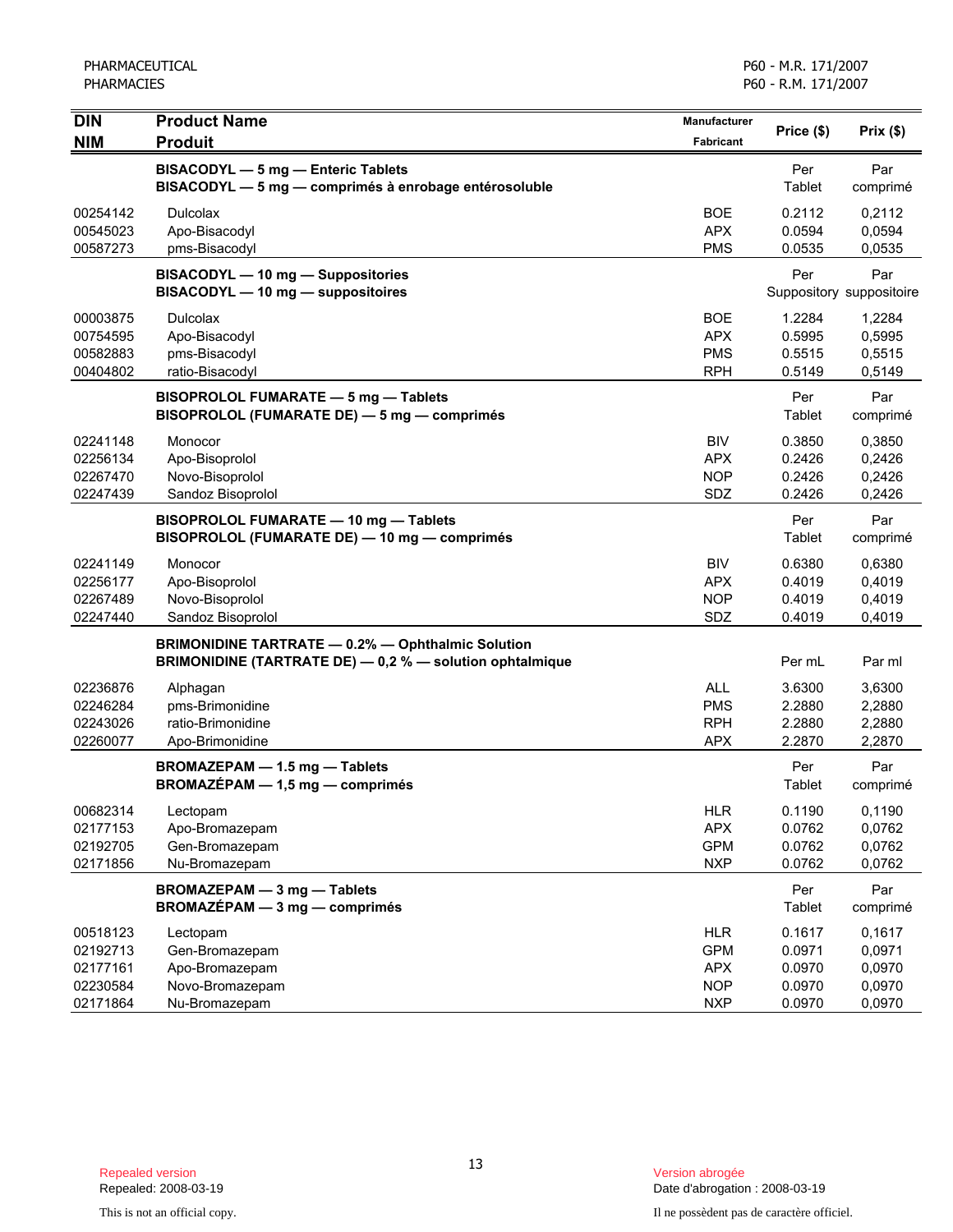| <b>DIN</b> | <b>Product Name</b>                                       | <b>Manufacturer</b> | Price (\$) | Prix(\$) |
|------------|-----------------------------------------------------------|---------------------|------------|----------|
| <b>NIM</b> | <b>Produit</b><br><b>BROMAZEPAM - 6 mg - Tablets</b>      | <b>Fabricant</b>    | Per        | Par      |
|            | <b>BROMAZÉPAM - 6 mg - comprimés</b>                      |                     | Tablet     | comprimé |
| 00518131   | Lectopam                                                  | <b>HLR</b>          | 0.2362     | 0,2362   |
| 02177188   | Apo-Bromazepam                                            | <b>APX</b>          | 0.1417     | 0,1417   |
| 02192721   | Gen-Bromazepam                                            | GPM                 | 0.1417     | 0,1417   |
| 02230585   | Novo-Bromazepam                                           | <b>NOP</b>          | 0.1417     | 0.1417   |
| 02171872   | Nu-Bromazepam                                             | <b>NXP</b>          | 0.1417     | 0,1417   |
|            | BROMOCRIPTINE MESYLATE - 2.5 mg - Tablets                 |                     | Per        | Par      |
|            | BROMOCRIPTINE (MÉSYLATE DE) - 2,5 mg - comprimés          |                     | Tablet     | comprimé |
| 00371033   | Parlodel                                                  | <b>NVT</b>          | 1.1327     | 1,1327   |
| 02238636   | Dom-Bromocriptine                                         | <b>DOM</b>          | 0.5999     | 0,5999   |
| 02231702   | pms-Bromocriptine                                         | <b>PMS</b>          | 0.5999     | 0,5999   |
| 02087324   | Apo-Bromocriptine                                         | <b>APX</b>          | 0.5998     | 0,5998   |
|            | <b>BROMOCRIPTINE MESYLATE - 5 mg - Capsules</b>           |                     | Per        | Par      |
|            | BROMOCRIPTINE (MÉSYLATE DE) - 5 mg - capsules             |                     | Capsule    | capsule  |
| 00568643   | Parlodel                                                  | <b>NVT</b>          | 2.0173     | 2,0173   |
| 02238637   | Dom-Bromocriptine                                         | <b>DOM</b>          | 1.0683     | 1,0683   |
| 02236949   | pms-Bromocriptine                                         | <b>PMS</b>          | 1.0683     | 1,0683   |
| 02230454   | Apo-Bromocriptine                                         | <b>APX</b>          | 1.0682     | 1,0682   |
|            | BUDESONIDE - 120 Dose - 64 mcg - Aqueous Nasal Spray      |                     |            |          |
|            | BUDESONIDE - 120 doses - 64 mcg - vaporisateur nasal pour |                     | Per        | Par      |
|            | solution aqueuse                                          |                     | Dose       | dose     |
| 02231923   | Rhinocort Aqua                                            | <b>AZC</b>          | 0.0850     | 0,0850   |
| 02241003   | Gen-Budesonide AQ                                         | <b>GPM</b>          | 0.0773     | 0,0773   |
|            | <b>BUPROPION HCI-100 mg-Sustained Release Tablets</b>     |                     |            |          |
|            | <b>BUPROPION (CHLORHYDRATE DE) - 100 mg</b>               |                     | Per        | Par      |
|            | - comprimés à libération progressive                      |                     | Tablet     | comprimé |
| 02237824   | <b>Wellbutrin SR</b>                                      | <b>BPC</b>          | 0.6568     | 0,6568   |
| 02275074   | Sandoz Bupropion SR                                       | <b>SDZ</b>          | 0.4107     | 0,4107   |
| 02285657   | ratio-Bupropion SR                                        | <b>RPH</b>          | 0.4106     | 0,4106   |
|            | <b>BUPROPION HCI - 150 mg - Sustained Release Tablets</b> |                     |            |          |
|            | <b>BUPROPION (CHLORHYDRATE DE) - 150 mg</b>               |                     | Per        | Par      |
|            | - comprimés à libération progressive                      |                     | Tablet     | comprimé |
| 02237825   | <b>Wellbutrin SR</b>                                      | <b>BPC</b>          | 0.9564     | 0,9564   |
| 02285665   | ratio-Bupropion SR                                        | <b>RPH</b>          | 0.5544     | 0,5544   |
| 02260239   | Novo-Bupropion SR                                         | <b>NOP</b>          | 0.5040     | 0,5040   |
| 02275082   | Sandoz Bupropion SR                                       | SDZ                 | 0.5040     | 0,5040   |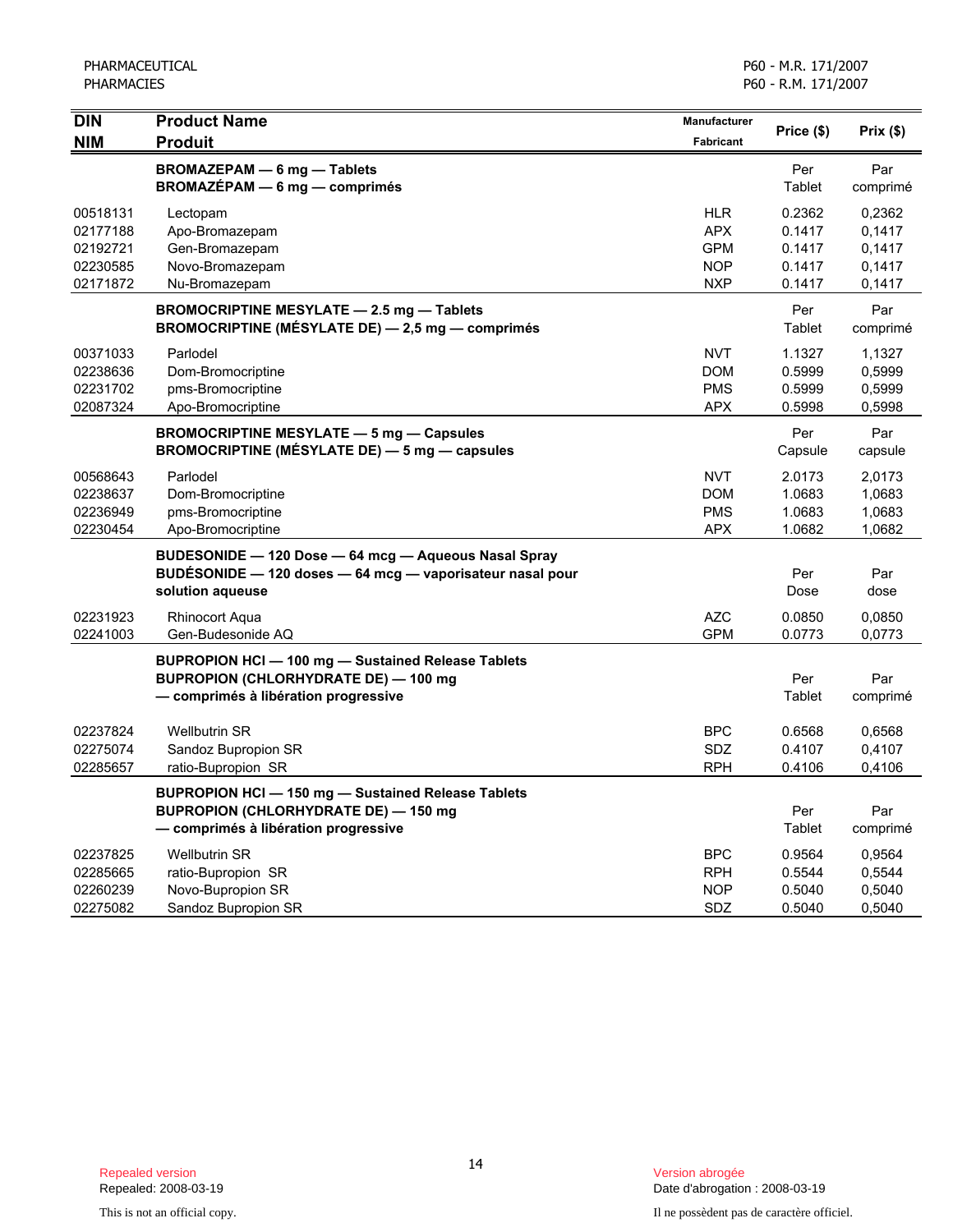| <b>DIN</b> | <b>Product Name</b>                                                         | Manufacturer     |            |              |
|------------|-----------------------------------------------------------------------------|------------------|------------|--------------|
| <b>NIM</b> | <b>Produit</b>                                                              | <b>Fabricant</b> | Price (\$) | Prix(\$)     |
|            | <b>BUSPIRONE - 10 mg - Tablets</b>                                          |                  | Per        | Par          |
|            | BUSPIRONE - 10 mg - comprimés                                               |                  | Tablet     | comprimé     |
| 00603821   | Buspar                                                                      | SQU              | 1.1138     | 1,1138       |
| 02230874   | Gen-Buspirone                                                               | <b>GPM</b>       | 0.7970     | 0,7970       |
| 02207672   | Nu-Buspirone                                                                | <b>NXP</b>       | 0.7970     | 0,7970       |
| 02262916   | Co Buspirone                                                                | <b>COB</b>       | 0.7174     | 0,7174       |
| 02232564   | Dom-Buspirone                                                               | <b>DOM</b>       | 0.7174     | 0,7174       |
| 02230942   | pms-Buspirone                                                               | <b>PMS</b>       | 0.7174     | 0,7174       |
| 02237858   | ratio-Buspirone                                                             | <b>RPH</b>       | 0.7174     | 0,7174       |
| 02211076   | Apo-Buspirone                                                               | <b>APX</b>       | 0.7173     | 0,7173       |
| 02231492   | Novo-Buspirone                                                              | <b>NOP</b>       | 0.7173     | 0,7173       |
|            | BUTORPHANOL TARTRATE - 10 mg/mL - Nasal Spray                               |                  |            |              |
|            | BUTORPHANOL (TARTRATE DE) - 10 mg/ml - vaporisateur nasal                   |                  | Per mL     | Par ml       |
| 02113031   | Stadol NS                                                                   | SQU              | 26.1800    | 26,1800      |
| 02244508   | pms-Butorphanol                                                             | <b>PMS</b>       | 18.3300    | 18,3300      |
| 02242504   | Apo-Butorphanol                                                             | <b>APX</b>       | 18.3200    | 18,3200      |
|            | CALCITONIN (Salmon Synthetic) - 200 IU - Nasal Spray                        |                  | Per        | Par          |
|            | CALCITONINE DE SAUMON SYNTHÉTIQUE - 200 UI - vaporisateur nasal             |                  | Spray      | vaporisation |
| 02240775   | Miacalcin                                                                   | <b>NVT</b>       | 2.0830     | 2,0830       |
| 02247585   | Apo-Calcitonin                                                              | <b>APX</b>       | 1.8979     | 1,8979       |
| 02261766   | Sandoz Calcitonin                                                           | <b>SDZ</b>       | 1.8979     | 1,8979       |
|            | <b>CALCIUM CARBONATE - Equivalent to 500 mg Elemental Calcium - Tablets</b> |                  |            |              |
|            | CALCIUM (CARBONATE DE) - quantité équivalant à 500 mg de calcium            |                  | Per        | Par          |
|            | élémentaire - comprimés                                                     |                  | Tablet     | comprimé     |
| 02042991   | Os-Cal                                                                      | <b>WAY</b>       | 0.1407     | 0,1407       |
| 00682039   | Apo-Cal                                                                     | <b>APX</b>       | 0.0319     | 0,0319       |
| 00645923   | Calcium                                                                     | <b>NOP</b>       | 0.0319     | 0,0319       |
|            | CAPTOPRIL - 12.5 mg - Tablets                                               |                  | Per        | Par          |
|            | CAPTOPRIL - 12,5 mg - comprimés                                             |                  | Tablet     | comprimé     |
| 00893595   | Apo-Capto                                                                   | <b>APX</b>       | 0.2332     | 0,2332       |
| 00695661   | Capoten                                                                     | SQU              | 0.2332     | 0,2332       |
| 02242788   | Captopril                                                                   | <b>ZYM</b>       | 0.2332     | 0,2332       |
| 02238551   | Dom-Captopril                                                               | <b>DOM</b>       | 0.2332     | 0,2332       |
| 02163551   | Gen-Captopril                                                               | <b>GPM</b>       | 0.2332     | 0,2332       |
| 01942964   | Novo-Captopril                                                              | <b>NOP</b>       | 0.2332     | 0,2332       |
| 01913824   | Nu-Capto                                                                    | <b>NXP</b>       | 0.2332     | 0,2332       |
| 02230203   | pms-Captopril                                                               | <b>PMS</b>       | 0.2332     | 0,2332       |
| 00851639   | ratio-Captopril                                                             | <b>RPH</b>       | 0.2332     | 0,2332       |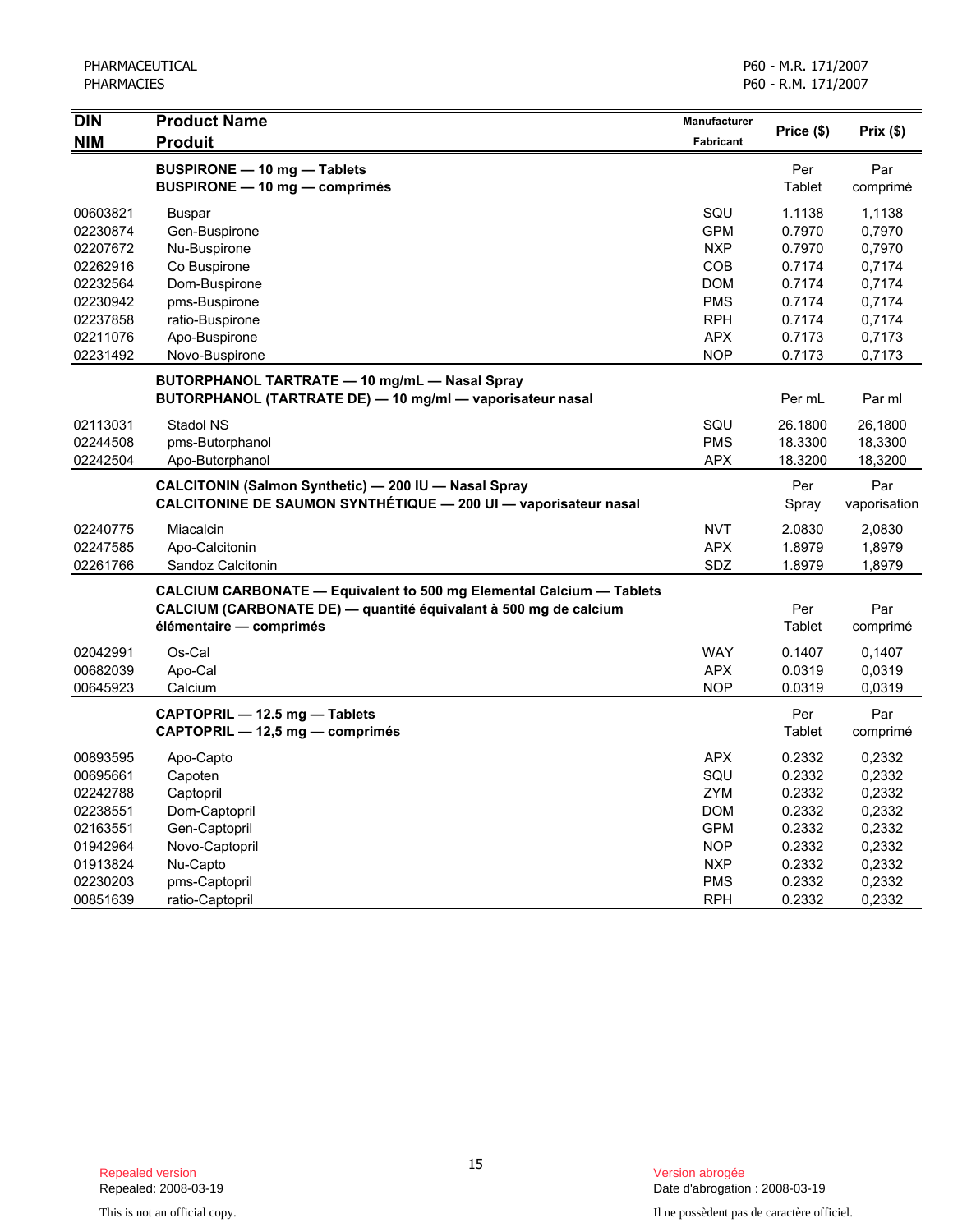| <b>DIN</b>           | <b>Product Name</b>                                                                         | Manufacturer             | Price (\$)       | Prix(\$)         |
|----------------------|---------------------------------------------------------------------------------------------|--------------------------|------------------|------------------|
| <b>NIM</b>           | <b>Produit</b>                                                                              | <b>Fabricant</b>         |                  |                  |
|                      | CAPTOPRIL - 25 mg - Tablets                                                                 |                          | Per              | Par              |
|                      | CAPTOPRIL - 25 mg - comprimés                                                               |                          | Tablet           | comprimé         |
| 00893609             | Apo-Capto                                                                                   | <b>APX</b>               | 0.3300           | 0,3300           |
| 00851833             | ratio-Captopril                                                                             | <b>RPH</b>               | 0.3330           | 0,3330           |
| 00546283             | Capoten                                                                                     | SQU                      | 0.3300           | 0,3300           |
| 02242789             | Captopril                                                                                   | ZYM                      | 0.3300           | 0,3300           |
| 02238552             | Dom-Captopril                                                                               | <b>DOM</b>               | 0.3300           | 0,3300           |
| 02163578             | Gen-Captopril                                                                               | <b>GPM</b>               | 0.3300           | 0,3300           |
| 01913832             | Nu-Capto                                                                                    | <b>NXP</b>               | 0.3300           | 0,3300           |
| 01942972             | Novo-Captopril                                                                              | <b>NOP</b>               | 0.3300           | 0,3300           |
| 02230204             | pms-Captopril                                                                               | <b>PMS</b>               | 0.3300           | 0,3300           |
|                      | CAPTOPRIL - 50 mg - Tablets                                                                 |                          | Per              | Par              |
|                      | CAPTOPRIL - 50 mg - comprimés                                                               |                          | Tablet           | comprimé         |
| 00893617             | Apo-Capto                                                                                   | <b>APX</b>               | 0.6149           | 0,6149           |
| 00546291             | Capoten                                                                                     | SQU                      | 0.6149           | 0,6149           |
| 02242790             | Captopril                                                                                   | <b>ZYM</b>               | 0.6149           | 0,6149           |
| 02238553             | Dom-Captopril                                                                               | <b>DOM</b>               | 0.6149           | 0,6149           |
| 02163586             | Gen-Captopril                                                                               | <b>GPM</b>               | 0.6149           | 0,6149           |
| 01942980             | Novo-Captopril                                                                              | <b>NOP</b>               | 0.6149           | 0,6149           |
| 01913840             | Nu-Capto                                                                                    | <b>NXP</b>               | 0.6149           | 0,6149           |
| 02230205             | pms-Captopril                                                                               | <b>PMS</b>               | 0.6149           | 0,6149           |
| 00851647             | ratio-Captopril                                                                             | <b>RPH</b>               | 0.6149           | 0,6149           |
|                      | CAPTOPRIL - 100 mg - Tablets                                                                |                          | Per              | Par              |
|                      | CAPTOPRIL - 100 mg - comprimés                                                              |                          | Tablet           | comprimé         |
| 00893625             | Apo-Capto                                                                                   | <b>APX</b>               | 1.1435           | 1,1435           |
| 02242791             | Captopril                                                                                   | ZYM                      | 1.1435           | 1,1435           |
| 02238554             | Dom-Captopril                                                                               | <b>DOM</b>               | 1.1435           | 1,1435           |
| 02163594             | Gen-Captopril                                                                               | <b>GPM</b>               | 1.1435           | 1,1435           |
| 01942999             | Novo-Captopril                                                                              | <b>NOP</b>               | 1.1435           | 1,1435           |
| 01913859             | Nu-Capto                                                                                    | <b>NXP</b><br><b>PMS</b> | 1.1435           | 1,1435           |
| 02230206<br>00851655 | pms-Captopril<br>ratio-Captopril                                                            | <b>RPH</b>               | 1.1435<br>1.1435 | 1,1435<br>1,1435 |
| 00546305             | Capoten                                                                                     | SQU                      | 1.1434           | 1,1434           |
|                      |                                                                                             |                          |                  |                  |
|                      | CARBAMAZEPINE - 100 mg - Chewable Tablets<br>CARBAMAZÉPINE - 100 mg - comprimés masticables |                          | Per<br>Tablet    | Par<br>comprimé  |
|                      |                                                                                             |                          |                  |                  |
| 00369810             | Tegretol                                                                                    | <b>NVT</b>               | 0.1515           | 0,1515           |
| 02244403             | Taro-Carbamazepine                                                                          | <b>TAR</b>               | 0.0942           | 0,0942           |
| 02231542             | pms-Carbamazepine                                                                           | <b>PMS</b><br>SDZ        | 0.0847           | 0,0847           |
| 02261885             | Sandoz Carbamazepine                                                                        |                          | 0.0847           | 0,0847           |
|                      | CARBAMAZEPINE - 200 mg - Chewable Tablets                                                   |                          | Per              | Par              |
|                      | CARBAMAZÉPINE - 200 mg - comprimés masticables                                              |                          | Tablet           | comprimé         |
| 00665088             | Tegretol                                                                                    | <b>NVT</b>               | 0.2988           | 0,2988           |
| 02244404             | Taro-Carbamazepine                                                                          | <b>TAR</b>               | 0.1858           | 0,1858           |
| 02231540             | pms-Carbamazepine                                                                           | <b>PMS</b>               | 0.1672           | 0,1672           |
| 02261863             | Sandoz Carbamazepine                                                                        | SDZ                      | 0.1672           | 0,1672           |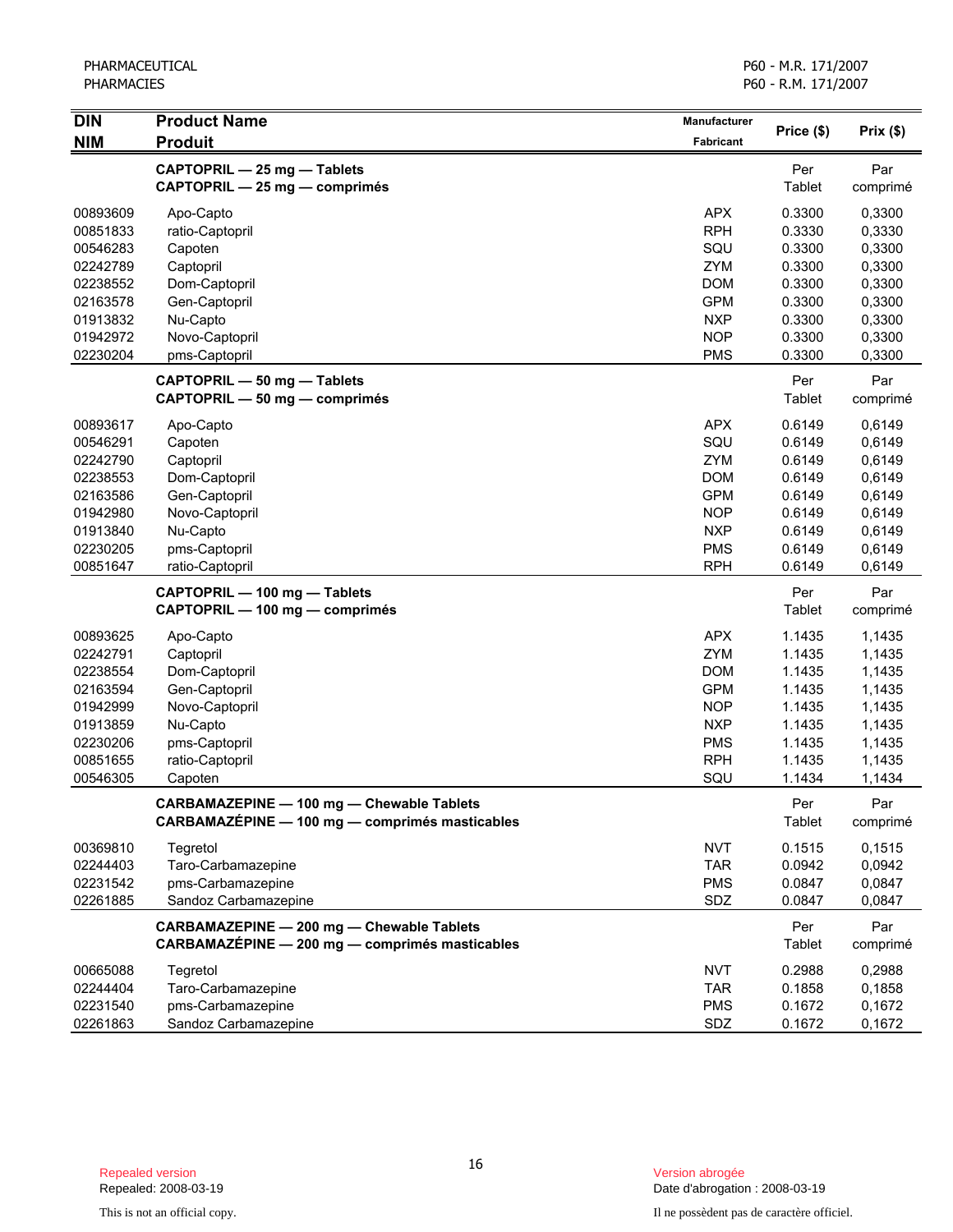| <b>DIN</b>                                               | <b>Product Name</b>                                                                                                      | Manufacturer                                         | Price (\$)                                     | Prix(\$)                                       |
|----------------------------------------------------------|--------------------------------------------------------------------------------------------------------------------------|------------------------------------------------------|------------------------------------------------|------------------------------------------------|
| <b>NIM</b>                                               | <b>Produit</b>                                                                                                           | Fabricant                                            |                                                |                                                |
|                                                          | <b>CARBAMAZEPINE - 200 mg - Sustained Release Tablets</b><br>CARBAMAZÉPINE - 200 mg - comprimés à libération progressive |                                                      | Per<br>Tablet                                  | Par<br>comprimé                                |
| 00773611<br>02231543<br>02241882<br>02261839             | Tegretol CR/Tégrétol CR<br>pms-Carbamazepine CR<br>Gen-Carbamazepine CR<br>Sandoz Carbamazepine CR                       | <b>NVT</b><br><b>PMS</b><br><b>GPM</b><br>SDZ        | 0.3710<br>0.2472<br>0.2075<br>0.2075           | 0,3710<br>0,2472<br>0,2075<br>0,2075           |
|                                                          | <b>CARBAMAZEPINE - 400 mg - Sustained Release Tablets</b><br>CARBAMAZÉPINE - 400 mg - comprimés à libération progressive |                                                      | Per<br>Tablet                                  | Par<br>comprimé                                |
| 00755583<br>02231544<br>02241883<br>02261847             | <b>Tegretol CR</b><br>pms-Carbamazepine CR<br>Gen-Carbamazepine CR<br>Sandoz Carbamazepine CR                            | NVT<br><b>PMS</b><br><b>GPM</b><br>SDZ               | 0.7419<br>0.4944<br>0.4152<br>0.4152           | 0,7419<br>0,4944<br>0,4152<br>0,4152           |
|                                                          | CARBAMAZEPINE - 200 mg - Tablets<br>CARBAMAZÉPINE - 200 mg - comprimés                                                   |                                                      | Per<br>Tablet                                  | Par<br>comprimé                                |
| 00010405<br>00504742<br>02042568<br>00402699<br>00782718 | Tegretol<br>Mazepine<br>Nu-Carbamazepine<br>Apo-Carbamazepine<br>Novo-Carbamaz                                           | NVT<br><b>ICN</b><br>NXP<br><b>APX</b><br><b>NOP</b> | 0.3680<br>0.1372<br>0.0961<br>0.0875<br>0.0875 | 0,3680<br>0,1372<br>0,0961<br>0,0875<br>0,0875 |
|                                                          | CARVEDILOL - 3.125 mg - Tablets<br>CARVEDILOL - 3,125 mg - comprimés                                                     |                                                      | Per<br>Tablet                                  | Par<br>comprimé                                |
| 02268027<br>02247933<br>02245914<br>02252309             | Ran-Carvedilol<br>Apo-Carvedilol<br>pms-Carvedilol<br>ratio-Carvedilol                                                   | <b>RAN</b><br><b>APX</b><br><b>PMS</b><br><b>RPH</b> | 0.9682<br>0.8801<br>0.8801<br>0.8801           | 0,9682<br>0,8801<br>0,8801<br>0,8801           |
|                                                          | CARVEDILOL - 6.25 mg - Tablets<br>CARVEDILOL - 6,25 mg - comprimés                                                       |                                                      | Per<br>Tablet                                  | Par<br>comprimé                                |
| 02268035<br>02247934<br>02245915<br>02252317             | Ran-Carvedilol<br>Apo-Carvedilol<br>pms-Carvedilol<br>ratio-Carvedilol                                                   | RAN<br><b>APX</b><br><b>PMS</b><br><b>RPH</b>        | 0.9682<br>0.8801<br>0.8801<br>0.8801           | 0,9682<br>0,8801<br>0,8801<br>0,8801           |
|                                                          | CARVEDILOL - 12.5 mg - Tablets<br>CARVEDILOL - 12,5 mg - comprimés                                                       |                                                      | Per<br>Tablet                                  | Par<br>comprimé                                |
| 02268043<br>02247935<br>02245916<br>02252325             | Ran-Carvedilol<br>Apo-Carvedilol<br>pms-Carvedilol<br>ratio-Carvedilol                                                   | <b>RAN</b><br><b>APX</b><br><b>PMS</b><br><b>RPH</b> | 0.9682<br>0.8801<br>0.8801<br>0.8801           | 0,9682<br>0,8801<br>0,8801<br>0,8801           |
|                                                          | CARVEDILOL - 25 mg - Tablets<br>CARVEDILOL - 25 mg - comprimés                                                           |                                                      | Per<br>Tablet                                  | Par<br>comprimé                                |
| 02268051<br>02247936<br>02245917<br>02252333             | Ran-Carvedilol<br>Apo-Carvedilol<br>pms-Carvedilol<br>ratio-Carvedilol                                                   | <b>RAN</b><br><b>APX</b><br><b>PMS</b><br><b>RPH</b> | 0.9682<br>0.8801<br>0.8801<br>0.8801           | 0,9682<br>0,8801<br>0,8801<br>0,8801           |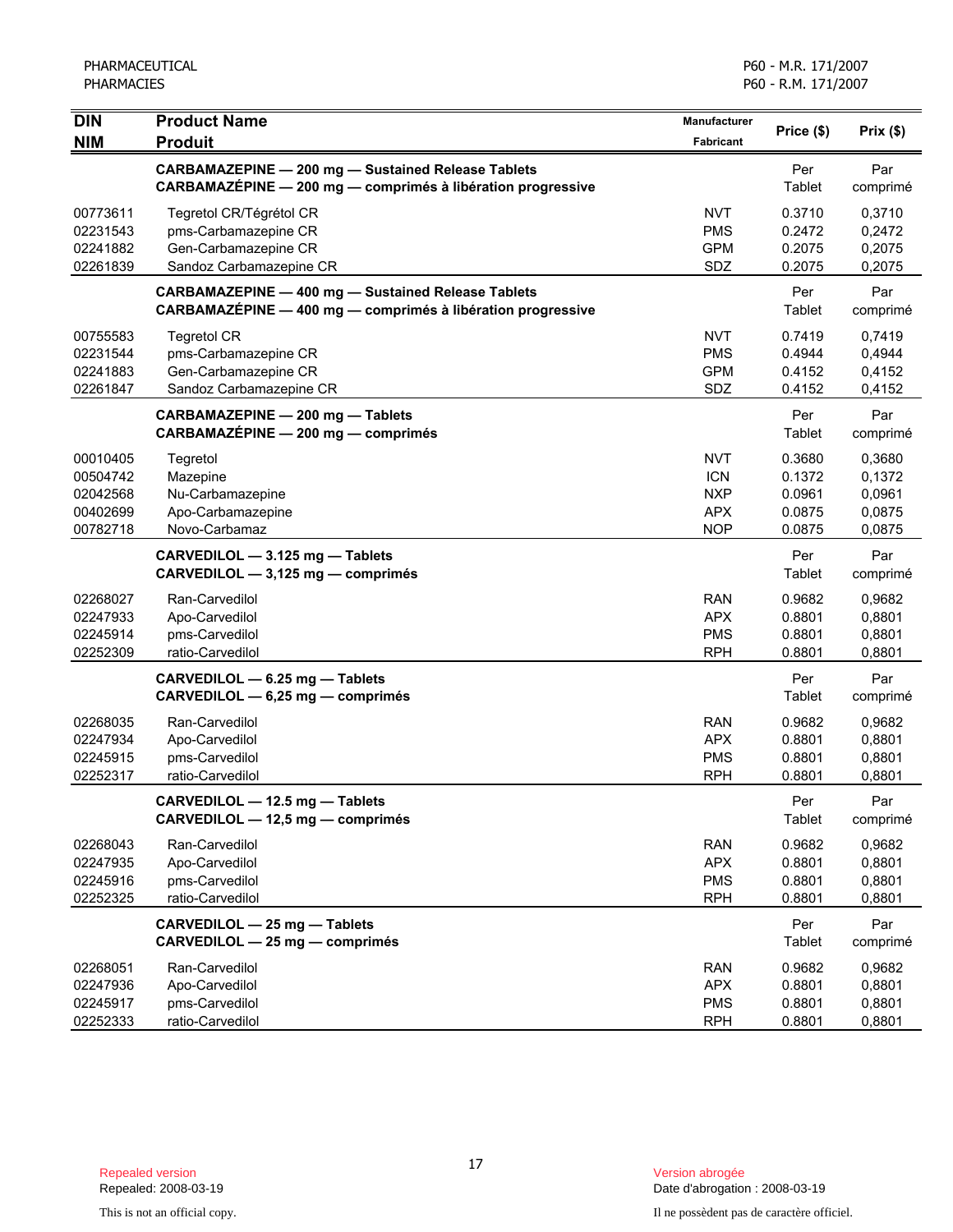| <b>DIN</b><br><b>NIM</b> | <b>Product Name</b><br><b>Produit</b>                                              | <b>Manufacturer</b><br><b>Fabricant</b> | Price (\$)       | Prix(\$)         |
|--------------------------|------------------------------------------------------------------------------------|-----------------------------------------|------------------|------------------|
|                          |                                                                                    |                                         |                  |                  |
|                          | CEFACLOR - 250 mg - Capsules                                                       |                                         | Per              | Par              |
|                          | $CEFACLOR - 250$ mg $-$ capsules                                                   |                                         | Capsule          | capsule          |
| 00465186                 | Ceclor                                                                             | <b>PML</b>                              | 1.1228           | 1,1228           |
| 02231691<br>02231432     | Novo-Cefaclor<br>Nu-Cefaclor                                                       | <b>NOP</b><br><b>NXP</b>                | 1.0667<br>1.0667 | 1,0667<br>1,0667 |
| 02230263                 | Apo-Cefaclor                                                                       | <b>APX</b>                              | 0.9697           | 0,9697           |
|                          | CEFACLOR - 500 mg - Capsules                                                       |                                         | Per              | Par              |
|                          | $CEFACLOR - 500$ mg $-$ capsules                                                   |                                         | Capsule          | capsule          |
| 00465194                 | Ceclor                                                                             | <b>PML</b>                              | 2.2044           | 2,2044           |
| 02231433                 | Nu-Cefaclor                                                                        | <b>NXP</b>                              | 2.1230           | 2,1230           |
| 02230264                 | Apo-Cefaclor                                                                       | <b>APX</b>                              | 1.9300           | 1,9300           |
| 02231693                 | Novo-Cefaclor                                                                      | <b>NOP</b>                              | 1.9300           | 1,9300           |
|                          | CEFACLOR - 125 mg/5 mL - Suspension<br>CEFACLOR $-$ 125 mg/5 ml $-$ suspension     |                                         | Per mL           | Par ml           |
| 00465208                 | Ceclor Oral Suspension/Suspension orale Ceclor                                     | <b>PML</b>                              | 0.1198           | 0,1198           |
| 02237500                 | Apo-Cefaclor                                                                       | <b>APX</b>                              | 0.1037           | 0,1037           |
|                          | CEFACLOR - 250 mg/5 mL - Suspension                                                |                                         |                  |                  |
|                          | CÉFACLOR $-$ 250 mg/5 ml $-$ suspension                                            |                                         | Per mL           | Par ml           |
| 00465216                 | Ceclor Oral Suspension/Suspension orale Ceclor                                     | <b>PML</b>                              | 0.2193           | 0,2193           |
| 02237501                 | Apo-Cefaclor                                                                       | <b>APX</b>                              | 0.1895           | 0,1895           |
|                          | CEFACLOR - 375 mg/5 mL - Suspension<br>CÉFACLOR $-$ 375 mg/5 ml $-$ suspension     |                                         | Per mL           | Par ml           |
| 00832804                 | Ceclor                                                                             | <b>PML</b>                              | 0.3160           | 0,3160           |
| 02237502                 | Apo-Cefaclor                                                                       | <b>APX</b>                              | 0.2211           | 0,2211           |
|                          | CEFADROXIL - 500 mg - Capsules                                                     |                                         | Per              | Par              |
|                          | CEFADROXIL - 500 mg - capsules                                                     |                                         | Capsule          | capsule          |
| 00507245                 | Duricef                                                                            | <b>BRI</b>                              | 0.9264           | 0,9264           |
| 02240774                 | Apo-Cefadroxil                                                                     | <b>APX</b>                              | 0.9263           | 0,9263           |
| 02235134                 | Novo-Cefadroxil                                                                    | <b>NOP</b>                              | 0.9263           | 0,9263           |
|                          | CEFUROXIME AXETIL - 250 mg - Tablets                                               |                                         | Per              | Par              |
|                          | CÉFUROXIME AXÉTIL - 250 mg - comprimés                                             |                                         | Tablet           | comprimé         |
| 02212277<br>02244393     | Ceftin<br>Apo-Cefuroxime                                                           | <b>GSK</b><br><b>APX</b>                | 1.5125<br>1.1145 | 1,5125<br>1,1145 |
| 02242656                 | ratio-Cefuroxime                                                                   | <b>RPH</b>                              | 1.1145           | 1,1145           |
|                          | CEFUROXIME AXETIL - 500 mg - Tablets                                               |                                         | Per              | Par              |
|                          | CÉFUROXIME AXÉTIL - 500 mg - comprimés                                             |                                         | Tablet           | comprimé         |
| 02212285                 | Ceftin                                                                             | <b>GSK</b>                              | 2.9963           | 2,9963           |
| 02242657                 | ratio-Cefuroxime                                                                   | <b>RPH</b>                              | 2.2079           | 2,2079           |
| 02244394                 | Apo-Cefuroxime                                                                     | <b>APX</b>                              | 2.2078           | 2,2078           |
|                          | CEPHALEXIN - 125 mg/5 mL - Oral Liquid<br>CÉPHALEXINE - 125 mg/5 ml - liquide oral |                                         | Per mL           | Par ml           |
|                          |                                                                                    |                                         |                  |                  |
| 00342106<br>02177811     | Novo-Lexin<br>pms-Cephalexin                                                       | <b>NOP</b><br><b>PMS</b>                | 0.0488<br>0.0488 | 0,0488<br>0,0488 |
|                          |                                                                                    |                                         |                  |                  |

Date d'abrogation : 2008-03-19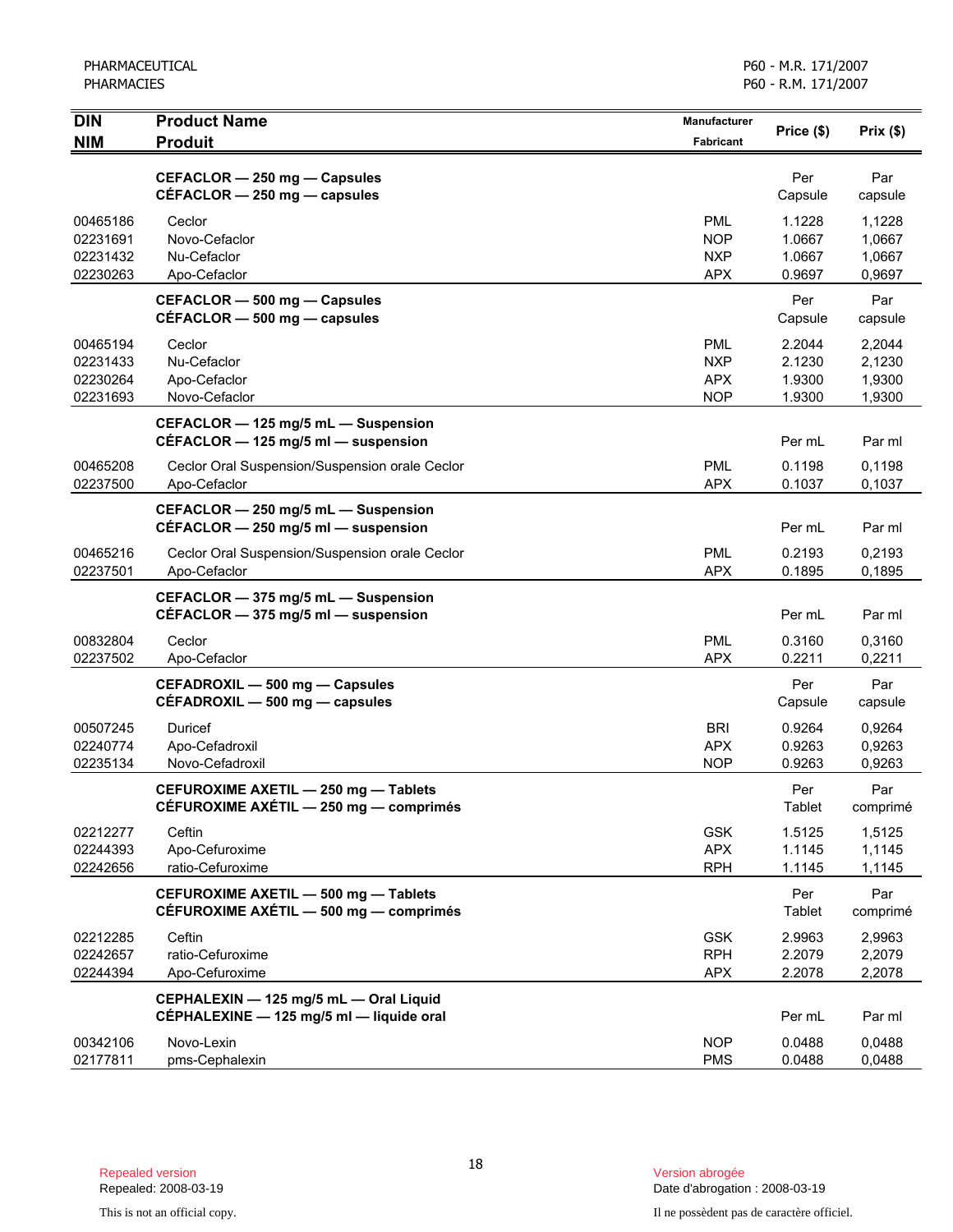| <b>DIN</b>                                               | <b>Product Name</b>                                                                                                                                                       | Manufacturer                                                       | Price (\$)                                     | Prix(\$)                                       |
|----------------------------------------------------------|---------------------------------------------------------------------------------------------------------------------------------------------------------------------------|--------------------------------------------------------------------|------------------------------------------------|------------------------------------------------|
| <b>NIM</b>                                               | <b>Produit</b>                                                                                                                                                            | Fabricant                                                          |                                                |                                                |
|                                                          | CEPHALEXIN - 250 mg - Tablets<br>CÉPHALEXINE - 250 mg - comprimés                                                                                                         |                                                                    | Per<br>Tablet                                  | Par<br>comprimé                                |
| 00403628<br>00865877<br>00768723<br>00583413<br>02177781 | Keflex<br>Nu-Cephalex<br>Apo-Cephalex<br>Novo-Lexin<br>pms-Cephalexin                                                                                                     | <b>LIL</b><br><b>NXP</b><br><b>APX</b><br><b>NOP</b><br><b>PMS</b> | 0.3516<br>0.2475<br>0.2250<br>0.2250<br>0.2250 | 0,3516<br>0,2475<br>0,2250<br>0,2250<br>0,2250 |
|                                                          | CEPHALEXIN - 500 mg - Tablets<br>CEPHALEXINE - 500 mg - comprimés                                                                                                         |                                                                    | Per<br>Tablet                                  | Par<br>comprimé                                |
| 00244392<br>00865885<br>00768715<br>00583421             | Keflex<br>Nu-Cephalex<br>Apo-Cephalex<br>Novo-Lexin                                                                                                                       | <b>LIL</b><br><b>NXP</b><br><b>APX</b><br><b>NOP</b>               | 0.7050<br>0.4950<br>0.4500<br>0.4500           | 0,7050<br>0,4950<br>0,4500<br>0,4500           |
|                                                          | CHLORDIAZEPOXIDE HCI/CLIDINIUM BROMIDE - 5 mg/2.5 mg - Capsules<br>CHLORDIAZÉPOXIDE (CHLORHYDRATE DE)/BROMURE DE CLIDINIUM -<br>$5 \text{ mg}/2, 5 \text{ mg}$ - capsules |                                                                    | Per<br>Capsule                                 | Par<br>capsule                                 |
| 00115630<br>00618454                                     | Librax<br>Apo-Chlorax                                                                                                                                                     | <b>ICN</b><br><b>APX</b>                                           | 0.3240<br>0.2222                               | 0,3240<br>0,2222                               |
|                                                          | CHLORPROPAMIDE - 250 mg - Tablets<br>CHLORPROPAMIDE - 250 mg - comprimés                                                                                                  |                                                                    | Per<br>Tablet                                  | Par<br>comprimé                                |
| 00024716<br>00312711<br>00021350                         | Diabinese/Diabinèse<br>Apo-Chlorpropamide<br>Novopropamide                                                                                                                | PFI<br><b>APX</b><br><b>NOP</b>                                    | 0.2092<br>0.0460<br>0.0460                     | 0,2092<br>0,0460<br>0,0460                     |
|                                                          | CHOLESTYRAMINE RESIN (ANHYDROUS) - 4 g/Dose - Oral Powder<br>CHOLESTYRAMINE (RÉSINE ANHYDRE DE) - 4 g/dose - poudre orale                                                 |                                                                    | Per<br>Dose                                    | Par<br>dose                                    |
| 00890960<br>02210320                                     | pms-Cholestyramine Light-Pouch/pms-Cholestyramine léger, en sachet<br>pms-Cholestyramine Regular Pouch/pms-Cholestyramine ordinaire,<br>en sachet                         | <b>PMS</b><br><b>PMS</b>                                           | 1.4484<br>1.4484                               | 1,4484<br>1,4484                               |
|                                                          | CILAZAPRIL/HYDROCHLOROTHIAZIDE - 5 mg/12.5 mg - Tablets<br>CILAZAPRIL/HYDROCHLOROTHIAZIDE - 5 mg/12.5 mg - comprimés                                                      |                                                                    | Per<br>Tablet                                  | Par<br>comprimé                                |
| 02181479<br>02284987                                     | Inhibace Plus<br>Apo-Cilazapril/HCTZ                                                                                                                                      | <b>HLR</b><br><b>APX</b>                                           | 0.9443<br>0.6083                               | 0.9443<br>0,6083                               |
|                                                          | CILAZAPRIL MONOHYDRATE - 1 mg - Tablets<br>CILAZAPRIL MONOHYDRATE DE - 1 mg - comprimés                                                                                   |                                                                    | Per<br>Tablet                                  | Par<br>comprimé                                |
| 01911465<br>02283778<br>02280442<br>02266350             | Inhibace<br>Gen-Cilazapril<br>pms-Cilazapril<br>Novo-Cilazapril                                                                                                           | <b>HLR</b><br><b>GPM</b><br><b>PMS</b><br><b>NOP</b>               | 0.7054<br>0.4543<br>0.4089<br>0.3717           | 0,7054<br>0,4543<br>0,4089<br>0,3717           |
|                                                          | CILAZAPRIL MONOHYDRATE - 2.5 mg - Tablets<br>CILAZAPRIL MONOHYDRATE DE - 2,5 mg - comprimés                                                                               |                                                                    | Per<br>Tablet                                  | Par<br>comprimé                                |
| 01911473<br>02283786<br>02280450<br>02266369             | Inhibace<br>Gen-Cilazapril<br>pms-Cilazapril<br>Novo-Cilazapril                                                                                                           | <b>HLR</b><br><b>GPM</b><br><b>PMS</b><br><b>NOP</b>               | 0.7997<br>0.5236<br>0.4713<br>0.4284           | 0,7997<br>0,5236<br>0,4713<br>0,4284           |

Date d'abrogation : 2008-03-19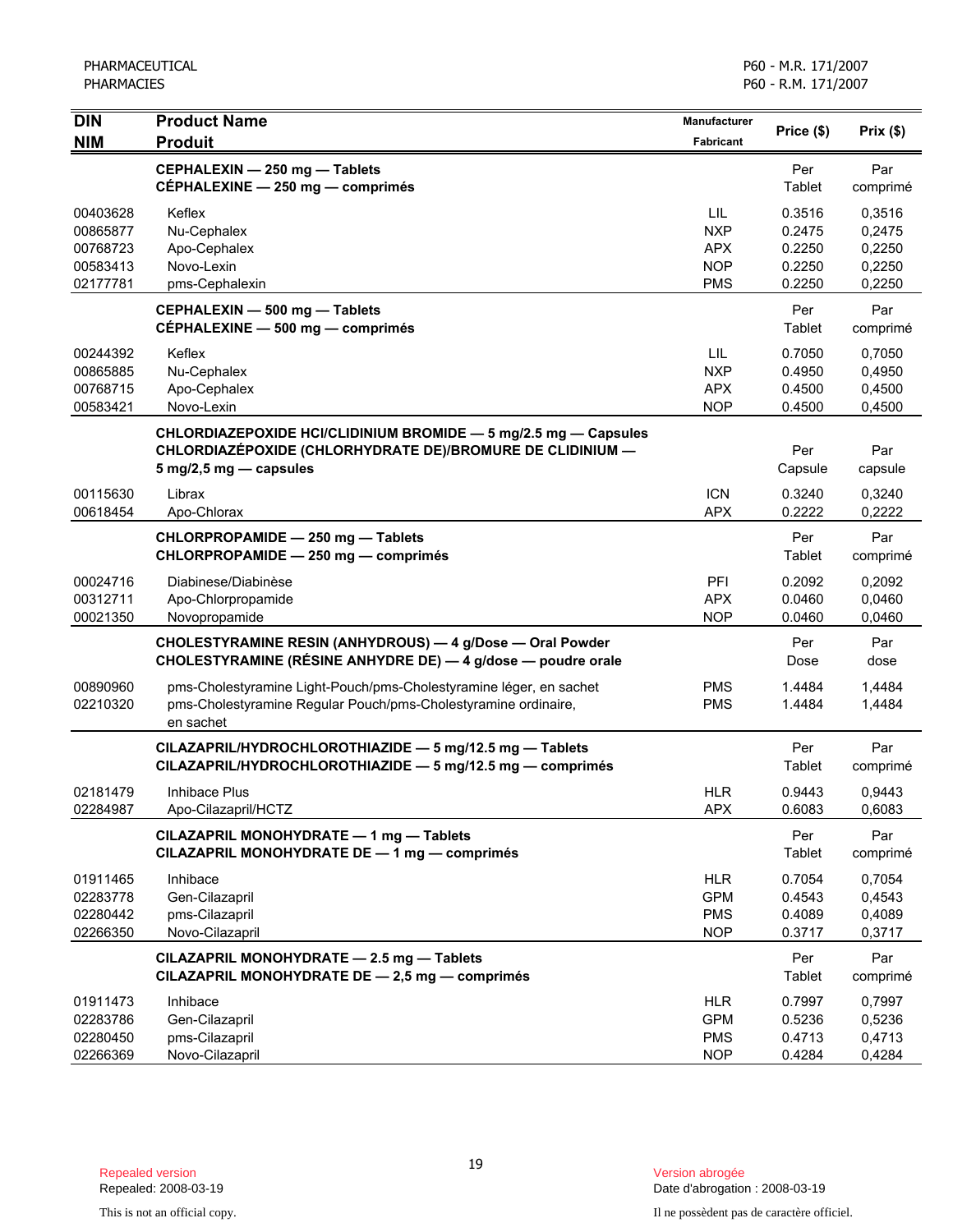| <b>DIN</b>                                                           | <b>Product Name</b>                                                                          | Manufacturer                                                                     | Price (\$)                                               |                                                          |
|----------------------------------------------------------------------|----------------------------------------------------------------------------------------------|----------------------------------------------------------------------------------|----------------------------------------------------------|----------------------------------------------------------|
| <b>NIM</b>                                                           | <b>Produit</b>                                                                               | Fabricant                                                                        |                                                          | Prix(\$)                                                 |
|                                                                      | CILAZAPRIL MONOHYDRATE - 5 mg - Tablets<br>CILAZAPRIL MONOHYDRATE DE - 5 mg - comprimés      |                                                                                  | Per<br>Tablet                                            | Par<br>comprimé                                          |
| 01911481<br>02283794<br>02280469                                     | Inhibace<br>Gen-Cilazapril<br>pms-Cilazapril                                                 | <b>HLR</b><br><b>GPM</b><br><b>PMS</b>                                           | 0.9290<br>0.6083<br>0.5475                               | 0,9290<br>0,6083<br>0,5475                               |
| 02266377                                                             | Novo-Cilazapril                                                                              | <b>NOP</b>                                                                       | 0.4977                                                   | 0,4977                                                   |
|                                                                      | CIMETIDINE - 300 mg - Tablets<br>CIMÉTIDINE - 300 mg - comprimés                             |                                                                                  | Per<br>Tablet                                            | Par<br>comprimé                                          |
| 01916815<br>02229718<br>00487872<br>02227444<br>00582417<br>00865818 | Tagamet<br>pms-Cimetidine<br>Apo-Cimetidine<br>Gen-Cimetidine<br>Novo-Cimetidine<br>Nu-Cimet | <b>GSK</b><br><b>PMS</b><br><b>APX</b><br><b>GPM</b><br><b>NOP</b><br><b>NXP</b> | 0.3689<br>0.0948<br>0.0946<br>0.0946<br>0.0946<br>0.0946 | 0,3689<br>0,0948<br>0,0946<br>0,0946<br>0,0946<br>0,0946 |
|                                                                      | CIMETIDINE - 400 mg - Tablets<br>CIMÉTIDINE - 400 mg - comprimés                             |                                                                                  | Per<br>Tablet                                            | Par<br>comprimé                                          |
| 01916785<br>00600059<br>02227452<br>00603678<br>00865826<br>02229719 | Tagamet<br>Apo-Cimetidine<br>Gen-Cimetidine<br>Novo-Cimetidine<br>Nu-Cimet<br>pms-Cimetidine | <b>GSK</b><br><b>APX</b><br><b>GPM</b><br><b>NOP</b><br><b>NXP</b><br><b>PMS</b> | 0.6035<br>0.1485<br>0.1485<br>0.1485<br>0.1485<br>0.1485 | 0,6035<br>0,1485<br>0,1485<br>0,1485<br>0,1485<br>0,1485 |
|                                                                      | CIMETIDINE - 600 mg - Tablets<br>CIMÉTIDINE - 600 mg - comprimés                             |                                                                                  | Per<br>Tablet                                            | Par<br>comprimé                                          |
| 01916777<br>00600067<br>02227460<br>00603686<br>00865834             | Tagamet<br>Apo-Cimetidine<br>Gen-Cimetidine<br>Novo-Cimetidine<br>Nu-Cimet                   | <b>GSK</b><br><b>APX</b><br><b>GPM</b><br><b>NOP</b><br><b>NXP</b>               | 0.7013<br>0.1892<br>0.1892<br>0.1892<br>0.1892           | 0,7013<br>0,1892<br>0,1892<br>0,1892<br>0,1892           |
|                                                                      | CIMETIDINE - 800 mg - Tablets<br>CIMÉTIDINE - 800 mg - comprimés                             |                                                                                  | Per<br>Tablet                                            | Par<br>comprimé                                          |
| 00749494<br>02227479<br>00663727<br>02229721                         | Apo-Cimetidine<br>Gen-Cimetidine<br>Novo-Cimetidine<br>pms-Cimetidine                        | <b>APX</b><br><b>GPM</b><br><b>NOP</b><br><b>PMS</b>                             | 0.2783<br>0.2783<br>0.2783<br>0.2783                     | 0,2783<br>0,2783<br>0,2783<br>0,2783                     |
|                                                                      | CIPROFLOXACIN - 0.3% - Ophthalmic Solution<br>CIPROFLOXACINE - 0,3 % - solution ophtalmique  |                                                                                  | Per<br>mL                                                | Par<br>ml                                                |
| 01945270<br>02263130<br>02253933                                     | Ciloxan<br>Apo-Ciproflox<br>pms-Ciprofloxacin                                                | <b>ALC</b><br><b>APX</b><br><b>PMS</b>                                           | 2.2814<br>1.2408<br>1.2408                               | 2,2814<br>1,2408<br>1,2408                               |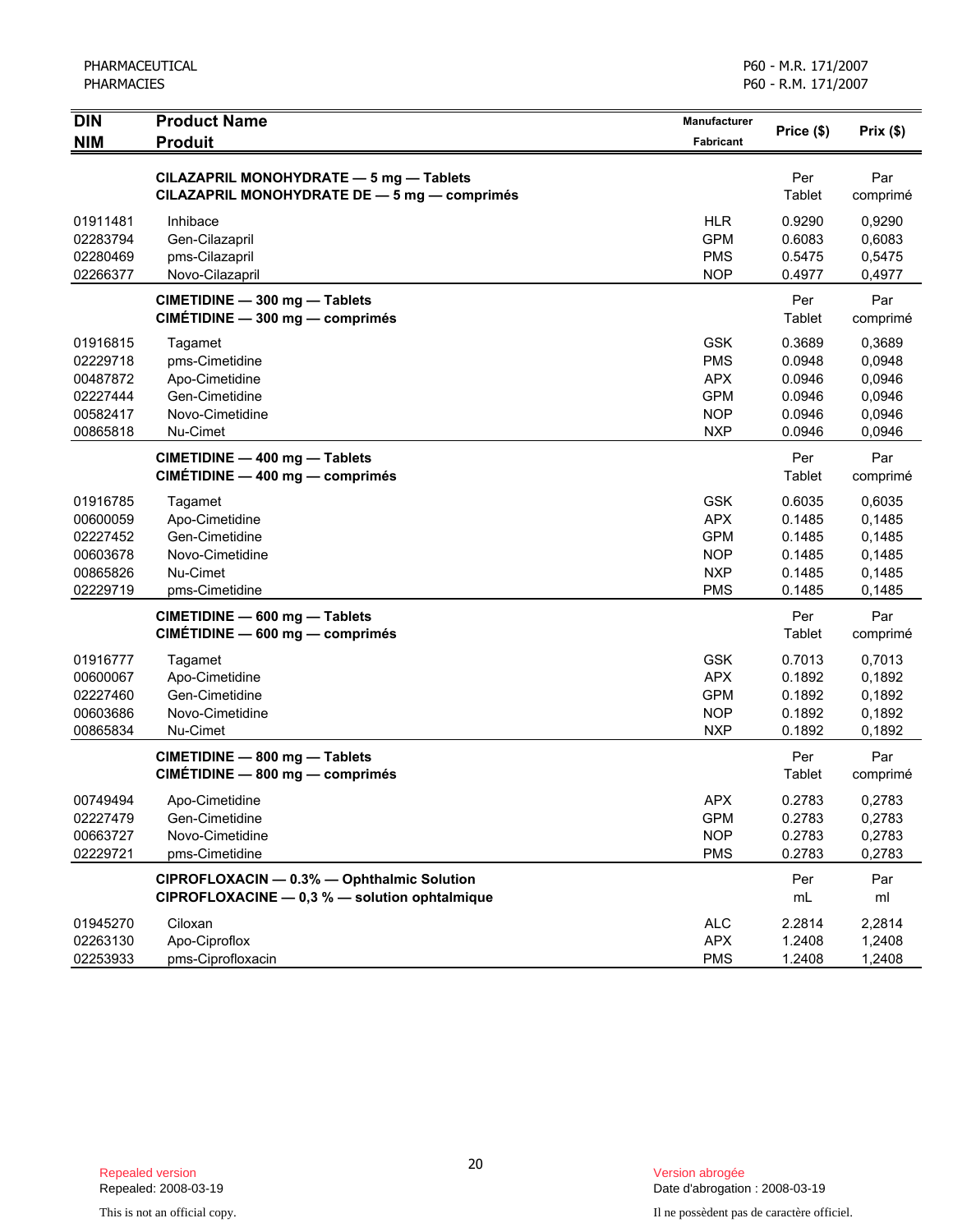| <b>DIN</b> | <b>Product Name</b>                                                     | Manufacturer |               |                 |
|------------|-------------------------------------------------------------------------|--------------|---------------|-----------------|
| <b>NIM</b> | <b>Produit</b>                                                          | Fabricant    | Price (\$)    | Prix(\$)        |
|            | CIPROFLOXACIN - 250 mg - Tablets<br>CIPROFLOXACINE - 250 mg - comprimés |              | Per<br>Tablet | Par<br>comprimé |
| 02155958   | Cipro                                                                   | <b>BAY</b>   | 2.5408        | 2,5408          |
| 02267934   | Ran-Ciprofloxacin                                                       | <b>RAN</b>   | 1.8813        | 1,8813          |
| 02247339   | Co Ciprofloxacin                                                        | COB          | 1.5392        | 1,5392          |
| 02245647   | Gen-Ciprofloxacin                                                       | <b>GPM</b>   | 1.5392        | 1,5392          |
| 02248437   | pms-Ciprofloxacin                                                       | <b>PMS</b>   | 1.5392        | 1,5392          |
| 02266962   | Taro-Ciprofloxacin                                                      | <b>TAR</b>   | 1.5392        | 1,5392          |
| 02229521   | Apo-Ciproflox                                                           | <b>APX</b>   | 1.5391        | 1,5391          |
| 02246825   | ratio-Ciprofloxacin                                                     | <b>RPH</b>   | 1.5391        | 1,5391          |
| 02161737   | Novo-Ciprofloxacin                                                      | <b>NOP</b>   | 1.3992        | 1,3992          |
| 02248756   | Sandoz Ciprofloxacin                                                    | SDZ          | 1.3992        | 1,3992          |
|            | CIPROFLOXACIN - 500 mg - Tablets<br>CIPROFLOXACINE - 500 mg - comprimés |              | Per<br>Tablet | Par<br>comprimé |
| 02155966   | Cipro                                                                   | <b>BAY</b>   | 2.8666        | 2,8666          |
| 02267942   | Ran-Ciprofloxacin                                                       | <b>RAN</b>   | 2.1224        | 2,1224          |
| 02266970   | Taro-Ciprofloxacin                                                      | <b>TAR</b>   | 1.7366        | 1,7366          |
| 02229522   | Apo-Ciproflox                                                           | <b>APX</b>   | 1.7365        | 1,7365          |
| 02247340   | Co Ciprofloxacin                                                        | COB          | 1.7365        | 1,7365          |
| 02245648   | Gen-Ciprofloxacin                                                       | <b>GPM</b>   | 1.7365        | 1,7365          |
| 02248438   | pms-Ciprofloxacin                                                       | <b>PMS</b>   | 1.7365        | 1,7365          |
| 02246826   | ratio-Ciprofloxacin                                                     | <b>RPH</b>   | 1.7365        | 1,7365          |
| 02161745   | Novo-Ciprofloxacin                                                      | <b>NOP</b>   | 1.5786        | 1,5786          |
| 02248757   | Sandoz Ciprofloxacin                                                    | SDZ          | 1.5786        | 1,5786          |
|            | CIPROFLOXACIN - 750 mg - Tablets<br>CIPROFLOXACINE - 750 mg - comprimés |              | Per<br>Tablet | Par<br>comprimé |
| 02155974   | Cipro                                                                   | <b>BAY</b>   | 5.4068        | 5,4068          |
| 02267950   | Ran-Ciprofloxacin                                                       | <b>RAN</b>   | 4.0029        | 4,0029          |
| 02247341   | Co Ciprofloxacin                                                        | COB          | 3.2752        | 3,2752          |
| 02245649   | Gen-Ciprofloxacin                                                       | <b>GPM</b>   | 3.2752        | 3,2752          |
| 02248439   | pms-Ciprofloxacin                                                       | <b>PMS</b>   | 3.2752        | 3,2752          |
| 02229523   | Apo-Ciproflox                                                           | <b>APX</b>   | 3.2751        | 3,2751          |
| 02246827   | ratio-Ciprofloxacin                                                     | <b>RPH</b>   | 3.2751        | 3,2751          |
| 02161753   | Novo-Ciprofloxacin                                                      | <b>NOP</b>   | 2.9774        | 2,9774          |
| 02248758   | Sandoz Ciprofloxacin                                                    | SDZ          | 2.9774        | 2,9774          |
|            | CITALOPRAM - 20 mg - Tablets<br>CITALOPRAM - 20 mg - comprimés          |              | Per<br>Tablet | Par<br>comprimé |
| 02239607   | Celexa                                                                  | LUD          | 1.4150        | 1,4150          |
| 02268000   | Ran-Citalopram                                                          | <b>RAN</b>   | 1.0588        | 1,0588          |
| 02246056   | Apo-Citalopram                                                          | <b>APX</b>   | 0.9625        | 0,9625          |
| 02248050   | Co Citalopram                                                           | COB          | 0.9625        | 0,9625          |
| 02246594   | Gen-Citalopram                                                          | <b>GPM</b>   | 0.9625        | 0,9625          |
| 02251558   | Novo-Citalopram                                                         | <b>NOP</b>   | 0.9625        | 0,9625          |
| 02248010   | pms-Citalopram                                                          | <b>PMS</b>   | 0.9625        | 0,9625          |
| 02252112   | ratio-Citalopram                                                        | <b>RPH</b>   | 0.9625        | 0,9625          |
| 02248170   | Sandoz Citalopram                                                       | SDZ          | 0.9625        | 0,9625          |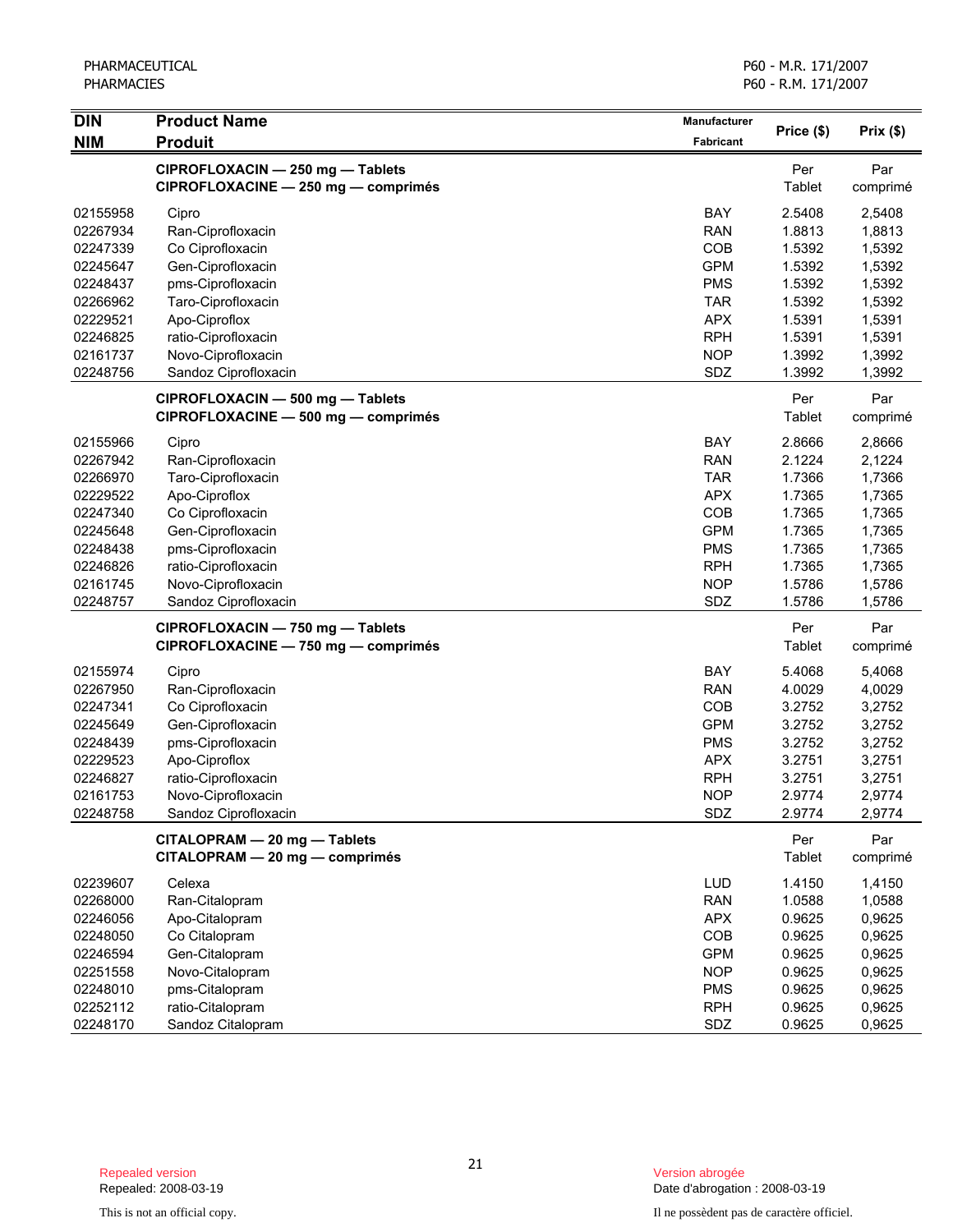| <b>DIN</b> | <b>Product Name</b>                                | <b>Manufacturer</b> |            | Prix(\$) |
|------------|----------------------------------------------------|---------------------|------------|----------|
| <b>NIM</b> | <b>Produit</b>                                     | Fabricant           | Price (\$) |          |
|            | CITALOPRAM - 40 mg - Tablets                       |                     | Per        | Par      |
|            | CITALOPRAM - 40 mg - comprimés                     |                     | Tablet     | comprimé |
| 02239608   | Celexa                                             | <b>LUD</b>          | 1.4150     | 1,4150   |
| 02268019   | Ran-Citalopram                                     | <b>RAN</b>          | 1.0588     | 1,0588   |
| 02246057   | Apo-Citalopram                                     | <b>APX</b>          | 0.9625     | 0,9625   |
| 02248051   | Co Citalopram                                      | COB                 | 0.9625     | 0,9625   |
| 02246595   | Gen-Citalopram                                     | <b>GPM</b>          | 0.9625     | 0,9625   |
| 02251566   | Novo-Citalopram                                    | <b>NOP</b>          | 0.9625     | 0,9625   |
| 02248011   | pms-Citalopram                                     | <b>PMS</b>          | 0.9625     | 0,9625   |
| 02252120   | ratio-Citalopram                                   | <b>RPH</b>          | 0.9625     | 0,9625   |
| 02248171   | Sandoz Citalopram                                  | SDZ                 | 0.9625     | 0,9625   |
|            | <b>CLINDAMYCIN - 1% - Topical Solution</b>         |                     |            |          |
|            | <b>CLINDAMYCINE - 1% - solution d'actualité</b>    |                     | Per mL     | Par ml   |
| 00582301   | Dalacin T                                          | <b>UPJ</b>          | 0.3504     | 0,3504   |
| 02266938   | Taro-Clindamycin                                   | <b>TAR</b>          | 0.2486     | 0,2486   |
|            | <b>CLINDAMYCIN HCI - 150 mg - Capsules</b>         |                     | Per        | Par      |
|            | CLINDAMYCINE (CHLORHYDRATE DE) - 150 mg - capsules |                     | Capsule    | capsule  |
| 00030570   | Dalacin C                                          | PFI                 | 0.9765     | 0,9765   |
| 02241709   | Novo-Clindamycin                                   | <b>NOP</b>          | 0.5976     | 0,5976   |
| 02130033   | ratio-Clindamycin                                  | <b>RPH</b>          | 0.5433     | 0,5433   |
| 02245232   | Apo-Clindamycin                                    | <b>APX</b>          | 0.5380     | 0,5380   |
| 02258331   | Gen-Clindamycin                                    | <b>GPM</b>          | 0.5379     | 0,5379   |
|            | <b>CLINDAMYCIN HCI - 300 mg - Capsules</b>         |                     | Per        | Par      |
|            | CLINDAMYCINE (CHLORHYDRATE DE) - 300 mg - capsules |                     | Capsule    | capsule  |
| 02182866   | Dalacin C                                          | PFI                 | 1.9531     | 1,9531   |
| 02241710   | Novo-Clindamycin                                   | <b>NOP</b>          | 1.1954     | 1,1954   |
| 02192659   | ratio-Clindamycin                                  | <b>RPH</b>          | 1.0867     | 1,0867   |
| 02245233   | Apo-Clindamycin                                    | <b>APX</b>          | 1.0759     | 1,0759   |
| 02258358   | Gen-Clindamycin                                    | <b>GPM</b>          | 1.0758     | 1,0758   |
|            | CLOBAZAM - 10 mg - Tablets                         |                     | Per        | Par      |
|            | CLOBAZAM - 10 mg - comprimés                       |                     | Tablet     | comprimé |
| 02221799   | Frisium                                            | <b>AVE</b>          | 0.4833     | 0,4833   |
| 02238334   | Novo-Clobazam                                      | <b>NOP</b>          | 0.2633     | 0,2633   |
| 02244638   | Apo-Clobazam                                       | <b>APX</b>          | 0.2369     | 0,2369   |
| 02244474   | pms-Clobazam                                       | <b>PMS</b>          | 0.2369     | 0,2369   |
| 02238797   | ratio-Clobazam                                     | <b>RPH</b>          | 0.2369     | 0,2369   |
|            | CLOBETASOL-17-PROPIONATE - 0.05% - Cream           |                     | Per        | Par      |
|            | CLOBÉTASOL-17 - (PROPIONATE DE) - 0,05 % - crème   |                     | Gram       | gramme   |
| 02213265   | Dermovate                                          | <b>TPT</b>          | 0.8243     | 0,8243   |
| 02093162   | Novo-Clobetasol                                    | <b>NOP</b>          | 0.4475     | 0,4475   |
| 01910272   | ratio-Clobetasol                                   | <b>RPH</b>          | 0.4475     | 0,4475   |
| 02245523   | Taro-Clobetasol                                    | <b>TAR</b>          | 0.4474     | 0,4474   |
| 02232191   | pms-Clobetasol                                     | <b>PMS</b>          | 0.4474     | 0,4474   |
| 02024187   | Gen-Clobetasol                                     | <b>GPM</b>          | 0.4473     | 0,4473   |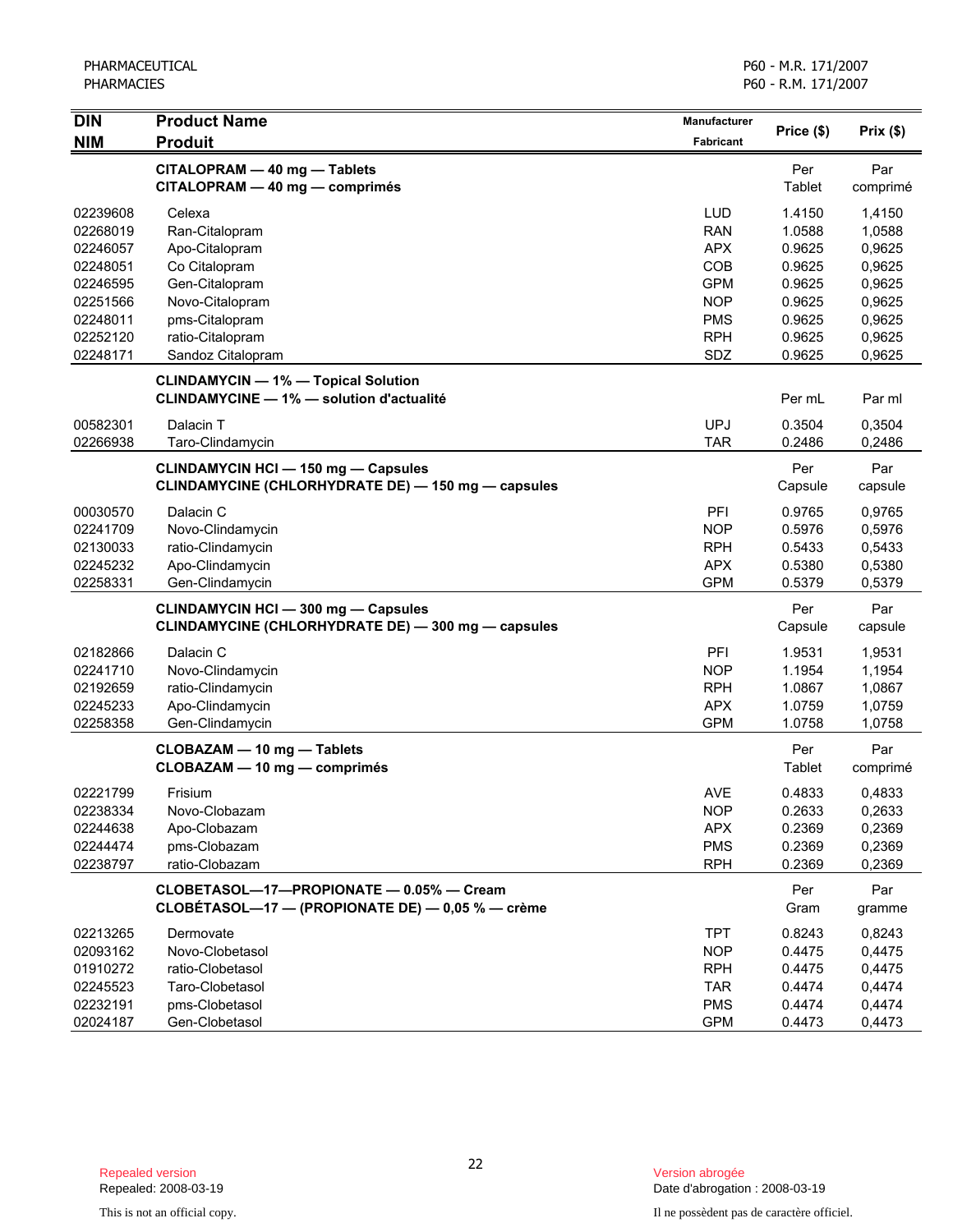| <b>DIN</b><br><b>NIM</b>                                             | <b>Product Name</b><br><b>Produit</b>                                                                           | Manufacturer<br>Fabricant                                                        | Price (\$)                                               | Prix(\$)                                                 |
|----------------------------------------------------------------------|-----------------------------------------------------------------------------------------------------------------|----------------------------------------------------------------------------------|----------------------------------------------------------|----------------------------------------------------------|
|                                                                      | CLOBETASOL-17-PROPIONATE - 0.05% - Ointment<br>CLOBÉTASOL-17 - (PROPIONATE DE) - 0,05 % - pommade               |                                                                                  | Per<br>Gram                                              | Par<br>gramme                                            |
| 02213273<br>02126192<br>01910280<br>02245524<br>02232193<br>02026767 | Dermovate<br>Novo-Clobetasol<br>ratio-Clobetasol<br>Taro-Clobetasol<br>pms-Clobetasol<br>Gen-Clobetasol         | <b>TPT</b><br><b>NOP</b><br><b>RPH</b><br><b>TAR</b><br><b>PMS</b><br><b>GPM</b> | 0.8243<br>0.4475<br>0.4475<br>0.4474<br>0.4474<br>0.4473 | 0,8243<br>0,4475<br>0,4475<br>0,4474<br>0,4474<br>0,4473 |
|                                                                      | CLOBETASOL-17-PROPIONATE - 0.05% - Scalp Lotion<br>CLOBÉTASOL-17 - (PROPIONATE DE) - 0,05 % - lotion capillaire |                                                                                  | Per mL                                                   | Par ml                                                   |
| 02213281<br>02245522<br>02216213<br>02232195<br>01910299             | Dermovate<br>Taro-Clobetasol<br>Gen-Clobetasol<br>pms-Clobetasol<br>ratio-Clobetasol                            | <b>TPT</b><br><b>TAR</b><br><b>GPM</b><br><b>PMS</b><br><b>RPH</b>               | 0.7942<br>0.3922<br>0.3922<br>0.3922<br>0.3922           | 0,7942<br>0,3922<br>0,3922<br>0,3922<br>0,3922           |
|                                                                      | <b>CLODRONATE DISODIUM - 400 mg - Capsules</b><br>CLODRONATE DISODIQUE - 400 mg - capsules                      |                                                                                  | Per<br>Capsule                                           | Par<br>capsule                                           |
| 01927078<br>02245828                                                 | Ostac<br>Clasteon                                                                                               | <b>HLR</b><br><b>ORX</b>                                                         | 2.0608<br>1.3291                                         | 2,0608<br>1,3291                                         |
|                                                                      | <b>CLOMIPHENE CITRATE - 50 mg - Tablets</b><br>CLOMIPHÈNE (CITRATE DE) - 50 mg - comprimés                      |                                                                                  | Per<br>Tablet                                            | Par<br>comprimé                                          |
| 02091879<br>00893722                                                 | Clomid<br>Serophene                                                                                             | <b>AVE</b><br><b>SRO</b>                                                         | 5.3971<br>5.2261                                         | 5,3971<br>5,2261                                         |
|                                                                      | <b>CLOMIPRAMINE HCI - 10 mg - Tablets</b><br><b>CLOMIPRAMINE (CHLORHYDRATE DE) - 10 mg - comprimés</b>          |                                                                                  | Per<br>Tablet                                            | Par<br>comprimé                                          |
| 00330566<br>02040786<br>02244816<br>02139340                         | Anafranil<br>Apo-Clomipramine<br>Co Clomipramine<br>Gen-Clomipramine                                            | <b>ORX</b><br><b>APX</b><br>COB<br><b>GPM</b>                                    | 0.2840<br>0.1789<br>0.1789<br>0.1789                     | 0,2840<br>0,1789<br>0,1789<br>0,1789                     |
|                                                                      | <b>CLOMIPRAMINE HCI - 25 mg - Tablets</b><br>CLOMIPRAMINE (CHLORHYDRATE DE) - 25 mg - comprimés                 |                                                                                  | Per<br>Tablet                                            | Par<br>comprimé                                          |
| 00324019<br>02040778<br>02244817<br>02139359                         | Anafranil<br>Apo-Clomipramine<br>Co Clomipramine<br>Gen-Clomipramine                                            | <b>ORX</b><br><b>APX</b><br>COB<br><b>GPM</b>                                    | 0.3868<br>0.2437<br>0.2437<br>0.2437                     | 0,3868<br>0,2437<br>0,2437<br>0,2437                     |
|                                                                      | <b>CLOMIPRAMINE HCI - 50 mg - Tablets</b><br>CLOMIPRAMINE (CHLORHYDRATE DE) - 50 mg - comprimés                 |                                                                                  | Per<br>Tablet                                            | Par<br>comprimé                                          |
| 00402591<br>02040751<br>02244818<br>02139367                         | Anafranil<br>Apo-Clomipramine<br>Co Clomipramine<br>Gen-Clomipramine                                            | ORX<br><b>APX</b><br>COB<br><b>GPM</b>                                           | 0.7122<br>0.4486<br>0.4486<br>0.4486                     | 0,7122<br>0,4486<br>0,4486<br>0,4486                     |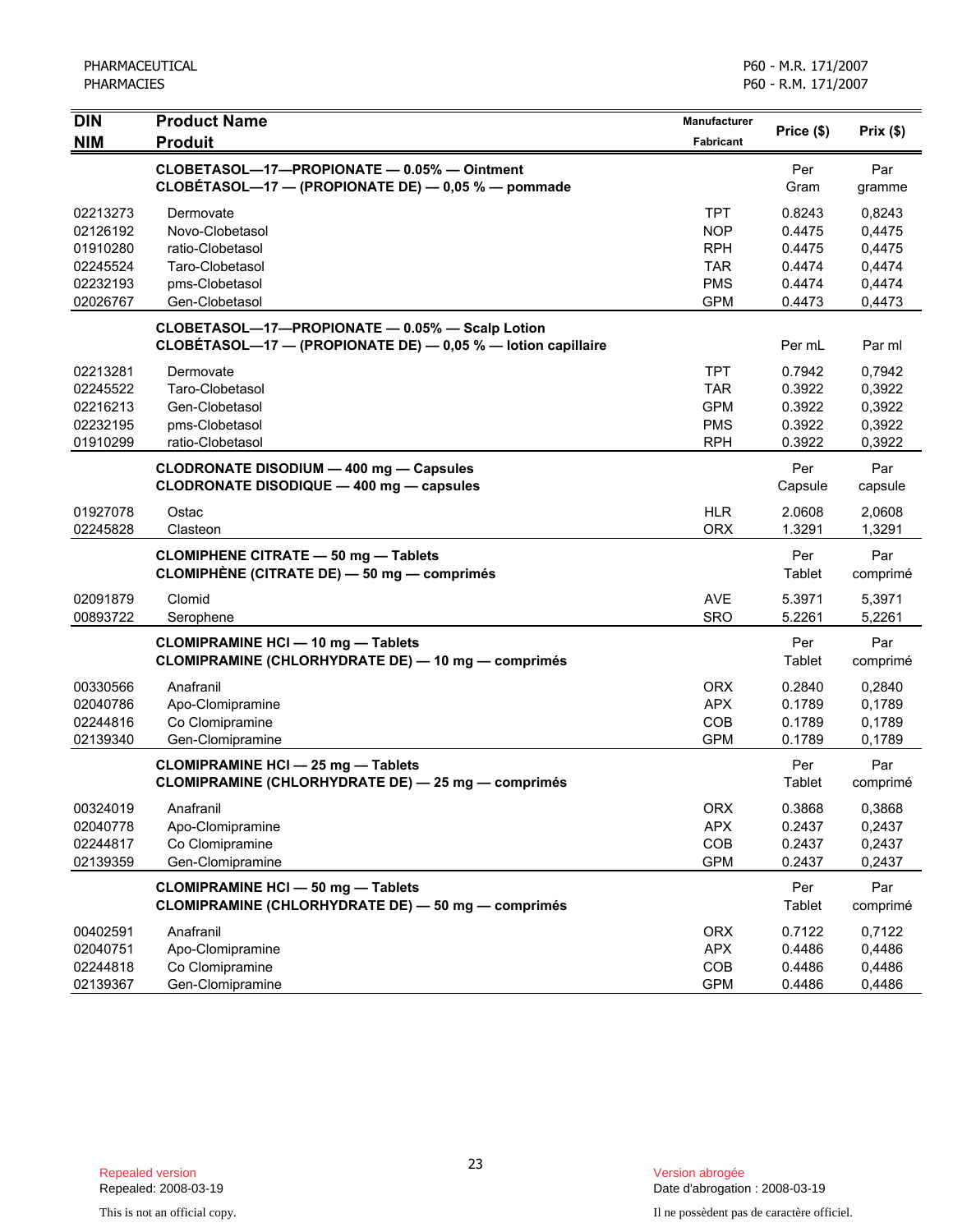| <b>DIN</b>           | <b>Product Name</b>                                                                         | Manufacturer             |                  |                  |
|----------------------|---------------------------------------------------------------------------------------------|--------------------------|------------------|------------------|
| <b>NIM</b>           | <b>Produit</b>                                                                              | Fabricant                | Price (\$)       | Prix(\$)         |
|                      | CLONAZEPAM - 0.5 mg - Tablets<br>CLONAZEPAM - 0,5 mg - comprimés                            |                          | Per<br>Tablet    | Par<br>comprimé  |
| 00382825             | Rivotril                                                                                    | <b>HLR</b>               | 0.2137           | 0,2137           |
| 02177889             | Apo-Clonazepam                                                                              | <b>APX</b>               | 0.1283           | 0,1283           |
| 02270641             | Co Clonazepam                                                                               | COB                      | 0.1283           | 0,1283           |
| 02224100<br>02230950 | Dom-Clonazepam-R<br>Gen-Clonazepam                                                          | <b>DOM</b><br><b>GPM</b> | 0.1283<br>0.1283 | 0,1283<br>0,1283 |
| 02239024             | Novo-Clonazepam                                                                             | <b>NOP</b>               | 0.1283           | 0,1283           |
| 02173344             | Nu-Clonazepam                                                                               | <b>NXP</b>               | 0.1283           | 0,1283           |
| 02048701             | pms-Clonazepam                                                                              | <b>PMS</b>               | 0.1283           | 0,1283           |
| 02207818             | pms-Clonazepam-R                                                                            | <b>PMS</b>               | 0.1283           | 0,1283           |
| 02103656             | ratio-Clonazepam                                                                            | <b>RPH</b>               | 0.1283           | 0,1283           |
| 02233960             | Sandoz Clonazepam                                                                           | SDZ                      | 0.1283           | 0,1283           |
|                      | <b>CLONAZEPAM - 1 mg - Tablets</b>                                                          |                          | Per              | Par              |
|                      | $CLONAZÉPAM - 1 mg - comprimés$                                                             |                          | Tablet           | comprimé         |
| 02048728             | pms-Clonazepam                                                                              | <b>PMS</b>               | 0.2274           | 0,2274           |
| 02270668             | Co Clonazepam                                                                               | COB                      | 0.2046           | 0,2046           |
| 02233982             | Sandoz Clonazepam                                                                           | SDZ                      | 0.2046           | 0,2046           |
|                      | <b>CLONAZEPAM - 2 mg - Tablets</b><br>$CLONAZÉPAM - 2 mg - comprimés$                       |                          | Per<br>Tablet    | Par<br>comprimé  |
| 00382841             | Rivotril                                                                                    | <b>HLR</b>               | 0.3685           | 0,3685           |
| 02177897             | Apo-Clonazepam                                                                              | <b>APX</b>               | 0.2211           | 0,2211           |
| 02270676             | Co Clonazepam                                                                               | COB                      | 0.2211           | 0,2211           |
| 02131013             | Dom-Clonazepam                                                                              | <b>DOM</b>               | 0.2211           | 0,2211           |
| 02230951             | Gen-Clonazepam                                                                              | <b>GPM</b>               | 0.2211           | 0,2211           |
| 02239025             | Novo-Clonazepam                                                                             | <b>NOP</b>               | 0.2211           | 0,2211           |
| 02173352             | Nu-Clonazepam                                                                               | <b>NXP</b>               | 0.2211           | 0,2211           |
| 02048736             | pms-Clonazepam                                                                              | <b>PMS</b>               | 0.2211           | 0,2211           |
| 02103737             | ratio-Clonazepam                                                                            | <b>RPH</b>               | 0.2211           | 0,2211           |
| 02233985             | Sandoz Clonazepam                                                                           | SDZ                      | 0.2211           | 0,2211           |
|                      | CLONIDINE HCI - 0.025 mg - Tablets<br>CLONIDINE (CHLORHYDRATE DE) - 0,025 mg - comprimés    |                          | Per<br>Tablet    | Par<br>comprimé  |
| 00519251             | Dixarit                                                                                     | <b>BOE</b>               | 0.2992           | 0,2992           |
| 02248732             | Apo-Clonidine                                                                               | <b>APX</b>               | 0.1999           | 0,1999           |
|                      | <b>CLONIDINE HCI - 0.1 mg - Tablets</b><br>CLONIDINE (CHLORHYDRATE DE) - 0,1 mg - comprimés |                          | Per<br>Tablet    | Par<br>comprimé  |
| 00259527             | Catapres                                                                                    | <b>BOE</b>               | 0.2038           | 0,2038           |
| 00868949             | Apo-Clonidine                                                                               | <b>APX</b>               | 0.1942           | 0,1942           |
| 02046121             | Novo-Clonidine                                                                              | <b>NOP</b>               | 0.1942           | 0,1942           |
| 01913786             | Nu-Clonidine                                                                                | <b>NXP</b>               | 0.1942           | 0,1942           |
|                      | CLONIDINE HCI - 0.2 mg - Tablets<br>CLONIDINE (CHLORHYDRATE DE) - 0,2 mg - comprimés        |                          | Per<br>Tablet    | Par<br>comprimé  |
| 00291889             | Catapres                                                                                    | <b>BOE</b>               | 0.3637           | 0,3637           |
| 00868957             | Apo-Clonidine                                                                               | <b>APX</b>               | 0.3464           | 0,3464           |
| 02046148             | Novo-Clonidine                                                                              | <b>NOP</b>               | 0.3464           | 0,3464           |
| 01913220             | Nu-Clonidine                                                                                | <b>NXP</b>               | 0.3464           | 0,3464           |

Date d'abrogation : 2008-03-19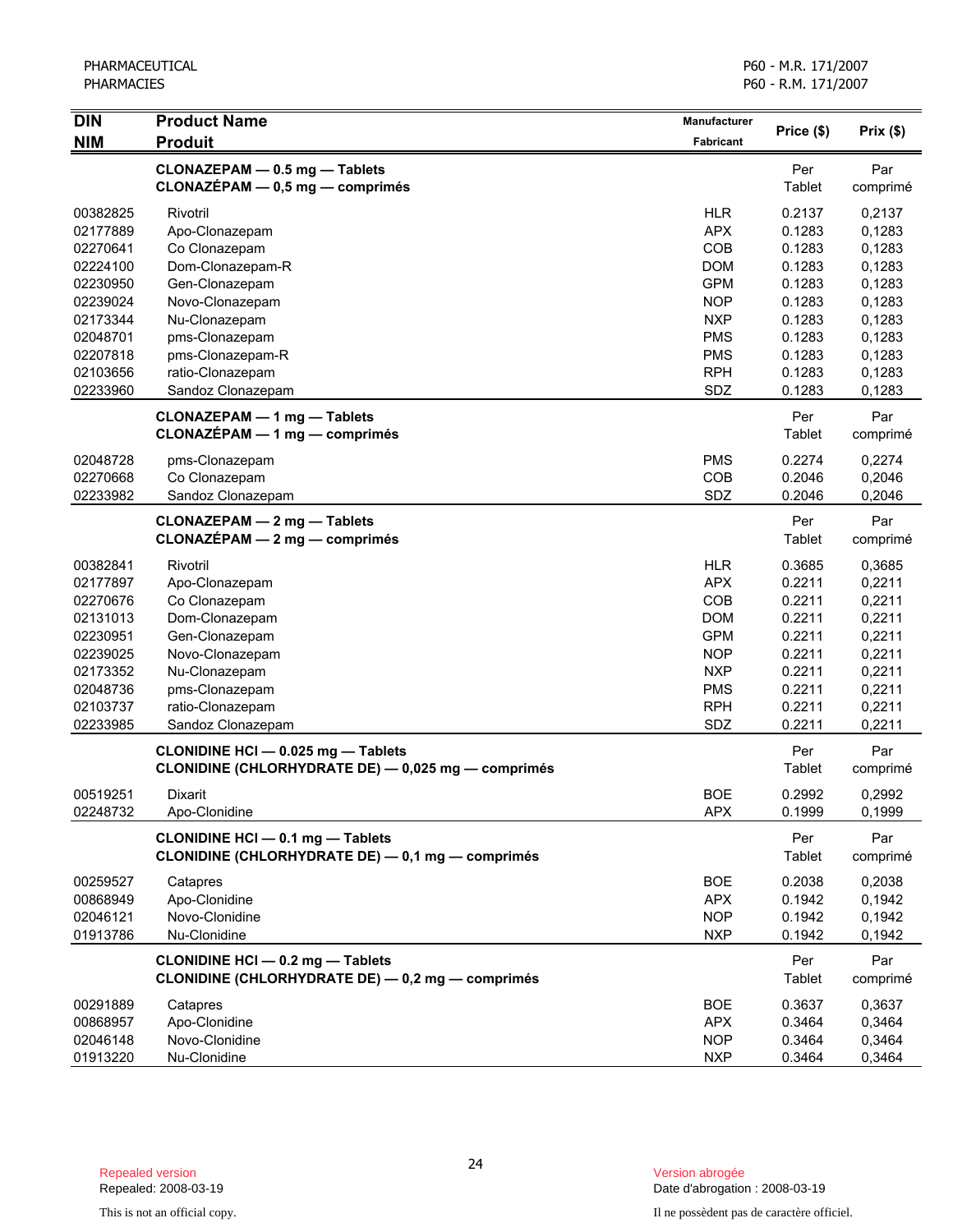| <b>DIN</b>                       | <b>Product Name</b>                                                                                | <b>Manufacturer</b>                    | Price (\$)                 | Prix(\$)                   |
|----------------------------------|----------------------------------------------------------------------------------------------------|----------------------------------------|----------------------------|----------------------------|
| <b>NIM</b>                       | <b>Produit</b>                                                                                     | <b>Fabricant</b>                       |                            |                            |
|                                  | CLORAZEPATE DIPOTASSIUM - 3.75 mg - Capsules<br>CLORAZÉPATE DIPOTASSIQUE - 3,75 mg - capsules      |                                        | Per<br>Capsule             | Par<br>capsule             |
| 00860689<br>00628190             | Apo-Clorazepate<br>Novo-Clopate                                                                    | APX.<br><b>NOP</b>                     | 0.1174<br>0.1067           | 0,1174<br>0,1067           |
|                                  | <b>CLORAZEPATE DIPOTASSIUM - 7.5 mg - Capsules</b><br>CLORAZÉPATE DIPOTASSIQUE - 7,5 mg - capsules |                                        | Per<br>Capsule             | Par<br>capsule             |
| 00860700<br>00628204             | Apo-Clorazepate<br>Novo-Clopate                                                                    | <b>APX</b><br><b>NOP</b>               | 0.2119<br>0.1926           | 0,2119<br>0,1926           |
|                                  | <b>CLORAZEPATE DIPOTASSIUM - 15 mg - Capsules</b><br>CLORAZÉPATE DIPOTASSIQUE - 15 mg - capsules   |                                        | Per<br>Capsule             | Par<br>capsule             |
| 00860697<br>00628212             | Apo-Clorazepate<br>Novo-Clopate                                                                    | <b>APX</b><br><b>NOP</b>               | 0.4242<br>0.3856           | 0,4242<br>0,3856           |
|                                  | <b>CLOTRIMAZOLE - 1% - Topical Cream</b><br>CLOTRIMAZOLE - 1 % - crème topique                     |                                        | Per<br>Gram                | Par<br>gramme              |
| 02150867<br>00812382             | Canesten<br>Clotrimaderm                                                                           | BAY<br><b>TAR</b>                      | 0.3374<br>0.2054           | 0,3374<br>0,2054           |
|                                  | <b>CLOTRIMAZOLE - 1% - Vaginal Cream</b><br>CLOTRIMAZOLE - 1 % - crème vaginale                    |                                        | Per<br>Gram                | Par<br>gramme              |
| 02150891<br>00812366             | Canesten<br>Clotrimaderm                                                                           | BAY<br><b>TAR</b>                      | 0.2192<br>0.1994           | 0,2192<br>0,1994           |
|                                  | <b>CLOTRIMAZOLE - 2% - Vaginal Cream</b><br>CLOTRIMAZOLE - 2 % - crème vaginale                    |                                        | Per<br>Gram                | Par<br>gramme              |
| 02150905<br>00812374             | Canesten<br>Clotrimaderm                                                                           | <b>BAY</b><br><b>TAR</b>               | 0.4383<br>0.3987           | 0,4383<br>0,3987           |
|                                  | CLOXACILLIN - 250 mg - Capsules<br>CLOXACILLINE - 250 mg - capsules                                |                                        | Per<br>Capsule             | Par<br>capsule             |
| 00717584<br>00337765<br>00618292 | Nu-Cloxi<br>Novocloxin<br>Apo-Cloxi                                                                | <b>NXP</b><br><b>NOP</b><br><b>APX</b> | 0.2035<br>0.1887<br>0.1850 | 0,2035<br>0,1887<br>0,1850 |
|                                  | <b>CLOXACILLIN - 500 mg - Capsules</b><br>CLOXACILLINE - 500 mg - capsules                         |                                        | Per<br>Capsule             | Par<br>capsule             |
| 00717592<br>00337773<br>00618284 | Nu-Cloxi<br>Novocloxin<br>Apo-Cloxi                                                                | <b>NXP</b><br><b>NOP</b><br><b>APX</b> | 0.4043<br>0.3697<br>0.3675 | 0,4043<br>0,3697<br>0,3675 |
|                                  | CLOXACILLIN - 125 mg/5 mL - Oral Liquid<br>CLOXACILLINE - 125 mg/ 5 ml - liquide oral              |                                        | Per mL                     | Par ml                     |
| 00717630<br>00337757<br>00644633 | Nu-Cloxi<br>Novocloxin<br>Apo-Cloxi                                                                | NXP<br><b>NOP</b><br><b>APX</b>        | 0.0495<br>0.0452<br>0.0450 | 0.0495<br>0,0452<br>0,0450 |
|                                  | <b>CLOZAPINE - 25 mg - Tablets</b><br>CLOZAPINE - 25 mg - comprimés                                |                                        | Per<br><b>Tablet</b>       | Par<br>comprimé            |
| 00894737<br>02247243             | Clozaril<br>Gen-Clozapine                                                                          | <b>NVT</b><br><b>GPM</b>               | 1.0362<br>0.7253           | 1,0362<br>0,7253           |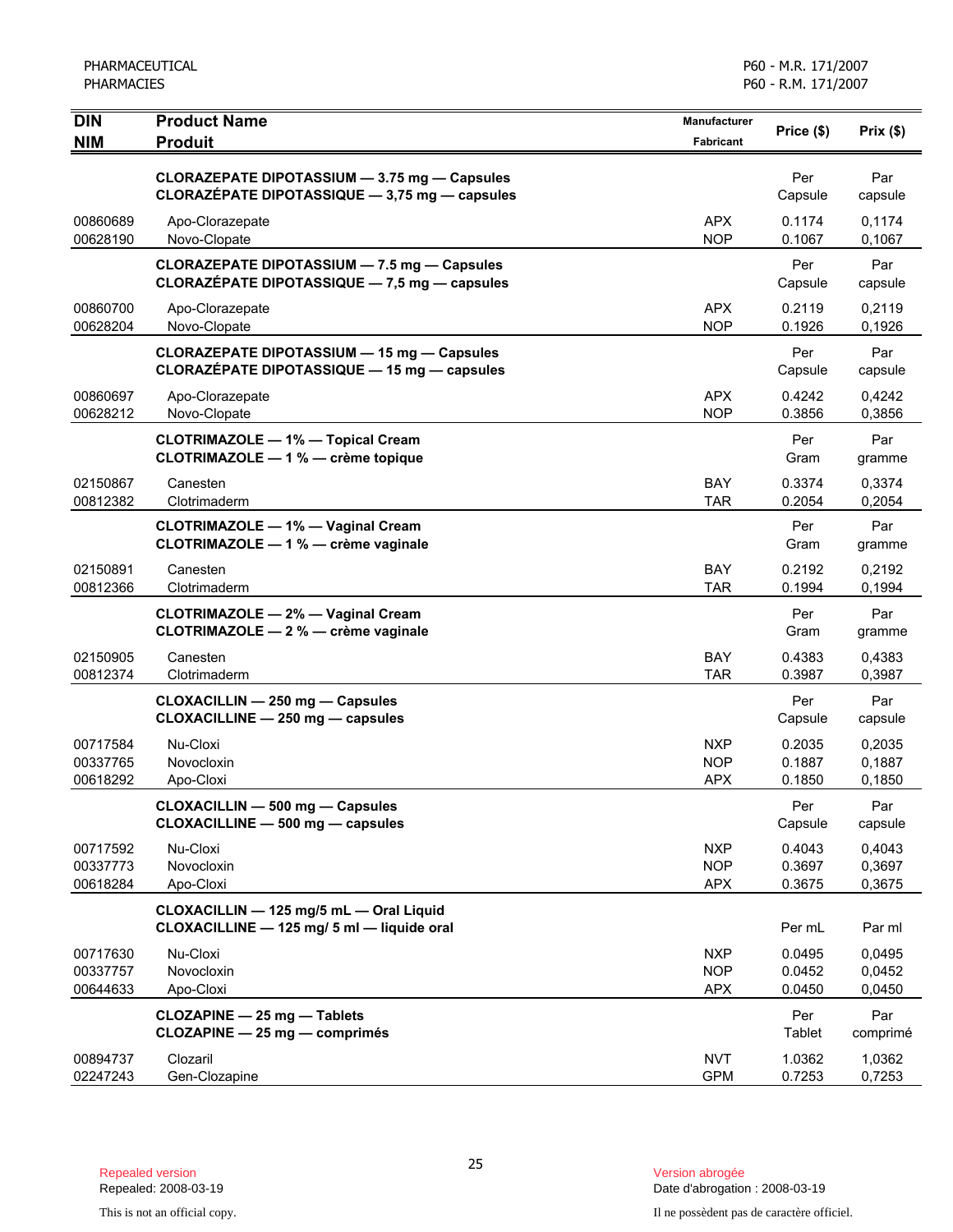| <b>DIN</b><br><b>NIM</b>                                                         | <b>Product Name</b><br><b>Produit</b>                                                                                                                      | Manufacturer<br><b>Fabricant</b>                                                               | Price (\$)                                                         | Prix(\$)                                                           |
|----------------------------------------------------------------------------------|------------------------------------------------------------------------------------------------------------------------------------------------------------|------------------------------------------------------------------------------------------------|--------------------------------------------------------------------|--------------------------------------------------------------------|
|                                                                                  | CLOZAPINE - 100 mg - Tablets<br>CLOZAPINE - 100 mg - comprimés                                                                                             |                                                                                                | Per<br>Tablet                                                      | Par<br>comprimé                                                    |
| 00894745<br>02247244                                                             | Clozaril<br>Gen-Clozapine                                                                                                                                  | <b>NVT</b><br><b>GPM</b>                                                                       | 4.1558<br>2.9091                                                   | 4,1558<br>2,9091                                                   |
|                                                                                  | CYANOCOBALAMIN - 1 mg/mL - Injection<br>CYANOCOBALAMINE - 1 mg/ml - injection                                                                              |                                                                                                | Per mL                                                             | Par ml                                                             |
| 01987003<br>00521515                                                             | Cyanocobalamin/Cyanocobalamine<br>Vitamin $B_{12}$ /Vitamine $B_{12}$                                                                                      | <b>CYI</b><br>SDZ                                                                              | 0.4950<br>0.4950                                                   | 0,4950<br>0,4950                                                   |
|                                                                                  | <b>CYCLOBENZAPRINE HCI - 10 mg - Tablets</b><br>CYCLOBENZAPRINE (CHLORHYDRATE DE) - 10 mg - comprimés                                                      |                                                                                                | Per<br>Tablet                                                      | Par<br>comprimé                                                    |
| 02177145<br>02238633<br>02231353<br>02080052<br>02171848<br>02212048<br>02236506 | Apo-Cyclobenzaprine<br>Dom-Cyclobenzaprine<br>Gen-Cyclobenzaprine<br>Novo-Cycloprine<br>Nu-Cyclobenzaprine<br>pms-Cyclobenzaprine<br>ratio-Cyclobenzaprine | <b>APX</b><br><b>DOM</b><br><b>GPM</b><br><b>NOP</b><br><b>NXP</b><br><b>PMS</b><br><b>RPH</b> | 0.4142<br>0.4142<br>0.4142<br>0.4142<br>0.4142<br>0.4142<br>0.4142 | 0,4142<br>0,4142<br>0,4142<br>0,4142<br>0,4142<br>0,4142<br>0,4142 |
|                                                                                  | CYCLOPHOSPHAMIDE - 50 mg - Tablets<br>CYCLOPHOSPHAMIDE - 50 mg - comprimés                                                                                 |                                                                                                | Per<br>Tablet                                                      | Par<br>comprimé                                                    |
| 00344885<br>02241796                                                             | Cytoxan<br>Procytox                                                                                                                                        | SQU<br><b>ATA</b>                                                                              | 0.5516<br>0.5214                                                   | 0,5516<br>0,5214                                                   |
|                                                                                  | CYCLOSPORINE - 25 mg - Capsules<br>CYCLOSPORINE - 25 mg - capsules                                                                                         |                                                                                                | Per<br>Capsule                                                     | Par<br>capsule                                                     |
| 02150689<br>02247073                                                             | Neoral<br>Sandoz Cyclosporine                                                                                                                              | <b>NVT</b><br>SDZ                                                                              | 1.5950<br>1.2859                                                   | 1,5950<br>1,2859                                                   |
|                                                                                  | CYCLOSPORINE - 50 mg - Capsules<br>CYCLOSPORINE - 50 mg - capsules                                                                                         |                                                                                                | Per<br>Capsule                                                     | Par<br>capsule                                                     |
| 02150662<br>02247074                                                             | Neoral<br>Sandoz Cyclosporine                                                                                                                              | <b>NVT</b><br>SDZ                                                                              | 3.1097<br>2.5073                                                   | 3,1097<br>2,5073                                                   |
|                                                                                  | CYCLOSPORINE - 100 mg - Capsules<br>CYCLOSPORINE - 100 mg - capsules                                                                                       |                                                                                                | Per<br>Capsule                                                     | Par<br>capsule                                                     |
| 02150670<br>02242821                                                             | Neoral<br>Sandoz Cyclosporine                                                                                                                              | <b>NVT</b><br>SDZ                                                                              | 6.2216<br>5.0164                                                   | 6,2216<br>5,0164                                                   |
|                                                                                  | CYPROTERONE ACETATE - 50 mg - Tablets<br><b>CYPROTÉRONE (ACÉTATE DE) - 50 mg - comprimés</b>                                                               |                                                                                                | Per<br>Tablet                                                      | Par<br>comprimé                                                    |
| 02229449<br>02229723<br>02232872<br>02245898<br>00704431                         | Alti-CPA<br>Gen-Cyproterone<br>Novo-Cyproterone<br>Apo-Cyproterone<br>Androcur                                                                             | <b>ALT</b><br><b>GPM</b><br><b>NOP</b><br><b>APX</b><br><b>BEX</b>                             | 1.8444<br>1.6769<br>1.6601<br>1.5495<br>1.5494                     | 1,8444<br>1,6769<br>1,6601<br>1,5495<br>1,5494                     |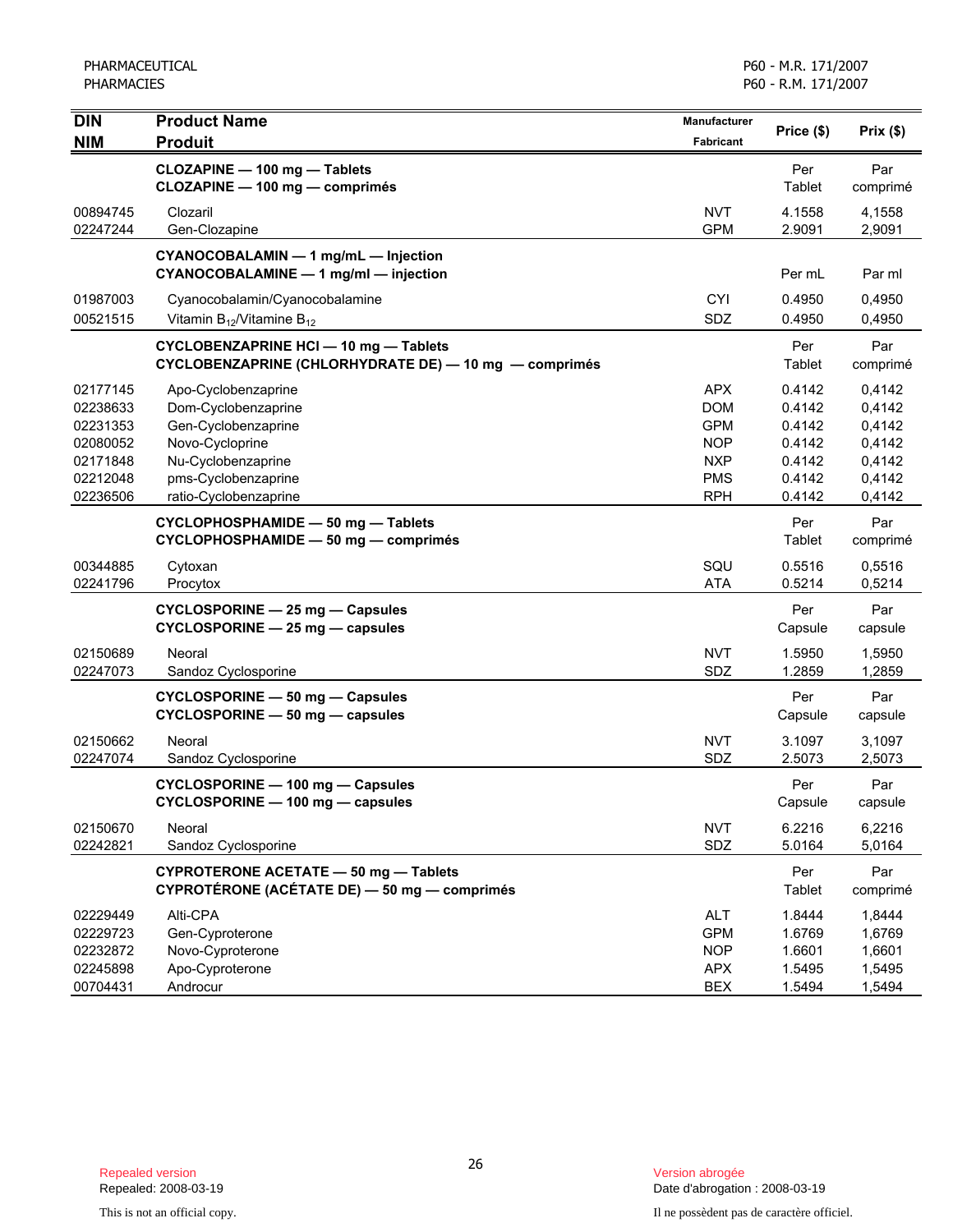| <b>DIN</b>                                               | <b>Product Name</b>                                                                                              | Manufacturer                                                       | Price (\$)                                     | Prix(\$)                                       |
|----------------------------------------------------------|------------------------------------------------------------------------------------------------------------------|--------------------------------------------------------------------|------------------------------------------------|------------------------------------------------|
| <b>NIM</b>                                               | <b>Produit</b>                                                                                                   | Fabricant                                                          |                                                |                                                |
|                                                          | DEFEROXAMINE MESYLATE - 500 mg - Powder for Injection<br>DÉFÉROXAMINE (MÉSYLATE DE) - 500 mg - poudre injectable |                                                                    | Per<br>Vial                                    | Par<br>ampoule                                 |
| 01981242<br>02242055<br>02241600                         | Desferal<br>pms-Deferoxamine<br>Desferrioxamine Mesilate/Désférrioxamine (Mésilate)                              | <b>NVT</b><br><b>PMS</b><br><b>FLD</b>                             | 14.3770<br>10.7800<br>8.9980                   | 14,3770<br>10,7800<br>8,9980                   |
|                                                          | DESIPRAMINE HCI - 10 mg - Tablets<br>DÉSIPRAMINE (CHLORHYDRATE DE) — 10 mg — comprimés                           |                                                                    | Per<br>Tablet                                  | Par<br>comprimé                                |
| 02103583<br>01946250<br>02216248<br>02211939             | Norpramine<br>pms-Desipramine<br>Apo-Desipramine<br>Nu-Desipramine                                               | <b>MRR</b><br><b>PMS</b><br><b>APX</b><br><b>NXP</b>               | 0.3109<br>0.2096<br>0.2095<br>0.2095           | 0,3109<br>0,2096<br>0,2095<br>0,2095           |
|                                                          | <b>DESIPRAMINE HCI - 25 mg - Tablets</b><br>DÉSIPRAMINE (CHLORHYDRATE DE) - 25 mg - comprimés                    |                                                                    | Per<br>Tablet                                  | Par<br>comprimé                                |
| 02130092<br>01946269<br>02216256<br>02211947<br>01948784 | Dom-Desipramine<br>pms-Desipramine<br>Apo-Desipramine<br>Nu-Desipramine<br>ratio-Desipramine                     | <b>DOM</b><br><b>PMS</b><br><b>APX</b><br><b>NXP</b><br><b>RPH</b> | 0.2799<br>0.2799<br>0.2798<br>0.2798<br>0.2798 | 0,2799<br>0,2799<br>0,2798<br>0,2798<br>0,2798 |
|                                                          | DESIPRAMINE HCI - 50 mg - Tablets<br>DÉSIPRAMINE (CHLORHYDRATE DE) - 50 mg - comprimés                           |                                                                    | Per<br>Tablet                                  | Par<br>comprimé                                |
| 02130106<br>01946277<br>02216264<br>02211955<br>01948792 | Dom-Desipramine<br>pms-Desipramine<br>Apo-Desipramine<br>Nu-Desipramine<br>ratio-Desipramine                     | <b>DOM</b><br><b>PMS</b><br><b>APX</b><br><b>NXP</b><br><b>RPH</b> | 0.4521<br>0.4521<br>0.4520<br>0.4520<br>0.4520 | 0,4521<br>0,4521<br>0,4520<br>0,4520<br>0,4520 |
|                                                          | <b>DESIPRAMINE HCI - 75 mg - Tablets</b><br>DÉSIPRAMINE (CHLORHYDRATE DE) - 75 mg - comprimés                    |                                                                    | Per<br>Tablet                                  | Par<br>comprimé                                |
| 01946242<br>02216272<br>02211963                         | pms-Desipramine<br>Apo-Desipramine<br>Nu-Desipramine                                                             | <b>PMS</b><br><b>APX</b><br><b>NXP</b>                             | 0.6968<br>0.6965<br>0.6965                     | 0,6968<br>0,6965<br>0,6965                     |
|                                                          | <b>DESMOPRESSIN ACETATE - 10 mcg - Spray</b><br>DESMOPRESSINE (ACÉTATE DE) - 10 mcg - vaporisateur               |                                                                    | Per mL                                         | Par ml                                         |
| 00836362<br>02242465                                     | <b>DDAVP</b><br>Apo-Desmopressin                                                                                 | <b>FEI</b><br><b>APX</b>                                           | 20.7680<br>14.5400                             | 20,7680<br>14,5400                             |
|                                                          | DESONIDE - 0.05% - Ointment<br>DÉSONIDE $-$ 0,05 % $-$ pommade                                                   |                                                                    | Per<br>Gram                                    | Par<br>gramme                                  |
| 02154870<br>02115522                                     | Tridesilon<br>Desocort                                                                                           | <b>CPK</b><br>GAC                                                  | 0.4254<br>0.3190                               | 0,4254<br>0,3190                               |
|                                                          | DEXAMETHASONE - 0.5 mg - Tablets<br>DEXAMÉTHASONE - 0,5 mg - comprimés                                           |                                                                    | Per<br>Tablet                                  | Par<br>comprimé                                |
| 02261081<br>00295094<br>01964976<br>02240684             | Apo-Dexamethasone<br>Dexasone<br>pms-Dexamethasone<br>ratio-Dexamethasone                                        | <b>APX</b><br><b>ICN</b><br><b>PMS</b><br><b>RPH</b>               | 0.2167<br>0.2168<br>0.2167<br>0.2167           | 0,2167<br>0,2168<br>0,2167<br>0,2167           |

Date d'abrogation : 2008-03-19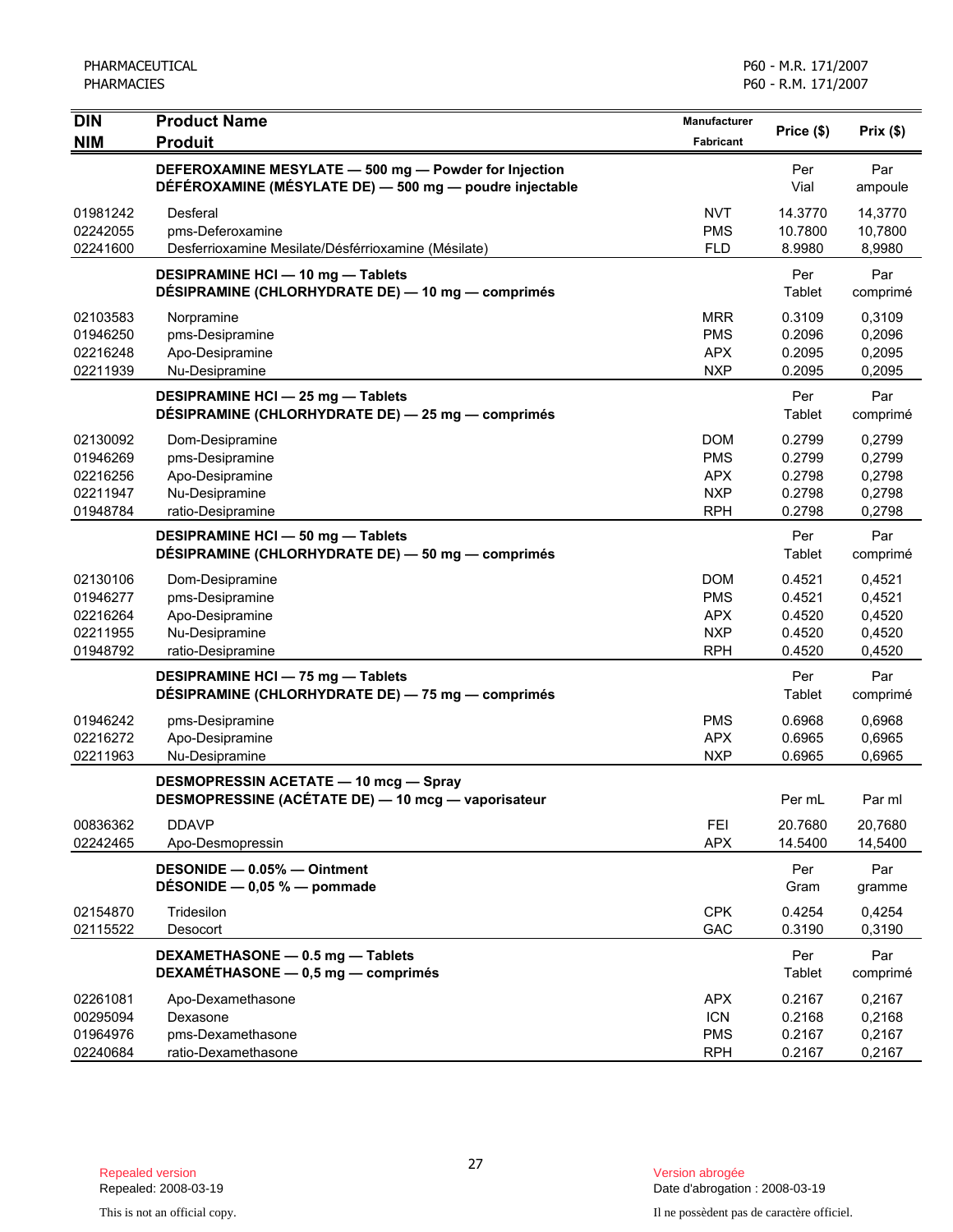| <b>DIN</b>                                                           | <b>Product Name</b>                                                                                                   | Manufacturer                                                              | Price (\$)                                               | Prix(\$)                                                 |
|----------------------------------------------------------------------|-----------------------------------------------------------------------------------------------------------------------|---------------------------------------------------------------------------|----------------------------------------------------------|----------------------------------------------------------|
| <b>NIM</b>                                                           | <b>Produit</b>                                                                                                        | Fabricant                                                                 |                                                          |                                                          |
|                                                                      | DEXAMETHASONE - 0.75 mg - Tablets<br>DEXAMÉTHASONE - 0,75 mg - comprimés                                              |                                                                           | Per<br>Tablet                                            | Par<br>comprimé                                          |
| 00285471<br>01964968<br>02240685                                     | Dexasone<br>pms-Dexamethasone<br>ratio-Dexamethasone                                                                  | <b>ICN</b><br><b>PMS</b><br><b>RPH</b>                                    | 0.4950<br>0.4950<br>0.4950                               | 0,4950<br>0,4950<br>0,4950                               |
|                                                                      | DEXAMETHASONE - 4 mg - Tablets<br>DEXAMÉTHASONE - 4 mg - comprimés                                                    |                                                                           | Per<br>Tablet                                            | Par<br>comprimé                                          |
| 01964070<br>00489158<br>02250055<br>02240687                         | pms-Dexamethasone<br>Dexasone<br>Apo-Dexamethasone<br>ratio-Dexamethasone                                             | <b>PMS</b><br><b>ICN</b><br><b>APX</b><br><b>RPH</b>                      | 0.8444<br>0.8441<br>0.8440<br>0.8440                     | 0,8444<br>0,8441<br>0,8440<br>0,8440                     |
|                                                                      | DIAZEPAM - 2 mg - Tablets<br>DIAZÉPAM - 2 mg - comprimés                                                              |                                                                           | Per<br>Tablet                                            | Par<br>comprimé                                          |
| 00272434<br>02247490<br>00405329                                     | Novo-Dipam<br>pms-Diazepam<br>Apo-Diazepam                                                                            | <b>NOP</b><br><b>PMS</b><br><b>APX</b>                                    | 0.0671<br>0.0671<br>0.0559                               | 0,0671<br>0,0671<br>0,0559                               |
|                                                                      | DIAZEPAM - 5 mg - Tablets<br>DIAZÉPAM - 5 mg - comprimés                                                              |                                                                           | Per<br>Tablet                                            | Par<br>comprimé                                          |
| 00013285<br>00013765<br>02247491<br>00362158<br>00272442             | Valium<br>Vivol<br>pms-Diazepam<br>Apo-Diazepam<br>Novo-Dipam                                                         | <b>HLR</b><br><b>AXX</b><br><b>PMS</b><br><b>APX</b><br><b>NOP</b>        | 0.1652<br>0.0965<br>0.0990<br>0.0715<br>0.0715           | 0,1652<br>0,0965<br>0,0990<br>0,0715<br>0,0715           |
|                                                                      | DIAZEPAM - 10 mg - Tablets<br>DIAZÉPAM - 10 mg - comprimés                                                            |                                                                           | Per<br>Tablet                                            | Par<br>comprimé                                          |
| 00013293<br>00013773<br>02247492<br>00405337<br>00272450             | Valium<br>Vivol<br>pms-Diazepam<br>Apo-Diazepam<br>Novo-Dipam                                                         | <b>HLR</b><br><b>AXX</b><br><b>PMS</b><br><b>APX</b><br><b>NOP</b>        | 0.1590<br>0.1582<br>0.1144<br>0.0954<br>0.0954           | 0,1590<br>0,1582<br>0,1144<br>0,0954<br>0,0954           |
|                                                                      | DICLOFENAC POTASSIUM - 50 mg - Tablets<br>DICLOFÉNAC POTASSIQUE - 50 mg - comprimés                                   |                                                                           | Per<br><b>Tablet</b>                                     | Par<br>comprimé                                          |
| 00881635<br>02239753<br>02243433<br>02239355<br>02261774             | Voltaren Rapide<br>pms-Diclofenac-K<br>Apo-Diclo Rapide<br>Novo-Difenac-K<br>Sandoz Diclofenac Rapide                 | <b>NVT</b><br><b>PMS</b><br><b>APX</b><br><b>NOP</b><br>SDZ               | 0.7896<br>0.5115<br>0.4331<br>0.4331<br>0.4331           | 0,7896<br>0,5115<br>0,4331<br>0,4331<br>0,4331           |
|                                                                      | DICLOFENAC SODIUM - 25 mg - Enteric Coated Tablets<br>DICLOFÉNAC SODIQUE - 25 mg - comprimés à enrobage entérosoluble |                                                                           | Per<br>Tablet                                            | Par<br>comprimé                                          |
| 00886017<br>02231662<br>02231502<br>00839175<br>00808539<br>02261952 | Nu-Diclo<br>Dom-Diclofenac<br>pms-Diclofenac<br>Apo-Diclo<br>Novo-Difenac<br>Sandoz Diclofenac                        | <b>NXP</b><br><b>DOM</b><br><b>PMS</b><br><b>APX</b><br><b>NOP</b><br>SDZ | 0.2166<br>0.2093<br>0.2093<br>0.2092<br>0.2092<br>0.2092 | 0,2166<br>0,2093<br>0,2093<br>0,2092<br>0,2092<br>0,2092 |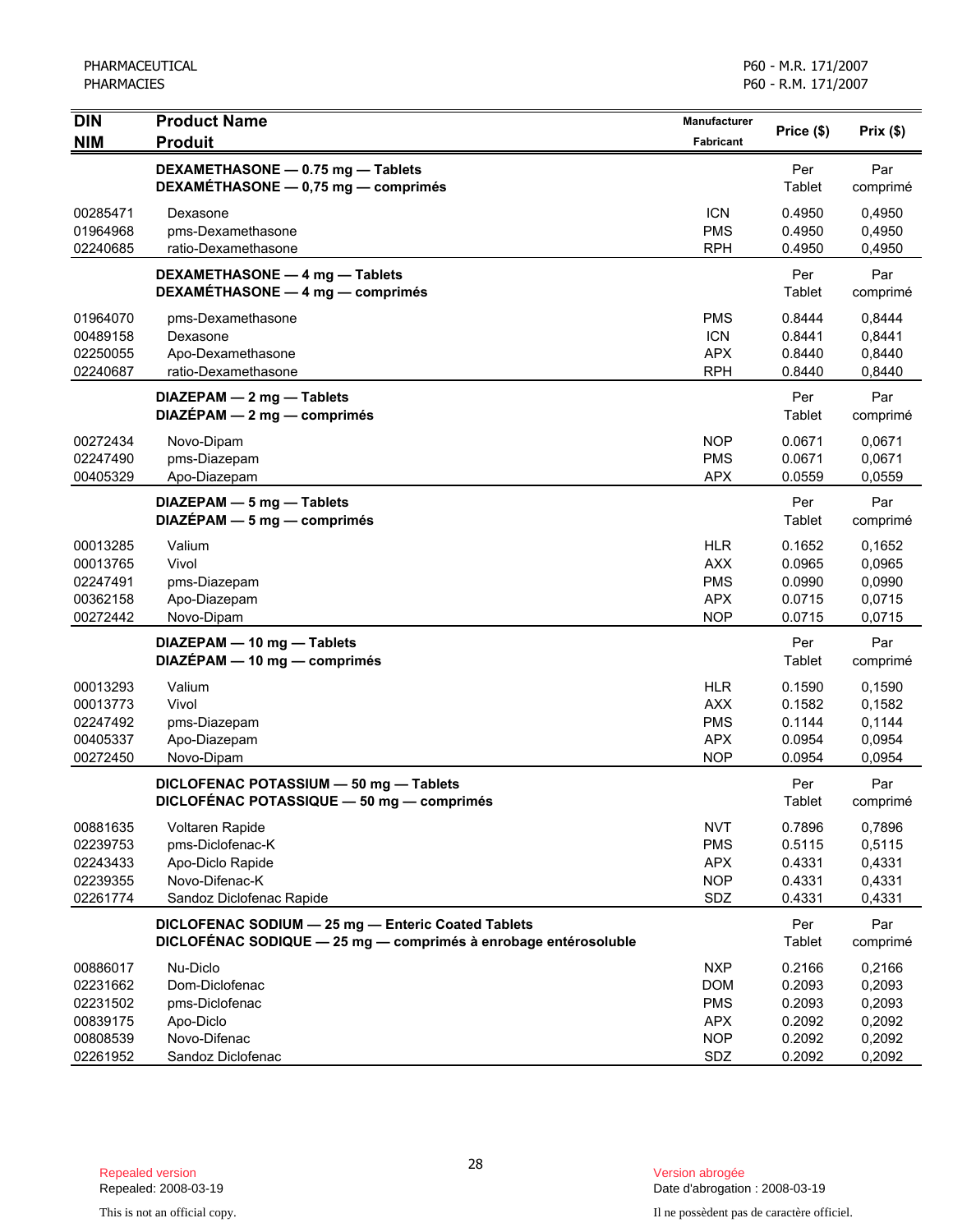| <b>DIN</b> | <b>Product Name</b>                                                                                                   | <b>Manufacturer</b> | Price (\$)    | Prix(\$)                 |
|------------|-----------------------------------------------------------------------------------------------------------------------|---------------------|---------------|--------------------------|
| <b>NIM</b> | <b>Produit</b>                                                                                                        | <b>Fabricant</b>    |               |                          |
|            | DICLOFENAC SODIUM - 50 mg - Enteric Coated Tablets                                                                    |                     | Per           | Par                      |
|            | DICLOFENAC SODIQUE - 50 mg - comprimés à enrobage entérosoluble                                                       |                     | Tablet        | comprimé                 |
| 00514012   | Voltaren                                                                                                              | <b>NVT</b>          | 0.8238        | 0,8238                   |
| 02231663   | Dom-Diclofenac                                                                                                        | <b>DOM</b>          | 0.4331        | 0,4331                   |
| 00808547   | Novo-Difenac                                                                                                          | <b>NOP</b>          | 0.4331        | 0,4331                   |
| 02231503   | pms-Diclofenac                                                                                                        | <b>PMS</b>          | 0.4331        | 0,4331                   |
| 00839183   | Apo-Diclo                                                                                                             | <b>APX</b>          | 0.4330        | 0,4330                   |
| 00886025   | Nu-Diclo                                                                                                              | <b>NXP</b>          | 0.4330        | 0,4330                   |
| 02261960   | Sandoz Diclofenac                                                                                                     | SDZ                 | 0.4330        | 0,4330                   |
|            | DICLOFENAC SODIUM - 75 mg - Slow Release Tablets                                                                      |                     | Per           | Par                      |
|            | DICLOFÉNAC SODIQUE - 75 mg - comprimés à libération progressive                                                       |                     | Tablet        | comprimé                 |
| 00782459   | <b>Voltaren SR</b>                                                                                                    | <b>NVT</b>          | 1.1576        | 1,1576                   |
| 02162814   | Apo-Diclo SR                                                                                                          | <b>APX</b>          | 0.6280        | 0,6280                   |
| 02228203   | Nu-Diclo SR                                                                                                           | <b>NXP</b>          | 0.6280        | 0,6280                   |
| 02231664   | Dom-Diclofenac SR                                                                                                     | <b>DOM</b>          | 0.6277        | 0,6277                   |
| 02158582   | Novo-Difenac SR                                                                                                       | <b>NOP</b>          | 0.6277        | 0,6277                   |
| 02231504   | pms-Diclofenac SR                                                                                                     | <b>PMS</b>          | 0.6277        | 0,6277                   |
| 02261901   | Sandoz Diclofenac SR                                                                                                  | SDZ                 | 0.6277        | 0,6277                   |
|            | DICLOFENAC SODIUM - 100 mg - Slow Release Tablets<br>DICLOFÉNAC SODIQUE — 100 mg — comprimés à libération progressive |                     | Per<br>Tablet | Par<br>comprimé          |
| 00590827   | Voltaren SR                                                                                                           | <b>NVT</b>          | 1.6499        | 1,6499                   |
| 02228211   | Nu-Diclo SR                                                                                                           | <b>NXP</b>          | 0.8853        | 0,8853                   |
| 02231665   | Dom-Diclofenac SR                                                                                                     | <b>DOM</b>          | 0.8662        | 0,8662                   |
| 02231505   | pms-Diclofenac SR                                                                                                     | <b>PMS</b>          | 0.8662        | 0,8662                   |
| 02048698   | Novo-Difenac SR                                                                                                       | <b>NOP</b>          | 0.8661        | 0,8661                   |
| 02091194   | Apo-Diclo SR                                                                                                          | <b>APX</b>          | 0.8660        | 0,8660                   |
| 02261944   | Sandoz Diclofenac SR                                                                                                  | SDZ                 | 0.8660        | 0,8660                   |
|            | DICLOFENAC SODIUM - 50 mg - Suppositories                                                                             |                     | Per           | Par                      |
|            | DICLOFÉNAC SODIQUE - 50 mg - suppositoires                                                                            |                     |               | Suppository suppositoire |
| 00632724   | Voltaren                                                                                                              | <b>NVT</b>          | 1.2368        | 1,2368                   |
| 02231506   | pms-Diclofenac                                                                                                        | <b>PMS</b>          | 0.6861        | 0,6861                   |
| 02241224   | Sab-Diclofenac                                                                                                        | SIL                 | 0.6861        | 0,6861                   |
|            | DICLOFENAC SODIUM - 100 mg - Suppositories                                                                            |                     | Per           | Par                      |
|            | DICLOFÉNAC SODIQUE - 100 mg - suppositoires                                                                           |                     |               | Suppository suppositoire |
| 00632732   | Voltaren                                                                                                              | <b>NVT</b>          | 1.6651        | 1,6651                   |
| 02231508   | pms-Diclofenac                                                                                                        | <b>PMS</b>          | 0.9237        | 0,9237                   |
| 02241225   | Sab-Diclofenac                                                                                                        | SIL                 | 0.9237        | 0,9237                   |
|            | DIGOXIN - 0.0625 mg - Tablets                                                                                         |                     | Per           | Par                      |
|            | DIGOXIN - 0.0625 mg - comprimés                                                                                       |                     | Tablet        | comprimé                 |
| 02242321   | Lanoxin                                                                                                               | <b>VIR</b>          | 0.2515        | 0,2515                   |
| 02281236   | Apo-Digoxin                                                                                                           | <b>APX</b>          | 0.1672        | 0,1672                   |
| 02245426   | pms-Digoxin                                                                                                           | <b>PMS</b>          | 0.1672        | 0,1672                   |
|            | DIGOXIN - 0.125 mg - Tablets                                                                                          |                     | Per           | Par                      |
|            | $DIGOXIN - 0.125 mg - comprimés$                                                                                      |                     | Tablet        | comprimé                 |
| 02242322   | Lanoxin                                                                                                               | <b>VIR</b>          | 0.2515        | 0,2515                   |
| 02245427   | pms-Digoxin                                                                                                           | <b>PMS</b>          | 0.1554        | 0,1554                   |
| 02281228   | Apo-Digoxin                                                                                                           | <b>APX</b>          | 0.1553        | 0,1553                   |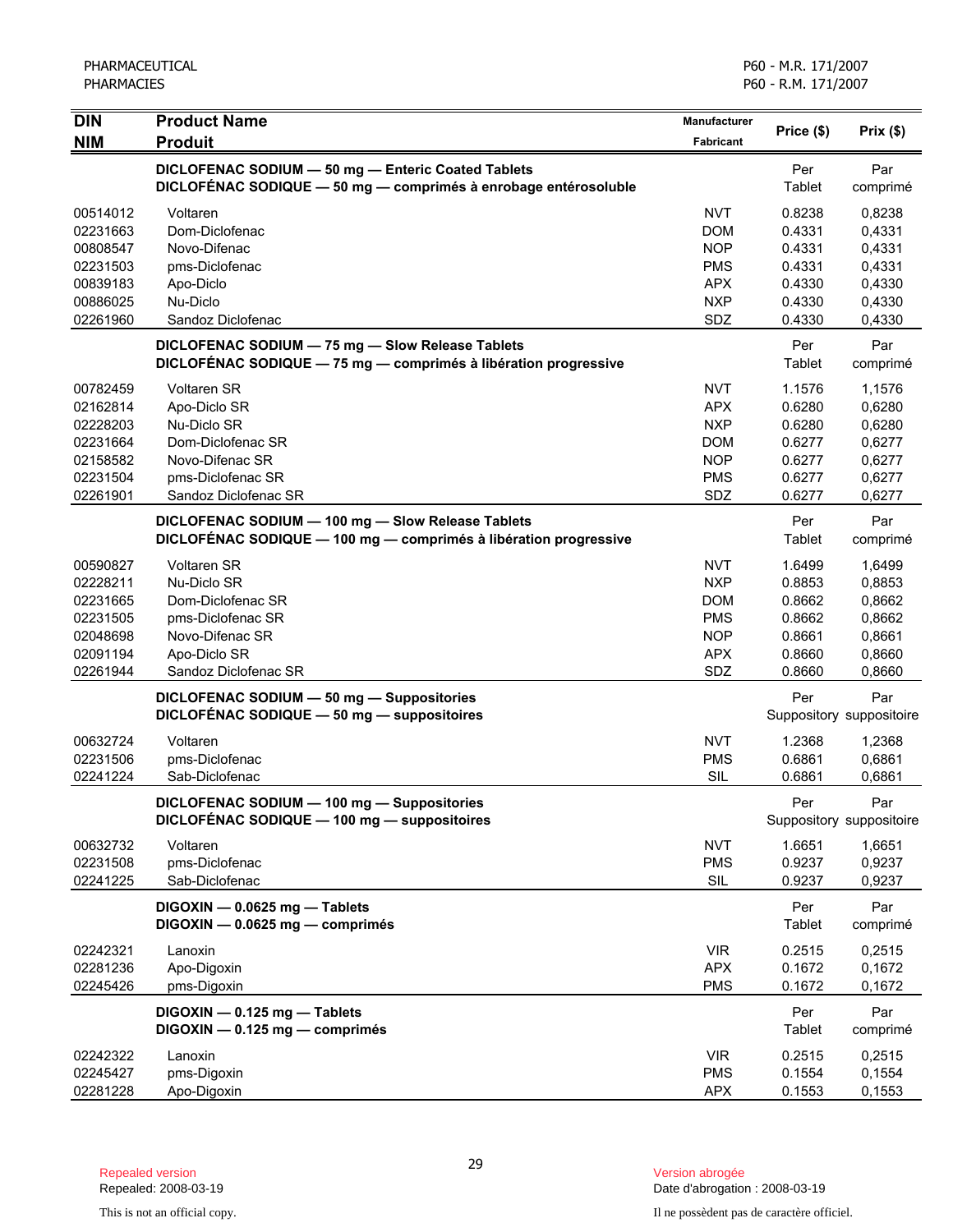| DIN                                                                              | <b>Product Name</b>                                                                                                                 | Manufacturer                                                                            | Price (\$)                                                         | Prix(\$)                                                           |
|----------------------------------------------------------------------------------|-------------------------------------------------------------------------------------------------------------------------------------|-----------------------------------------------------------------------------------------|--------------------------------------------------------------------|--------------------------------------------------------------------|
| <b>NIM</b>                                                                       | <b>Produit</b>                                                                                                                      | Fabricant                                                                               |                                                                    |                                                                    |
|                                                                                  | DIGOXIN - 0.25 mg - Tablets<br>DIGOXIN - 0.25 mg - comprimés                                                                        |                                                                                         | Per<br>Tablet                                                      | Par<br>comprimé                                                    |
| 02242323<br>02245428<br>02281201                                                 | Lanoxin<br>pms-Digoxin<br>Apo-Digoxin                                                                                               | <b>VIR</b><br><b>PMS</b><br><b>APX</b>                                                  | 0.2515<br>0.1554<br>0.1553                                         | 0,2515<br>0,1554<br>0,1553                                         |
|                                                                                  | DIFLUNISAL - 250 mg - Tablets<br>DIFLUNISAL - 250 mg - comprimés                                                                    |                                                                                         | Per<br>Tablet                                                      | Par<br>comprimé                                                    |
| 02039486<br>02058405<br>02048493                                                 | Apo-Diflunisal<br>Nu-Diflunisal<br>Novo-Diflunisal                                                                                  | <b>APX</b><br><b>NXP</b><br><b>NOP</b>                                                  | 0.6211<br>0.6211<br>0.5647                                         | 0,6211<br>0,6211<br>0,5647                                         |
|                                                                                  | DIFLUNISAL - 500 mg - Tablets<br>DIFLUNISAL - 500 mg - comprimés                                                                    |                                                                                         | Per<br>Tablet                                                      | Par<br>comprimé                                                    |
| 02039494<br>02058413                                                             | Apo-Diflunisal<br>Nu-Diflunisal                                                                                                     | <b>APX</b><br><b>NXP</b>                                                                | 0.7597<br>0.7597                                                   | 0,7597<br>0,7597                                                   |
|                                                                                  | DIHYDROERGOTAMINE MESYLATE - 1 mg/mL - Injection<br>DIHYDROERGOTAMINE (MÉSYLATE DE LA) - 1 mg/ml - injection                        |                                                                                         | Per mL                                                             | Par ml                                                             |
| 00027243<br>02241163                                                             | Dihydroergotamine (DHE)<br>Dihydroergotamine Mesylate/Dihydroergotamine (mésylate)                                                  | <b>SMI</b><br>SIL                                                                       | 4.6420<br>4.0847                                                   | 4,6420<br>4,0847                                                   |
|                                                                                  | DILTIAZEM HCI-120 mg-Controlled Delivery Capsules<br>DILTIAZEM (CHLORHYDRATE DE) - 120 mg - capsules à libération<br>contrôlée      |                                                                                         | Per<br>Capsule                                                     | Par<br>capsule                                                     |
| 02097249<br>02231052<br>02230997<br>02254808<br>02242538<br>02229781<br>02243338 | Cardizem CD<br>Nu-Diltiaz CD<br>Apo-Diltiaz CD<br>Gen-Diltiazem CD<br>Novo-Diltazem CD<br>ratio-Diltiazem CD<br>Sandoz Diltiazem CD | <b>MRR</b><br><b>NXP</b><br><b>APX</b><br><b>GPM</b><br><b>NOP</b><br><b>RPH</b><br>SDZ | 1.3274<br>0.9955<br>0.8823<br>0.8823<br>0.8823<br>0.8823<br>0.8823 | 1,3274<br>0,9955<br>0,8823<br>0,8823<br>0,8823<br>0,8823<br>0,8823 |
|                                                                                  | DILTIAZEM HCI-180 mg-Controlled Delivery Capsules<br>DILTIAZEM (CHLORHYDRATE DE) - 180 mg - capsules à libération<br>contrôlée      |                                                                                         | Per<br>Capsule                                                     | Par<br>capsule                                                     |
| 02097257<br>02231053<br>02230998<br>02254816<br>02242539                         | Cardizem CD<br>Nu-Diltiaz CD<br>Apo-Diltiaz CD<br>Gen-Diltiazem CD<br>Novo-Diltazem CD                                              | <b>MRR</b><br><b>NXP</b><br><b>APX</b><br><b>GPM</b><br><b>NOP</b>                      | 1.7620<br>1.3215<br>1.1711<br>1.1711<br>1.1711                     | 1,7620<br>1,3215<br>1,1711<br>1,1711<br>1,1711                     |
| 02229782<br>02243339                                                             | ratio-Diltiazem CD<br>Sandoz Diltiazem CD                                                                                           | <b>RPH</b><br>SDZ                                                                       | 1.1711<br>1.1711                                                   | 1,1711<br>1,1711                                                   |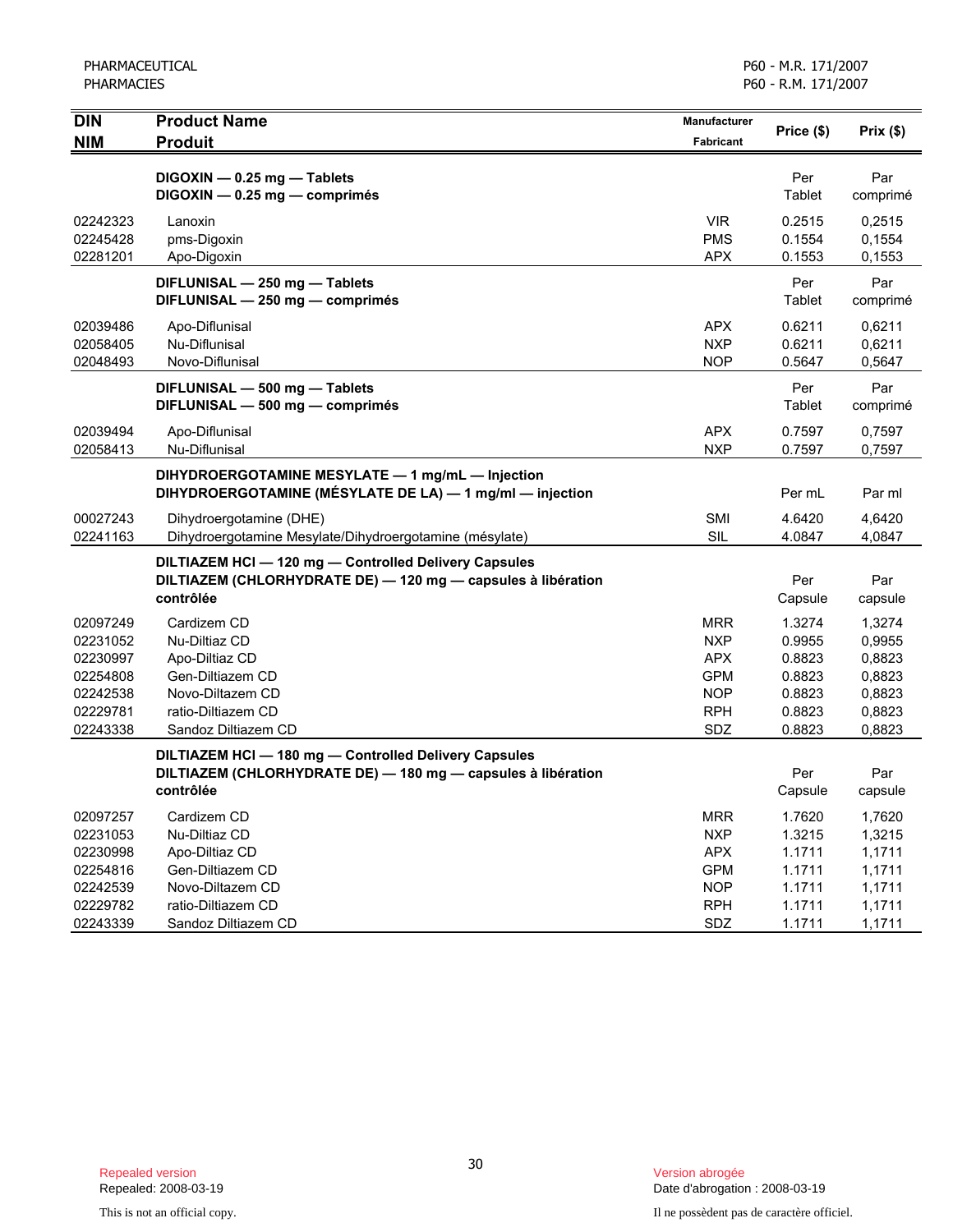| PHARMACEUTICAL           |                                                                                                                                     | P60 - M.R. 171/2007                     |                |                 |
|--------------------------|-------------------------------------------------------------------------------------------------------------------------------------|-----------------------------------------|----------------|-----------------|
| <b>PHARMACIES</b>        |                                                                                                                                     | P60 - R.M. 171/2007                     |                |                 |
| <b>DIN</b><br><b>NIM</b> | <b>Product Name</b><br><b>Produit</b>                                                                                               | <b>Manufacturer</b><br><b>Fabricant</b> | Price (\$)     | Prix(\$)        |
|                          | DILTIAZEM HCI-240 mg-Controlled Delivery Capsules<br>DILTIAZEM (CHLORHYDRATE DE) - 240 mg - capsules à libération<br>contrôlée      |                                         | Per<br>Capsule | Par<br>capsule  |
| 02097265                 | Cardizem CD                                                                                                                         | <b>MRR</b>                              | 2.3372         | 2,3372          |
| 02231054                 | Nu-Diltiaz CD                                                                                                                       | <b>NXP</b>                              | 1.7529         | 1,7529          |
| 02230999                 | Apo-Diltiaz CD                                                                                                                      | <b>APX</b>                              | 1.5533         | 1,5533          |
| 02254824                 | Gen-Diltiazem CD                                                                                                                    | <b>GPM</b>                              | 1.5533         | 1,5533          |
| 02242540                 | Novo-Diltazem CD                                                                                                                    | <b>NOP</b>                              | 1.5533         | 1,5533          |
| 02229783                 | ratio-Diltiazem CD                                                                                                                  | <b>RPH</b>                              | 1.5533         | 1,5533          |
| 02243340                 | Sandoz Diltiazem CD                                                                                                                 | SDZ                                     | 1.5533         | 1,5533          |
|                          | DILTIAZEM HCI-300 mg-Controlled Delivery Capsules<br>DILTIAZEM (CHLORHYDRATE DE) - 300 mg - capsules à libération<br>contrôlée      |                                         | Per<br>Capsule | Par<br>capsule  |
| 02097273                 | Cardizem CD                                                                                                                         | <b>MRR</b>                              | 2.9214         | 2,9214          |
| 02229526                 | Apo-Diltiaz CD                                                                                                                      | APX.                                    | 1.9417         | 1,9417          |
| 02254832                 | Gen-Diltiazem CD                                                                                                                    | <b>GPM</b>                              | 1.9417         | 1,9417          |
| 02242541                 | Novo-Diltazem CD                                                                                                                    | <b>NOP</b>                              | 1.9417         | 1,9417          |
| 02229784                 | ratio-Diltiazem CD                                                                                                                  | <b>RPH</b>                              | 1.9417         | 1,9417          |
| 02243341                 | Sandoz Diltiazem CD                                                                                                                 | SDZ                                     | 1.9417         | 1,9417          |
|                          | DILTIAZEM HCI - 120 mg - Extended Release Capsules<br>DILTIAZEM (CHLORHYDRATE DE) - 120 mg - tablettes prolongées<br>de relâchement |                                         | Per<br>Tablet  | Par<br>comprimé |
| 02231150                 | Tiazac ER                                                                                                                           | BIV                                     | 0.9339         | 0,9339          |
| 02271605                 | Novo-Diltiazem ER                                                                                                                   | <b>NOP</b>                              | 0.5094         | 0,5094          |
| 02245918                 | Sandoz Diltiazem T                                                                                                                  | <b>SDZ</b>                              | 0.5094         | 0,5094          |
|                          | DILTIAZEM HCI - 180 mg - Extended Release Capsules<br>DILTIAZEM (CHLORHYDRATE DE) - 180 mg - tablettes prolongées<br>de relâchement |                                         | Per<br>Tablet  | Par<br>comprimé |
| 02231151                 | Tiazac ER                                                                                                                           | BIV                                     | 1.2397         | 1,2397          |
| 02271613                 | Novo-Diltiazem ER                                                                                                                   | <b>NOP</b>                              | 0.6761         | 0,6761          |
| 02245919                 | Sandoz Diltiazem T                                                                                                                  | SDZ                                     | 0.6761         | 0,6761          |
|                          | DILTIAZEM HCI-240 mg-Extended Release Capsules<br>DILTIAZEM (CHLORHYDRATE DE) - 240 mg - tablettes prolongées<br>de relâchement     |                                         | Per<br>Tablet  | Par<br>comprimé |
| 02231152                 | Tiazac ER                                                                                                                           | <b>BIV</b>                              | 1.6442         | 1.6442          |
| 02271621                 | Novo-Diltiazem ER                                                                                                                   | <b>NOP</b>                              | 0.8968         | 0,8968          |
| 02245920                 | Sandoz Diltiazem T                                                                                                                  | SDZ                                     | 0.8968         | 0,8968          |
|                          | DILTIAZEM HCI - 300 mg - Extended Release Capsules<br>DILTIAZEM (CHLORHYDRATE DE) - 300 mg - tablettes prolongées<br>de relâchement |                                         | Per<br>Tablet  | Par<br>comprimé |
| 02231154                 | Tiazac ER                                                                                                                           | <b>BIV</b>                              | 2.0553         | 2,0553          |
| 02271648                 | Novo-Diltiazem ER                                                                                                                   | <b>NOP</b>                              | 1.1210         | 1,1210          |
| 02245921                 | Sandoz Diltiazem T                                                                                                                  | SDZ                                     | 1.1210         | 1,1210          |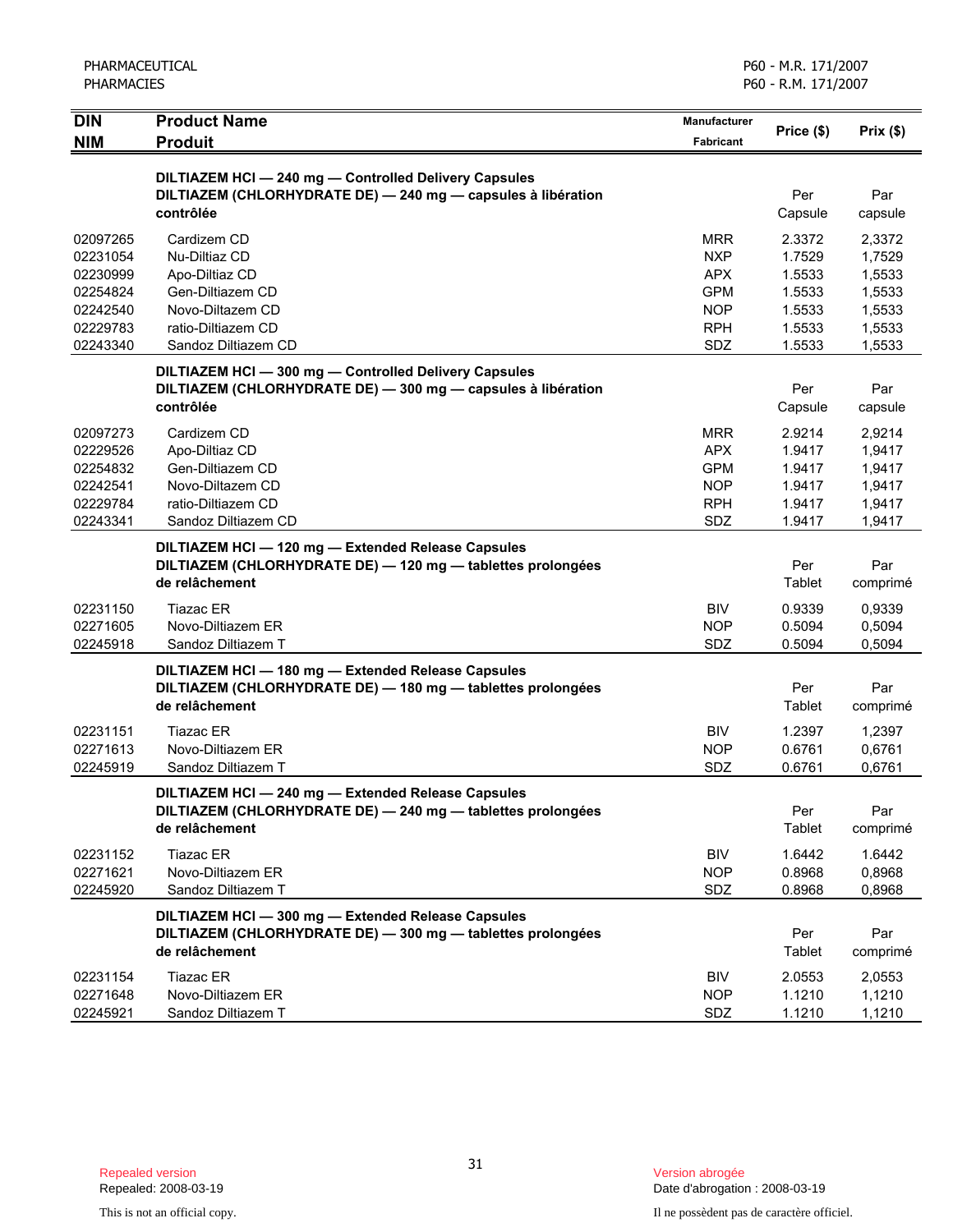| <b>DIN</b>                                               | <b>Product Name</b>                                                                                                                 | Manufacturer                                                       | Price (\$)                                     | Prix(\$)                                       |
|----------------------------------------------------------|-------------------------------------------------------------------------------------------------------------------------------------|--------------------------------------------------------------------|------------------------------------------------|------------------------------------------------|
| <b>NIM</b>                                               | <b>Produit</b>                                                                                                                      | Fabricant                                                          |                                                |                                                |
|                                                          | DILTIAZEM HCI - 360 mg - Extended Release Capsules<br>DILTIAZEM (CHLORHYDRATE DE) - 360 mg - tablettes prolongées<br>de relâchement |                                                                    | Per<br>Tablet                                  | Par<br>comprimé                                |
| 02231155<br>02271656<br>02245922                         | Tiazac ER<br>Novo-Diltiazem ER<br>Sandoz Diltiazem T                                                                                | <b>BIV</b><br><b>NOP</b><br>SDZ                                    | 2.4792<br>1.3522<br>1.3522                     | 2,4792<br>1,3522<br>1,3522                     |
|                                                          | DILTIAZEM HCI - 120 mg - Sustained Release Capsules<br>DILTIAZEM (CHLORHYDRATE DE) - 120 mg - capsules à libération<br>progressive  |                                                                    | Per<br>Capsule                                 | Par<br>capsule                                 |
| 02097230<br>02231745<br>02222973                         | Cardizem SR<br>Gen-Diltiazem SR<br>Apo-Diltiaz SR                                                                                   | <b>MRR</b><br><b>GPM</b><br><b>APX</b>                             | 1.2984<br>0.7997<br>0.7995                     | 1,2984<br>0,7997<br>0,7995                     |
|                                                          | DILTIAZEM HCI - 30 mg - Tablets<br>DILTIAZEM (CHLORHYDRATE DE) - 30 mg - comprimés                                                  |                                                                    | Per<br>Tablet                                  | Par<br>comprimé                                |
| 02097370<br>00771376<br>02146916<br>00862924<br>00886068 | Cardizem<br>Apo-Diltiaz<br>Gen-Diltiazem<br>Novo-Diltazem<br>Nu-Diltiaz                                                             | <b>MRR</b><br><b>APX</b><br><b>GPM</b><br><b>NOP</b><br><b>NXP</b> | 0.4087<br>0.2283<br>0.2283<br>0.2283<br>0.2283 | 0.4087<br>0,2283<br>0,2283<br>0,2283<br>0,2283 |
|                                                          | DILTIAZEM HCI - 60 mg - Tablets<br>DILTIAZEM (CHLORHYDRATE DE) - 60 mg - comprimés                                                  |                                                                    | Per<br>Tablet                                  | Par<br>comprimé                                |
| 02097389<br>00771384<br>02146924<br>00862932<br>00886076 | Cardizem<br>Apo-Diltiaz<br>Gen-Diltiazem<br>Novo-Diltazem<br>Nu-Diltiaz                                                             | <b>MRR</b><br><b>APX</b><br><b>GPM</b><br><b>NOP</b><br><b>NXP</b> | 0.7168<br>0.4001<br>0.4001<br>0.4001<br>0.4001 | 0,7168<br>0,4001<br>0,4001<br>0,4001<br>0,4001 |
|                                                          | DIMENHYDRINATE - 50 mg - Tablets<br>DIMENHYDRINATE - 50 mg - comprimés                                                              |                                                                    | Per<br>Tablet                                  | Par<br>comprimé                                |
| 00013803<br>00021423<br>00363766                         | Gravol<br>Novo-Dimenate<br>Apo-Dimenhydrinate                                                                                       | <b>HOR</b><br><b>NOP</b><br><b>APX</b>                             | 0.1412<br>0.0414<br>0.0248                     | 0,1412<br>0,0414<br>0,0248                     |
|                                                          | DIMETHYL SULFOXIDE - 500 mg/g - Injection<br>DIMETHYLSULFOXIDE - 500 mg/g - injection                                               |                                                                    | Per mL                                         | Par ml                                         |
| 00493392<br>02243231                                     | Rimso-50<br>Dimethyl Sulfoxide/Diméthylsulfoxide                                                                                    | SHI<br>SIL                                                         | 1.2210<br>1.0989                               | 1,2210<br>1,0989                               |
|                                                          | DIPHENHYDRAMINE HCI - 50 mg - Capsules<br>DIPHENHYDRAMINE (CHLORHYDRATE DE) - 50 mg - capsules                                      |                                                                    | Per<br>Capsule                                 | Par<br>capsule                                 |
| 02019671<br>00271411                                     | Benadryl<br>Allerdryl                                                                                                               | PDA<br><b>ICN</b>                                                  | 0.2020<br>0.1654                               | 0,2020<br>0,1654                               |
|                                                          | DIPYRIDAMOLE - 50 mg - Tablets<br>DIPYRIDAMOLE - 50 mg - comprimés                                                                  |                                                                    | Per<br>Tablet                                  | Par<br>comprimé                                |
| 00067393<br>00895652                                     | Persantine<br>Apo-Dipyridamole-FC                                                                                                   | <b>BOE</b><br><b>APX</b>                                           | 0.4267<br>0.3150                               | 0,4267<br>0,3150                               |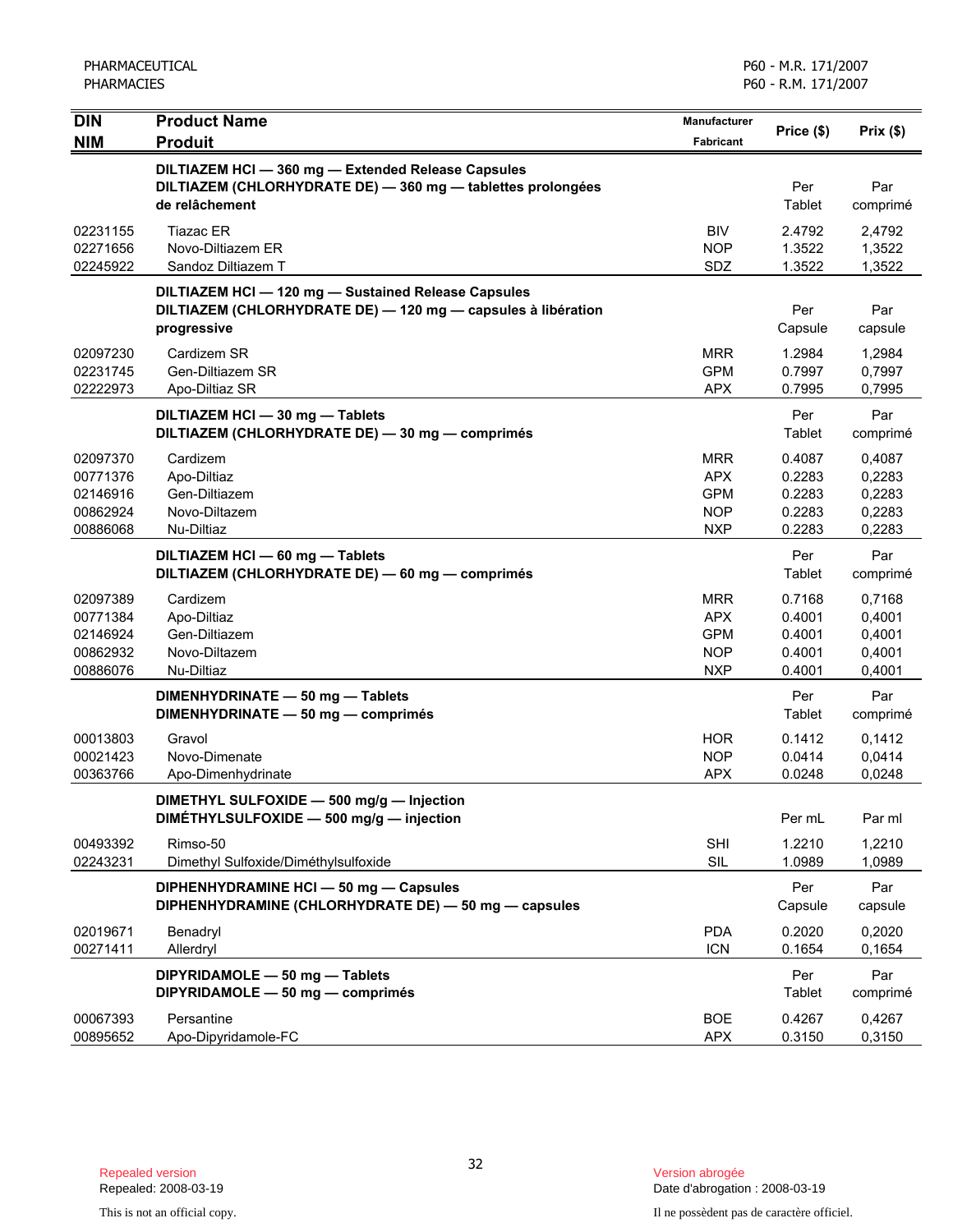| <b>DIN</b> | <b>Product Name</b>                                              | <b>Manufacturer</b> |            | Prix(\$) |
|------------|------------------------------------------------------------------|---------------------|------------|----------|
| <b>NIM</b> | <b>Produit</b>                                                   | Fabricant           | Price (\$) |          |
|            | DIPYRIDAMOLE - 75 mg - Tablets                                   |                     | Per        | Par      |
|            | DIPYRIDAMOLE - 75 mg - comprimés                                 |                     | Tablet     | comprimé |
| 00452092   | Persantine                                                       | <b>BOE</b>          | 0.5746     | 0,5746   |
| 00895660   | Apo-Dipyridamole-FC                                              | <b>APX</b>          | 0.4726     | 0,4726   |
|            | DIVALPROEX SODIUM - 125 mg - Enteric Coated Tablets              |                     | Per        | Par      |
|            | DIVALPROEX SODIQUE - 125 mg - comprimés à enrobage entérosoluble |                     | Tablet     | comprimé |
| 00596418   | Epival                                                           | ABB                 | 0.2573     | 0,2573   |
| 02244138   | pms-Divalproex                                                   | <b>PMS</b>          | 0.1683     | 0,1683   |
| 02239517   | Nu-Divalproex                                                    | <b>NXP</b>          | 0.1680     | 0,1680   |
| 02239698   | Apo-Divalproex                                                   | <b>APX</b>          | 0.1515     | 0,1515   |
| 02265133   | Gen-Divalproex                                                   | <b>GPM</b>          | 0.1515     | 0,1515   |
| 02239701   | Novo-Divalproex                                                  | <b>NOP</b>          | 0.1377     | 0,1377   |
|            | DIVALPROEX SODIUM - 250 mg - Enteric Coated Tablets              |                     | Per        | Par      |
|            | DIVALPROEX SODIQUE - 250 mg - comprimés à enrobage entérosoluble |                     | Tablet     | comprimé |
| 00596426   | Epival                                                           | ABB                 | 0.4623     | 0,4623   |
| 02239518   | Nu-Divalproex                                                    | <b>NXP</b>          | 0.3025     | 0,3025   |
| 02244139   | pms-Divalproex                                                   | <b>PMS</b>          | 0.3025     | 0,3025   |
| 02239699   | Apo-Divalproex                                                   | <b>APX</b>          | 0.2723     | 0,2723   |
| 02265141   | Gen-Divalproex                                                   | <b>GPM</b>          | 0.2723     | 0,2723   |
| 02239702   | Novo-Divalproex                                                  | <b>NOP</b>          | 0.2475     | 0,2475   |
|            | DIVALPROEX SODIUM - 500 mg - Enteric Coated Tablets              |                     | Per        | Par      |
|            | DIVALPROEX SODIQUE - 500 mg - comprimés à enrobage entérosoluble |                     | Tablet     | comprimé |
| 00596434   | Epival                                                           | ABB                 | 0.9252     | 0,9252   |
| 02244140   | pms-Divalproex                                                   | <b>PMS</b>          | 0.6053     | 0,6053   |
| 02239519   | Nu-Divalproex                                                    | <b>NXP</b>          | 0.6050     | 0,6050   |
| 02239700   | Apo-Divalproex                                                   | <b>APX</b>          | 0.5447     | 0,5447   |
| 02265168   | Gen-Divalproex                                                   | <b>GPM</b>          | 0.5447     | 0,5447   |
| 02239703   | Novo-Divalproex                                                  | <b>NOP</b>          | 0.4952     | 0,4952   |
|            | DOCUSATE CALCIUM - 240 mg - Capsules                             |                     | Per        | Par      |
|            | DOCUSATE CALCIQUE - 240 mg - capsules                            |                     | Capsule    | capsule  |
| 00012491   | Surfak                                                           | <b>MRR</b>          | 0.2305     | 0,2305   |
| 00664553   | pms-Docusate Calcium                                             | <b>PMS</b>          | 0.1416     | 0,1416   |
| 01912747   | Docusate Calcium/Docusate calcique                               | ABT                 | 0.1100     | 0,1100   |
| 00722855   | Docusate Calcium/Docusate calcique                               | <b>TAR</b>          | 0.1100     | 0,1100   |
| 00809055   | ratio-Docusate Calcium                                           | <b>RPH</b>          | 0.1100     | 0,1100   |
| 00842044   | Novo-Docusate Calcium                                            | <b>NOP</b>          | 0.0898     | 0,0898   |
|            | DOCUSATE SODIUM - 100 mg - Capsules                              |                     | Per        | Par      |
|            | DOCUSATE SODIQUE - 100 mg - capsules                             |                     | Capsule    | capsule  |
| 01932365   | Regulex                                                          | <b>WHB</b>          | 0.2382     | 0,2382   |
| 02106256   | Colace                                                           | <b>WSP</b>          | 0.1724     | 0,1724   |
| 02020084   | Novo-Docusate Sodium                                             | <b>NOP</b>          | 0.0517     | 0,0517   |
| 00716731   | Docusate Sodium/Docusate sodique                                 | <b>TAR</b>          | 0.0440     | 0,0440   |
| 02245079   | Apo-Docusate Sodium                                              | <b>APX</b>          | 0.0422     | 0,0422   |
| 00703494   | pms-Docusate Sodium                                              | <b>PMS</b>          | 0.0422     | 0,0422   |
| 00514888   | Selax                                                            | <b>ODN</b>          | 0.0383     | 0,0383   |
| 00870196   | ratio-Docusate Sodium                                            | <b>RPH</b>          | 0.0330     | 0,0330   |

Date d'abrogation : 2008-03-19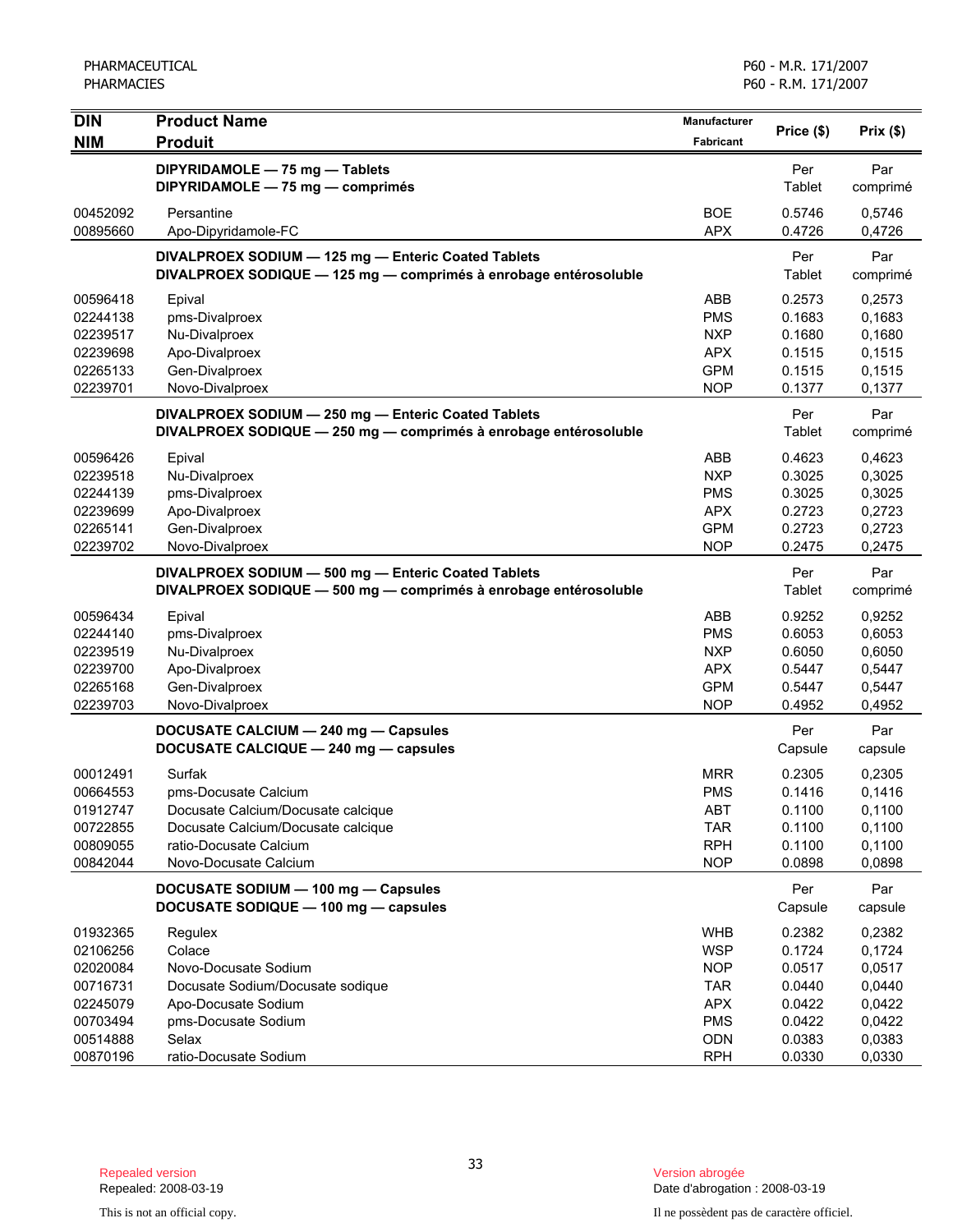| <b>DIN</b> | <b>Product Name</b>                           | Manufacturer     | Price (\$) |          |
|------------|-----------------------------------------------|------------------|------------|----------|
| <b>NIM</b> | <b>Produit</b>                                | <b>Fabricant</b> |            | Prix(\$) |
|            | DOCUSATE SODIUM - 20 mg/5 mL - Oral Liquid    |                  |            |          |
|            | DOCUSATE SODIQUE - 20 mg/5 ml - liquide oral  |                  | Per mL     | Par ml   |
| 02086018   | Colace                                        | <b>WSP</b>       | 0.0260     | 0,0260   |
| 00703508   | pms-Docusate Sodium                           | <b>PMS</b>       | 0.0198     | 0,0198   |
| 00870226   | ratio-Docusate Sodium                         | <b>RPH</b>       | 0.0198     | 0,0198   |
|            | DOMPERIDONE MALEATE - 10 mg - Tablets         |                  | Per        | Par      |
|            | DOMPÉRIDONE (MALÉATE DE) - 10 mg - comprimés  |                  | Tablet     | comprimé |
| 02268078   | Ran-Domperidone                               | <b>RAN</b>       | 0.1811     | 0,1811   |
| 02103613   | Apo-Domperidone                               | <b>APX</b>       | 0.1646     | 0,1646   |
| 02238315   | Dom-Domperidone                               | <b>DOM</b>       | 0.1646     | 0,1646   |
| 02278669   | Gen-Domperidone                               | <b>GPM</b>       | 0.1646     | 0,1646   |
| 02157195   | Novo-Domperidone                              | <b>NOP</b>       | 0.1646     | 0,1646   |
| 02231477   | Nu-Domperidone                                | <b>NXP</b>       | 0.1646     | 0,1646   |
| 02236466   | pms-Domperidone                               | <b>PMS</b>       | 0.1646     | 0,1646   |
| 01912070   | ratio-Domperidone                             | <b>RPH</b>       | 0.1646     | 0,1646   |
|            | DOXAZOSIN MESYLATE - 1 mg - Tablets           |                  | Per        | Par      |
|            | DOXAZOSINE (MÉSYLATE DE) - 1 mg - comprimés   |                  | Tablet     | comprimé |
| 01958100   | Cardura-1                                     | AZC              | 0.5665     | 0,5665   |
| 02240588   | Apo-Doxazosin                                 | <b>APX</b>       | 0.3812     | 0,3812   |
| 02240498   | Gen-Doxazosin                                 | <b>GPM</b>       | 0.3812     | 0,3812   |
| 02242728   | Novo-Doxazosin                                | <b>NOP</b>       | 0.3812     | 0,3812   |
| 02244527   | pms-Doxazosin                                 | <b>PMS</b>       | 0.3812     | 0,3812   |
|            | DOXAZOSIN MESYLATE - 2 mg - Tablets           |                  | Per        | Par      |
|            | DOXAZOSINE (MÉSYLATE DE) — 2 mg — comprimés   |                  | Tablet     | comprimé |
| 01958097   | Cardura-2                                     | <b>AZC</b>       | 0.6795     | 0,6795   |
| 02240589   | Apo-Doxazosin                                 | <b>APX</b>       | 0.4574     | 0,4574   |
| 02240499   | Gen-Doxazosin                                 | <b>GPM</b>       | 0.4574     | 0,4574   |
| 02242729   | Novo-Doxazosin                                | <b>NOP</b>       | 0.4574     | 0,4574   |
| 02244528   | pms-Doxazosin                                 | <b>PMS</b>       | 0.4574     | 0,4574   |
|            | DOXAZOSIN MESYLATE - 4 mg - Tablets           |                  | Per        | Par      |
|            | DOXAZOSINE (MÉSYLATE DE) — 4 mg — comprimés   |                  | Tablet     | comprimé |
| 01958119   | Cardura-4                                     | <b>AZC</b>       | 0.8835     | 0,8835   |
| 02240590   | Apo-Doxazosin                                 | <b>APX</b>       | 0.5946     | 0,5946   |
| 02240500   | Gen-Doxazosin                                 | <b>GPM</b>       | 0.5946     | 0,5946   |
| 02242730   | Novo-Doxazosin                                | <b>NOP</b>       | 0.5946     | 0,5946   |
| 02244529   | pms-Doxazosin                                 | <b>PMS</b>       | 0.5946     | 0,5946   |
|            | DOXEPIN HCI - 10 mg - Capsules                |                  | Per        | Par      |
|            | DOXÉPINE (CHLORHYDRATE DE) - 10 mg - capsules |                  | Capsule    | capsule  |
| 00024325   | Sinequan                                      | PFI              | 0.2841     | 0,2841   |
| 02049996   | Apo-Doxepin                                   | <b>APX</b>       | 0.1920     | 0,1920   |
|            | DOXEPIN HCI - 25 mg - Capsules                |                  | Per        | Par      |
|            | DOXÉPINE (CHLORHYDRATE DE) - 25 mg - capsules |                  | Capsule    | capsule  |
| 00024333   | Sinequan                                      | PFI              | 0.3486     | 0,3486   |
| 02050005   | Apo-Doxepin                                   | <b>APX</b>       | 0.2354     | 0,2354   |
| 01913425   | Novo-Doxepin                                  | <b>NOP</b>       | 0.2140     | 0,2140   |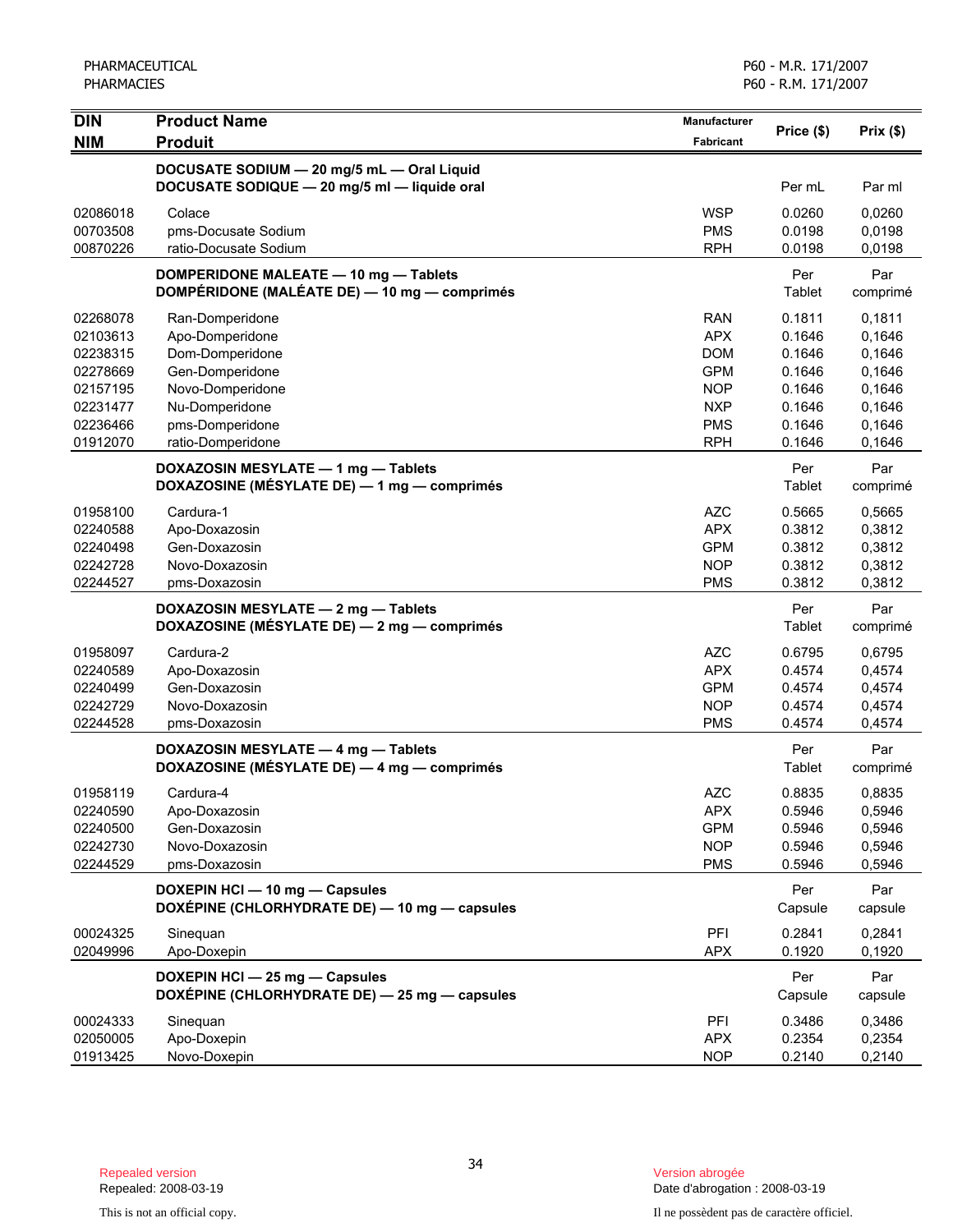| <b>DIN</b>           | <b>Product Name</b>                                                                                                                | <b>Manufacturer</b>      | Price (\$)       | Prix(\$)         |
|----------------------|------------------------------------------------------------------------------------------------------------------------------------|--------------------------|------------------|------------------|
| <b>NIM</b>           | <b>Produit</b>                                                                                                                     | <b>Fabricant</b>         |                  |                  |
|                      | DOXEPIN HCI - 50 mg - Capsules                                                                                                     |                          | Per              | Par              |
|                      | DOXÉPINE (CHLORHYDRATE DE) - 50 mg - capsules                                                                                      |                          | Capsule          | capsule          |
| 00024341             | Sinequan                                                                                                                           | <b>PFI</b>               | 0.6467           | 0,6467           |
| 02050013             | Apo-Doxepin                                                                                                                        | <b>APX</b>               | 0.4368           | 0,4368           |
| 01913433             | Novo-Doxepin                                                                                                                       | <b>NOP</b>               | 0.3971           | 0,3971           |
|                      | DOXEPIN HCI - 75 mg - Capsules<br>DOXÉPINE (CHLORHYDRATE DE) - 75 mg - capsules                                                    |                          | Per<br>Capsule   | Par<br>capsule   |
|                      |                                                                                                                                    |                          |                  |                  |
| 00400750<br>02050021 | Sinequan<br>Apo-Doxepin                                                                                                            | PFI<br><b>APX</b>        | 0.9285<br>0.6272 | 0,9285<br>0,6272 |
| 01913441             | Novo-Doxepin                                                                                                                       | <b>NOP</b>               | 0.5702           | 0,5702           |
|                      | DOXEPIN HCI - 100 mg - Capsules                                                                                                    |                          | Per              | Par              |
|                      | DOXÉPINE (CHLORHYDRATE DE) - 100 mg - capsules                                                                                     |                          | Capsule          | capsule          |
| 00326925             | Sineguan                                                                                                                           | PFI                      | 1.2232           | 1,2232           |
| 02050048             | Apo-Doxepin                                                                                                                        | <b>APX</b>               | 0.8264           | 0,8264           |
| 01913468             | Novo-Doxepin                                                                                                                       | <b>NOP</b>               | 0.7513           | 0,7513           |
|                      | DOXEPIN HCI - 150 mg - Capsules                                                                                                    |                          | Per              | Par              |
|                      | DOXÉPINE (CHLORHYDRATE DE) - 150 mg - capsules                                                                                     |                          | Capsule          | capsule          |
| 00584274             | Sinequan                                                                                                                           | PFI                      | 1.5557           | 1,5557           |
| 02050056             | Apo-Doxepin                                                                                                                        | <b>APX</b>               | 1.2397           | 1,2397           |
| 01913476             | Novo-Doxepin                                                                                                                       | <b>NOP</b>               | 1.1270           | 1,1270           |
|                      | DOXYCYCLINE - 100 mg - Capsules                                                                                                    |                          | Per              | Par              |
|                      | DOXYCYCLINE - 100 mg - capsules                                                                                                    |                          | Capsule          | capsule          |
| 00740713             | Apo-Doxy                                                                                                                           | <b>APX</b>               | 0.6446           | 0,6446           |
| 00817120<br>00725250 | Doxycin<br>Novo-Doxylin                                                                                                            | <b>GPM</b><br><b>NOP</b> | 0.6446<br>0.6446 | 0,6446<br>0,6446 |
| 02044668             | Nu-Doxycycline                                                                                                                     | <b>NXP</b>               | 0.6446           | 0,6446           |
|                      | DOXYCYCLINE - 100 mg - Tablets                                                                                                     |                          | Per              | Par              |
|                      | DOXYCYCLINE - 100 mg - comprimés                                                                                                   |                          | Tablet           | comprimé         |
| 00578452             | Vibra-Tabs                                                                                                                         | PFI                      | 1.9443           | 1,9443           |
| 00874256             | Apo-Doxy                                                                                                                           | <b>APX</b>               | 0.6446           | 0,6446           |
| 00860751             | Doxycin                                                                                                                            | <b>GPM</b>               | 0.6446           | 0,6446           |
| 02158574             | Novo-Doxylin                                                                                                                       | <b>NOP</b>               | 0.6446           | 0,6446           |
| 02091232             | ratio-Doxycycline                                                                                                                  | <b>RPH</b>               | 0.6446           | 0,6446           |
|                      | <b>ERYTHROMYCIN BASE - 250 mg - Enteric Pellet Capsules</b>                                                                        |                          | Per              | Par              |
|                      | ÉRYTHROMYCINE (BASE) - 250 mg - capsules de granules entérosolubles                                                                |                          | Capsule          | capsule          |
| 00607142             | Eryc                                                                                                                               | PFI                      | 0.5297           | 0,5297           |
| 00726672             | Apo-Erythro E-C                                                                                                                    | <b>APX</b>               | 0.4191           | 0,4191           |
|                      | <b>ERYTHROMYCIN BASE - 333 mg - Enteric Pellet Capsules</b><br>ERYTHROMYCINE (BASE) — 333 mg — capsules de granules entérosolubles |                          | Per<br>Capsule   | Par<br>capsule   |
| 00873454             | Eryc                                                                                                                               | PFI                      | 0.5884           | 0,5884           |
| 01925938             | Apo-Erythro E-C                                                                                                                    | <b>APX</b>               | 0.4655           | 0,4655           |
|                      | ESTRADIOL-17B - 50 mcg - Transdermal Patch                                                                                         |                          | Per              | Par              |
|                      | ESTRADIOL-17B - 50 mcg - timbre transdermique                                                                                      |                          | Patch            | timbre           |
| 02244000             | Estradot                                                                                                                           | <b>NVT</b>               | 2.9013           | 2,9013           |
| 02246967             | Sandoz Estradiol Derm                                                                                                              | SDZ                      | 2.2275           | 2,2275           |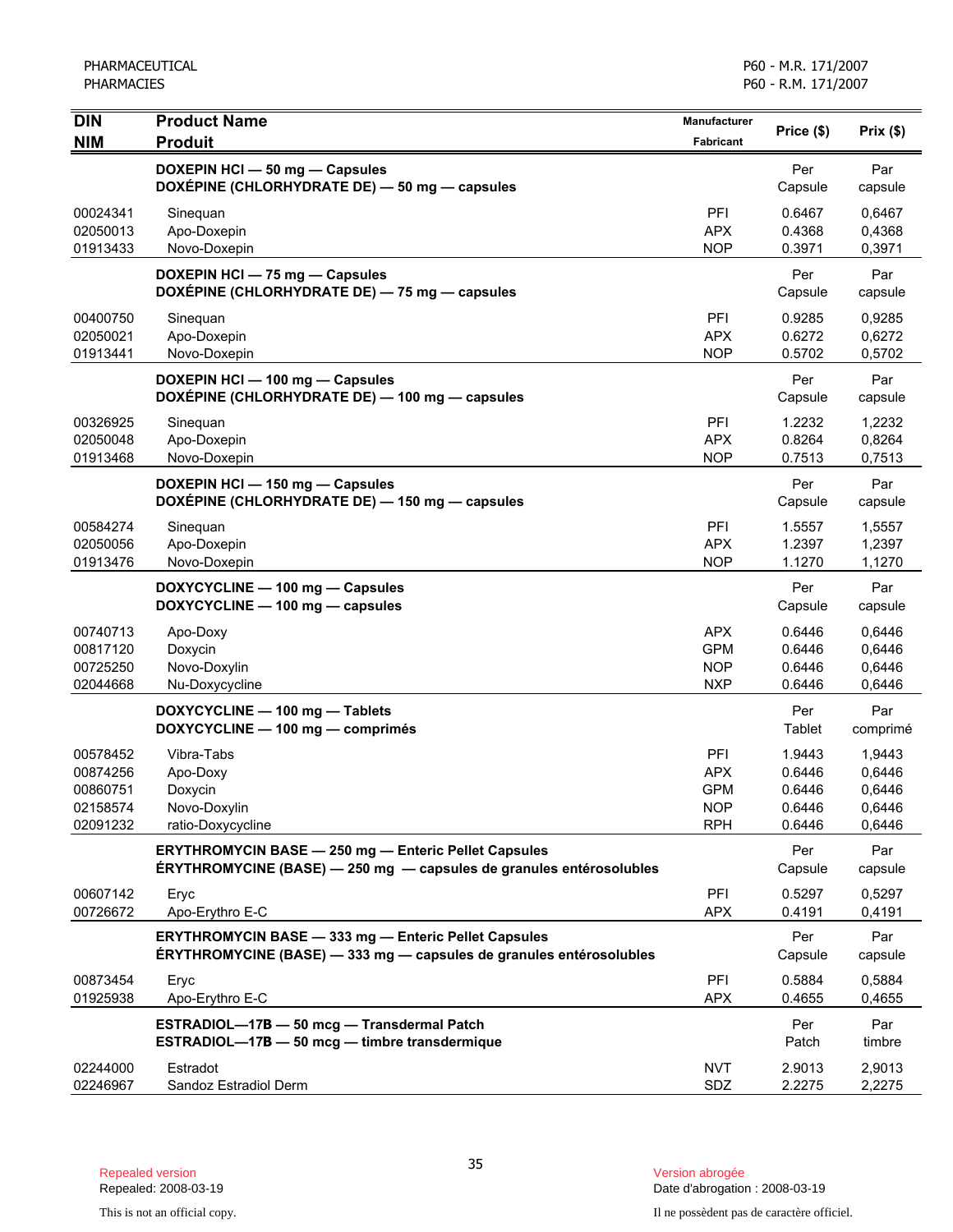| <b>DIN</b><br><b>NIM</b>                                             | <b>Product Name</b><br><b>Produit</b>                                                              | Manufacturer<br>Fabricant                                                        | Price (\$)                                               | $Prix($ \$)                                              |
|----------------------------------------------------------------------|----------------------------------------------------------------------------------------------------|----------------------------------------------------------------------------------|----------------------------------------------------------|----------------------------------------------------------|
|                                                                      | ESTRADIOL-17B - 75 mcg - Transdermal Patch<br>ESTRADIOL-17B - 75 mcg - timbre transdermique        |                                                                                  | Per<br>Patch                                             | Par<br>timbre                                            |
| 02244001<br>02246968                                                 | Estradot<br>Sandoz Estradiol Derm                                                                  | <b>NVT</b><br>SDZ                                                                | 3.1158<br>2.3925                                         | 3,1158<br>2,3925                                         |
|                                                                      | ESTRADIOL-17B - 100 mcg - Transdermal Patch<br>ESTRADIOL-17B - 100 mcg - timbre transdermique      |                                                                                  | Per<br>Patch                                             | Par<br>timbre                                            |
| 02244002<br>02246969                                                 | Estradot<br>Sandoz Estradiol Derm                                                                  | <b>NVT</b><br>SDZ                                                                | 3.2739<br>2.5163                                         | 3,2739<br>2,5163                                         |
|                                                                      | ETIDRONATE DISODIUM - 200 mg - Tablets<br>ETIDRONATE DISODIQUE - 200 mg - comprimés                |                                                                                  | Per<br>Tablet                                            | Par<br>comprimé                                          |
| 01997629<br>02248686<br>02245330                                     | Didronel<br>Co Etidronate<br>Gen-Etidronate                                                        | <b>PGP</b><br>COB<br><b>GPM</b>                                                  | 1.5246<br>1.0093<br>0.9082                               | 1,5246<br>1,0093<br>0,9082                               |
|                                                                      | FAMCICLOVIR - 125 mg - Tablets<br>FAMCICLOVIR - 125 mg - comprimés                                 |                                                                                  | Per<br>Tablet                                            | Par<br>comprimé                                          |
| 02229110<br>02278081<br>02278634                                     | Famvir<br>pms-Famciclovir<br>Sandoz Famciclovir                                                    | <b>NVT</b><br><b>PMS</b><br>SDZ                                                  | 3.0415<br>2.2264<br>2.2264                               | 3,0415<br>2,2264<br>2,2264                               |
|                                                                      | FAMCICLOVIR - 250 mg - Tablets<br>FAMCICLOVIR - 250 mg - comprimés                                 |                                                                                  | Per<br>Tablet                                            | Par<br>comprimé                                          |
| 02229129<br>02278103<br>02278642                                     | Famvir<br>pms-Famciclovir<br>Sandoz Famciclovir                                                    | <b>NVT</b><br><b>PMS</b><br>SDZ                                                  | 4.0854<br>2.9920<br>2.9920                               | 4,0854<br>2,9920<br>2,9920                               |
|                                                                      | FAMCICLOVIR - 500 mg - Tablets<br>FAMCICLOVIR - 500 mg - comprimés                                 |                                                                                  | Per<br>Tablet                                            | Par<br>comprimé                                          |
| 02177102<br>02278650<br>02278111                                     | Famvir<br>Sandoz Famciclovir<br>pms-Famciclovir                                                    | <b>NVT</b><br>SDZ<br><b>PMS</b>                                                  | 7.2574<br>4.6509<br>4.6508                               | 7,2574<br>4,6509<br>4,6508                               |
|                                                                      | <b>FAMOTIDINE - 20 mg - Tablets</b><br>FAMOTIDINE - 20 mg - comprimés                              |                                                                                  | Per<br>Tablet                                            | Par<br>comprimé                                          |
| 00710121<br>01953842<br>02196018<br>02022133<br>02024195<br>02242327 | Pepcid<br>Apo-Famotidine<br>Gen-Famotidine<br>Novo-Famotidine<br>Nu-Famotidine<br>ratio-Famotidine | <b>MFX</b><br><b>APX</b><br><b>GPM</b><br><b>NOP</b><br><b>NXP</b><br><b>RPH</b> | 1.0024<br>0.6486<br>0.6486<br>0.6486<br>0.6486<br>0.5896 | 1,0024<br>0,6486<br>0,6486<br>0,6486<br>0,6486<br>0,5896 |
|                                                                      | <b>FAMOTIDINE - 40 mg - Tablets</b><br>FAMOTIDINE - 40 mg - comprimés                              |                                                                                  | Per<br>Tablet                                            | Par<br>comprimé                                          |
| 00710113<br>02196026<br>01953834<br>02022141<br>02024209             | Pepcid<br>Gen-Famotidine<br>Apo-Famotidine<br>Novo-Famotidine<br>Nu-Famotidine                     | <b>MFX</b><br><b>GPM</b><br><b>APX</b><br><b>NOP</b><br><b>NXP</b>               | 1.8224<br>1.1675<br>1.1673<br>1.1673<br>1.1673           | 1,8224<br>1,1675<br>1,1673<br>1,1673<br>1,1673           |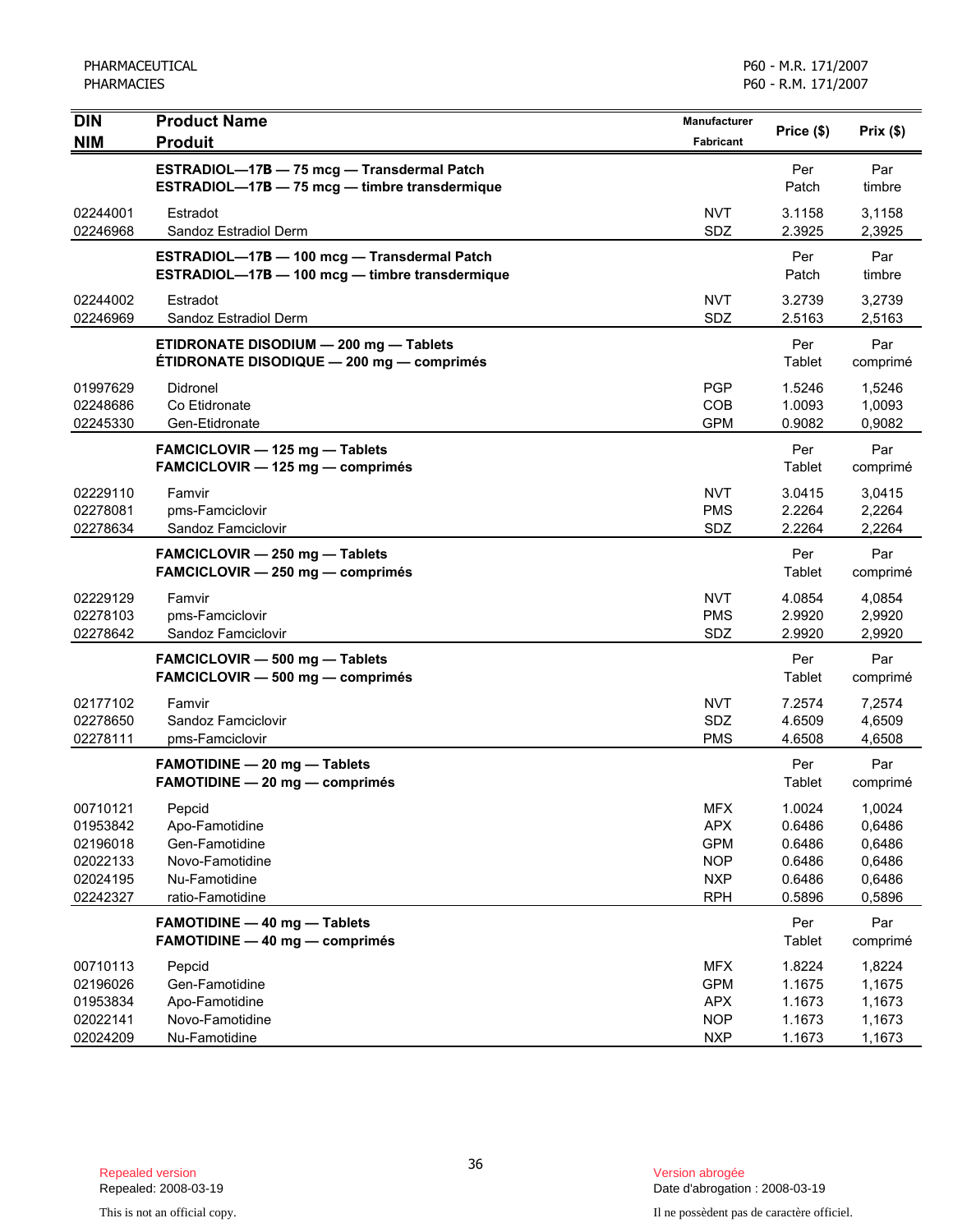| <b>DIN</b>                                                                       | <b>Product Name</b>                                                                                                                                                                            | <b>Manufacturer</b>                                                                            | Price (\$)                                                         | Prix(\$)                                                           |
|----------------------------------------------------------------------------------|------------------------------------------------------------------------------------------------------------------------------------------------------------------------------------------------|------------------------------------------------------------------------------------------------|--------------------------------------------------------------------|--------------------------------------------------------------------|
| <b>NIM</b>                                                                       | <b>Produit</b>                                                                                                                                                                                 | Fabricant                                                                                      |                                                                    |                                                                    |
|                                                                                  | FELODIPINE - 2.5 mg - Extended Release Tablets<br>FÉLODIPINE - 2,5 mg - comprimés à libération prolongée                                                                                       |                                                                                                | Per<br>Tablet                                                      | Par<br>comprimé                                                    |
| 02221985<br>02057778                                                             | Renedil<br>Plendil                                                                                                                                                                             | <b>AVE</b><br><b>AZC</b>                                                                       | 0.5717<br>0.5087                                                   | 0,5717<br>0,5087                                                   |
|                                                                                  | FELODIPINE - 5 mg - Extended Release Tablets<br>FÉLODIPINE - 5 mg - comprimés à libération prolongée                                                                                           |                                                                                                | Per<br>Tablet                                                      | Par<br>comprimé                                                    |
| 02221993<br>00851779<br>02280264                                                 | Renedil<br>Plendil<br>Sandoz Felodipine                                                                                                                                                        | <b>AVE</b><br><b>AZC</b><br>SDZ                                                                | 0.7642<br>0.6797<br>0.5082                                         | 0,7642<br>0,6797<br>0,5082                                         |
|                                                                                  | FELODIPINE - 10 mg - Extended Release Tablets<br>FÉLODIPINE - 10 mg - comprimés à libération prolongée                                                                                         |                                                                                                | Per<br>Tablet                                                      | Par<br>comprimé                                                    |
| 02222000<br>00851787<br>02280272                                                 | Renedil<br>Plendil<br>Sandoz Felodipine                                                                                                                                                        | <b>AVE</b><br><b>AZC</b><br>SDZ                                                                | 1.1455<br>1.0197<br>0.7618                                         | 1,1455<br>1,0197<br>0,7618                                         |
|                                                                                  | FENOFIBRATE - 67 mg - Capsules<br>FENOFIBRATE - 67 mg - capsules                                                                                                                               |                                                                                                | Per<br>Capsule                                                     | Par<br>capsule                                                     |
| 02230283<br>02243180<br>02243551                                                 | Lipidil Micro<br>Apo-Feno-Micro<br>Novo-Fenofibrate Micronized/Novo-Fenofibrate (micronisé)                                                                                                    | <b>FFR</b><br><b>APX</b><br><b>NOP</b>                                                         | 0.6380<br>0.4759<br>0.4758                                         | 0,6380<br>0,4759<br>0,4758                                         |
|                                                                                  | FENOFIBRATE - 100 mg - Capsules<br>FÉNOFIBRATE - 100 mg - capsules                                                                                                                             |                                                                                                | Per<br>Capsule                                                     | Par<br>capsule                                                     |
| 02223600<br>02225980                                                             | Nu-Fenofibrate<br>Apo-Fenofibrate                                                                                                                                                              | <b>NXP</b><br><b>APX</b>                                                                       | 0.5300<br>0.4758                                                   | 0,5300<br>0,4758                                                   |
|                                                                                  | FENOFIBRATE - 200 mg - Capsules<br>FENOFIBRATE - 200 mg - capsules                                                                                                                             |                                                                                                | Per<br>Capsule                                                     | Par<br>capsule                                                     |
| 02240210<br>02239864<br>02146959<br>02243552<br>02231780<br>02273551<br>02250039 | Gen-Fenofibrate Micro<br>Apo-Feno-Micro<br>Lipidil-Micro<br>Novo-Fenofibrate Micronized/Novo-Fenofibrate (micronisé)<br>pms-Fenofibrate Micro<br>pms-Fenofibrate Micro<br>ratio-Fenofibrate MC | <b>GPM</b><br><b>APX</b><br><b>FFR</b><br><b>NOP</b><br><b>PMS</b><br><b>PMS</b><br><b>RPH</b> | 1.3310<br>1.1979<br>1.1979<br>1.1979<br>1.1979<br>1.1979<br>1.1979 | 1,3310<br>1,1979<br>1,1979<br>1,1979<br>1,1979<br>1,1979<br>1,1979 |
|                                                                                  | FENOFIBRATE - 100 mg - Tablets<br>FENOFIBRATE - 100 mg - comprimés                                                                                                                             |                                                                                                | Per<br><b>Tablet</b>                                               | Par<br>comprimé                                                    |
| 02241601<br>02246859<br>02288044                                                 | Lipidil Supra<br>Apo-Feno Super<br>Sandoz Fenofibrate S                                                                                                                                        | <b>FFR</b><br><b>APX</b><br>SDZ                                                                | 1.2495<br>0.8663<br>0.8663                                         | 1,2495<br>0,8663<br>0,8663                                         |
|                                                                                  | FENOFIBRATE - 160 mg - Tablets<br>FENOFIBRATE - 160 mg - comprimés                                                                                                                             |                                                                                                | Per<br>Tablet                                                      | Par<br>comprimé                                                    |
| 02241602<br>02246860<br>02250004<br>02288052                                     | Lipidil Supra<br>Apo-Feno Super<br>Fenomax<br>Sandoz Fenofibrate S                                                                                                                             | <b>FFR</b><br><b>APX</b><br><b>ORX</b><br>SDZ                                                  | 1.3976<br>0.9317<br>0.9317<br>0.9317                               | 1,3976<br>0,9317<br>0,9317<br>0,9317                               |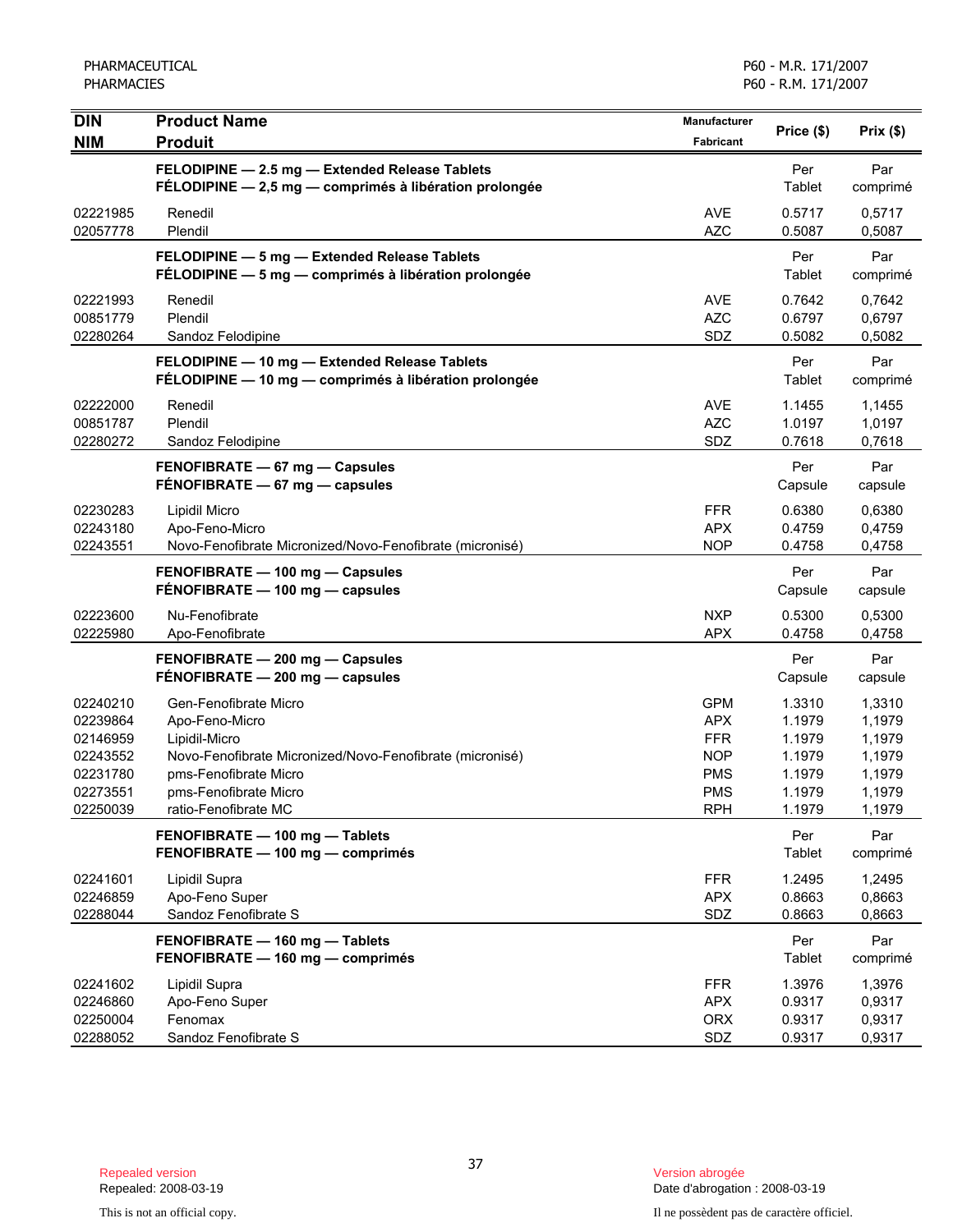| <b>DIN</b><br><b>NIM</b>         | <b>Product Name</b><br><b>Produit</b>                                                | Manufacturer<br><b>Fabricant</b>       | Price (\$)                    | Prix(\$)                      |
|----------------------------------|--------------------------------------------------------------------------------------|----------------------------------------|-------------------------------|-------------------------------|
|                                  | FENTANYL - 25 mcg - Transdermal Patch<br>FENTANYL - 25 mcg - timbre transdermique    |                                        | Per<br>Patch                  | Par<br>timbre                 |
| 01937383<br>02249391<br>02282941 | Duragesic<br>Ran-Fentayl<br>ratio-Fentanyl                                           | <b>JAN</b><br><b>RAN</b><br><b>RPH</b> | 10.9494<br>7.1995<br>6.5450   | 10,9494<br>7,1995<br>6,5450   |
|                                  | FENTANYL - 50 mcg - Transdermal Patch<br>FENTANYL - 50 mcg - timbre transdermique    |                                        | Per<br>Patch                  | Par<br>timbre                 |
| 01937391<br>02249413<br>02282968 | Duragesic<br>Ran-Fentayl<br>ratio-Fentanyl                                           | <b>JAN</b><br><b>RAN</b><br><b>RPH</b> | 20.6052<br>13.5520<br>12.3200 | 20,6052<br>13,5520<br>12,3200 |
|                                  | FENTANYL - 75 mcg - Transdermal Patch<br>FENTANYL - 75 mcg - timbre transdermique    |                                        | Per<br>Patch                  | Par<br>timbre                 |
| 01937405<br>02249421<br>02282976 | Duragesic<br>Ran-Fentayl<br>ratio-Fentanyl                                           | <b>JAN</b><br><b>RAN</b><br><b>RPH</b> | 28.9800<br>19.0575<br>17.3250 | 28,9800<br>19,0575<br>17,3250 |
|                                  | FENTANYL - 100 mcg - Transdermal Patch<br>FENTANYL - 100 mcg - timbre transdermique  |                                        | Per<br>Patch                  | Par<br>timbre                 |
| 01937413<br>02249448<br>02282984 | Duragesic<br>Ran-Fentayl<br>ratio-Fentanyl                                           | <b>JAN</b><br><b>RAN</b><br><b>RPH</b> | 36.0717<br>23.7160<br>21.5600 | 36,0717<br>23,7160<br>21,5600 |
|                                  | FERROUS GLUCONATE - 300 mg - Tablets<br>FER (GLUCONATE DE) - 300 mg - comprimés      |                                        | Per<br>Tablet                 | Par<br>comprimé               |
| 00031097<br>00545031<br>00021458 | Ferrous Gluconate/Gluconate de fer<br>Apo-Ferrous Gluconate<br>Novo-Ferrogluc        | PPI<br><b>APX</b><br><b>NOP</b>        | 0.0367<br>0.0281<br>0.0254    | 0,0367<br>0,0281<br>0,0254    |
|                                  | FLAVOXATE HCI - 200 mg - Tablets<br>FLAVOXATE (CHLORHYDRATE DE) - 200 mg - comprimés |                                        | Per<br>Tablet                 | Par<br>comprimé               |
| 00728179<br>02245480<br>02244842 | Urispas<br>pms-Flavoxate<br>Apo-Flavoxate                                            | PAL<br><b>PMS</b><br><b>APX</b>        | 0.5434<br>0.3804<br>0.3423    | 0,5434<br>0,3804<br>0,3423    |
|                                  | FLECAINIDE - 50 mg - Tablets<br>FLECAINIDE - 50 mg - comprimés                       |                                        | Per<br>Tablet                 | Par<br>comprimé               |
| 01966197<br>02275538             | Tambocor<br>Apo-Flecainide                                                           | MMH<br><b>APX</b>                      | 0.5947<br>0.3982              | 0.5947<br>0,3982              |
|                                  | FLECAINIDE - 100 mg - Tablets<br>FLECAINIDE - 100 mg - comprimés                     |                                        | Per<br>Tablet                 | Par<br>comprimé               |
| 01966200<br>02275546             | Tambocor<br>Apo-Flecainide                                                           | MMH<br><b>APX</b>                      | 1.1894<br>0.7963              | 1,1894<br>0,7963              |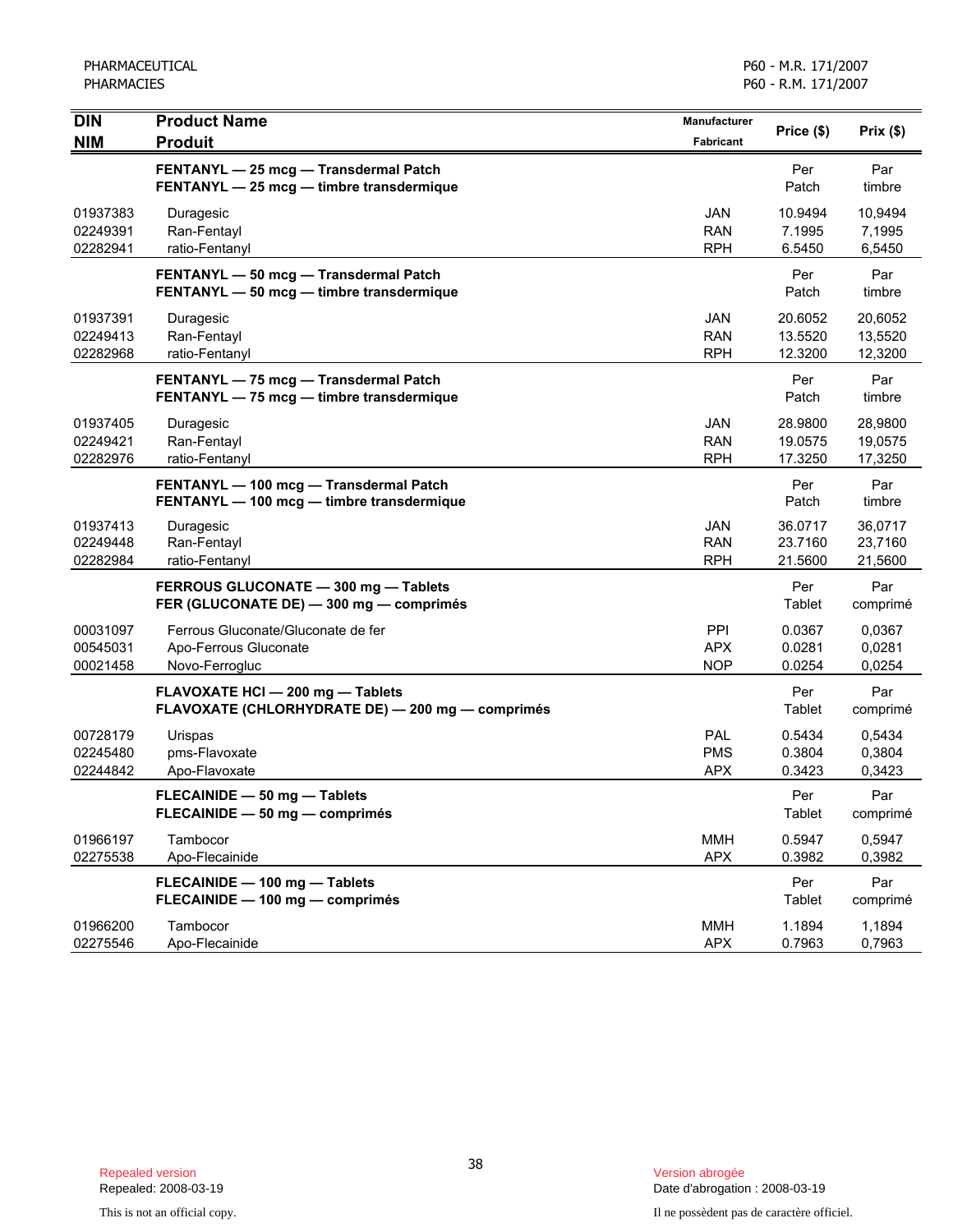| <b>DIN</b><br><b>NIM</b> | <b>Product Name</b><br><b>Produit</b>                                  | <b>Manufacturer</b><br><b>Fabricant</b> | Price (\$)     | Prix(\$)           |
|--------------------------|------------------------------------------------------------------------|-----------------------------------------|----------------|--------------------|
|                          | FLUCONAZOLE - 50 mg - Tablets                                          |                                         | Per            | Par                |
|                          | FLUCONAZOLE - 50 mg - comprimés                                        |                                         | Tablet         | comprimé           |
| 00891800                 | Diflucan                                                               | PFI                                     | 5.5552         | 5,5552             |
| 02245643                 | pms-Fluconazole                                                        | <b>PMS</b>                              | 3.8214         | 3,8214             |
| 02237370                 | Apo-Fluconazole                                                        | <b>APX</b>                              | 3.4393         | 3,4393             |
| 02245292                 | Gen-Fluconazole                                                        | <b>GPM</b>                              | 3.4393         | 3,4393             |
| 02236978                 | Novo-Fluconazole                                                       | <b>NOP</b>                              | 3.4393         | 3,4393             |
| 02249294                 | Taro-Fluconazole                                                       | <b>TAR</b>                              | 3.4393         | 3,4393             |
|                          | FLUCONAZOLE - 100 mg - Tablets<br>FLUCONAZOLE - 100 mg - comprimés     |                                         | Per<br>Tablet  | Par<br>comprimé    |
| 00891819                 | Diflucan                                                               | PFI                                     | 9.8550         | 9,8550             |
| 02245644                 | pms-Fluconazole                                                        | <b>PMS</b>                              | 6.7791         | 6,7791             |
| 02245293                 | Gen-Fluconazole                                                        | <b>GPM</b>                              | 6.1013         | 6,1013             |
| 02237371                 | Apo-Fluconazole                                                        | <b>APX</b>                              | 6.1012         | 6,1012             |
| 02249308<br>02236979     | Taro-Fluconazole                                                       | <b>TAR</b><br><b>NOP</b>                | 6.1012         | 6,1012<br>6,1011   |
|                          | Novo-Fluconazole                                                       |                                         | 6.1011         |                    |
|                          | FLUCONAZOLE - 150 mg - Capsules<br>FLUCONAZOLE - 150 mg - capsules     |                                         | Per<br>Capsule | Par<br>capsule     |
| 02141442                 | Diflucan                                                               | PFI                                     | 16.6793        |                    |
| 02245697                 | Gen-Fluconazole                                                        | <b>GPM</b>                              | 10.1090        | 16,6793<br>10,1090 |
| 02282348                 | pms-Fluconazole                                                        | <b>PMS</b>                              | 10.1090        | 10,1090            |
| 02241895                 | Apo-Fluconazole                                                        | <b>APX</b>                              | 10.1035        | 10,1035            |
|                          | FLUCONAZOLE - 2 mg/mL - Injection<br>FLUCONAZOLE - 2 mg/ml - injection |                                         | Per<br>mL      | Par<br>ml          |
| 00891835                 | Diflucan                                                               | PFI                                     | 0.5823         | 0,5823             |
| 02247922                 | Fluconazole                                                            | <b>NOP</b>                              | 0.5093         | 0,5093             |
| 02247749                 | Fluconazole Omega                                                      | <b>OMA</b>                              | 0.4026         | 0,4026             |
|                          | <b>FLUNARIZINE - 5 mg - Capsules</b>                                   |                                         | Per            | Par                |
|                          | FLUNARIZINE - 5 mg - capsules                                          |                                         | Capsule        | capsule            |
| 00846341                 | Sibelium                                                               | <b>PMS</b>                              | 0.8341         | 0,8341             |
| 02246082                 | Apo-Flunarizine                                                        | <b>APX</b>                              | 0.5842         | 0,5842             |
|                          | FLUNISOLIDE - 0.025% - Nasal Solution                                  |                                         | Per            | Par                |
|                          | FLUNISOLIDE - 0,025 % - solution nasale                                |                                         | Dose           | dose               |
| 02162687                 | Rhinalar                                                               | <b>HLR</b>                              | 0.0872         | 0,0872             |
| 00878790                 | ratio-Flunisolide                                                      | <b>RPH</b>                              | 0.0654         | 0,0654             |
| 02239288                 | Apo-Flunisolide                                                        | <b>APX</b>                              | 0.0610         | 0,0610             |
| 01927167                 | Rhinaris-F                                                             | <b>PMS</b>                              | 0.0610         | 0,0610             |
|                          | FLUOCINONIDE - 0.05% - Gel                                             |                                         | Per            | Par                |
|                          | FLUOCINONIDE - 0,05 % - gel                                            |                                         | Gram           | gramme             |
| 02161974                 | Topsyn                                                                 | <b>MDC</b>                              | 0.5638         | 0,5638             |
| 02236997                 | Lyderm                                                                 | <b>TPT</b>                              | 0.3762         | 0,3762             |
|                          | FLUOCINONIDE - 0.05% - Ointment                                        |                                         | Per            | Par                |
|                          | FLUOCINONIDE - 0,05 % - pommade                                        |                                         | Gram           | gramme             |
| 02161966                 | Lidex                                                                  | <b>MDC</b>                              | 0.5565         | 0,5565             |
| 02236996                 | Lyderm                                                                 | <b>TPT</b>                              | 0.3707         | 0,3707             |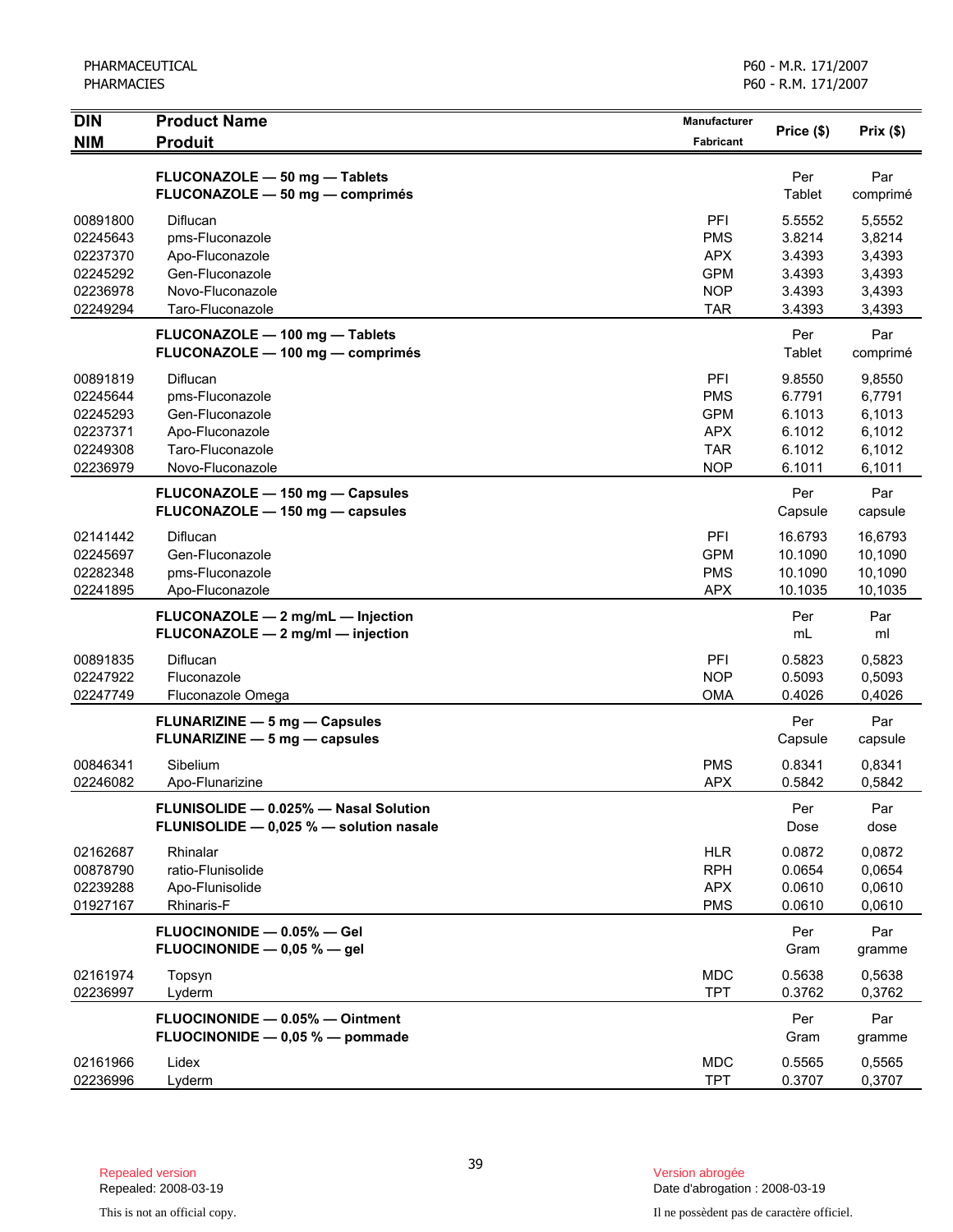| <b>DIN</b> | <b>Product Name</b>                                                | Manufacturer     |               |          |
|------------|--------------------------------------------------------------------|------------------|---------------|----------|
| <b>NIM</b> | <b>Produit</b>                                                     | <b>Fabricant</b> | Price (\$)    | Prix(\$) |
|            | FLUOCINONIDE - 0.05% - Topical Cream                               |                  | Per           | Par      |
|            | FLUOCINONIDE - 0,05 % - crème topique                              |                  | Gram          | gramme   |
| 02161923   | Lidex                                                              | <b>MDC</b>       | 0.5078        | 0,5078   |
| 00716863   | Lyderm                                                             | <b>TPT</b>       | 0.5075        | 0,5075   |
|            | FLUOROMETHOLONE - 0.1% - Ophthalmic Suspension                     |                  |               |          |
|            | FLUOROMÉTHOLONE - 0,1 % - suspension ophtalmique                   |                  | Per mL        | Par ml   |
| 00247855   | FML 0.1%/FML 0,1 %                                                 | <b>ALL</b>       | 2.3364        | 2,3364   |
| 02238568   | pms-Fluorometholone                                                | <b>PMS</b>       | 1.7796        | 1,7796   |
|            | <b>FLUOXETINE - 10 mg - Capsules</b>                               |                  | Per           | Par      |
|            | FLUOXÉTINE - 10 mg - capsules                                      |                  | Capsule       | capsule  |
| 02018985   | Prozac                                                             | <b>LIL</b>       | 1.8237        | 1,8237   |
| 02177617   | Dom-Fluoxetine                                                     | <b>DOM</b>       | 1.2951        | 1,2951   |
| 02237813   | Gen-Fluoxetine                                                     | <b>GPM</b>       | 1.2951        | 1,2951   |
| 02192756   | Nu-Fluoxetine                                                      | <b>NXP</b>       | 1.2951        | 1,2951   |
| 02177579   | pms-Fluoxetine                                                     | <b>PMS</b>       | 1.2951        | 1,2951   |
| 02242177   | Co Fluoxetine                                                      | <b>RED</b>       | 1.2951        | 1,2951   |
| 02216353   | Apo-Fluoxetine                                                     | <b>APX</b>       | 1.2950        | 1,2950   |
| 02216582   | Novo-Fluoxetine                                                    | <b>NOP</b>       | 1.2950        | 1,2950   |
| 02241371   | ratio-Fluoxetine                                                   | <b>RPH</b>       | 1.2950        | 1,2950   |
| 02243486   | Sandoz Fluoxetine                                                  | SDZ              | 1.2950        | 1,2950   |
|            | FLUOXETINE - 20 mg - Capsules                                      |                  | Per           | Par      |
|            | FLUOXÉTINE - 20 mg - capsules                                      |                  | Capsule       | capsule  |
| 00636622   | Prozac                                                             | <b>LIL</b>       | 1.8644        | 1,8644   |
| 02177587   | pms-Fluoxetine                                                     | <b>PMS</b>       | 1.1917        | 1,1917   |
| 02237814   | Gen-Fluoxetine                                                     | <b>GPM</b>       | 1.1124        | 1,1124   |
| 02192764   | Nu-Fluoxetine                                                      | <b>NXP</b>       | 1.1124        | 1,1124   |
| 02242178   | Co Fluoxetine                                                      | <b>RED</b>       | 1.1124        | 1,1124   |
| 02216361   | Apo-Fluoxetine                                                     | <b>APX</b>       | 1.1123        | 1,1123   |
| 02216590   | Novo-Fluoxetine                                                    | <b>NOP</b>       | 1.1123        | 1,1123   |
| 02241374   | ratio-Fluoxetine                                                   | <b>RPH</b>       | 1.1123        | 1,1123   |
| 02243487   | Sandoz Fluoxetine                                                  | SDZ              | 1.1123        | 1,1123   |
|            |                                                                    |                  |               |          |
|            | FLUOXETINE - 20 mg/5 mL - Syrup<br>FLUOXÉTINE - 20 mg/5 ml - sirop |                  | Per mL        | Par ml   |
|            |                                                                    |                  |               |          |
| 02231328   | Apo-Fluoxetine                                                     | <b>APX</b>       | 0.5088        | 0,5088   |
| 02177595   | pms-Fluoxetine                                                     | <b>PMS</b>       | 0.5088        | 0,5088   |
|            | FLUPHENAZINE DECANOATE - 100 mg/mL - Injection                     |                  |               |          |
|            | FLUPHÉNAZINE (DÉCANOATE DE) - 100 mg/ml - injection                |                  | Per mL        | Par ml   |
| 02241928   | pms-Fluphenazine Decanoate                                         | <b>PMS</b>       | 32.7600       | 32,7600  |
| 00755575   | Modecate Concentrate/Modecate concentré                            | SQU              | 32.7400       | 32,7400  |
|            | FLURBIPROFEN - 50 mg - Tablets                                     |                  | Per           | Par      |
|            | FLURBIPROFÈNE - 50 mg - comprimés                                  |                  | <b>Tablet</b> | comprimé |
| 00647942   | Ansaid                                                             | PFI              | 0.5525        | 0,5525   |
| 02020661   | Nu-Flurbiprofen                                                    | <b>NXP</b>       | 0.3415        | 0,3415   |
| 01912046   | Apo-Flurbiprofen                                                   | <b>APX</b>       | 0.2820        | 0,2820   |
| 02100509   | Novo-Flurprofen                                                    | <b>NOP</b>       | 0.2820        | 0,2820   |

Date d'abrogation : 2008-03-19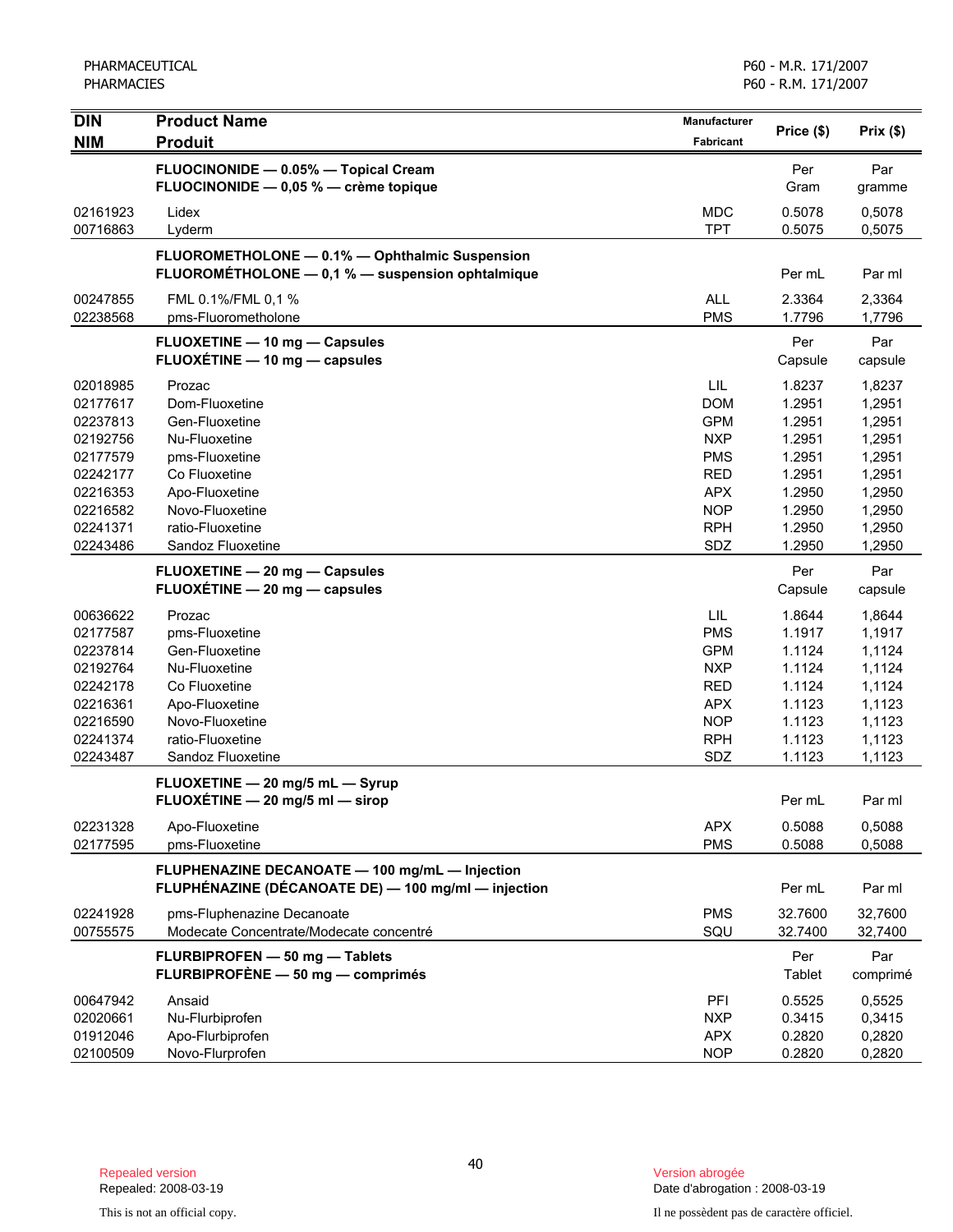| <b>DIN</b> | <b>Product Name</b>                           | Manufacturer     | Price (\$) | Prix(\$) |
|------------|-----------------------------------------------|------------------|------------|----------|
| <b>NIM</b> | <b>Produit</b>                                | <b>Fabricant</b> |            |          |
|            | FLURBIPROFEN - 100 mg - Tablets               |                  | Per        | Par      |
|            | FLURBIPROFÈNE - 100 mg - comprimés            |                  | Tablet     | comprimé |
| 00600792   | Ansaid                                        | PFI              | 0.7235     | 0,7235   |
| 02020688   | Nu-Flurbiprofen                               | <b>NXP</b>       | 0.5170     | 0,5170   |
| 00675199   | ratio-Flurbiprofen                            | <b>RPH</b>       | 0.5170     | 0,5170   |
| 01912038   | Apo-Flurbiprofen                              | <b>APX</b>       | 0.3859     | 0,3859   |
| 02100517   | Novo-Flurprofen                               | <b>NOP</b>       | 0.3859     | 0,3859   |
|            | FLUTAMIDE - 250 mg - Tablets                  |                  | Per        | Par      |
|            | FLUTAMIDE - 250 mg - comprimés                |                  | Tablet     | comprimé |
| 02230104   | pms-Flutamide                                 | <b>PMS</b>       | 1.6537     | 1,6537   |
| 02238560   | Apo-Flutamide                                 | <b>APX</b>       | 1.4883     | 1,4883   |
| 00637726   | Euflex                                        | <b>SCH</b>       | 1.4883     | 1,4883   |
| 02230089   | Novo-Flutamide                                | <b>NOP</b>       | 1.4883     | 1,4883   |
|            | FLUVOXAMINE MALEATE - 50 mg - Tablets         |                  | Per        | Par      |
|            | FLUVOXAMINE (MALÉATE DE) - 50 mg - comprimés  |                  | Tablet     | comprimé |
| 01919342   | Luvox                                         | <b>SPH</b>       | 0.9078     | 0,9078   |
| 02240682   | pms-Fluvoxamine                               | <b>PMS</b>       | 0.6053     | 0.6053   |
| 02231329   | Apo-Fluvoxamine                               | <b>APX</b>       | 0.5447     | 0,5447   |
| 02218453   | ratio-Fluvoxamine                             | <b>RPH</b>       | 0.5447     | 0,5447   |
| 02255529   | Co Fluvoxamine                                | COB              | 0.5447     | 0,5447   |
| 02239953   | Novo-Fluvoxamine                              | <b>NOP</b>       | 0.5447     | 0,5447   |
| 02231192   | Nu-Fluvoxamine                                | <b>NXP</b>       | 0.5447     | 0,5447   |
| 02247054   | Sandoz Fluvoxamine                            | SDZ              | 0.5447     | 0,5447   |
|            | FLUVOXAMINE MALEATE - 100 mg - Tablets        |                  | Per        | Par      |
|            | FLUVOXAMINE (MALÉATE DE) — 100 mg — comprimés |                  | Tablet     | comprimé |
| 01919369   | Luvox                                         | <b>SPH</b>       | 1.6321     | 1,6321   |
| 02240683   | pms-Fluvoxamine                               | <b>PMS</b>       | 0.9793     | 0,9793   |
| 02231330   | Apo-Fluvoxamine                               | <b>APX</b>       | 0.9792     | 0,9792   |
| 02218461   | ratio-Fluvoxamine                             | <b>RPH</b>       | 0.9792     | 0,9792   |
| 02255537   | Co Fluvoxamine                                | COB              | 0.9792     | 0,9792   |
| 02239954   | Novo-Fluvoxamine                              | <b>NOP</b>       | 0.9792     | 0,9792   |
| 02231193   | Nu-Fluvoxamine                                | <b>NXP</b>       | 0.9792     | 0,9792   |
| 02247055   | Sandoz Fluvoxamine                            | SDZ              | 0.9792     | 0,9792   |
|            | FOSINOPRIL SODIUM - 10 mg - Tablets           |                  | Per        | Par      |
|            | FOSINOPRIL SODIQUE - 10 mg - comprimés        |                  | Tablet     | comprimé |
| 01907107   | Monopril                                      | SQU              | 0.9119     | 0,9119   |
| 02247802   | Novo-Fosinopril                               | <b>NOP</b>       | 0.6083     | 0,6083   |
| 02266008   | Apo-Fosinopril                                | <b>APX</b>       | 0.5475     | 0,5475   |
| 02262401   | Gen-Fosinopril                                | <b>GPM</b>       | 0.5475     | 0,5475   |
| 02242733   | Lin-Fosinopril                                | LIN              | 0.5475     | 0,5475   |
| 02255944   | pms-Fosinopril                                | <b>PMS</b>       | 0.5475     | 0,5475   |
| 02275252   | ratio-Fosinopril                              | <b>RPH</b>       | 0.5475     | 0,5475   |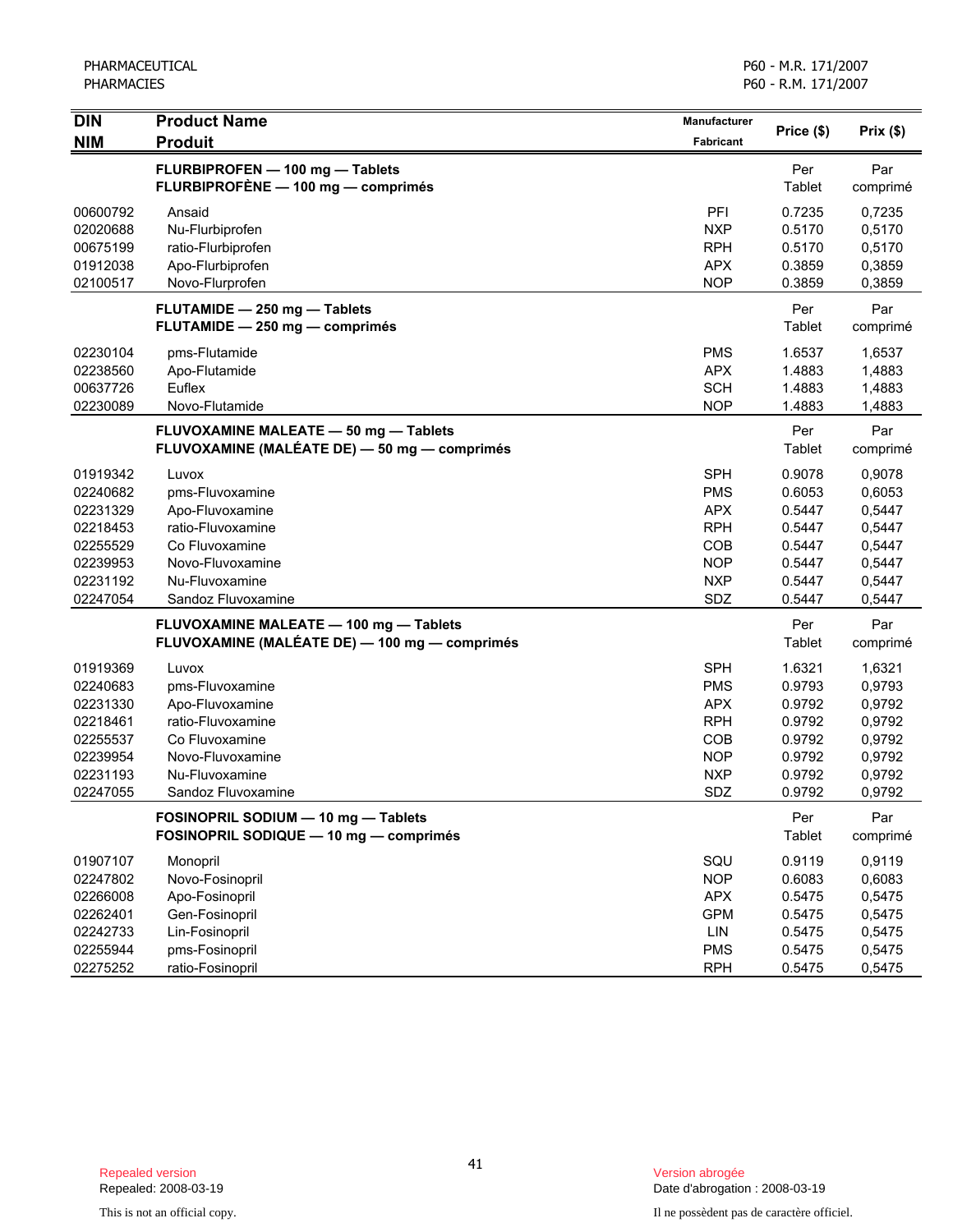| <b>DIN</b>                                                                       | <b>Product Name</b>                                                                                                                                                                                                                    | <b>Manufacturer</b>                                                                     | Price (\$)                                                         | Prix(\$)                                                           |
|----------------------------------------------------------------------------------|----------------------------------------------------------------------------------------------------------------------------------------------------------------------------------------------------------------------------------------|-----------------------------------------------------------------------------------------|--------------------------------------------------------------------|--------------------------------------------------------------------|
| <b>NIM</b>                                                                       | <b>Produit</b>                                                                                                                                                                                                                         | <b>Fabricant</b>                                                                        |                                                                    |                                                                    |
|                                                                                  | FOSINOPRIL SODIUM - 20 mg - Tablets<br>FOSINOPRIL SODIQUE - 20 mg - comprimés                                                                                                                                                          |                                                                                         | Per<br>Tablet                                                      | Par<br>comprimé                                                    |
| 01907115<br>02247803<br>02266016<br>02262428<br>02242734<br>02255952<br>02275260 | Monopril<br>Novo-Fosinopril<br>Apo-Fosinopril<br>Gen-Fosinopril<br>Lin-Fosinopril<br>pms-Fosinopril<br>ratio-Fosinopril                                                                                                                | SQU<br><b>NOP</b><br><b>APX</b><br><b>GPM</b><br><b>LIN</b><br><b>PMS</b><br><b>RPH</b> | 1.0967<br>0.7315<br>0.6584<br>0.6584<br>0.6584<br>0.6584<br>0.6584 | 1,0967<br>0,7315<br>0,6584<br>0,6584<br>0,6584<br>0,6584<br>0,6584 |
|                                                                                  | <b>FRAMYCETIN SULFATE/ESCULIN/HYDROCORTISONE/DIBUCAINE HCI</b><br>$-$ 10 mg/10 mg/5 mg/5 mg $-$ Ointment<br>FRAMYCÉTINE (SULFATE DE)/ESCULINE/HYDROCORTISONE/<br>DIBUCAÏNE (CHLORHYDRATE DE) - 10 mg/10 mg/5 mg/5 mg/ - pommade        |                                                                                         | Per<br>Gram                                                        | Par<br>gramme                                                      |
| 02223252<br>02247322<br>02242527                                                 | Proctosedyl<br>Proctol<br>Sandoz Proctomyxin HC                                                                                                                                                                                        | <b>AXC</b><br><b>ODN</b><br><b>SDZ</b>                                                  | 0.9314<br>0.5960<br>0.5960                                         | 0.9314<br>0,5960<br>0,5960                                         |
|                                                                                  | <b>FRAMYCETIN SULFATE/ESCULIN/HYDROCORTISONE/DIBUCAINE HCI</b><br>- 10 mg/10 mg/5 mg/5 mg - Suppositories<br>FRAMYCÉTINE (SULFATE DE)/ESCULINE/HYDROCORTISONE/<br>DIBUCAÏNE (CHLORHYDRATE DE) - 10 mg/10 mg/5 mg/5 mg/ - suppositoires |                                                                                         | Per                                                                | Par<br>Suppository suppositoire                                    |
| 02223260<br>02247882<br>02242528                                                 | Proctosedyl<br>Proctol<br>Sandoz Proctomyxin HC                                                                                                                                                                                        | <b>AXC</b><br><b>ODN</b><br>SDZ                                                         | 1.0817<br>0.7925<br>0.7925                                         | 1,0817<br>0,7925<br>0,7925                                         |
|                                                                                  | FRAMYCETIN SULFATE/GRAMICIDIN/DEXAMETHASONE —<br>5 mg/0.05 mg/0.5 mg per mL - Otic/Ophthalmic Solution<br>FRAMYCÉTINE (SULFATE DE)/GRAMICIDINE/DEXAMÉTHASONE -<br>5 mg/0,05 mg/0,5 mg par ml - solution otique et ophtalmique          |                                                                                         | Per<br>mL                                                          | Par<br>ml                                                          |
| 02224623<br>02247920                                                             | Sofracort<br>Sandoz Opticort                                                                                                                                                                                                           | <b>AVT</b><br>SDZ                                                                       | 1.7834<br>1.3613                                                   | 1,7834<br>1,3613                                                   |
|                                                                                  | FUROSEMIDE - 20 mg - Tablets<br>FUROSÉMIDE - 20 mg - comprimés                                                                                                                                                                         |                                                                                         | Per<br>Tablet                                                      | Par<br>comprimé                                                    |
| 02224690<br>00396788<br>00337730<br>02247493                                     | Lasix<br>Apo-Furosemide<br>Novosemide<br>pms-Furosemide                                                                                                                                                                                | <b>AVE</b><br>APX<br><b>NOP</b><br><b>PMS</b>                                           | 0.0836<br>0.0490<br>0.0490<br>0.0446                               | 0.0836<br>0,0490<br>0,0490<br>0,0446                               |
|                                                                                  | FUROSEMIDE - 40 mg - Tablets<br>FUROSÉMIDE - 40 mg - comprimés                                                                                                                                                                         |                                                                                         | Per<br>Tablet                                                      | Par<br>comprimé                                                    |
| 02224704<br>00362166<br>00337749<br>02247494                                     | Lasix<br>Apo-Furosemide<br>Novosemide<br>pms-Furosemide                                                                                                                                                                                | <b>AVE</b><br><b>APX</b><br><b>NOP</b><br><b>PMS</b>                                    | 0.1284<br>0.0737<br>0.0737<br>0.0670                               | 0,1284<br>0,0737<br>0,0737<br>0,0670                               |
|                                                                                  | FUROSEMIDE - 80 mg - Tablets<br>FUROSÉMIDE - 80 mg - comprimés                                                                                                                                                                         |                                                                                         | Per<br>Tablet                                                      | Par<br>comprimé                                                    |
| 00707570<br>00765953                                                             | Apo-Furosemide<br>Novosemide                                                                                                                                                                                                           | <b>APX</b><br><b>NOP</b>                                                                | 0.1342<br>0.1342                                                   | 0,1342<br>0,1342                                                   |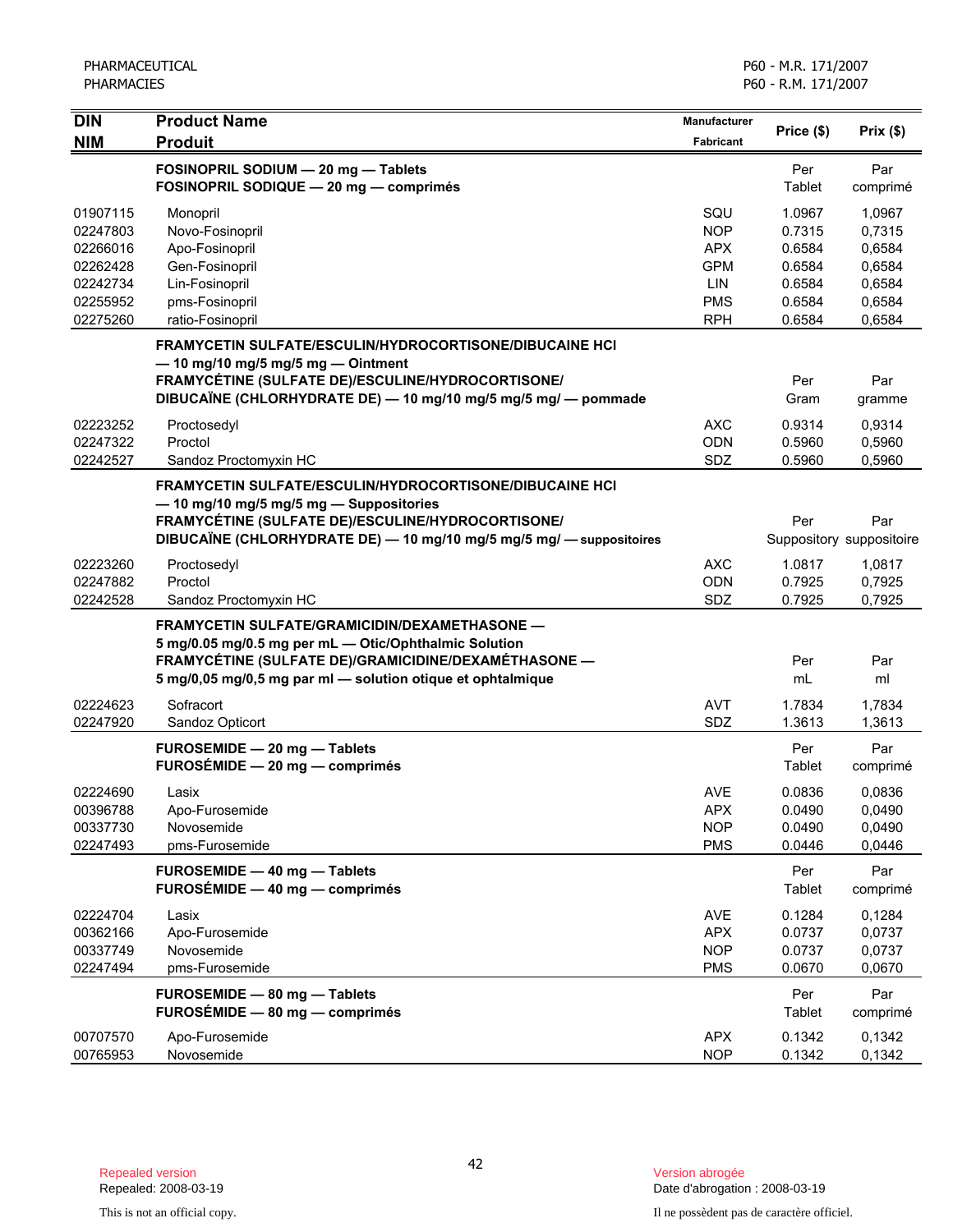| <b>DIN</b> | <b>Product Name</b>              | <b>Manufacturer</b> | Price (\$) | Prix(\$) |
|------------|----------------------------------|---------------------|------------|----------|
| <b>NIM</b> | <b>Produit</b>                   | <b>Fabricant</b>    |            |          |
|            | GABAPENTIN - 100 mg - Capsules   |                     | Per        | Par      |
|            | GABAPENTINE - 100 mg - capsules  |                     | Capsule    | capsule  |
| 02084260   | Neurontin                        | PFI                 | 0.4576     | 0,4576   |
| 02244513   | Novo-Gabapentin                  | <b>NOP</b>          | 0.3080     | 0,3080   |
| 02243446   | pms-Gabapentin                   | <b>PMS</b>          | 0.3080     | 0,3080   |
| 02244304   | Apo-Gabapentin                   | <b>APX</b>          | 0.2772     | 0,2772   |
| 02256142   | Co Gabapentin                    | COB                 | 0.2772     | 0,2772   |
| 02248259   | Gen-Gabapentin                   | <b>GPM</b>          | 0.2772     | 0,2772   |
| 02260883   | ratio-Gabapentin                 | <b>RPH</b>          | 0.2772     | 0,2772   |
|            | GABAPENTIN - 300 mg - Capsules   |                     | Per        | Par      |
|            | GABAPENTINE - 300 mg - capsules  |                     | Capsule    | capsule  |
| 02084279   | <b>Neurontin</b>                 | PFI                 | 1.1131     | 1,1131   |
| 02243447   | pms-Gabapentin                   | <b>PMS</b>          | 0.7493     | 0,7493   |
| 02244514   | Novo-Gabapentin                  | <b>NOP</b>          | 0.7492     | 0,7492   |
| 02244305   | Apo-Gabapentin                   | <b>APX</b>          | 0.6743     | 0,6743   |
| 02256150   | Co Gabapentin                    | COB                 | 0.6743     | 0,6743   |
| 02273853   | Gabapentin                       | <b>GPM</b>          | 0.6743     | 0,6743   |
| 02248260   | Gen-Gabapentin                   | <b>GPM</b>          | 0.6743     | 0,6743   |
| 02260891   | ratio-Gabapentin                 | <b>RPH</b>          | 0.6743     | 0,6743   |
|            | GABAPENTIN - 400 mg - Capsules   |                     | Per        | Par      |
|            | GABAPENTINE - 400 mg - capsules  |                     | Capsule    | capsule  |
| 02084287   | <b>Neurontin</b>                 | PFI                 | 1.3265     | 1,3265   |
| 02244515   | Novo-Gabapentin                  | <b>NOP</b>          | 0.8929     | 0,8929   |
| 02243448   | pms-Gabapentin                   | <b>PMS</b>          | 0.8924     | 0,8924   |
| 02244306   | Apo-Gabapentin                   | <b>APX</b>          | 0.8036     | 0,8036   |
| 02256169   | Co Gabapentin                    | COB                 | 0.8036     | 0,8036   |
| 02248261   | Gen-Gabapentin                   | <b>GPM</b>          | 0.8036     | 0,8036   |
| 02260905   | ratio-Gabapentin                 | <b>RPH</b>          | 0.8036     | 0,8036   |
|            | GABAPENTIN - 600 mg - Tablets    |                     | Per        | Par      |
|            | GABAPENTINE - 600 mg - comprimés |                     | Tablet     | comprimé |
| 02239717   | <b>Neurontin</b>                 | PFI                 | 2.0802     | 2,0802   |
| 02255898   | pms-Gabapentin                   | <b>PMS</b>          | 1.4350     | 1,4350   |
| 02248457   | Novo-Gabapentin                  | <b>NOP</b>          | 1.3095     | 1,3095   |
|            | GEMFIBROZIL - 300 mg - Capsules  |                     | Per        | Par      |
|            | GEMFIBROZIL - 300 mg - capsules  |                     | Capsule    | capsule  |
| 00599026   | Lopid                            | PFI                 | 0.5667     | 0,5667   |
| 02185407   | Gen-Gemfibrozil                  | <b>GPM</b>          | 0.3261     | 0,3261   |
| 02239951   | pms-Gemfibrozil                  | <b>PMS</b>          | 0.3261     | 0,3261   |
| 01979574   | Apo-Gemfibrozil                  | <b>APX</b>          | 0.3260     | 0,3260   |
| 02241704   | Novo-Gemfibrozil                 | <b>NOP</b>          | 0.3260     | 0,3260   |
| 02058456   | Nu-Gemfibrozil                   | <b>NXP</b>          | 0.3260     | 0,3260   |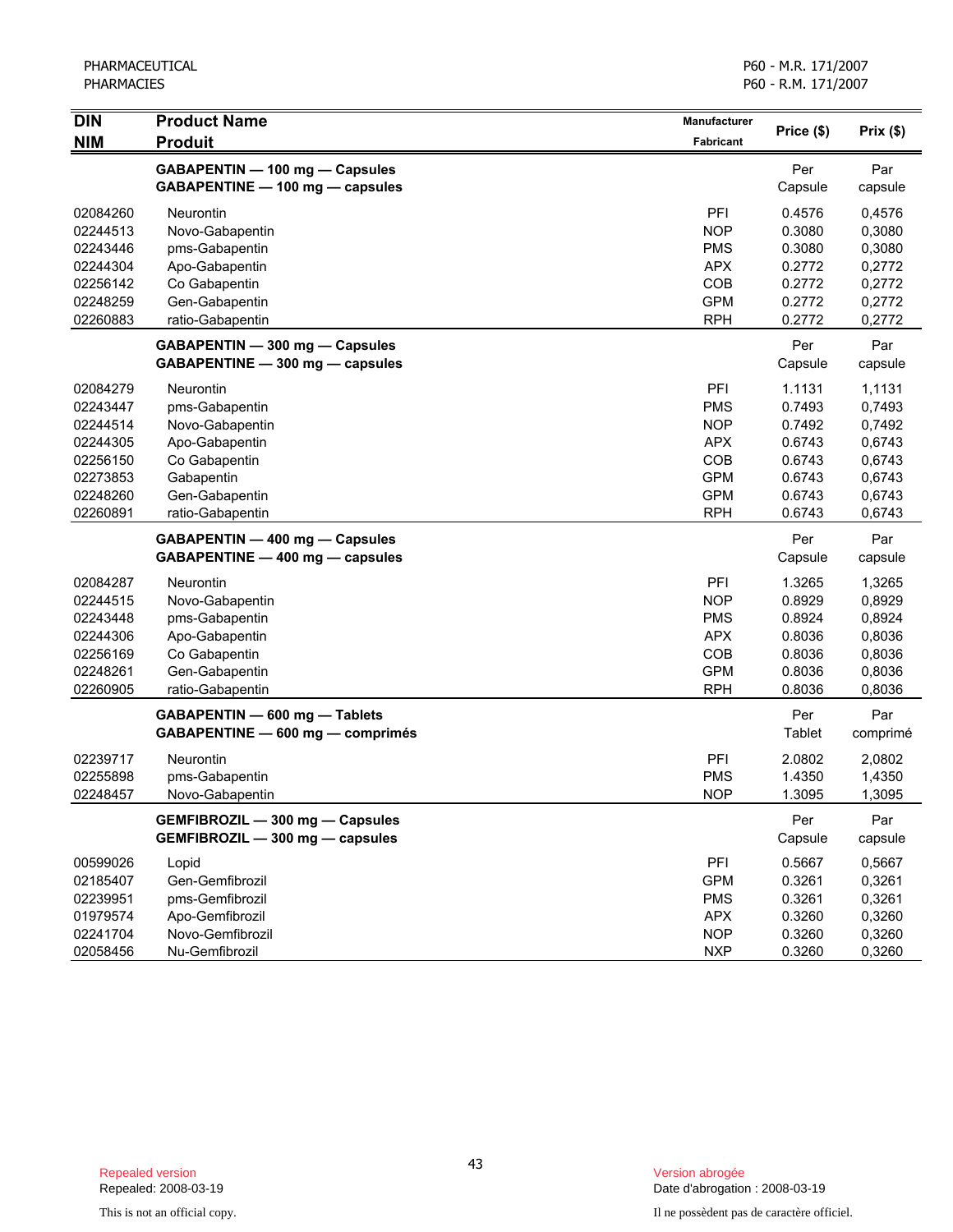| <b>DIN</b><br><b>NIM</b>         | <b>Product Name</b><br><b>Produit</b>                                                                                         | <b>Manufacturer</b><br><b>Fabricant</b> | Price (\$)                 | Prix(\$)                   |
|----------------------------------|-------------------------------------------------------------------------------------------------------------------------------|-----------------------------------------|----------------------------|----------------------------|
|                                  | GEMFIBROZIL - 600 mg - Tablets<br>GEMFIBROZIL - 600 mg - comprimés                                                            |                                         | Per<br>Tablet              | Par<br>comprimé            |
| 00659606<br>01979582<br>02230580 | Lopid<br>Apo-Gemfibrozil<br>Dom-Gemfibrozil                                                                                   | PFI<br><b>APX</b><br><b>DOM</b>         | 1.1344<br>0.8272<br>0.8272 | 1,1344<br>0,8272<br>0,8272 |
| 02230476                         | Gen-Gemfibrozil                                                                                                               | <b>GPM</b>                              | 0.8272                     | 0,8272                     |
| 02142074<br>02058464<br>02230183 | Novo-Gemfibrozil<br>Nu-Gemfibrozil<br>pms-Gemfibrozil                                                                         | <b>NOP</b><br><b>NXP</b><br><b>PMS</b>  | 0.8272<br>0.8272<br>0.8272 | 0,8272<br>0,8272<br>0,8272 |
|                                  | <b>GENTAMICIN SULFATE - 5 mg/mL - Ophthalmic Solution</b><br><b>GENTAMICINE (SULFATE DE) - 5 mg/ml - solution ophtalmique</b> |                                         | Per mL                     | Par ml                     |
| 00436771                         | Alcomicin                                                                                                                     | <b>ALC</b>                              | 0.5830                     | 0,5830                     |
| 00512192<br>00776521             | Garamycin<br>pms-Gentamicin                                                                                                   | <b>SCH</b><br><b>PMS</b>                | 0.4510<br>0.4466           | 0,4510<br>0,4466           |
| 02229440                         | Sandoz Gentamicin                                                                                                             | SDZ                                     | 0.4466                     | 0,4466                     |
|                                  | <b>GENTAMICIN SULFATE - 0.3% - Ophthalmic Ointment</b><br>GENTAMICINE (SULFATE DE) - 0,3 % - pommade ophtalmique              |                                         | Per<br>Gram                | Par<br>gramme              |
| 00028339<br>02230888             | Garamycin<br>Sandoz Gentamicin                                                                                                | <b>SCH</b><br>SDZ                       | 1.2572<br>1.2572           | 1,2572<br>1,2572           |
|                                  | <b>GENTAMICIN SULFATE - 5 mg/mL - Otic Solution</b><br><b>GENTAMICINE (SULFATE DE) - 5 mg/ml - solution otique</b>            |                                         | Per mL                     | Par ml                     |
| 02230889                         | pms-Gentamicin                                                                                                                | <b>PMS</b>                              | 1.2166                     | 1,2166                     |
| 00512184<br>02229441             | Garamycin<br>Sandoz Gentamicin                                                                                                | <b>SCH</b><br>SDZ                       | 1.1352<br>1.1352           | 1,1352<br>1,1352           |
|                                  | GLICLAZIDE - 80 mg - Tablets<br>GLICLAZIDE - 80 mg - comprimés                                                                |                                         | Per<br>Tablet              | Par<br>comprimé            |
| 00765996                         | Diamicron                                                                                                                     | <b>SEV</b>                              | 0.4098                     | 0,4098                     |
| 02155850                         | ratio-Gliclazide                                                                                                              | <b>RPH</b>                              | 0.3073                     | 0,3073                     |
| 02245247                         | Apo-Gliclazide<br>Gen-Gliclazide                                                                                              | <b>APX</b><br><b>GPM</b>                | 0.3070<br>0.3069           | 0,3070                     |
| 02229519<br>02238103             | Novo-Gliclazide                                                                                                               | <b>NOP</b>                              | 0.3069                     | 0,3069<br>0,3069           |
| 02254719                         | Sandoz Gliclazide                                                                                                             | SDZ                                     | 0.3069                     | 0,3069                     |
|                                  | <b>GLIMEPIRIDE - 1 mg - Tablets</b><br><b>GLIMEPIRIDE - 1 mg - comprimés</b>                                                  |                                         | Per<br><b>Tablet</b>       | Par<br>comprimé            |
| 02245272                         | Amaryl                                                                                                                        | <b>AVE</b>                              | 0.8085                     | 0,8085                     |
| 02274248                         | Co Glimepiride                                                                                                                | <b>COB</b>                              | 0.5390                     | 0,5390                     |
| 02273101                         | ratio-Glimepiride                                                                                                             | <b>RPH</b>                              | 0.5390                     | 0,5390                     |
| 02269589<br>02273756             | Sandoz Glimerpiride<br>Novo-Glimepiride                                                                                       | SDZ<br><b>NOP</b>                       | 0.4900<br>0.4851           | 0,4900<br>0,4851           |
|                                  | <b>GLIMEPIRIDE - 2 mg - Tablets</b><br><b>GLIMEPIRIDE - 2 mg - comprimés</b>                                                  |                                         | Per<br>Tablet              | Par<br>comprimé            |
| 02245273                         | Amaryl                                                                                                                        | <b>AVE</b>                              | 0.8896                     | 0,8896                     |
| 02274256                         | Co Glimepiride                                                                                                                | <b>COB</b>                              | 0.5390                     | 0,5390                     |
| 02273128                         | ratio-Glimepiride                                                                                                             | <b>RPH</b>                              | 0.5390                     | 0,5390                     |
| 02269597                         | Sandoz Glimerpiride                                                                                                           | SDZ                                     | 0.4900                     | 0,4900                     |
| 02273764                         | Novo-Glimepiride                                                                                                              | <b>NOP</b>                              | 0.4851                     | 0,4851                     |

Date d'abrogation : 2008-03-19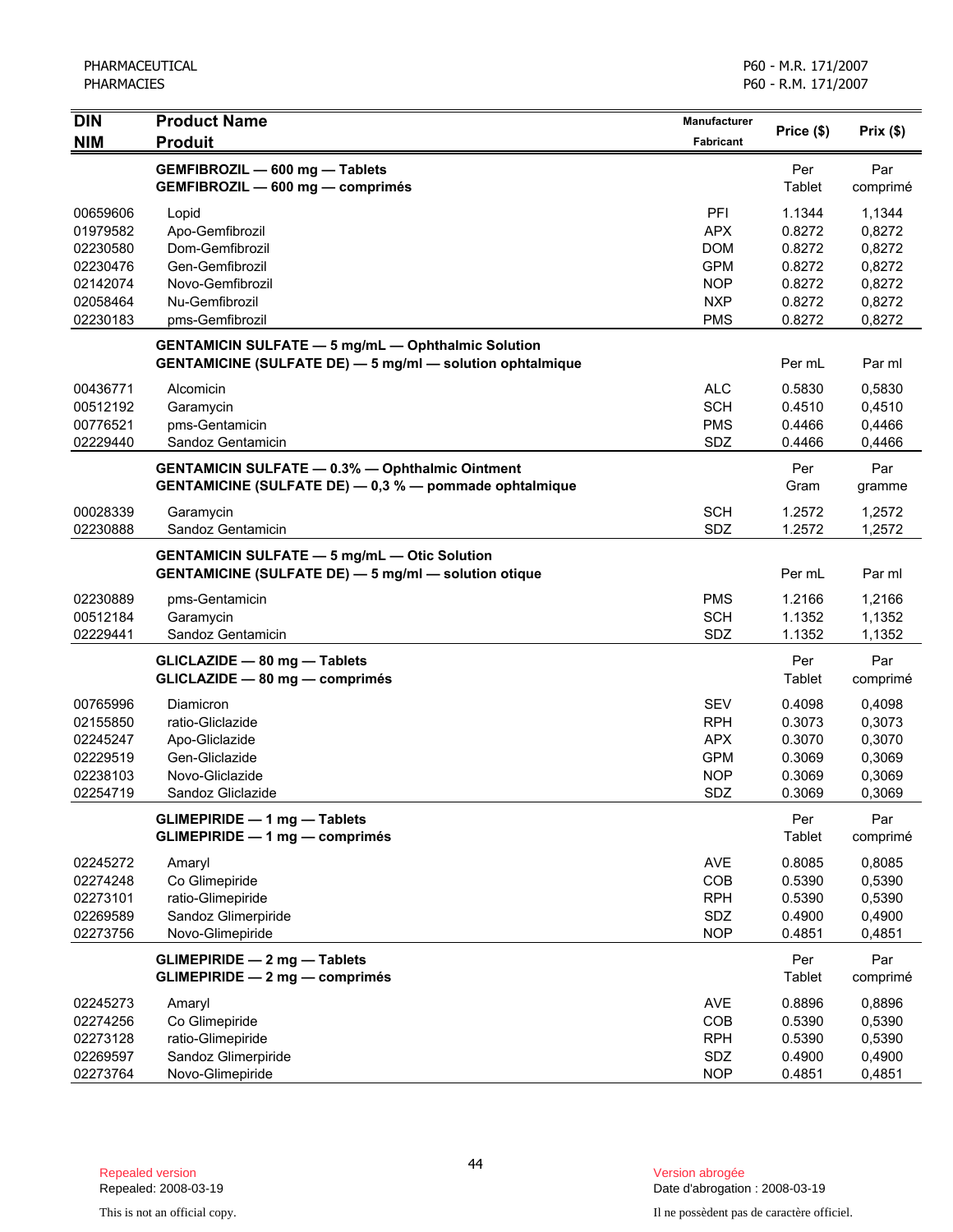| DIN                  | <b>Product Name</b>                                                     | Manufacturer                           | Price (\$)                 | Prix(\$)         |
|----------------------|-------------------------------------------------------------------------|----------------------------------------|----------------------------|------------------|
| <b>NIM</b>           | <b>Produit</b>                                                          | Fabricant                              |                            |                  |
|                      | <b>GLIMEPIRIDE - 4 mg - Tablets</b><br>$GLIMEPIRIDE - 4 mg - comprimés$ |                                        | Per<br>Tablet              | Par<br>comprimé  |
| 02245274             | Amaryl                                                                  | <b>AVE</b>                             | 0.9702                     | 0,9702           |
| 02274272             | Co Glimepiride                                                          | COB                                    | 0.5390                     | 0,5390           |
| 02273136             | ratio-Glimepiride                                                       | <b>RPH</b>                             | 0.5390                     | 0,5390           |
| 02269619             | Sandoz Glimerpiride                                                     | SDZ                                    | 0.4900                     | 0,4900           |
| 02273772             | Novo-Glimepiride                                                        | <b>NOP</b>                             | 0.4851                     | 0,4851           |
|                      | GLYBURIDE - 2.5 mg - Tablets<br>GLYBURIDE - 2,5 mg - comprimés          |                                        | Per<br>Tablet              | Par<br>comprimé  |
| 02224550             | Diabeta                                                                 | <b>AVE</b>                             | 0.1280                     | 0,1280           |
| 02234513             | Dom-Glyburide                                                           | <b>DOM</b>                             | 0.0433                     | 0,0433           |
| 00720933             | Euglucon                                                                | <b>HLR</b>                             | 0.0433                     | 0,0433           |
| 02236733             | pms-Glyburide                                                           | <b>PMS</b>                             | 0.0433                     | 0,0433           |
| 01913654             | Apo-Glyburide                                                           | <b>APX</b>                             | 0.0432                     | 0,0432           |
| 00808733             | Gen-Glybe                                                               | <b>GPM</b>                             | 0.0432                     | 0,0432           |
| 01913670             | Novo-Glyburide                                                          | <b>NOP</b>                             | 0.0432                     | 0,0432           |
| 02020734             | Nu-Glyburide                                                            | <b>NXP</b>                             | 0.0432                     | 0,0432           |
| 01900927             | ratio-Glyburide                                                         | <b>RPH</b>                             | 0.0432                     | 0,0432           |
| 02248008             | Sandoz Glyburide                                                        | SDZ                                    | 0.0432                     | 0,0432           |
|                      | GLYBURIDE - 5 mg - Tablets<br>GLYBURIDE - 5 mg - comprimés              |                                        | Per<br><b>Tablet</b>       | Par<br>comprimé  |
| 02224569             | Diabeta                                                                 | <b>AVE</b>                             | 0.2292                     | 0,2292           |
| 02234514             | Dom-Glyburide                                                           | <b>DOM</b>                             | 0.0752                     | 0,0752           |
| 00720941             | Euglucon                                                                | <b>HLR</b>                             | 0.0752                     | 0,0752           |
| 02236734             | pms-Glyburide                                                           | <b>PMS</b>                             | 0.0752                     | 0,0752           |
| 01913662             | Apo-Glyburide                                                           | <b>APX</b>                             | 0.0751                     | 0,0751           |
| 00808741             | Gen-Glybe                                                               | <b>GPM</b>                             | 0.0751                     | 0,0751           |
| 01913689<br>02020742 | Novo-Glyburide<br>Nu-Glyburide                                          | <b>NOP</b><br><b>NXP</b><br><b>RPH</b> | 0.0751<br>0.0751<br>0.0751 | 0,0751<br>0,0751 |
| 01900935<br>02248009 | ratio-Glyburide<br>Sandoz Glyburide                                     | SDZ                                    | 0.0751                     | 0,0751<br>0,0751 |
|                      | HALOPERIDOL - 0.5 mg - Tablets<br>$HALOPÉRIDOL - 0.5 mg - comprimés$    |                                        | Per<br>Tablet              | Par<br>comprimé  |
| 00396796             | Apo-Haloperidol                                                         | <b>APX</b>                             | 0.0396                     | 0,0396           |
| 00363685             | Novo-Peridol                                                            | <b>NOP</b>                             | 0.0396                     | 0,0396           |
|                      | HALOPERIDOL - 1 mg - Tablets<br>HALOPÉRIDOL - 1 mg - comprimés          |                                        | Per<br><b>Tablet</b>       | Par<br>comprimé  |
| 00552143             | ratio-Haloperidol                                                       | <b>RPH</b>                             | 0.0676                     | 0,0676           |
| 00396818             | Apo-Haloperidol                                                         | <b>APX</b>                             | 0.0675                     | 0,0675           |
| 00363677             | Novo-Peridol                                                            | <b>NOP</b>                             | 0.0675                     | 0,0675           |
|                      | HALOPERIDOL - 2 mg - Tablets<br>HALOPÉRIDOL - 2 mg - comprimés          |                                        | Per<br><b>Tablet</b>       | Par<br>comprimé  |
| 00396826             | Apo-Haloperidol                                                         | <b>APX</b>                             | 0.1155                     | 0,1155           |
| 00363669             | Novo-Peridol                                                            | <b>NOP</b>                             | 0.1155                     | 0,1155           |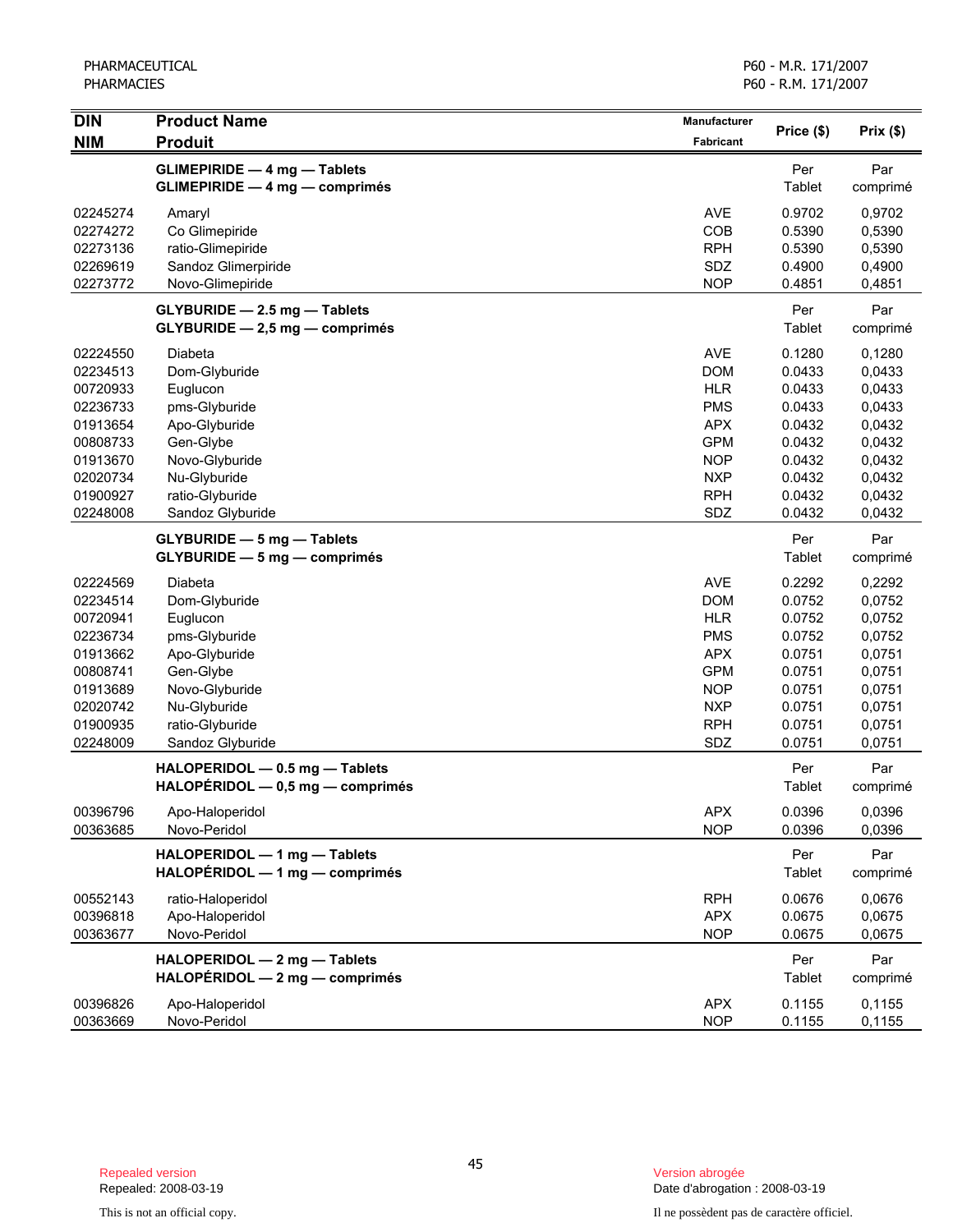| <b>DIN</b><br><b>NIM</b>         | <b>Product Name</b><br><b>Produit</b>                                                                                            | <b>Manufacturer</b><br>Fabricant       | Price (\$)                    | Prix(\$)                      |
|----------------------------------|----------------------------------------------------------------------------------------------------------------------------------|----------------------------------------|-------------------------------|-------------------------------|
|                                  | HALOPERIDOL - 5 mg - Tablets<br>$HALOPÉRIDOL - 5 mg - comprimés$                                                                 |                                        | Per<br>Tablet                 | Par<br>comprimé               |
| 00396834<br>00363650             | Apo-Haloperidol<br>Novo-Peridol                                                                                                  | <b>APX</b><br><b>NOP</b>               | 0.1636<br>0.1636              | 0,1636<br>0,1636              |
|                                  | HALOPERIDOL - 10 mg - Tablets<br>HALOPÉRIDOL - 10 mg - comprimés                                                                 |                                        | Per<br>Tablet                 | Par<br>comprimé               |
| 00728306<br>00463698<br>00713449 | ratio-Haloperidol<br>Apo-Haloperidol<br>Novo-Peridol                                                                             | <b>RPH</b><br><b>APX</b><br><b>NOP</b> | 0.2722<br>0.1463<br>0.1463    | 0,2722<br>0,1463<br>0,1463    |
|                                  | HALOPERIDOL DECANOATE - 50 mg/mL - Long Acting Injection<br>HALOPÉRIDOL (DÉCANOATE D') - 50 mg/ml - injection à effet prolongé   |                                        | Per mL                        | Par ml                        |
| 00599085<br>02130297             | Haldol LA<br>Haloperidol LA/Halopéridol LA                                                                                       | <b>JAN</b><br>SDZ                      | 9.2800<br>7.1500              | 9,2800<br>7,1500              |
|                                  | HALOPERIDOL DECANOATE - 100 mg/mL - Long Acting Injection<br>HALOPÉRIDOL (DÉCANOATE D') - 100 mg/ml - injection à effet prolongé |                                        | Per mL                        | Par ml                        |
| 00599093<br>02130300<br>02242362 | Haldol LA<br>Haloperidol LA/Halopéridol LA<br>Apo-Haloperidol LA                                                                 | <b>JAN</b><br>SDZ<br><b>APX</b>        | 18.3300<br>14.3000<br>12.1880 | 18,3300<br>14,3000<br>12,1880 |
|                                  | <b>HYDRALAZINE HCI - 10 mg - Tablets</b><br>HYDRALAZINE (CHLORHYDRATE D') - 10 mg - comprimés                                    |                                        | Per<br>Tablet                 | Par<br>comprimé               |
| 00441619<br>01913204<br>00759465 | Apo-Hydralazine<br>Nu-Hydral<br>Novo-Hylazin                                                                                     | <b>APX</b><br><b>NXP</b><br><b>NOP</b> | 0.1129<br>0.1129<br>0.1026    | 0,1129<br>0,1129<br>0,1026    |
|                                  | HYDRALAZINE HCI - 25 mg - Tablets<br>HYDRALAZINE (CHLORHYDRATE D') - 25 mg - comprimés                                           |                                        | Per<br>Tablet                 | Par<br>comprimé               |
| 00441627<br>02004828             | Apo-Hydralazine<br>Nu-Hydral                                                                                                     | <b>APX</b><br><b>NXP</b>               | 0.1940<br>0.1940              | 0,1940<br>0,1940              |
|                                  | <b>HYDRALAZINE HCI - 50 mg - Tablets</b><br>HYDRALAZINE (CHLORHYDRATE D') - 50 mg - comprimés                                    |                                        | Per<br>Tablet                 | Par<br>comprimé               |
| 00441635<br>02004836<br>00759481 | Apo-Hydralazine<br>Nu-Hydral<br>Novo-Hylazin                                                                                     | <b>APX</b><br><b>NXP</b><br><b>NOP</b> | 0.3047<br>0.3047<br>0.2770    | 0.3047<br>0,3047<br>0,2770    |
|                                  | HYDROCHLOROTHIAZIDE - 25 mg - Tablets<br>HYDROCHLOROTHIAZIDE - 25 mg - comprimés                                                 |                                        | Per<br><b>Tablet</b>          | Par<br>comprimé               |
| 00326844<br>02247386<br>00021474 | Apo-Hydro<br>pms-Hydrochlorothiazide<br>Novohydrazide                                                                            | <b>APX</b><br><b>PMS</b><br><b>NOP</b> | 0.0523<br>0.0523<br>0.0474    | 0,0523<br>0,0523<br>0,0474    |
|                                  | HYDROCHLOROTHIAZIDE - 50 mg - Tablets<br>HYDROCHLOROTHIAZIDE - 50 mg - comprimés                                                 |                                        | Per<br><b>Tablet</b>          | Par<br>comprimé               |
| 02247387<br>00312800<br>00021482 | pms-Hydrochlorothiazide<br>Apo-Hydro<br>Novohydrazide                                                                            | <b>PMS</b><br><b>APX</b><br><b>NOP</b> | 0.0726<br>0.0715<br>0.0649    | 0,0726<br>0,0715<br>0,0649    |

Date d'abrogation : 2008-03-19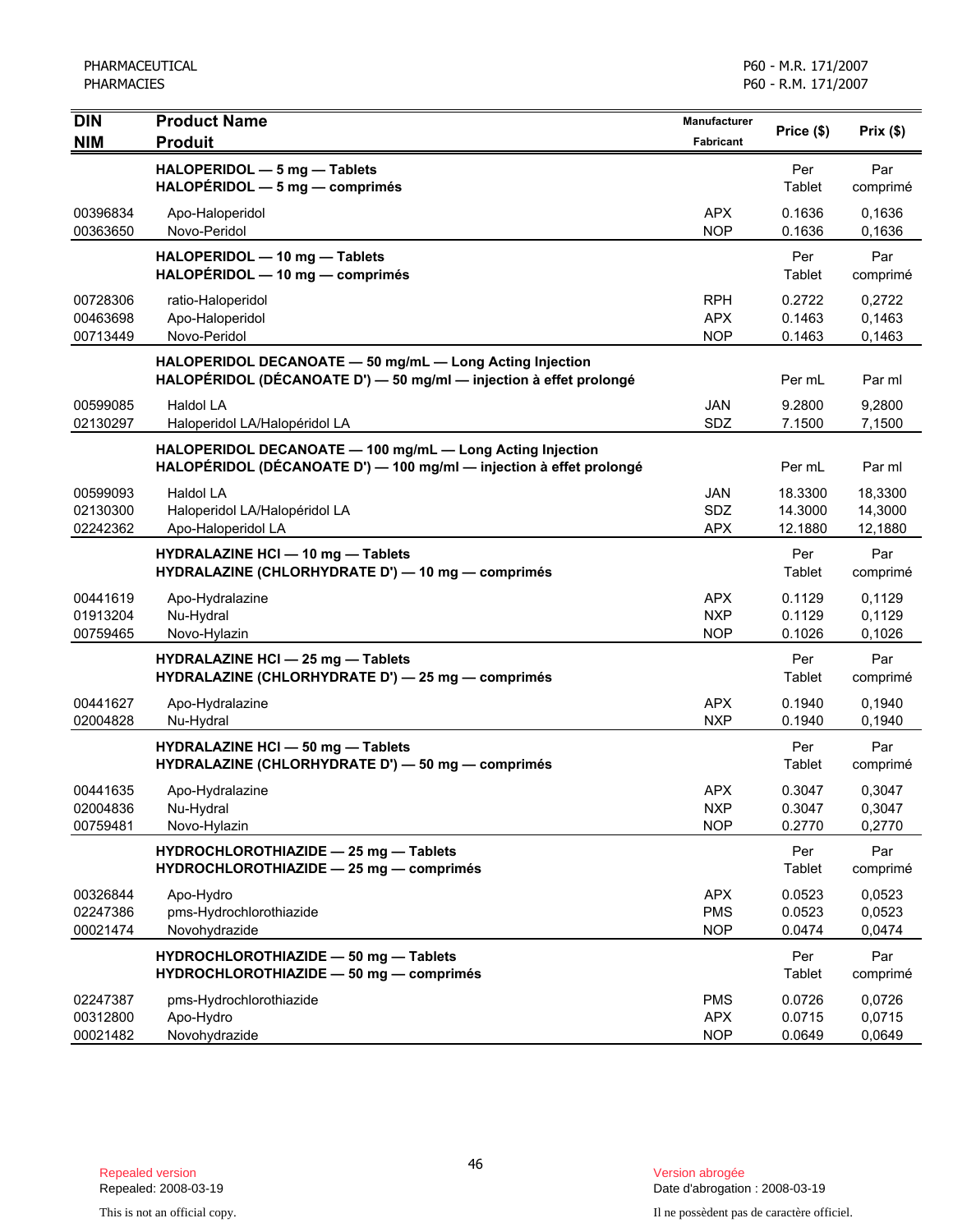| DIN<br><b>NIM</b>    | <b>Product Name</b><br><b>Produit</b>                                                                 | Manufacturer<br>Fabricant | Price (\$)         | Prix(\$)           |
|----------------------|-------------------------------------------------------------------------------------------------------|---------------------------|--------------------|--------------------|
|                      | HYDROCORTISONE - 100 mg/60 mL - Enema<br>HYDROCORTISONE - 100 mg/60 ml - lavement                     |                           | Per<br>Package     | Par<br>paquet      |
| 02112736<br>00230316 | Cortenema<br>Hycort                                                                                   | <b>AXC</b><br><b>ICN</b>  | 6.6600<br>5.6572   | 6,6600<br>5,6572   |
|                      | <b>HYDROCORTISONE VALERATE - 0.2% - Cream</b><br>HYDROCORTISONE (VALÉRATE D') - 0,2 % - crème         |                           | Gram               | gramme             |
| 02242984<br>01910124 | Hydroval<br>Westcort                                                                                  | <b>TPT</b><br>WSQ         | 0.1834<br>0.1834   | 0,1834<br>0,1834   |
|                      | <b>HYDROCORTISONE VALERATE - 0.2% - Ointment</b><br>HYDROCORTISONE (VALÉRATE D') — 0,2 % — pommade    |                           | Per<br>Gram        | Par<br>gramme      |
| 02242985<br>01910132 | Hydroval<br>Westcort                                                                                  | <b>TPT</b><br>WSQ         | 0.1834<br>0.1834   | 0,1834<br>0,1834   |
|                      | HYDROMORPHONE HCI - 2 mg/mL - Injection<br>HYDROMORPHONE (CHLORHYDRATE D') - 2 mg/ml - injection      |                           | Per mL             | Par ml             |
| 00627100<br>02145901 | <b>Dilaudid</b><br>Hydromorphone                                                                      | ABB<br><b>SDZ</b>         | 1.5510<br>1.3640   | 1,5510<br>1,3640   |
|                      | HYDROMORPHONE HCI - 10 mg/mL - Injection<br>HYDROMORPHONE (CHLORHYDRATE D') - 10 mg/ml - injection    |                           | Per mL             | Par ml             |
| 00622133<br>02145928 | Dilaudid HP<br>Hydromorphone HP 10                                                                    | ABB<br>SDZ                | 3.7400<br>3.3253   | 3,7400<br>3,3253   |
|                      | HYDROMORPHONE HCI - 20 mg/mL - Injection<br>HYDROMORPHONE (CHLORHYDRATE D') - 20 mg/ml - injection    |                           | Per mL             | Par ml             |
| 02146118<br>02145936 | Dilaudid HP Plus<br>Hydromorphone HP 20                                                               | ABB<br>SDZ                | 5.7640<br>5.3020   | 5,7640<br>5,3020   |
|                      | HYDROMORPHONE HCI - 50 mg/mL - Injection<br>HYDROMORPHONE (CHLORHYDRATE D') - 50 mg/ml - injection    |                           | Per mL             | Par ml             |
| 02145863<br>02146126 | Dilaudid XP Plus<br>Hydromorphone HP 50                                                               | ABB<br>SDZ                | 15.2955<br>14.4650 | 15,2955<br>14,4650 |
|                      | HYDROMORPHONE HCI - 1 mg/mL - Oral Liquid<br>HYDROMORPHONE (CHLORHYDRATE D') - 1 mg/ml - liquide oral |                           | Per mL             | Par ml             |
| 00786535<br>01916386 | Dilaudid<br>pms-Hydromorphone                                                                         | ABB<br><b>PMS</b>         | 0.0871<br>0.0718   | 0,0871<br>0,0718   |
|                      | HYDROMORPHONE HCI - 1 mg - Tablets<br>HYDROMORPHONE (CHLORHYDRATE D') - 1 mg - comprimés              |                           | Per<br>Tablet      | Par<br>comprimé    |
| 00885444<br>00705438 | pms-Hydromorphone<br>Dilaudid                                                                         | <b>PMS</b><br>ABB         | 0.1243<br>0.1055   | 0,1243<br>0,1055   |
|                      | HYDROMORPHONE HCI - 2 mg - Tablets<br>HYDROMORPHONE (CHLORHYDRATE D') - 2 mg - comprimés              |                           | Per<br>Tablet      | Par<br>comprimé    |
| 00125083<br>00885436 | <b>Dilaudid</b><br>pms-Hydromorphone                                                                  | ABB<br><b>PMS</b>         | 0.1559<br>0.1559   | 0,1559<br>0,1559   |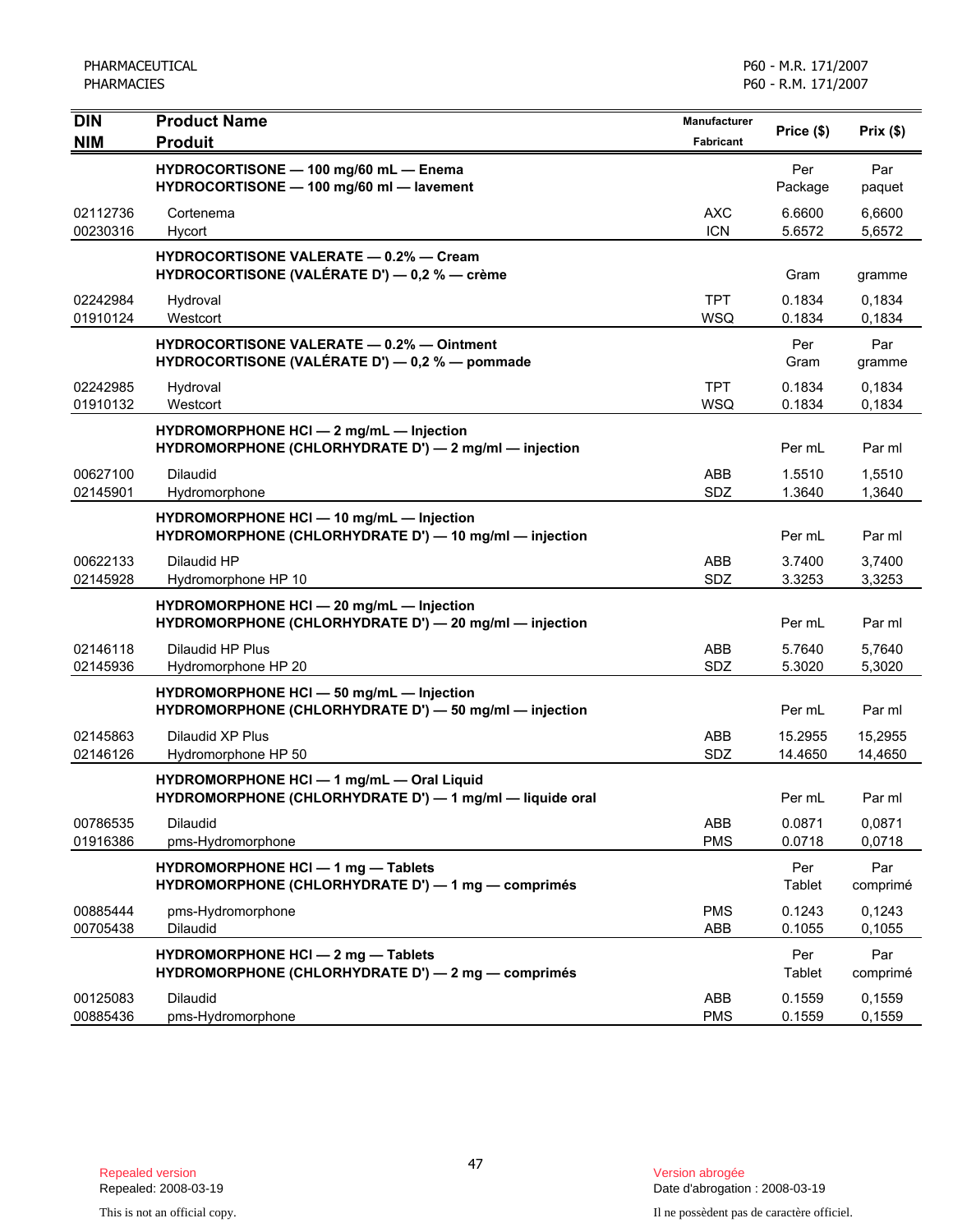| <b>DIN</b>                       | <b>Product Name</b>                                                                                   | <b>Manufacturer</b>                    | Price (\$)                 | Prix(\$)                   |
|----------------------------------|-------------------------------------------------------------------------------------------------------|----------------------------------------|----------------------------|----------------------------|
| <b>NIM</b>                       | <b>Produit</b>                                                                                        | <b>Fabricant</b>                       |                            |                            |
|                                  | HYDROMORPHONE HCI - 4 mg - Tablets<br>HYDROMORPHONE (CHLORHYDRATE D') - 4 mg - comprimés              |                                        | Per<br>Tablet              | Par<br>comprimé            |
| 00885401<br>00125121             | pms-Hydromorphone<br>Dilaudid                                                                         | <b>PMS</b><br>ABB                      | 0.2612<br>0.2464           | 0,2612<br>0,2464           |
|                                  | HYDROMORPHONE HCI - 8 mg - Tablets<br>HYDROMORPHONE (CHLORHYDRATE D') - 8 mg - comprimés              |                                        | Per<br>Tablet              | Par<br>comprimé            |
| 00885428<br>00786543             | pms-Hydromorphone<br><b>Dilaudid</b>                                                                  | <b>PMS</b><br>ABB                      | 0.4572<br>0.3881           | 0,4572<br>0,3881           |
|                                  | HYDROXYCHLOROQUINE SULFATE - 200 mg - Tablets<br>HYDROXYCHLOROQUINE (SULFATE D') - 200 mg - comprimés |                                        | Per<br>Tablet              | Par<br>comprimé            |
| 02017709<br>02252600<br>02246691 | Plaquenil<br>Gen-Hydroxychloroquine<br>Apo-Hydroxyquine                                               | SAW<br><b>GPM</b><br><b>APX</b>        | 0.6355<br>0.4035<br>0.3631 | 0.6355<br>0,4035<br>0,3631 |
|                                  | HYDROXYUREA - 500 mg - Capsules<br>HYDROXYURÉE - 500 mg - capsules                                    |                                        | Per<br>Capsule             | Par<br>capsule             |
| 02247937<br>02242920<br>00465283 | Apo-Hydroxyurea<br>Gen-Hydroxyurea<br>Hydrea                                                          | <b>APX</b><br><b>GPM</b><br>SQU        | 1.1223<br>1.1223<br>1.1223 | 1,1223<br>1,1223<br>1,1223 |
|                                  | <b>HYDROXYZINE HCI - 10 mg - Capsules</b><br>HYDROXYZINE (CHLORHYDRATE D') - 10 mg - capsules         |                                        | Per<br>Capsule             | Par<br>capsule             |
| 00646059<br>00738824             | Apo-Hydroxyzine<br>Novo-Hydroxyzin                                                                    | <b>APX</b><br><b>NOP</b>               | 0.1228<br>0.1116           | 0,1228<br>0,1116           |
|                                  | <b>HYDROXYZINE HCI - 25 mg - Capsules</b><br>HYDROXYZINE (CHLORHYDRATE D') - 25 mg - capsules         |                                        | Per<br>Capsule             | Par<br>capsule             |
| 00646024<br>00738832             | Apo-Hydroxyzine<br>Novo-Hydroxyzin                                                                    | APX.<br><b>NOP</b>                     | 0.1568<br>0.1425           | 0,1568<br>0,1425           |
|                                  | <b>HYDROXYZINE HCI - 50 mg - Capsules</b><br>HYDROXYZINE (CHLORHYDRATE D') - 50 mg - capsules         |                                        | Per<br>Capsule             | Par<br>capsule             |
| 00646016<br>00738840             | Apo-Hydroxyzine<br>Novo-Hydroxyzin                                                                    | <b>APX</b><br><b>NOP</b>               | 0.2275<br>0.2068           | 0,2275<br>0,2068           |
|                                  | HYDROXYZINE HCI - 10 mg/5 mL - Oral Syrup<br>HYDROXYZINE (CHLORHYDRATE D') - 10 mg/5 ml - sirop oral  |                                        | Per mL                     | Par ml                     |
| 00024694<br>00741817             | Atarax<br>pms-Hydroxyzine                                                                             | PFI<br><b>PMS</b>                      | 0.0565<br>0.0428           | 0,0565<br>0,0428           |
|                                  | IBUPROFEN - 600 mg - Tablets<br>IBUPROFÈNE - 600 mg - comprimés                                       |                                        | Per<br><b>Tablet</b>       | Par<br>comprimé            |
| 02020726<br>00629359<br>00585114 | Nu-Ibuprofen<br>Novo-Profen<br>Apo-Ibuprofen                                                          | <b>NXP</b><br><b>NOP</b><br><b>APX</b> | 0.0580<br>0.0532<br>0.0512 | 0,0580<br>0,0532<br>0,0512 |
|                                  | IMIPRAMINE HCI - 10 mg - Tablets<br>IMIPRAMINE (CHLORHYDRATE D') - 10 mg - comprimés                  |                                        | Per<br>Tablet              | Par<br>comprimé            |
| 00360201<br>00021504             | Apo-Imipramine<br>Novo-Pramine                                                                        | <b>APX</b><br><b>NOP</b>               | 0.1141<br>0.1141           | 0,1141<br>0,1141           |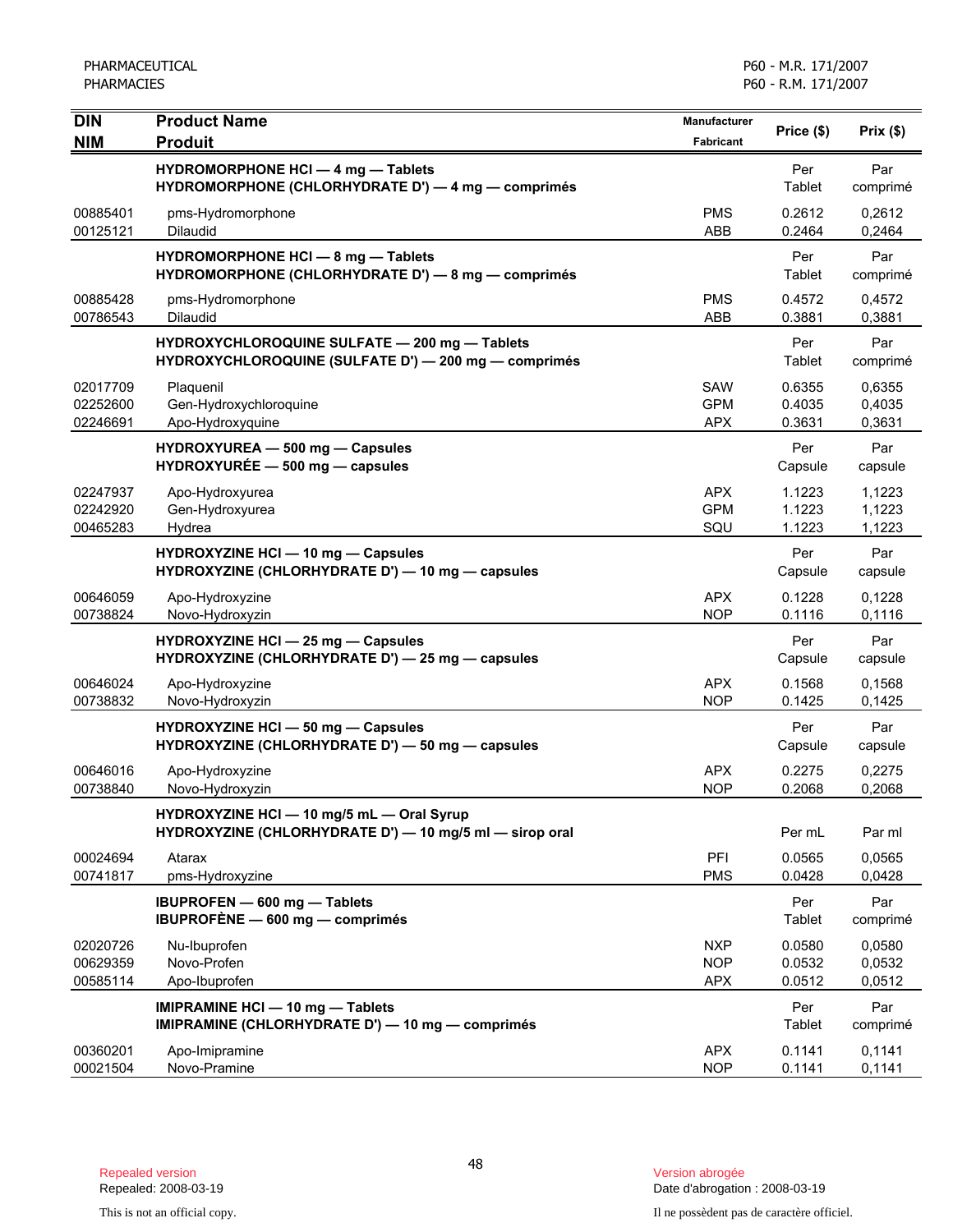| <b>DIN</b> | <b>Product Name</b>                                                                  | Manufacturer     | Price (\$)     | Prix(\$)        |
|------------|--------------------------------------------------------------------------------------|------------------|----------------|-----------------|
| <b>NIM</b> | <b>Produit</b>                                                                       | <b>Fabricant</b> |                |                 |
|            | IMIPRAMINE HCI - 25 mg - Tablets<br>IMIPRAMINE (CHLORHYDRATE D') - 25 mg - comprimés |                  | Per<br>Tablet  | Par<br>comprimé |
| 00010472   | Tofranil                                                                             | <b>NVT</b>       | 0.2862         | 0,2862          |
| 00312797   | Apo-Imipramine                                                                       | <b>APX</b>       | 0.1815         | 0,1815          |
| 00021512   | Novo-Pramine                                                                         | <b>NOP</b>       | 0.1815         | 0,1815          |
|            | IMIPRAMINE HCI - 50 mg - Tablets<br>IMIPRAMINE (CHLORHYDRATE D') - 50 mg - comprimés |                  | Per<br>Tablet  | Par<br>comprimé |
| 00010480   | Tofranil                                                                             | <b>NVT</b>       | 0.5318         | 0,5318          |
| 00326852   | Apo-Imipramine                                                                       | <b>APX</b>       | 0.3372         | 0,3372          |
| 00021520   | Novo-Pramine                                                                         | <b>NOP</b>       | 0.3372         | 0,3372          |
|            | INDAPAMIDE - 1.25 mg - Tablets<br>INDAPAMIDE $- 1,25$ mg $-$ comprimés               |                  | Per<br>Tablet  | Par<br>comprimé |
| 02179709   | Lozide                                                                               | <b>SEV</b>       | 0.3277         | 0,3277          |
| 02245246   | Apo-Indapamide                                                                       | <b>APX</b>       | 0.2065         | 0,2065          |
| 02239913   | Dom-Indapamide                                                                       | <b>DOM</b>       | 0.2065         | 0,2065          |
| 02240067   | Gen-Inapamide                                                                        | <b>GPM</b>       | 0.2065         | 0,2065          |
| 02239619   | pms-Indapamide                                                                       | <b>PMS</b>       | 0.2065         | 0,2065          |
| 02227339   | ratio-Indapamide                                                                     | <b>RPH</b>       | 0.2065         | 0,2065          |
|            | INDAPAMIDE - 2.5 mg - Tablets<br>$INDAPAMIDE - 2.5 mg - comprimés$                   |                  | Per<br>Tablet  | Par<br>comprimé |
| 00564966   | Lozide                                                                               | <b>SER</b>       | 0.5200         | 0,5200          |
| 02223678   | Apo-Indapamide                                                                       | <b>APX</b>       | 0.3276         | 0,3276          |
| 02153483   | Gen-Indapamide                                                                       | <b>GPM</b>       | 0.3276         | 0,3276          |
| 02223597   | Nu-Indapamide                                                                        | <b>NXP</b>       | 0.3276         | 0,3276          |
| 02239917   | Dom-Indapamide                                                                       | <b>DOM</b>       | 0.3275         | 0,3275          |
| 02231184   | Novo-Indapamide                                                                      | <b>NOP</b>       | 0.3275         | 0,3275          |
| 02239620   | pms-Indapamide                                                                       | <b>PMS</b>       | 0.3275         | 0,3275          |
| 02049341   | ratio-Indapamide                                                                     | <b>RPH</b>       | 0.3275         | 0,3275          |
|            | INDOMETHACIN - 25 mg - Capsules<br>$INDOMÉTHACINE - 25 mg - capsules$                |                  | Per<br>Capsule | Par<br>capsule  |
| 00016039   | Indocid                                                                              | <b>MFX</b>       | 0.3255         | 0,3255          |
| 02143364   | ratio-Indomethacin                                                                   | <b>RPH</b>       | 0.1183         | 0,1183          |
| 02204541   | Rhodacine                                                                            | <b>ROP</b>       | 0.0959         | 0,0959          |
| 00611158   | Apo-Indomethacin                                                                     | <b>APX</b>       | 0.0958         | 0,0958          |
| 00337420   | Novo-Methacin                                                                        | <b>NOP</b>       | 0.0958         | 0,0958          |
| 00865850   | Nu-Indo                                                                              | <b>NXP</b>       | 0.0958         | 0,0958          |
|            | INDOMETHACIN - 50 mg - Capsules<br>INDOMÉTHACINE - 50 mg - capsules                  |                  | Per<br>Capsule | Par<br>capsule  |
| 00016047   | Indocid                                                                              | <b>MFX</b>       | 0.5287         | 0,5287          |
| 02143372   | ratio-Indomethacin                                                                   | <b>RPH</b>       | 0.2052         | 0,2052          |
| 02204568   | Rhodacine                                                                            | <b>ROP</b>       | 0.1663         | 0,1663          |
| 00611166   | Apo-Indomethacin                                                                     | <b>APX</b>       | 0.1662         | 0,1662          |
| 00337439   | Novo-Methacin                                                                        | <b>NOP</b>       | 0.1662         | 0,1662          |
| 00865869   | Nu-Indo                                                                              | <b>NXP</b>       | 0.1662         | 0,1662          |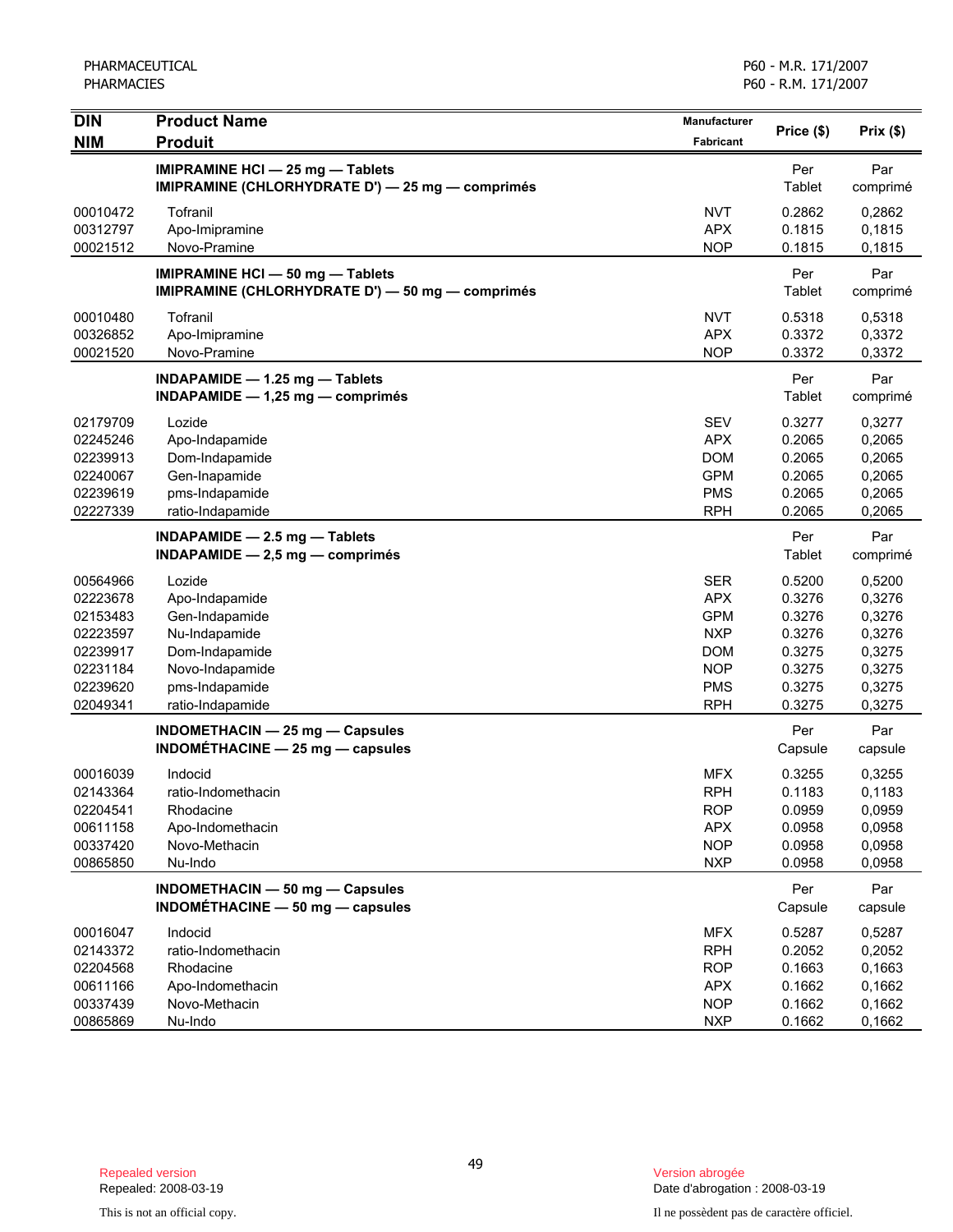| <b>DIN</b><br><b>NIM</b>                                                         | <b>Product Name</b><br><b>Produit</b>                                                                                                                                                                                                              | <b>Manufacturer</b><br>Fabricant                                                               | Price (\$)                                                         | Prix(\$)                                                           |
|----------------------------------------------------------------------------------|----------------------------------------------------------------------------------------------------------------------------------------------------------------------------------------------------------------------------------------------------|------------------------------------------------------------------------------------------------|--------------------------------------------------------------------|--------------------------------------------------------------------|
|                                                                                  | INDOMETHACIN - 100 mg - Suppositories<br>INDOMÉTHACINE - 100 mg - suppositoires                                                                                                                                                                    |                                                                                                | Per                                                                | Par<br>Suppository suppositoire                                    |
| 01934139<br>02231800                                                             | ratio-Indomethacin<br>Sandoz Indomethacin                                                                                                                                                                                                          | <b>RPH</b><br>SDZ                                                                              | 0.9812<br>0.9812                                                   | 0,9812<br>0,9812                                                   |
|                                                                                  | <b>IPRATROPIUM BROMIDE - 250 mcg/mL - Inhalation Solution</b><br>IPRATROPIUM (BROMURE D') - 250 mcg/ml - solution pour inhalation                                                                                                                  |                                                                                                | Per mL                                                             | Par ml                                                             |
| 00731439<br>02210479<br>02231136<br>02126222<br>02239131<br>02097141             | Atrovent<br>Novo-Ipramide<br>pms-Ipratropium<br>Apo-Ipravent<br>Gen-Ipratropium<br>ratio-Ipratropium                                                                                                                                               | <b>BOE</b><br><b>NOP</b><br><b>PMS</b><br><b>APX</b><br><b>GPM</b><br><b>RPH</b>               | 0.9922<br>0.7235<br>0.7233<br>0.6083<br>0.6083<br>0.6083           | 0,9922<br>0,7235<br>0,7233<br>0,6083<br>0,6083<br>0,6083           |
|                                                                                  | <b>IPRATROPIUM BROMIDE - 125 mcg/mL - Unit Dose Vial</b><br>IPRATROPIUM (BROMURE D') - 125 mcg/ml - ampoule monodose                                                                                                                               |                                                                                                | Per mL                                                             | Par ml                                                             |
| 02026759<br>02231135<br>02097176                                                 | Atrovent<br>pms-Ipratropium<br>ratio-Ipratropium UDV                                                                                                                                                                                               | <b>BOE</b><br><b>PMS</b><br><b>RPH</b>                                                         | 0.7444<br>0.4158<br>0.4158                                         | 0,7444<br>0,4158<br>0,4158                                         |
|                                                                                  | IPRATROPIUM BROMIDE - 250 mcg/mL - Unit Dose Vial<br>IPRATROPIUM (BROMURE D') - 250 mcg/ml - ampoule monodose                                                                                                                                      |                                                                                                | Per mL                                                             | Par ml                                                             |
| 01950681<br>02216221<br>02231244<br>02231245<br>02231494<br>02231785<br>02097168 | Atrovent<br>Gen-Ipratropium<br>pms-Ipratropium (1 mL)/pms-Ipratropium (1 ml)<br>pms-Ipratropium (2 mL)/pms-Ipratropium (2 ml)<br>Apo-Ipravent<br>Nu-Ipratropium Plastic Ampoules/Nu-Ipratropium, en ampoules en plastique<br>ratio-Ipratropium UDV | <b>BOE</b><br><b>GPM</b><br><b>PMS</b><br><b>PMS</b><br><b>APX</b><br><b>NXP</b><br><b>RPH</b> | 1.4889<br>0.8316<br>0.8316<br>0.8316<br>0.8305<br>0.8305<br>0.8305 | 1,4889<br>0,8316<br>0,8316<br>0,8316<br>0,8305<br>0,8305<br>0,8305 |
|                                                                                  | <b>IPRATROPIUM BROMIDE - 0.03% - Nasal Spray</b><br>IPRATROPIUM (BROMURE D') - 0,03 % - vaporisateur nasal                                                                                                                                         |                                                                                                | Per mL                                                             | Par ml                                                             |
| 02163705<br>02239627<br>02240072<br>02246083                                     | Atrovent<br>pms-Ipratropium<br>ratio-Ipratropium<br>Apo-Ipravent                                                                                                                                                                                   | <b>BOE</b><br><b>PMS</b><br><b>RPH</b><br><b>APX</b>                                           | 1.0923<br>0.7124<br>0.6477<br>0.6433                               | 1,0923<br>0,7124<br>0,6477<br>0,6433                               |
|                                                                                  | <b>IPRATROPIUM BROMIDE - 0.06% - Nasal Spray</b><br>IPRATROPIUM (BROMURE D') - 0,06 % - vaporisateur nasal                                                                                                                                         |                                                                                                | Per mL                                                             | Par ml                                                             |
| 02163713<br>02246084                                                             | Atrovent<br>Apo-Ipravent                                                                                                                                                                                                                           | <b>BOE</b><br><b>APX</b>                                                                       | 2.0416<br>1.2863                                                   | 2,0416<br>1,2863                                                   |
|                                                                                  | IPRATROPIUM BROMIDE/SALBUTAMOL - 0.2 mg/1 mg/mL - Unit Dose Vial<br>IPRATROPIUM BROMIDE/SALBUTAMOL - 0,2 mg/1 mg/ml - ampoule monodose                                                                                                             |                                                                                                | Per mL                                                             | Par ml                                                             |
| 02231675<br>02266393<br>02243789<br>02272695                                     | Combivent UDV<br>Apo-Salvent Ipravent Sterules<br>ratio-Ipra Sal UDV<br>Gen-Combo Sterinebs                                                                                                                                                        | <b>BOE</b><br><b>APX</b><br><b>RPH</b><br><b>GPM</b>                                           | 0.6459<br>0.4070<br>0.4069<br>0.3700                               | 0,6459<br>0,4070<br>0,4069<br>0,3700                               |
|                                                                                  | ISOSORBIDE-5-MONOHYDRATE - 60 mg - Tablets<br>ISOSORBIDE-5-MONOHYDRATE - 60 mg - comprimés                                                                                                                                                         |                                                                                                | Per<br>Tablet                                                      | Par<br>comprimé                                                    |
| 02126559<br>02272830                                                             | Imdur<br>Apo-ISMN                                                                                                                                                                                                                                  | <b>AZC</b><br><b>APX</b>                                                                       | 0.7613<br>0.5445                                                   | 0,7613<br>0,5445                                                   |

Date d'abrogation : 2008-03-19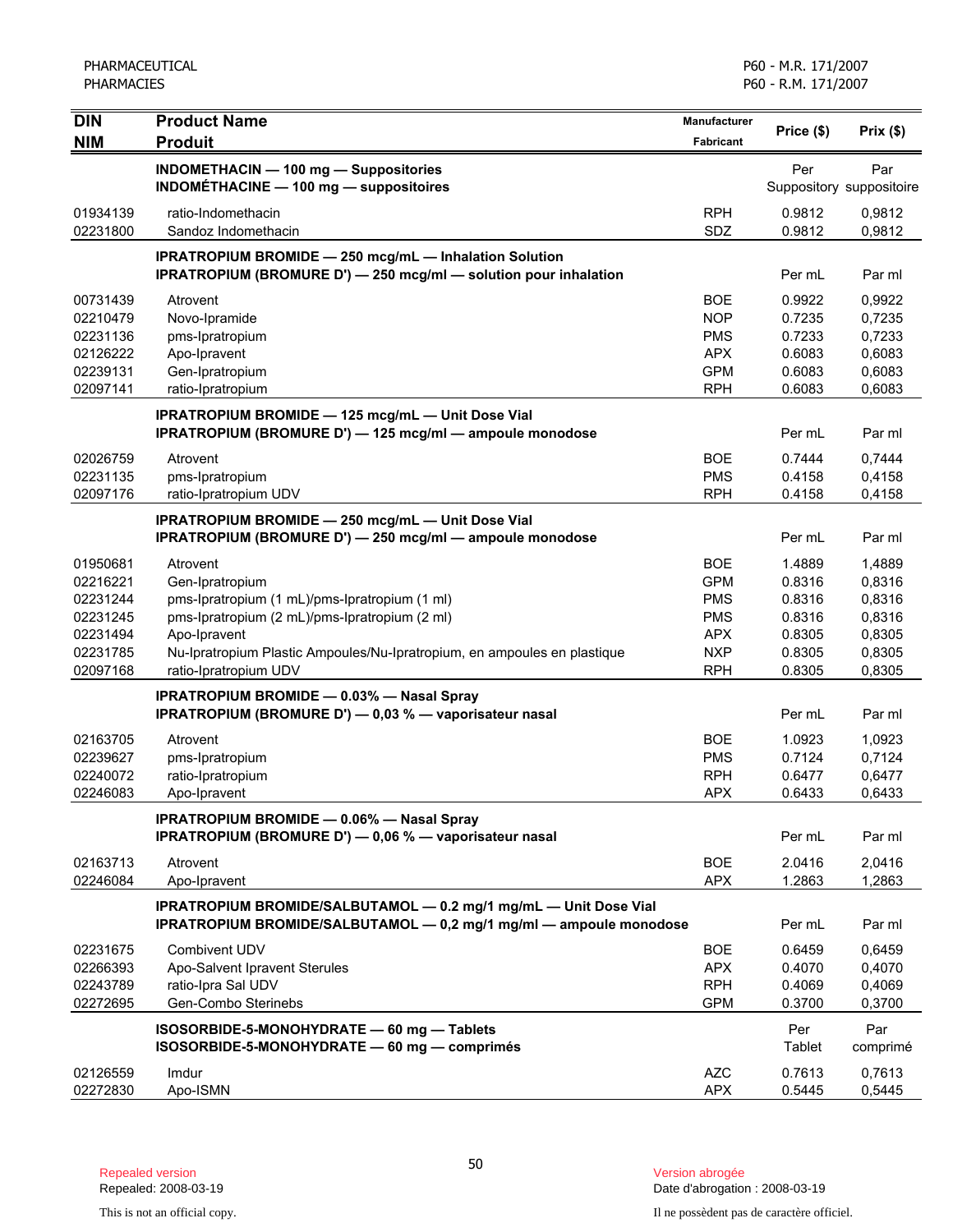| <b>DIN</b>                                   | <b>Product Name</b>                                                                                               | <b>Manufacturer</b>                                  | Price (\$)                           | Prix(\$)                             |
|----------------------------------------------|-------------------------------------------------------------------------------------------------------------------|------------------------------------------------------|--------------------------------------|--------------------------------------|
| <b>NIM</b>                                   | <b>Produit</b>                                                                                                    | <b>Fabricant</b>                                     |                                      |                                      |
|                                              | <b>ISOTRENTOIN - 10 mg - Capsules</b><br>ISOTRENTOIN - 10 mg - capsules                                           |                                                      | Per<br>Capsule                       | Par<br>capsule                       |
| 00582344<br>02257955                         | Accutane<br>Clarus                                                                                                | <b>HLR</b><br><b>PMP</b>                             | 1.0245<br>1.0245                     | 1,0245<br>1,0245                     |
|                                              | ISOTRENTOIN - 40 mg - Capsules<br><b>ISOTRENTOIN - 40 mg - capsules</b>                                           |                                                      | Per<br>Capsule                       | Par<br>capsule                       |
| 00582352<br>02257963                         | Accutane<br>Clarus                                                                                                | <b>HLR</b><br><b>PMP</b>                             | 2.0904<br>2.0904                     | 2,0904<br>2,0904                     |
|                                              | KETOCONAZOLE - 2% - Cream<br>KÉTOCONAZOLE - 2 % - crème                                                           |                                                      | Per<br>Gram                          | Par<br>gramme                        |
| 00703974<br>02245662                         | Nizoral<br>Ketoderm                                                                                               | <b>MCL</b><br><b>TPT</b>                             | 0.5232<br>0.3484                     | 0,5232<br>0,3484                     |
|                                              | KETOCONAZOLE - 200 mg - Tablets<br>KÉTOCONAZOLE - 200 mg - comprimés                                              |                                                      | Per<br>Tablet                        | Par<br>comprimé                      |
| 02237235<br>02231061<br>02122197             | Apo-Ketoconazole<br>Novo-Ketoconazole<br>Nu-Ketocon                                                               | APX<br><b>NOP</b><br><b>NXP</b>                      | 1.3019<br>1.3019<br>1.3019           | 1,3019<br>1,3019<br>1,3019           |
|                                              | KETOPROFEN - 100 mg - Enteric Coated Tablets<br>KÉTOPROFÈNE - 100 mg - comprimés à enrobage entérosoluble         |                                                      | Per<br>Tablet                        | Par<br>comprimé                      |
| 01926365<br>00842664                         | Orudis E-100<br>Apo-Keto-E                                                                                        | <b>AVE</b><br><b>APX</b>                             | 0.7901<br>0.3386                     | 0,7901<br>0.3386                     |
|                                              | KETOROLAC TROMETHAMINE - 30 mg/mL - Injection<br>KÉTOROLAC (TROMÉTHAMINE DE) - 30 mg/ml - injection               |                                                      | Per mL                               | Par ml                               |
| 02162652<br>02239944                         | Toradol<br>Ketorolac Tromethamine/Trométhamine de kétorolac                                                       | <b>HLR</b><br>SIL                                    | 4.7014<br>3.9930                     | 4,7014<br>3,9930                     |
|                                              | KETOROLAC TROMETHAMINE - 0.5% - Ophthalmic Solution<br>KÉTOROLAC (TROMÉTHAMINE DE) - 0,5 % - solution ophtalmique |                                                      | Per mL                               | Par ml                               |
| 01968300<br>02245821<br>02247461             | Acular<br>Apo-Ketorolac<br>ratio-Ketorolac                                                                        | <b>ALL</b><br><b>APX</b><br><b>RPH</b>               | 3.6960<br>2.4650<br>2.2180           | 3,6960<br>2,4650<br>2,2180           |
|                                              | KETOROLAC TROMETHAMINE - 10 mg - Tablets<br>KÉTOROLAC (TROMÉTHAMINE DE) - 10 mg - comprimés                       |                                                      | Per<br>Tablet                        | Par<br>comprimé                      |
| 02162660<br>02229080<br>02230201<br>02237910 | Toradol<br>Apo-Ketorolac<br>Novo-Ketorolac<br>Nu-Ketorolac                                                        | HLR<br><b>APX</b><br><b>NOP</b><br><b>NXP</b>        | 0.7318<br>0.5005<br>0.5005<br>0.5005 | 0,7318<br>0,5005<br>0,5005<br>0,5005 |
|                                              | KETOTIFEN FUMARATE - 1 mg/5 mL - Oral Liquid<br>KÉTOTIFÈNE (FUMARATE DE) - 1 mg/5 ml - liquide oral               |                                                      | Per mL                               | Par ml                               |
| 00600784<br>02176084<br>02231679<br>02218305 | Zaditen<br>Novo-Ketotifen<br>pms-Ketotifen<br>Nu-Ketotifen                                                        | <b>PAL</b><br><b>NOP</b><br><b>PMS</b><br><b>NXP</b> | 0.1952<br>0.1463<br>0.1463<br>0.1462 | 0,1952<br>0,1463<br>0,1463<br>0,1462 |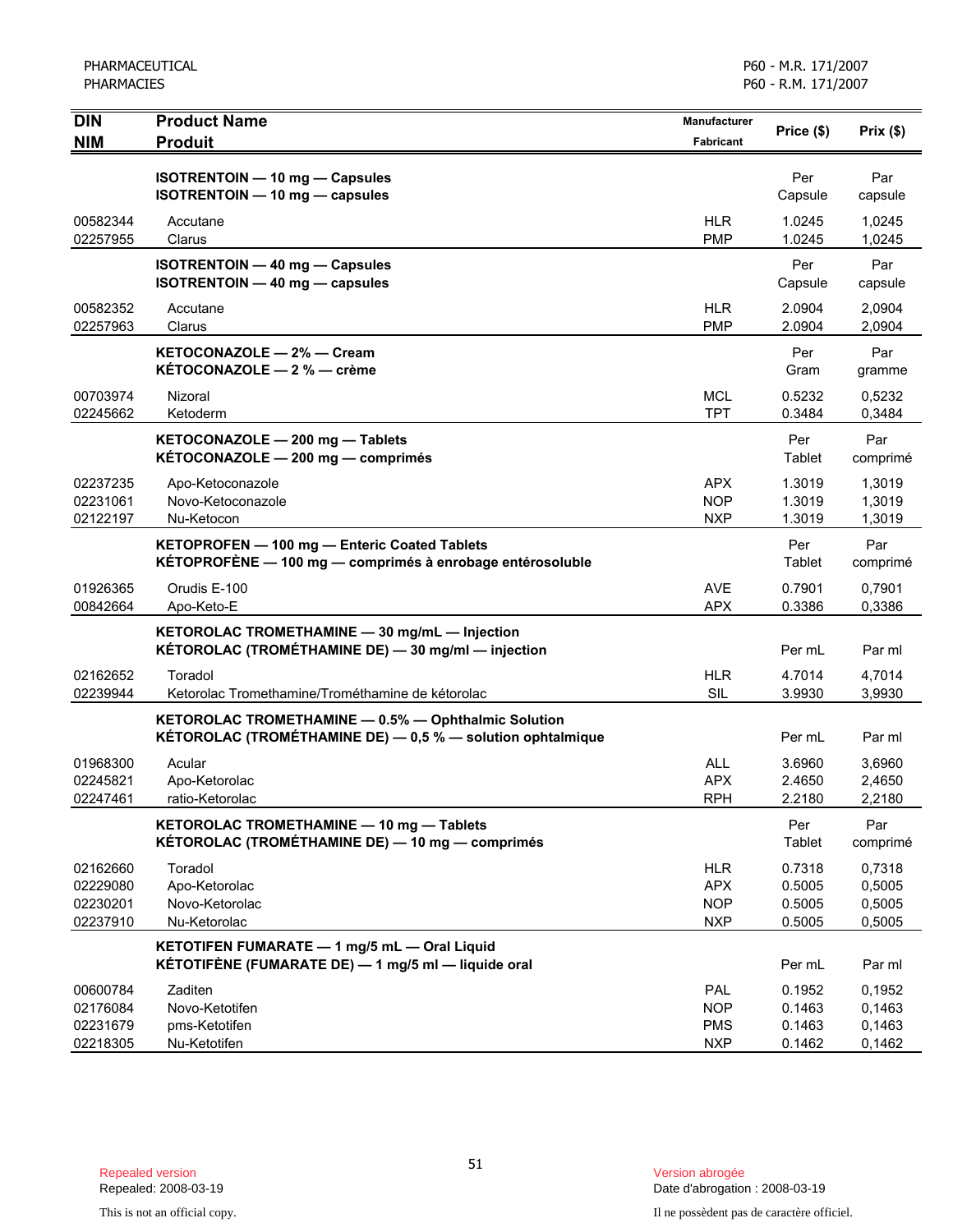| <b>DIN</b>                                                           | <b>Product Name</b>                                                                                        | Manufacturer                                                                     | Price (\$)                                               | Prix(\$)                                                 |
|----------------------------------------------------------------------|------------------------------------------------------------------------------------------------------------|----------------------------------------------------------------------------------|----------------------------------------------------------|----------------------------------------------------------|
| <b>NIM</b>                                                           | <b>Produit</b>                                                                                             | <b>Fabricant</b>                                                                 |                                                          |                                                          |
|                                                                      | KETOTIFEN FUMARATE - 1 mg - Tablets<br>KÉTOTIFÈNE (FUMARATE DE) — 1 mg — comprimés                         |                                                                                  | Per<br>Tablet                                            | Par<br>comprimé                                          |
| 00577308<br>02230730                                                 | Zaditen<br>Novo-Ketotifen                                                                                  | PAL<br><b>NOP</b>                                                                | 0.8712<br>0.6969                                         | 0,8712<br>0,6969                                         |
|                                                                      | LABETALOL - 100 mg - Tablets<br>LABÉTALOL $-$ 100 mg $-$ comprimés                                         |                                                                                  | Per<br>Tablet                                            | Par<br>comprimé                                          |
| 02106272<br>02243538                                                 | Trandate<br>Apo-Labetalol                                                                                  | <b>SHI</b><br><b>APX</b>                                                         | 0.2642<br>0.2175                                         | 0,2642<br>0,2175                                         |
|                                                                      | LACTULOSE - 667 mg/mL - Oral Liquid<br>LACTULOSE - 667 mg/ml - liquide oral                                |                                                                                  | Per mL                                                   | Par ml                                                   |
| 02242814<br>00703486<br>00854409                                     | Apo-Lactulose<br>pms-Lactulose<br>ratio-Lactulose                                                          | <b>APX</b><br><b>PMS</b><br><b>RPH</b>                                           | 0.0160<br>0.0160<br>0.0160                               | 0,0160<br>0,0160<br>0,0160                               |
|                                                                      | LAMOTRIGINE - 25 mg - Tablets<br>LAMOTRIGINE - 25 mg - comprimés                                           |                                                                                  | Per<br>Tablet                                            | Par<br>comprimé                                          |
| 02142082<br>02245208<br>02265494<br>02248232<br>02246897<br>02243352 | Lamictal<br>Apo-Lamotrigine<br>Gen-Lamotrigine<br>Novo-Lamotrigine<br>pms-Lamotrigine<br>ratio-Lamotrigine | <b>GSK</b><br><b>APX</b><br><b>GPM</b><br><b>NOP</b><br><b>PMS</b><br><b>RPH</b> | 0.3464<br>0.2297<br>0.2297<br>0.2297<br>0.2297<br>0.2297 | 0,3464<br>0,2297<br>0,2297<br>0,2297<br>0,2297<br>0,2297 |
|                                                                      | LAMOTRIGINE - 100 mg - Tablets<br>LAMOTRIGINE - 100 mg - comprimés                                         |                                                                                  | Per<br>Tablet                                            | Par<br>comprimé                                          |
| 02142104<br>02245209<br>02265508<br>02248233<br>02246898<br>02243353 | Lamictal<br>Apo-Lamotrigine<br>Gen-Lamotrigine<br>Novo-Lamotrigine<br>pms-Lamotrigine<br>ratio-Lamotrigine | <b>GSK</b><br><b>APX</b><br><b>GPM</b><br><b>NOP</b><br><b>PMS</b><br><b>RPH</b> | 1.3960<br>0.9189<br>0.9189<br>0.9189<br>0.9189<br>0.9189 | 1,3960<br>0,9189<br>0,9189<br>0,9189<br>0,9189<br>0,9189 |
|                                                                      | LAMOTRIGINE - 150 mg - Tablets<br>LAMOTRIGINE - 150 mg - comprimés                                         |                                                                                  | Per<br>Tablet                                            | Par<br>comprimé                                          |
| 02142112<br>02248234<br>02245210<br>02265516<br>02246899<br>02246963 | Lamictal<br>Novo-Lamotrigine<br>Apo-Lamotrigine<br>Gen-Lamotrigine<br>pms-Lamotrigine<br>ratio-Lamotrigine | <b>GSK</b><br><b>NOP</b><br><b>APX</b><br><b>GPM</b><br><b>PMS</b><br><b>RPH</b> | 2.1060<br>1.3784<br>1.3783<br>1.3783<br>1.3783<br>1.3783 | 2,1060<br>1,3784<br>1,3783<br>1,3783<br>1,3783<br>1,3783 |
|                                                                      | LEFLUNOMIDE - 10 mg - Tablets<br>LEFLUNOMIDE - 10 mg - comprimés                                           |                                                                                  | Per<br>Tablet                                            | Par<br>comprimé                                          |
| 02241888<br>02261251<br>02288265<br>02256495<br>02283964             | Arava<br>Novo-Leflunomide<br>pms-Leflunomide<br>Apo-Leflunomide<br>Sandoz Leflunomide                      | <b>AVT</b><br><b>NOP</b><br><b>PMS</b><br><b>APX</b><br>SDZ                      | 11.6303<br>6.6459<br>6.6459<br>6.6458<br>6.6458          | 11,6303<br>6,6459<br>6,6459<br>6,6458<br>6,6458          |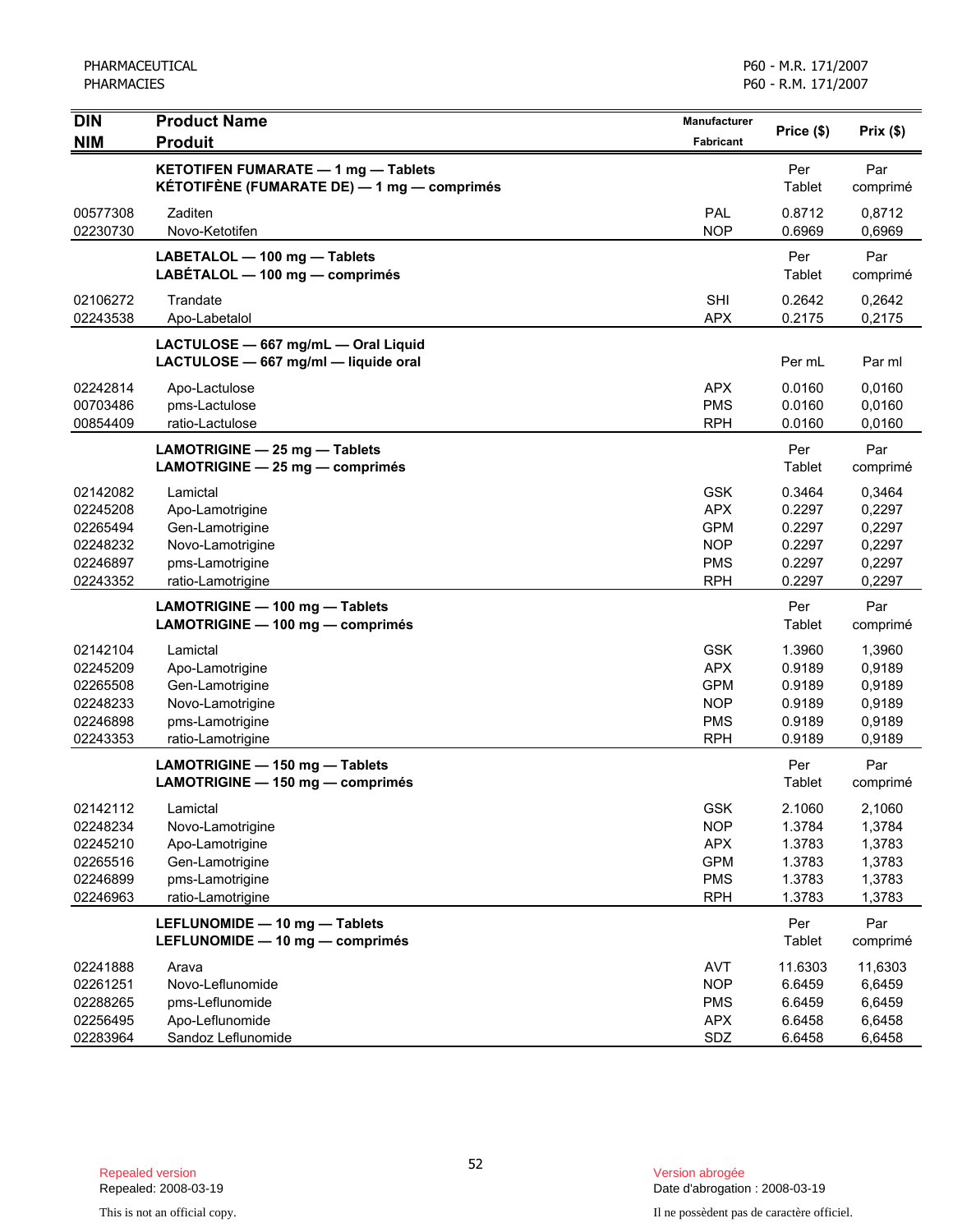| <b>DIN</b>                                               | <b>Product Name</b>                                                                                            | <b>Manufacturer</b>                                         |                                                 |                                                 |
|----------------------------------------------------------|----------------------------------------------------------------------------------------------------------------|-------------------------------------------------------------|-------------------------------------------------|-------------------------------------------------|
| <b>NIM</b>                                               | <b>Produit</b>                                                                                                 | Fabricant                                                   | Price (\$)                                      | Prix(\$)                                        |
|                                                          | LEFLUNOMIDE - 20 mg - Tablets<br>LEFLUNOMIDE - 20 mg - comprimés                                               |                                                             | Per<br>Tablet                                   | Par<br>comprimé                                 |
| 02241889<br>02261278<br>02288273<br>02256509<br>02283972 | Arava<br>Novo-Leflunomide<br>pms-Leflunomide<br>Apo-Leflunomide<br>Sandoz Leflunomide                          | <b>AVT</b><br><b>NOP</b><br><b>PMS</b><br><b>APX</b><br>SDZ | 11.6303<br>6.6459<br>6.6459<br>6.6458<br>6.6458 | 11,6303<br>6,6459<br>6,6459<br>6,6458<br>6,6458 |
|                                                          | LEVETIRACETAM - 250 mg - Tablets<br>LEVETIRACETAM - 250 mg - comprimés                                         |                                                             | Per<br>Tablet                                   | Par<br>comprimé                                 |
| 02247027<br>02285924<br>02274183                         | Keppra<br>Apo-Levetiracetam<br>Co Levetiracetam                                                                | <b>LUD</b><br><b>APX</b><br>COB                             | 1.6866<br>1.2293<br>1.2293                      | 1,6866<br>1,2293<br>1,2293                      |
|                                                          | LEVETIRACETAM - 500 mg - Tablets<br>LEVETIRACETAM - 500 mg - comprimés                                         |                                                             | Per<br>Tablet                                   | Par<br>comprimé                                 |
| 02247028<br>02285932<br>02274191                         | Keppra<br>Apo-Levetiracetam<br>Co Levetiracetam                                                                | <b>LUD</b><br><b>APX</b><br>COB                             | 2.0600<br>1.5015<br>1.5015                      | 2,0600<br>1,5015<br>1,5015                      |
|                                                          | LEVETIRACETAM - 750 mg - Tablets<br>LEVETIRACETAM - 750 mg - comprimés                                         |                                                             | Per<br>Tablet                                   | Par<br>comprimé                                 |
| 02247029<br>02285940<br>02274205                         | Keppra<br>Apo-Levetiracetam<br>Co Levetiracetam                                                                | <b>LUD</b><br><b>APX</b><br>COB                             | 2.9316<br>2.1368<br>2.1368                      | 2,9316<br>2,1368<br>2,1368                      |
|                                                          | LEVOBUNOLOL HCI - 0.25% - Ophthalmic Solution<br>LÉVOBUNOLOL (CHLORHYDRATE DE) - 0,25 % - solution ophtalmique |                                                             | Per mL                                          | Par ml                                          |
| 00751286<br>02241575<br>02197456<br>02031159<br>02241715 | Betagan<br>Apo-Levobunolol<br>Novo-Levobunolol<br>ratio-Levobunolol<br>Sandoz Levobunolol                      | <b>ALL</b><br><b>APX</b><br><b>NOP</b><br><b>RPH</b><br>SDZ | 2.4728<br>1.2940<br>1.2940<br>1.2936<br>1.2936  | 2,4728<br>1,2940<br>1,2940<br>1,2936<br>1,2936  |
|                                                          | LEVOBUNOLOL HCI - 0.5% - Ophthalmic Solution<br>LÉVOBUNOLOL (CHLORHYDRATE DE) - 0,5 % - solution ophtalmique   |                                                             | Per mL                                          | Par ml                                          |
| 00637661<br>02237991<br>02197464<br>02031167<br>02241716 | Betagan<br>pms-Levobunolol<br>Novo-Levobunolol<br>ratio-Levobunolol<br>Sandoz Levobunolol                      | <b>ALL</b><br><b>PMS</b><br><b>NOP</b><br><b>RPH</b><br>SDZ | 3.0162<br>1.7886<br>1.7120<br>1.7116<br>1.7116  | 3,0162<br>1,7886<br>1,7120<br>1,7116<br>1,7116  |
|                                                          | LEVODOPA/CARBIDOPA - 100 mg/10 mg - Tablets<br>LÉVODOPA/CARBIDOPA - 100 mg/10 mg - comprimés                   |                                                             | Per<br>Tablet                                   | Par<br>comprimé                                 |
| 00355658<br>02182831<br>02244494<br>02195933             | Sinemet<br>Nu-Levocarb<br>Novo-Levocarbidopa<br>Apo-Levocarb                                                   | <b>MFX</b><br><b>NXP</b><br><b>NOP</b><br><b>APX</b>        | 0.4644<br>0.3300<br>0.2783<br>0.2602            | 0,4644<br>0,3300<br>0,2783<br>0,2602            |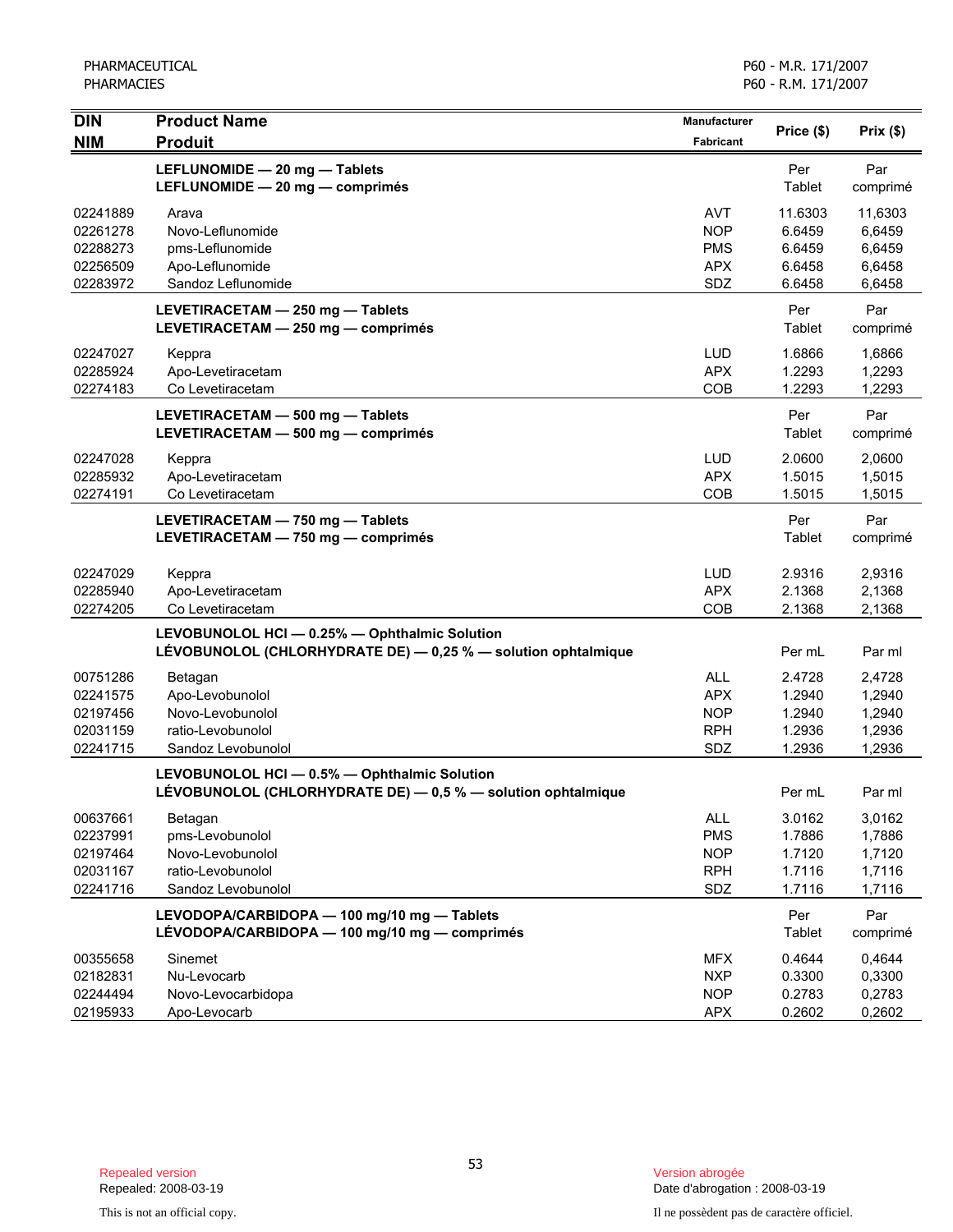| <b>DIN</b><br><b>NIM</b>                                 | <b>Product Name</b><br><b>Produit</b>                                                                                                     | Manufacturer<br><b>Fabricant</b>                             | Price (\$)                                     | Prix(\$)                                       |
|----------------------------------------------------------|-------------------------------------------------------------------------------------------------------------------------------------------|--------------------------------------------------------------|------------------------------------------------|------------------------------------------------|
|                                                          | LEVODOPA/CARBIDOPA - 100 mg/25 mg - Tablets<br>LÉVODOPA/CARBIDOPA - 100 mg/25 mg - comprimés                                              |                                                              | Per<br>Tablet                                  | Par<br>comprimé                                |
| 00513997<br>02182823<br>02244495<br>02195941             | Sinemet<br>Nu-Levocarb<br>Novo-Levocarbidopa<br>Apo-Levocarb                                                                              | MFX.<br><b>NXP</b><br><b>NOP</b><br><b>APX</b>               | 0.6934<br>0.4928<br>0.4164<br>0.3885           | 0,6934<br>0,4928<br>0,4164<br>0,3885           |
|                                                          | LEVODOPA/CARBIDOPA - 250 mg/25 mg - Tablets<br>LÉVODOPA/CARBIDOPA - 250 mg/25 mg - comprimés                                              |                                                              | Per<br>Tablet                                  | Par<br>comprimé                                |
| 00328219<br>02182858<br>02126184<br>02244496<br>02195968 | Sinemet<br>Nu-Levocarb<br>ratio-Levodopa/Carbidopa<br>Novo-Levocarbidopa<br>Apo-Levocarb                                                  | MFX.<br><b>NXP</b><br><b>RPH</b><br><b>NOP</b><br><b>APX</b> | 0.7740<br>0.5500<br>0.5500<br>0.4648<br>0.4337 | 0,7740<br>0,5500<br>0,5500<br>0,4648<br>0,4337 |
|                                                          | LEVODOPA/CARBIDOPA - 200 mg/50 mg - Controlled Release Tablets<br>LEVODOPA/CARBIDOPA - 200 mg/50 mg - comprimés à libération<br>contrôlée |                                                              | Per<br>Tablet                                  | Par<br>comprimé                                |
| 00870935<br>02245211                                     | Sinemet CR<br>Apo-Levocarb CR                                                                                                             | <b>DUP</b><br><b>APX</b>                                     | 1.3345<br>0.8124                               | 1,3345<br>0,8124                               |
|                                                          | LISINOPRIL - 5 mg - Tablets<br>$LISINOPRIL - 5 mg - comprimés$                                                                            |                                                              | Per<br>Tablet                                  | Par<br>comprimé                                |
| 02217481<br>00839388<br>02049333                         | Apo-Lisinopril<br>Prinivil<br>Zestril                                                                                                     | <b>APX</b><br><b>MFX</b><br><b>AZC</b>                       | 0.5927<br>0.5927<br>0.5927                     | 0,5927<br>0,5927<br>0,5927                     |
|                                                          | LISINOPRIL - 10 mg - Tablets<br>LISINOPRIL - 10 mg - comprimés                                                                            |                                                              | Per<br>Tablet                                  | Par<br>comprimé                                |
| 00839396<br>02049376<br>02217503                         | Prinivil<br>Zestril<br>Apo-Lisinopril                                                                                                     | <b>MFX</b><br><b>AZC</b><br><b>APX</b>                       | 0.7124<br>0.7124<br>0.7121                     | 0,7124<br>0,7124<br>0,7121                     |
|                                                          | $LISINOPRIL - 20 mg - Tables$<br>LISINOPRIL - 20 mg - comprimés                                                                           |                                                              | Per<br>Tablet                                  | Par<br>comprimé                                |
| 02049384<br>02217511<br>00839418                         | Zestril<br>Apo-Lisinopril<br>Prinivil                                                                                                     | <b>AZC</b><br><b>APX</b><br><b>MFX</b>                       | 0.8560<br>0.8557<br>0.8557                     | 0,8560<br>0,8557<br>0,8557                     |
|                                                          | LISINOPRIL/HYDROCHLOROTHIAZIDE - 10 mg/12.5 mg - Tablets<br>LISINOPRIL/HYDROCHLOROTHIAZIDE - 10 mg/12,5 mg - comprimés                    |                                                              | Per<br>Tablet                                  | Par<br>comprimé                                |
| 02103729<br>02108194                                     | Zestoretic<br>Prinzide                                                                                                                    | <b>AZC</b><br><b>MFX</b>                                     | 0.8337<br>0.7334                               | 0,8337<br>0,7334                               |
|                                                          | LISINOPRIL/HYDROCHLOROTHIAZIDE - 20 mg/12.5 mg - Tablets<br>LISINOPRIL/HYDROCHLOROTHIAZIDE - 20 mg/12,5 mg - comprimés                    |                                                              | Per<br>Tablet                                  | Par<br>comprimé                                |
| 02045737<br>00884413                                     | Zestoretic<br>Prinzide                                                                                                                    | <b>AZC</b><br><b>MFX</b>                                     | 1.0017<br>0.8814                               | 1.0017<br>0,8814                               |
|                                                          | LISINOPRIL/HYDROCHLOROTHIAZIDE - 20 mg/25 mg - Tablets<br>LISINOPRIL/HYDROCHLOROTHIAZIDE - 20 mg/25 mg - comprimés                        |                                                              | Per<br>Tablet                                  | Par<br>comprimé                                |
| 02045729<br>00884421                                     | Zestoretic<br>Prinzide                                                                                                                    | <b>AZC</b><br><b>MFX</b>                                     | 1.0017<br>0.8814                               | 1,0017<br>0,8814                               |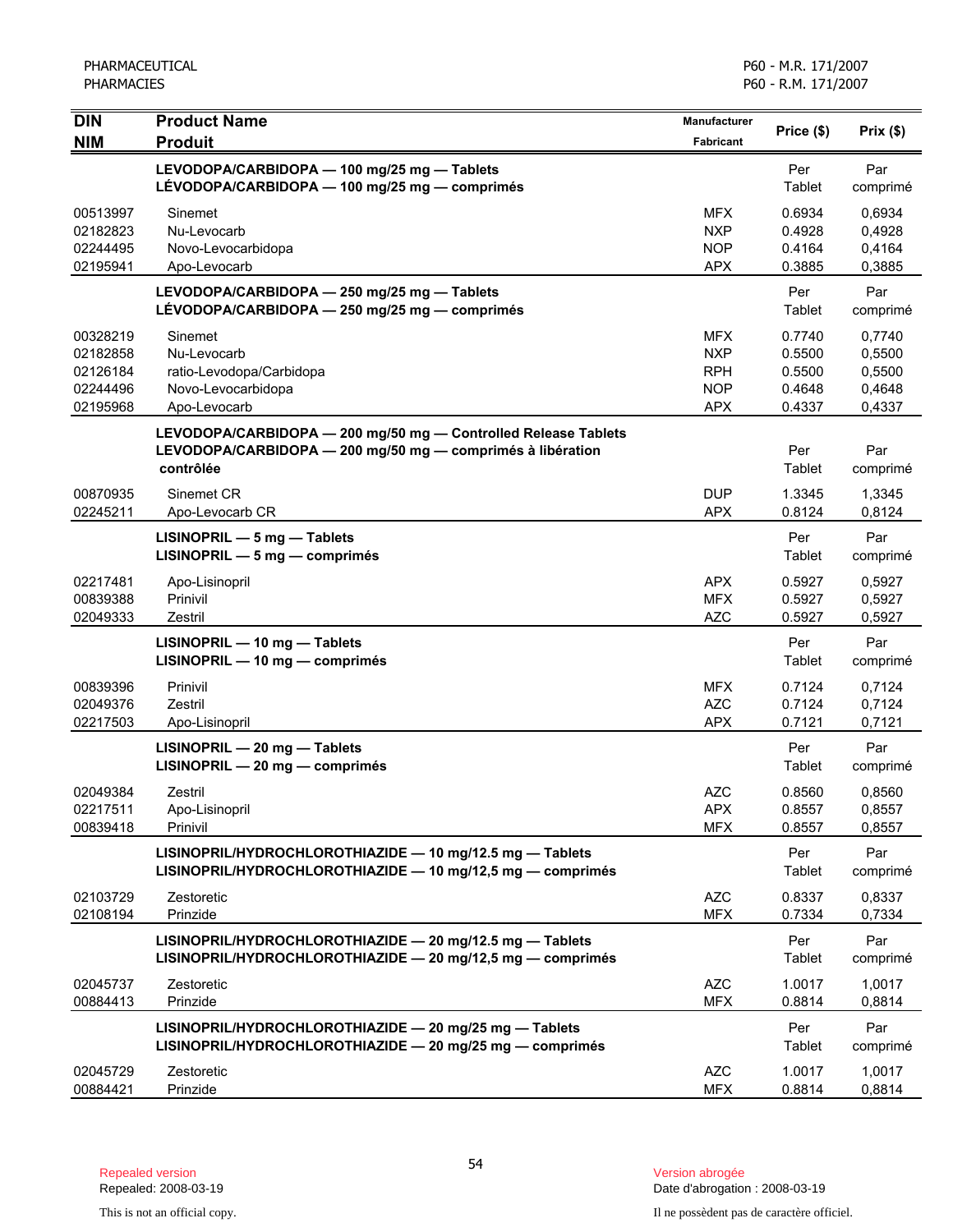| <b>DIN</b> | <b>Product Name</b>                         | <b>Manufacturer</b> | Price (\$)    | Prix(\$) |
|------------|---------------------------------------------|---------------------|---------------|----------|
| <b>NIM</b> | <b>Produit</b>                              | Fabricant           |               |          |
|            | LITHIUM CARBONATE - 150 mg - Capsules       |                     | Per           | Par      |
|            | LITHIUM (CARBONATE DE) - 150 mg - capsules  |                     | Capsule       | capsule  |
| 00461733   | Carbolith                                   | <b>VAL</b>          | 0.1256        | 0,1256   |
| 02216132   | pms-Lithium Carbonate                       | <b>PMS</b>          | 0.0697        | 0,0697   |
| 02242837   | Apo-Lithium Carbonate                       | <b>APX</b>          | 0.0585        | 0,0585   |
|            | LITHIUM CARBONATE - 150 mg - Capsules       |                     | Per           | Par      |
|            | LITHIUM (CARBONATE DE) - 150 mg - capsules  |                     | Capsule       | capsule  |
| 02013231   | Lithane                                     | PFI                 | 0.1041        | 0,1041   |
| 02242837   | Apo-Lithium Carbonate                       | <b>APX</b>          | 0.0585        | 0,0585   |
|            | LITHIUM CARBONATE - 300 mg - Capsules       |                     | Per           | Par      |
|            | LITHIUM (CARBONATE DE) - 300 mg - capsules  |                     | Capsule       | capsule  |
| 00236683   | Carbolith                                   | VAL                 | 0.0975        | 0,0975   |
| 02216140   | pms-Lithium Carbonate                       | <b>PMS</b>          | 0.0731        | 0,0731   |
| 02242838   | Apo-Lithium Carbonate                       | <b>APX</b>          | 0.0614        | 0,0614   |
|            | LITHIUM CARBONATE - 300 mg - Capsules       |                     | Per           | Par      |
|            | LITHIUM (CARBONATE DE) - 300 mg - capsules  |                     | Capsule       | capsule  |
| 00406775   | Lithane                                     | PFI                 | 0.1118        | 0,1118   |
| 02242838   | Apo-Lithium Carbonate                       | <b>APX</b>          | 0.0614        | 0,0614   |
|            | LITHIUM CARBONATE - 300 mg - Tablets        |                     | Per           | Par      |
|            | LITHIUM (CARBONATE DE) - 300 mg - comprimés |                     | Tablet        | comprimé |
| 00590665   | Duralith                                    | <b>MCN</b>          | 0.2405        | 0,2405   |
| 02266695   | Apo-Lithium Carbonate SR                    | <b>APX</b>          | 0.1467        | 0,1467   |
|            | LITHIUM CARBONATE - 600 mg - Capsules       |                     | Per           | Par      |
|            | LITHIUM (CARBONATE DE) - 600 mg - capsules  |                     | Capsule       | capsule  |
| 02011239   | Carbolith                                   | <b>VAL</b>          | 0.1870        | 0,1870   |
| 02216159   | pms-Lithium Carbonate                       | <b>PMS</b>          | 0.1496        | 0,1496   |
|            | LOPERAMIDE - 2 mg - Tablets                 |                     | Per           | Par      |
|            | LOPÉRAMIDE $-2$ mg $-$ comprimés            |                     | Tablet        | comprimé |
| 02183862   | Imodium                                     | <b>MCL</b>          | 0.5184        | 0,5184   |
| 02229552   | Diarr-eze                                   | <b>PMS</b>          | 0.3593        | 0,3593   |
| 02228351   | pms-Loperamide                              | <b>PMS</b>          | 0.2717        | 0,2717   |
| 02212005   | Apo-Loperamide                              | <b>APX</b>          | 0.2713        | 0,2713   |
| 02132591   | Novo-Loperamide                             | <b>NOP</b>          | 0.2713        | 0,2713   |
| 02257564   | Sandoz Loperamide                           | SDZ                 | 0.2713        | 0,2713   |
|            | LORATADINE - 10 mg - Tablets                |                     | Per           | Par      |
|            | LORATADINE - 10 mg - comprimés              |                     | <b>Tablet</b> | comprimé |
| 00782696   | Claritin                                    | <b>SCH</b>          | 0.9192        | 0,9192   |
| 02243880   | Apo-Loratadine                              | <b>APX</b>          | 0.6895        | 0,6895   |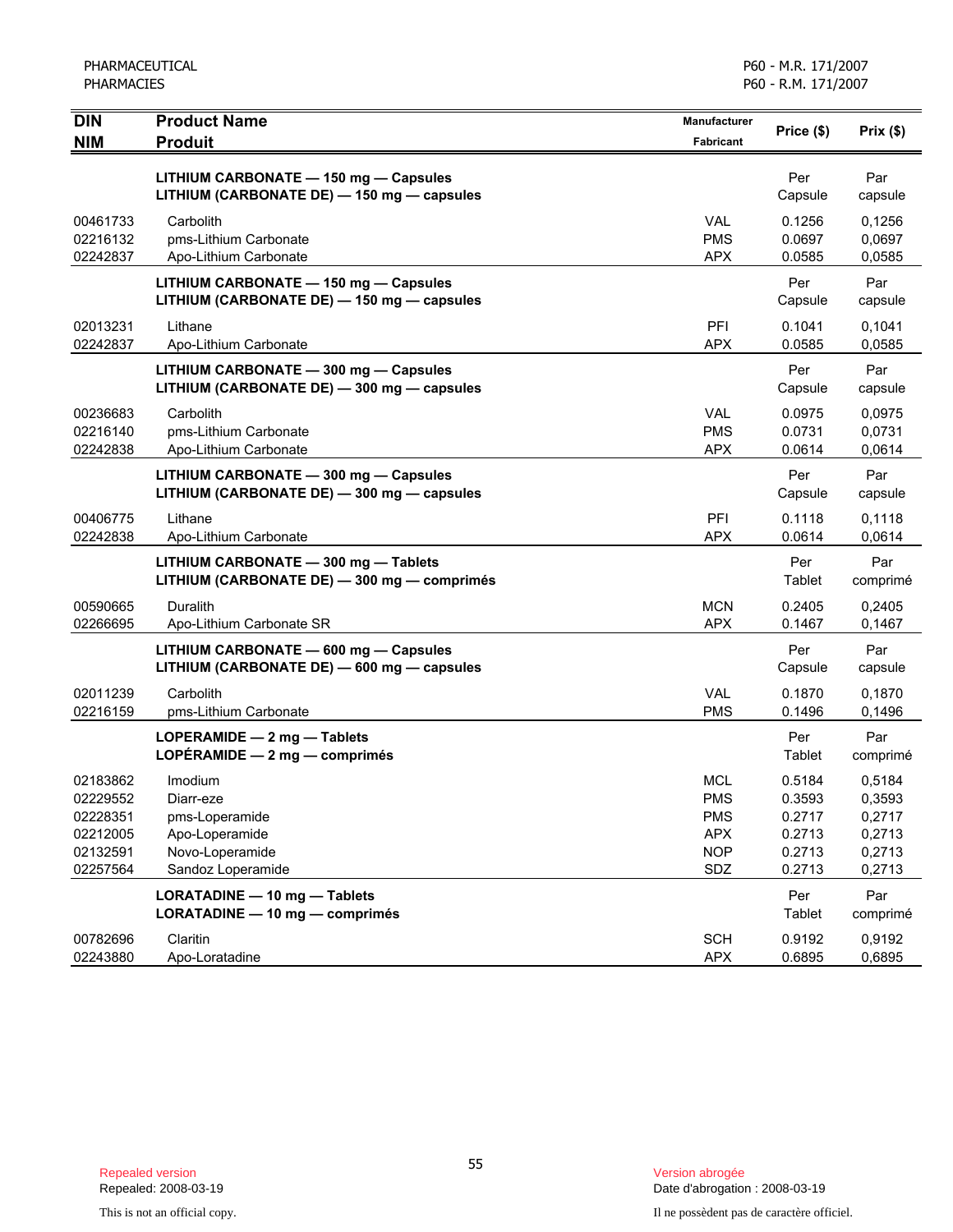| <b>DIN</b>           | <b>Product Name</b>                                                                      | <b>Manufacturer</b>      |                  | Prix(\$)         |
|----------------------|------------------------------------------------------------------------------------------|--------------------------|------------------|------------------|
| <b>NIM</b>           | <b>Produit</b>                                                                           | <b>Fabricant</b>         | Price (\$)       |                  |
|                      | LORAZEPAM - 0.5 mg - Oral Tablets<br>$LORAZÉPAM - 0,5 mg - comprimés oraux$              |                          | Per<br>Tablet    | Par<br>comprimé  |
| 00865672             | Nu-Loraz                                                                                 | <b>NXP</b>               | 0.0660           | 0,0660           |
| 00728187<br>00655740 | pms-Lorazepam                                                                            | <b>PMS</b><br><b>APX</b> | 0.0514<br>0.0395 | 0,0514<br>0,0395 |
| 02041413             | Apo-Lorazepam<br>Ativan                                                                  | <b>WAY</b>               | 0.0395           | 0,0395           |
| 00711101             | Novo-Lorazem                                                                             | <b>NOP</b>               | 0.0359           | 0,0359           |
|                      | LORAZEPAM - 1 mg - Oral Tablets<br>LORAZÉPAM $-1$ mg $-$ comprimés oraux                 |                          | Per<br>Tablet    | Par<br>comprimé  |
| 02041421             | Ativan                                                                                   | <b>WAY</b>               | 0.0930           | 0,0930           |
| 00865680             | Nu-Loraz                                                                                 | <b>NXP</b>               | 0.0635           | 0,0635           |
| 00728195             | pms-Lorazepam                                                                            | <b>PMS</b>               | 0.0524           | 0,0524           |
| 00655759             | Apo-Lorazepam                                                                            | <b>APX</b>               | 0.0492           | 0,0492           |
| 00637742             | Novo-Lorazem                                                                             | <b>NOP</b>               | 0.0447           | 0,0447           |
|                      | LORAZEPAM - 2 mg - Oral Tablets<br>LORAZEPAM - 2 mg - comprimés oraux                    |                          | Per<br>Tablet    | Par<br>comprimé  |
| 02041448             | Apo-Lorazepam                                                                            | <b>WAY</b>               | 0.1460           | 0,1460           |
| 00865699             | Nu-Loraz                                                                                 | <b>NXP</b>               | 0.1236           | 0,1236           |
| 00728209             | pms-Lorazepam                                                                            | <b>PMS</b>               | 0.0851           | 0,0851           |
| 00655767             | Apo-Lorazepam                                                                            | <b>APX</b>               | 0.0769           | 0,0769           |
| 00637750             | Novo-Lorazem                                                                             | <b>NOP</b>               | 0.0699           | 0,0699           |
|                      | LOVASTATIN - 20 mg - Tablets<br>LOVASTATINE - 20 mg - comprimés                          |                          | Per<br>Tablet    | Par<br>comprimé  |
| 00795860             | Mevacor                                                                                  | <b>MFX</b>               | 1.8547           | 1,8547           |
| 02246013             | pms-Lovastatin                                                                           | <b>PMS</b>               | 1.5235           | 1,5235           |
| 02267969             | Ran-Lovastatin                                                                           | <b>RAN</b>               | 1.3197           | 1,3197           |
| 02220172             | Apo-Lovastatin                                                                           | <b>APX</b>               | 1.1998           | 1,1998           |
| 02248572             | Co Lovastatin                                                                            | COB                      | 1.1998           | 1,1998           |
| 02243127             | Gen-Lovastatin                                                                           | <b>GPM</b>               | 1.1998           | 1,1998           |
| 02245822             | ratio-Lovastatin                                                                         | <b>RPH</b>               | 1.1998           | 1,1998           |
| 02246542             | Novo-Lovastatin                                                                          | <b>NOP</b>               | 1.1997           | 1,1997           |
| 02247056             | Sandoz Lovastatin                                                                        | SDZ                      | 1.1997           | 1,1997           |
|                      | LOVASTATIN - 40 mg - Tablets<br>LOVASTATINE - 40 mg - comprimés                          |                          | Per<br>Tablet    | Par<br>comprimé  |
| 00795852             | Mevacor                                                                                  | <b>MFX</b>               | 3.4207           | 3,4207           |
| 02246014             | pms-Lovastatin                                                                           | <b>PMS</b>               | 2.8100           | 2,8100           |
| 02267977             | Ran-Lovastatin                                                                           | <b>RAN</b>               | 2.4342           | 2,4342           |
| 02220180             | Apo-Lovastatin                                                                           | <b>APX</b>               | 2.2129           | 2,2129           |
| 02248573             | Co Lovastatin                                                                            | COB                      | 2.2129           | 2,2129           |
| 02243129             | Gen-Lovastatin                                                                           | <b>GPM</b>               | 2.2129           | 2,2129           |
| 02246543             | Novo-Lovastatin                                                                          | <b>NOP</b>               | 2.2129           | 2,2129           |
| 02245823             | ratio-Lovastatin                                                                         | <b>RPH</b>               | 2.2129           | 2,2129           |
| 02247057             | Sandoz Lovastatin                                                                        | SDZ                      | 2.2129           | 2,2129           |
|                      | <b>LOXAPINE SUCCINATE - 5 mg - Tablets</b><br>LOXAPINE (SUCCINATE DE) - 5 mg - comprimés |                          | Per<br>Tablet    | Par<br>comprimé  |
| 02230837             | pms-Loxapine                                                                             | <b>PMS</b>               | 0.1768           | 0,1768           |
| 02237651             | Apo-Loxapine                                                                             | <b>APX</b>               | 0.1650           | 0,1650           |
| 02237534             | Nu-Loxapine                                                                              | <b>NXP</b>               | 0.1650           | 0,1650           |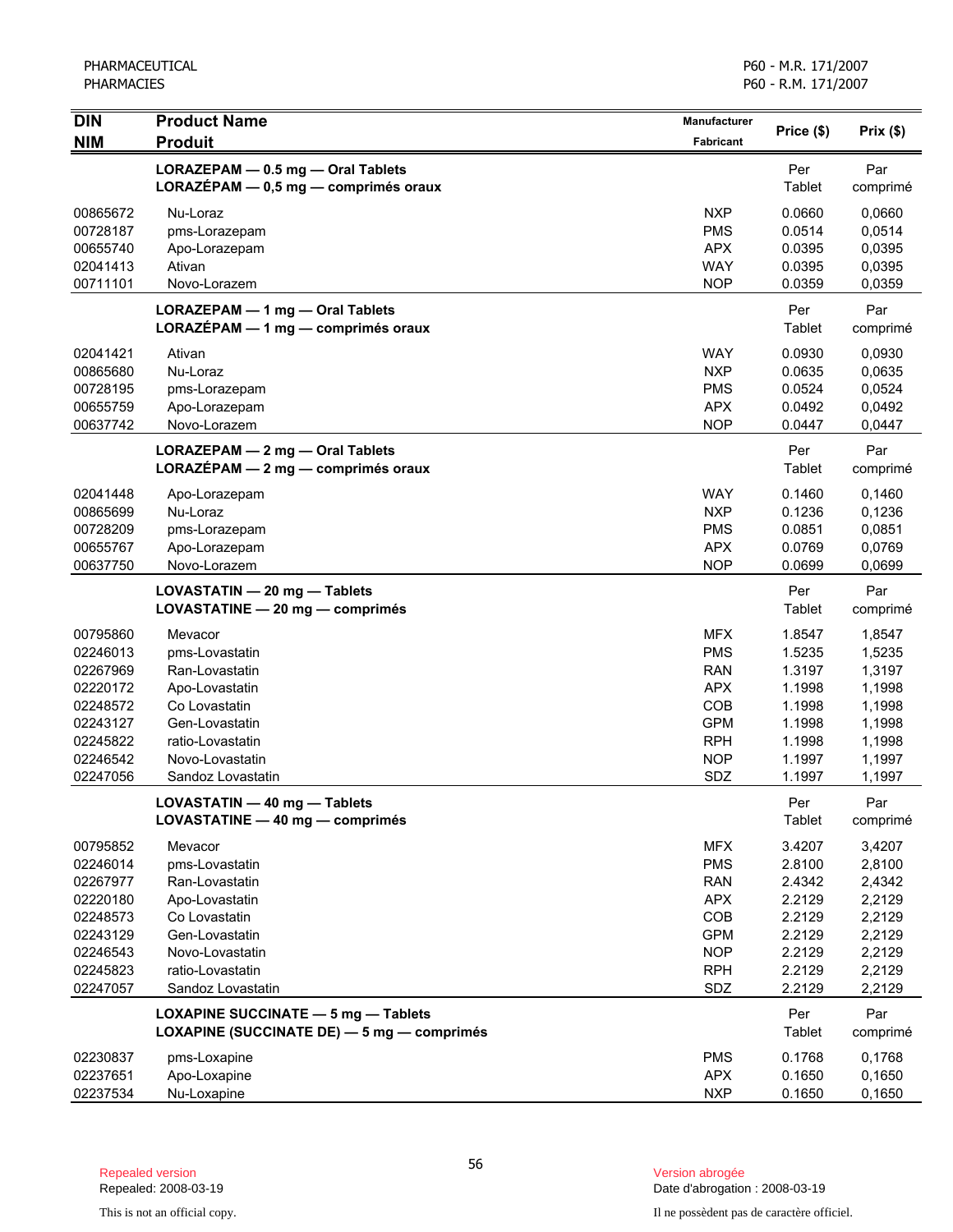| <b>DIN</b><br><b>NIM</b>                                             | <b>Product Name</b><br><b>Produit</b>                                                                   | <b>Manufacturer</b><br>Fabricant                                          | Price (\$)                                               | Prix(\$)                                                 |
|----------------------------------------------------------------------|---------------------------------------------------------------------------------------------------------|---------------------------------------------------------------------------|----------------------------------------------------------|----------------------------------------------------------|
|                                                                      | <b>LOXAPINE SUCCINATE - 10 mg - Tablets</b><br>LOXAPINE (SUCCINATE DE) - 10 mg - comprimés              |                                                                           | Per<br>Tablet                                            | Par<br>comprimé                                          |
| 02230838<br>02237652<br>02237535                                     | pms-Loxapine<br>Apo-Loxapine<br>Nu-Loxapine                                                             | <b>PMS</b><br><b>APX</b><br><b>NXP</b>                                    | 0.2940<br>0.2750<br>0.2750                               | 0,2940<br>0,2750<br>0,2750                               |
|                                                                      | LOXAPINE SUCCINATE - 25 mg - Tablets<br>LOXAPINE (SUCCINATE DE) - 25 mg - comprimés                     |                                                                           | Per<br>Tablet                                            | Par<br>comprimé                                          |
| 02230839<br>02237653<br>02237536                                     | pms-Loxapine<br>Apo-Loxapine<br>Nu-Loxapine                                                             | <b>PMS</b><br><b>APX</b><br><b>NXP</b>                                    | 0.4563<br>0.4260<br>0.4260                               | 0,4563<br>0,4260<br>0,4260                               |
|                                                                      | <b>LOXAPINE SUCCINATE - 50 mg - Tablets</b><br>LOXAPINE (SUCCINATE DE) - 50 mg - comprimés              |                                                                           | Per<br>Tablet                                            | Par<br>comprimé                                          |
| 02170035<br>02230840<br>02237654<br>02237537                         | Loxapac<br>pms-Loxapine<br>Apo-Loxapine<br>Nu-Loxapine                                                  | <b>WAY</b><br><b>PMS</b><br><b>APX</b><br><b>NXP</b>                      | 0.8113<br>0.6085<br>0.5680<br>0.5680                     | 0,8113<br>0,6085<br>0,5680<br>0,5680                     |
|                                                                      | MEDROXYPROGESTERONE ACETATE - 2.5 mg - Tablets<br>MÉDROXYPROGESTÉRONE (ACÉTATE DE) - 2,5 mg - comprimés |                                                                           | Per<br>Tablet                                            | Par<br>comprimé                                          |
| 00708917<br>02229838<br>02244726<br>02221284<br>02246627<br>02148552 | Provera<br>Gen-Medroxy<br>Apo-Medroxy<br>Novo-Medrone<br>pms-Medroxyprogesterone<br>ratio-MPA           | PFI<br><b>GPM</b><br><b>APX</b><br><b>NOP</b><br><b>PMS</b><br><b>RPH</b> | 0.1761<br>0.0874<br>0.0873<br>0.0873<br>0.0873<br>0.0873 | 0,1761<br>0,0874<br>0,0873<br>0,0873<br>0,0873<br>0,0873 |
|                                                                      | MEDROXYPROGESTERONE ACETATE - 5 mg - Tablets<br>MÉDROXYPROGESTÉRONE (ACÉTATE DE) — 5 mg — comprimés     |                                                                           | Per<br>Tablet                                            | Par<br>comprimé                                          |
| 00030937<br>02229839<br>02221292<br>02246628<br>02148560<br>02244727 | Provera<br>Gen-Medroxy<br>Novo-Medrone<br>pms-Medroxyprogesterone<br>ratio-MPA<br>Apo-Medroxy           | PFI<br><b>GPM</b><br><b>NOP</b><br><b>PMS</b><br><b>RPH</b><br><b>APX</b> | 0.3483<br>0.1726<br>0.1726<br>0.1726<br>0.1726<br>0.1725 | 0,3483<br>0,1726<br>0,1726<br>0,1726<br>0,1726<br>0,1725 |
|                                                                      | MEDROXYPROGESTERONE ACETATE - 10 mg - Tablets<br>MÉDROXYPROGESTÉRONE (ACÉTATE DE) - 10 mg - comprimés   |                                                                           | Per<br>Tablet                                            | Par<br>comprimé                                          |
| 00729973<br>02277298<br>02229840<br>02221306<br>02246629<br>02148579 | Provera<br>Apo-Medroxy<br>Gen-Medroxy<br>Novo-Medrone<br>pms-Medroxyprogesterone<br>ratio-MPA           | PFI<br><b>APX</b><br><b>GPM</b><br><b>NOP</b><br><b>PMS</b><br><b>RPH</b> | 0.7066<br>0.3486<br>0.3486<br>0.3486<br>0.3486<br>0.3486 | 0,7066<br>0,3486<br>0,3486<br>0,3486<br>0,3486<br>0,3486 |
|                                                                      | MEDROXYPROGESTERONE ACETATE - 100 mg - Tablets<br>MÉDROXYPROGESTÉRONE (ACÉTATE DE) - 100 mg - comprimés |                                                                           | Per<br>Tablet                                            | Par<br>comprimé                                          |
| 00030945<br>02267640                                                 | Provera<br>Apo-Medroxy                                                                                  | <b>UPJ</b><br><b>APX</b>                                                  | 1.4646<br>0.9397                                         | 1,4646<br>0,9397                                         |

Date d'abrogation : 2008-03-19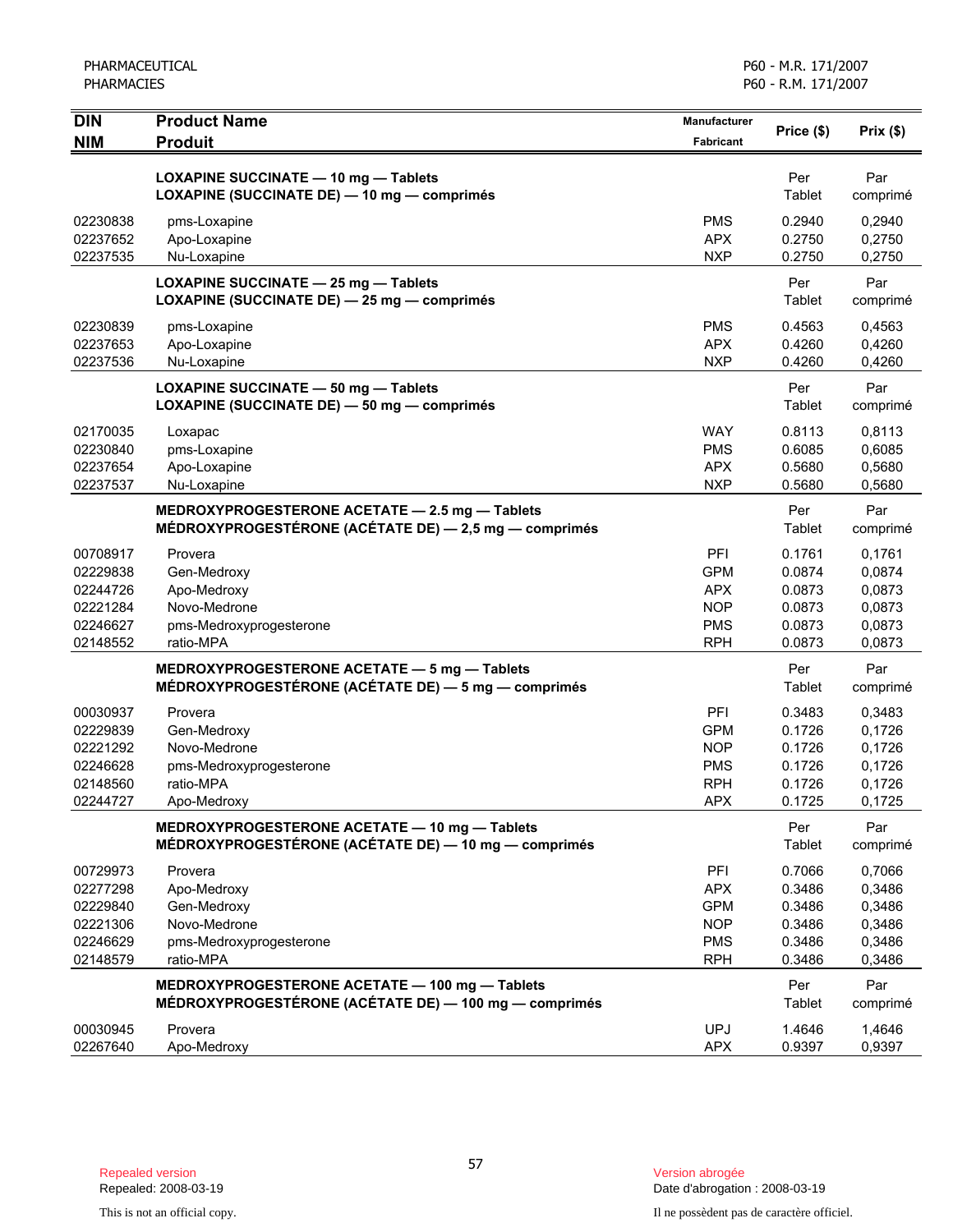| <b>DIN</b>           | <b>Product Name</b>                                                                    | <b>Manufacturer</b>      | Price (\$)       | Prix (\$)        |
|----------------------|----------------------------------------------------------------------------------------|--------------------------|------------------|------------------|
| <b>NIM</b>           | <b>Produit</b>                                                                         | <b>Fabricant</b>         |                  |                  |
|                      | MEFENAMIC ACID - 250 mg - Capsules                                                     |                          | Per              | Par              |
|                      | MÉFÉNAMIQUE (ACIDE) $-$ 250 mg $-$ capsules                                            |                          | Capsule          | capsule          |
| 02229452             | Apo-Mefenamic                                                                          | <b>APX</b>               | 0.3640           | 0,3640           |
| 02229569             | Nu-Mefenamic                                                                           | <b>NXP</b>               | 0.3640           | 0,3640           |
| 02237826             | Dom-Mefenamic                                                                          | <b>DOM</b>               | 0.3639           | 0,3639           |
| 02231208             | pms-Mefenamic Acid                                                                     | <b>PMS</b>               | 0.3639           | 0,3639           |
|                      | MEFLOQUINE HCI - 250 mg - Tablets<br>MEFLOQUINE (CHLORHYDRATE DE) - 250 mg - comprimés |                          | Per<br>Tablet    | Par              |
|                      |                                                                                        |                          |                  | comprimé         |
| 02018055             | Lariam                                                                                 | <b>HLR</b>               | 5.3061           | 5,3061           |
| 02244366             | Apo-Mefloquine                                                                         | <b>APX</b>               | 3.9250           | 3,9250           |
|                      | MEGESTROL - 40 mg - Tablets                                                            |                          | Per              | Par              |
|                      | $MÉGESTROL - 40 mg - comprimés$                                                        |                          | Tablet           | comprimé         |
| 00386391             | Megace                                                                                 | SQU                      | 1.4773           | 1,4773           |
| 02195917             | Apo-Megestrol                                                                          | <b>APX</b>               | 0.9960           | 0,9960           |
| 02185415             | Nu-Megestrol                                                                           | <b>NXP</b>               | 0.9960           | 0,9960           |
|                      | MEGESTROL - 160 mg - Tablets                                                           |                          | Per              | Par              |
|                      | $MÉGESTROL - 160 mg - comprimés$                                                       |                          | Tablet           | comprimé         |
| 00731323             | Megace                                                                                 | SQU                      | 6.2524           | 6,2524           |
| 02185423             | Nu-Megestrol                                                                           | <b>NXP</b>               | 3.9897           | 3,9897           |
| 02195925             | Apo-Megestrol                                                                          | <b>APX</b>               | 3.9894           | 3,9894           |
|                      | MELOXICAM - 7.5 mg - Tablets                                                           |                          | Per              | Par              |
|                      | $MÉLOXICAM - 7,5 mg - comprimés$                                                       |                          | Tablet           | comprimé         |
| 02242785             | Mobicox                                                                                | <b>BOE</b>               | 0.8812           | 0,8812           |
| 02248973             | Apo-Meloxicam                                                                          | <b>APX</b>               | 0.5405           | 0,5405           |
| 02250012             | Co Meloxicam                                                                           | <b>COB</b>               | 0.5405           | 0,5405           |
| 02255987             | Gen-Meloxicam                                                                          | <b>GPM</b>               | 0.5405           | 0,5405           |
| 02258315             | Novo-Meloxicam                                                                         | <b>NOP</b>               | 0.5405           | 0,5405           |
| 02248267<br>02247889 | pms-Meloxicam<br>ratio-Meloxicam                                                       | <b>PMS</b><br><b>RPH</b> | 0.5405<br>0.5405 | 0,5405<br>0,5405 |
|                      |                                                                                        |                          |                  |                  |
|                      | MELOXICAM - 15 mg - Tablets<br>$MÉLOXICAM - 15 mg - comprimés$                         |                          | Per<br>Tablet    | Par<br>comprimé  |
| 02242786             | Mobicox                                                                                | <b>BOE</b>               | 1.0167           | 1,0167           |
| 02248974             | Apo-Meloxicam                                                                          | <b>APX</b>               | 0.6237           | 0,6237           |
| 02250020             | Co Meloxicam                                                                           | COB                      | 0.6237           | 0,6237           |
| 02255995             | Gen-Meloxicam                                                                          | <b>GPM</b>               | 0.6237           | 0,6237           |
| 02258323             | Novo-Meloxicam                                                                         | <b>NOP</b>               | 0.6237           | 0,6237           |
| 02248268             | pms-Meloxicam                                                                          | <b>PMS</b>               | 0.6237           | 0,6237           |
| 02248031             | ratio-Meloxicam                                                                        | <b>RPH</b>               | 0.6237           | 0,6237           |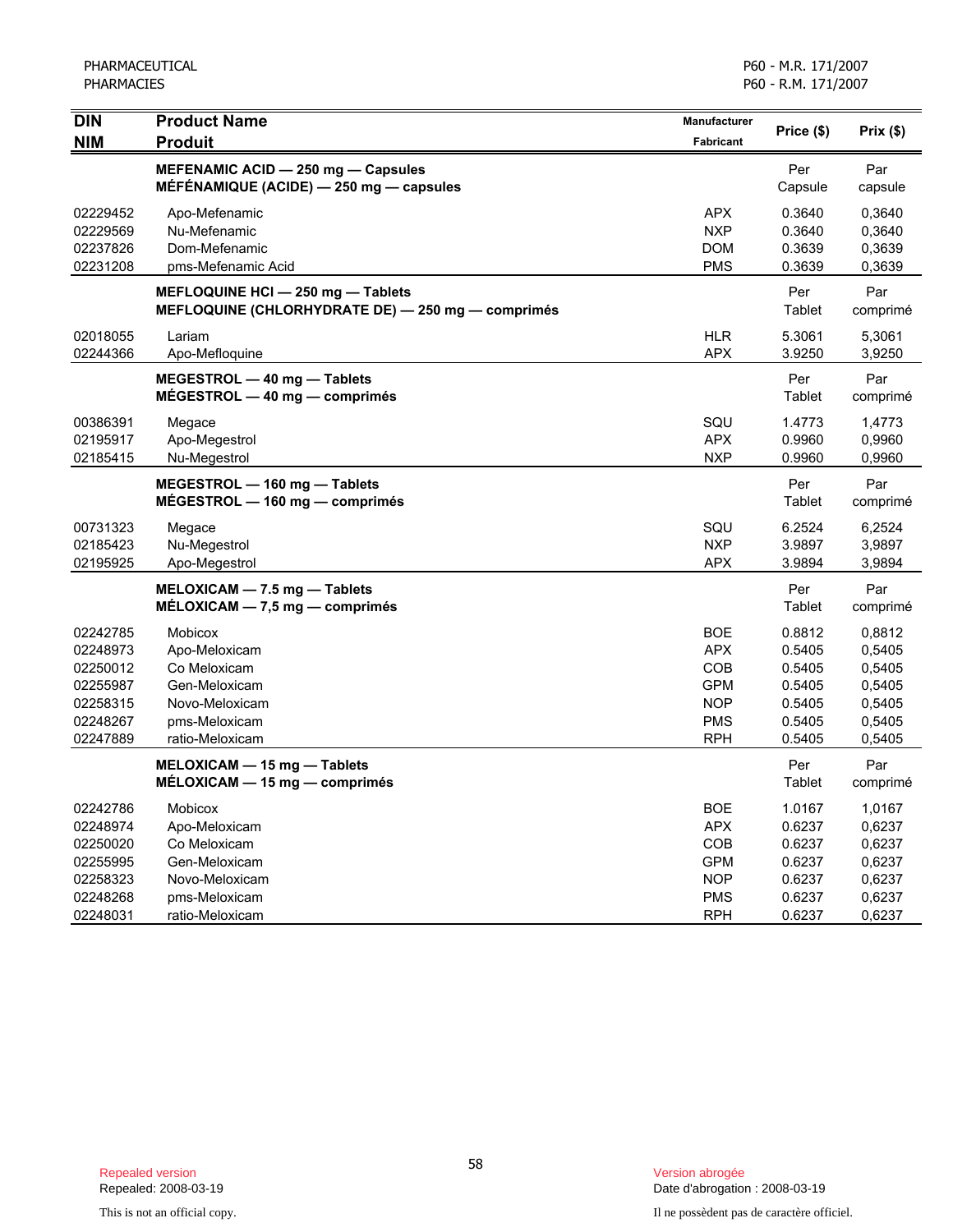| <b>DIN</b> | <b>Product Name</b>                                                                   | <b>Manufacturer</b> |                      | Prix(\$)        |
|------------|---------------------------------------------------------------------------------------|---------------------|----------------------|-----------------|
| <b>NIM</b> | <b>Produit</b>                                                                        | Fabricant           | Price (\$)           |                 |
|            | METFORMIN HCI - 500 mg - Tablets<br>METFORMINE (CHLORHYDRATE DE) - 500 mg - comprimés |                     | Per<br>Tablet        | Par<br>comprimé |
| 02099233   | Glucophage                                                                            | <b>AVE</b>          | 0.2669               | 0,2669          |
| 02269031   | Ran-Metformin                                                                         | <b>RAN</b>          | 0.1472               | 0,1472          |
| 02167786   | Apo-Metformin                                                                         | <b>APX</b>          | 0.1338               | 0,1338          |
| 02257726   | Co Metformin                                                                          | COB                 | 0.1338               | 0,1338          |
| 02148765   | Gen-Metformin                                                                         | <b>GPM</b>          | 0.1338               | 0,1338          |
| 02229516   | Glycon                                                                                | <b>ICN</b>          | 0.1338               | 0,1338          |
| 02242794   | Metformin/Metformine                                                                  | <b>ZYM</b>          | 0.1338               | 0,1338          |
| 02045710   | Novo-Metformin                                                                        | <b>NOP</b>          | 0.1338               | 0,1338          |
| 02162822   | Nu-Metformin                                                                          | <b>NXP</b>          | 0.1338               | 0,1338          |
| 02223562   | pms-Metformin                                                                         | <b>PMS</b>          | 0.1338               | 0,1338          |
| 02242974   | ratio-Metformin                                                                       | <b>RPH</b>          | 0.1338               | 0,1338          |
| 02246820   | Sandoz Metformin FC                                                                   | SDZ                 | 0.1338               | 0,1338          |
|            | METFORMIN HCI - 850 mg - Tablets<br>METFORMINE (CHLORHYDRATE DE) - 850 mg - comprimés |                     | Per<br>Tablet        | Par<br>comprimé |
| 02162849   | Glucophage                                                                            | <b>AVE</b>          | 0.3381               | 0,3381          |
| 02269058   | Ran-Metformin                                                                         | <b>RAN</b>          | 0.2525               | 0,2525          |
| 02229785   | Apo-Metformin                                                                         | <b>APX</b>          | 0.2299               | 0,2299          |
| 02257734   | Co Metformin                                                                          | COB                 | 0.2299               | 0,2299          |
| 02229656   | Gen-Metformin                                                                         | <b>GPM</b>          | 0.2299               | 0,2299          |
| 02242793   | Metformin/Metformine                                                                  | ZYM                 | 0.2299               | 0,2299          |
| 02230475   | Novo-Metformin                                                                        | <b>NOP</b>          | 0.2299               | 0,2299          |
| 02229517   | Nu-Metformin                                                                          | <b>NXP</b>          | 0.2299               | 0,2299          |
| 02242589   | pms-Metformin                                                                         | <b>PMS</b>          | 0.2299               | 0,2299          |
| 02242931   | ratio-Metformin                                                                       | <b>RPH</b>          | 0.2299               | 0,2299          |
| 02246821   | Sandoz Metformin FC                                                                   | SDZ                 | 0.2299               | 0,2299          |
|            | METHOTREXATE - 2.5 mg - Tablets<br>MÉTHOTREXATE $-2,5$ mg $-$ comprimés               |                     | Per<br>Tablet        | Par<br>comprimé |
| 02182963   | Apo-Methotrexate                                                                      | <b>APX</b>          | 0.6958               | 0,6958          |
| 02170698   | Methotrexate/Méthotrexate                                                             | <b>WAY</b>          | 0.6958               | 0,6958          |
| 02244798   | ratio-Methotrexate                                                                    | <b>RPH</b>          | 0.6958               | 0,6958          |
|            | METHOTRIMEPRAZINE - 5 mg - Tablets<br>MÉTHOTRIMÉPRAZINE - 5 mg - comprimés            |                     | Per<br>Tablet        | Par<br>comprimé |
| 02238404   | Apo-Methoprazine                                                                      | <b>APX</b>          | 0.0581               | 0,0581          |
| 01927655   | Nozinan                                                                               | <b>AVE</b>          | 0.0581               | 0,0581          |
| 02232903   | pms-Methotrimeprazine                                                                 | <b>PMS</b>          | 0.0581               | 0,0581          |
|            | METHOTRIMEPRAZINE - 25 mg - Tablets<br>MÉTHOTRIMÉPRAZINE - 25 mg - comprimés          |                     | Per<br>Tablet        | Par<br>comprimé |
|            |                                                                                       |                     |                      |                 |
| 01927663   | Nozinan                                                                               | <b>AVE</b>          | 0.1245               | 0,1245          |
| 02238405   | Apo-Methoprazine                                                                      | <b>APX</b>          | 0.1244               | 0,1244          |
| 02232904   | pms-Methotrimeprazine                                                                 | <b>PMS</b>          | 0.1145               | 0,1145          |
|            | METHOTRIMEPRAZINE - 50 mg - Tablets<br>MÉTHOTRIMÉPRAZINE - 50 mg - comprimés          |                     | Per<br><b>Tablet</b> | Par<br>comprimé |
| 01927671   | Nozinan                                                                               | AVE                 | 0.1696               | 0,1696          |
| 02232905   | pms-Methotrimeprazine                                                                 | <b>PMS</b>          | 0.1696               | 0,1696          |
| 02238406   | Apo-Methoprazine                                                                      | <b>APX</b>          | 0.1695               | 0,1695          |

Date d'abrogation : 2008-03-19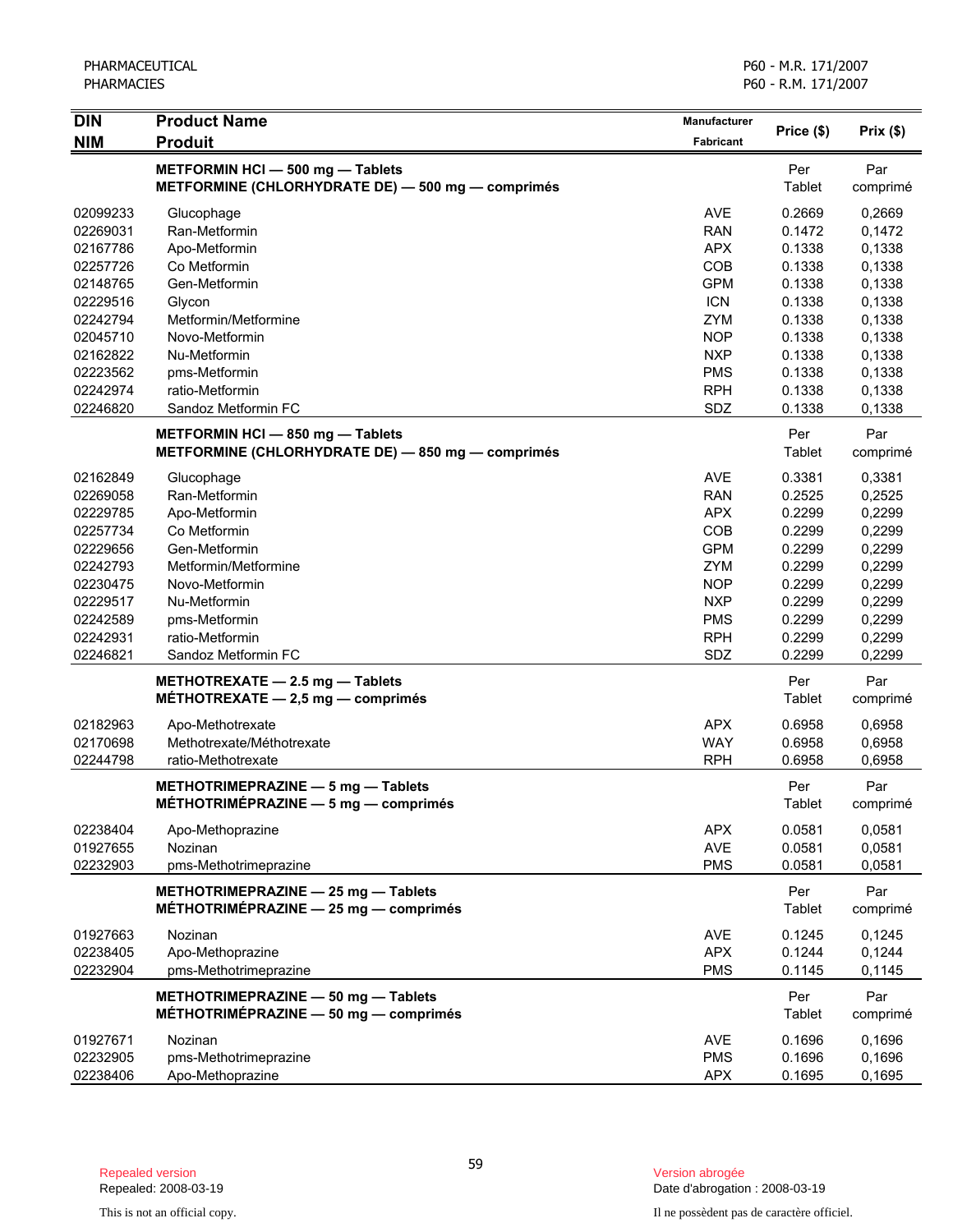| <b>DIN</b>                                   | <b>Product Name</b>                                                                                                   | Manufacturer                                         | Price (\$)                           | Prix(\$)                             |
|----------------------------------------------|-----------------------------------------------------------------------------------------------------------------------|------------------------------------------------------|--------------------------------------|--------------------------------------|
| <b>NIM</b>                                   | <b>Produit</b>                                                                                                        | <b>Fabricant</b>                                     |                                      |                                      |
|                                              | METHYLCELLULOSE - 0.5% - Ophthalmic Solution<br>METHYLCELLULOSE $-$ 0,5 % $-$ solution ophtalmique                    |                                                      | Per mL                               | Par ml                               |
| 00000809                                     | <b>Isopto Tears</b>                                                                                                   | <b>ALC</b>                                           | 0.3748                               | 0,3748                               |
| 00889806                                     | Sandoz Eyelube                                                                                                        | SDZ                                                  | 0.3403                               | 0,3403                               |
|                                              | METHYLCELLULOSE - 1% - Ophthalmic Solution<br>MÉTHYLCELLULOSE - 1 % - solution ophtalmique                            |                                                      | Per mL                               | Par ml                               |
| 00000817<br>00874965                         | <b>Isopto Tears</b><br>Sandoz Eyelube                                                                                 | <b>ALC</b><br>SDZ                                    | 0.4642<br>0.4224                     | 0,4642<br>0,4224                     |
|                                              | METHYLPHENIDATE - 5 mg - Tablets<br>MÉTHYLPHÉNIDATE $-5$ mg $-$ comprimés                                             |                                                      | Per<br>Tablet                        | Par<br>comprimé                      |
| 02273950<br>02274280<br>02234749             | Apo-Methylphenidate<br>Novo-Methylphenidate<br>pms-Methylphenidate                                                    | <b>APX</b><br><b>NOP</b><br><b>PMS</b>               | 0.1042<br>0.1042<br>0.1042           | 0,1042<br>0,1042<br>0,1042           |
|                                              | METHYLPHENIDATE - 10 mg - Tablets<br>MÉTHYLPHÉNIDATE $-$ 10 mg $-$ comprimés                                          |                                                      | Per<br>Tablet                        | Par<br>comprimé                      |
| 00005606<br>00584991<br>02249324<br>02274299 | Ritalin<br>pms-Methylphenidate<br>Apo-Methylphenidate<br>Novo-Methylphenidate                                         | NVT<br><b>PMS</b><br>APX<br><b>NOP</b>               | 0.3368<br>0.2083<br>0.1749<br>0.1749 | 0,3368<br>0,2083<br>0,1749<br>0,1749 |
|                                              | METHYLPHENIDATE - 20 mg - Tablets<br>$MÉTHYLPHÉNIDATE - 20 mg - comprimés$                                            |                                                      | Per<br>Tablet                        | Par<br>comprimé                      |
| 00005614<br>00585009<br>02249332<br>02274302 | Ritalin<br>pms-Methylphenidate<br>Apo-Methylphenidate<br>Novo-Methylphenidate                                         | <b>NVT</b><br><b>PMS</b><br><b>APX</b><br><b>NOP</b> | 0.5884<br>0.4013<br>0.3890<br>0.3890 | 0,5884<br>0,4013<br>0,3890<br>0,3890 |
|                                              | METHYLPHENIDATE - 20 mg - Sustained Release Tablets<br>$METHYLPHENIDATE - 20 mg - comprimés à libération progressive$ |                                                      | Per<br>Tablet                        | Par<br>comprimé                      |
| 00632775<br>02266687                         | <b>Ritalin SR</b><br>Apo-Methylphenidate SR                                                                           | <b>NVT</b><br><b>APX</b>                             | 0.5907<br>0.3700                     | 0,5907<br>0,3700                     |
|                                              | METHYLPREDNISOLONE ACETATE - 40 mg/mL - Injection<br>MÉTHYLPREDNISOLONE (ACÉTATE DE) - 40 mg/ml - injection           |                                                      | Per<br>mL                            | Par<br>ml                            |
| 00030759<br>02245400                         | Depo-Medrol<br>Methylprednisolone Acetate/Méthylprednisolone (acétate de)                                             | PFI<br>SIL                                           | 5.8740<br>4.7146                     | 5,8740<br>4,7146                     |
|                                              | METHYLPREDNISOLONE ACETATE - 40 mg/mL - Injection                                                                     |                                                      |                                      |                                      |
|                                              | (with preservative)<br>MÉTHYLPREDNISOLONE (ACÉTATE DE) - 40 mg/ml - injection<br>(avec préservatif)                   |                                                      | Per<br>$m\mathsf{L}$                 | Par<br>ml                            |
| 01934333<br>02245407                         | Depo-Medrol<br>Methylprednisolone Acetate/Méthylprednisolone (acétate de)                                             | PFI<br><b>SIL</b>                                    | 5.6210<br>3.1948                     | 5,6210<br>3,1948                     |
|                                              | METHYLPREDNISOLONE ACETATE - 80 mg/mL - Injection<br>MÉTHYLPREDNISOLONE (ACÉTATE DE) - 80 mg/ml - injection           |                                                      | Per<br>mL                            | Par<br>ml                            |
| 00030767<br>02245406                         | Depo-Medrol<br>Methylprednisolone Acetate/Méthylprednisolone (acétate de)                                             | PFI<br><b>SIL</b>                                    | 11.2420<br>9.0222                    | 11,2420<br>9,0222                    |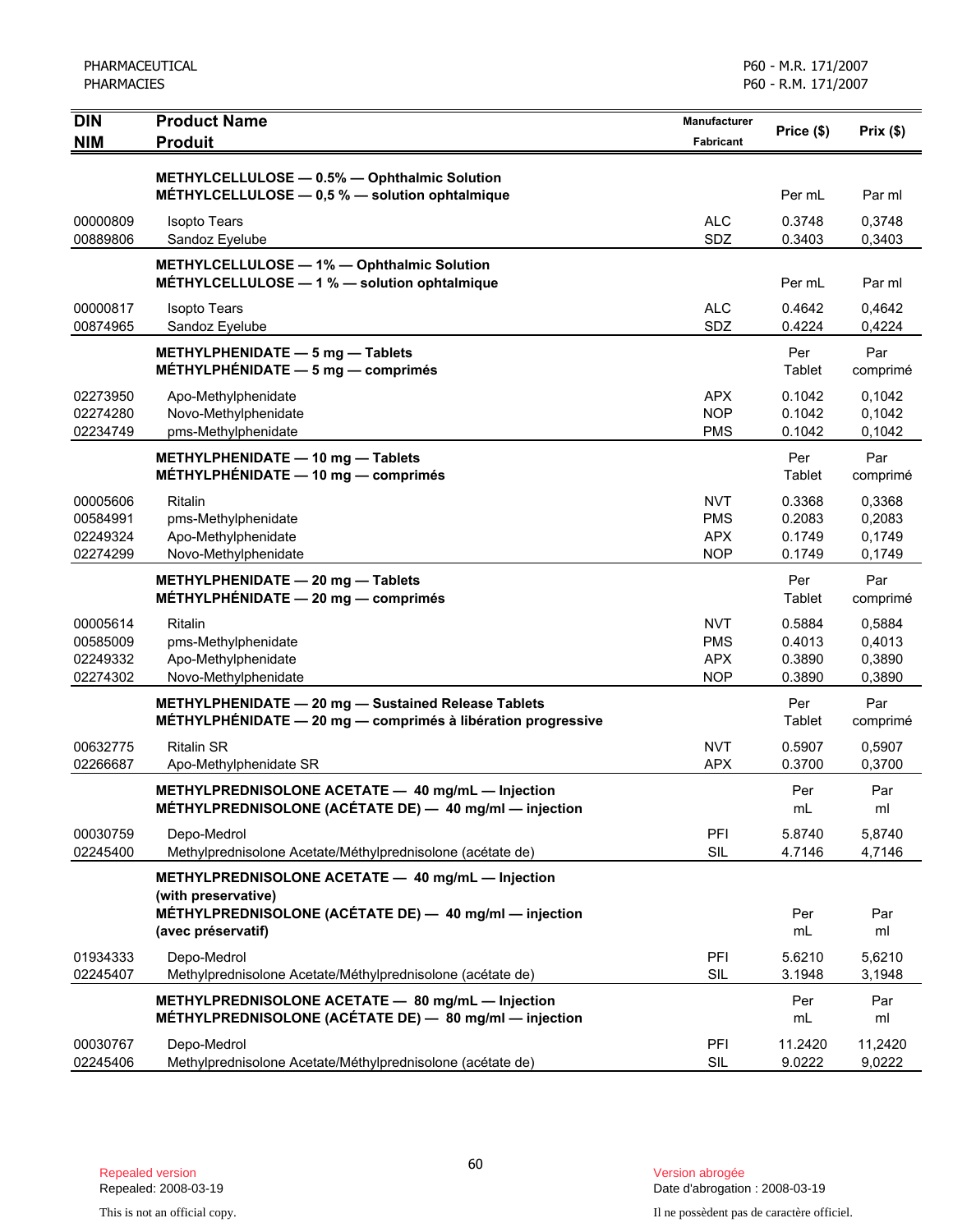| <b>DIN</b> | <b>Product Name</b>                                                                                                                                      | Manufacturer | Price (\$)    | Prix(\$)        |
|------------|----------------------------------------------------------------------------------------------------------------------------------------------------------|--------------|---------------|-----------------|
| <b>NIM</b> | <b>Produit</b>                                                                                                                                           | Fabricant    |               |                 |
|            | METHYLPREDNISOLONE ACETATE - 80 mg/mL - Injection<br>(with preservative)<br>MÉTHYLPREDNISOLONE (ACÉTATE DE) - 80 mg/ml - injection<br>(avec préservatif) |              | Per<br>mL     | Par<br>ml       |
| 01934341   | Depo-Medrol                                                                                                                                              | PFI          | 8.6860        | 8,6860          |
| 02245408   | Methylprednisolone Acetate/Méthylprednisolone (acétate de)                                                                                               | <b>SIL</b>   | 6.9696        | 6,9696          |
|            | METOCLOPRAMIDE HCI - 5 mg - Tablets<br>MÉTOCLOPRAMIDE (CHLORHYDRATE DE) - 5 mg - comprimés                                                               |              | Per<br>Tablet | Par<br>comprimé |
| 02143275   | Nu-Metoclopramide                                                                                                                                        | <b>NXP</b>   | 0.0750        | 0,0750          |
| 00842826   | Apo-Metoclop                                                                                                                                             | <b>APX</b>   | 0.0612        | 0,0612          |
| 02230431   | pms-Metoclopramide                                                                                                                                       | <b>PMS</b>   | 0.0612        | 0,0612          |
|            | METOCLOPRAMIDE HCI - 10 mg - Tablets<br>MÉTOCLOPRAMIDE (CHLORHYDRATE DE) - 10 mg - comprimés                                                             |              | Per<br>Tablet | Par<br>comprimé |
| 02143283   | Nu-Metoclopramide                                                                                                                                        | <b>NXP</b>   | 0.0706        | 0,0706          |
| 02230432   | pms-Metoclopramide                                                                                                                                       | <b>PMS</b>   | 0.0706        | 0,0706          |
| 00842834   | Apo-Metoclop                                                                                                                                             | <b>APX</b>   | 0.0641        | 0,0641          |
|            | METOPROLOL TARTRATE - 25 mg - Tablets<br>MÉTOPROLOL (TARTRATE DE) - 25 mg - comprimés                                                                    |              |               |                 |
| 02246010   | Apo-Metoprolol                                                                                                                                           | <b>APX</b>   | 0.0707        | 0,0707          |
| 02261898   | Novo-Metoprol                                                                                                                                            | <b>NOP</b>   | 0.0707        | 0,0707          |
| 02248855   | pms-Metoprolol-L                                                                                                                                         | <b>PMS</b>   | 0.0707        | 0,0707          |
|            | METOPROLOL TARTRATE - 50 mg - Tablets<br>MÉTOPROLOL (TARTRATE DE) - 50 mg - comprimés                                                                    |              | Per<br>Tablet | Par<br>comprimé |
| 00397423   | Lopresor                                                                                                                                                 | <b>NVT</b>   | 0.2648        | 0,2648          |
| 00402605   | <b>Betaloc</b>                                                                                                                                           | <b>AST</b>   | 0.2315        | 0,2315          |
| 00618632   | Apo-Metoprolol                                                                                                                                           | <b>APX</b>   | 0.1348        | 0,1348          |
| 00749354   | Apo-Metoprolol (Type L)                                                                                                                                  | <b>APX</b>   | 0.1348        | 0.1348          |
| 02172550   | Dom-Metoprolol-B                                                                                                                                         | <b>DOM</b>   | 0.1348        | 0.1348          |
| 02231121   | Dom-Metoprolol-L                                                                                                                                         | <b>DOM</b>   | 0.1348        | 0,1348          |
| 02230448   | Gen-Metoprolol                                                                                                                                           | <b>GPM</b>   | 0.1348        | 0.1348          |
| 02174545   | Gen-Metoprolol (Type L)                                                                                                                                  | <b>GPM</b>   | 0.1348        | 0.1348          |
| 00648035   | Novo-Metoprol                                                                                                                                            | <b>NOP</b>   | 0.1348        | 0,1348          |
| 00842648   | Novo-Metoprol (uncoated)/Novo-Metoprol (non enrobé)                                                                                                      | <b>NOP</b>   | 0.1348        | 0.1348          |
| 00865605   | Nu-Metop                                                                                                                                                 | <b>NXP</b>   | 0.1348        | 0,1348          |
| 02145413   | pms-Metoprolol-B                                                                                                                                         | <b>PMS</b>   | 0.1348        | 0,1348          |
| 02230803   | pms-Metoprolol-L                                                                                                                                         | <b>PMS</b>   | 0.1348        | 0.1348          |
| 02247875   | Sandoz Metoprolol                                                                                                                                        | SDZ          | 0.1348        | 0,1348          |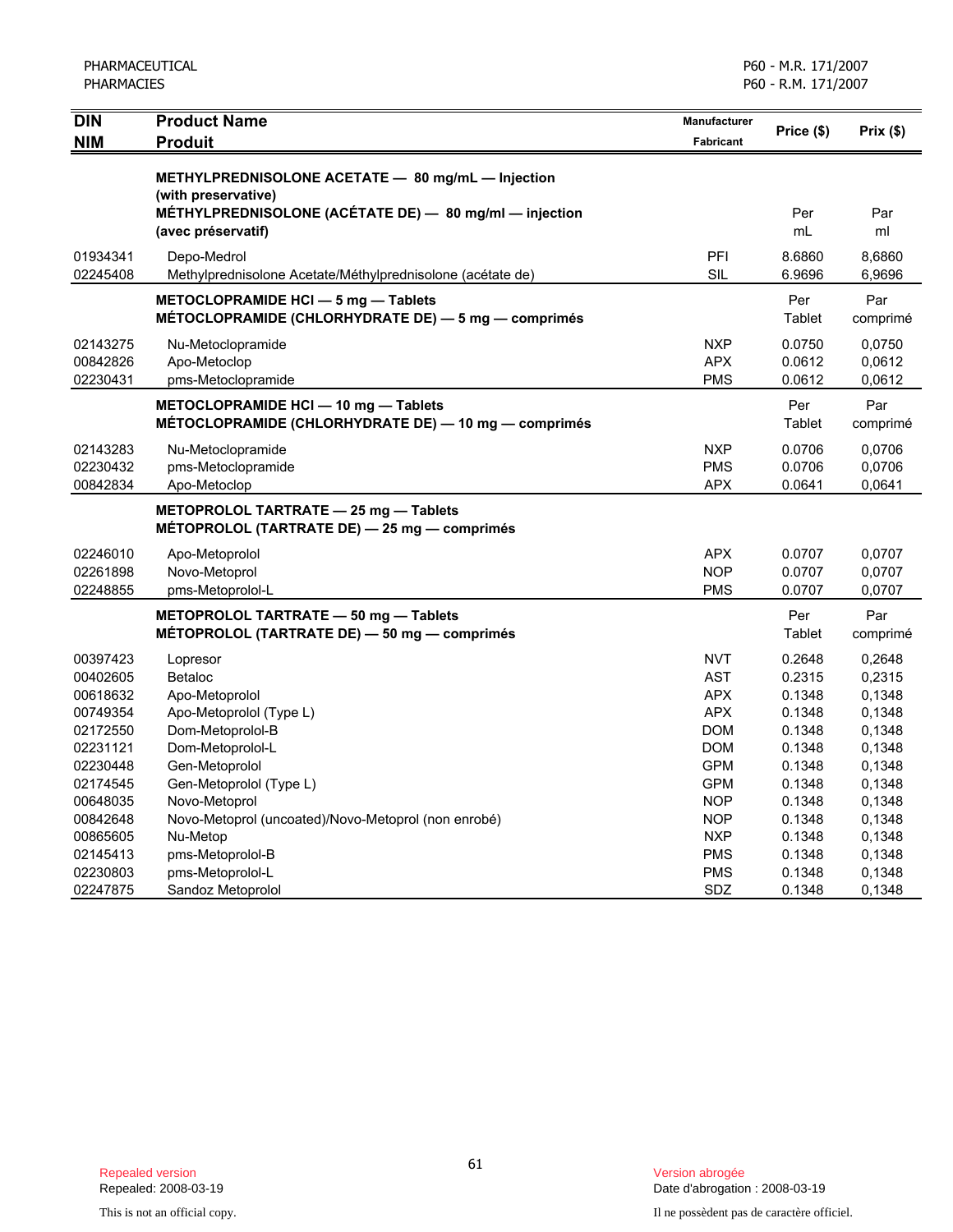| <b>DIN</b>           | <b>Product Name</b>                                                                      | <b>Manufacturer</b> |                |                  |
|----------------------|------------------------------------------------------------------------------------------|---------------------|----------------|------------------|
| <b>NIM</b>           | <b>Produit</b>                                                                           | <b>Fabricant</b>    | Price (\$)     | Prix(\$)         |
|                      | METOPROLOL TARTRATE - 100 mg - Tablets<br>MÉTOPROLOL (TARTRATE DE) — 100 mg — comprimés  |                     | Per<br>Tablet  | Par<br>comprimé  |
| 00397431             | Lopresor                                                                                 | <b>NVT</b>          | 0.5430         | 0,5430           |
| 00402540             | Betaloc                                                                                  | <b>AST</b>          | 0.3965         | 0,3965           |
| 02172569             | Dom-Metoprolol-B                                                                         | <b>DOM</b>          | 0.2446         | 0,2446           |
| 02231122             | Dom-Metoprolol-L                                                                         | <b>DOM</b>          | 0.2446         | 0,2446           |
| 02230449             | Gen-Metoprolol                                                                           | <b>GPM</b>          | 0.2446         | 0,2446           |
| 02145421             | pms-Metoprolol-B                                                                         | <b>PMS</b>          | 0.2446         | 0,2446           |
| 02230804             | pms-Metoprolol-L                                                                         | <b>PMS</b>          | 0.2446         | 0,2446           |
| 00618640             | Apo-Metoprolol                                                                           | <b>APX</b>          | 0.2445         | 0,2445           |
| 00751170             | Apo-Metoprolol (Type L)                                                                  | <b>APX</b>          | 0.2445         | 0,2445           |
| 02174553             | Gen-Metoprolol (Type L)                                                                  | <b>GPM</b>          | 0.2445         | 0,2445           |
| 00648043             | Novo-Metoprol                                                                            | <b>NOP</b>          | 0.2445         | 0,2445           |
| 00842656             | Novo-Metoprol (uncoated)/Novo-Metoprol (non enrobé)                                      | <b>NOP</b>          | 0.2445         | 0,2445           |
| 00865613<br>02247876 | Nu-Metop<br>Sandoz Metoprolol                                                            | <b>NXP</b><br>SDZ   | 0.2445         | 0,2445<br>0,2445 |
|                      |                                                                                          |                     | 0.2445         |                  |
|                      | MICONAZOLE NITRATE - 2% - Topical Cream<br>MICONAZOLE (NITRATE DE) - 2 % - crème topique |                     | Per<br>Gram    | Par<br>gramme    |
| 00497797             | <b>Monistat Derm</b>                                                                     | <b>MCL</b>          | 0.3703         | 0,3703           |
| 02085852             | Micatin                                                                                  | <b>MCL</b>          | 0.3146         | 0,3146           |
|                      | MIDODRINE - 2.5 mg - Tablets<br>$MIDORDINE - 2.5 mg - comprimés$                         |                     | Per<br>Tablet  | Par<br>comprimé  |
| 01934392             | Amatine                                                                                  | <b>SHI</b>          | 0.5472         |                  |
| 02278677             | Apo-Midodrine                                                                            | <b>APX</b>          | 0.3299         | 0,5472<br>0,3299 |
|                      |                                                                                          |                     |                |                  |
|                      | $MIDODRINE - 5 mg - Tables$<br>$MIDORDINE - 5 mg - comprimés$                            |                     | Per<br>Tablet  | Par<br>comprimé  |
| 01934406             | Amatine                                                                                  | <b>SHI</b>          | 0.9243         | 0,9243           |
| 02278685             | Apo-Midodrine                                                                            | <b>APX</b>          | 0.5498         | 0,5498           |
|                      | MINOCYCLINE HCI - 50 mg - Capsules                                                       |                     | Per            | Par              |
|                      | MINOCYCLINE (CHLORHYDRATE DE) - 50 mg - capsules                                         |                     | Capsule        | capsule          |
| 02173514             | Minocin                                                                                  | STI                 | 0.6545         | 0,6545           |
| 01914138             | ratio-Minocycline                                                                        | <b>RPH</b>          | 0.5889         | 0,5889           |
| 02084090             | Apo-Minocycline                                                                          | <b>APX</b>          | 0.5885         | 0,5885           |
| 02230735             | Gen-Minocycline                                                                          | <b>GPM</b>          | 0.5885         | 0,5885           |
| 02108143             | Novo-Minocycline                                                                         | <b>NOP</b>          | 0.5885         | 0,5885           |
| 02239238             | pms-Minocycline                                                                          | <b>PMS</b>          | 0.5885         | 0,5885           |
| 02237313             | Sandoz Minocycline                                                                       | SDZ                 | 0.5885         | 0,5885           |
|                      | MINOCYCLINE HCI - 100 mg - Capsules<br>MINOCYCLINE (CHLORHYDRATE DE) - 100 mg - capsules |                     | Per<br>Capsule | Par<br>capsule   |
| 02173506             | Minocin                                                                                  | STI                 | 1.2628         | 1,2628           |
| 02239239             | pms-Minocycline                                                                          | <b>PMS</b>          | 1.1366         | 1,1366           |
| 02084104             | Apo-Minocycline                                                                          | <b>APX</b>          | 1.1365         | 1,1365           |
| 02230736             | Gen-Minocycline                                                                          | <b>GPM</b>          | 1.1365         | 1,1365           |
| 02108151             | Novo-Minocycline                                                                         | <b>NOP</b>          | 1.1365         | 1,1365           |
| 01914146             | ratio-Minocycline                                                                        | <b>RPH</b>          | 1.1365         | 1,1365           |
| 02237314             | Sandoz Minocycline                                                                       | SDZ                 | 1.1365         | 1,1365           |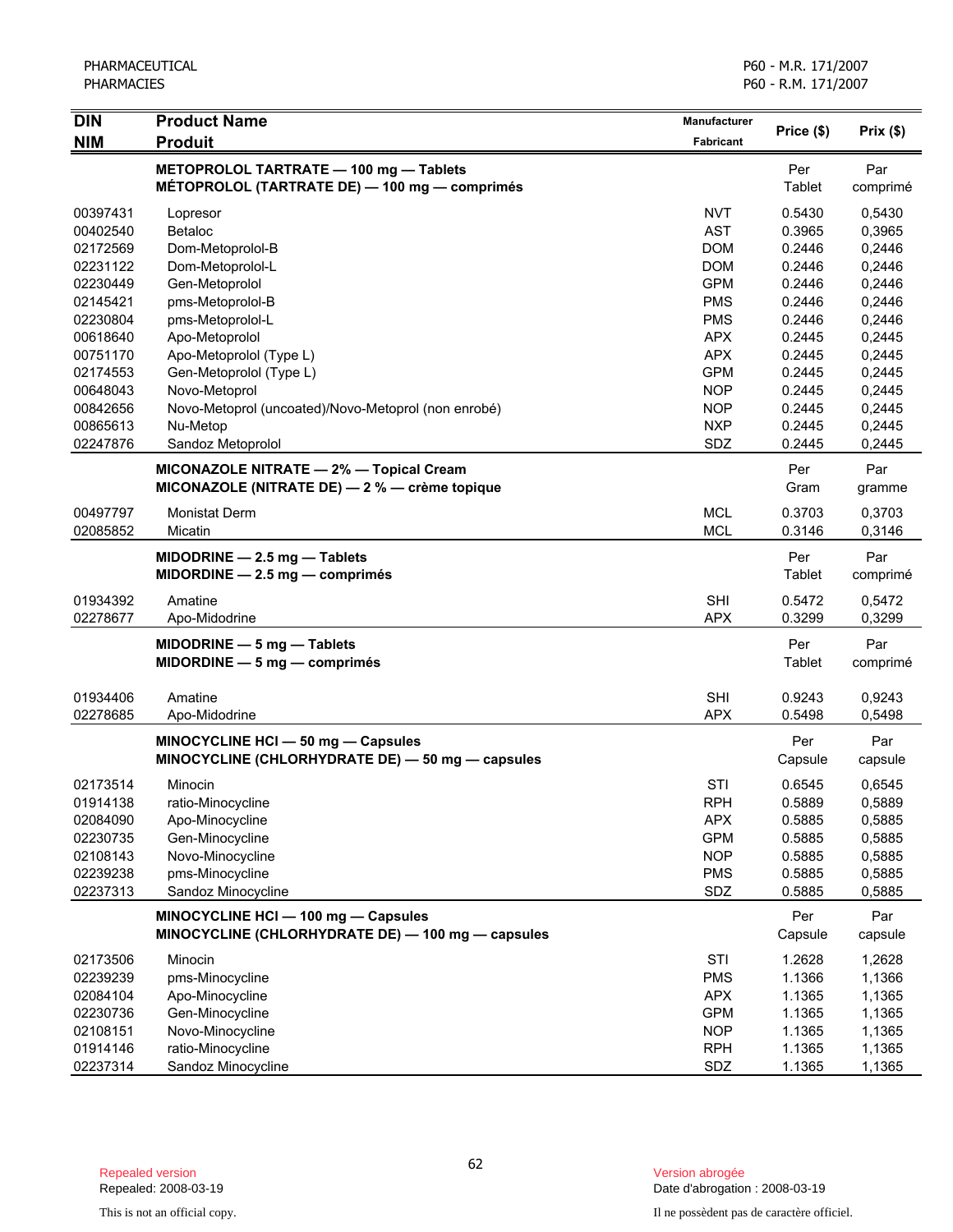| <b>DIN</b> | <b>Product Name</b>                   | <b>Manufacturer</b> | Price (\$) | Prix(\$) |
|------------|---------------------------------------|---------------------|------------|----------|
| <b>NIM</b> | <b>Produit</b>                        | <b>Fabricant</b>    |            |          |
|            | MINOXIDIL - 2% - Topical Solution     |                     |            |          |
|            | MINOXIDIL $-2$ % $-$ solution topique |                     | Per mL     | Par ml   |
| 00708925   | Rogaine                               | <b>UPJ</b>          | 0.8810     | 0,8810   |
| 02065800   | Gen-Minoxidil                         | <b>GPM</b>          | 0.7325     | 0,7325   |
| 00885754   | Apo-Gain                              | <b>APX</b>          | 0.5133     | 0,5133   |
|            | MIRTAZAPINE - 15 mg - Tablets         |                     | Per        | Par      |
|            | MIRTAZAPINE - 15 mg - comprimés       |                     | Tablet     | comprimé |
| 02273942   | pms-Mirtazapine                       | <b>PMS</b>          | 0.4125     | 0,4125   |
| 02286610   | Apo-Mirtazapine                       | <b>APX</b>          | 0.4125     | 0.4125   |
| 02250594   | Sandoz Mirtazapine                    | SDZ                 | 0.4125     | 0,4125   |
| 02279894   | Novo-Mirtazapine OD                   | <b>NOP</b>          | 0.3003     | 0,3003   |
|            | MIRTAZAPINE $-$ 30 mg $-$ Tablets     |                     | Per        | Par      |
|            | $MIRTAZAPINE - 30 mg - comprimés$     |                     | Tablet     | comprimé |
| 02243910   | Remeron                               | <b>ORG</b>          | 1.3640     | 1,3640   |
| 02248762   | pms-Mirtazapine                       | <b>PMS</b>          | 1.0912     | 1,0912   |
| 02259354   | Novo-Mirtazapine                      | <b>NOP</b>          | 0.8593     | 0,8593   |
| 02286629   | Apo-Mirtazapine                       | <b>APX</b>          | 0.8580     | 0,8580   |
| 02274361   | Co Mirtazapine                        | COB                 | 0.8580     | 0,8580   |
| 02256118   | Gen-Mirtazapine                       | <b>GPM</b>          | 0.8580     | 0,8580   |
| 02270927   | ratio-Mirtazapine                     | <b>RPH</b>          | 0.8580     | 0,8580   |
| 02267292   | Sandoz Mirtazapine FC                 | SDZ                 | 0.8580     | 0,8580   |
| 02250608   | Sandoz Mirtazapine                    | SDZ                 | 0.8580     | 0,8580   |
| 02279908   | Novo-Mirtazapine OD                   | <b>NOP</b>          | 0.6006     | 0,6006   |
|            | MIRTAZAPINE - 45 mg - Tablets         |                     | Per        | Par      |
|            | MIRTAZAPINE - 45 mg - comprimés       |                     | Tablet     | comprimé |
| 02286637   | Apo-Mirtazapine                       | <b>APX</b>          | 1.2375     | 1.2375   |
| 02279916   | Novo-Mirtazapine OD                   | <b>NOP</b>          | 0.9009     | 0,9009   |
|            | MISOPROSTOL - 100 mcg - Tablets       |                     | Per        | Par      |
|            | MISOPROSTOL - 100 mcg - comprimés     |                     | Tablet     | comprimé |
| 00813966   | Cytotec                               | PFI                 | 0.3112     | 0,3112   |
| 02240754   | Novo-Misoprostol                      | <b>NOP</b>          | 0.2094     | 0,2094   |
| 02244022   | Apo-Misoprostol                       | <b>APX</b>          | 0.1885     | 0,1885   |
|            | MISOPROSTOL - 200 mcg - Tablets       |                     | Per        | Par      |
|            | MISOPROSTOL - 200 mcg - comprimés     |                     | Tablet     | comprimé |
| 00632600   | Cytotec                               | PFI                 | 0.5180     | 0,5180   |
| 02240755   | Novo-Misoprostol                      | <b>NOP</b>          | 0.3487     | 0,3487   |
| 02244125   | pms-Misoprostol                       | <b>PMS</b>          | 0.3487     | 0,3487   |
| 02244023   | Apo-Misoprostol                       | <b>APX</b>          | 0.3138     | 0,3138   |
|            | MOCLOBEMIDE - 100 mg - Tablets        |                     | Per        | Par      |
|            | $MOCLOBÉMIDE - 100 mg - comprimés$    |                     | Tablet     | comprimé |
| 00899348   | Manerix                               | <b>HLR</b>          | 0.4400     | 0,4400   |
| 02232148   | Apo-Moclobemide                       | <b>APX</b>          | 0.2772     | 0,2772   |
| 02239746   | Novo-Moclobemide                      | <b>NOP</b>          | 0.2772     | 0,2772   |
| 02237111   | Nu-Moclobemide                        | <b>NXP</b>          | 0.2772     | 0,2772   |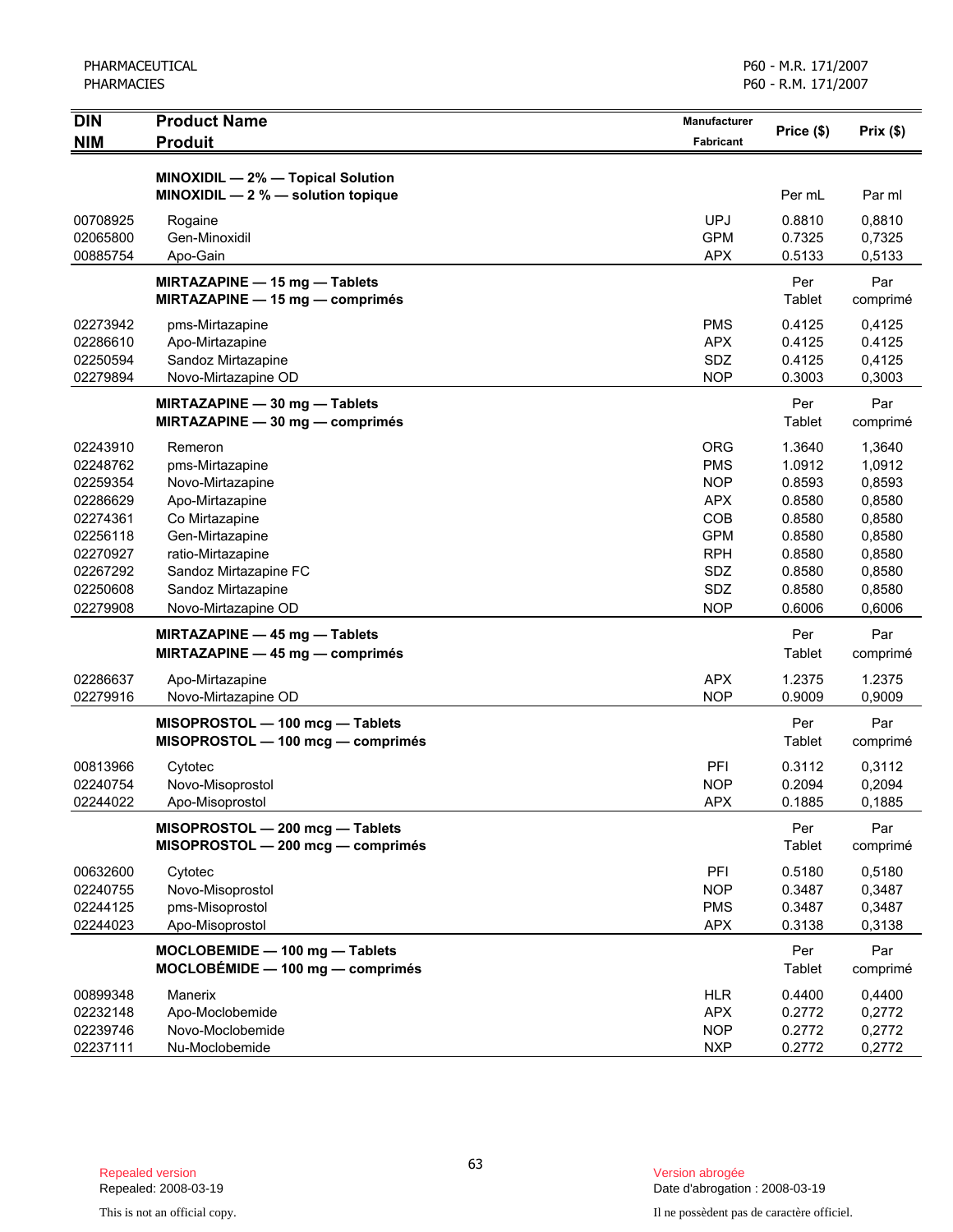| <b>DIN</b>                                                           | <b>Product Name</b>                                                                                      | Manufacturer                                                                     | Price (\$)                                               | Prix(\$)                                                 |
|----------------------------------------------------------------------|----------------------------------------------------------------------------------------------------------|----------------------------------------------------------------------------------|----------------------------------------------------------|----------------------------------------------------------|
| <b>NIM</b>                                                           | <b>Produit</b>                                                                                           | <b>Fabricant</b>                                                                 |                                                          |                                                          |
|                                                                      | MOCLOBEMIDE - 150 mg - Tablets<br>$MOCLOBÉMIDE - 150 mg - comprimés$                                     |                                                                                  | Per<br>Tablet                                            | Par<br>comprimé                                          |
| 00899356<br>02218410<br>02243218<br>02232150<br>02239747<br>02237112 | Manerix<br>ratio-Moclobemide<br>pms-Moclobemide<br>Apo-Moclobemide<br>Novo-Moclobemide<br>Nu-Moclobemide | <b>HLR</b><br><b>RPH</b><br><b>PMS</b><br><b>APX</b><br><b>NOP</b><br><b>NXP</b> | 0.6533<br>0.4785<br>0.4020<br>0.4019<br>0.4019<br>0.4019 | 0,6533<br>0,4785<br>0,4020<br>0,4019<br>0.4019<br>0,4019 |
|                                                                      | MOCLOBEMIDE - 300 mg - Tablets<br>$MOCLOBÉMIDE - 300 mg - comprimés$                                     |                                                                                  | Per<br>Tablet                                            | Par<br>comprimé                                          |
| 02166747<br>02243219<br>02240456<br>02239748                         | Manerix<br>pms-Moclobemide<br>Apo-Moclobemide<br>Novo-Moclobemide                                        | <b>HLR</b><br><b>PMS</b><br><b>APX</b><br><b>NOP</b>                             | 1.2830<br>0.8771<br>0.7894<br>0.7894                     | 1,2830<br>0,8771<br>0,7894<br>0,7894                     |
|                                                                      | <b>MOMETASONE FUROATE - 0.1% - Topical Ointment</b><br>MOMÉTASONE (FUROATE DE) - 0,1 % - pommade topique |                                                                                  | Per<br>gram                                              | Par<br>gramme                                            |
| 00851736<br>02270862<br>02244769<br>02248130<br>02264749             | Elocom<br>pms-Mometasone<br>pms-Mometasone<br>ratio-Mometasone<br>Taro-Mometasone                        | <b>SCH</b><br><b>PMS</b><br><b>PMS</b><br><b>RPH</b><br><b>TAR</b>               | 0.7033<br>0.3843<br>0.3843<br>0.3842<br>0.3842           | 0,7033<br>0,3843<br>0,3843<br>0,3842<br>0,3842           |
|                                                                      | MORPHINE - 1 mg/mL - Oral Liquid<br>MORPHINE - 1 mg/ml - liquide oral                                    |                                                                                  | Per mL                                                   | Par ml                                                   |
| 00486582<br>00607762<br>00591467                                     | M.O.S<br>ratio-Morphine<br>Statex                                                                        | <b>ICN</b><br><b>RPH</b><br><b>PMS</b>                                           | 0.0220<br>0.0220<br>0.0220                               | 0,0220<br>0,0220<br>0,0220                               |
|                                                                      | MORPHINE - 5 mg/mL - Oral Liquid<br>$MORPHINE - 5$ mg/ml $-$ liquide oral                                |                                                                                  | Per mL                                                   | Par ml                                                   |
| 00514217<br>00607770<br>00591475                                     | M.O.S.<br>ratio-Morphine<br><b>Statex</b>                                                                | <b>ICN</b><br><b>RPH</b><br><b>PMS</b>                                           | 0.0927<br>0.0885<br>0.0884                               | 0,0927<br>0,0885<br>0,0884                               |
|                                                                      | MORPHINE - 10 mg/mL - Oral Liquid<br>MORPHINE - 10 mg/ml - liquide oral                                  |                                                                                  | Per mL                                                   | Par ml                                                   |
| 00632503<br>00690783<br>00647217                                     | M.O.S.<br>ratio-Morphine<br>Statex                                                                       | <b>ICN</b><br><b>RPH</b><br><b>PMS</b>                                           | 0.2022<br>0.2022<br>0.2022                               | 0,2022<br>0,2022<br>0,2022                               |
|                                                                      | MORPHINE - 20 mg/mL - Oral Liquid<br>MORPHINE - 20 mg/ml - liquide oral                                  |                                                                                  | Per mL                                                   | Par ml                                                   |
| 00632481<br>00690791<br>00621935                                     | M.O.S.<br>ratio-Morphine<br>Statex                                                                       | <b>ICN</b><br><b>RPH</b><br><b>PMS</b>                                           | 0.5764<br>0.5478<br>0.5478                               | 0,5764<br>0,5478<br>0,5478                               |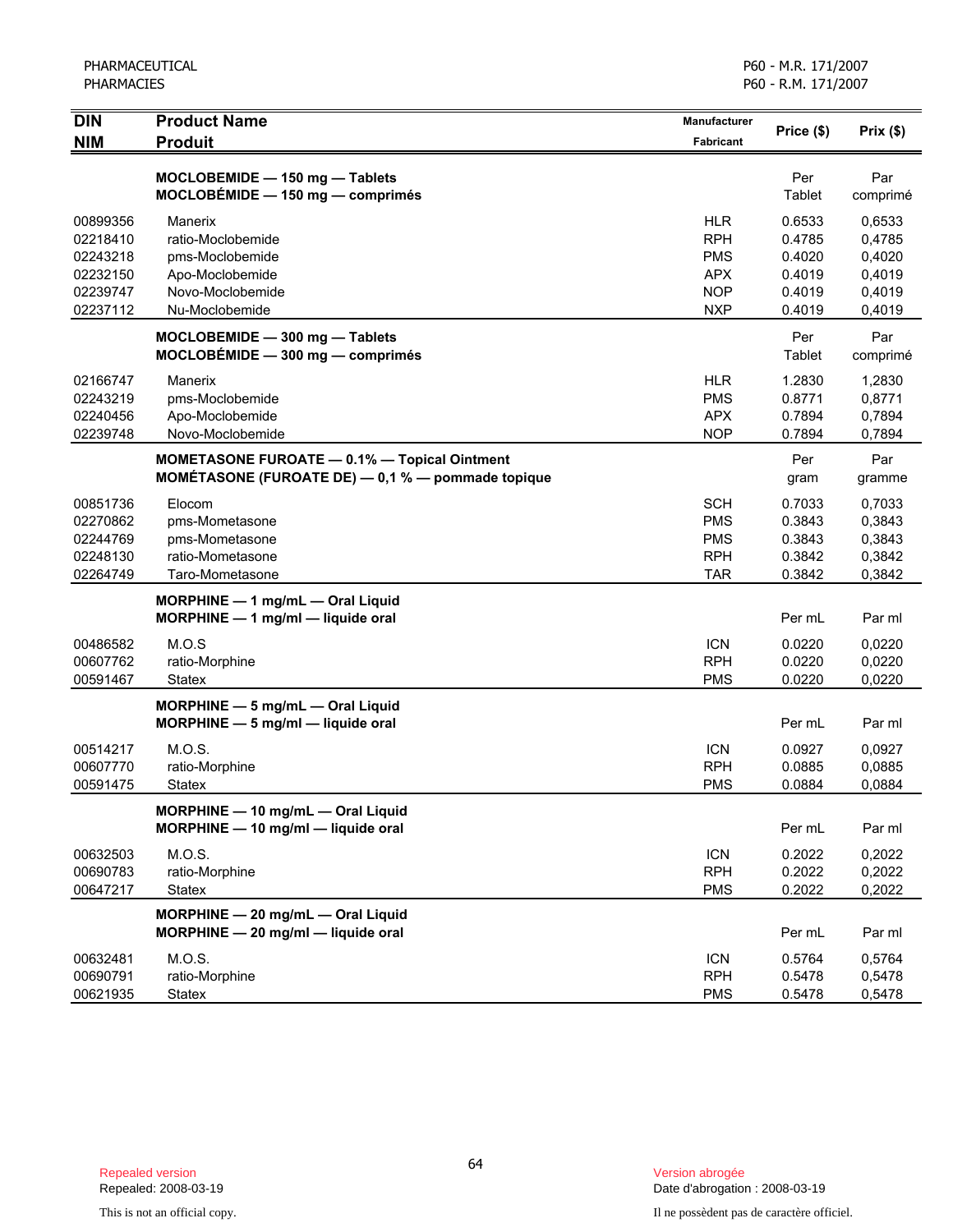| <b>DIN</b><br><b>NIM</b>                                 | <b>Product Name</b><br><b>Produit</b>                                                                                             | Manufacturer<br><b>Fabricant</b>                            | Price (\$)                                     | Prix(\$)                                       |
|----------------------------------------------------------|-----------------------------------------------------------------------------------------------------------------------------------|-------------------------------------------------------------|------------------------------------------------|------------------------------------------------|
|                                                          | <b>MORPHINE SULFATE - 5 mg - Tablets</b><br>MORPHINE (SULFATE DE) - 5 mg - comprimés                                              |                                                             | Per<br>Tablet                                  | Par<br>comprimé                                |
| 02014203<br>02009773<br>00594652                         | <b>MS IR</b><br>M.O.S. Sulfate 5<br>Statex                                                                                        | <b>PFR</b><br><b>ICN</b><br><b>PMS</b>                      | 0.1294<br>0.1210<br>0.1210                     | 0,1294<br>0,1210<br>0,1210                     |
|                                                          | <b>MORPHINE SULFATE - 10 mg - Tablets</b><br>MORPHINE (SULFATE DE) - 10 mg - comprimés                                            |                                                             | Per<br>Tablet                                  | Par<br>comprimé                                |
| 02014211<br>02009765<br>00594644                         | MS IR<br>M.O.S. Sulfate 10<br><b>Statex</b>                                                                                       | <b>PFR</b><br><b>ICN</b><br><b>PMS</b>                      | 0.2011<br>0.1870<br>0.1870                     | 0,2011<br>0,1870<br>0,1870                     |
|                                                          | <b>MORPHINE SULFATE - 25 mg - Tablets</b><br>MORPHINE (SULFATE DE) - 25 mg - comprimés                                            |                                                             | Per<br>Tablet                                  | Par<br>comprimé                                |
| 02009749<br>00594636                                     | M.O.S. Sulfate 25<br>Statex                                                                                                       | <b>ICN</b><br><b>PMS</b>                                    | 0.2475<br>0.2475                               | 0,2475<br>0,2475                               |
|                                                          | MORPHINE SULFATE - 50 mg - Tablets<br>MORPHINE (SULFATE DE) - 50 mg - comprimés                                                   |                                                             | Per<br>Tablet                                  | Par<br>comprimé                                |
| 02009706<br>00675962                                     | M.O.S. Sulfate 50<br><b>Statex</b>                                                                                                | <b>ICN</b><br><b>PMS</b>                                    | 0.3795<br>0.3795                               | 0,3795<br>0,3795                               |
|                                                          | MORPHINE SULFATE - 15 mg - Sustained Release Tablets<br>MORPHINE (SULFATE DE) - 15 mg - comprimés à libération progressive        |                                                             | Per<br>Tablet                                  | Par<br>comprimé                                |
| 02015439<br>02245284<br>02244790                         | <b>MS Contin SRT</b><br>pms-Morphine Sulfate SR<br>ratio-Morphine SR                                                              | <b>PFR</b><br><b>PMS</b><br><b>RPH</b>                      | 0.6999<br>0.4585<br>0.4585                     | 0,6999<br>0,4585<br>0,4585                     |
|                                                          | <b>MORPHINE SULFATE - 30 mg - Sustained Release Tablets</b><br>MORPHINE (SULFATE DE) - 30 mg - comprimés à libération progressive |                                                             | Per<br>Tablet                                  | Par<br>comprimé                                |
| 02014297<br>02245285<br>02244791                         | <b>MS Contin SRT</b><br>pms-Morphine Sulfate SR<br>ratio-Morphine SR                                                              | <b>PFR</b><br><b>PMS</b><br><b>RPH</b>                      | 1.0567<br>0.6923<br>0.6922                     | 1,0567<br>0,6923<br>0,6922                     |
|                                                          | MORPHINE SULFATE - 60 mg - Sustained Release Tablets<br>MORPHINE (SULFATE DE) - 60 mg - comprimés à libération progressive        |                                                             | Per<br>Tablet                                  | Par<br>comprimé                                |
| 02014300<br>02245286<br>02244792                         | <b>MS Contin SRT</b><br>pms-Morphine Sulfate SR<br>ratio-Morphine SR                                                              | <b>PFR</b><br><b>PMS</b><br><b>RPH</b>                      | 1.8628<br>1.2204<br>1.2203                     | 1,8628<br>1,2204<br>1,2203                     |
|                                                          | NABUMETONE - 500 mg - Tablets<br>NABUMÉTONE - 500 mg - comprimés                                                                  |                                                             | Per<br>Tablet                                  | Par<br>comprimé                                |
| 02083531<br>02238639<br>02244563<br>02240867<br>02242912 | Relafen<br>Apo-Nabumetone<br>Gen-Nabumetone<br>Novo-Nabumetone<br>Sandoz Nabumetone                                               | <b>GSK</b><br><b>APX</b><br><b>GPM</b><br><b>NOP</b><br>SDZ | 0.7108<br>0.5528<br>0.5528<br>0.5528<br>0.5528 | 0,7108<br>0,5528<br>0,5528<br>0,5528<br>0,5528 |
|                                                          | NADOLOL - 40 mg - Tablets<br>NADOLOL - 40 mg - comprimés                                                                          |                                                             | Per<br>Tablet                                  | Par<br>comprimé                                |
| 00782505<br>00607126<br>02126753                         | Apo-Nadol<br>Corgard<br>Novo-Nadolol                                                                                              | <b>APX</b><br>SQU<br><b>NOP</b>                             | 0.2712<br>0.2712<br>0.2712                     | 0,2712<br>0,2712<br>0,2712                     |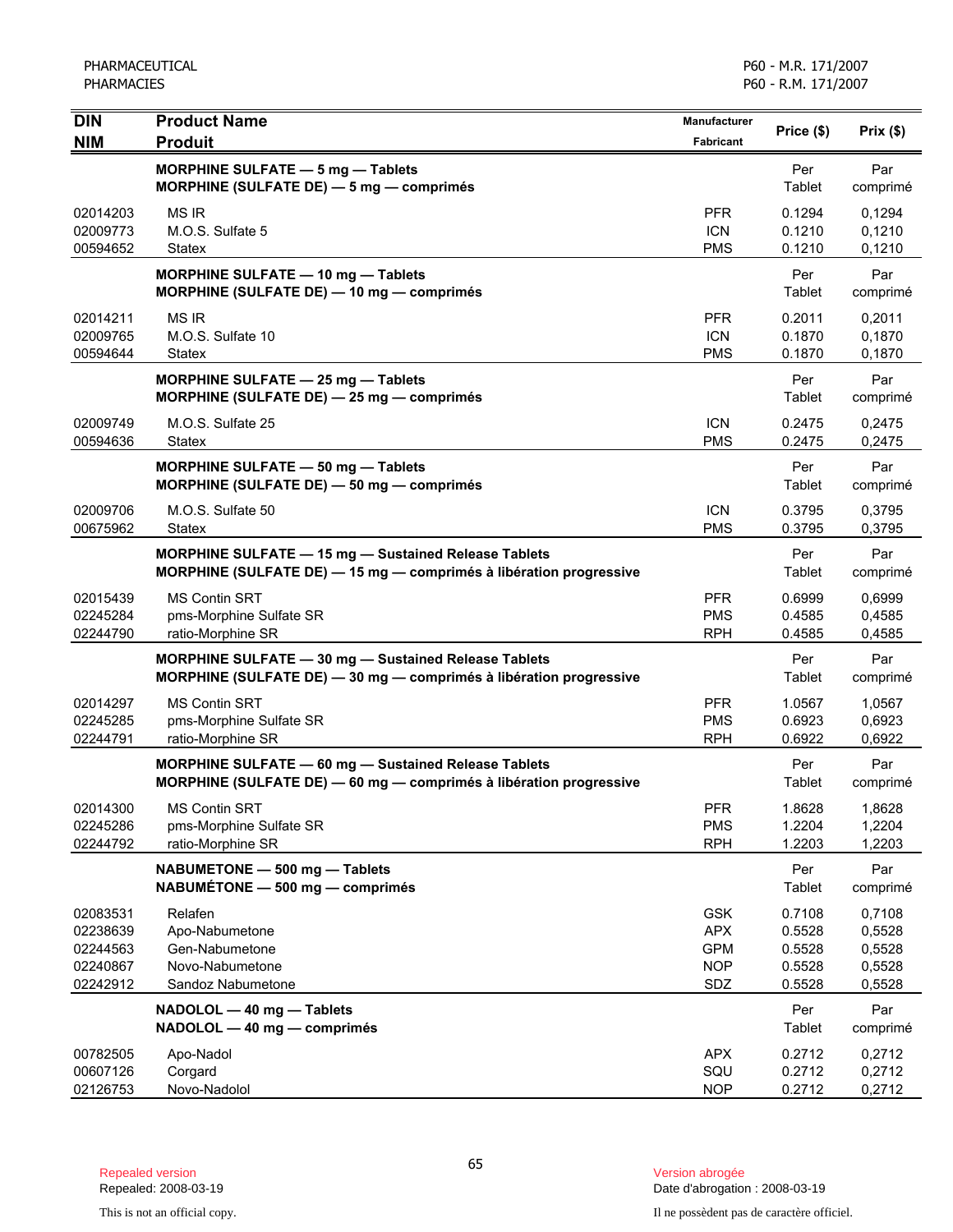| <b>DIN</b>                                               | <b>Product Name</b>                                                                                          | Manufacturer                                                       | Price (\$)                                     | Prix(\$)                                       |
|----------------------------------------------------------|--------------------------------------------------------------------------------------------------------------|--------------------------------------------------------------------|------------------------------------------------|------------------------------------------------|
| <b>NIM</b>                                               | <b>Produit</b>                                                                                               | Fabricant                                                          |                                                |                                                |
|                                                          | NADOLOL - 80 mg - Tablets<br>NADOLOL - 80 mg - comprimés                                                     |                                                                    | Per<br>Tablet                                  | Par<br>comprimé                                |
| 00782467<br>02126761                                     | Apo-Nadolol<br>Novo-Nadolol                                                                                  | <b>APX</b><br><b>NOP</b>                                           | 0.3867<br>0.3867                               | 0,3867<br>0,3867                               |
|                                                          | NAPHAZOLINE HCI - 0.1% - Ophthalmic Solution<br>NAPHAZOLINE (CHLORHYDRATE DE) - 0,1 % - solution ophtalmique |                                                                    | Per mL                                         | Par ml                                         |
| 00001147<br>00390283                                     | Albalon<br>Naphcon Forte                                                                                     | <b>ALL</b><br><b>ALC</b>                                           | 0.4430<br>0.4232                               | 0,4430<br>0,4232                               |
|                                                          | NAPROXEN - 250 mg - Enteric Coated Tablets<br>NAPROXEN - 250 mg - comprimés à enrobage entérosoluble         |                                                                    | Per<br>Tablet                                  | Par<br>comprimé                                |
| 02162792<br>02246699<br>02243312                         | Naprosyn E<br>Apo-Naproxen EC<br>Novo-Naprox EC                                                              | <b>HLR</b><br><b>APX</b><br><b>NOP</b>                             | 0.4420<br>0.3119<br>0.3119                     | 0,4420<br>0,3119<br>0,3119                     |
|                                                          | NAPROXEN - 375 mg - Enteric Coated Tablets<br>NAPROXEN - 375 mg - comprimés à enrobage entérosoluble         |                                                                    | Per<br>Tablet                                  | Par<br>comprimé                                |
| 02162415<br>02243313<br>02246700<br>02243432             | Naprosyn E<br>Novo-Naprox EC<br>Apo-Naproxen EC<br>Gen-Naproxen EC                                           | <b>HLR</b><br><b>NOP</b><br><b>APX</b><br><b>GPM</b>               | 0.5794<br>0.4055<br>0.4043<br>0.4043           | 0,5794<br>0,4055<br>0,4043<br>0,4043           |
|                                                          | NAPROXEN - 500 mg - Enteric Coated Tablets<br>NAPROXEN - 500 mg - comprimés à enrobage entérosoluble         |                                                                    | Per<br>Tablet                                  | Par<br>comprimé                                |
| 02162423<br>02241024<br>02246701<br>02243314             | Naprosyn E<br>Gen-Naproxen EC<br>Apo-Naproxen EC<br>Novo-Naprox EC                                           | <b>HLR</b><br><b>GPM</b><br><b>APX</b><br><b>NOP</b>               | 1.0465<br>0.7584<br>0.7583<br>0.7583           | 1,0465<br>0,7584<br>0,7583<br>0,7583           |
|                                                          | NAPROXEN - 250 mg - Tablets<br>NAPROXEN - 250 mg - comprimés                                                 |                                                                    | Per<br>Tablet                                  | Par<br>comprimé                                |
| 02162474<br>00522651<br>00565350<br>00865648             | Naprosyn<br>Apo-Naproxen<br>Novo-Naprox<br>Nu-Naprox                                                         | <b>HLR</b><br><b>APX</b><br><b>NOP</b><br><b>NXP</b>               | 0.4315<br>0.1175<br>0.1175<br>0.1175           | 0,4315<br>0,1175<br>0,1175<br>0,1175           |
|                                                          | NAPROXEN - 375 mg - Tablets<br>NAPROXEN - 375 mg - comprimés                                                 |                                                                    | Per<br>Tablet                                  | Par<br>comprimé                                |
| 02162482<br>00600806<br>00627097<br>00865656             | Naprosyn<br>Apo-Naproxen<br>Novo-Naprox<br>Nu-Naprox                                                         | <b>HLR</b><br><b>APX</b><br><b>NOP</b><br><b>NXP</b>               | 0.5627<br>0.1604<br>0.1604<br>0.1604           | 0,5627<br>0,1604<br>0,1604<br>0,1604           |
|                                                          | NAPROXEN - 500 mg - Tablets<br>NAPROXEN - 500 mg - comprimés                                                 |                                                                    | Per<br>Tablet                                  | Par<br>comprimé                                |
| 02162490<br>00592277<br>00615331<br>00589861<br>00865664 | Naprosyn<br>Apo-Naproxen<br>Naxen<br>Novo-Naprox<br>Nu-Naprox                                                | <b>HLR</b><br><b>APX</b><br><b>SYP</b><br><b>NOP</b><br><b>NXP</b> | 1.0206<br>0.2321<br>0.2321<br>0.2321<br>0.2321 | 1,0206<br>0,2321<br>0,2321<br>0,2321<br>0,2321 |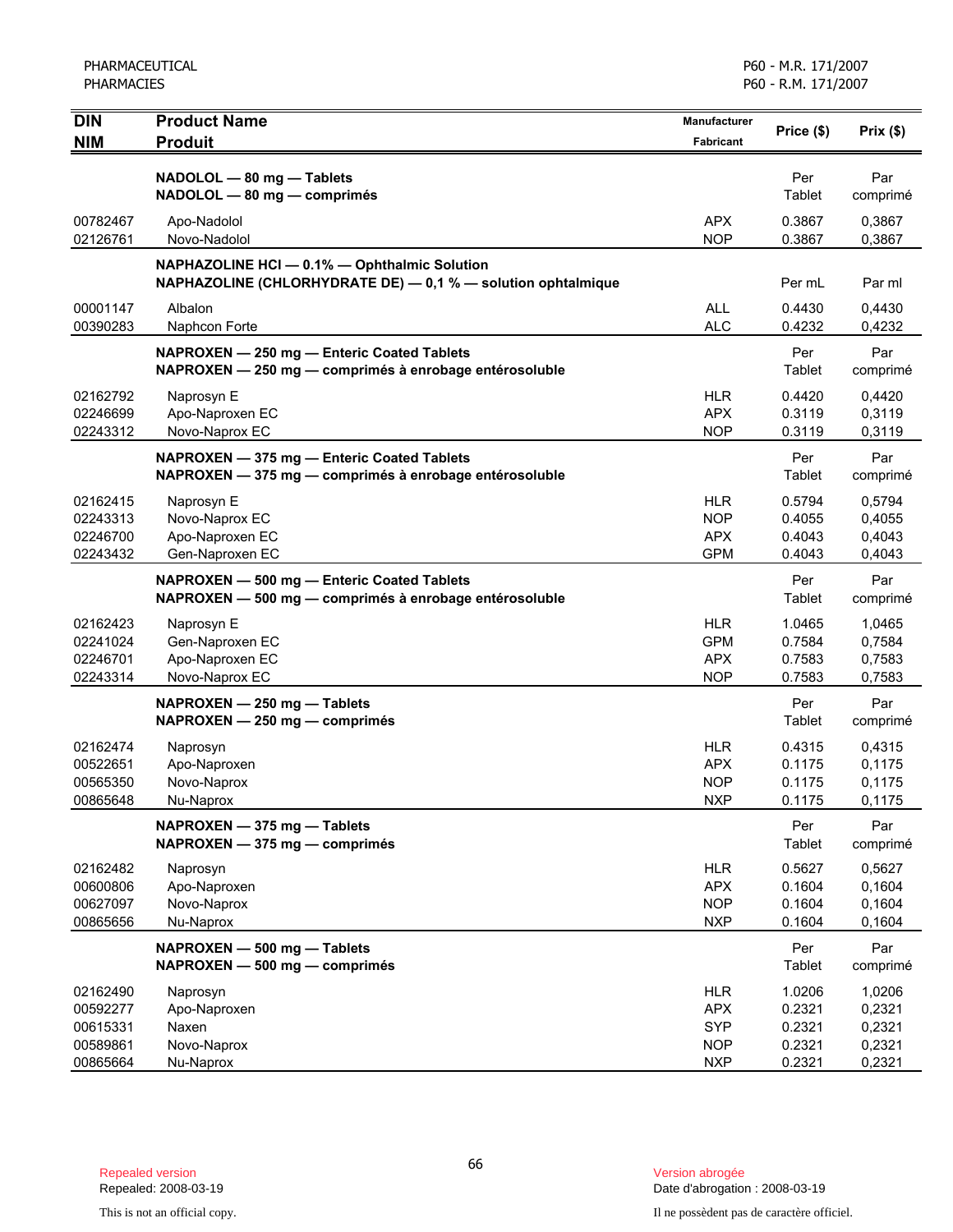| <b>DIN</b>                                               | <b>Product Name</b>                                                                                                                                                                                             | <b>Manufacturer</b>                                         | Price (\$)                                     | Prix(\$)                                       |
|----------------------------------------------------------|-----------------------------------------------------------------------------------------------------------------------------------------------------------------------------------------------------------------|-------------------------------------------------------------|------------------------------------------------|------------------------------------------------|
| <b>NIM</b>                                               | <b>Produit</b>                                                                                                                                                                                                  | Fabricant                                                   |                                                |                                                |
|                                                          | NAPROXEN - 750 mg - Sustained Release Tablets<br>NAPROXEN - 750 mg - comprimés à libération progressive                                                                                                         |                                                             | Per<br>Tablet                                  | Par<br>comprimé                                |
| 02162466<br>02177072                                     | Naprosyn SR<br>Apo-Naproxen SR                                                                                                                                                                                  | <b>HLR</b><br><b>APX</b>                                    | 1.3968<br>0.8364                               | 1,3968<br>0,8364                               |
|                                                          | NAPROXEN - 500 mg - Suppositories<br>NAPROXEN - 500 mg - suppositoires                                                                                                                                          |                                                             | Per                                            | Par<br>Suppository suppositoire                |
| 00531022<br>02017237<br>00756814<br>02229690<br>02230477 | Naprosyn<br>pms-Naproxen<br>ratio-Naproxen<br>Rhodiaprox<br>Sandoz Naproxen                                                                                                                                     | <b>HLR</b><br><b>PMS</b><br><b>RPH</b><br><b>ROP</b><br>SDZ | 1.2100<br>0.9691<br>0.9691<br>0.9046<br>0.8720 | 1,2100<br>0,9691<br>0,9691<br>0,9046<br>0,8720 |
|                                                          | NAPROXEN SODIUM - 275 mg - Tablets<br>NAPROXEN SODIQUE - 275 mg - comprimés                                                                                                                                     |                                                             | Per<br>Tablet                                  | Par<br>comprimé                                |
| 02162725<br>00784354<br>00778389                         | Anaprox<br>Apo-Napro-Na<br>Novo-Naprox Sodium                                                                                                                                                                   | <b>HLR</b><br><b>APX</b><br><b>NOP</b>                      | 0.6597<br>0.3764<br>0.3764                     | 0,6597<br>0,3764<br>0,3764                     |
|                                                          | NAPROXEN SODIUM - 550 mg - Tablets<br>NAPROXEN SODIQUE - 550 mg - comprimés                                                                                                                                     |                                                             | Per<br>Tablet                                  | Par<br>comprimé                                |
| 02162717<br>01940309<br>02026600                         | Anaprox DS<br>Apo-Napro-Na DS<br>Novo-Naprox Sodium DS                                                                                                                                                          | <b>HLR</b><br><b>APX</b><br><b>NOP</b>                      | 1.2700<br>0.7334<br>0.7334                     | 1,2700<br>0,7334<br>0,7334                     |
|                                                          | NEOMYCIN/GRAMICIDIN/NYSTATIN/TRIAMCINOLONE - 2.5 mg/0.25 mg/<br>100,000 U/1 mg per g - Topical Cream<br>NÉOMYCINE/GRAMICIDINE/NYSTATINE/TRIAMCINOLONE - 2,5 mg/<br>0,25 mg/100 000 U/1 mg par g — crème topique |                                                             | Per<br>Gram                                    | Par<br>gramme                                  |
| 01999850<br>00717002<br>00550507                         | Kenacomb<br>Viaderm KC<br>ratio-Triacomb                                                                                                                                                                        | <b>WSQ</b><br><b>TAR</b><br><b>RPH</b>                      | 0.8052<br>0.4327<br>0.4301                     | 0,8052<br>0,4327<br>0,4301                     |
|                                                          | NIFEDIPINE - 10 mg - Capsules<br>NIFÉDIPINE - 10 mg - capsules                                                                                                                                                  |                                                             | Per<br>Capsule                                 | Par<br>capsule                                 |
| 00755907<br>00865591<br>02235898                         | Apo-Nifed<br>Nu-Nifed<br>pms-Nifedipine                                                                                                                                                                         | <b>APX</b><br><b>NXP</b><br><b>PMS</b>                      | 0.2044<br>0.2044<br>0.2044                     | 0,2044<br>0,2044<br>0,2044                     |
|                                                          | NIFEDIPINE - 10 mg - Prolonged Action Tablets<br>NIFÉDIPINE - 10 mg - comprimés à effet prolongé                                                                                                                |                                                             | Per<br>Tablet                                  | Par<br>comprimé                                |
| 02197448<br>02212102                                     | Apo-Nifedipine PA<br>Nu-Nifedipine PA                                                                                                                                                                           | <b>APX</b><br><b>NXP</b>                                    | 0.2470<br>0.2470                               | 0,2470<br>0,2470                               |
|                                                          | NIFEDIPINE - 20 mg - Prolonged Action Tablets<br>NIFÉDIPINE - 20 mg - comprimés à effet prolongé                                                                                                                |                                                             | Per<br><b>Tablet</b>                           | Par<br>comprimé                                |
| 02181525<br>02200937                                     | Apo-Nifedipine PA<br>Nu-Nifedipine PA                                                                                                                                                                           | <b>APX</b><br><b>NXP</b>                                    | 0.4290<br>0.4290                               | 0,4290<br>0,4290                               |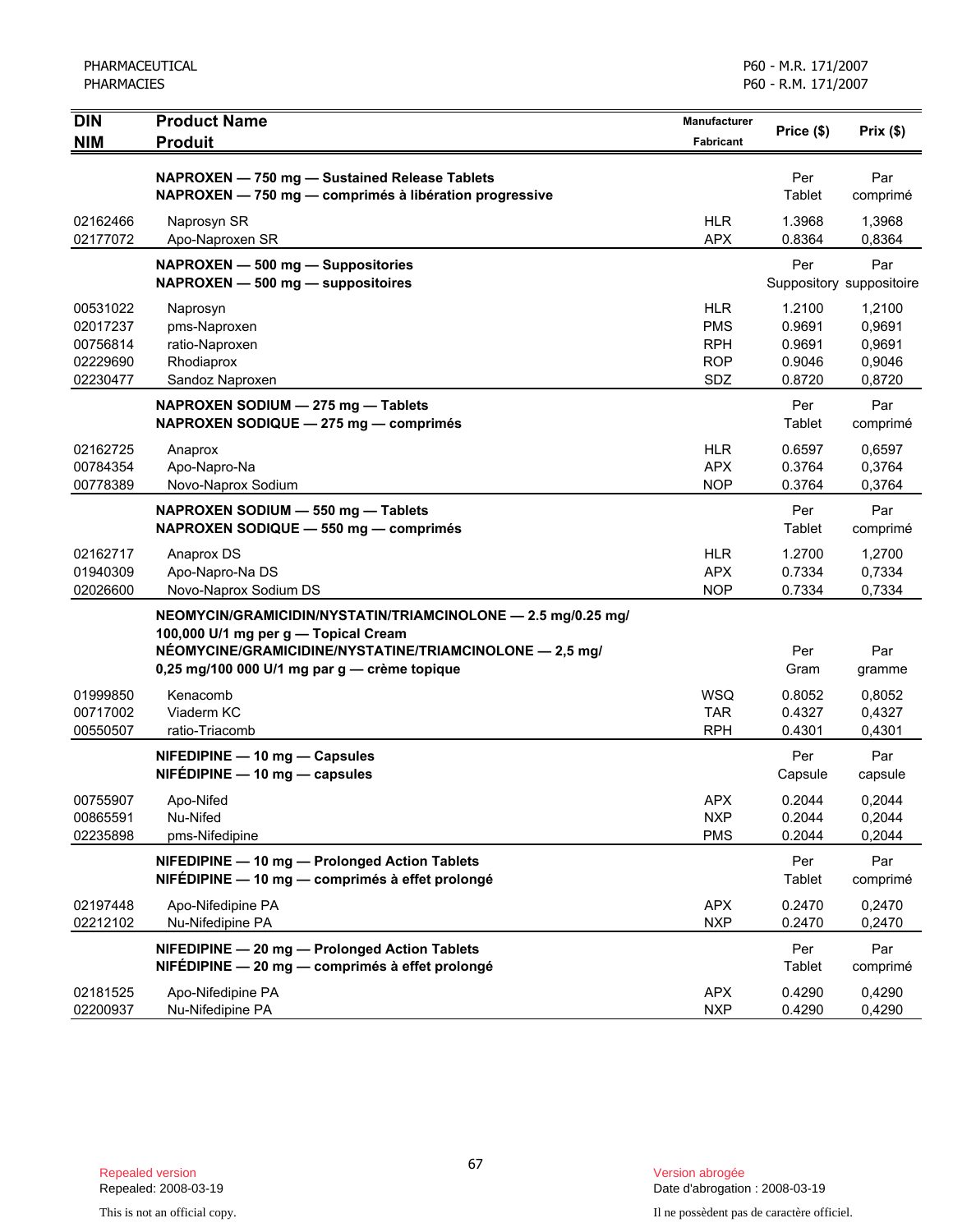| DIN                                                                  | <b>Product Name</b>                                                                                                       | Manufacturer                                                                     |                                                          |                                                          |
|----------------------------------------------------------------------|---------------------------------------------------------------------------------------------------------------------------|----------------------------------------------------------------------------------|----------------------------------------------------------|----------------------------------------------------------|
| <b>NIM</b>                                                           | <b>Produit</b>                                                                                                            | Fabricant                                                                        | Price (\$)                                               | Prix(\$)                                                 |
|                                                                      | NITRAZEPAM - 5 mg - Tablets<br>$NITRAZÉPAM - 5 mg - comprimés$                                                            |                                                                                  | Per<br>Tablet                                            | Par<br>comprimé                                          |
| 00511528<br>02245230<br>02234003<br>02229654                         | Mogadon<br>Apo-Nitrazepam<br>Sandoz Nitrazepam<br>Nitrazadon                                                              | <b>ICN</b><br><b>APX</b><br>SDZ<br><b>ICN</b>                                    | 0.1571<br>0.0943<br>0.0943<br>0.0748                     | 0,1571<br>0,0943<br>0,0943<br>0,0748                     |
|                                                                      | NITRAZEPAM - 10 mg - Tablets<br>NITRAZÉPAM - 10 mg - comprimés                                                            |                                                                                  | Per<br>Tablet                                            | Par<br>comprimé                                          |
| 00511536<br>02245231<br>02234007<br>02229655                         | Mogadon<br>Apo-Nitrazepam<br>Sandoz Nitrazepam<br>Nitrazadon                                                              | <b>ICN</b><br><b>APX</b><br>SDZ<br><b>ICN</b>                                    | 0.2351<br>0.1410<br>0.1410<br>0.1119                     | 0,2351<br>0,1410<br>0,1410<br>0,1119                     |
|                                                                      | NITROGLYCERIN - 200 Dose - 0.4 mg/Dose - Sublingual Spray<br>NITROGLYCÉRINE - 200 doses - 0,4 mg/dose - pompe sublinguale |                                                                                  | Per<br>Dose                                              | Par<br>dose                                              |
| 02231441<br>02238998                                                 | Nitrolingual Pumpspray/Nitrolingual, pompe<br>Rho-Nitro Pumpspray/Rho-Nitro, pompe                                        | <b>AVE</b><br><b>ROP</b>                                                         | 0.0698<br>0.0465                                         | 0,0698<br>0,0465                                         |
|                                                                      | NIZATIDINE - 150 mg - Capsules<br>NIZATIDINE - 150 mg - capsules                                                          |                                                                                  | Per<br>Capsule                                           | Par<br>capsule                                           |
| 00778338<br>02220156<br>02246046<br>02240457<br>02177714             | Axid<br>Apo-Nizatidine<br>Gen-Nizatidine<br>Novo-Nizatidine<br>pms-Nizatidine                                             | <b>PML</b><br><b>APX</b><br><b>GPM</b><br><b>NOP</b><br><b>PMS</b>               | 0.9232<br>0.5816<br>0.5816<br>0.5816<br>0.5816           | 0,9232<br>0,5816<br>0,5816<br>0,5816<br>0,5816           |
|                                                                      | NIZATIDINE - 300 mg - Capsules<br>NIZATIDINE - 300 mg - capsules                                                          |                                                                                  | Per<br>Capsule                                           | Par<br>capsule                                           |
| 00778346<br>02220164<br>02246047<br>02240458<br>02177722             | Axid<br>Apo-Nizatidine<br>Gen-Nizatidine<br>Novo-Nizatidine<br>pms-Nizatidine                                             | PML<br><b>APX</b><br><b>GPM</b><br><b>NOP</b><br><b>PMS</b>                      | 1.6727<br>1.0538<br>1.0538<br>1.0538<br>1.0538           | 1,6727<br>1,0538<br>1,0538<br>1,0538<br>1,0538           |
|                                                                      | NORFLOXACIN - 400 mg - Tablets<br>NORFLOXACINE - 400 mg - comprimés                                                       |                                                                                  | Per<br><b>Tablet</b>                                     | Par<br>comprimé                                          |
| 02237682<br>02246596<br>02229524<br>02269627                         | Novo-Norfloxacin<br>pms-Norfloxacin<br>Apo-Norflox<br>Co Norfloxacin                                                      | <b>NOP</b><br><b>PMS</b><br><b>APX</b><br>COB                                    | 1.6783<br>1.6783<br>1.5088<br>1.5088                     | 1,6783<br>1,6783<br>1,5088<br>1,5088                     |
|                                                                      | NORTRIPTYLINE - 10 mg - Capsules<br>NORTRIPTYLINE - 10 mg - capsules                                                      |                                                                                  | Per<br>Capsule                                           | Par<br>capsule                                           |
| 00015229<br>02177692<br>02231686<br>02230361<br>02231781<br>02240789 | Aventyl<br>pms-Nortriptyline<br>Gen-Nortriptyline<br>Norventyl<br>Novo-Nortriptyline<br>ratio-Nortriptyline               | <b>PML</b><br><b>PMS</b><br><b>GPM</b><br><b>ICN</b><br><b>NOP</b><br><b>RPH</b> | 0.2200<br>0.1650<br>0.1386<br>0.1386<br>0.1386<br>0.1386 | 0,2200<br>0,1650<br>0,1386<br>0,1386<br>0,1386<br>0,1386 |
| 02223511<br>02223139                                                 | Apo-Nortriptyline<br>Nu-Nortriptyline                                                                                     | <b>APX</b><br><b>NXP</b>                                                         | 0.1385<br>0.1385                                         | 0,1385<br>0,1385                                         |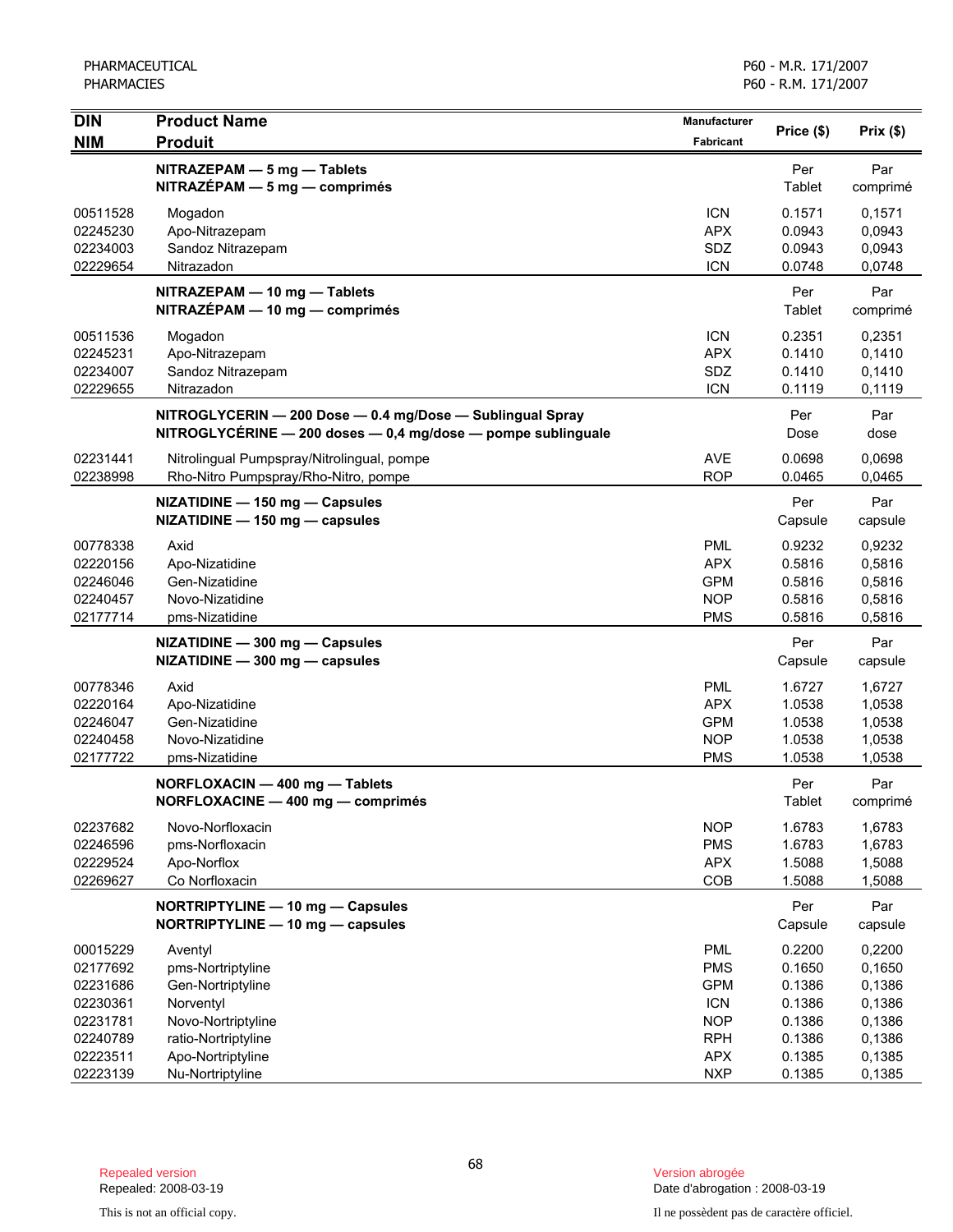| <b>DIN</b>                                                                       | <b>Product Name</b>                                                                                                                     | <b>Manufacturer</b>                                                                            | Price (\$)                                                         | Prix(\$)                                                           |
|----------------------------------------------------------------------------------|-----------------------------------------------------------------------------------------------------------------------------------------|------------------------------------------------------------------------------------------------|--------------------------------------------------------------------|--------------------------------------------------------------------|
| <b>NIM</b>                                                                       | <b>Produit</b>                                                                                                                          | Fabricant                                                                                      |                                                                    |                                                                    |
|                                                                                  | NORTRIPTYLINE - 25 mg - Capsules<br>NORTRIPTYLINE - 25 mg - capsules                                                                    |                                                                                                | Per<br>Capsule                                                     | Par<br>capsule                                                     |
| 00015237<br>02177706<br>02231687<br>02231782<br>02240790<br>02223538<br>02223147 | Aventyl<br>pms-Nortriptyline<br>Gen-Nortriptyline<br>Novo-Nortriptyline<br>ratio-Nortriptyline<br>Apo-Nortriptyline<br>Nu-Nortriptyline | <b>PML</b><br><b>PMS</b><br><b>GPM</b><br><b>NOP</b><br><b>RPH</b><br><b>APX</b><br><b>NXP</b> | 0.4448<br>0.3330<br>0.2802<br>0.2801<br>0.2801<br>0.2800<br>0.2800 | 0,4448<br>0,3330<br>0,2802<br>0,2801<br>0,2801<br>0,2800<br>0,2800 |
|                                                                                  | NYSTATIN - 100,000 U/mL - Oral Liquid<br>NYSTATINE - 100 000 U/ml - liquide oral                                                        |                                                                                                | Per mL                                                             | Par ml                                                             |
| 00792667<br>02194201                                                             | pms-Nystatin<br>ratio-Nystatin                                                                                                          | <b>PMS</b><br><b>RPH</b>                                                                       | 0.0647<br>0.0647                                                   | 0,0647<br>0,0647                                                   |
|                                                                                  | NYSTATIN - 100,000 U/g - Topical Cream<br>NYSTATINE - 100 000 U/g - crème topique                                                       |                                                                                                | Per<br>Gram                                                        | Par<br>gramme                                                      |
| 00029092<br>00716871<br>02194236                                                 | Mycostatin<br>Nyaderm<br>ratio-Nystatin                                                                                                 | SQU<br><b>TAR</b><br><b>RPH</b>                                                                | 0.3164<br>0.1577<br>0.0770                                         | 0,3164<br>0,1577<br>0,0770                                         |
|                                                                                  | OCTREOTIDE ACETATE - 50 mcg/mL - Injection<br>OCTRÉOTIDE (ACÉTATE D') - 50 mcg/ml - injection                                           |                                                                                                | Per mL                                                             | par ml                                                             |
| 00839191<br>02248639                                                             | Sandostatin<br>Octreotide Acetate Omega                                                                                                 | <b>NVT</b><br>OMA                                                                              | 5.4890<br>5.2140                                                   | 5,4890<br>5,2140                                                   |
|                                                                                  | OCTREOTIDE ACETATE - 100 mcg/mL - Injection<br>OCTRÉOTIDE (ACÉTATE D') - 100 mcg/ml - injection                                         |                                                                                                | Per mL                                                             | par ml                                                             |
| 00839205<br>02248640                                                             | Sandostatin<br>Octreotide Acetate Omega                                                                                                 | <b>NVT</b><br><b>OMA</b>                                                                       | 10.3620<br>9.8450                                                  | 10,3620<br>9,8450                                                  |
|                                                                                  | OCTREOTIDE ACETATE - 200 mcg/mL - Injection<br>OCTRÉOTIDE (ACÉTATE D') - 200 mcg/ml - injection                                         |                                                                                                | Per mL                                                             | par ml                                                             |
| 02049392<br>02248642                                                             | Sandostatin<br>Octreotide Acetate Omega                                                                                                 | <b>NVT</b><br><b>OMA</b>                                                                       | 19.9320<br>18.9310                                                 | 19,9320<br>18,9310                                                 |
|                                                                                  | OCTREOTIDE ACETATE - 500 mcg/mL - Injection<br>OCTREOTIDE (ACETATE D') - 500 mcg/ml - injection                                         |                                                                                                | Per mL                                                             | par ml                                                             |
| 00839213<br>02248641                                                             | Sandostatin<br>Octreotide Acetate Omega                                                                                                 | <b>NVT</b><br><b>OMA</b>                                                                       | 48.6970<br>46.2550                                                 | 48,6970<br>46,2550                                                 |
|                                                                                  | OFLOXACIN - 0.3% - Ophthalmic Solution<br>OFLOXACINE - 0,3 % - solution ophtalmique                                                     |                                                                                                | Per<br>mL                                                          | Par<br>ml                                                          |
| 02143291<br>02248398<br>02252570                                                 | Ocuflox<br>Apo-Ofloxacin<br>pms-Ofloxacin                                                                                               | <b>ALL</b><br><b>APX</b><br><b>PMS</b>                                                         | 2.2418<br>1.0913<br>1.0913                                         | 2,2418<br>1,0913<br>1,0913                                         |
|                                                                                  | OFLOXACIN - 200 mg - Tablets<br>OFLOXACINE - 200 mg - comprimés                                                                         |                                                                                                | Per<br><b>Tablet</b>                                               | Par<br>comprimé                                                    |
| 02243474<br>02231529                                                             | Novo-Ofloxacin<br>Apo-Oflox                                                                                                             | <b>NOP</b><br><b>APX</b>                                                                       | 1.5939<br>1.4345                                                   | 1,5939<br>1,4345                                                   |

Date d'abrogation : 2008-03-19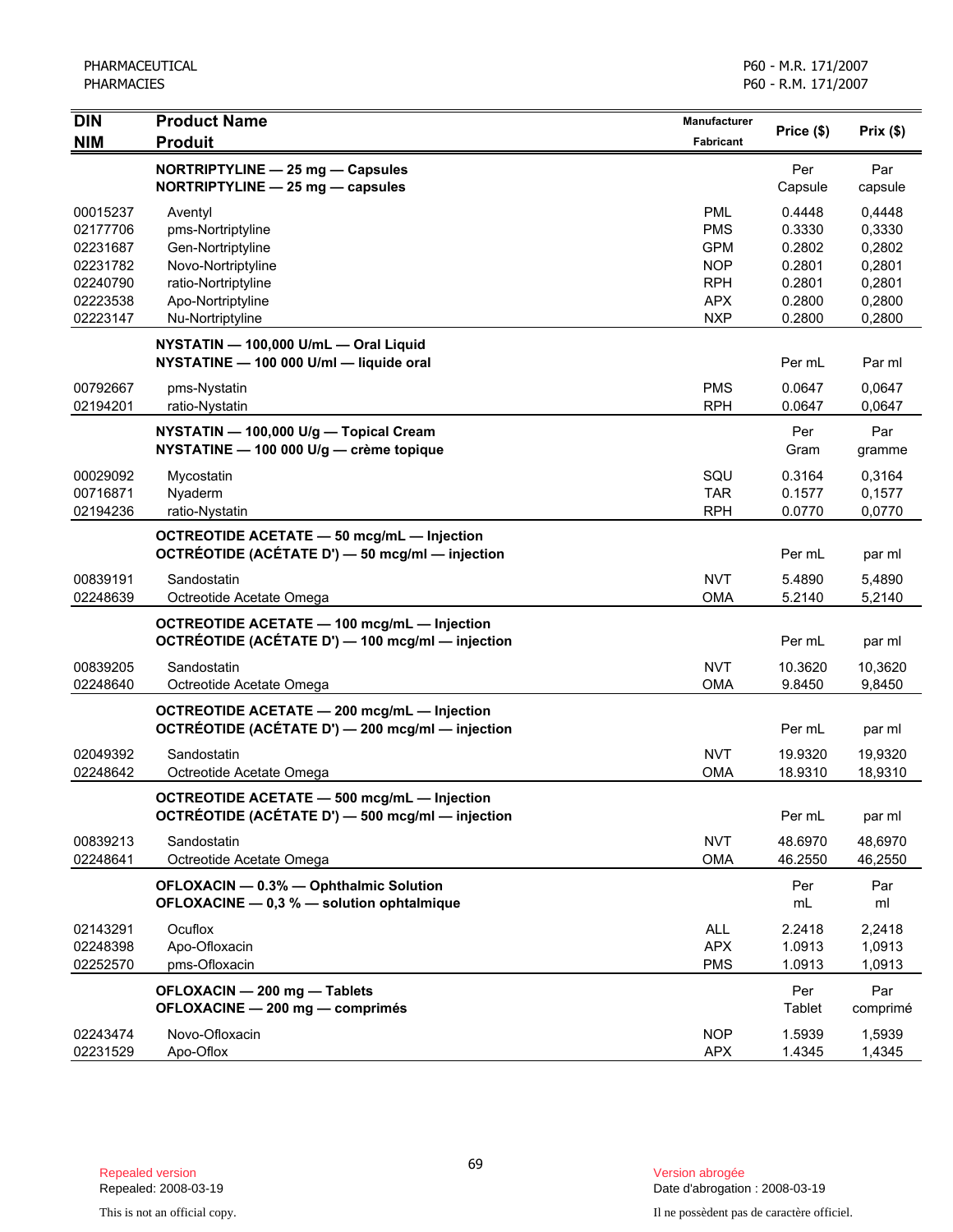| <b>DIN</b><br><b>NIM</b> | <b>Product Name</b><br><b>Produit</b>                                                          | Manufacturer<br><b>Fabricant</b> | Price (\$)           | Prix(\$)         |
|--------------------------|------------------------------------------------------------------------------------------------|----------------------------------|----------------------|------------------|
|                          | OFLOXACIN - 300 mg - Tablets                                                                   |                                  | Per                  | Par              |
|                          | OFLOXACINE - 300 mg - comprimés                                                                |                                  | Tablet               | comprimé         |
| 02243475                 | Novo-Ofloxacin                                                                                 | <b>NOP</b>                       | 1.8727               | 1,8727           |
| 02231531                 | Apo-Oflox                                                                                      | <b>APX</b>                       | 1.6855               | 1,6855           |
|                          | OFLOXACIN - 400 mg - Tablets<br>OFLOXACINE - 400 mg - comprimés                                |                                  | Per<br>Tablet        | Par<br>comprimé  |
| 02243476                 | Novo-Ofloxacin                                                                                 | <b>NOP</b>                       | 1.8727               | 1,8727           |
| 02231532                 | Apo-Oflox                                                                                      | <b>APX</b>                       | 1.6855               | 1,6855           |
|                          | OMEPRAZOLE - 20 mg - Capsules<br>OMÉPRAZOLE - 20 mg - capsules                                 |                                  | Per<br>Capsule       | Par<br>capsule   |
| 02190915                 | Losec - Tablets/comprimés                                                                      | <b>AZC</b>                       | 2.2000               | 2,2000           |
| 02245058                 | Apo-Omeprazole                                                                                 | <b>APX</b>                       | 1.3750               | 1,3750           |
|                          | ONDANSETRON - 4 mg - Tablets<br>ONDANSETRON - 4 mg - comprimés                                 |                                  | Per<br>Tablet        | Par<br>comprimé  |
| 02213567                 | Zofran                                                                                         | <b>GSK</b>                       | 13.8929              | 13,8929          |
| 02288184                 | Apo-Ondansetron                                                                                | <b>APX</b>                       | 8.3000               | 8,3000           |
| 02278529                 | ratio-Ondansetron                                                                              | <b>RPH</b>                       | 8.2999               | 8,2999           |
| 02258188                 | pms-Ondansetron                                                                                | <b>PMS</b>                       | 8.2995               | 8,2995           |
| 02264056<br>02274310     | Novo-Ondansetron<br>Sandoz Ondansetron                                                         | <b>NOP</b><br>SDZ                | 7.5450<br>7.5450     | 7,5450<br>7,5450 |
|                          |                                                                                                |                                  |                      |                  |
|                          | ONDANSETRON - 8 mg - Tablets<br><b>ONDANSETRON - 8 mg - comprimés</b>                          |                                  | Per<br>Tablet        | Par<br>comprimé  |
| 02213575                 | Zofran                                                                                         | <b>GSK</b>                       | 22.0647              | 22,0647          |
| 02258196                 | pms-Ondansetron                                                                                | <b>PMS</b>                       | 12.6687              | 12,6687          |
| 02288192                 | Apo-Ondansetron                                                                                | <b>APX</b>                       | 12.6683              | 12,6683          |
| 02278537                 | ratio-Ondansetron                                                                              | <b>RPH</b>                       | 12.6682              | 12,6682          |
| 02264064                 | Novo-Ondansetron                                                                               | <b>NOP</b>                       | 11.5170              | 11,5170          |
| 02274329                 | Sandoz Ondansetron                                                                             | SDZ                              | 11.5166              | 11,5166          |
|                          | <b>ORCIPRENALINE SULFATE - 2 mg/mL - Syrup</b><br>ORCIPRÉNALINE (SULFATE D') — 2 mg/ml — sirop |                                  | Per mL               | Par ml           |
| 00249920                 | Alupent                                                                                        | <b>BOE</b>                       | 0.0664               | 0.0664           |
| 02152568                 | ratio-Orciprenaline                                                                            | <b>RPH</b>                       | 0.0498               | 0,0498           |
| 02236783                 | Apo-Orciprenaline                                                                              | <b>APX</b>                       | 0.0419               | 0,0419           |
|                          | OXAPROZIN - 600 mg - Tablets                                                                   |                                  | Per                  | Par              |
|                          | OXAPROZINE - 600 mg - comprimés                                                                |                                  | <b>Tablet</b>        | comprimé         |
|                          |                                                                                                |                                  |                      |                  |
| 02027860<br>02243661     | Daypro<br>Apo-Oxaprozin                                                                        | PFI<br><b>APX</b>                | 0.7150<br>0.5363     | 0,7150<br>0,5363 |
|                          |                                                                                                |                                  |                      |                  |
|                          | OXCARBAZEPINE - 150 mg - Tablets<br>OXCARBAZEPINE - 150 mg - comprimés                         |                                  | Per<br><b>Tablet</b> | Par<br>comprimé  |
| 02242067                 | Trileptal                                                                                      | <b>NVT</b>                       | 0.9562               | 0,9562           |
| 02284294                 | Apo-Oxcarbazepine                                                                              | <b>APX</b>                       | 0.6188               | 0,6188           |
|                          | OXCARBAZEPINE - 300 mg - Tablets<br>OXCARBAZEPINE - 300 mg - comprimés                         |                                  | Per<br><b>Tablet</b> | Par<br>comprimé  |
| 02242068                 | Trileptal                                                                                      | <b>NVT</b>                       | 1.9117               | 1,9117           |
| 02284308                 | Apo-Oxcarbazepine                                                                              | <b>APX</b>                       | 1.2375               | 1,2375           |

Date d'abrogation : 2008-03-19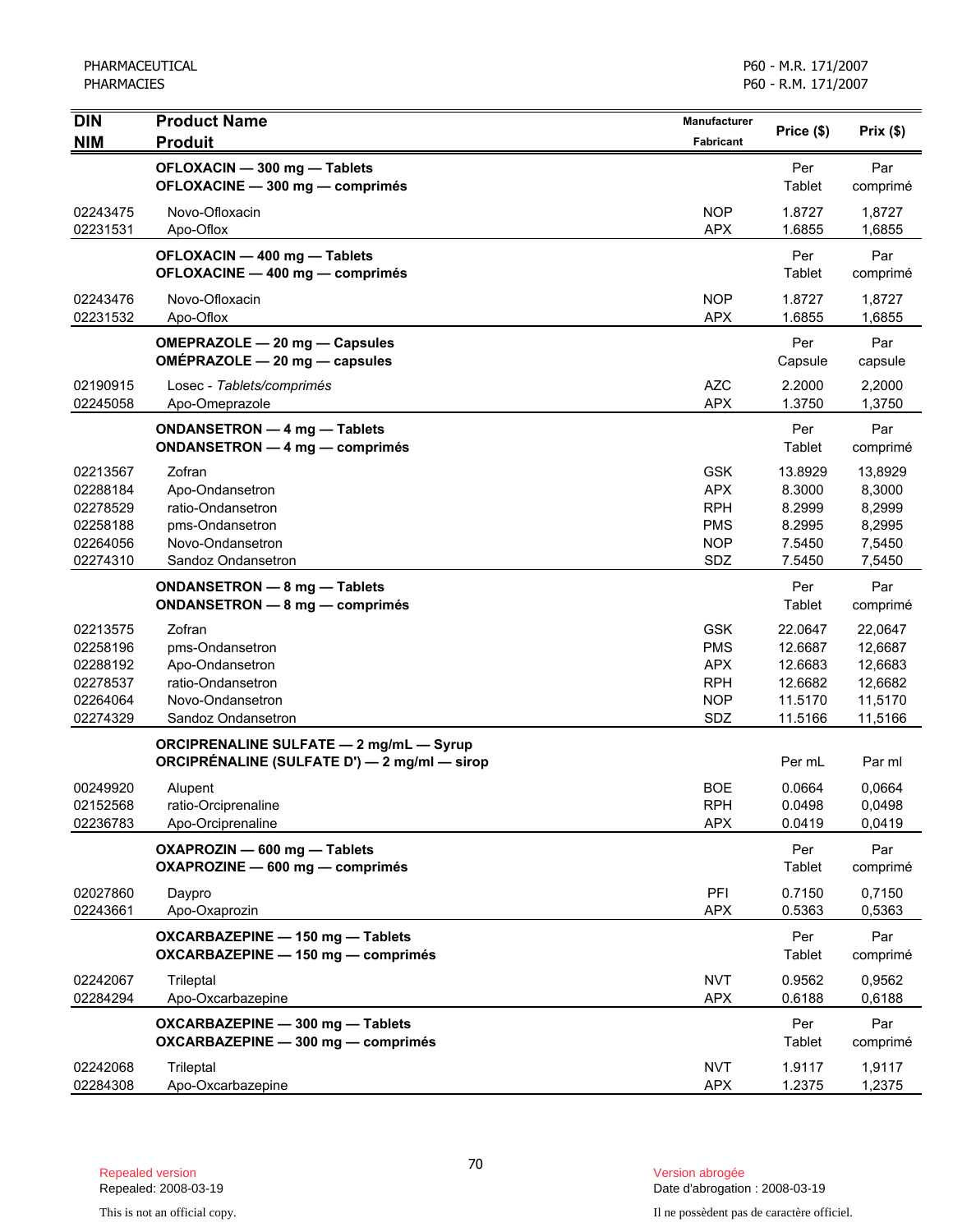| <b>DIN</b> | <b>Product Name</b>                                        | <b>Manufacturer</b> |            | Prix(\$) |
|------------|------------------------------------------------------------|---------------------|------------|----------|
| <b>NIM</b> | <b>Produit</b>                                             | Fabricant           | Price (\$) |          |
|            |                                                            |                     |            |          |
|            | OXCARBAZEPINE - 600 mg - Tablets                           |                     | Per        | Par      |
|            | OXCARBAZEPINE - 600 mg - comprimés                         |                     | Tablet     | comprimé |
| 02242069   | Trileptal                                                  | <b>NVT</b>          | 3.8231     | 3,8231   |
| 02284316   | Apo-Oxcarbazepine                                          | <b>APX</b>          | 2.4750     | 2,4750   |
|            | OXYBUTYNIN CHLORIDE - 5 mg - Tablets                       |                     | Per        | Par      |
|            | OXYBUTYNINE (CHLORURE D') - 5 mg - comprimés               |                     | Tablet     | comprimé |
| 02220067   | Oxybutynin                                                 | <b>ABT</b>          | 0.2915     | 0,2915   |
| 02163543   | Apo-Oxybutynin                                             | <b>APX</b>          | 0.2735     | 0,2735   |
| 02158590   | Nu-Oxybutynin                                              | <b>NXP</b>          | 0.2735     | 0,2735   |
| 02230800   | Gen-Oxybutynin                                             | <b>GPM</b>          | 0.2734     | 0,2734   |
| 02230394   | Novo-Oxybutynin                                            | <b>NOP</b>          | 0.2734     | 0,2734   |
| 02220059   | Oxybutyn                                                   | <b>ICN</b>          | 0.2734     | 0,2734   |
| 02240550   | pms-Oxybutynin                                             | <b>PMS</b>          | 0.2734     | 0,2734   |
|            | OXYCODONE HCI - 20 mg - Tablets                            |                     | Per        | Par      |
|            | OXYCODONE (CHLORHYDRATE D') - 20 mg - comprimés            |                     | Tablet     | comprimé |
| 02240132   | Oxy-IR                                                     | <b>PFR</b>          | 0.7102     | 0,7102   |
| 02262983   | Supeudol                                                   | SDZ                 | 0.6391     | 0,6391   |
|            | OXYCODONE HCI/ACETAMINOPHEN - 5 mg/325 mg - Tablets        |                     |            |          |
|            | OXYCODONE (CHLORHYDRATE D')/ACÉTAMINOPHÈNE - 5 mg/325 mg - |                     | Per        | Par      |
|            | comprimés                                                  |                     | Tablet     | comprimé |
| 01916475   | Percocet                                                   | SQU                 | 0.7679     | 0,7679   |
| 02245758   | pms-Oxycodone/Acetaminophen                                | <b>PMS</b>          | 0.3135     | 0,3135   |
| 00608165   | ratio-Oxycocet                                             | <b>RPH</b>          | 0.3135     | 0,3135   |
| 01916548   | Endocet                                                    | <b>END</b>          | 0.1414     | 0,1414   |
|            | OXYCODONE HCI/ASA - 5 mg/325 mg - Tablets                  |                     | Per        | Par      |
|            | OXYCODONE (CHLORHYDRATE D')/AAS - 5 mg/325 mg - comprimés  |                     | Tablet     | comprimé |
| 01916572   | Percodan                                                   | SQU                 | 0.9253     | 0,9253   |
| 00608157   | ratio-Oxycodan                                             | <b>RPH</b>          | 0.3542     | 0,3542   |
|            | PAMIDRONATE DISODIUM - 3 mg/mL - Injection                 |                     |            |          |
|            | <b>PAMIDRONATE DISODIQUE - 3 mg/ml - injection</b>         |                     | Per mL     | Par ml   |
| 02059762   | Aredia                                                     | <b>NVT</b>          | 17.8453    | 17,8453  |
| 02244550   | Pamidronate Disodium/Pamidronate disodique                 | <b>FLD</b>          | 11.0000    | 11,0000  |
| 02264951   | Rhoxal-pamidronate                                         | <b>RXP</b>          | 9.7185     | 9,7185   |
|            | PAMIDRONATE DISODIUM - 9 mg/mL - Injection                 |                     |            |          |
|            | PAMIDRONATE DISODIQUE - 9 mg/ml - injection                |                     | Per mL     | Par ml   |
| 02059789   | Aredia                                                     | <b>NVT</b>          | 53.5348    | 53,5348  |
| 02244552   | Pamidronate Disodium/Pamidronate disodique                 | <b>FLD</b>          | 33.0000    | 33,0000  |
| 02264986   | Rhoxal-pamidronate                                         | <b>RXP</b>          | 29.1555    | 29,1555  |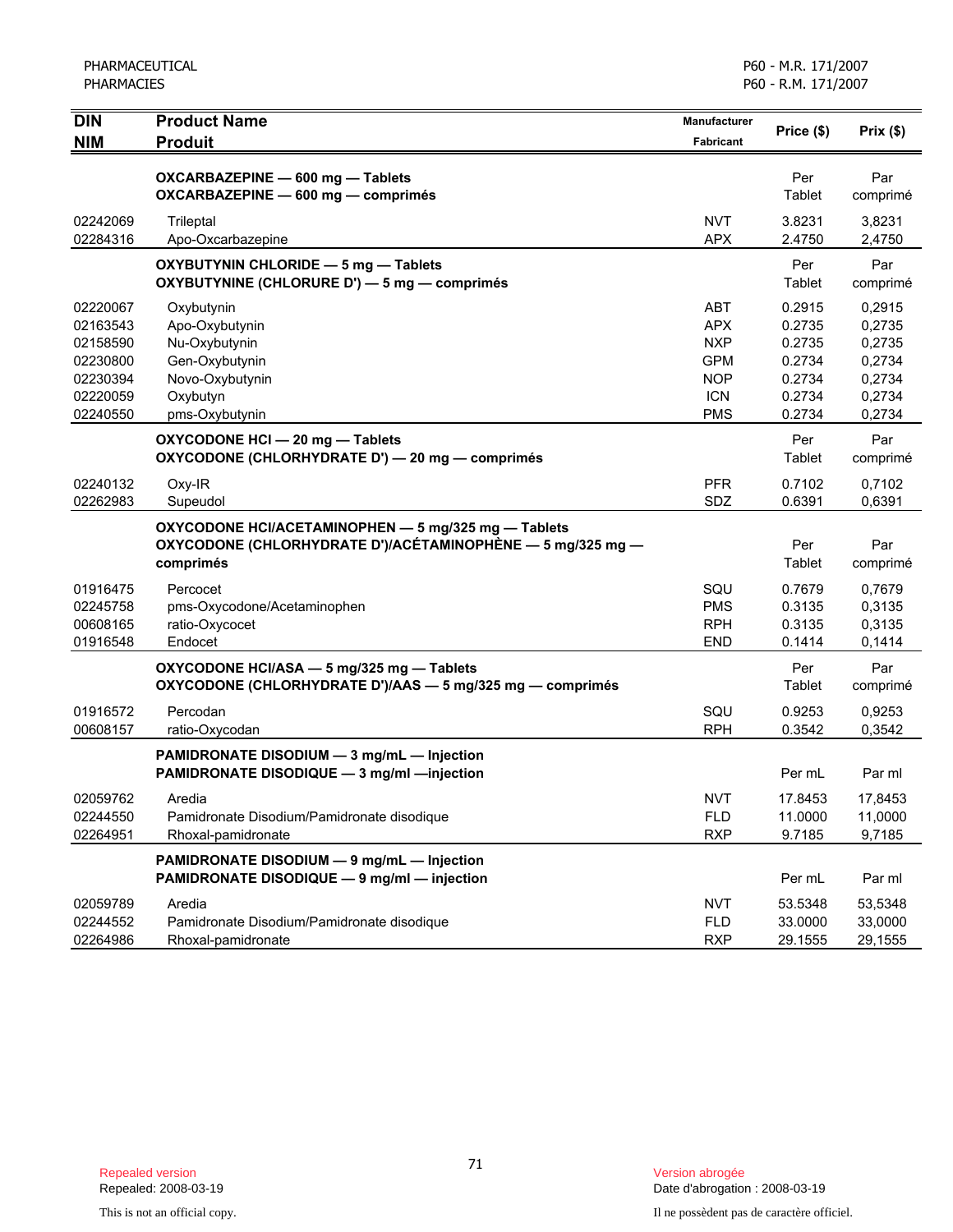| <b>DIN</b> | <b>Product Name</b>                                                 | <b>Manufacturer</b> | Price (\$) | Prix(\$) |
|------------|---------------------------------------------------------------------|---------------------|------------|----------|
| <b>NIM</b> | <b>Produit</b>                                                      | <b>Fabricant</b>    |            |          |
|            | PAROXETINE HCI - 10 mg - Tablets                                    |                     | Per        | Par      |
|            | PAROXÉTINE (CHLORHYDRATE DE) — 10 mg — comprimés                    |                     | Tablet     | comprimé |
| 02027887   | Paxil                                                               | <b>GSK</b>          | 1.5810     | 1,5810   |
| 02240907   | Apo-Paroxetine                                                      | <b>APX</b>          | 1.1475     | 1,1475   |
| 02262746   | Co Paroxetine                                                       | COB                 | 1.1473     | 1,1473   |
| 02248556   | Novo-Paroxetine                                                     | <b>NOP</b>          | 1.1473     | 1,1473   |
| 02247750   | pms-Paroxetine                                                      | <b>PMS</b>          | 1.1473     | 1,1473   |
| 02247810   | ratio-Paroxetine                                                    | <b>RPH</b>          | 1.1473     | 1,1473   |
| 02248012   | Gen-Paroxetine                                                      | <b>GPM</b>          | 1.1440     | 1,1440   |
|            | PAROXETINE HCI - 20 mg - Tablets                                    |                     | Per        | Par      |
|            | PAROXÉTINE (CHLORHYDRATE DE) - 20 mg - comprimés                    |                     | Tablet     | comprimé |
| 01940481   | Paxil                                                               | <b>GSK</b>          | 1.6872     | 1,6872   |
| 02247751   | pms-Paroxetine                                                      | <b>PMS</b>          | 1.2243     | 1,2243   |
| 02248013   | Gen-Paroxetine                                                      | <b>GPM</b>          | 1.2210     | 1,2210   |
| 02240908   | Apo-Paroxetine                                                      | <b>APX</b>          | 1.1019     | 1,1019   |
| 02262754   | Co Paroxetine                                                       | COB                 | 1.1019     | 1,1019   |
| 02248557   | Novo-Paroxetine                                                     | <b>NOP</b>          | 1.1019     | 1,1019   |
| 02247811   | ratio-Paroxetine                                                    | <b>RPH</b>          | 1.1019     | 1,1019   |
| 02254751   | Sandoz Paroxetine                                                   | SDZ                 | 1.1019     | 1,1019   |
|            | PAROXETINE HCI - 30 mg - Tablets                                    |                     | Per        | Par      |
|            | PAROXÉTINE (CHLORHYDRATE DE) - 30 mg - comprimés                    |                     | Tablet     | comprimé |
| 01940473   | Paxil                                                               | <b>GSK</b>          | 1.7927     | 1,7927   |
| 02247752   | pms-Paroxetine                                                      | <b>PMS</b>          | 1.3013     | 1,3013   |
| 02248014   | Gen-Paroxetine                                                      | <b>GPM</b>          | 1.2980     | 1,2980   |
| 02240909   | Apo-Paroxetine                                                      | <b>APX</b>          | 1.1712     | 1,1712   |
| 02262762   | Co Paroxetine                                                       | <b>COB</b>          | 1.1712     | 1,1712   |
| 02248558   | Novo-Paroxetine                                                     | <b>NOP</b>          | 1.1712     | 1,1712   |
| 02247812   | ratio-Paroxetine                                                    | <b>RPH</b>          | 1.1712     | 1,1712   |
| 02254778   | Sandoz Paroxetine                                                   | SDZ                 | 1.1712     | 1,1712   |
|            | PENICILLIN V (Potassium) - 500,000 IU (300 mg)/5 mL - Oral Liquid   |                     |            |          |
|            | PÉNICILLINE V (potassium) - 500 000 UI (300 mg)/5 ml - liquide oral |                     | Per mL     | Par ml   |
| 00642231   | Apo-Pen VK                                                          | <b>APX</b>          | 0.0618     | 0,0618   |
| 00391603   | Novo-Pen-VK                                                         | <b>NOP</b>          | 0.0618     | 0,0618   |
|            | PENICILLIN V (Potassium) - 500,000 IU (300 mg) - Tablets            |                     | Per        | Par      |
|            | PÉNICILLINE V (potassique) - 500 000 UI (300 mg) - comprimés        |                     | Tablet     | comprimé |
| 00717568   | Nu-Pen-VK                                                           | <b>NXP</b>          | 0.0781     | 0,0781   |
| 00021202   | Novo-Pen-VK 500                                                     | <b>NOP</b>          | 0.0713     | 0,0713   |
| 00642215   | Apo-Pen VK                                                          | <b>APX</b>          | 0.0710     | 0,0710   |
|            | PENTOXIFYLLINE - 400 mg - Sustained Release Tablets                 |                     | Per        | Par      |
|            | PENTOXIFYLLINE - 400 mg - comprimés à libération progressive        |                     | Tablet     | comprimé |
| 02221977   | Trental                                                             | <b>AVE</b>          | 0.7777     | 0,7777   |
| 02230090   | Apo-Pentoxifylline SR                                               | <b>APX</b>          | 0.4220     | 0,4220   |
| 02230401   | Nu-Pentoxifylline SR                                                | <b>NXP</b>          | 0.4220     | 0,4220   |
| 01968432   | ratio-Pentoxifylline                                                | <b>RPH</b>          | 0.4220     | 0,4220   |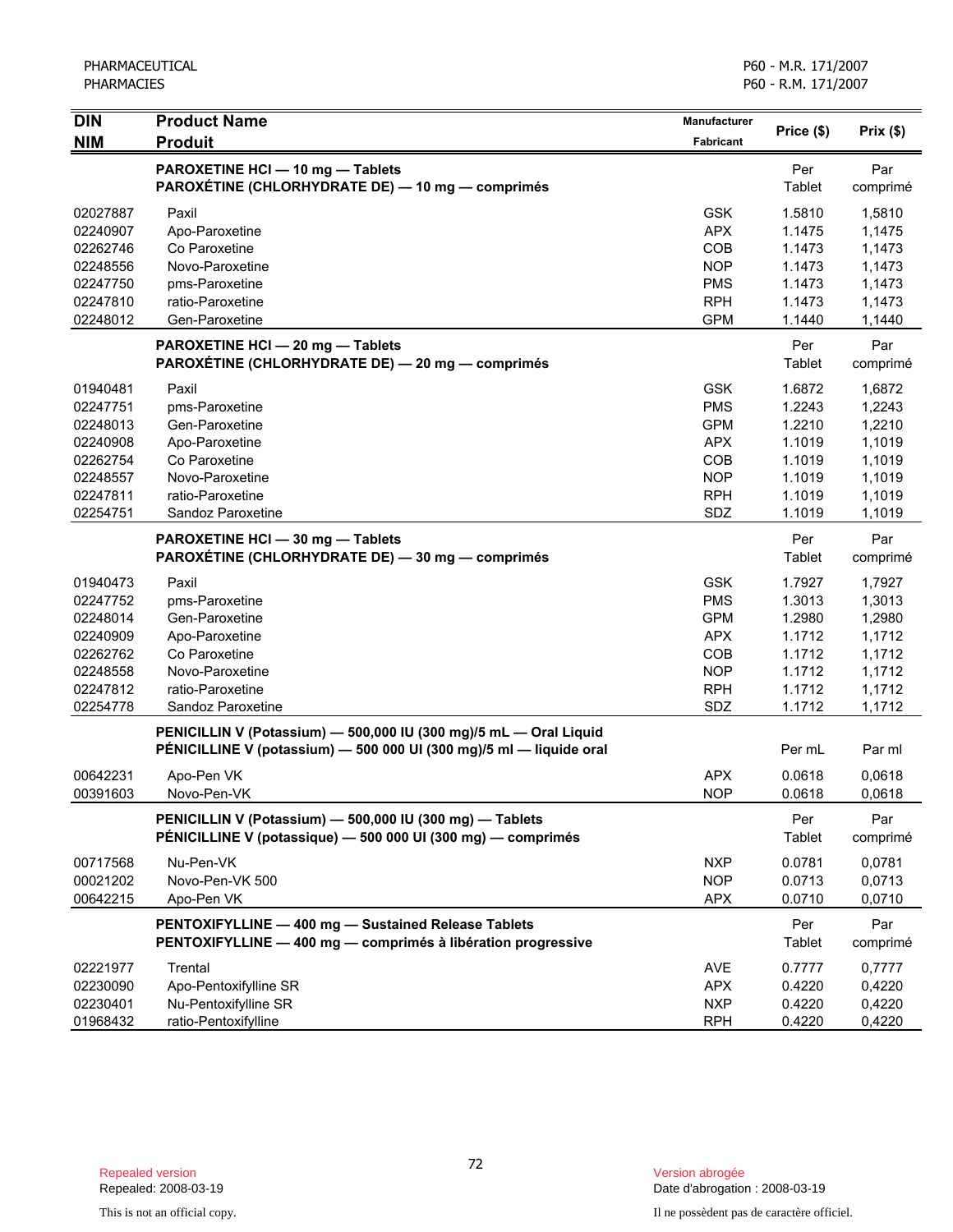| <b>DIN</b><br><b>NIM</b>                                                                     | <b>Product Name</b><br><b>Produit</b>                                                                               | <b>Manufacturer</b><br>Fabricant                                                                      | Price (\$)                                                                   | Prix(\$)                                                                     |
|----------------------------------------------------------------------------------------------|---------------------------------------------------------------------------------------------------------------------|-------------------------------------------------------------------------------------------------------|------------------------------------------------------------------------------|------------------------------------------------------------------------------|
|                                                                                              | PHENYTOIN - 25 mg/mL - Oral Liquid                                                                                  |                                                                                                       |                                                                              |                                                                              |
|                                                                                              | PHENYTOIN - 25 mg/mL - liquide oral                                                                                 |                                                                                                       | Per mL                                                                       | Par ml                                                                       |
| 00023450<br>02250896                                                                         | <b>Dilantin</b><br>Taro-Phenytoin                                                                                   | <b>PDA</b><br><b>TAR</b>                                                                              | 0.0531<br>0.0343                                                             | 0,0531<br>0,0343                                                             |
|                                                                                              | PIMOZIDE - 2 mg - Tablets<br>PIMOZIDE - 2 mg - comprimés                                                            |                                                                                                       | Per<br>Tablet                                                                | Par<br>comprimé                                                              |
| 02245432<br>00313815                                                                         | Apo-Pimozide<br>Orap                                                                                                | <b>APX</b><br><b>PML</b>                                                                              | 0.2507<br>0.2507                                                             | 0,2507<br>0,2507                                                             |
|                                                                                              | PIMOZIDE - 4 mg - Tablets<br>PIMOZIDE - 4 mg - comprimés                                                            |                                                                                                       | Per<br>Tablet                                                                | Par<br>comprimé                                                              |
| 02245433<br>00313823                                                                         | Apo-Pimozide<br>Orap                                                                                                | <b>APX</b><br><b>PML</b>                                                                              | 0.4550<br>0.4550                                                             | 0,4550<br>0,4550                                                             |
|                                                                                              | PINDOLOL - 5 mg - Tablets<br>PINDOLOL - 5 mg - comprimés                                                            |                                                                                                       | Per<br>Tablet                                                                | Par<br>comprimé                                                              |
| 00417270<br>02231650<br>02057808<br>02231536<br>00755877<br>00869007<br>00886149<br>02261782 | Visken<br>Dom-Pindolol<br>Gen-Pindolol<br>pms-Pindolol<br>Apo-Pindol<br>Novo-Pindol<br>Nu-Pindol<br>Sandoz Pindolol | <b>NVT</b><br><b>DOM</b><br><b>GPM</b><br><b>PMS</b><br><b>APX</b><br><b>NOP</b><br><b>NXP</b><br>SDZ | 0.5430<br>0.2512<br>0.2512<br>0.2512<br>0.2511<br>0.2511<br>0.2511<br>0.2511 | 0,5430<br>0,2512<br>0,2512<br>0,2512<br>0,2511<br>0,2511<br>0,2511<br>0,2511 |
|                                                                                              | PINDOLOL - 10 mg - Tablets<br>PINDOLOL - 10 mg - comprimés                                                          |                                                                                                       | Per<br>Tablet                                                                | Par<br>comprimé                                                              |
| 00443174<br>00755885<br>02238046<br>02057816<br>00869015<br>00886009<br>02231537<br>02261790 | Visken<br>Apo-Pindol<br>Dom-Pindolol<br>Gen-Pindolol<br>Novo-Pindol<br>Nu-Pindol<br>pms-Pindolol<br>Sandoz Pindolol | <b>NVT</b><br><b>APX</b><br><b>DOM</b><br><b>GPM</b><br><b>NOP</b><br><b>NXP</b><br><b>PMS</b><br>SDZ | 0.9272<br>0.4362<br>0.4362<br>0.4362<br>0.4362<br>0.4362<br>0.4362<br>0.4362 | 0,9272<br>0,4362<br>0,4362<br>0,4362<br>0,4362<br>0,4362<br>0,4362<br>0,4362 |
|                                                                                              | PINDOLOL - 15 mg - Tablets<br>PINDOLOL - 15 mg - comprimés                                                          |                                                                                                       | Per<br><b>Tablet</b>                                                         | Par<br>comprimé                                                              |
| 00417289<br>00755893<br>02057824<br>00869023<br>00886130<br>02231539<br>02261804             | Visken<br>Apo-Pindol<br>Gen-Pindolol<br>Novo-Pindol<br>Nu-Pindol<br>pms-Pindolol<br>Sandoz Pindolol                 | <b>NVT</b><br><b>APX</b><br><b>GPM</b><br><b>NOP</b><br><b>NXP</b><br><b>PMS</b><br>SDZ               | 1.3451<br>0.6408<br>0.6408<br>0.6408<br>0.6408<br>0.6408<br>0.6408           | 1,3451<br>0,6408<br>0,6408<br>0,6408<br>0,6408<br>0,6408<br>0,6408           |
|                                                                                              | PIROXICAM - 10 mg - Capsules<br>PIROXICAM - 10 mg - capsules                                                        |                                                                                                       | Per<br>Capsule                                                               | Par<br>capsule                                                               |
| 00642886<br>02171813<br>00695718<br>00865761                                                 | Apo-Piroxicam<br>Gen-Piroxicam<br>Novo-Pirocam<br>Nu-Pirox                                                          | <b>APX</b><br><b>GPM</b><br><b>NOP</b><br><b>NXP</b>                                                  | 0.4562<br>0.4562<br>0.4562<br>0.4562                                         | 0,4562<br>0,4562<br>0,4562<br>0,4562                                         |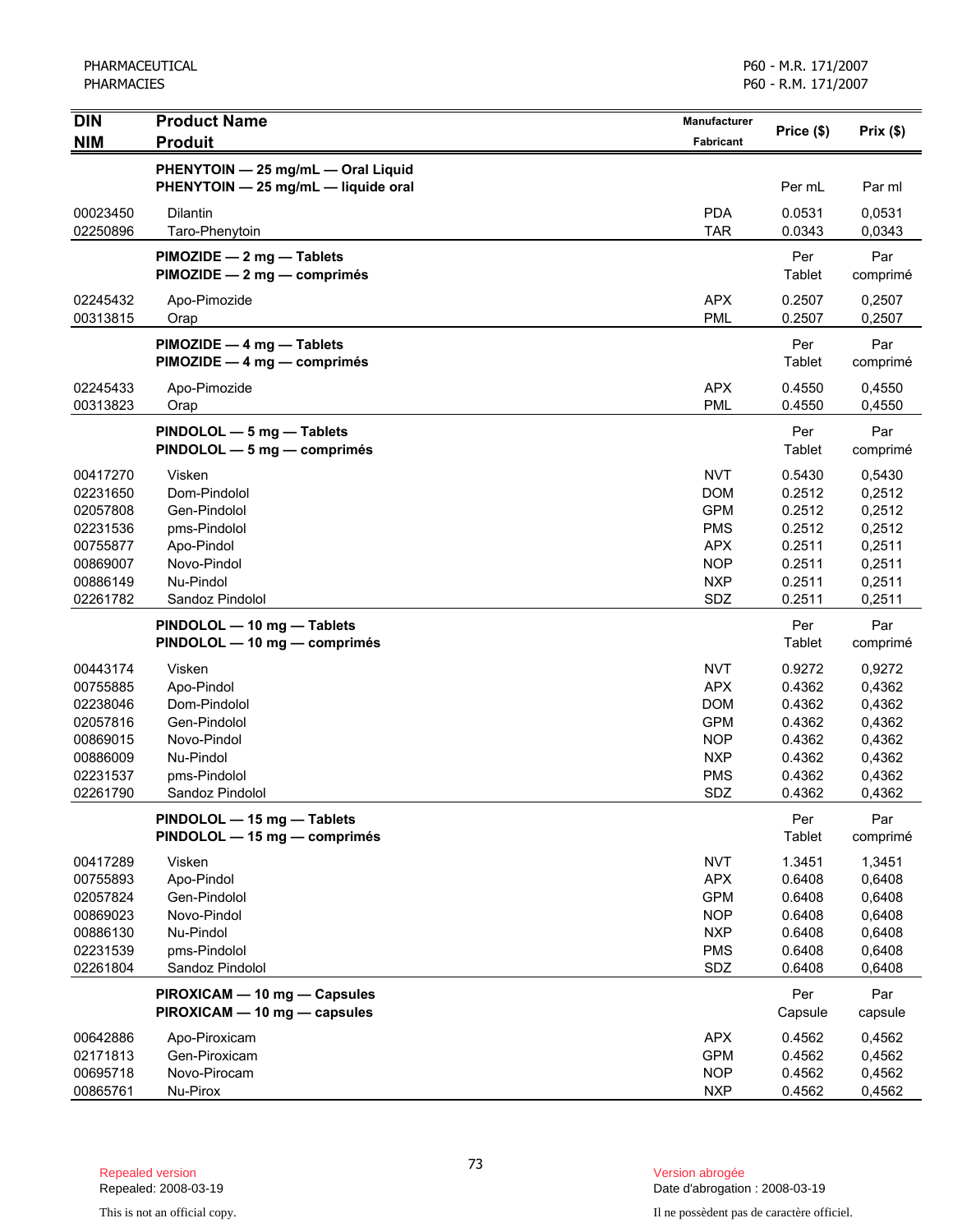| <b>DIN</b> | <b>Product Name</b>                                                               | Manufacturer |               |          |
|------------|-----------------------------------------------------------------------------------|--------------|---------------|----------|
| <b>NIM</b> | <b>Produit</b>                                                                    | Fabricant    | Price (\$)    | Prix(\$) |
|            | PIROXICAM - 20 mg - Capsules                                                      |              | Per           | Par      |
|            | PIROXICAM - 20 mg - capsules                                                      |              | Capsule       | capsule  |
| 00695696   | Novo-Pirocam                                                                      | <b>NOP</b>   | 0.7875        | 0,7875   |
| 00642894   | Apo-Piroxicam                                                                     | <b>APX</b>   | 0.7874        | 0,7874   |
| 02239536   | Dom-Piroxicam                                                                     | <b>DOM</b>   | 0.7874        | 0,7874   |
| 02171821   | Gen-Piroxicam                                                                     | <b>GPM</b>   | 0.7874        | 0,7874   |
| 00836230   | pms-Piroxicam                                                                     | <b>PMS</b>   | 0.7874        | 0,7874   |
| 00865788   | Nu-Pirox                                                                          | <b>NXP</b>   | 0.7874        | 0,7874   |
|            | POLYMYXIN/NEOMYCIN/HYDROCORTISONE - 10,000 U/3.5 mg/10 mg per                     |              |               |          |
|            | mL - Otic Solution<br>POLYMYXINE/NÉOMYCINE/HYDROCORTISONE - 10 000 U/3,5 mg/10 mg |              |               |          |
|            | par ml - solution otique                                                          |              | Per mL        | Par ml   |
| 01912828   | Cortisporin                                                                       | <b>GSK</b>   | 1.1970        | 1,1970   |
| 02230386   | Sandoz Cortimyxin                                                                 | SDZ          | 1.0142        | 1,0142   |
|            | POTASSIUM CHLORIDE - 1.33 mEq/mL - Oral Liquid                                    |              |               |          |
|            | POTASSIUM (CHLORURE DE) - 1,33 mEq/ml - liquide oral                              |              | Per mL        | Par ml   |
| 01918303   | $K-10$                                                                            | <b>GSK</b>   | 0.0144        | 0,0144   |
| 02238604   | pms-Potassium Chloride                                                            | <b>PMS</b>   | 0.0141        | 0,0141   |
|            | PRAMIPEXOLE - 0.25 mg - Tablets                                                   |              | Per           | Par      |
|            | PRAMIPEXOLE - 0.25 mg - comprimés                                                 |              | Tablet        | comprimé |
| 02237145   | Mirapex                                                                           | <b>BOE</b>   | 1.2144        | 1,2144   |
| 02290111   | pms-Pramipexole                                                                   | <b>PMS</b>   | 0.7623        | 0,7623   |
| 02269309   | Novo-Pramipexole                                                                  | <b>NOP</b>   | 0.6930        | 0,6930   |
|            | PRAMIPEXOLE - 0.5 mg - Tablets                                                    |              | Per           | Par      |
|            | PRAMIPEXOLE - 0.5 mg - comprimés                                                  |              | Tablet        | comprimé |
| 02241594   | Mirapex                                                                           | <b>BOE</b>   | 2.4288        | 2,4288   |
| 02290138   | pms-Pramipexole                                                                   | <b>PMS</b>   | 1.5246        | 1,5246   |
| 02269317   | Novo-Pramipexole                                                                  | <b>NOP</b>   | 1.3860        | 1,3860   |
|            | PRAMIPEXOLE - 1 mg - Tablets                                                      |              | Per           | Par      |
|            | PRAMIPEXOLE - 1 mg - comprimés                                                    |              | Tablet        | comprimé |
| 02237146   | Mirapex                                                                           | <b>BOE</b>   | 2.4288        | 2,4288   |
| 02290146   | pms-Pramipexole                                                                   | <b>PMS</b>   | 1.5246        | 1,5246   |
| 02269325   | Novo-Pramipexole                                                                  | <b>NOP</b>   | 1.3860        | 1,3860   |
|            | PRAMIPEXOLE - 1.5 mg - Tablets                                                    |              | Per           | Par      |
|            | PRAMIPEXOLE - 1.5 mg - comprimés                                                  |              | <b>Tablet</b> | comprimé |
| 02237147   | Mirapex                                                                           | <b>BOE</b>   | 2.4288        | 2,4288   |
| 02290154   | pms-Pramipexole                                                                   | <b>PMS</b>   | 1.5246        | 1,5246   |
| 02269333   | Novo-Pramipexole                                                                  | <b>NOP</b>   | 1.3860        | 1,3860   |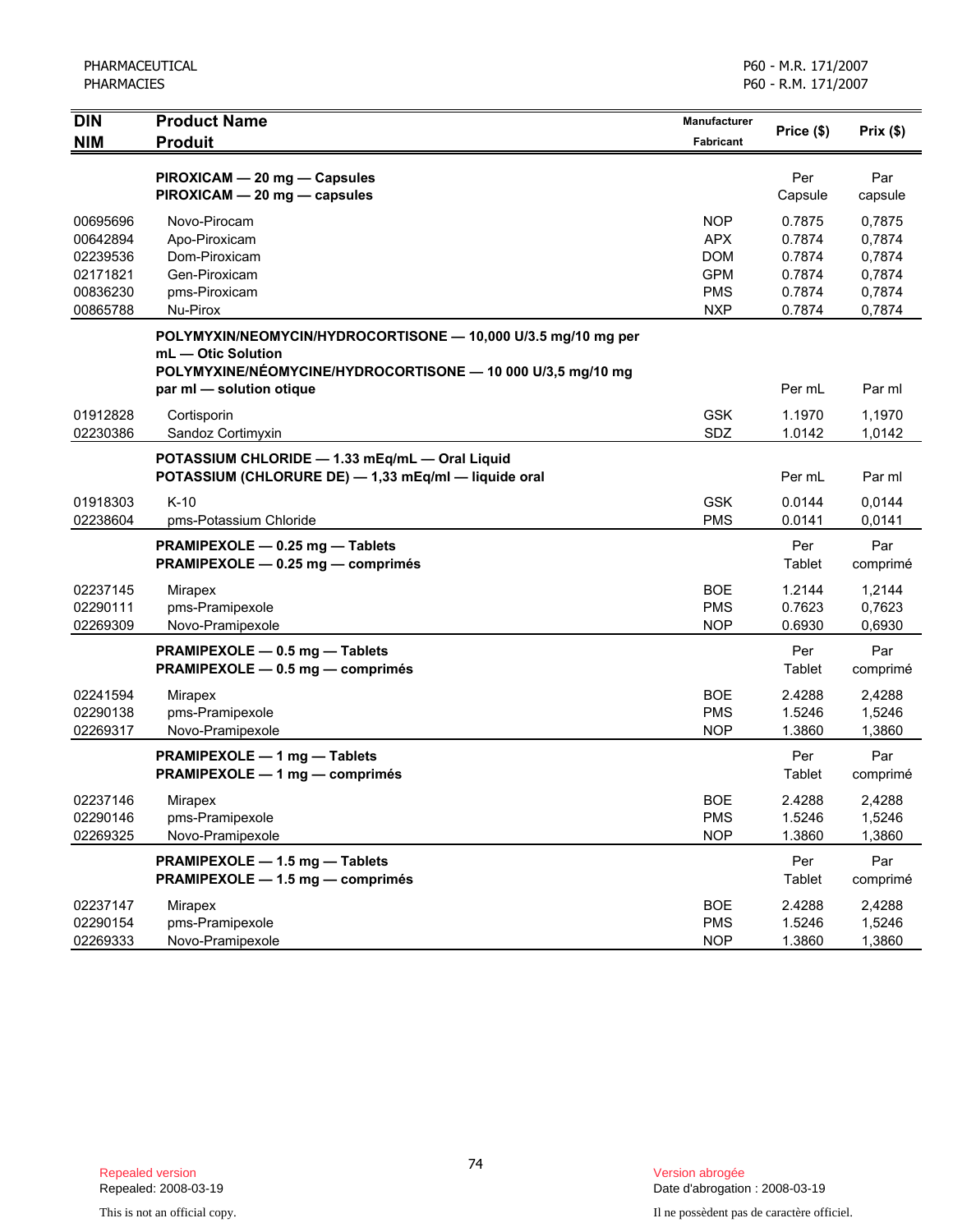| <b>DIN</b>                       | <b>Product Name</b>                                                                                                                                                                                                                           | <b>Manufacturer</b>      | Price (\$)                 | Prix(\$)                        |
|----------------------------------|-----------------------------------------------------------------------------------------------------------------------------------------------------------------------------------------------------------------------------------------------|--------------------------|----------------------------|---------------------------------|
| <b>NIM</b>                       | <b>Produit</b>                                                                                                                                                                                                                                | <b>Fabricant</b>         |                            |                                 |
|                                  | <b>PRAMOXINE HCI/HYDROCORTISONE ACETATE/ZINC SULFATE —</b><br>10 mg/5 mg/5 mg per g — Ointment<br>PRAMOXINE HCI/HYDROCORTISONE (ACETATE D')/ZINC (SULFATE DE) -                                                                               |                          | Per                        | Par                             |
|                                  | 10 mg/5 mg/5 mg per g - pommade                                                                                                                                                                                                               |                          | Gram                       | gramme                          |
| 00505781<br>02234466<br>02247692 | Anugesic HC<br>Proctodan-HC<br>Sandoz Anuzinc HC Plus                                                                                                                                                                                         | PFI<br><b>ODN</b><br>SDZ | 1.1440<br>0.8834<br>0.8833 | 1,1440<br>0,8834<br>0,8833      |
|                                  | <b>PRAMOXINE HCI/ZINC SULFATE MONOHYDRATE/</b><br>HYDROCORTISONE ACETATE - 20 mg/10 mg/10 mg - Suppositories<br>PRAMOXINE (CHLORHYDRATE DE)/ZINC (SULFATE MONOHYDRATÉ DE)/<br>HYDROCORTISONE (ACÉTATE D') - 20 mg/10 mg/10 mg - suppositoires |                          | Per                        | Par<br>Suppository suppositoire |
| 00476242                         | Anugesic HC                                                                                                                                                                                                                                   | <b>PDA</b>               | 1.4300                     | 1,4300                          |
| 02240851                         | Proctodan-HC                                                                                                                                                                                                                                  | <b>ODN</b>               | 1.1042                     | 1,1042                          |
| 02242797                         | Sab-Anuzinc HC Plus<br>PRAVASTATIN SODIUM - 10 mg - Tablets<br><b>PRAVASTATINE SODIQUE - 10 mg - comprimés</b>                                                                                                                                | SIL                      | 1.1042<br>Per<br>Tablet    | 1,1042<br>Par<br>comprimé       |
| 00893749                         | Pravachol                                                                                                                                                                                                                                     | SQU                      | 1.7472                     | 1,7472                          |
| 02243506                         | Apo-Pravastatin                                                                                                                                                                                                                               | <b>APX</b>               | 1.0483                     | 1,0483                          |
| 02257092<br>02247008             | Gen-Pravastatin<br>Novo-Pravastatin                                                                                                                                                                                                           | <b>GPM</b><br><b>NOP</b> | 1.0483<br>1.0483           | 1,0483<br>1,0483                |
| 02244350                         | Nu-Pravastatin                                                                                                                                                                                                                                | <b>NXP</b>               | 1.0483                     | 1,0483                          |
| 02247655                         | pms-Pravastatin                                                                                                                                                                                                                               | <b>PMS</b>               | 1.0483                     | 1,0483                          |
| 02246930                         | ratio-Pravastatin                                                                                                                                                                                                                             | <b>RPH</b>               | 1.0483                     | 1,0483                          |
| 02247856                         | Sandoz Pravastatin                                                                                                                                                                                                                            | SDZ                      | 1.0483                     | 1,0483                          |
|                                  | PRAVASTATIN SODIUM - 20 mg - Tablets<br><b>PRAVASTATINE SODIQUE - 20 mg - comprimés</b>                                                                                                                                                       |                          | Per<br>Tablet              | Par<br>comprimé                 |
| 00893757                         | Pravachol                                                                                                                                                                                                                                     | SQU                      | 2.0226                     | 2,0226                          |
| 02257106                         | Gen-Pravastatin                                                                                                                                                                                                                               | <b>GPM</b>               | 1.2368                     | 1,2368                          |
| 02246931                         | ratio-Pravastatin                                                                                                                                                                                                                             | <b>RPH</b>               | 1.2368                     | 1,2368                          |
| 02243507                         | Apo-Pravastatin                                                                                                                                                                                                                               | <b>APX</b>               | 1.2367                     | 1,2367                          |
| 02247009<br>02244351             | Novo-Pravastatin<br>Nu-Pravastatin                                                                                                                                                                                                            | <b>NOP</b><br><b>NXP</b> | 1.2367<br>1.2367           | 1,2367<br>1,2367                |
| 02247656                         | pms-Pravastatin                                                                                                                                                                                                                               | <b>PMS</b>               | 1.2367                     | 1,2367                          |
| 02247857                         | Sandoz Pravastatin                                                                                                                                                                                                                            | SDZ                      | 1.2367                     | 1,2367                          |
|                                  | PRAVASTATIN SODIUM - 40 mg - Tablets<br><b>PRAVASTATINE SODIQUE - 40 mg - comprimés</b>                                                                                                                                                       |                          | Per<br>Tablet              | Par<br>comprimé                 |
| 02222051                         | Pravachol                                                                                                                                                                                                                                     | SQU                      | 2.4825                     | 2,4825                          |
| 02257114                         | Gen-Pravastatin                                                                                                                                                                                                                               | <b>GPM</b>               | 1.4898                     | 1,4898                          |
| 02246932                         | ratio-Pravastatin                                                                                                                                                                                                                             | <b>RPH</b>               | 1.4898                     | 1,4898                          |
| 02243508                         | Apo-Pravastatin                                                                                                                                                                                                                               | <b>APX</b>               | 1.4897                     | 1,4897                          |
| 02247010                         | Novo-Pravastatin                                                                                                                                                                                                                              | <b>NOP</b>               | 1.4897                     | 1,4897                          |
| 02244352                         | Nu-Pravastatin                                                                                                                                                                                                                                | <b>NXP</b>               | 1.4897                     | 1,4897                          |
| 02247657                         | pms-Pravastatin                                                                                                                                                                                                                               | <b>PMS</b>               | 1.4897                     | 1,4897                          |
| 02247858                         | Rhoxal-pravastatin                                                                                                                                                                                                                            | <b>RXP</b>               | 1.4897                     | 1,4897                          |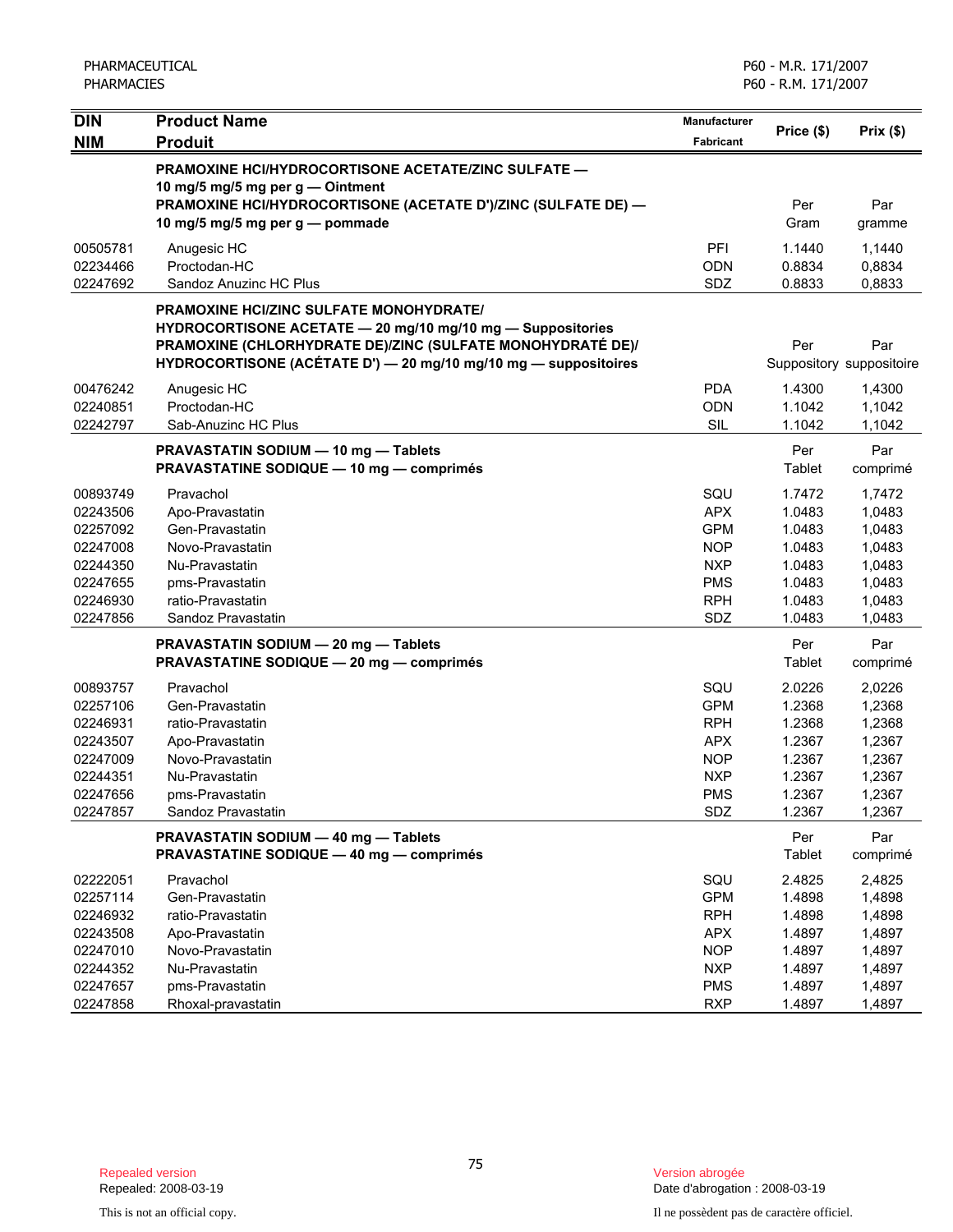| <b>DIN</b>                                   | <b>Product Name</b>                                                                                                    | <b>Manufacturer</b>                           | Price (\$)                           | Prix(\$)                             |
|----------------------------------------------|------------------------------------------------------------------------------------------------------------------------|-----------------------------------------------|--------------------------------------|--------------------------------------|
| <b>NIM</b>                                   | <b>Produit</b>                                                                                                         | Fabricant                                     |                                      |                                      |
|                                              | PRAZOSIN - 1 mg - Tablets<br>PRAZOSINE - 1 mg - comprimés                                                              |                                               | Per<br>Tablet                        | Par<br>comprimé                      |
| 00560952<br>00882801<br>01913794<br>01934198 | <b>Minipress</b><br>Apo-Prazo<br>Nu-Prazo<br>Novo-Prazin                                                               | PFI<br><b>APX</b><br><b>NXP</b><br><b>NOP</b> | 0.3252<br>0.2261<br>0.2261<br>0.2055 | 0,3252<br>0,2261<br>0,2261<br>0,2055 |
|                                              | PRAZOSIN - 2 mg - Tablets<br>PRAZOSINE - 2 mg - comprimés                                                              |                                               | Per<br>Tablet                        | Par<br>comprimé                      |
| 00560960<br>00882828<br>01913808<br>01934201 | <b>Minipress</b><br>Apo-Prazo<br>Nu-Prazo<br>Novo-Prazin                                                               | PFI<br><b>APX</b><br><b>NXP</b><br><b>NOP</b> | 0.4415<br>0.3070<br>0.3070<br>0.2791 | 0,4415<br>0,3070<br>0,3070<br>0,2791 |
|                                              | PRAZOSIN - 5 mg - Tablets<br>PRAZOSINE - 5 mg - comprimés                                                              |                                               | Per<br>Tablet                        | Par<br>comprimé                      |
| 00560979<br>00882836<br>01913816<br>01934228 | <b>Minipress</b><br>Apo-Prazo<br>Nu-Prazo<br>Novo-Prazin                                                               | PFI<br><b>APX</b><br><b>NXP</b><br><b>NOP</b> | 0.6070<br>0.4187<br>0.4187<br>0.3806 | 0,6070<br>0,4187<br>0,4187<br>0,3806 |
|                                              | PREDNISOLONE ACETATE - 1% - Ophthalmic Suspension<br>PREDNISOLONE (ACÉTATE DE) - 1 % - suspension ophtalmique          |                                               | Per mL                               | Par ml                               |
| 00301175<br>00700401<br>01916203             | Pred-Forte<br>ratio-Prednisolone<br>Sandoz Prednisolone                                                                | <b>ALL</b><br><b>RPH</b><br>SDZ               | 4.0392<br>2.6840<br>1.8700           | 4,0392<br>2,6840<br>1,8700           |
|                                              | PREDNISOLONE SODIUM PHOSPHATE - 5 mg/5 mL - Oral Solution<br>PREDNISOLONE SODIUM PHOSPHATE - 5 mg/5 ml - solution oral |                                               | Per mL                               | Par ml                               |
| 02230619<br>02245532                         | Pediapred<br>pms-Prednisolone                                                                                          | <b>AVE</b><br><b>PMS</b>                      | 0.1221<br>0.0738                     | 0,1221<br>0,0738                     |
|                                              | PREDNISONE - 1 mg - Tablets<br>PREDNISONE - 1 mg - comprimés                                                           |                                               | Per<br>Tablet                        | Par<br>comprimé                      |
| 00598194<br>00271373                         | Apo-Prednisone<br>Winpred                                                                                              | <b>APX</b><br><b>ICN</b>                      | 0.1139<br>0.1139                     | 0,1139<br>0,1139                     |
|                                              | PREDNISONE - 5 mg - Tablets<br>PREDNISONE - 5 mg - comprimés                                                           |                                               | Per<br>Tablet                        | Par<br>comprimé                      |
| 00312770<br>00021695                         | Apo-Prednisone<br>Novo-Prednisone                                                                                      | <b>APX</b><br><b>NOP</b>                      | 0.0286<br>0.0286                     | 0,0286<br>0,0286                     |
|                                              | PREDNISONE - 50 mg - Tablets<br>PREDNISONE - 50 mg - comprimés                                                         |                                               | Per<br><b>Tablet</b>                 | Par<br>comprimé                      |
| 00550957<br>00232378                         | Apo-Prednisone<br>Novo-Prednisone                                                                                      | <b>APX</b><br><b>NOP</b>                      | 0.1205<br>0.1205                     | 0,1205<br>0,1205                     |
|                                              | PRIMIDONE - 125 mg - Tablets<br>PRIMIDONE - 125 mg - comprimés                                                         |                                               | Per<br>Tablet                        | Par<br>comprimé                      |
| 02042363<br>00399310                         | Mysoline<br>Apo-Primidone                                                                                              | <b>DRX</b><br><b>APX</b>                      | 0.0641<br>0.0523                     | 0,0641<br>0,0523                     |

Date d'abrogation : 2008-03-19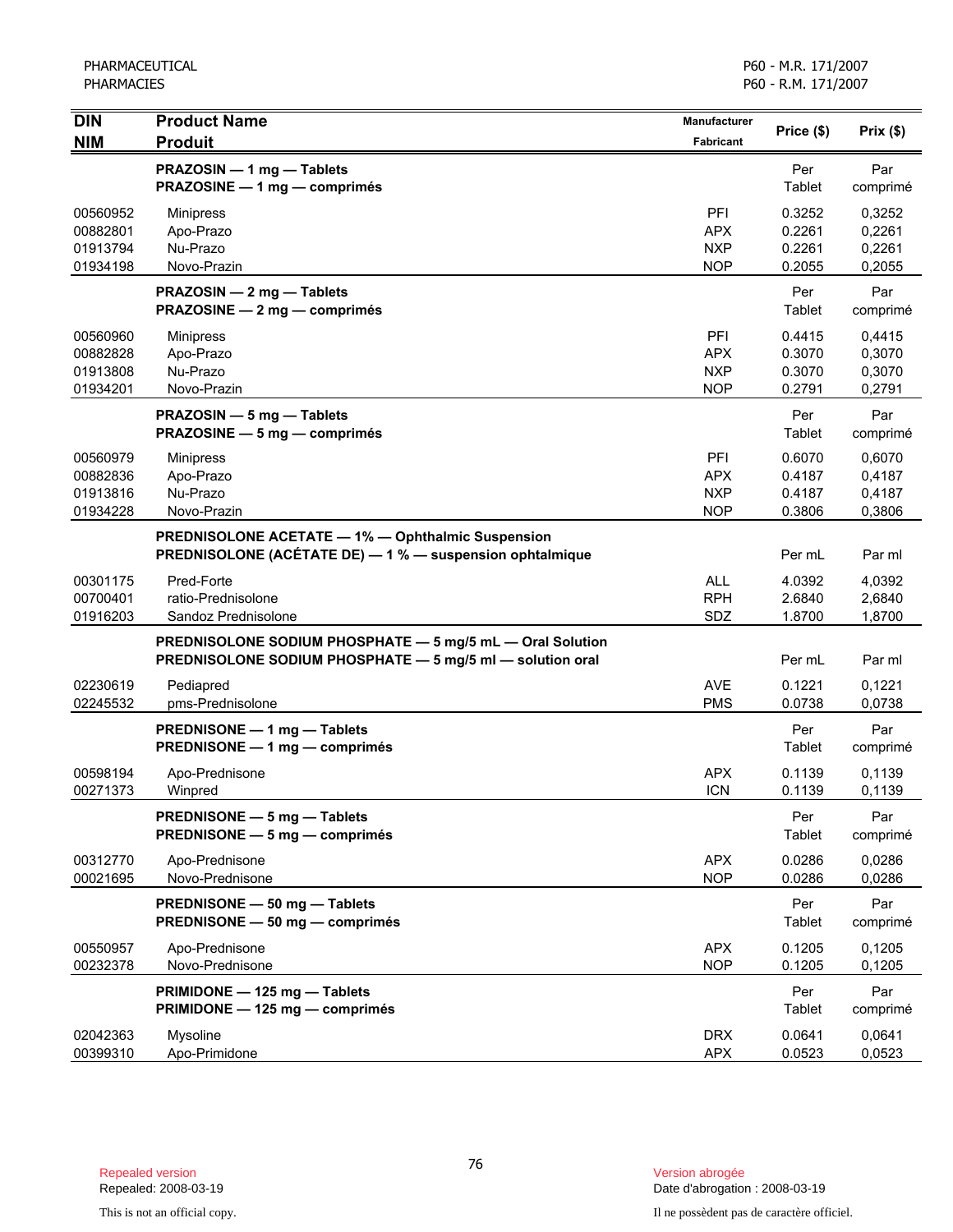| <b>DIN</b>           | <b>Product Name</b>                                                                         | Manufacturer             | Price (\$)       | Prix(\$)         |
|----------------------|---------------------------------------------------------------------------------------------|--------------------------|------------------|------------------|
| <b>NIM</b>           | <b>Produit</b>                                                                              | Fabricant                |                  |                  |
|                      | PRIMIDONE - 250 mg - Tablets                                                                |                          | Per              | Par              |
|                      | PRIMIDONE - 250 mg - comprimés                                                              |                          | Tablet           | comprimé         |
| 02042355<br>00396761 | Mysoline<br>Apo-Primidone                                                                   | <b>DRX</b><br><b>APX</b> | 0.1239<br>0.0825 | 0,1239<br>0,0825 |
|                      | PROCHLORPERAZINE - 5 mg - Tablets                                                           |                          | Per              | Par              |
|                      | PROCHLORPÉRAZINE - 5 mg - comprimés                                                         |                          | Tablet           | comprimé         |
| 01964399             | Nu-Prochlor                                                                                 | <b>NXP</b>               | 0.1161           | 0,1161           |
| 01927752             | Stemetil                                                                                    | <b>RPR</b>               | 0.1161           | 0,1161           |
| 00886440             | Apo-Prochlorazine                                                                           | <b>APX</b>               | 0.1160           | 0,1160           |
|                      | PROCHLORPERAZINE - 10 mg - Tablets<br>PROCHLORPÉRAZINE - 10 mg - comprimés                  |                          | Per<br>Tablet    | Par<br>comprimé  |
| 00886432             | Apo-Prochlorperazine                                                                        | <b>APX</b>               | 0.1419           | 0,1419           |
| 01964402             | Nu-Prochlor                                                                                 | <b>NXP</b>               | 0.1419           | 0,1419           |
|                      | PROPAFENONE HCI - 150 mg - Tablets                                                          |                          | Per              | Par              |
|                      | <b>PROPAFÉNONE (CHLORHYDRATE DE) — 150 mg — comprimés</b>                                   |                          | Tablet           | comprimé         |
| 00603708             | Rythmol                                                                                     | ABB                      | 1.0537           | 1,0537           |
| 02245372<br>02243727 | Gen-Propafenone<br>pms-Propafenone                                                          | <b>GPM</b><br><b>PMS</b> | 0.7497<br>0.7497 | 0,7497           |
| 02243324             | Apo-Propafenone                                                                             | <b>APX</b>               | 0.4703           | 0,7497<br>0,4703 |
|                      |                                                                                             |                          |                  |                  |
|                      | PROPAFENONE HCI-300 mg-Tablets<br><b>PROPAFÉNONE (CHLORHYDRATE DE) — 300 mg — comprimés</b> |                          | Per<br>Tablet    | Par<br>comprimé  |
| 00603716             | Rythmol                                                                                     | ABB                      | 1.8572           | 1,8572           |
| 02245373             | Gen-Propafenone                                                                             | <b>GPM</b>               | 1.3217           | 1,3217           |
| 02243728             | pms-Propafenone                                                                             | <b>PMS</b>               | 1.3217           | 1,3217           |
| 02243325             | Apo-Propafenone                                                                             | <b>APX</b>               | 0.8291           | 0,8291           |
|                      | PROPRANOLOL HCI - 10 mg - Tablets                                                           |                          | Per              | Par              |
|                      | PROPRANOLOL (CHLORHYDRATE DE) - 10 mg - comprimés                                           |                          | Tablet           | comprimé         |
| 02042177             | Inderal                                                                                     | <b>WAY</b>               | 0.0895           | 0,0895           |
| 00496480             | Novo-Pranol                                                                                 | <b>NOP</b>               | 0.0264           | 0,0264           |
| 02137313<br>00582255 | Dom-Propranolol<br>pms-Propranolol                                                          | <b>DOM</b><br><b>PMS</b> | 0.0212<br>0.0212 | 0,0212<br>0,0212 |
| 00402788             | Apo-Propranolol                                                                             | <b>APX</b>               | 0.0211           | 0,0211           |
|                      | PROPRANOLOL HCI - 20 mg - Tablets                                                           |                          | Per              | Par              |
|                      | PROPRANOLOL (CHLORHYDRATE DE) - 20 mg - comprimés                                           |                          | Tablet           | comprimé         |
| 00663719             | Apo-Propranolol                                                                             | <b>APX</b>               | 0.0381           | 0,0381           |
| 00740675             | Novo-Pranol                                                                                 | <b>NOP</b>               | 0.0381           | 0,0381           |
|                      | PROPRANOLOL HCI - 40 mg - Tablets<br>PROPRANOLOL (CHLORHYDRATE DE) - 40 mg - comprimés      |                          | Per<br>Tablet    | Par<br>comprimé  |
| 00402753             | Apo-Propranolol                                                                             | <b>APX</b>               | 0.0383           | 0.0383           |
| 02137321             | Dom-Propranolol                                                                             | <b>DOM</b>               | 0.0383           | 0,0383           |
| 00496499             | Novo-Pranol                                                                                 | <b>NOP</b>               | 0.0383           | 0,0383           |
| 00582263             | pms-Propranolol                                                                             | <b>PMS</b>               | 0.0383           | 0,0383           |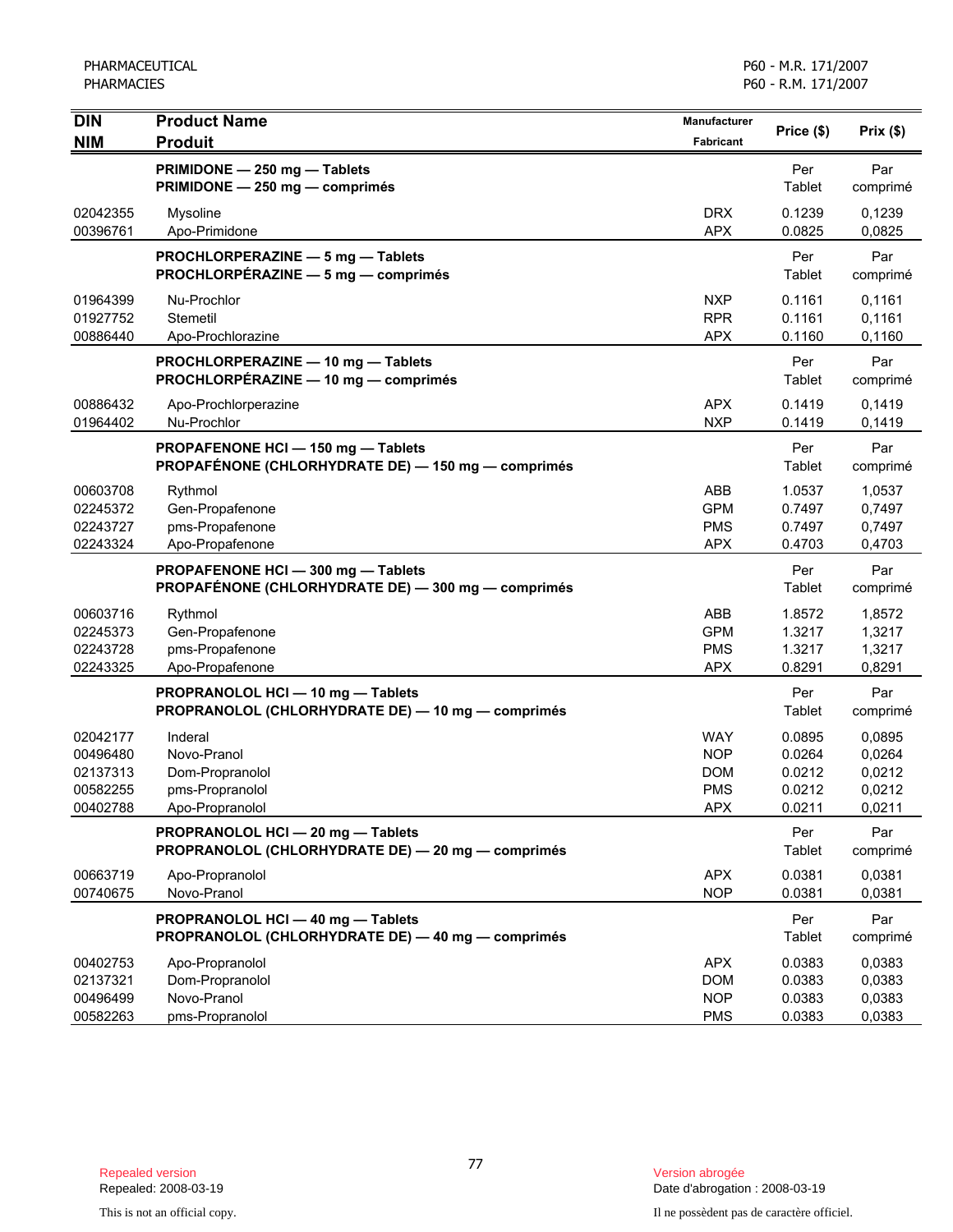| <b>DIN</b>                                   | <b>Product Name</b>                                                                                   | Manufacturer                                         | Price (\$)                           | Prix(\$)                             |
|----------------------------------------------|-------------------------------------------------------------------------------------------------------|------------------------------------------------------|--------------------------------------|--------------------------------------|
| <b>NIM</b>                                   | <b>Produit</b>                                                                                        | Fabricant                                            |                                      |                                      |
|                                              | PROPRANOLOL HCI - 80 mg - Tablets<br>PROPRANOLOL (CHLORHYDRATE DE) - 80 mg - comprimés                |                                                      | Per<br>Tablet                        | Par<br>comprimé                      |
| 02042215<br>00582271<br>00402761<br>00496502 | Inderal<br>pms-Propranolol<br>Apo-Propranolol<br>Novo-Pranol                                          | <b>WAY</b><br><b>PMS</b><br><b>APX</b><br><b>NOP</b> | 0.2238<br>0.0776<br>0.0644<br>0.0644 | 0,2238<br>0,0776<br>0,0644<br>0,0644 |
|                                              | <b>PSYLLIUM MUCILLOID - Powder</b><br>PSYLLIUM (MUCILLOÏDE HYDROPHILE DE) — poudre                    |                                                      | Per<br>Dose                          | Par<br>dose                          |
| 02174812<br>00599875                         | Metamucil<br>Mucillium                                                                                | <b>PGP</b><br><b>PMS</b>                             | 0.1852<br>0.1466                     | 0,1852<br>0,1466                     |
|                                              | PYRIDOXINE HCI - 25 mg - Tablets<br>PYRIDOXINE (CHLORHYDRATE DE) - 25 mg - comprimés                  |                                                      | Per<br>Tablet                        | Par<br>comprimé                      |
| 01943200                                     | Vitamin $B_6$ /Vitamine $B_6$                                                                         | <b>ODN</b>                                           | 0.0295                               | 0,0295                               |
| 00268607                                     | Vitamin $B_6$ /Vitamine $B_6$                                                                         | <b>ICN</b>                                           | 0.0284                               | 0,0284                               |
| 00232475                                     | Vitamin $B_6$ /Vitamine $B_6$                                                                         | <b>PMS</b>                                           | 0.0270                               | 0,0270                               |
|                                              | QUININE SULFATE - 200 mg - Capsules<br>QUININE (SULFATE DE) - 200 mg - capsules                       |                                                      | Per<br>Capsule                       | Par<br>capsule                       |
| 00022837<br>00021008<br>02254514<br>00695440 | Quinine Sulfate/Sulfate de quinine<br>Novo-Quinine<br>Apo-Quinine<br>Quinine-Odan                     | <b>PDA</b><br><b>NOP</b><br><b>APX</b><br><b>ODN</b> | 0.3590<br>0.2800<br>0.2629<br>0.2390 | 0,3590<br>0,2800<br>0,2629<br>0,2390 |
|                                              | QUININE SULFATE - 300 mg - Capsules<br>QUININE (SULFATE DE) - 300 mg - capsules                       |                                                      | Per<br>Capsule                       | Par<br>capsule                       |
| 00022845<br>00021016<br>02254522<br>00695459 | Quinine Sulfate/Sulfate de quinine<br>Novo-Quinine<br>Apo-Quinine<br>Quinine-Odan                     | <b>PDA</b><br><b>NOP</b><br><b>APX</b><br><b>ODN</b> | 0.5104<br>0.4364<br>0.4125<br>0.3750 | 0,5104<br>0,4364<br>0,4125<br>0,3750 |
|                                              | RANITIDINE HCI - 15 mg/mL - Oral Solution<br>RANITIDINE (CHLORHYDRATE DE) - 15 mg/ml - solution orale |                                                      | Per<br>mL                            | Par<br>ml                            |
| 02212374<br>02280833<br>02242940             | Zantac<br>Apo-Ranitidine<br>Novo-Ranidine                                                             | <b>GSK</b><br><b>APX</b><br><b>NOP</b>               | 0.1948<br>0.1292<br>0.1175           | 0,1948<br>0,1292<br>0,1175           |
|                                              | RANITIDINE HCI - 150 mg - Tablets<br>RANITIDINE (CHLORHYDRATE DE) - 150 mg - comprimés                |                                                      | Per<br>Tablet                        | Par<br>comprimé                      |
| 02242453<br>00733059                         | pms-Ranitidine<br>Apo-Ranitidine                                                                      | <b>PMS</b><br><b>APX</b>                             | 0.4447<br>0.4446                     | 0,4447<br>0,4446                     |
| 02248570<br>02207761                         | Co Ranitidine<br>Gen-Ranitidine                                                                       | COB<br><b>GPM</b>                                    | 0.4446<br>0.4446                     | 0,4446<br>0,4446                     |
| 00828564                                     | Novo-Ranidine                                                                                         | <b>NOP</b>                                           | 0.4446                               | 0,4446                               |
| 00865737                                     | Nu-Ranit                                                                                              | <b>NXP</b>                                           | 0.4446                               | 0,4446                               |
| 00828823                                     | ratio-Ranitidine                                                                                      | <b>RPH</b>                                           | 0.4446                               | 0,4446                               |
| 02243229                                     | Sandoz Ranitidine                                                                                     | SDZ                                                  | 0.4446                               | 0,4446                               |
| 02212331                                     | Zantac                                                                                                | GSK                                                  | 0.1800                               | 0,1800                               |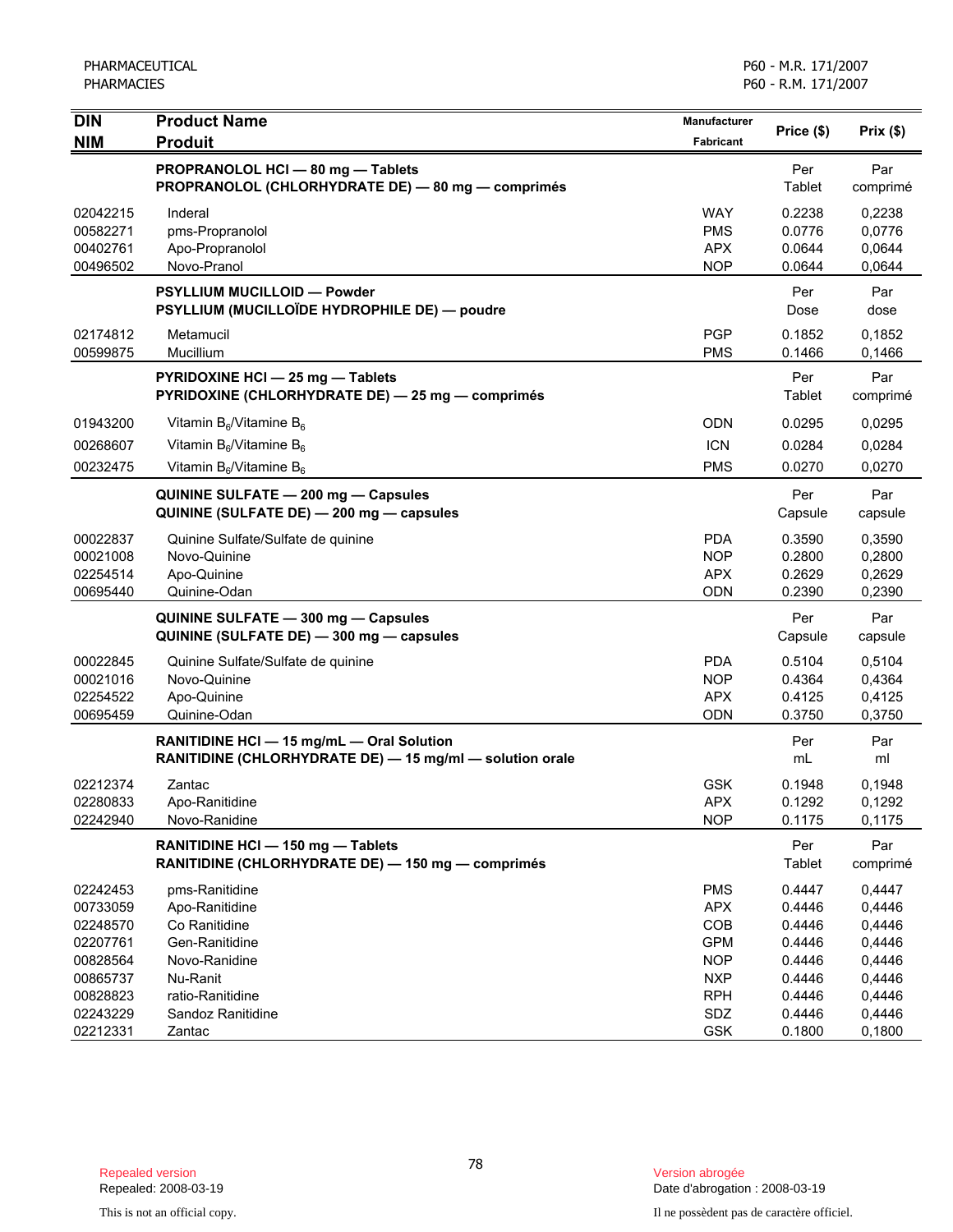| <b>DIN</b>           | <b>Product Name</b>                                                                    | <b>Manufacturer</b>      | Price (\$)           | Prix(\$)         |
|----------------------|----------------------------------------------------------------------------------------|--------------------------|----------------------|------------------|
| <b>NIM</b>           | <b>Produit</b>                                                                         | Fabricant                |                      |                  |
|                      | RANITIDINE HCI - 300 mg - Tablets<br>RANITIDINE (CHLORHYDRATE DE) - 300 mg - comprimés |                          | Per<br>Tablet        | Par<br>comprimé  |
| 02248571             | Co Ranitidine                                                                          | COB                      | 0.8566               | 0,8566           |
| 02207788             | Gen-Ranitidine                                                                         | <b>GPM</b>               | 0.8566               | 0,8566           |
| 00828556             | Novo-Ranidine                                                                          | <b>NOP</b>               | 0.8566               | 0,8566           |
| 00865745             | Nu-Ranit                                                                               | <b>NXP</b>               | 0.8566               | 0,8566           |
| 02242454             | pms-Ranitidine                                                                         | <b>PMS</b>               | 0.8566               | 0,8566           |
| 00828688             | ratio-Ranitidine                                                                       | <b>RPH</b>               | 0.8566               | 0,8566           |
| 00733067             | Apo-Ranitidine                                                                         | <b>APX</b>               | 0.8565               | 0,8565           |
| 02243230             | Sandoz Ranitidine                                                                      | SDZ                      | 0.8565               | 0,8565           |
| 02212358             | Zantac                                                                                 | <b>GSK</b>               | 0.3600               | 0,3600           |
|                      | RIFAMPIN - 150 mg - Capsules<br>RIFAMPINE - 150 mg - capsules                          |                          | Per<br>Capsule       | Par<br>capsule   |
| 02091887             | Rifadin                                                                                | <b>AVE</b>               | 0.7689               | 0,7689           |
| 00393444             | Rofact                                                                                 | <b>ICN</b>               | 0.6642               | 0,6642           |
|                      | RIFAMPIN - 300 mg - Capsules<br>RIFAMPINE - 300 mg - capsules                          |                          | Per<br>Capsule       | Par<br>capsule   |
| 02092808             | Rifadin                                                                                | <b>AVE</b>               | 1.2102               | 1,2102           |
| 00343617             | Rofact                                                                                 | <b>ICN</b>               | 1.0454               | 1,0454           |
|                      | RISPERIDONE - 1 mg/mL - Oral Solution<br>RISPERIDONE - 1 mg/ml - solution orale        |                          | Per mL               | Par ml           |
| 02236950             | Risperdal                                                                              | JAN                      | 1.4655               | 1,4655           |
| 02279266             | pms-Risperidone                                                                        | <b>PMS</b>               | 0.8501               | 0,8501           |
| 02280396             | Apo-Risperidone                                                                        | <b>APX</b>               | 0.8500               | 0,8500           |
|                      | RISPERIDONE - 0.25 mg - Tablet<br>RISPERIDONE - 0.25 mg - comprimés                    |                          | Per<br>Tablet        | Par<br>comprimé  |
|                      |                                                                                        |                          |                      |                  |
| 02240551             | Risperdal                                                                              | <b>JAN</b><br><b>RAN</b> | 0.5508               | 0,5508           |
| 02280906<br>02282119 | Ran-Risperidone<br>Apo-Risperidone                                                     | <b>APX</b>               | 0.3516<br>0.2877     | 0,3516<br>0,2877 |
| 02282585             | Co Risperidone                                                                         | COB                      | 0.2877               | 0,2877           |
| 02282240             | Gen-Risperidone                                                                        | <b>GPM</b>               | 0.2877               | 0,2877           |
| 02252007             | pms-Risperidone                                                                        | <b>PMS</b>               | 0.2877               | 0,2877           |
| 02264757             | ratio-Risperidone                                                                      | <b>RPH</b>               | 0.2877               | 0,2877           |
| 02282690             | Novo-Risperidone                                                                       | <b>NOP</b>               | 0.2615               | 0,2615           |
| 02279509             | Sandoz Risperidone                                                                     | SDZ                      | 0.2615               | 0,2615           |
|                      | RISPERIDONE - 0.5 mg - Tablet<br>RISPERIDONE - 0.5 mg - comprimés                      |                          | Per<br><b>Tablet</b> | Par<br>comprimé  |
| 02240552             | Risperdal                                                                              | <b>JAN</b>               | 0.9227               | 0,9227           |
| 02280914             | Ran-Risperidone                                                                        | <b>RAN</b>               | 0.5888               | 0,5888           |
| 02282127             | Apo-Risperidone                                                                        | <b>APX</b>               | 0.4817               | 0,4817           |
| 02282593             | Co Risperidone                                                                         | COB                      | 0.4817               | 0,4817           |
| 02282259             | Gen-Risperidone                                                                        | <b>GPM</b>               | 0.4817               | 0,4817           |
| 02252015             | pms-Risperidone                                                                        | <b>PMS</b>               | 0.4817               | 0,4817           |
| 02264765             | ratio-Risperidone                                                                      | <b>RPH</b>               | 0.4817               | 0,4817           |
| 02264188             | Novo-Risperidone                                                                       | <b>NOP</b>               | 0.4379               | 0,4379           |
| 02279495             | Sandoz Risperidone                                                                     | SDZ                      | 0.4379               | 0,4379           |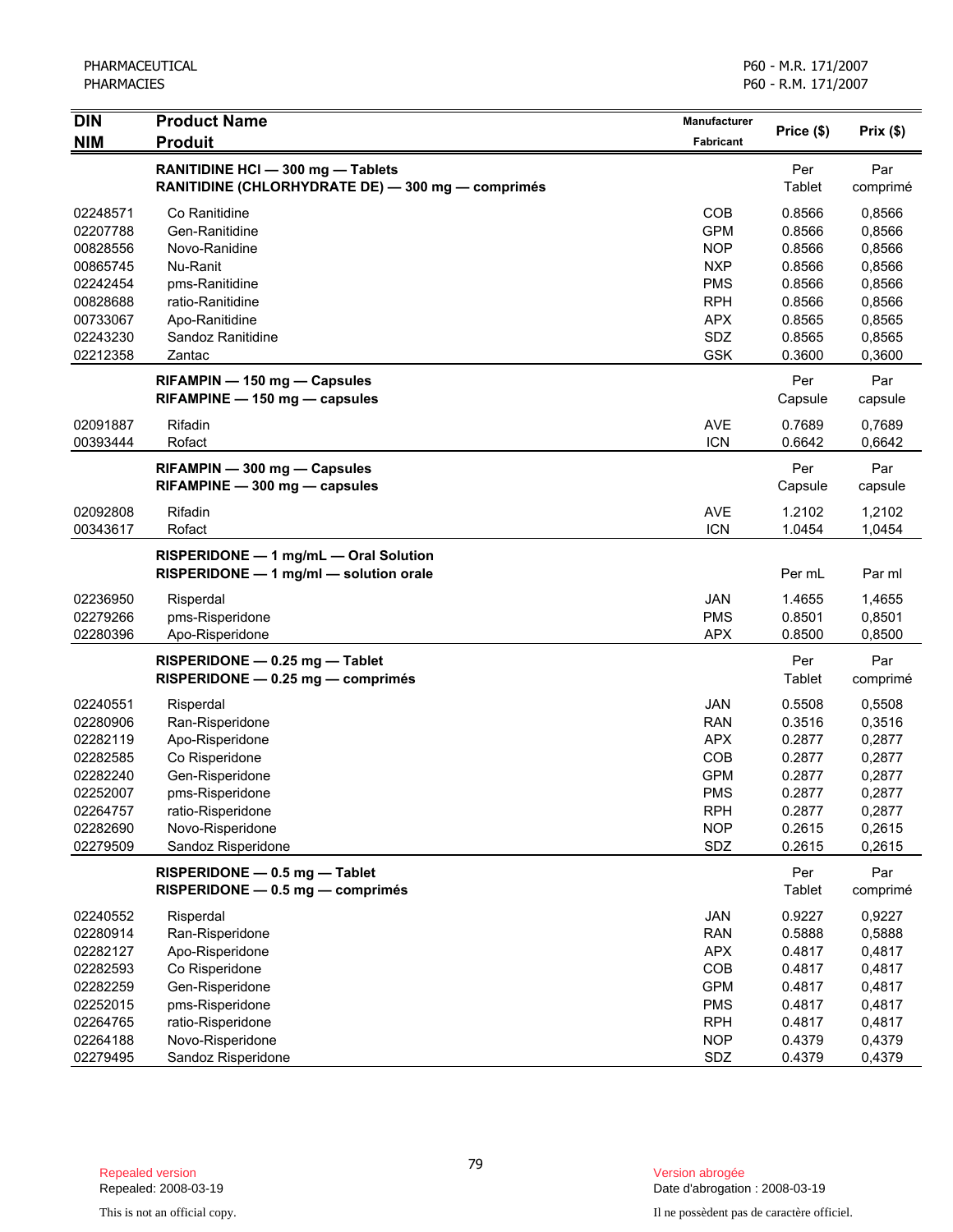| <b>DIN</b> | <b>Product Name</b>                                             | Manufacturer | Price (\$)    | Prix(\$)        |
|------------|-----------------------------------------------------------------|--------------|---------------|-----------------|
| <b>NIM</b> | <b>Produit</b>                                                  | Fabricant    |               |                 |
|            | RISPERIDONE - 1 mg - Tablet<br>RISPERIDONE - 1 mg - comprimés   |              | Per<br>Tablet | Par<br>comprimé |
| 02025280   | Risperdal                                                       | <b>JAN</b>   | 1.2744        | 1,2744          |
| 02280922   | Ran-Risperidone                                                 | <b>RAN</b>   | 0.8132        | 0,8132          |
| 02282267   | Gen-Risperidone                                                 | <b>GPM</b>   | 0.6654        | 0,6654          |
| 02252023   | pms-Risperidone                                                 | <b>PMS</b>   | 0.6654        | 0,6654          |
| 02282135   | Apo-Risperidone                                                 | <b>APX</b>   | 0.6653        | 0,6653          |
| 02282607   | Co Risperidone                                                  | COB          | 0.6653        | 0,6653          |
| 02264773   | ratio-Risperidone                                               | <b>RPH</b>   | 0.6653        | 0,6653          |
| 02264196   | Novo-Risperidone                                                | <b>NOP</b>   | 0.6048        | 0,6048          |
| 02279800   | Sandoz Risperidone                                              | SDZ          | 0.6048        | 0,6048          |
|            | RISPERIDONE - 2 mg - Tablet<br>$RISPERIDONE - 2 mg - comprimés$ |              | Per<br>Tablet | Par<br>comprimé |
| 02025299   | Risperdal                                                       | <b>JAN</b>   | 2.5443        | 2,5443          |
| 02280930   | Ran-Risperidone                                                 | <b>RAN</b>   | 1.6234        | 1,6234          |
| 02282143   | Apo-Risperidone                                                 | <b>APX</b>   | 1.3283        | 1,3283          |
| 02282615   | Co Risperidone                                                  | COB          | 1.3283        | 1,3283          |
| 02282275   | Gen-Risperidone                                                 | <b>GPM</b>   | 1.3283        | 1,3283          |
| 02252031   | pms-Risperidone                                                 | <b>PMS</b>   | 1.3283        | 1,3283          |
| 02264781   | ratio-Risperidone                                               | <b>RPH</b>   | 1.3283        | 1,3283          |
| 02264218   | Novo-Risperidone                                                | <b>NOP</b>   | 1.2075        | 1,2075          |
| 02279819   | Sandoz Risperidone                                              | SDZ          | 1.2075        | 1,2075          |
|            | $RISPERIDONE - 3 mg - Table$                                    |              | Per           | Par             |
|            | $RISPERIDONE - 3 mg - comprimés$                                |              | Tablet        | comprimé        |
| 02025302   | Risperdal                                                       | JAN          | 3.8165        | 3,8165          |
| 02280949   | Ran-Risperidone                                                 | <b>RAN</b>   | 2.4352        | 2,4352          |
| 02282623   | Co Risperidone                                                  | COB          | 1.9925        | 1,9925          |
| 02282283   | Gen-Risperidone                                                 | <b>GPM</b>   | 1.9925        | 1,9925          |
| 02252058   | pms-Risperidone                                                 | <b>PMS</b>   | 1.9925        | 1,9925          |
| 02282151   | Apo-Risperidone                                                 | <b>APX</b>   | 1.9924        | 1,9924          |
| 02264803   | ratio-Risperidone                                               | <b>RPH</b>   | 1.9924        | 1,9924          |
| 02264226   | Novo-Risperidone                                                | <b>NOP</b>   | 1.8114        | 1,8114          |
| 02279827   | Sandoz Risperidone                                              | SDZ          | 1.8114        | 1,8114          |
|            | RISPERIDONE - 4 mg - Tablet                                     |              | Per           | Par             |
|            | RISPERIDONE - 4 mg - comprimés                                  |              | Tablet        | comprimé        |
| 02025310   | Risperdal                                                       | <b>JAN</b>   | 5.0887        | 5,0887          |
| 02280957   | Ran-Risperidone                                                 | <b>RAN</b>   | 3.2468        | 3,2468          |
| 02282178   | Apo-Risperidone                                                 | <b>APX</b>   | 2.6565        | 2,6565          |
| 02282631   | Co Risperidone                                                  | COB          | 2.6565        | 2,6565          |
| 02282291   | Gen-Risperidone                                                 | <b>GPM</b>   | 2.6565        | 2,6565          |
| 02252066   | pms-Risperidone                                                 | <b>PMS</b>   | 2.6565        | 2,6565          |
| 02264811   | ratio-Risperidone                                               | <b>RPH</b>   | 2.6565        | 2,6565          |
| 02264234   | Novo-Risperidone                                                | <b>NOP</b>   | 2.4150        | 2,4150          |
| 02279835   | Sandoz Risperidone                                              | SDZ          | 2.4150        | 2,4150          |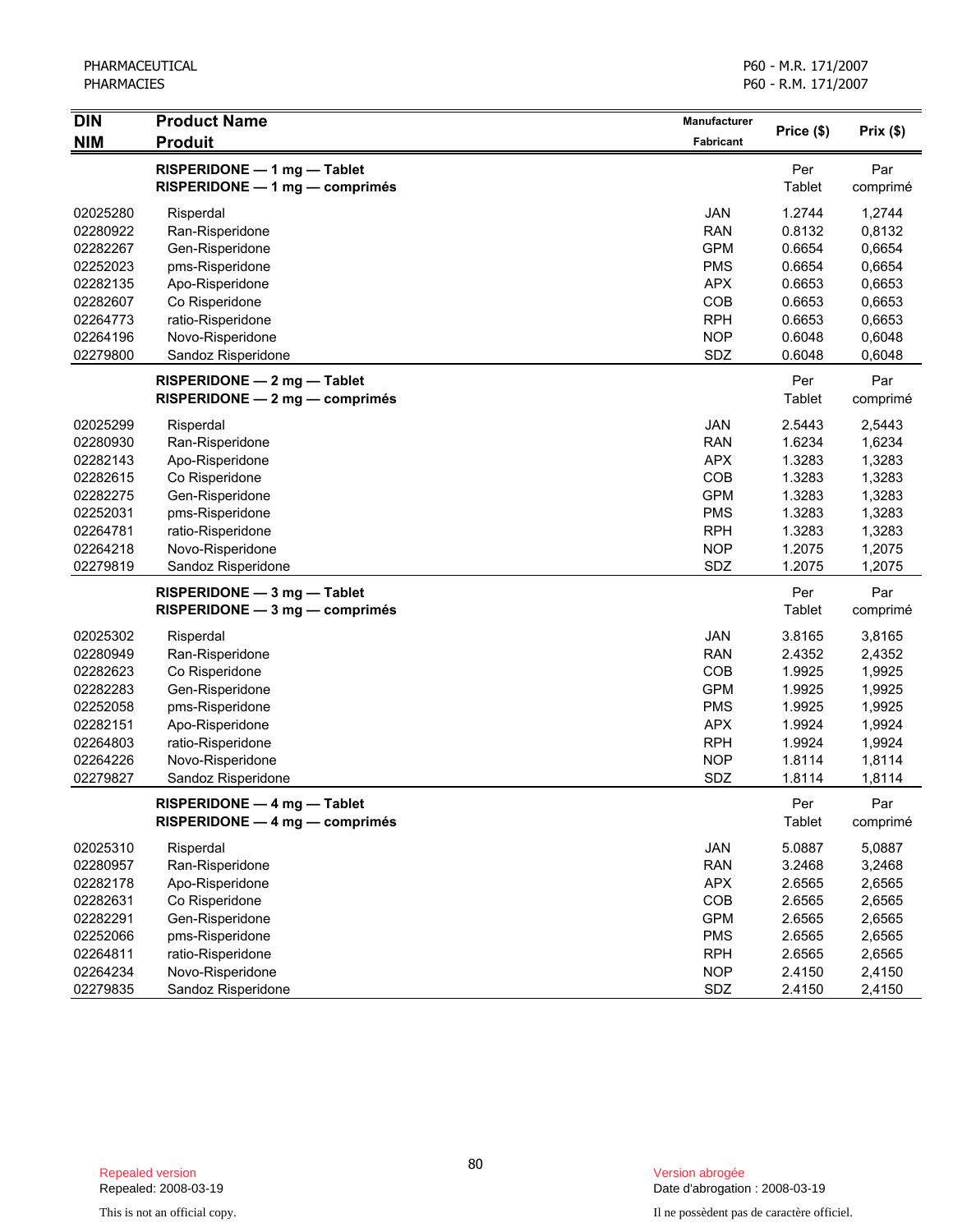| <b>DIN</b>                                                           | <b>Product Name</b>                                                                                                                                                | <b>Manufacturer</b>                                                              | Price (\$)                                               | Prix(\$)                                                 |
|----------------------------------------------------------------------|--------------------------------------------------------------------------------------------------------------------------------------------------------------------|----------------------------------------------------------------------------------|----------------------------------------------------------|----------------------------------------------------------|
| <b>NIM</b>                                                           | <b>Produit</b>                                                                                                                                                     | Fabricant                                                                        |                                                          |                                                          |
|                                                                      | SALBUTAMOL - 5 mg/mL - Respirator Solution<br>SALBUTAMOL - 5 mg/ml - solution pour respirateur                                                                     |                                                                                  | Per mL                                                   | Par ml                                                   |
| 02213486<br>02069571<br>02232987<br>00860808<br>02154412             | Ventolin<br>pms-Salbutamol<br>Gen-Salbutamol<br>ratio-Salbutamol<br>Sandoz Salbutamol                                                                              | <b>GSK</b><br><b>PMS</b><br><b>GPM</b><br><b>RPH</b><br>SDZ                      | 0.9370<br>0.6952<br>0.6490<br>0.6490<br>0.6490           | 0,9370<br>0,6952<br>0,6490<br>0,6490<br>0,6490           |
|                                                                      | SALBUTAMOL - 2 mg - Tablets<br>SALBUTAMOL - 2 mg - comprimés                                                                                                       |                                                                                  | Per<br>Tablet                                            | Par<br>comprimé                                          |
| 02146843<br>02165368                                                 | Apo-Salvent<br>Nu-Salbutamol                                                                                                                                       | <b>APX</b><br><b>NXP</b>                                                         | 0.1089<br>0.1089                                         | 0,1089<br>0,1089                                         |
|                                                                      | SALBUTAMOL - 4 mg - Tablets<br>SALBUTAMOL - 4 mg - comprimés                                                                                                       |                                                                                  | Per<br>Tablet                                            | Par<br>comprimé                                          |
| 02146851<br>02165376                                                 | Apo-Salvent<br>Nu-Salbutamol                                                                                                                                       | <b>APX</b><br><b>NXP</b>                                                         | 0.1821<br>0.1821                                         | 0,1821<br>0,1821                                         |
|                                                                      | SALBUTAMOL SULFATE - 200 Dose - 100 mcg/Dose<br>— Metered Dose Inhaler<br>SALBUTAMOL (SULFATE DE) - 200 doses - 100 mcg/dose -<br>aérosol doseur                   |                                                                                  | Per<br>Dose                                              | Par<br>dose                                              |
| 02241497<br>02232570<br>02245669<br>02244914                         | <b>Ventolin HFA</b><br>Airomir<br>Apo-Salvent CFC Free/Apo-Salvent sans CFC<br>ratio-Salbutamol HFA                                                                | <b>GSK</b><br><b>RIK</b><br><b>APX</b><br><b>RPH</b>                             | 0.0632<br>0.0426<br>0.0425<br>0.0425                     | 0,0632<br>0,0426<br>0,0425<br>0,0425                     |
|                                                                      | SALBUTAMOL SULFATE - 0.4 mg/mL - Oral Liquid<br>SALBUTAMOL (SULFATE DE) - 0,4 mg/ml - liquide oral                                                                 |                                                                                  | Per mL                                                   | Par ml                                                   |
| 02212390<br>02091186                                                 | Ventolin<br>pms-Salbutamol                                                                                                                                         | <b>GSK</b><br><b>PMS</b>                                                         | 0.0680<br>0.0598                                         | 0,0680<br>0,0598                                         |
|                                                                      | SALBUTAMOL SULFATE - 1.25 mg/2.5 mL - Unit Dose Solution Nebules<br>SALBUTAMOL (SULFATE DE) - 1,25 mg/2,5 ml - préparation monodose<br>de solution pour nébuliseur |                                                                                  | Per mL                                                   | Par ml                                                   |
| 02213400<br>02208245<br>02239365<br>02243828                         | Ventolin<br>pms-Salbutamol<br>ratio-Salbutamol<br>Apo-Salvent                                                                                                      | <b>GSK</b><br><b>PMS</b><br><b>RPH</b><br><b>APX</b>                             | 0.1990<br>0.1642<br>0.1641<br>0.1640                     | 0,1990<br>0,1642<br>0,1641<br>0,1640                     |
|                                                                      | SALBUTAMOL SULFATE - 2.5 mg/2.5 mL - Unit Dose Solution Nebules<br>SALBUTAMOL (SULFATE DE) - 2,5 mg/2,5 ml - préparation monodose<br>de solution pour nébuliseur   |                                                                                  | Per mL                                                   | Par ml                                                   |
| 02213419<br>02208229<br>02231488<br>02231783<br>01926934<br>01986864 | <b>Ventolin PF</b><br>pms-Salbutamol<br>Apo-Salvent<br>Nu-Salbutamol<br>Gen-Salbutamol Sterinebs<br>ratio-Salbutamol                                               | <b>GSK</b><br><b>PMS</b><br><b>APX</b><br><b>NXP</b><br><b>GPM</b><br><b>RPH</b> | 0.3862<br>0.2867<br>0.2680<br>0.2680<br>0.2678<br>0.2678 | 0,3862<br>0,2867<br>0,2680<br>0,2680<br>0,2678<br>0,2678 |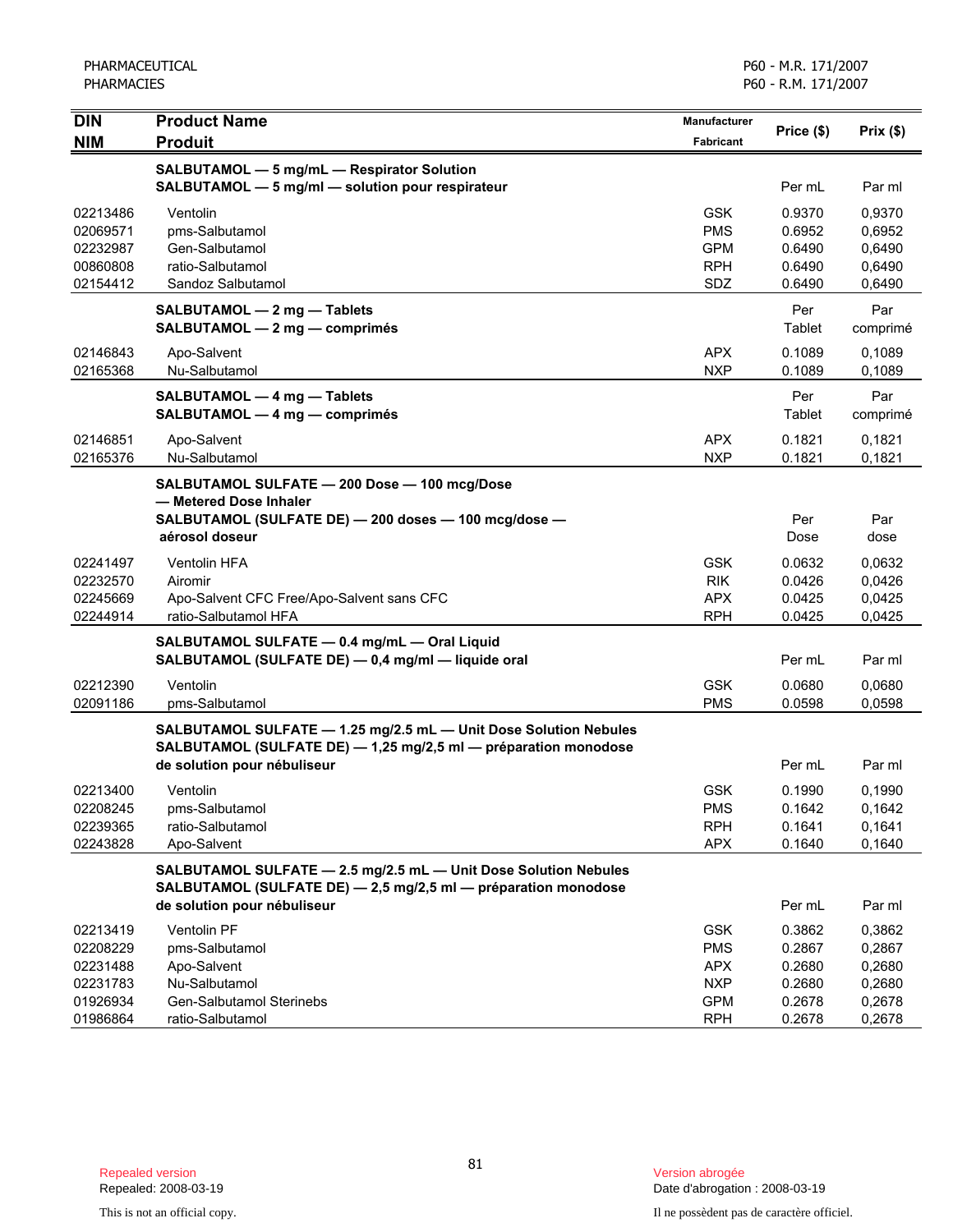| PHARMACEUTICAL<br><b>PHARMACIES</b> |                                                                                               | P60 - M.R. 171/2007<br>P60 - R.M. 171/2007 |                  |                  |
|-------------------------------------|-----------------------------------------------------------------------------------------------|--------------------------------------------|------------------|------------------|
| <b>DIN</b><br><b>NIM</b>            | <b>Product Name</b><br><b>Produit</b>                                                         | <b>Manufacturer</b><br><b>Fabricant</b>    | Price (\$)       | Prix(\$)         |
|                                     | SALBUTAMOL SULFATE - 5 mg/2.5 mL - Unit Dose Solution Nebules                                 |                                            |                  |                  |
|                                     | SALBUTAMOL (SULFATE DE) - 5 mg/2,5 ml - préparation monodose                                  |                                            |                  |                  |
|                                     | de solution pour nébuliseur                                                                   |                                            | Per mL           | Par ml           |
| 02213427                            | Ventolin                                                                                      | <b>GSK</b>                                 | 0.7338           | 0,7338           |
| 02208237<br>02173360                | pms-Salbutamol<br><b>Gen-Salbutamol Sterinebs</b>                                             | <b>PMS</b><br><b>GPM</b>                   | 0.6053<br>0.5085 | 0,6053<br>0,5085 |
| 02231678                            | Apo-Salvent                                                                                   | <b>APX</b>                                 | 0.5084           | 0,5084           |
| 02231784                            | Nu-Salbutamol                                                                                 | <b>NXP</b>                                 | 0.5084           | 0,5084           |
| 02239366                            | ratio-Salbutamol                                                                              | <b>RPH</b>                                 | 0.5084           | 0,5084           |
|                                     | SELEGILINE HCI - 5 mg - Tablets                                                               |                                            | Per              | Par              |
|                                     | SÉLÉGILINE (CHLORHYDRATE DE) - 5 mg - comprimés                                               |                                            | Tablet           | comprimé         |
| 02123312                            | Eldepryl                                                                                      | <b>BJH</b>                                 | 2.2094           | 2,2094           |
| 02230641                            | Apo-Selegiline                                                                                | <b>APX</b>                                 | 1.3915           | 1,3915           |
| 02231036                            | Gen-Selegiline                                                                                | <b>GPM</b>                                 | 1.3915           | 1,3915           |
| 02068087                            | Novo-Selegiline                                                                               | <b>NOP</b>                                 | 1.3915           | 1,3915           |
| 02230717                            | Nu-Selegiline<br>pms-Selegiline                                                               | <b>NXP</b><br><b>PMS</b>                   | 1.3915           | 1,3915           |
| 02238102                            |                                                                                               |                                            | 1.3915           | 1,3915           |
|                                     | SENNOSIDES A AND B - 8.6 mg - Tablets<br>SENNOSIDES A ET B - 8,6 mg - comprimés               |                                            | Per<br>Tablet    | Par<br>comprimé  |
| 00026158                            | Senokot                                                                                       | <b>PFR</b>                                 | 0.0880           | 0,0880           |
| 02068109                            | Sennatab                                                                                      | <b>PMS</b>                                 | 0.0644           | 0,0644           |
|                                     | <b>SERTRALINE HCI - 25 mg - Capsules</b><br>SERTRALINE (CHLORHYDRATE DE) - 25 mg - capsules   |                                            | Per<br>Capsule   | Par<br>capsule   |
| 02132702                            | Zoloft                                                                                        | PFI                                        | 0.9185           | 0,9185           |
| 02238280                            | Apo-Sertraline                                                                                | <b>APX</b>                                 | 0.5544           | 0,5544           |
| 02242519                            | Gen-Sertraline                                                                                | <b>GPM</b>                                 | 0.5544           | 0,5544           |
| 02240485<br>02244838                | Novo-Sertraline                                                                               | <b>NOP</b><br><b>PMS</b>                   | 0.5544<br>0.5544 | 0,5544<br>0,5544 |
| 02245787                            | pms-Sertraline<br>ratio-Sertraline                                                            | <b>RPH</b>                                 | 0.5542           | 0,5542           |
| 02245159                            | Sandoz Sertraline                                                                             | SDZ                                        | 0.5542           | 0,5542           |
|                                     | <b>SERTRALINE HCI - 50 mg - Capsules</b>                                                      |                                            | Per              | Par              |
|                                     | SERTRALINE (CHLORHYDRATE DE) - 50 mg - capsules                                               |                                            | Capsule          | capsule          |
| 01962817                            | Zoloft                                                                                        | PFI                                        | 1.8370           | 1,8370           |
| 02238281                            | Apo-Sertraline                                                                                | <b>APX</b>                                 | 1.1088           | 1,1088           |
| 02242520                            | Gen-Sertraline                                                                                | <b>GPM</b>                                 | 1.1088           | 1,1088           |
| 02240484<br>02244839                | Novo-Sertraline                                                                               | <b>NOP</b>                                 | 1.1088           | 1,1088           |
| 02245788                            | pms-Sertraline<br>ratio-Sertraline                                                            | <b>PMS</b><br><b>RPH</b>                   | 1.1088<br>1.1086 | 1,1088<br>1,1086 |
| 02245160                            | Sandoz Sertraline                                                                             | SDZ                                        | 1.1086           | 1,1086           |
|                                     | <b>SERTRALINE HCI - 100 mg - Capsules</b><br>SERTRALINE (CHLORHYDRATE DE) - 100 mg - capsules |                                            | Per<br>Capsule   | Par<br>capsule   |
|                                     |                                                                                               |                                            |                  |                  |
| 01962779<br>02238282                | Zoloft                                                                                        | PFI<br><b>APX</b>                          | 1.9250<br>1.2128 | 1,9250           |
| 02242521                            | Apo-Sertraline<br>Gen-Sertraline                                                              | <b>GPM</b>                                 | 1.2128           | 1,2128<br>1,2128 |
| 02240481                            | Novo-Sertraline                                                                               | <b>NOP</b>                                 | 1.2128           | 1,2128           |
| 02244840                            | pms-Sertraline                                                                                | <b>PMS</b>                                 | 1.2128           | 1,2128           |
| 02245789                            | ratio-Sertraline                                                                              | <b>RPH</b>                                 | 1.2126           | 1,2126           |
| 02245161                            | Sandoz Sertraline                                                                             | SDZ                                        | 1.2126           | 1,2126           |

Version abrogée<br>Date d'abrogation : 2008-03-19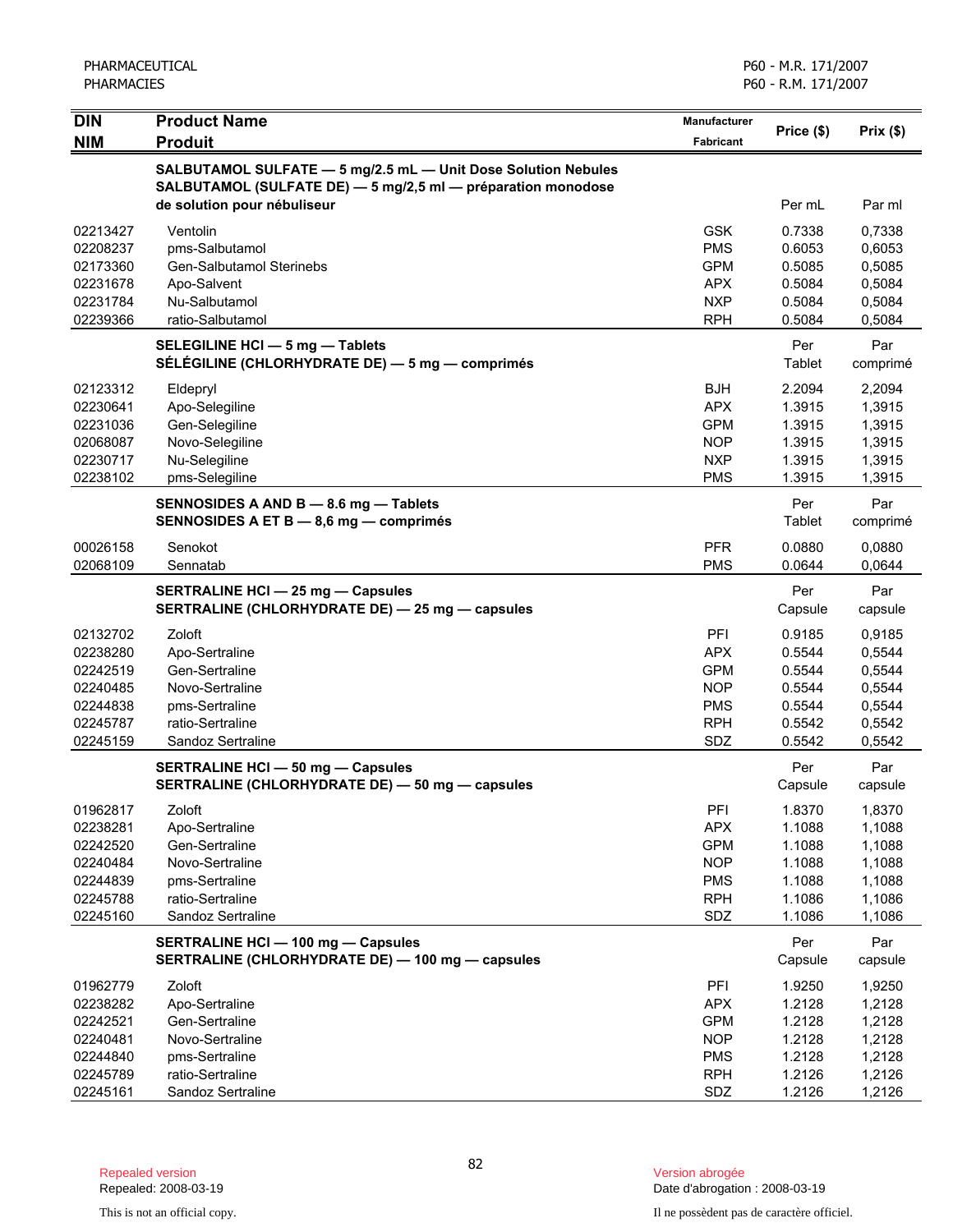| <b>DIN</b> | <b>Product Name</b>              | Manufacturer | Price (\$)    | Prix(\$) |
|------------|----------------------------------|--------------|---------------|----------|
| <b>NIM</b> | <b>Produit</b>                   | Fabricant    |               |          |
|            | SIMVASTATIN - 5 mg - Tablets     |              | Per           | Par      |
|            | SIMVASTATINE - 5 mg - comprimés  |              | <b>Tablet</b> | comprimé |
| 00884324   | Zocor                            | <b>MFX</b>   | 0.9929        | 0,9929   |
| 02247011   | Apo-Simvastatin                  | <b>APX</b>   | 0.6237        | 0,6237   |
| 02248103   | Co Simvastatin                   | COB          | 0.6237        | 0,6237   |
| 02246582   | Gen-Simvastatin                  | <b>GPM</b>   | 0.6237        | 0,6237   |
| 02250144   | Novo-Simvastatin                 | <b>NOP</b>   | 0.6237        | 0,6237   |
| 02269252   | pms-Simvastatin                  | <b>PMS</b>   | 0.6237        | 0,6237   |
| 02252619   | pms-Simvastatin                  | <b>PMS</b>   | 0.6237        | 0,6237   |
|            | SIMVASTATIN - 10 mg - Tablets    |              | Per           | Par      |
|            | SIMVASTATINE - 10 mg - comprimés |              | <b>Tablet</b> | comprimé |
| 00884332   | Zocor                            | <b>MFX</b>   | 1.9643        | 1,9643   |
| 02269260   | pms-Simvastatin                  | <b>PMS</b>   | 1.2336        | 1,2336   |
| 02247012   | Apo-Simvastatin                  | <b>APX</b>   | 1.2335        | 1,2335   |
| 02248104   | Co Simvastatin                   | COB          | 1.2335        | 1,2335   |
| 02246583   | Gen-Simvastatin                  | <b>GPM</b>   | 1.2335        | 1,2335   |
| 02250152   | Novo-Simvastatin                 | <b>NOP</b>   | 1.2335        | 1,2335   |
| 02252635   | pms-Simvastatin                  | <b>PMS</b>   | 1.2335        | 1,2335   |
| 02247068   | ratio-Simvastatin                | <b>RPH</b>   | 1.2335        | 1,2335   |
| 02247828   | Sandoz Simvastatin               | SDZ          | 1.2335        | 1,2335   |
| 02265885   | Taro-Simvastatin                 | <b>TAR</b>   | 1.2335        | 1,2335   |
|            | SIMVASTATIN - 20 mg - Tablets    |              | Per           | Par      |
|            | SIMVASTATINE - 20 mg - comprimés |              | Tablet        | comprimé |
| 00884340   | Zocor                            | <b>MFX</b>   | 2.4275        | 2,4275   |
| 02247013   | Apo-Simvastatin                  | <b>APX</b>   | 1.5246        | 1,5246   |
| 02248105   | Co Simvastatin                   | COB          | 1.5246        | 1,5246   |
| 02246737   | Gen-Simvastatin                  | <b>GPM</b>   | 1.5246        | 1,5246   |
| 02250160   | Novo-Simvastatin                 | <b>NOP</b>   | 1.5246        | 1,5246   |
| 02269279   | pms-Simvastatin                  | <b>PMS</b>   | 1.5246        | 1,5246   |
| 02252643   | pms-Simvastatin                  | <b>PMS</b>   | 1.5246        | 1,5246   |
| 02247069   | ratio-Simvastatin                | <b>RPH</b>   | 1.5246        | 1,5246   |
| 02247830   | Sandoz Simvastatin               | SDZ          | 1.5246        | 1,5246   |
| 02265893   | Taro-Simvastatin                 | <b>TAR</b>   | 1.5246        | 1,5246   |
|            | SIMVASTATIN - 40 mg - Tablets    |              | Per           | Par      |
|            | SIMVASTATINE - 40 mg - comprimés |              | Tablet        | comprimé |
| 00884359   | Zocor                            | <b>MFX</b>   | 2.4275        | 2,4275   |
| 02247014   | Apo-Simvastatin                  | <b>APX</b>   | 1.5246        | 1,5246   |
| 02248106   | Co Simvastatin                   | COB          | 1.5246        | 1,5246   |
| 02246584   | Gen-Simvastatin                  | <b>GPM</b>   | 1.5246        | 1,5246   |
| 02250179   | Novo-Simvastatin                 | <b>NOP</b>   | 1.5246        | 1,5246   |
| 02269287   | pms-Simvastatin                  | <b>PMS</b>   | 1.5246        | 1,5246   |
| 02252651   | pms-Simvastatin                  | <b>PMS</b>   | 1.5246        | 1,5246   |
| 02247070   | ratio-Simvastatin                | <b>RPH</b>   | 1.5246        | 1,5246   |
| 02247831   | Sandoz Simvastatin               | SDZ          | 1.5246        | 1,5246   |
| 02265907   | Taro-Simvastatin                 | <b>TAR</b>   | 1.5246        | 1,5246   |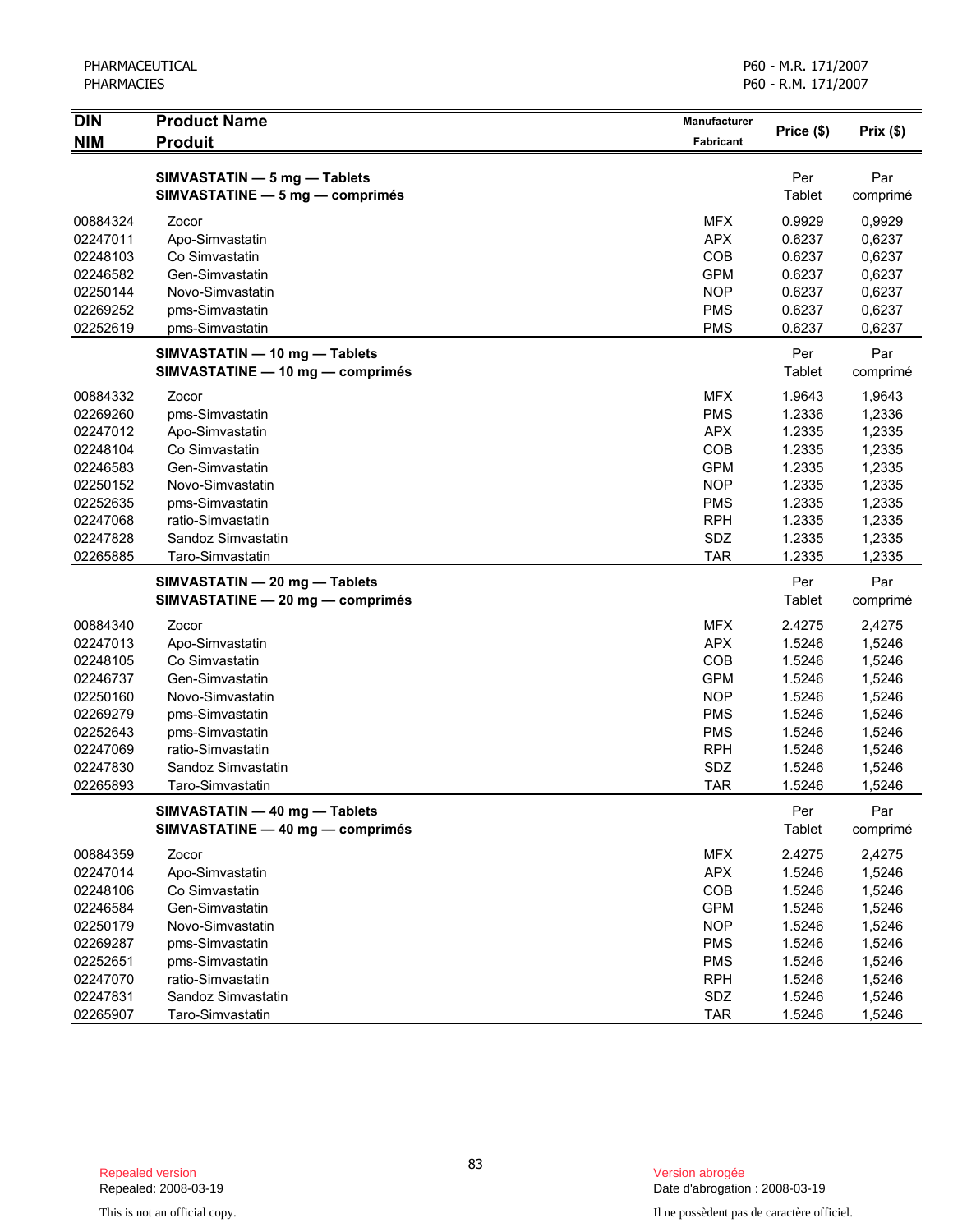| <b>DIN</b>           | <b>Product Name</b>                                                              | Manufacturer     |                  |                  |
|----------------------|----------------------------------------------------------------------------------|------------------|------------------|------------------|
| <b>NIM</b>           | <b>Produit</b>                                                                   | <b>Fabricant</b> | Price (\$)       | Prix(\$)         |
|                      | SIMVASTATIN - 80 mg - Tablets                                                    |                  | Per              | Par              |
|                      | SIMVASTATINE - 80 mg - comprimés                                                 |                  | Tablet           | comprimé         |
| 02240332             | Zocor                                                                            | <b>MFX</b>       | 2.4275           | 2,4275           |
| 02247015             | Apo-Simvastatin                                                                  | <b>APX</b>       | 1.5246           | 1,5246           |
| 02248107             | Co Simvastatin                                                                   | COB              | 1.5246           | 1,5246           |
| 02246585             | Gen-Simvastatin                                                                  | <b>GPM</b>       | 1.5246           | 1,5246           |
| 02250187             | Novo-Simvastatin                                                                 | <b>NOP</b>       | 1.5246           | 1,5246           |
| 02269295             | pms-Simvastatin                                                                  | <b>PMS</b>       | 1.5246           | 1,5246           |
| 02252678             | pms-Simvastatin                                                                  | <b>PMS</b>       | 1.5246           | 1,5246           |
| 02247071             | ratio-Simvastatin                                                                | <b>RPH</b>       | 1.5246           | 1,5246           |
| 02247833             | Sandoz Simvastatin                                                               | SDZ              | 1.5246           | 1,5246           |
|                      | SODIUM AUROTHIOMALATE - 10 mg/mL - Injection                                     |                  |                  |                  |
|                      | SODIUM (AUROTHIOMALATE DE) - 10 mg/ml - injection                                |                  | Per mL           | Par ml           |
| 01927620             | Myochrysine                                                                      | <b>AVT</b>       | 11.4840          | 11,4840          |
| 02245456             | Sodium Aurothiomalate BP                                                         | SIL              | 8.9243           | 8,9243           |
|                      |                                                                                  |                  |                  |                  |
|                      | SODIUM AUROTHIOMALATE - 50 mg/mL - Injection                                     |                  |                  |                  |
|                      | SODIUM (AUROTHIOMALATE DE) - 50 mg/ml - injection                                |                  | Per mL           | Par ml           |
| 01927604             | Myochrysine                                                                      | <b>AVT</b>       | 21.6370          | 21,6370          |
| 02245458             | Sodium Aurothiomalate BP                                                         | SDZ              | 16.8153          | 16,8153          |
|                      | <b>SODIUM CROMOGLYCATE - 1% - Nebulizer Solution</b>                             |                  |                  |                  |
|                      | CROMOGLYCATE SODIQUE - 1 % - solution pour nébuliseur                            |                  | Per mL           | Par ml           |
| 02046113             | pms-Sodium Cromoglycate                                                          | <b>PMS</b>       | 0.3168           | 0,3168           |
| 02231431             | Apo-Cromolyn                                                                     | <b>APX</b>       | 0.2666           | 0,2666           |
| 02219468             | Gen-Cromoglycate                                                                 | <b>GPM</b>       | 0.2666           | 0,2666           |
| 02231671             | Nu-Cromolyn Plastic Ampoules/Nu-Cromolyn, en ampoules en plastique               | <b>NXP</b>       | 0.2666           | 0,2666           |
|                      | SODIUM CROMOGLYCATE - 2% - Ophthalmic Solution                                   |                  |                  |                  |
|                      | CROMOGLYCATE SODIQUE - 2 % - solution ophtalmique                                |                  | Per mL           | Par ml           |
|                      |                                                                                  | <b>PMS</b>       |                  |                  |
| 02009277<br>02230621 | Cromolyn<br>Opticrom                                                             | <b>ALL</b>       | 1.0450<br>1.0450 | 1,0450<br>1,0450 |
|                      |                                                                                  |                  |                  |                  |
|                      | SODIUM POLYSTYRENE SULFONATE - 1 mEq/g - Oral Powder                             |                  |                  |                  |
|                      | — 454 g Package                                                                  |                  | Per              | Par              |
|                      | POLYSTYRÈNE SODIQUE (SULFONATE DE) — 1 mEq/g — poudre orale —<br>paquet de 454 g |                  | Gram             |                  |
|                      |                                                                                  |                  |                  | gramme           |
| 02026961             | Kayexalate                                                                       | SAW              | 0.1670           | 0,1670           |
| 00755338             | pms-Sodium Polystyrene Sulfonate/pms-Polystyrène, sulfonate sodique de           | <b>PMS</b>       | 0.1575           | 0,1575           |
|                      | SOTALOL HCI - 80 mg - Tablets                                                    |                  | Per              | Per              |
|                      | SOTALOL (CHLORHYDRATE DE) - 80 mg - comprimés                                    |                  | Tablet           | comprimé         |
|                      |                                                                                  |                  |                  |                  |
| 02200996             | Nu-Sotalol                                                                       | <b>NXP</b>       | 0.7250           | 0,7250           |
| 02270625             | Co Sotalol                                                                       | COB              | 0.6526           | 0,6526           |
| 02229778             | Gen-Sotalol                                                                      | <b>GPM</b>       | 0.6526           | 0,6526           |
| 02238326             | pms-Sotalol                                                                      | <b>PMS</b>       | 0.6526           | 0,6526           |
| 00897272             | Sotacor                                                                          | SQU              | 0.6526           | 0,6526           |
| 02084228             | ratio-Sotalol                                                                    | <b>RPH</b>       | 0.6526           | 0,6526           |
| 02210428             | Apo-Sotalol                                                                      | <b>APX</b>       | 0.6525           | 0,6525           |
| 02231181             | Novo-Sotalol                                                                     | <b>NOP</b>       | 0.6525           | 0,6525           |
| 02257831             | Sandoz Sotalol                                                                   | SDZ              | 0.6525           | 0,6525           |

Date d'abrogation : 2008-03-19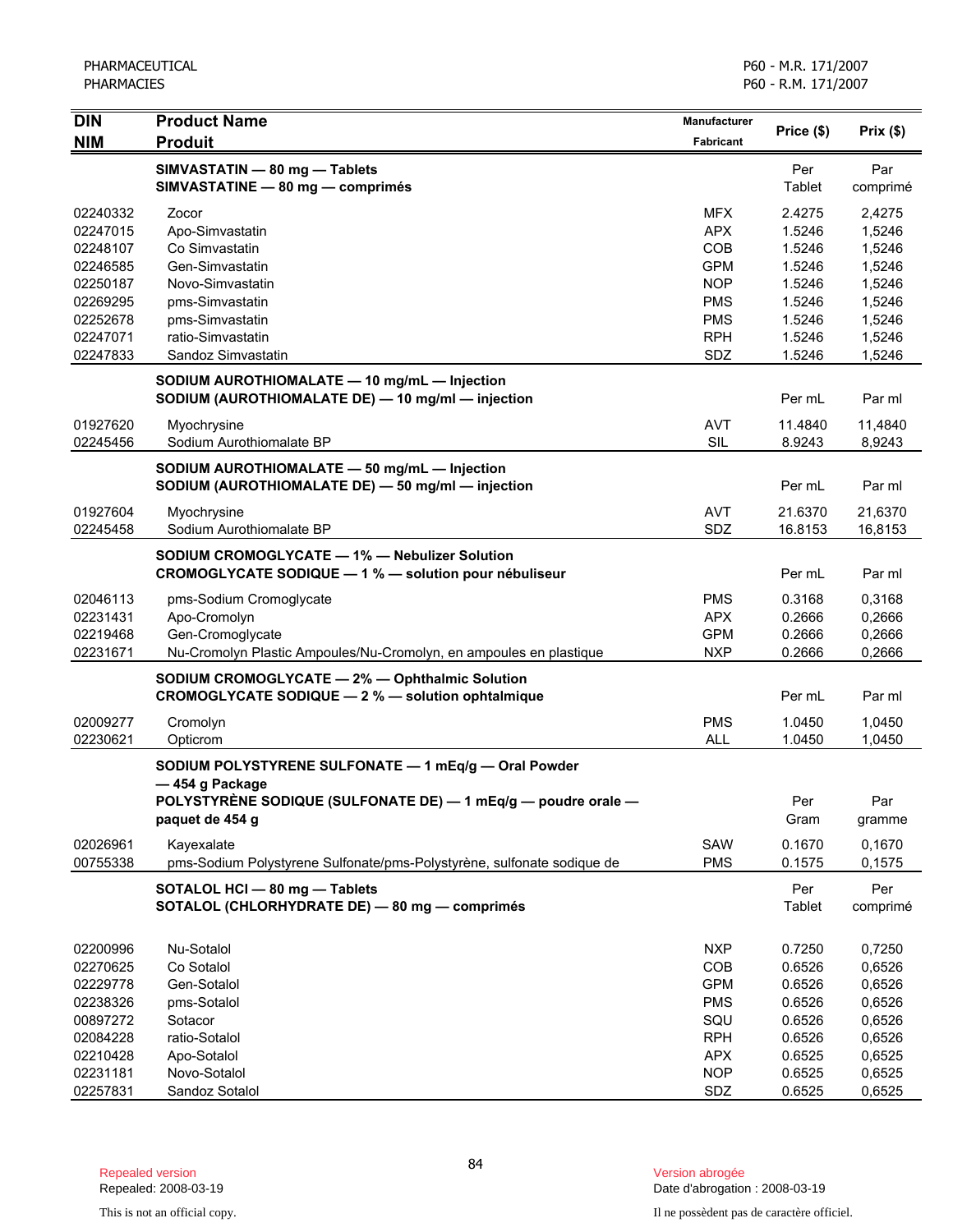| <b>PHARMACIES</b>                                        |                                                                                                                                              | P60 - R.M. 171/2007                                                |                                                          |                                                            |
|----------------------------------------------------------|----------------------------------------------------------------------------------------------------------------------------------------------|--------------------------------------------------------------------|----------------------------------------------------------|------------------------------------------------------------|
| <b>DIN</b><br><b>NIM</b>                                 | <b>Product Name</b><br><b>Produit</b>                                                                                                        | <b>Manufacturer</b><br>Fabricant                                   | Price (\$)                                               | Prix(\$)                                                   |
|                                                          | SOTALOL HCI - 160 mg - Tablets<br>SOTALOL (CHLORHYDRATE DE) - 160 mg - comprimés                                                             |                                                                    | Per<br>Tablet                                            | Per<br>comprimé                                            |
| 02270633<br>02238635<br>02229779                         | Co Sotalol<br>Dom-Sotalol<br>Gen-Sotalol                                                                                                     | COB<br><b>DOM</b><br><b>GPM</b>                                    | 0.7142<br>0.7142<br>0.7142                               | 0,7142<br>0,7142<br>0,7142                                 |
| 02238327<br>00483923<br>02231182                         | pms-Sotalol<br>Sotacor<br>Sotacor                                                                                                            | <b>PMS</b><br>SQU<br><b>NOP</b>                                    | 0.7142<br>0.7142<br>0.7141                               | 0,7142<br>0,7142<br>0,7141                                 |
| 02084236<br>02257858<br>02167794                         | ratio-Sotalol<br>Rhoxal-sotalol<br>Apo-Sotalol                                                                                               | <b>RPH</b><br><b>RXP</b><br><b>APX</b>                             | 0.7141<br>0.7141<br>0.7140                               | 0,7141<br>0,7141<br>0,7140                                 |
| 02163772<br>02234013                                     | Nu-Sotalol<br>Sandoz Sotalol<br>SPIRONOLACTONE - 25 mg - Tablets                                                                             | <b>NXP</b><br>SDZ                                                  | 0.7140<br>0.6492<br>Per                                  | 0,7140<br>0,6492<br>Per                                    |
| 00028606<br>00613215                                     | SPIRONOLACTONE - 25 mg - comprimés<br>Aldactone<br>Novo-Spiroton                                                                             | PFI<br><b>NOP</b>                                                  | Tablet<br>0.0792<br>0.0761                               | comprimé<br>0,0792<br>0,0761                               |
|                                                          | SPIRONOLACTONE - 100 mg - Tablets<br>SPIRONOLACTONE - 100 mg - comprimés                                                                     |                                                                    | Per<br>Tablet                                            | Per<br>comprimé                                            |
| 00285455<br>00613223                                     | Aldactone<br>Novo-Spiroton                                                                                                                   | PFI<br><b>NOP</b>                                                  | 0.2426<br>0.2332                                         | 0,2426<br>0,2332                                           |
|                                                          | SPIRONOLACTONE/HYDROCHLOROTHIAZIDE - 25 mg/25 mg - Tablets<br>SPIRONOLACTONE/HYDROCHLOROTHIAZIDE - 25 mg/25 mg - comprimés                   |                                                                    | Per<br><b>Tablet</b>                                     | Per<br>comprimé                                            |
| 00180408<br>00613231                                     | Aldactazide 25<br>Novo-Spirozine 25                                                                                                          | PFI<br><b>NOP</b>                                                  | 0.0983<br>0.0945                                         | 0.0983<br>0,0945                                           |
| 00594377                                                 | SPIRONOLACTONE/HYDROCHLOROTHIAZIDE - 50 mg/50 mg - Tablets<br>SPIRONOLACTONE/HYDROCHLOROTHIAZIDE - 50 mg/50 mg - comprimés<br>Aldactazide 50 | PFI                                                                | Per<br>Tablet<br>0.2558                                  | Per<br>comprimé<br>0,2558                                  |
| 00657182                                                 | Novo-Spirozine 50<br>SUCRALFATE - 1 g - Tablets                                                                                              | <b>NOP</b>                                                         | 0.2460<br>Per                                            | 0,2460<br>Per                                              |
| 02100622<br>02134829<br>02238209<br>02125250<br>02045702 | SUCRALFATE $-1$ g $-$ comprimés<br>Sulcrate<br>Nu-Sucralfate<br>pms-Sucralfate<br>Apo-Sucralfate<br>pms-Sucralfate                           | <b>AXC</b><br><b>NXP</b><br><b>PMS</b><br><b>APX</b><br><b>NOP</b> | Tablet<br>0.5656<br>0.4110<br>0.3468<br>0.3236<br>0.3236 | comprimé<br>0,5656<br>0,4110<br>0,3468<br>0,3236<br>0,3236 |
|                                                          | SULFASALAZINE - 500 mg - Tablets<br>SULFASALAZINE - 500 mg - comprimés                                                                       |                                                                    | Per<br><b>Tablet</b>                                     | Per<br>comprimé                                            |
| 02064480<br>00598461                                     | Salazopyrin<br>pms-Sulfasalazine                                                                                                             | PFI<br><b>PMS</b>                                                  | 0.2754<br>0.2312                                         | 0,2754<br>0,2312                                           |
|                                                          | SULFINPYRAZONE - 200 mg - Tablets<br>SULFINPYRAZONE - 200 mg - comprimés                                                                     |                                                                    | Per<br>Tablet                                            | Per<br>comprimé                                            |
| 00010529<br>00441767<br>02045699                         | Anturan<br>Apo-Sulfinpyrazone<br>Nu-Sulfinpyrazone                                                                                           | CBA<br><b>APX</b><br><b>NXP</b>                                    | 0.3471<br>0.2178<br>0.2178                               | 0,3471<br>0,2178<br>0,2178                                 |

PHARMACEUTICAL

Date d'abrogation : 2008-03-19

This is not an official copy. Il ne possèdent pas de caractère officiel.

P60 - M.R. 171/2007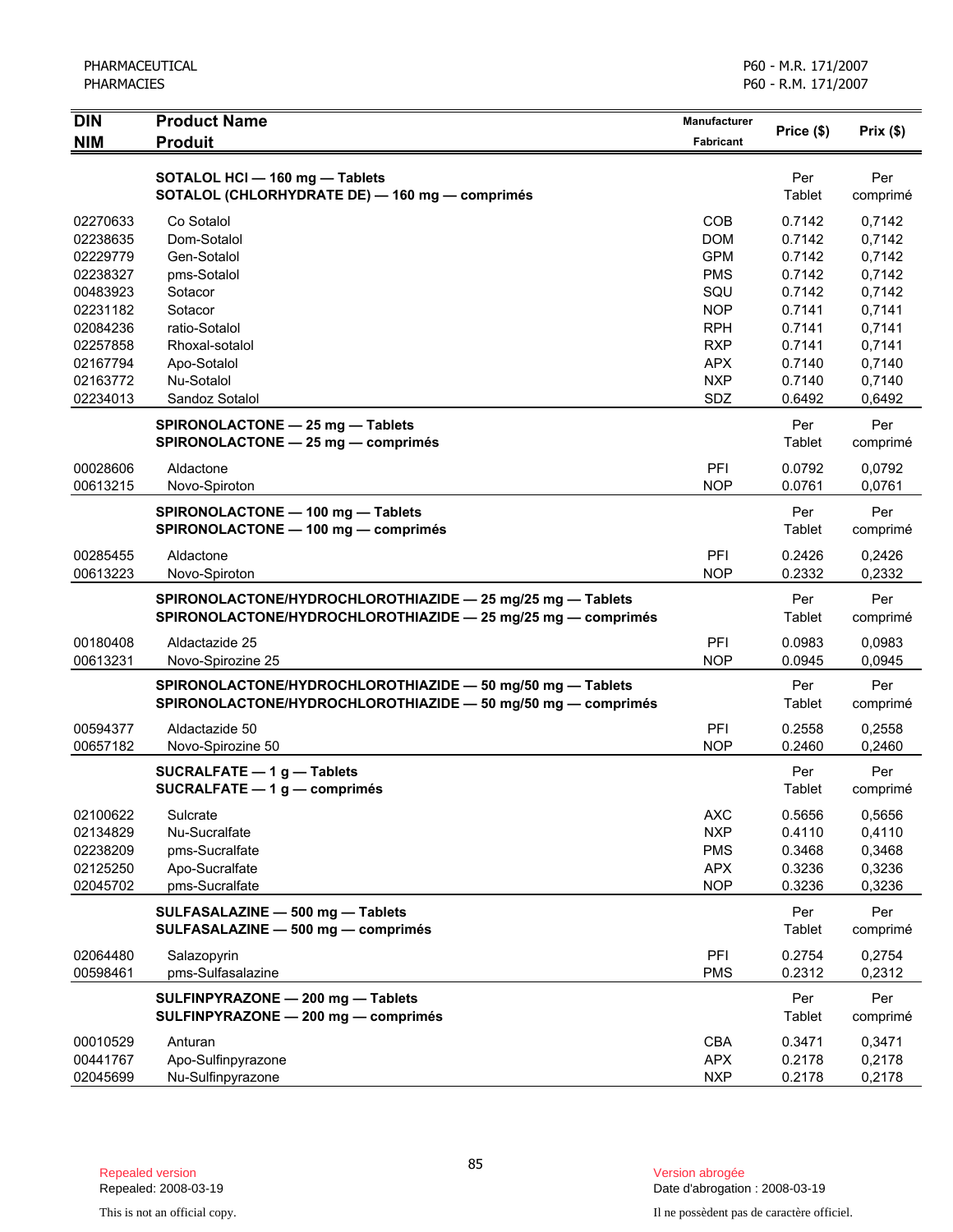| <b>DIN</b><br><b>NIM</b> | <b>Product Name</b><br><b>Produit</b>                                              | <b>Manufacturer</b><br><b>Fabricant</b> | Price (\$)           | Prix(\$)         |
|--------------------------|------------------------------------------------------------------------------------|-----------------------------------------|----------------------|------------------|
|                          |                                                                                    |                                         |                      |                  |
|                          | SULINDAC - 150 mg - Tablets<br>SULINDAC - 150 mg - comprimés                       |                                         | Per<br>Tablet        | Per<br>comprimé  |
| 02042576                 | Nu-Sulindac                                                                        | <b>NXP</b>                              | 0.4752               | 0,4752           |
| 00778354                 | Apo-Sulin                                                                          | <b>APX</b>                              | 0.4206               | 0,4206           |
| 00745588                 | Novo-Sundac                                                                        | <b>NOP</b>                              | 0.4206               | 0,4206           |
|                          | SULINDAC - 200 mg - Tablets<br>SULINDAC - 200 mg - comprimés                       |                                         | Per<br>Tablet        | Per<br>comprimé  |
| 00432369                 | Clinoril                                                                           | <b>MFX</b>                              | 0.7203               | 0,7203           |
| 02042584                 | Nu-Sulindac                                                                        | <b>NXP</b>                              | 0.5962               | 0,5962           |
| 00778362                 | Apo-Sulin                                                                          | <b>APX</b>                              | 0.5324               | 0,5324           |
| 00745596                 | Novo-Sundac                                                                        | <b>NOP</b>                              | 0.5324               | 0,5324           |
|                          | <b>SUMATRIPTAN - 50 mg - Tablets</b><br><b>SUMATRIPTAN - 50 mg - comprimés</b>     |                                         | Per<br>Tablet        | Per<br>comprimé  |
| 02212153                 | Imitrex DF                                                                         | <b>GSK</b>                              | 13.5330              | 13,5330          |
| 02268388                 | Apo-Sumatriptan                                                                    | <b>APX</b>                              | 9.9715               | 9,9715           |
| 02257890                 | Co Sumatriptan                                                                     | COB                                     | 9.9715               | 9,9715           |
| 02268914<br>02256436     | Gen-Sumatriptan<br>pms-Sumatriptan                                                 | <b>GPM</b><br><b>PMS</b>                | 9.9715<br>9.9715     | 9,9715<br>9,9715 |
| 02271583                 | ratio-Sumatriptan                                                                  | <b>RPH</b>                              | 9.9715               | 9,9715           |
| 02263025                 | Sandoz Sumatriptan                                                                 | SDZ                                     | 9.9715               | 9,9715           |
| 02286823                 | Novo-Sumatriptan DF                                                                | <b>NOP</b>                              | 9.0650               | 9,0650           |
|                          | <b>SUMATRIPTAN - 100 mg - Tablets</b><br><b>SUMATRIPTAN - 100 mg - comprimés</b>   |                                         | Per<br>Tablet        | Per<br>comprimé  |
| 02212161                 | Imitrex DF                                                                         | <b>GSK</b>                              | 14.9080              | 14,9080          |
| 02268396                 | Apo-Sumatriptan                                                                    | <b>APX</b>                              | 10.9854              | 10,9854          |
| 02257904                 | Co Sumatriptan                                                                     | COB                                     | 10.9854              | 10,9854          |
| 02268922                 | Gen-Sumatriptan                                                                    | <b>GPM</b>                              | 10.9854              | 10,9854          |
| 02239367                 | Novo-Sumatriptan                                                                   | <b>NOP</b>                              | 10.9854              | 10,9854          |
| 02256444                 | pms-Sumatriptan                                                                    | <b>PMS</b>                              | 10.9854              | 10,9854          |
| 02271591                 | ratio-Sumatriptan                                                                  | <b>RPH</b>                              | 10.9854              | 10,9854          |
| 02263033                 | Sandoz Sumatriptan                                                                 | SDZ                                     | 10.9854              | 10,9854          |
| 02286831                 | Novo-Sumatriptan DF                                                                | <b>NOP</b>                              | 9.9867               | 9,9867           |
|                          | TAMOXIFEN CITRATE - 10 mg - Tablets<br>TAMOXIFÈNE (CITRATE DE) — 10 mg — comprimés |                                         | Per<br><b>Tablet</b> | Per<br>comprimé  |
| 00812404                 | Apo-Tamox                                                                          | <b>APX</b>                              | 0.1925               | 0,1925           |
| 02088428                 | Gen-Tamoxifen                                                                      | <b>GPM</b>                              | 0.1925               | 0,1925           |
| 00851965                 | Novo-Tamoxifen                                                                     | <b>NOP</b>                              | 0.1925               | 0,1925           |
| 01926624                 | Tamofen                                                                            | <b>AVE</b>                              | 0.1925               | 0,1925           |
|                          | TAMOXIFEN CITRATE - 20 mg - Tablets<br>TAMOXIFÈNE (CITRATE DE) — 20 mg — comprimés |                                         | Per<br>Tablet        | Per<br>comprimé  |
| 00812390                 | Apo-Tamox                                                                          | <b>APX</b>                              | 0.3850               | 0,3850           |
| 02089858                 | Gen-Tamoxifen                                                                      | <b>GPM</b>                              | 0.3850               | 0,3850           |
| 00851973                 | Novo-Tamoxifen                                                                     | <b>NOP</b>                              | 0.3850               | 0,3850           |
| 02237460                 | pms-Tamoxifen                                                                      | <b>PMS</b>                              | 0.3850               | 0,3850           |
| 01926632                 | Tamofen                                                                            | <b>AVE</b>                              | 0.3850               | 0,3850           |
| 02048485                 | Nolvadex-D                                                                         | <b>AZC</b>                              | 0.3600               | 0,3600           |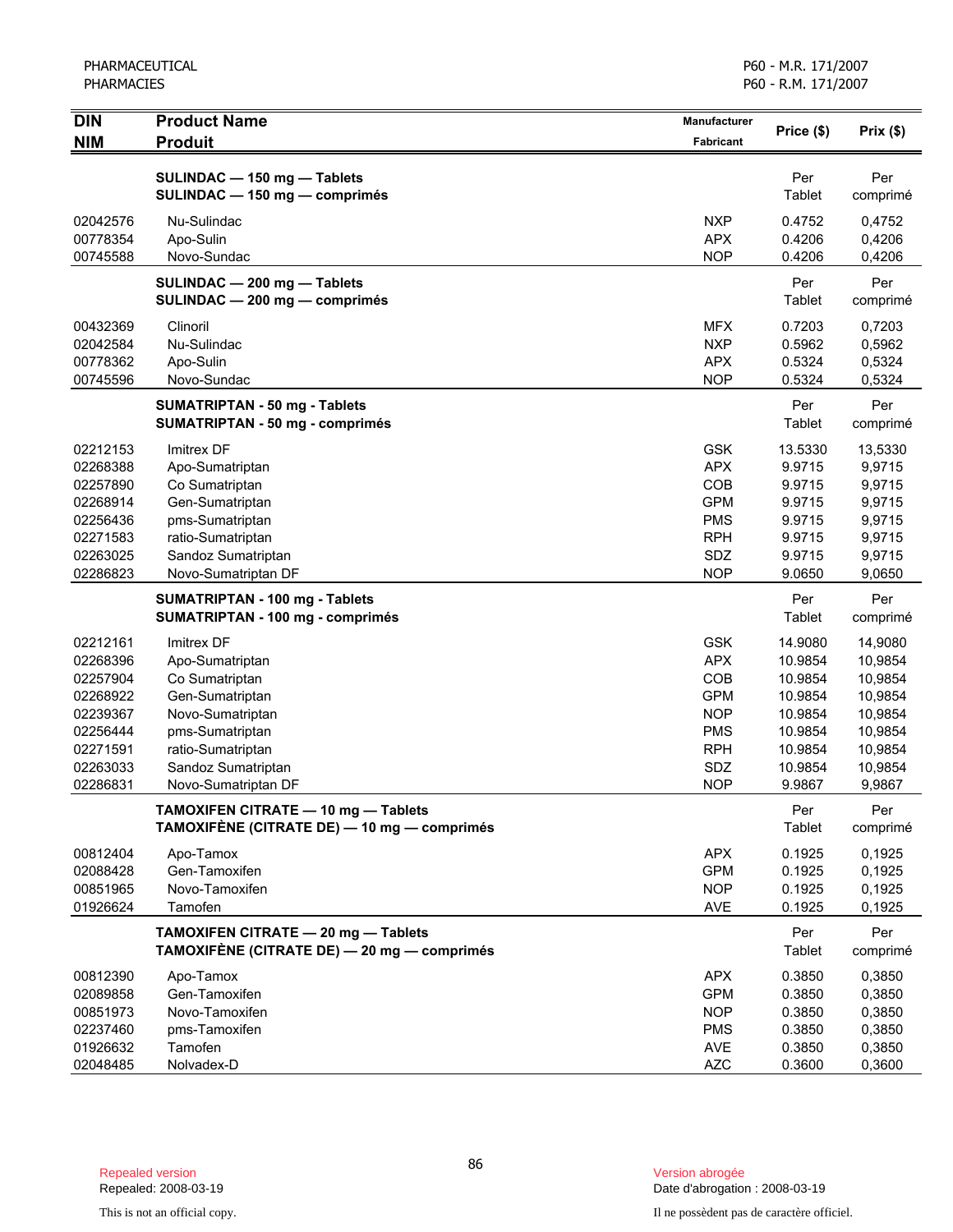| <b>DIN</b> | <b>Product Name</b>                                                               | Manufacturer     |                |                 |
|------------|-----------------------------------------------------------------------------------|------------------|----------------|-----------------|
| <b>NIM</b> | <b>Produit</b>                                                                    | <b>Fabricant</b> | Price (\$)     | Prix(\$)        |
|            | TEMAZEPAM - 15 mg - Capsules<br>TÉMAZÉPAM - 15 mg - capsules                      |                  | Per<br>Capsule | Par<br>capsule  |
| 00604453   | Restoril                                                                          | <b>ORX</b>       | 0.1925         | 0,1925          |
| 02229756   | Dom-Temazepam                                                                     | <b>DOM</b>       | 0.1213         | 0,1213          |
| 02231615   | Gen-Temazepam                                                                     | <b>GPM</b>       | 0.1213         | 0,1213          |
| 02229455   | pms-Temazepam                                                                     | <b>PMS</b>       | 0.1213         | 0,1213          |
| 02273039   | pms-Temazepam                                                                     | <b>PMS</b>       | 0.1213         | 0,1213          |
| 02244814   | Co Temazepam                                                                      | COB              | 0.1212         | 0,1212          |
| 02230095   | Novo-Temazepam                                                                    | <b>NOP</b>       | 0.1212         | 0,1212          |
| 02243023   | ratio-Temazepam                                                                   | <b>RPH</b>       | 0.1212         | 0,1212          |
| 02225964   | Apo-Temazepam                                                                     | <b>APX</b>       | 0.1210         | 0,1210          |
| 02223570   | Nu-Temazepam                                                                      | <b>NXP</b>       | 0.1210         | 0,1210          |
|            | TEMAZEPAM - 30 mg - Capsules<br>$TÉMAZÉPAM - 30 mg - capsules$                    |                  | Per<br>Capsule | Par<br>capsule  |
| 00604461   | Restoril                                                                          | <b>ORX</b>       | 0.2316         | 0,2316          |
| 02225972   | Apo-Temazepam                                                                     | <b>APX</b>       | 0.1460         | 0,1460          |
| 02223589   | Nu-Temazepam                                                                      | <b>NXP</b>       | 0.1460         | 0,1460          |
| 02244815   | Co Temazepam                                                                      | COB              | 0.1459         | 0,1459          |
| 02229758   | Dom-Temazepam                                                                     | <b>DOM</b>       | 0.1459         | 0,1459          |
| 02231616   | Gen-Temazepam                                                                     | <b>GPM</b>       | 0.1459         | 0,1459          |
| 02230102   | Novo-Temazepam                                                                    | <b>NOP</b>       | 0.1459         | 0,1459          |
| 02229456   | pms-Temazepam                                                                     | <b>PMS</b>       | 0.1459         | 0,1459          |
| 02273047   | pms-Temazepam                                                                     | <b>PMS</b>       | 0.1459         | 0,1459          |
| 02243024   | ratio-Temazepam                                                                   | <b>RPH</b>       | 0.1459         | 0,1459          |
|            | TENOXICAM - 20 mg - Tablets<br>TÉNOXICAM - 20 mg - comprimés                      |                  | Per<br>Tablet  | Par<br>comprimé |
| 00884367   | <b>Mobiflex</b>                                                                   | <b>HLR</b>       | 1.3376         | 1,3376          |
| 02230661   | Apo-Tenoxicam                                                                     | <b>APX</b>       | 1.0030         | 1,0030          |
|            | TERAZOSIN HCI - 1 mg - Tablets<br>TÉRAZOSINE (CHLORHYDRATE DE) — 1 mg — comprimés |                  | Per<br>Tablet  | Par<br>comprimé |
| 00818658   | <b>Hytrin</b>                                                                     | ABB              | 0.6521         | 0,6521          |
| 02234502   | Apo-Terazosin                                                                     | <b>APX</b>       | 0.3840         | 0,3840          |
| 02233047   | Nu-Terazosin                                                                      | <b>NXP</b>       | 0.3840         | 0,3840          |
| 02230805   | Novo-Terazosin                                                                    | <b>NOP</b>       | 0.3839         | 0,3839          |
| 02243518   | pms-Terazosin                                                                     | <b>PMS</b>       | 0.3839         | 0,3839          |
| 02218941   | ratio-Terazosin                                                                   | <b>RPH</b>       | 0.3839         | 0,3839          |
|            | TERAZOSIN HCI - 2 mg - Tablets<br>TÉRAZOSINE (CHLORHYDRATE DE) — 2 mg — comprimés |                  | Per<br>Tablet  | Par<br>comprimé |
| 00818682   | <b>Hytrin</b>                                                                     | ABB              | 0.8289         | 0,8289          |
| 02234503   | Apo-Terazosin                                                                     | <b>APX</b>       | 0.4880         | 0,4880          |
| 02230806   | Novo-Terazosin                                                                    | <b>NOP</b>       | 0.4880         | 0,4880          |
| 02233048   | Nu-Terazosin                                                                      | <b>NXP</b>       | 0.4880         | 0,4880          |
| 02243519   | pms-Terazosin                                                                     | <b>PMS</b>       | 0.4880         | 0,4880          |
| 02218968   | ratio-Terazosin                                                                   | <b>RPH</b>       | 0.4880         | 0,4880          |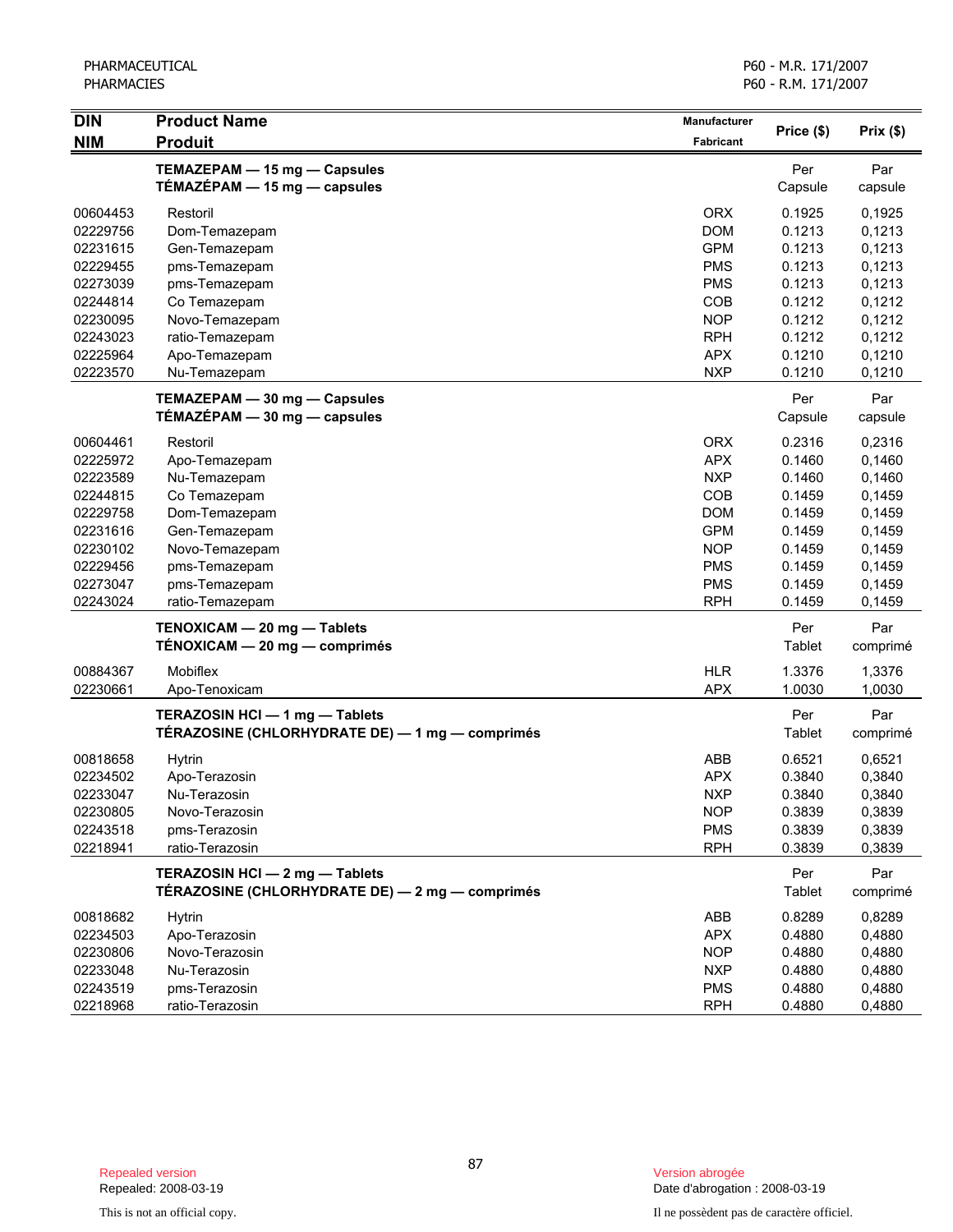| <b>DIN</b>           | <b>Product Name</b>                                                                                   | Manufacturer             | Price (\$)       | Prix(\$)         |
|----------------------|-------------------------------------------------------------------------------------------------------|--------------------------|------------------|------------------|
| <b>NIM</b>           | <b>Produit</b>                                                                                        | Fabricant                |                  |                  |
|                      | TERAZOSIN HCI - 5 mg - Tablets<br>TÉRAZOSINE (CHLORHYDRATE DE) - 5 mg - comprimés                     |                          | Per<br>Tablet    | Par<br>comprimé  |
| 00818666<br>02233049 | Hytrin<br>Nu-Terazosin                                                                                | ABB<br><b>NXP</b>        | 1.1256<br>0.6630 | 1,1256<br>0,6630 |
| 02234504<br>02230807 | Apo-Terazosin<br>Novo-Terazosin                                                                       | <b>APX</b><br><b>NOP</b> | 0.6628<br>0.6628 | 0,6628<br>0,6628 |
| 02243520             | pms-Terazosin                                                                                         | <b>PMS</b>               | 0.6628           | 0,6628           |
| 02218976             | ratio-Terazosin                                                                                       | <b>RPH</b>               | 0.6628           | 0,6628           |
|                      | TERAZOSIN HCI - 10 mg - Tablets<br>TÉRAZOSINE (CHLORHYDRATE DE) - 10 mg - comprimés                   |                          | Per<br>Tablet    | Par<br>comprimé  |
| 00818674<br>02230808 | Hytrin<br>Novo-Terazosin                                                                              | ABB<br><b>NOP</b>        | 1.6478<br>0.9702 | 1,6478<br>0,9702 |
| 02243521             | pms-Terazosin                                                                                         | <b>PMS</b>               | 0.9702           | 0,9702           |
| 02218984             | ratio-Terazosin                                                                                       | <b>RPH</b>               | 0.9702           | 0,9702           |
| 02234505             | Apo-Terazosin                                                                                         | <b>APX</b>               | 0.9700           | 0,9700           |
| 02233050             | Nu-Terazosin                                                                                          | <b>NXP</b>               | 0.9700           | 0,9700           |
|                      | TERBINAFINE HCI - 250 mg - Tablets<br>TERBINAFINE (CHLORHYDRATE DE) - 250 mg - comprimés              |                          | Per<br>Tablet    | Par<br>comprimé  |
| 02031116             | Lamisil                                                                                               | <b>NVT</b>               | 4.6798           | 4,6798           |
| 02240807             | pms-Terbinafine                                                                                       | <b>PMS</b>               | 2.7771           | 2,7771           |
| 02242503             | Gen-Terbinafine                                                                                       | <b>GPM</b>               | 2.7770           | 2,7770           |
| 02239893             | Apo-Terbinafine                                                                                       | <b>APX</b>               | 2.7767           | 2,7767           |
| 02254727             | Co Terbinafine                                                                                        | COB                      | 2.7767           | 2,7767           |
| 02240346             | Novo-Terbinafine                                                                                      | <b>NOP</b>               | 2.7767           | 2,7767           |
| 02262177             | Sanodz Terbinafine                                                                                    | SDZ                      | 2.7767           | 2,7767           |
|                      | TESTOSTERONE CYPIONATE - 100 mg/mL - Injection<br>TESTOSTÉRONE (CYPIONATE DE) - 100 mg/ml - injection |                          | Per<br>mL        | Par<br>ml        |
| 00030783             | Depo-Testosterone                                                                                     | PFI                      | 2.7940           | 2,7940           |
| 02246063             | Testosterone Cypionate/Testostérone (cypionate de)                                                    | SDZ                      | 1.9745           | 1,9745           |
|                      | TETRACYCLINE HCI - 250 mg - Capsules<br>TÉTRACYCLINE (CHLORHYDRATE DE) - 250 mg - capsules            |                          | Per<br>Capsule   | Par<br>capsule   |
| 00580929<br>00717606 | Apo-Tetra<br>Nu-Tetra                                                                                 | <b>APX</b><br><b>NXP</b> | 0.0699<br>0.0699 | 0,0699<br>0,0699 |
|                      | TIAPROFENIC ACID - 200 mg - Tablets<br>TIAPROFÉNIQUE (ACIDE) - 200 mg - comprimés                     |                          | Per<br>Tablet    | Par<br>comprimé  |
| 01924613             | Albert Tiafen                                                                                         | ABT                      | 0.4048           | 0,4048           |
| 02230827             | pms-Tiaprofenic                                                                                       | <b>PMS</b>               | 0.4048           | 0,4048           |
| 02179679             | Novo-Tiaprofenic                                                                                      | <b>NOP</b>               | 0.3781           | 0,3781           |
| 02136112             | Apo-Tiaprofenic                                                                                       | <b>APX</b>               | 0.3780           | 0,3780           |
| 02146878             | Nu-Tiaprofenic                                                                                        | <b>NXP</b>               | 0.3780           | 0,3780           |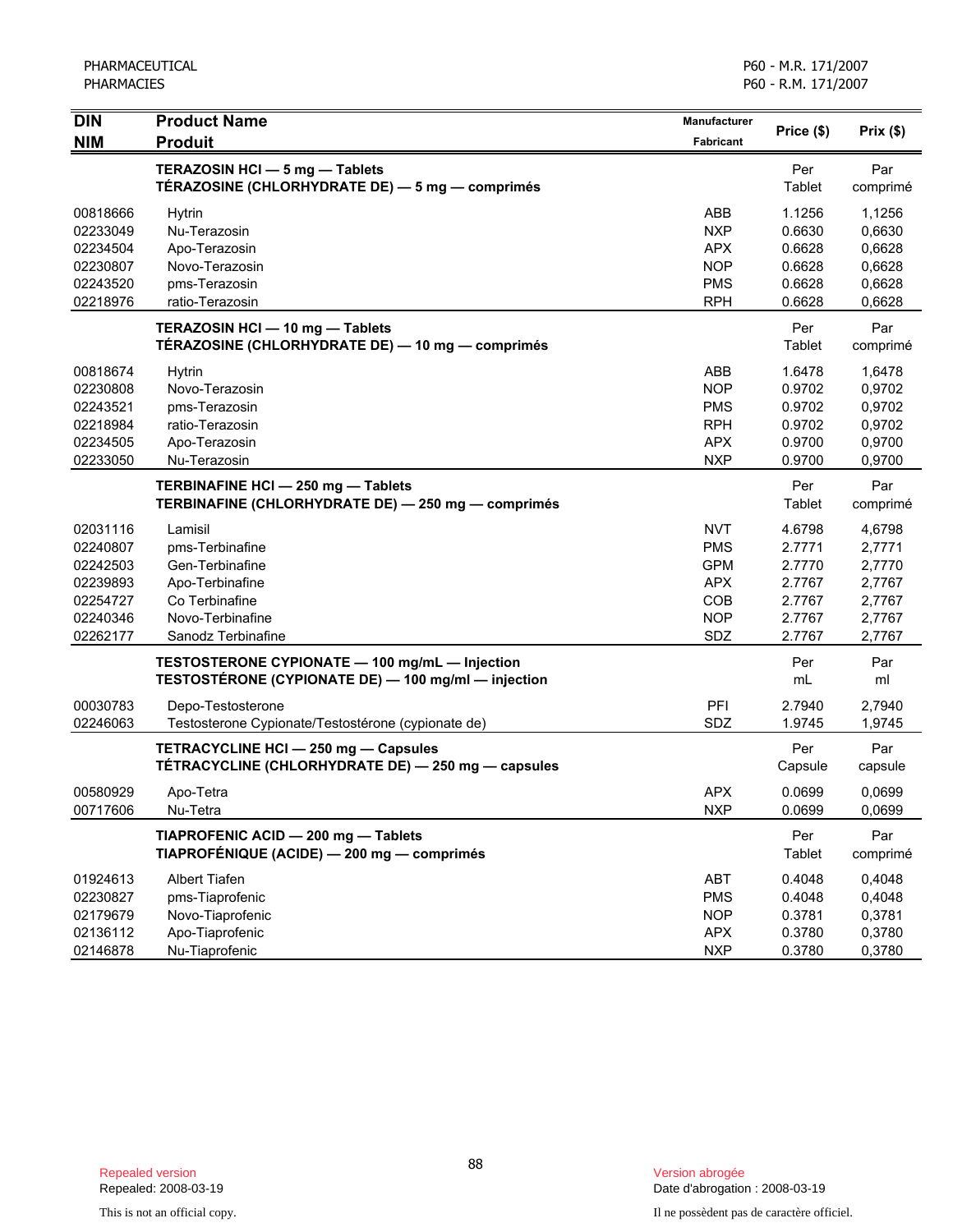| <b>DIN</b> | <b>Product Name</b>                                                                                   | Manufacturer     | Price (\$)           | Prix(\$)        |
|------------|-------------------------------------------------------------------------------------------------------|------------------|----------------------|-----------------|
| <b>NIM</b> | <b>Produit</b>                                                                                        | <b>Fabricant</b> |                      |                 |
|            | TIAPROFENIC ACID - 300 mg - Tablets<br>TIAPROFÉNIQUE (ACIDE) - 300 mg - comprimés                     |                  | Per<br><b>Tablet</b> | Par<br>comprimé |
| 02221950   | Surgam                                                                                                | <b>AVE</b>       | 0.8297               | 0,8297          |
| 01924621   | Albert Tiafen                                                                                         | <b>ABT</b>       | 0.4835               | 0,4835          |
| 02136120   | Apo-Tiaprofenic                                                                                       | <b>APX</b>       | 0.4515               | 0,4515          |
| 02146886   | Nu-Tiaprofenic                                                                                        | <b>NXP</b>       | 0.4515               | 0,4515          |
| 02230828   | pms-Tiaprofenic                                                                                       | <b>PMS</b>       | 0.4515               | 0,4515          |
| 02179687   | Novo-Tiaprofenic                                                                                      | <b>NOP</b>       | 0.4514               | 0,4514          |
|            | TICLOPIDINE HCI - 250 mg - Tablets<br>TICLOPIDINE (CHLORHYDRATE DE) - 250 mg - comprimés              |                  | Per<br>Tablet        | Par<br>comprimé |
| 02162776   | <b>Ticlid</b>                                                                                         | <b>HLR</b>       | 1.3821               | 1,3821          |
| 02237701   | Apo-Ticlopidine                                                                                       | <b>APX</b>       | 0.7574               | 0,7574          |
| 02239744   | Gen-Ticlopidine                                                                                       | <b>GPM</b>       | 0.7574               | 0,7574          |
| 02236848   | Novo-Ticlopidine                                                                                      | <b>NOP</b>       | 0.7574               | 0,7574          |
| 02243327   | pms-Ticlopidine                                                                                       | <b>PMS</b>       | 0.7574               | 0,7574          |
| 02243587   | Sandoz Ticlopidine                                                                                    | SDZ              | 0.7574               | 0,7574          |
|            | TIMOLOL MALEATE - 0.25% - Ophthalmic Solution<br>TIMOLOL (MALÉATE DE) - 0,25 % - solution ophtalmique |                  | Per mL               | Par ml          |
| 00451193   | Timoptic                                                                                              | <b>MFX</b>       | 2.7650               | 2,7650          |
| 00755826   | Apo-Timop                                                                                             | <b>APX</b>       | 1.7050               | 1,7050          |
| 00893773   | Gen-Timolol                                                                                           | <b>GPM</b>       | 1.7050               | 1,7050          |
| 02083353   | pms-Timolol                                                                                           | <b>PMS</b>       | 1.7050               | 1,7050          |
| 02240248   | ratio-Timolol Maleate                                                                                 | <b>RPH</b>       | 1.5500               | 1,5500          |
| 02166712   | Sandoz Timolol                                                                                        | SDZ              | 1.5500               | 1,5500          |
|            | TIMOLOL MALEATE - 0.5% - Ophthalmic Solution<br>TIMOLOL (MALÉATE DE) - 0,5 % - solution ophtalmique   |                  | Per mL               | par ml          |
| 00451207   | Timoptic                                                                                              | <b>MFX</b>       | 3.3690               | 3,3690          |
| 00755834   | Apo-Timop                                                                                             | <b>APX</b>       | 2.0460               | 2,0460          |
| 00893781   | Gen-Timolol                                                                                           | <b>GPM</b>       | 2.0460               | 2,0460          |
| 02083345   | pms-Timolol                                                                                           | <b>PMS</b>       | 2.0460               | 2,0460          |
| 02166720   | Sandoz Timolol                                                                                        | SDZ              | 2.0460               | 2,0460          |
|            | TIMOLOL MALEATE - 5 mg - Tablets<br>TIMOLOL (MALÉATE DE) - 5 mg - comprimés                           |                  | Per<br>Tablet        | Par<br>comprimé |
| 00353914   | Blocadren                                                                                             | <b>MFX</b>       | 0.2492               | 0,2492          |
| 00755842   | Apo-Timol                                                                                             | <b>APX</b>       | 0.1999               | 0,1999          |
| 02044609   | Nu-Timol                                                                                              | <b>NXP</b>       | 0.1999               | 0,1999          |
| 01947796   | Novo-Timol                                                                                            | <b>NOP</b>       | 0.1817               | 0,1817          |
|            | TIMOLOL MALEATE - 10 mg - Tablets<br>TIMOLOL (MALÉATE DE) — 10 mg — comprimés                         |                  | Per<br>Tablet        | Par<br>comprimé |
| 00755850   | Apo-Timol                                                                                             | <b>APX</b>       | 0.3119               | 0,3119          |
| 02044617   | Nu-Timol                                                                                              | <b>NXP</b>       | 0.3119               | 0,3119          |
| 01947818   | Novo-Timol                                                                                            | <b>NOP</b>       | 0.2835               | 0,2835          |
|            | TIMOLOL MALEATE - 20 mg - Tablets<br>TIMOLOL (MALÉATE DE) - 20 mg - comprimés                         |                  | Per<br>Tablet        | Par<br>comprimé |
| 00495611   | Blocadren                                                                                             | <b>MFX</b>       | 0.7416               | 0,7416          |
| 00755869   | Apo-Timol                                                                                             | <b>APX</b>       | 0.6237               | 0,6237          |
| 02044625   | Nu-Timol                                                                                              | <b>NXP</b>       | 0.6237               | 0,6237          |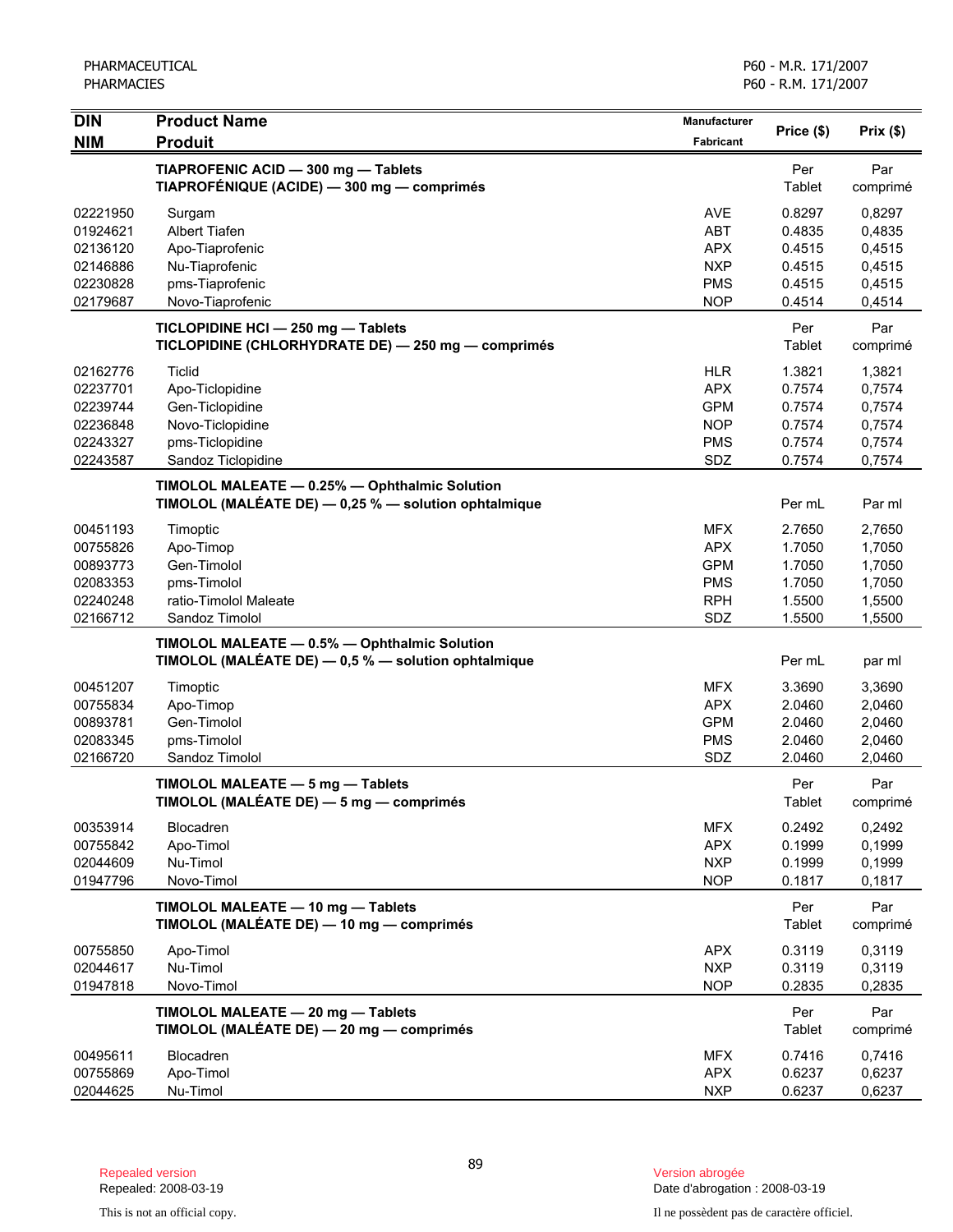| <b>DIN</b>                                                                       | <b>Product Name</b>                                                                                                       | Manufacturer                                                                            | Price (\$)                                                         | Prix(\$)                                                           |
|----------------------------------------------------------------------------------|---------------------------------------------------------------------------------------------------------------------------|-----------------------------------------------------------------------------------------|--------------------------------------------------------------------|--------------------------------------------------------------------|
| <b>NIM</b>                                                                       | <b>Produit</b>                                                                                                            | <b>Fabricant</b>                                                                        |                                                                    |                                                                    |
|                                                                                  | TIZANIDINE HCI - 4 mg - Tablets<br>TIZANIDINE (CHLORHYDRATE DE) - 4 mg - comprimés                                        |                                                                                         | Per<br>Tablet                                                      | Par<br>comprimé                                                    |
| 02239170<br>02259893<br>02272059                                                 | Zanaflex<br>Apo-Tizanidine<br>Gen-Tizanidine                                                                              | <b>SHI</b><br><b>APX</b><br><b>GPM</b>                                                  | 0.7641<br>0.5617<br>0.5617                                         | 0,7641<br>0,5617<br>0,5617                                         |
|                                                                                  | TOBRAMYCIN - 0.3% - Ophthalmic Solution<br>TOBRAMYCINE - 0,3 % - solution ophtalmique                                     |                                                                                         | Per mL                                                             | Par ml                                                             |
| 00513962<br>02239577<br>02241755                                                 | <b>Tobrex</b><br>pms-Tobramycin<br>Sandoz Tobramycin                                                                      | <b>ALC</b><br><b>PMS</b><br>SDZ                                                         | 1.8326<br>1.2826<br>1.1528                                         | 1,8326<br>1,2826<br>1,1528                                         |
|                                                                                  | TOBRAMYCIN SULFATE - 40 mg/mL - Injection<br>TOBRAMYCINE (SULFATE DE) - 40 mg/ml - injection                              |                                                                                         | Per mL                                                             | par ml                                                             |
| 00325449<br>02241210                                                             | Nebcin<br>Tobramycin/Tobramycine                                                                                          | LIL<br>SDZ                                                                              | 2.6510<br>2.6510                                                   | 2,6510<br>2,6510                                                   |
|                                                                                  | TOLBUTAMIDE - 500 mg - Tablets<br>TOLBUTAMIDE - 500 mg - comprimés                                                        |                                                                                         | Per<br>Tablet                                                      | Par<br>comprimé                                                    |
| 01987542<br>00312762                                                             | Orinase<br>Apo-Tolbutamide                                                                                                | <b>MRR</b><br><b>APX</b>                                                                | 0.1261<br>0.0908                                                   | 0,1261<br>0,0908                                                   |
|                                                                                  | TOPIRAMATE - 25 mg - Tablets<br>TOPIRAMATE - 25 mg - comprimés                                                            |                                                                                         | Per<br>Tablet                                                      | Par<br>comprimé                                                    |
| 02230893<br>02279614<br>02263351<br>02262991<br>02256827<br>02248860<br>02260050 | Topamax<br>Apo-Topiramate<br>Gen-Topiramate<br>pms-Topiramate<br>ratio-Topiramate<br>Novo-Topiramate<br>Sandoz Topiramate | <b>JAN</b><br><b>APX</b><br><b>GPM</b><br><b>PMS</b><br><b>RPH</b><br><b>NOP</b><br>SDZ | 1.3055<br>0.7277<br>0.7277<br>0.7277<br>0.7277<br>0.6615<br>0.6615 | 1,3055<br>0,7277<br>0,7277<br>0,7277<br>0,7277<br>0,6615<br>0,6615 |
|                                                                                  | TOPIRAMATE - 100 mg - Tablets<br>TOPIRAMATE - 100 mg - comprimés                                                          |                                                                                         | Per<br>Tablet                                                      | Par<br>comprimé                                                    |
| 02230894<br>02279630<br>02263378<br>02263009<br>02256835<br>02248861<br>02260069 | Topamax<br>Apo-Topiramate<br>Gen-Topiramate<br>pms-Topiramate<br>ratio-Topiramate<br>Novo-Topiramate<br>Sandoz Topiramate | <b>JAN</b><br><b>APX</b><br><b>GPM</b><br><b>PMS</b><br><b>RPH</b><br><b>NOP</b><br>SDZ | 2.4743<br>1.3791<br>1.3791<br>1.3791<br>1.3791<br>1.2537<br>1.2537 | 2.4743<br>1,3791<br>1,3791<br>1,3791<br>1.3791<br>1,2537<br>1,2537 |
|                                                                                  | TOPIRAMATE - 200 mg - Tablets<br>TOPIRAMATE - 200 mg - comprimés                                                          |                                                                                         | Per<br>Tablet                                                      | Par<br>comprimé                                                    |
| 02230896<br>02279649<br>02263386<br>02263017<br>02256843<br>02248862             | Topamax<br>Apo-Topiramate<br>Gen-Topiramate<br>pms-Topiramate<br>ratio-Topiramate<br>Novo-Topiramate                      | JAN<br><b>APX</b><br><b>GPM</b><br><b>PMS</b><br><b>RPH</b><br><b>NOP</b>               | 3.9163<br>2.1830<br>2.1830<br>2.1830<br>2.1830<br>1.9845           | 3.9163<br>2,1830<br>2,1830<br>2,1830<br>2,1830<br>1,9845           |
| 02267837                                                                         | Sandoz Topiramate                                                                                                         | SDZ                                                                                     | 1.9845                                                             | 1,9845                                                             |

Date d'abrogation : 2008-03-19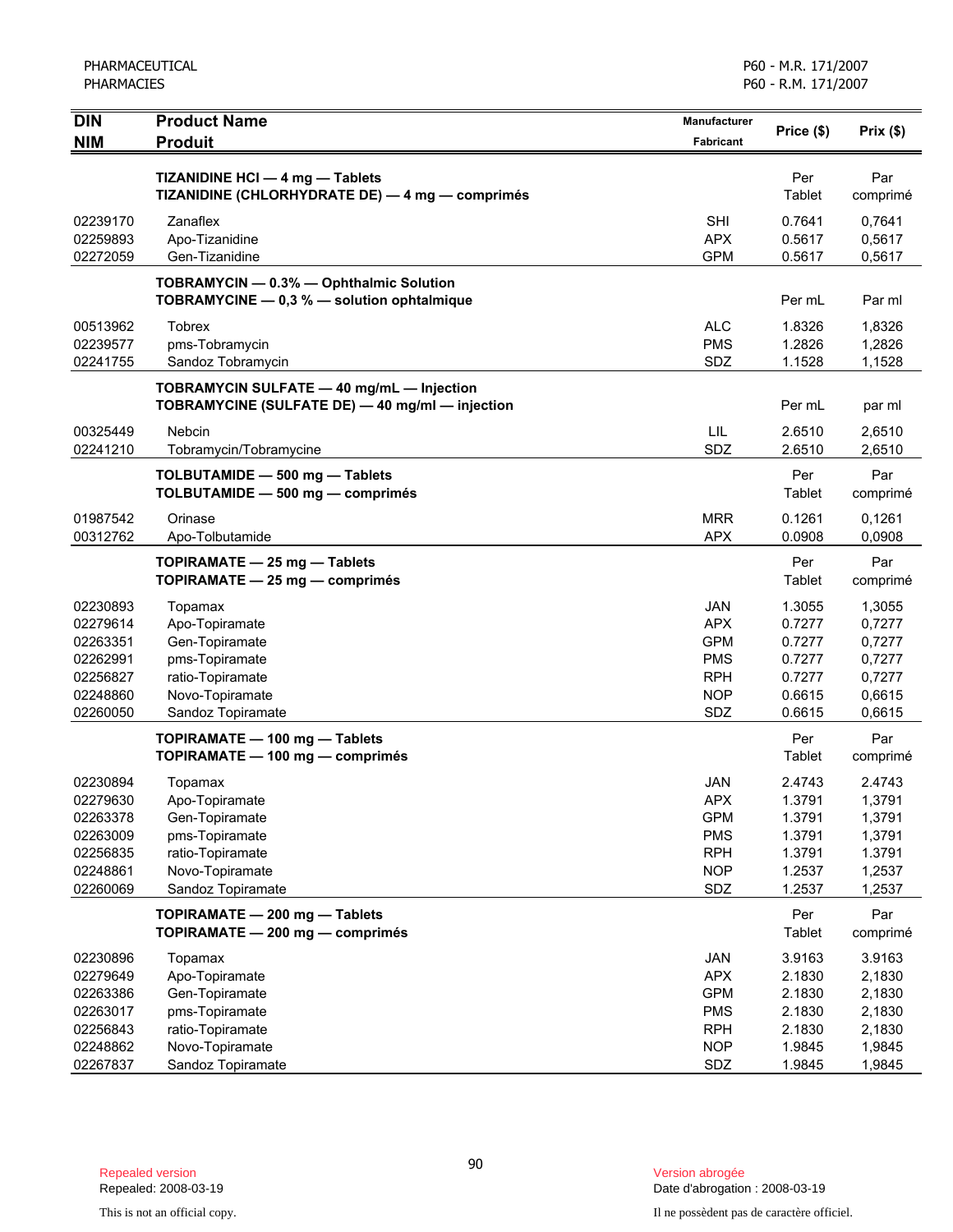| <b>DIN</b> | <b>Product Name</b>                                                                  | <b>Manufacturer</b> | Price (\$)    | Prix(\$)        |
|------------|--------------------------------------------------------------------------------------|---------------------|---------------|-----------------|
| <b>NIM</b> | <b>Produit</b>                                                                       | <b>Fabricant</b>    |               |                 |
|            | TRAZODONE HCI - 50 mg - Tablets<br>TRAZODONE (CHLORHYDRATE DE) - 50 mg - comprimés   |                     | Per<br>Tablet | Par<br>comprimé |
| 02128950   | Dom-Trazodone                                                                        | <b>DOM</b>          | 0.2436        | 0,2436          |
| 02231683   | Gen-Trazodone                                                                        | <b>GPM</b>          | 0.2436        | 0,2436          |
| 01937227   | pms-Trazodone                                                                        | <b>PMS</b>          | 0.2436        | 0,2436          |
| 02230284   | Trazorel                                                                             | <b>ICN</b>          | 0.2436        | 0,2436          |
| 02147637   | Apo-Trazodone                                                                        | <b>APX</b>          | 0.2435        | 0,2435          |
| 02144263   | Novo-Trazodone                                                                       | <b>NOP</b>          | 0.2435        | 0,2435          |
| 02165384   | Nu-Trazodone                                                                         | <b>NXP</b>          | 0.2435        | 0,2435          |
| 02053187   | ratio-Trazodone                                                                      | <b>RPH</b>          | 0.2435        | 0,2435          |
| 02277344   | ratio-Trazodone                                                                      | <b>RPH</b>          | 0.2435        | 0.2435          |
| 00579351   | Desyrel                                                                              | SQU                 | 0.2214        | 0,2214          |
|            | TRAZODONE HCI - 100 mg - Tablets<br>TRAZODONE (CHLORHYDRATE DE) - 100 mg - comprimés |                     | Per<br>Tablet | Par<br>comprimé |
| 02147645   | Apo-Trazodone                                                                        | <b>APX</b>          | 0.4352        | 0,4352          |
| 02128969   | Dom-Trazodone                                                                        | <b>DOM</b>          | 0.4352        | 0,4352          |
| 02231684   | Gen-Trazodone                                                                        | <b>GPM</b>          | 0.4352        | 0,4352          |
| 02144271   | Novo-Trazodone                                                                       | <b>NOP</b>          | 0.4352        | 0,4352          |
| 02165392   | Nu-Trazodone                                                                         | <b>NXP</b>          | 0.4352        | 0,4352          |
| 01937235   | pms-Trazodone                                                                        | <b>PMS</b>          | 0.4352        | 0,4352          |
| 02053195   | ratio-Trazodone                                                                      | <b>RPH</b>          | 0.4352        | 0,4352          |
| 02277352   | ratio-Trazodone                                                                      | <b>RPH</b>          | 0.4352        | 0,4352          |
| 02230285   | Trazorel                                                                             | <b>ICN</b>          | 0.4352        | 0,4352          |
| 00579378   | Desyrel                                                                              | SQU                 | 0.3956        | 0,3956          |
|            | TRAZODONE HCI - 150 mg - Tablets<br>TRAZODONE (CHLORHYDRATE DE) - 150 mg - comprimés |                     | Per<br>Tablet | Par<br>comprimé |
| 02165406   | Nu-Trazodone-D                                                                       | <b>NXP</b>          | 0.6395        | 0,6395          |
| 02147653   | Apo-Trazodone-D                                                                      | <b>APX</b>          | 0.6393        | 0,6393          |
| 02144298   | Novo-Trazodone-D                                                                     | <b>NOP</b>          | 0.6393        | 0,6393          |
| 02053209   | ratio-Trazodone                                                                      | <b>RPH</b>          | 0.6393        | 0,6393          |
| 02277360   | ratio-Trazodone                                                                      | <b>RPH</b>          | 0.6393        | 0,6393          |
| 00702277   | Desyrel                                                                              | SQU                 | 0.5812        | 0,5812          |
|            | TRETINOIN - 0.01% - Topical Cream<br>TRÉTINOÏNE - 0,01 % - crème topique             |                     | Per<br>Gram   | Par<br>gramme   |
| 00897329   | Retin A                                                                              | JOI                 | 0.3916        | 0,3916          |
| 00657204   | Stieva-A                                                                             | STI                 | 0.3124        | 0,3124          |
| 01926497   | Vitamin A Acid                                                                       | <b>AVE</b>          | 0.3124        | 0,3124          |
|            | TRETINOIN - 0.025% - Topical Cream<br>TRÉTINOÏNE - 0,025 % - crème topique           |                     | Per<br>Gram   | Par<br>gramme   |
| 00897310   | <b>Retin A</b>                                                                       | JOI                 | 0.3916        | 0,3916          |
| 00578576   | Stieva-A                                                                             | STI                 | 0.3124        | 0,3124          |
| 01926500   | Vitamin A Acid                                                                       | <b>AVE</b>          | 0.3124        | 0,3124          |
|            |                                                                                      |                     |               |                 |
|            | TRETINOIN - 0.05% - Topical Cream<br>TRÉTINOÏNE $-$ 0,05 % $-$ crème topique         |                     | Per<br>Gram   | Par<br>gramme   |
| 00443794   | Retin A                                                                              | JOI                 | 0.3800        | 0,3800          |
| 00518182   | Stieva-A                                                                             | STI                 | 0.3124        | 0,3124          |
| 01926519   | Vitamin A Acid                                                                       | <b>AVE</b>          | 0.3124        | 0,3124          |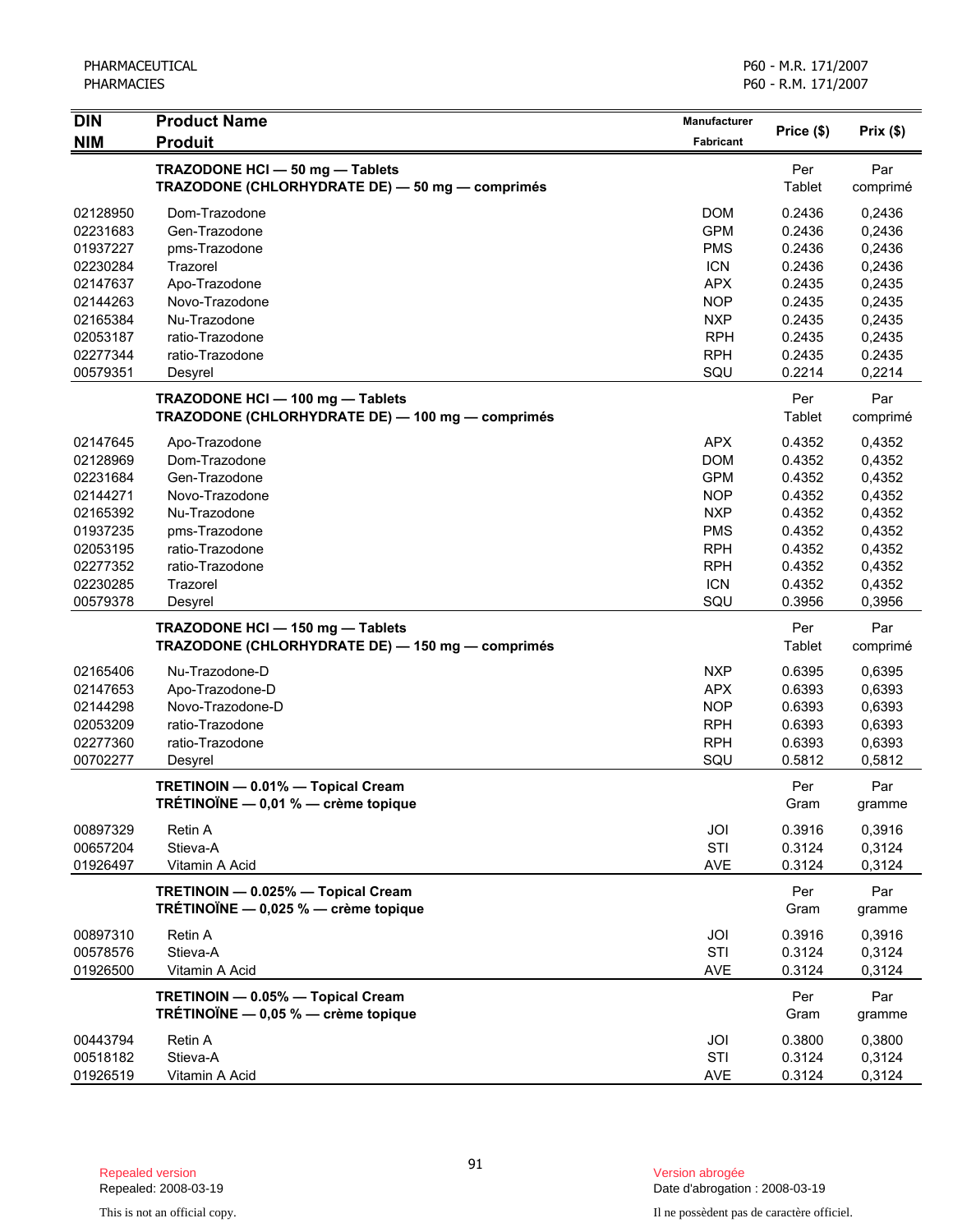| <b>DIN</b>           | <b>Product Name</b>                                                                                                  | Manufacturer | Price (\$)           | Prix(\$)         |
|----------------------|----------------------------------------------------------------------------------------------------------------------|--------------|----------------------|------------------|
| <b>NIM</b>           | <b>Produit</b>                                                                                                       | Fabricant    |                      |                  |
|                      | TRETINOIN - 0.1% - Topical Cream<br>TRÉTINOÏNE - 0,1 % - crème topique                                               |              | Per<br>Gram          | Par<br>gramme    |
| 00870021             | <b>Retin A</b>                                                                                                       | JOI          | 0.3916               | 0,3916           |
| 00662348             | Stieva-A Forte                                                                                                       | STI          | 0.3124               | 0,3124           |
| 01926527             | Vitamin A Acid                                                                                                       | <b>AVE</b>   | 0.3124               | 0,3124           |
|                      | TRETINOIN - 0.01% - Topical Gel<br>TRÉTINOÏNE $-$ 0,01 % $-$ gel topique                                             |              | Per<br>Gram          | Par<br>gramme    |
| 00870013             | <b>Retin A</b>                                                                                                       | JOI          | 0.3800               | 0,3800           |
| 00587958             | Stieva-A                                                                                                             | STI          | 0.3124               | 0,3124           |
| 01926462             | Vitamin A Acid                                                                                                       | <b>AVE</b>   | 0.3124               | 0,3124           |
|                      | TRETINOIN - 0.025% - Topical Gel<br>TRÉTINOÏNE $-$ 0,025 % $-$ gel topique                                           |              | Per<br>Gram          | Par<br>gramme    |
|                      |                                                                                                                      |              |                      |                  |
| 00443816<br>00587966 | Retin A<br>Stieva-A                                                                                                  | JOI<br>STI   | 0.3800<br>0.3124     | 0,3800<br>0,3124 |
| 01926470             | Vitamin A Acid                                                                                                       | <b>AVE</b>   | 0.3124               | 0,3124           |
|                      | TRETINOIN - 0.05% - Topical Gel                                                                                      |              | Per                  | Par              |
|                      | TRÉTINOÏNE - 0,05 % - gel topique                                                                                    |              | Gram                 | gramme           |
| 00641863             | Stieva-A                                                                                                             | STI          | 0.3124               | 0,3124           |
| 01926489             | Vitamin A Acid                                                                                                       | <b>AVE</b>   | 0.3124               | 0,3124           |
|                      | TRIAMCINOLONE ACETONIDE - 10 mg/mL - Injection<br>TRIAMCINOLONE (ACÉTONIDE DE) - 10 mg/ml - injection                |              | Per mL               | Par ml           |
| 01999761             | Kenalog-10                                                                                                           | <b>WSQ</b>   | 3.2318               | 3,2318           |
| 02229540             | Triamcinolone                                                                                                        | SDZ          | 2.8446               | 2,8446           |
|                      | TRIAMCINOLONE ACETONIDE - 40 mg/mL - Injection<br>TRIAMCINOLONE (ACÉTONIDE DE) - 40 mg/ml - injection                |              | Per mL               | Par ml           |
| 01999869             | Kenalog-40                                                                                                           | <b>WSQ</b>   | 7.5020               | 7,5020           |
| 02229550             | Triamcinolone                                                                                                        | SDZ          | 6.3800               | 6,3800           |
|                      | TRIAMTERENE/HYDROCHLOROTHIAZIDE - 50 mg/25 mg - Tablets<br>TRIAMTÉRÈNE/HYDROCHLOROTHIAZIDE - 50 mg/25 mg - comprimés |              | Per<br>Tablet        | Par<br>comprimé  |
| 00441775             | Apo-Triazide                                                                                                         | <b>APX</b>   | 0.0669               | 0.0669           |
| 00865532             | Nu-Triazide                                                                                                          | <b>NXP</b>   | 0.0669               | 0,0669           |
| 00532657             | Novo-Triamzide                                                                                                       | <b>NOP</b>   | 0.0608               | 0,0608           |
|                      | TRIAZOLAM - 0.125 mg - Tablets<br>TRIAZOLAM - 0,125 mg - comprimés                                                   |              | Per<br><b>Tablet</b> | Par<br>comprimé  |
| 00808563             | Apo-Triazo                                                                                                           | <b>APX</b>   | 0.1300               | 0,1300           |
| 01995227             | Gen-Triazolam                                                                                                        | <b>GPM</b>   | 0.1300               | 0,1300           |
|                      | TRIAZOLAM - 0.25 mg - Tablets<br>TRIAZOLAM - 0,25 mg - comprimés                                                     |              | Per<br><b>Tablet</b> | Par<br>comprimé  |
| 00808571             | Apo-Triazo                                                                                                           | <b>APX</b>   | 0.2300               | 0,2300           |
| 01913506             | Gen-Triazolam                                                                                                        | <b>GPM</b>   | 0.2295               | 0,2295           |
| 00443158             | Halcion                                                                                                              | PFI          | 0.2274               | 0,2274           |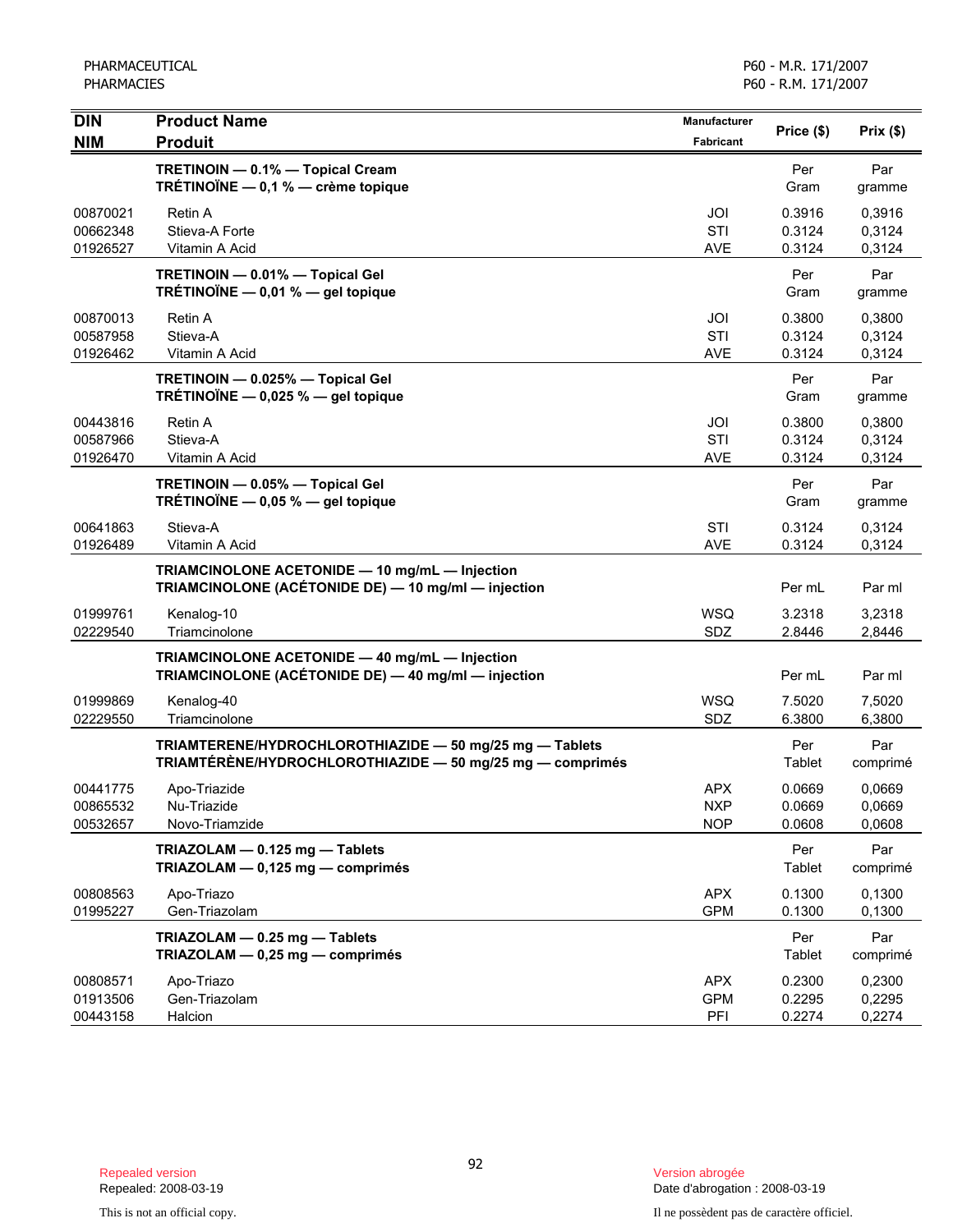| <b>DIN</b>           | <b>Product Name</b>                                                                                                   | <b>Manufacturer</b>      | Price (\$)           |                  |
|----------------------|-----------------------------------------------------------------------------------------------------------------------|--------------------------|----------------------|------------------|
| <b>NIM</b>           | <b>Produit</b>                                                                                                        | <b>Fabricant</b>         |                      | Prix(\$)         |
|                      | TRIFLURIDINE - 1% - Ophthalmic Solution                                                                               |                          |                      |                  |
|                      | TRIFLURIDINE - 1 % - solution ophtalmique                                                                             |                          | Per mL               | Par ml           |
| 00687456             | Viroptic                                                                                                              | <b>BWE</b>               | 3.3426               | 3,3426           |
| 02248529             | Sandoz Trifluridine                                                                                                   | SDZ                      | 3.2667               | 3,2667           |
|                      | TRIMEBUTINE - 200 mg - Tablets                                                                                        |                          | Per                  | Par              |
|                      | TRIMEBUTINE - 200 mg - comprimés                                                                                      |                          | Tablet               | comprimé         |
| 00803499             | Modulon                                                                                                               | <b>AXC</b>               | 0.6952               | 0,6952           |
| 02245664             | Apo-Trimebutine                                                                                                       | <b>APX</b>               | 0.5560               | 0,5560           |
|                      | TRIMETHOPRIM/SULFAMETHOXAZOLE - 40 mg/200 mg per 5 mL                                                                 |                          |                      |                  |
|                      | - Oral Suspension<br>TRIMÉTHOPRIME/SULFAMÉTHOXAZOLE - 40 mg/200 mg par 5 ml -                                         |                          |                      |                  |
|                      | suspension orale                                                                                                      |                          | Per mL               | Par ml           |
| 00272485             | <b>Bactrim</b>                                                                                                        | <b>HLR</b>               | 0.0219               | 0,0219           |
| 00865753             | Nu-Cotrimox                                                                                                           | <b>NXP</b>               | 0.0219               | 0,0219           |
| 00846465             | Apo-Sulfatrim                                                                                                         | <b>APX</b>               | 0.0218               | 0,0218           |
| 00726540             | Novo-Trimel                                                                                                           | <b>NOP</b>               | 0.0218               | 0,0218           |
|                      | TRIMETHOPRIM/SULFAMETHOXAZOLE - 80 mg/400 mg - Tablets                                                                |                          | Per                  | Par              |
|                      | TRIMÉTHOPRIME/SULFAMÉTHOXAZOLE - 80 mg/400 mg - comprimés                                                             |                          | Tablet               | comprimé         |
| 00272469             | <b>Bactrim</b>                                                                                                        | <b>HLR</b>               | 0.1601               | 0,1601           |
| 00865710             | Nu-Cotrimox                                                                                                           | <b>NXP</b>               | 0.0531               | 0,0531           |
| 00445274<br>00510637 | Apo-Sulfatrim<br>Novo-Trimel                                                                                          | <b>APX</b><br><b>NOP</b> | 0.0530<br>0.0530     | 0,0530<br>0,0530 |
|                      |                                                                                                                       |                          |                      |                  |
|                      | TRIMETHOPRIM/SULFAMETHOXAZOLE - 160 mg/800 mg - Tablets<br>TRIMÉTHOPRIME/SULFAMÉTHOXAZOLE - 160 mg/800 mg - comprimés |                          | Per<br>Tablet        | Par<br>comprimé  |
|                      |                                                                                                                       | <b>HLR</b>               | 0.2867               |                  |
| 00371823<br>00865729 | <b>Bactrim DS</b><br>Nu-Cotrimox DS                                                                                   | <b>NXP</b>               | 0.1344               | 0,2867<br>0,1344 |
| 00445282             | Apo-Sulfatrim DS                                                                                                      | <b>APX</b>               | 0.1343               | 0,1343           |
| 00510645             | Novo-Trimel DS                                                                                                        | <b>NOP</b>               | 0.1343               | 0.1343           |
|                      | TRIMETHOPRIM SULFATE/POLYMYXIN B SULFATE - 1 mg/10,000 U/mL                                                           |                          |                      |                  |
|                      | - Ophthalmic Solution                                                                                                 |                          |                      |                  |
|                      | TRIMÉTHOPRIME (SULFATE DE)/POLYMYXINE B (SULFATE DE) -                                                                |                          |                      |                  |
|                      | 1 mg/10 000 U/ml - solution ophtalmique                                                                               |                          | Per mL               | Par ml           |
| 02011956<br>02240363 | Polytrim<br>pms-Polytrimethoprim                                                                                      | <b>ALL</b><br><b>PMS</b> | 2.7896<br>0.7293     | 2,7896<br>0,7293 |
|                      |                                                                                                                       |                          |                      |                  |
|                      | TRIMIPRAMINE - 25 mg - Tablets                                                                                        |                          | Per                  | Par              |
|                      | TRIMIPRAMINE - 25 mg - comprimés                                                                                      |                          | <b>Tablet</b>        | comprimé         |
| 00740802<br>02020602 | Apo-Trimip<br>Nu-Trimipramine                                                                                         | <b>APX</b><br><b>NXP</b> | 0.1144<br>0.1144     | 0,1144<br>0,1144 |
|                      |                                                                                                                       |                          |                      |                  |
|                      | TRIMIPRAMINE - 50 mg - Tablets<br>TRIMIPRAMINE - 50 mg - comprimés                                                    |                          | Per<br><b>Tablet</b> | Par<br>comprimé  |
|                      |                                                                                                                       |                          |                      |                  |
| 01926330<br>00740810 | Surmontil<br>Apo-Trimip                                                                                               | <b>AVE</b><br><b>APX</b> | 0.6292<br>0.2199     | 0,6292<br>0,2199 |
| 02020610             | Nu-Trimipramine                                                                                                       | <b>NXP</b>               | 0.2199               | 0,2199           |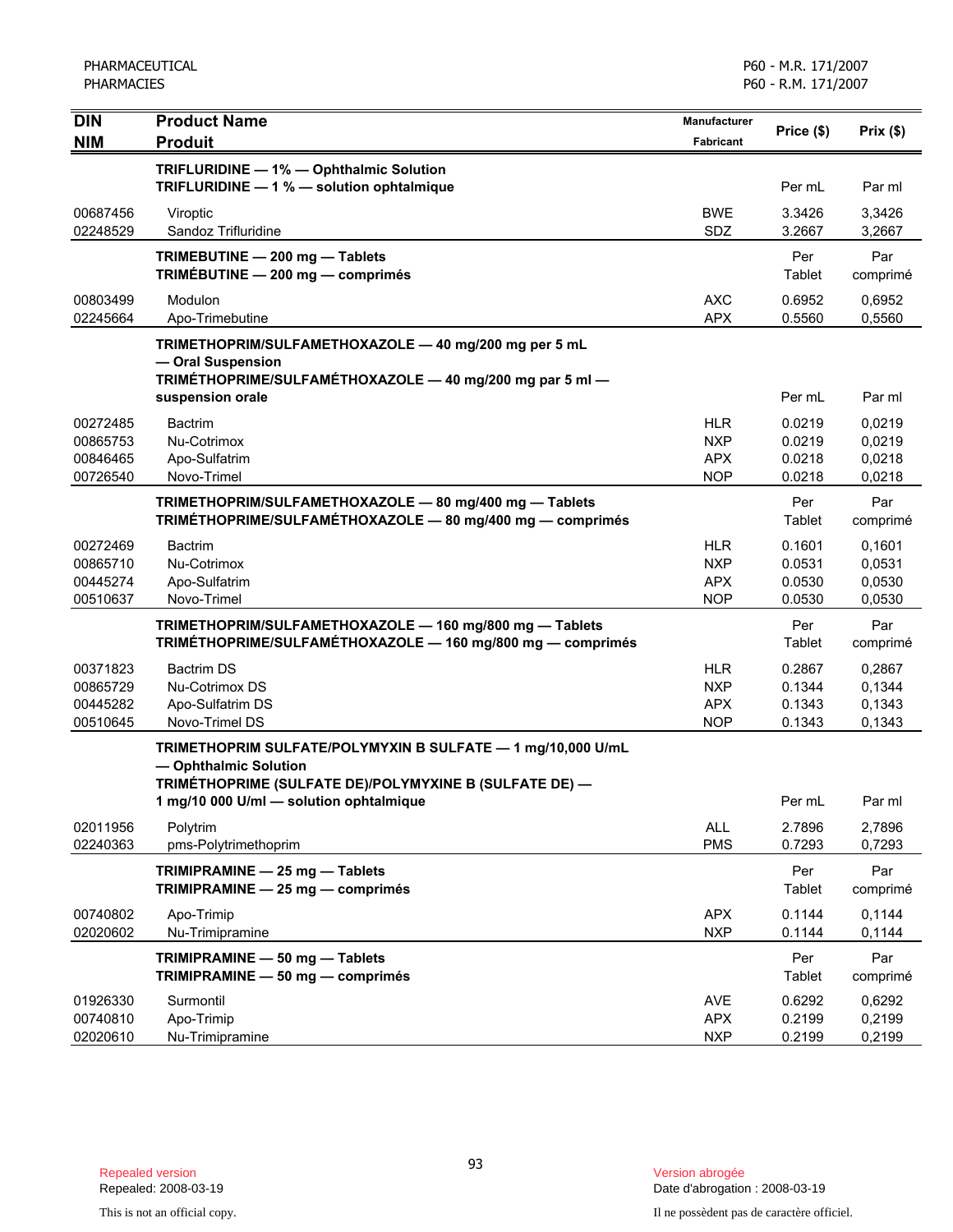| <b>DIN</b>                                   | <b>Product Name</b>                                                                                                                                                                                                                                                                           | <b>Manufacturer</b>                                  | Price (\$)                           | Prix(\$)                             |
|----------------------------------------------|-----------------------------------------------------------------------------------------------------------------------------------------------------------------------------------------------------------------------------------------------------------------------------------------------|------------------------------------------------------|--------------------------------------|--------------------------------------|
| <b>NIM</b>                                   | <b>Produit</b>                                                                                                                                                                                                                                                                                | <b>Fabricant</b>                                     |                                      |                                      |
|                                              | TRIMIPRAMINE - 100 mg - Tablets<br>TRIMIPRAMINE - 100 mg - comprimés                                                                                                                                                                                                                          |                                                      | Per<br>Tablet                        | Par<br>comprimé                      |
| 00740829<br>02020629                         | Apo-Trimip<br>Nu-Trimipramine                                                                                                                                                                                                                                                                 | <b>APX</b><br><b>NXP</b>                             | 0.3760<br>0.3760                     | 0,3760<br>0,3760                     |
|                                              | TRIPROLIDINE HCI/PSEUDOEPHEDRINE HCI/CODEINE PHOSPHATE<br>$-2$ mg/30 mg/10 mg per 5 mL $-$ Syrup<br>TRIPROLIDINE (CHLORHYDRATE DE)/PSEUDOÉPHÉDRINE<br>(CHLORHYDRATE DE)/CODÉINE (PHOSPHATE DE) — 2 mg/30 mg/10 mg<br>par 5 ml - sirop                                                         |                                                      | Per mL                               | Par ml                               |
| 00068594<br>02169126                         | CoActifed<br>ratio-Cotridin                                                                                                                                                                                                                                                                   | <b>GSK</b><br><b>RPH</b>                             | 0.0987<br>0.0574                     | 0,0987<br>0,0574                     |
|                                              | <b>TRIPROLIDINE HCI/PSEUDOEPHEDRINE HCI/GUAIFENESIN/CODEINE</b><br>PHOSPHATE - 2 mg/30 mg/100 mg/10 mg per 5 mL - Expectorant<br>TRIPROLIDINE (CHLORHYDRATE DE)/PSEUDOÉPHÉDRINE<br>(CHLORHYDRATE DE)/GUAIFÉNÉSINE/CODÉINE (PHOSPHATE DE) - 2 mg/<br>30 mg/100 mg/10 mg par 5 ml - expectorant |                                                      | Per mL                               | Par ml                               |
| 00068756<br>02053403                         | CoActifed<br>ratio-Cotridin                                                                                                                                                                                                                                                                   | <b>GSK</b><br><b>RPH</b>                             | 0.1082<br>0.0640                     | 0,1082<br>0,0640                     |
|                                              | L-TRYPTOPHAN - 500 mg - Capsules<br>L-TRYPTOPHANE - 500 mg - capsules                                                                                                                                                                                                                         |                                                      | Per<br>Capsule                       | Par<br>capsule                       |
| 00718149<br>02248540<br>02241023<br>02240334 | Tryptan<br>Apo-Tryptophan<br>pms-Tryptophan<br>ratio-Tryptophan                                                                                                                                                                                                                               | <b>ICN</b><br><b>APX</b><br><b>PMS</b><br><b>RPH</b> | 0.7838<br>0.5486<br>0.5486<br>0.5486 | 0,7838<br>0,5486<br>0,5486<br>0,5486 |
|                                              | L-TRYPTOPHAN - 500 mg - Tablets<br>L-TRYPTOPHANE - 500 mg - comprimés                                                                                                                                                                                                                         |                                                      | Per<br>Tablet                        | Par<br>comprimé                      |
| 02029456<br>02248538<br>02240445<br>02240333 | Tryptan<br>Apo-Tryptophan<br>pms-Tryptophan<br>ratio-Tryptophan                                                                                                                                                                                                                               | <b>ICN</b><br><b>APX</b><br><b>PMS</b><br><b>RPH</b> | 0.7838<br>0.5486<br>0.5486<br>0.5486 | 0,7838<br>0,5486<br>0,5486<br>0,5486 |
|                                              | $L = TRYPTOPHAN - 1 g - Tables$<br>L-TRYPTOPHANE $-1$ g $-$ comprimés                                                                                                                                                                                                                         |                                                      | Per<br>Tablet                        | Par<br>comprimé                      |
| 00654531<br>02248539<br>02230202<br>02237250 | Tryptan<br>Apo-Tryptophan<br>pms-Tryptophan<br>ratio-Tryptophan                                                                                                                                                                                                                               | <b>ICN</b><br><b>APX</b><br><b>PMS</b><br><b>RPH</b> | 1.5677<br>0.9876<br>0.9876<br>0.9876 | 1,5677<br>0,9876<br>0,9876<br>0,9876 |
|                                              | URSODIOL - 250 mg - Tablets<br>URSODIOL - 250 mg - comprimés                                                                                                                                                                                                                                  |                                                      | Per<br>Tablet                        | Par<br>comprimé                      |
| 02238984<br>02273497                         | Urso<br>pms-Ursodiol C                                                                                                                                                                                                                                                                        | <b>AXC</b><br><b>PMS</b>                             | 1.4378<br>0.9499                     | 1,4378<br>0,9499                     |
|                                              | URSODIOL - 500 mg - Tablets<br>URSODIOL - 500 mg - comprimés                                                                                                                                                                                                                                  |                                                      | Per<br>Tablet                        | Par<br>comprimé                      |
| 02245894<br>02273500                         | Urso<br>pms-Ursodiol C                                                                                                                                                                                                                                                                        | <b>AXC</b><br><b>PMS</b>                             | 2.7027<br>1.8018                     | 2,7027<br>1,8018                     |

Date d'abrogation : 2008-03-19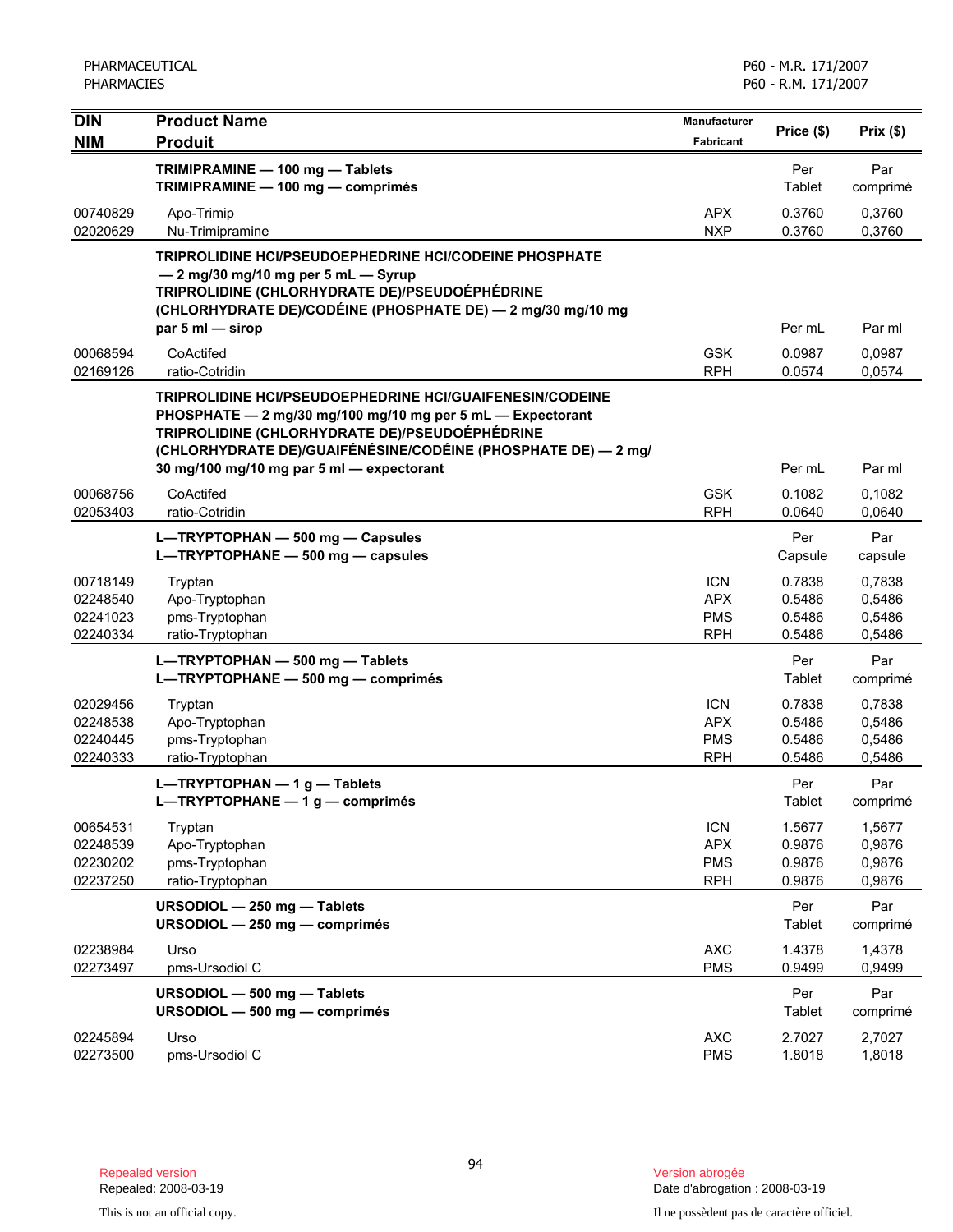| <b>NIM</b><br><b>Produit</b><br>Fabricant<br>VALPROIC ACID - 250 mg - Capsules<br>Par<br>Per<br>VALPROÏQUE (ACIDE) - 250 mg - capsules<br>Capsule<br>capsule<br>ABB<br>00443840<br>Depakene<br>0.4854<br>0,4854<br><b>DOM</b><br>02231030<br>Dom-Valproic Acid<br>0.2843<br>0,2843<br><b>GPM</b><br>0.2843<br>0,2843<br>02184648<br>Gen-Valproic<br>02230768<br>pms-Valproic Acid<br><b>PMS</b><br>0.2843<br>0,2843<br>02238048<br><b>APX</b><br>0.2842<br>0,2842<br>Apo-Valproic<br>Novo-Valproic<br><b>NOP</b><br>0.2842<br>0,2842<br>02100630<br>Nu-Valproic<br><b>NXP</b><br>0.2842<br>0,2842<br>02237830<br>02140047<br>ratio-Valproic<br><b>RPH</b><br>0.2842<br>0,2842<br>SDZ<br>02239714<br>Sandoz Valproic<br>0.2842<br>0,2842<br>Par<br>VALPROIC ACID - 500 mg - Enteric Coated Capsules<br>Per<br>VALPROÏQUE (ACIDE) - 500 mg - capsules à enrobage entérosoluble<br>Capsule<br>capsule<br>ABB<br>00507989<br>Depakene<br>0.9709<br>0,9709<br><b>DOM</b><br>02231031<br>Dom-Valproic Acid E.C.<br>0.5717<br>0,5717<br><b>NOP</b><br>02218321<br>Novo-Valproic<br>0.5717<br>0,5717<br><b>PMS</b><br>02229628<br>pms-Valproic Acid E.C.<br>0.5717<br>0,5717<br><b>RPH</b><br>02140055<br>ratio-Valproic<br>0.5717<br>0,5717<br>02239713<br>Sandoz Valproic<br><b>SDZ</b><br>0.5717<br>0,5717<br>VALPROIC ACID - 250 mg/5 mL - Syrup<br>VALPROÏQUE (ACIDE) - 250 mg/5 ml - sirop<br>Per mL<br>Par ml<br>ABB<br>00443832<br>Depakene<br>0.1079<br>0,1079<br><b>PMS</b><br>02236807<br>pms-Valproic Acid<br>0.0757<br>0,0757<br>02238370<br>Apo-Valproic<br><b>APX</b><br>0.0635<br>0,0635<br><b>RPH</b><br>0.0635<br>02140063<br>ratio-Valproic<br>0,0635<br>Per<br>Par<br>VENLAFAXINE - 37.5 mg - Capsules<br>VENLAFAXINE - 37,5 mg - capsules<br>Capsule<br>capsule<br><b>WAY</b><br>02237279<br><b>Effexor XR</b><br>0.9508<br>0,9508<br><b>NOP</b><br>02275023<br>Novo-Venlafaxine XR<br>0.6467<br>0,6467<br>Per<br>Par<br>VENLAFAXINE - 75 mg - Capsules<br>VENLAFAXINE - 75 mg - capsules<br>Capsule<br>capsule<br><b>WAY</b><br>02237280<br><b>Effexor XR</b><br>1.9015<br>1,9015<br>02275031<br>Novo-Venlafaxine XR<br><b>NOP</b><br>1.2934<br>1,2934<br>Per<br>Par<br>VENLAFAXINE - 150 mg - Capsules<br>VENLAFAXINE - 150 mg - capsules<br>Capsule<br>capsule<br>Effexor XR<br><b>WAY</b><br>02237282<br>2.0074<br>2,0074<br><b>NOP</b><br>02275058<br>Novo-Venlafaxine XR<br>1.3656<br>1,3656<br>VERAPAMIL HCI - 120 mg - Sustained Release Tablets<br>Per<br>VERAPAMIL (CHLORHYDRATE DE) - 120 mg - comprimés à libération<br>Par<br>Tablet<br>progressive<br>comprimé<br>Isoptin SR<br>01907123<br>ABB<br>1.1974<br>1,1974<br>02246893<br>Apo-Verap SR<br><b>APX</b><br>0.7590<br>0,7590 | <b>DIN</b> | <b>Product Name</b> |            |            |          |
|--------------------------------------------------------------------------------------------------------------------------------------------------------------------------------------------------------------------------------------------------------------------------------------------------------------------------------------------------------------------------------------------------------------------------------------------------------------------------------------------------------------------------------------------------------------------------------------------------------------------------------------------------------------------------------------------------------------------------------------------------------------------------------------------------------------------------------------------------------------------------------------------------------------------------------------------------------------------------------------------------------------------------------------------------------------------------------------------------------------------------------------------------------------------------------------------------------------------------------------------------------------------------------------------------------------------------------------------------------------------------------------------------------------------------------------------------------------------------------------------------------------------------------------------------------------------------------------------------------------------------------------------------------------------------------------------------------------------------------------------------------------------------------------------------------------------------------------------------------------------------------------------------------------------------------------------------------------------------------------------------------------------------------------------------------------------------------------------------------------------------------------------------------------------------------------------------------------------------------------------------------------------------------------------------------------------------------------------------------------------------------------------------------------------------------------------------------------------------------------------------------------------------------------------------------------------------------------------------------------------------------------------------------------------------------------------------------------|------------|---------------------|------------|------------|----------|
|                                                                                                                                                                                                                                                                                                                                                                                                                                                                                                                                                                                                                                                                                                                                                                                                                                                                                                                                                                                                                                                                                                                                                                                                                                                                                                                                                                                                                                                                                                                                                                                                                                                                                                                                                                                                                                                                                                                                                                                                                                                                                                                                                                                                                                                                                                                                                                                                                                                                                                                                                                                                                                                                                                              |            |                     |            | Price (\$) | Prix(\$) |
|                                                                                                                                                                                                                                                                                                                                                                                                                                                                                                                                                                                                                                                                                                                                                                                                                                                                                                                                                                                                                                                                                                                                                                                                                                                                                                                                                                                                                                                                                                                                                                                                                                                                                                                                                                                                                                                                                                                                                                                                                                                                                                                                                                                                                                                                                                                                                                                                                                                                                                                                                                                                                                                                                                              |            |                     |            |            |          |
|                                                                                                                                                                                                                                                                                                                                                                                                                                                                                                                                                                                                                                                                                                                                                                                                                                                                                                                                                                                                                                                                                                                                                                                                                                                                                                                                                                                                                                                                                                                                                                                                                                                                                                                                                                                                                                                                                                                                                                                                                                                                                                                                                                                                                                                                                                                                                                                                                                                                                                                                                                                                                                                                                                              |            |                     |            |            |          |
|                                                                                                                                                                                                                                                                                                                                                                                                                                                                                                                                                                                                                                                                                                                                                                                                                                                                                                                                                                                                                                                                                                                                                                                                                                                                                                                                                                                                                                                                                                                                                                                                                                                                                                                                                                                                                                                                                                                                                                                                                                                                                                                                                                                                                                                                                                                                                                                                                                                                                                                                                                                                                                                                                                              |            |                     |            |            |          |
|                                                                                                                                                                                                                                                                                                                                                                                                                                                                                                                                                                                                                                                                                                                                                                                                                                                                                                                                                                                                                                                                                                                                                                                                                                                                                                                                                                                                                                                                                                                                                                                                                                                                                                                                                                                                                                                                                                                                                                                                                                                                                                                                                                                                                                                                                                                                                                                                                                                                                                                                                                                                                                                                                                              |            |                     |            |            |          |
|                                                                                                                                                                                                                                                                                                                                                                                                                                                                                                                                                                                                                                                                                                                                                                                                                                                                                                                                                                                                                                                                                                                                                                                                                                                                                                                                                                                                                                                                                                                                                                                                                                                                                                                                                                                                                                                                                                                                                                                                                                                                                                                                                                                                                                                                                                                                                                                                                                                                                                                                                                                                                                                                                                              |            |                     |            |            |          |
|                                                                                                                                                                                                                                                                                                                                                                                                                                                                                                                                                                                                                                                                                                                                                                                                                                                                                                                                                                                                                                                                                                                                                                                                                                                                                                                                                                                                                                                                                                                                                                                                                                                                                                                                                                                                                                                                                                                                                                                                                                                                                                                                                                                                                                                                                                                                                                                                                                                                                                                                                                                                                                                                                                              |            |                     |            |            |          |
|                                                                                                                                                                                                                                                                                                                                                                                                                                                                                                                                                                                                                                                                                                                                                                                                                                                                                                                                                                                                                                                                                                                                                                                                                                                                                                                                                                                                                                                                                                                                                                                                                                                                                                                                                                                                                                                                                                                                                                                                                                                                                                                                                                                                                                                                                                                                                                                                                                                                                                                                                                                                                                                                                                              |            |                     |            |            |          |
|                                                                                                                                                                                                                                                                                                                                                                                                                                                                                                                                                                                                                                                                                                                                                                                                                                                                                                                                                                                                                                                                                                                                                                                                                                                                                                                                                                                                                                                                                                                                                                                                                                                                                                                                                                                                                                                                                                                                                                                                                                                                                                                                                                                                                                                                                                                                                                                                                                                                                                                                                                                                                                                                                                              |            |                     |            |            |          |
|                                                                                                                                                                                                                                                                                                                                                                                                                                                                                                                                                                                                                                                                                                                                                                                                                                                                                                                                                                                                                                                                                                                                                                                                                                                                                                                                                                                                                                                                                                                                                                                                                                                                                                                                                                                                                                                                                                                                                                                                                                                                                                                                                                                                                                                                                                                                                                                                                                                                                                                                                                                                                                                                                                              |            |                     |            |            |          |
|                                                                                                                                                                                                                                                                                                                                                                                                                                                                                                                                                                                                                                                                                                                                                                                                                                                                                                                                                                                                                                                                                                                                                                                                                                                                                                                                                                                                                                                                                                                                                                                                                                                                                                                                                                                                                                                                                                                                                                                                                                                                                                                                                                                                                                                                                                                                                                                                                                                                                                                                                                                                                                                                                                              |            |                     |            |            |          |
|                                                                                                                                                                                                                                                                                                                                                                                                                                                                                                                                                                                                                                                                                                                                                                                                                                                                                                                                                                                                                                                                                                                                                                                                                                                                                                                                                                                                                                                                                                                                                                                                                                                                                                                                                                                                                                                                                                                                                                                                                                                                                                                                                                                                                                                                                                                                                                                                                                                                                                                                                                                                                                                                                                              |            |                     |            |            |          |
|                                                                                                                                                                                                                                                                                                                                                                                                                                                                                                                                                                                                                                                                                                                                                                                                                                                                                                                                                                                                                                                                                                                                                                                                                                                                                                                                                                                                                                                                                                                                                                                                                                                                                                                                                                                                                                                                                                                                                                                                                                                                                                                                                                                                                                                                                                                                                                                                                                                                                                                                                                                                                                                                                                              |            |                     |            |            |          |
|                                                                                                                                                                                                                                                                                                                                                                                                                                                                                                                                                                                                                                                                                                                                                                                                                                                                                                                                                                                                                                                                                                                                                                                                                                                                                                                                                                                                                                                                                                                                                                                                                                                                                                                                                                                                                                                                                                                                                                                                                                                                                                                                                                                                                                                                                                                                                                                                                                                                                                                                                                                                                                                                                                              |            |                     |            |            |          |
|                                                                                                                                                                                                                                                                                                                                                                                                                                                                                                                                                                                                                                                                                                                                                                                                                                                                                                                                                                                                                                                                                                                                                                                                                                                                                                                                                                                                                                                                                                                                                                                                                                                                                                                                                                                                                                                                                                                                                                                                                                                                                                                                                                                                                                                                                                                                                                                                                                                                                                                                                                                                                                                                                                              |            |                     |            |            |          |
|                                                                                                                                                                                                                                                                                                                                                                                                                                                                                                                                                                                                                                                                                                                                                                                                                                                                                                                                                                                                                                                                                                                                                                                                                                                                                                                                                                                                                                                                                                                                                                                                                                                                                                                                                                                                                                                                                                                                                                                                                                                                                                                                                                                                                                                                                                                                                                                                                                                                                                                                                                                                                                                                                                              |            |                     |            |            |          |
|                                                                                                                                                                                                                                                                                                                                                                                                                                                                                                                                                                                                                                                                                                                                                                                                                                                                                                                                                                                                                                                                                                                                                                                                                                                                                                                                                                                                                                                                                                                                                                                                                                                                                                                                                                                                                                                                                                                                                                                                                                                                                                                                                                                                                                                                                                                                                                                                                                                                                                                                                                                                                                                                                                              |            |                     |            |            |          |
|                                                                                                                                                                                                                                                                                                                                                                                                                                                                                                                                                                                                                                                                                                                                                                                                                                                                                                                                                                                                                                                                                                                                                                                                                                                                                                                                                                                                                                                                                                                                                                                                                                                                                                                                                                                                                                                                                                                                                                                                                                                                                                                                                                                                                                                                                                                                                                                                                                                                                                                                                                                                                                                                                                              |            |                     |            |            |          |
|                                                                                                                                                                                                                                                                                                                                                                                                                                                                                                                                                                                                                                                                                                                                                                                                                                                                                                                                                                                                                                                                                                                                                                                                                                                                                                                                                                                                                                                                                                                                                                                                                                                                                                                                                                                                                                                                                                                                                                                                                                                                                                                                                                                                                                                                                                                                                                                                                                                                                                                                                                                                                                                                                                              |            |                     |            |            |          |
|                                                                                                                                                                                                                                                                                                                                                                                                                                                                                                                                                                                                                                                                                                                                                                                                                                                                                                                                                                                                                                                                                                                                                                                                                                                                                                                                                                                                                                                                                                                                                                                                                                                                                                                                                                                                                                                                                                                                                                                                                                                                                                                                                                                                                                                                                                                                                                                                                                                                                                                                                                                                                                                                                                              |            |                     |            |            |          |
|                                                                                                                                                                                                                                                                                                                                                                                                                                                                                                                                                                                                                                                                                                                                                                                                                                                                                                                                                                                                                                                                                                                                                                                                                                                                                                                                                                                                                                                                                                                                                                                                                                                                                                                                                                                                                                                                                                                                                                                                                                                                                                                                                                                                                                                                                                                                                                                                                                                                                                                                                                                                                                                                                                              |            |                     |            |            |          |
|                                                                                                                                                                                                                                                                                                                                                                                                                                                                                                                                                                                                                                                                                                                                                                                                                                                                                                                                                                                                                                                                                                                                                                                                                                                                                                                                                                                                                                                                                                                                                                                                                                                                                                                                                                                                                                                                                                                                                                                                                                                                                                                                                                                                                                                                                                                                                                                                                                                                                                                                                                                                                                                                                                              |            |                     |            |            |          |
|                                                                                                                                                                                                                                                                                                                                                                                                                                                                                                                                                                                                                                                                                                                                                                                                                                                                                                                                                                                                                                                                                                                                                                                                                                                                                                                                                                                                                                                                                                                                                                                                                                                                                                                                                                                                                                                                                                                                                                                                                                                                                                                                                                                                                                                                                                                                                                                                                                                                                                                                                                                                                                                                                                              |            |                     |            |            |          |
|                                                                                                                                                                                                                                                                                                                                                                                                                                                                                                                                                                                                                                                                                                                                                                                                                                                                                                                                                                                                                                                                                                                                                                                                                                                                                                                                                                                                                                                                                                                                                                                                                                                                                                                                                                                                                                                                                                                                                                                                                                                                                                                                                                                                                                                                                                                                                                                                                                                                                                                                                                                                                                                                                                              |            |                     |            |            |          |
|                                                                                                                                                                                                                                                                                                                                                                                                                                                                                                                                                                                                                                                                                                                                                                                                                                                                                                                                                                                                                                                                                                                                                                                                                                                                                                                                                                                                                                                                                                                                                                                                                                                                                                                                                                                                                                                                                                                                                                                                                                                                                                                                                                                                                                                                                                                                                                                                                                                                                                                                                                                                                                                                                                              |            |                     |            |            |          |
|                                                                                                                                                                                                                                                                                                                                                                                                                                                                                                                                                                                                                                                                                                                                                                                                                                                                                                                                                                                                                                                                                                                                                                                                                                                                                                                                                                                                                                                                                                                                                                                                                                                                                                                                                                                                                                                                                                                                                                                                                                                                                                                                                                                                                                                                                                                                                                                                                                                                                                                                                                                                                                                                                                              |            |                     |            |            |          |
|                                                                                                                                                                                                                                                                                                                                                                                                                                                                                                                                                                                                                                                                                                                                                                                                                                                                                                                                                                                                                                                                                                                                                                                                                                                                                                                                                                                                                                                                                                                                                                                                                                                                                                                                                                                                                                                                                                                                                                                                                                                                                                                                                                                                                                                                                                                                                                                                                                                                                                                                                                                                                                                                                                              |            |                     |            |            |          |
|                                                                                                                                                                                                                                                                                                                                                                                                                                                                                                                                                                                                                                                                                                                                                                                                                                                                                                                                                                                                                                                                                                                                                                                                                                                                                                                                                                                                                                                                                                                                                                                                                                                                                                                                                                                                                                                                                                                                                                                                                                                                                                                                                                                                                                                                                                                                                                                                                                                                                                                                                                                                                                                                                                              |            |                     |            |            |          |
|                                                                                                                                                                                                                                                                                                                                                                                                                                                                                                                                                                                                                                                                                                                                                                                                                                                                                                                                                                                                                                                                                                                                                                                                                                                                                                                                                                                                                                                                                                                                                                                                                                                                                                                                                                                                                                                                                                                                                                                                                                                                                                                                                                                                                                                                                                                                                                                                                                                                                                                                                                                                                                                                                                              |            |                     |            |            |          |
|                                                                                                                                                                                                                                                                                                                                                                                                                                                                                                                                                                                                                                                                                                                                                                                                                                                                                                                                                                                                                                                                                                                                                                                                                                                                                                                                                                                                                                                                                                                                                                                                                                                                                                                                                                                                                                                                                                                                                                                                                                                                                                                                                                                                                                                                                                                                                                                                                                                                                                                                                                                                                                                                                                              |            |                     |            |            |          |
|                                                                                                                                                                                                                                                                                                                                                                                                                                                                                                                                                                                                                                                                                                                                                                                                                                                                                                                                                                                                                                                                                                                                                                                                                                                                                                                                                                                                                                                                                                                                                                                                                                                                                                                                                                                                                                                                                                                                                                                                                                                                                                                                                                                                                                                                                                                                                                                                                                                                                                                                                                                                                                                                                                              |            |                     |            |            |          |
|                                                                                                                                                                                                                                                                                                                                                                                                                                                                                                                                                                                                                                                                                                                                                                                                                                                                                                                                                                                                                                                                                                                                                                                                                                                                                                                                                                                                                                                                                                                                                                                                                                                                                                                                                                                                                                                                                                                                                                                                                                                                                                                                                                                                                                                                                                                                                                                                                                                                                                                                                                                                                                                                                                              |            |                     |            |            |          |
|                                                                                                                                                                                                                                                                                                                                                                                                                                                                                                                                                                                                                                                                                                                                                                                                                                                                                                                                                                                                                                                                                                                                                                                                                                                                                                                                                                                                                                                                                                                                                                                                                                                                                                                                                                                                                                                                                                                                                                                                                                                                                                                                                                                                                                                                                                                                                                                                                                                                                                                                                                                                                                                                                                              |            |                     |            |            |          |
|                                                                                                                                                                                                                                                                                                                                                                                                                                                                                                                                                                                                                                                                                                                                                                                                                                                                                                                                                                                                                                                                                                                                                                                                                                                                                                                                                                                                                                                                                                                                                                                                                                                                                                                                                                                                                                                                                                                                                                                                                                                                                                                                                                                                                                                                                                                                                                                                                                                                                                                                                                                                                                                                                                              |            |                     |            |            |          |
|                                                                                                                                                                                                                                                                                                                                                                                                                                                                                                                                                                                                                                                                                                                                                                                                                                                                                                                                                                                                                                                                                                                                                                                                                                                                                                                                                                                                                                                                                                                                                                                                                                                                                                                                                                                                                                                                                                                                                                                                                                                                                                                                                                                                                                                                                                                                                                                                                                                                                                                                                                                                                                                                                                              |            |                     |            |            |          |
|                                                                                                                                                                                                                                                                                                                                                                                                                                                                                                                                                                                                                                                                                                                                                                                                                                                                                                                                                                                                                                                                                                                                                                                                                                                                                                                                                                                                                                                                                                                                                                                                                                                                                                                                                                                                                                                                                                                                                                                                                                                                                                                                                                                                                                                                                                                                                                                                                                                                                                                                                                                                                                                                                                              |            |                     |            |            |          |
|                                                                                                                                                                                                                                                                                                                                                                                                                                                                                                                                                                                                                                                                                                                                                                                                                                                                                                                                                                                                                                                                                                                                                                                                                                                                                                                                                                                                                                                                                                                                                                                                                                                                                                                                                                                                                                                                                                                                                                                                                                                                                                                                                                                                                                                                                                                                                                                                                                                                                                                                                                                                                                                                                                              |            |                     |            |            |          |
|                                                                                                                                                                                                                                                                                                                                                                                                                                                                                                                                                                                                                                                                                                                                                                                                                                                                                                                                                                                                                                                                                                                                                                                                                                                                                                                                                                                                                                                                                                                                                                                                                                                                                                                                                                                                                                                                                                                                                                                                                                                                                                                                                                                                                                                                                                                                                                                                                                                                                                                                                                                                                                                                                                              |            |                     |            |            |          |
|                                                                                                                                                                                                                                                                                                                                                                                                                                                                                                                                                                                                                                                                                                                                                                                                                                                                                                                                                                                                                                                                                                                                                                                                                                                                                                                                                                                                                                                                                                                                                                                                                                                                                                                                                                                                                                                                                                                                                                                                                                                                                                                                                                                                                                                                                                                                                                                                                                                                                                                                                                                                                                                                                                              |            |                     |            |            |          |
|                                                                                                                                                                                                                                                                                                                                                                                                                                                                                                                                                                                                                                                                                                                                                                                                                                                                                                                                                                                                                                                                                                                                                                                                                                                                                                                                                                                                                                                                                                                                                                                                                                                                                                                                                                                                                                                                                                                                                                                                                                                                                                                                                                                                                                                                                                                                                                                                                                                                                                                                                                                                                                                                                                              |            |                     |            |            |          |
|                                                                                                                                                                                                                                                                                                                                                                                                                                                                                                                                                                                                                                                                                                                                                                                                                                                                                                                                                                                                                                                                                                                                                                                                                                                                                                                                                                                                                                                                                                                                                                                                                                                                                                                                                                                                                                                                                                                                                                                                                                                                                                                                                                                                                                                                                                                                                                                                                                                                                                                                                                                                                                                                                                              |            |                     |            |            |          |
|                                                                                                                                                                                                                                                                                                                                                                                                                                                                                                                                                                                                                                                                                                                                                                                                                                                                                                                                                                                                                                                                                                                                                                                                                                                                                                                                                                                                                                                                                                                                                                                                                                                                                                                                                                                                                                                                                                                                                                                                                                                                                                                                                                                                                                                                                                                                                                                                                                                                                                                                                                                                                                                                                                              |            |                     |            |            |          |
| Gen-Verapamil<br>0.7590<br>0,7590                                                                                                                                                                                                                                                                                                                                                                                                                                                                                                                                                                                                                                                                                                                                                                                                                                                                                                                                                                                                                                                                                                                                                                                                                                                                                                                                                                                                                                                                                                                                                                                                                                                                                                                                                                                                                                                                                                                                                                                                                                                                                                                                                                                                                                                                                                                                                                                                                                                                                                                                                                                                                                                                            | 02210347   |                     | <b>GPM</b> |            |          |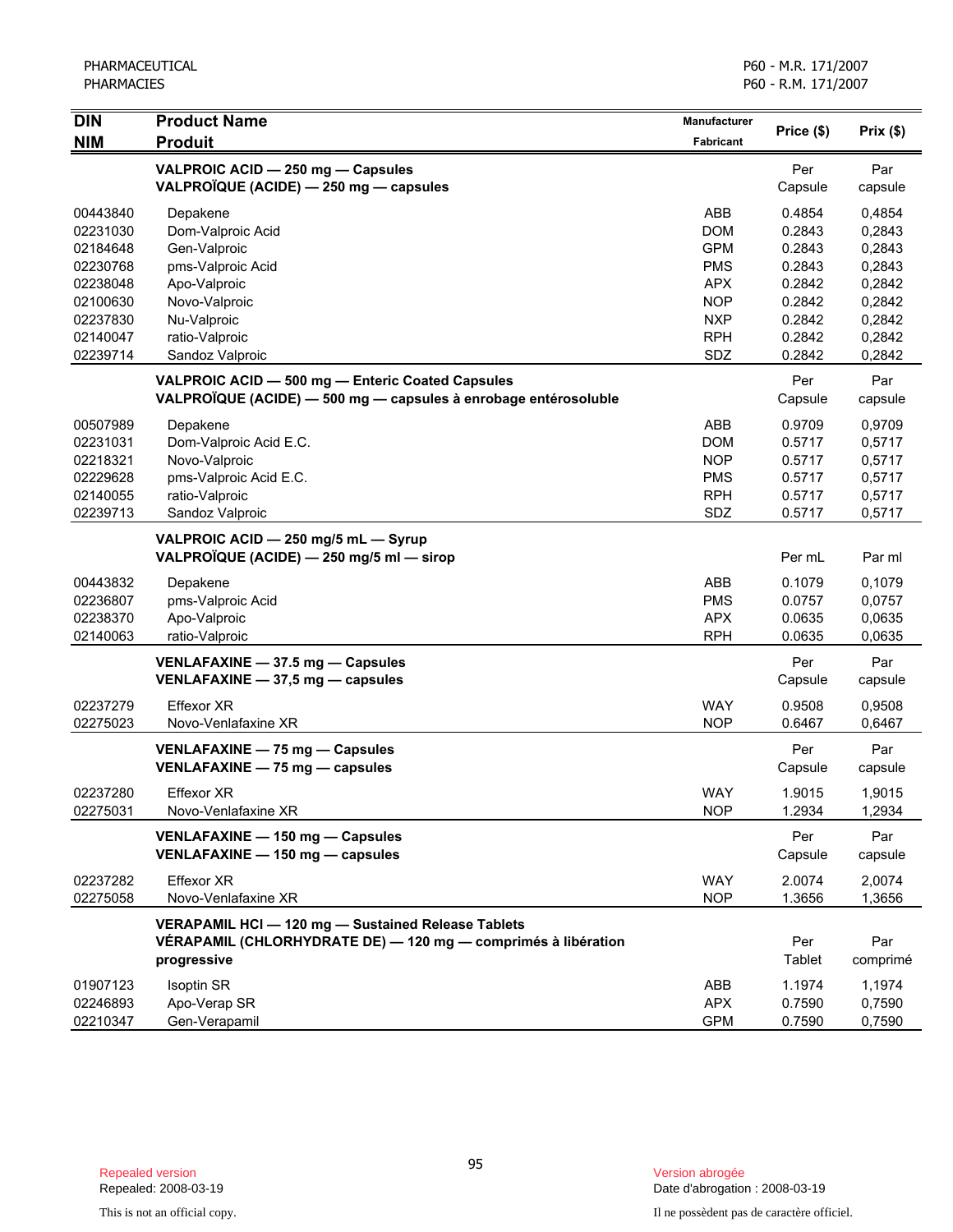| <b>NIM</b><br><b>Produit</b><br>Fabricant<br>VERAPAMIL HCI - 180 mg - Sustained Release Tablets<br>VÉRAPAMIL (CHLORHYDRATE DE) - 180 mg - comprimés à libération<br>Per<br>Par<br>Tablet<br>progressive<br>comprimé<br>01934317<br>Isoptin SR<br>ABB<br>1.3522<br>1,3522<br>Apo-Verap SR<br><b>APX</b><br>0.7214<br>02246894<br>0,7214<br><b>GPM</b><br>0.7214<br>0,7214<br>02210355<br>Gen-Verapamil<br>VERAPAMIL HCI - 240 mg - Sustained Release Tablets<br>VERAPAMIL (CHLORHYDRATE DE) - 240 mg - comprimés à libération<br>Per<br>Par<br>Tablet<br>progressive<br>comprimé<br>00742554<br>Isoptin SR<br>ABB<br>1.8032<br>1,8032<br><b>APX</b><br>02246895<br>Apo-Verap SR<br>0.9592<br>0,9592<br>Gen-Verapamil<br><b>GPM</b><br>02210363<br>0.9592<br>0,9592<br>Novo-Veramil SR<br><b>NOP</b><br>0.9592<br>02211920<br>0,9592<br>02237791<br>pms-Verapamil SR<br><b>PMS</b><br>0.9592<br>0,9592<br>VERAPAMIL HCI - 80 mg - Tablets<br>Per<br>Par<br>VÉRAPAMIL (CHLORHYDRATE DE) — 80 mg — comprimés<br>Tablet<br>comprimé<br>00782483<br><b>APX</b><br>0.3009<br>0,3009<br>Apo-Verap<br>ABB<br>0.3009<br>0,3009<br>00554316<br>Isoptin<br>02237921<br><b>GPM</b><br>0.3009<br>0,3009<br>Gen-Verapamil<br><b>NXP</b><br>00886033<br>Nu-Verap<br>0.3009<br>0,3009<br>VERAPAMIL HCI - 120 mg - Tablets<br>Per<br>Par<br>VÉRAPAMIL (CHLORHYDRATE DE) — 120 mg — comprimés<br>Tablet<br>comprimé<br>00782491<br>Apo-Verap<br><b>APX</b><br>0.4675<br>0,4675<br>ABB<br>0.4675<br>00554324<br>Isoptin<br>0,4675<br><b>GPM</b><br>02237922<br>Gen-Verapamil<br>0.4675<br>0,4675<br>00886041<br><b>NXP</b><br>Nu-Verap<br>0.4675<br>0,4675<br>WARFARIN SODIUM - 1 mg - Tablets<br>Per<br>Par<br>WARFARINE SODIQUE - 1 mg - comprimés<br>Tablet<br>comprimé<br>SQU<br>01918311<br>0.3266<br>0,3266<br>Coumadin<br><b>TAR</b><br>02242680<br>Taro-Warfarin<br>0.2178<br>0,2178<br><b>APX</b><br>02242924<br>Apo-Warfarin<br>0.1960<br>0,1960<br>02244462<br><b>GPM</b><br>0.1960<br>0,1960<br>Gen-Warfarin<br>02265273<br>Novo-Warfarin<br><b>NOP</b><br>0.1960<br>0,1960<br>Per<br>Par<br>WARFARIN SODIUM - 2 mg - Tablets<br><b>WARFARINE SODIQUE - 2 mg - comprimés</b><br>Tablet<br>comprimé<br>SQU<br>01918338<br>Coumadin<br>0.3454<br>0,3454<br>02242681<br>Taro-Warfarin<br><b>TAR</b><br>0.2304<br>0,2304<br><b>APX</b><br>0.2074<br>0,2074<br>02242925<br>Apo-Warfarin<br>Gen-Warfarin<br><b>GPM</b><br>0.2074<br>0,2074<br>02244463<br><b>NOP</b><br>02265281<br>Novo-Warfarin<br>0.2074<br>0,2074<br>WARFARIN SODIUM - 2.5 mg - Tablets<br>Per<br>Par<br>WARFARINE SODIQUE - 2.5 mg - comprimés<br>Tablet<br>comprimé<br>SQU<br>0.2766<br>01918346<br>Coumadin<br>0,2766<br>Taro-Warfarin<br>0,1845<br>02242682<br><b>TAR</b><br>0.1845<br>0,1660<br>02242926<br>Apo-Warfarin<br><b>APX</b><br>0.1660<br>Gen-Warfarin<br><b>GPM</b><br>0.1660<br>0,1660<br>02244464 | <b>DIN</b> | <b>Product Name</b> | Manufacturer | Price (\$) | Prix(\$) |
|---------------------------------------------------------------------------------------------------------------------------------------------------------------------------------------------------------------------------------------------------------------------------------------------------------------------------------------------------------------------------------------------------------------------------------------------------------------------------------------------------------------------------------------------------------------------------------------------------------------------------------------------------------------------------------------------------------------------------------------------------------------------------------------------------------------------------------------------------------------------------------------------------------------------------------------------------------------------------------------------------------------------------------------------------------------------------------------------------------------------------------------------------------------------------------------------------------------------------------------------------------------------------------------------------------------------------------------------------------------------------------------------------------------------------------------------------------------------------------------------------------------------------------------------------------------------------------------------------------------------------------------------------------------------------------------------------------------------------------------------------------------------------------------------------------------------------------------------------------------------------------------------------------------------------------------------------------------------------------------------------------------------------------------------------------------------------------------------------------------------------------------------------------------------------------------------------------------------------------------------------------------------------------------------------------------------------------------------------------------------------------------------------------------------------------------------------------------------------------------------------------------------------------------------------------------------------------------------------------------------------------------------------------------------------------------------------------------------------------------------------------------------------------------------------------------------------------------------------------------------------|------------|---------------------|--------------|------------|----------|
|                                                                                                                                                                                                                                                                                                                                                                                                                                                                                                                                                                                                                                                                                                                                                                                                                                                                                                                                                                                                                                                                                                                                                                                                                                                                                                                                                                                                                                                                                                                                                                                                                                                                                                                                                                                                                                                                                                                                                                                                                                                                                                                                                                                                                                                                                                                                                                                                                                                                                                                                                                                                                                                                                                                                                                                                                                                                           |            |                     |              |            |          |
|                                                                                                                                                                                                                                                                                                                                                                                                                                                                                                                                                                                                                                                                                                                                                                                                                                                                                                                                                                                                                                                                                                                                                                                                                                                                                                                                                                                                                                                                                                                                                                                                                                                                                                                                                                                                                                                                                                                                                                                                                                                                                                                                                                                                                                                                                                                                                                                                                                                                                                                                                                                                                                                                                                                                                                                                                                                                           |            |                     |              |            |          |
|                                                                                                                                                                                                                                                                                                                                                                                                                                                                                                                                                                                                                                                                                                                                                                                                                                                                                                                                                                                                                                                                                                                                                                                                                                                                                                                                                                                                                                                                                                                                                                                                                                                                                                                                                                                                                                                                                                                                                                                                                                                                                                                                                                                                                                                                                                                                                                                                                                                                                                                                                                                                                                                                                                                                                                                                                                                                           |            |                     |              |            |          |
|                                                                                                                                                                                                                                                                                                                                                                                                                                                                                                                                                                                                                                                                                                                                                                                                                                                                                                                                                                                                                                                                                                                                                                                                                                                                                                                                                                                                                                                                                                                                                                                                                                                                                                                                                                                                                                                                                                                                                                                                                                                                                                                                                                                                                                                                                                                                                                                                                                                                                                                                                                                                                                                                                                                                                                                                                                                                           |            |                     |              |            |          |
|                                                                                                                                                                                                                                                                                                                                                                                                                                                                                                                                                                                                                                                                                                                                                                                                                                                                                                                                                                                                                                                                                                                                                                                                                                                                                                                                                                                                                                                                                                                                                                                                                                                                                                                                                                                                                                                                                                                                                                                                                                                                                                                                                                                                                                                                                                                                                                                                                                                                                                                                                                                                                                                                                                                                                                                                                                                                           |            |                     |              |            |          |
|                                                                                                                                                                                                                                                                                                                                                                                                                                                                                                                                                                                                                                                                                                                                                                                                                                                                                                                                                                                                                                                                                                                                                                                                                                                                                                                                                                                                                                                                                                                                                                                                                                                                                                                                                                                                                                                                                                                                                                                                                                                                                                                                                                                                                                                                                                                                                                                                                                                                                                                                                                                                                                                                                                                                                                                                                                                                           |            |                     |              |            |          |
|                                                                                                                                                                                                                                                                                                                                                                                                                                                                                                                                                                                                                                                                                                                                                                                                                                                                                                                                                                                                                                                                                                                                                                                                                                                                                                                                                                                                                                                                                                                                                                                                                                                                                                                                                                                                                                                                                                                                                                                                                                                                                                                                                                                                                                                                                                                                                                                                                                                                                                                                                                                                                                                                                                                                                                                                                                                                           |            |                     |              |            |          |
|                                                                                                                                                                                                                                                                                                                                                                                                                                                                                                                                                                                                                                                                                                                                                                                                                                                                                                                                                                                                                                                                                                                                                                                                                                                                                                                                                                                                                                                                                                                                                                                                                                                                                                                                                                                                                                                                                                                                                                                                                                                                                                                                                                                                                                                                                                                                                                                                                                                                                                                                                                                                                                                                                                                                                                                                                                                                           |            |                     |              |            |          |
|                                                                                                                                                                                                                                                                                                                                                                                                                                                                                                                                                                                                                                                                                                                                                                                                                                                                                                                                                                                                                                                                                                                                                                                                                                                                                                                                                                                                                                                                                                                                                                                                                                                                                                                                                                                                                                                                                                                                                                                                                                                                                                                                                                                                                                                                                                                                                                                                                                                                                                                                                                                                                                                                                                                                                                                                                                                                           |            |                     |              |            |          |
|                                                                                                                                                                                                                                                                                                                                                                                                                                                                                                                                                                                                                                                                                                                                                                                                                                                                                                                                                                                                                                                                                                                                                                                                                                                                                                                                                                                                                                                                                                                                                                                                                                                                                                                                                                                                                                                                                                                                                                                                                                                                                                                                                                                                                                                                                                                                                                                                                                                                                                                                                                                                                                                                                                                                                                                                                                                                           |            |                     |              |            |          |
|                                                                                                                                                                                                                                                                                                                                                                                                                                                                                                                                                                                                                                                                                                                                                                                                                                                                                                                                                                                                                                                                                                                                                                                                                                                                                                                                                                                                                                                                                                                                                                                                                                                                                                                                                                                                                                                                                                                                                                                                                                                                                                                                                                                                                                                                                                                                                                                                                                                                                                                                                                                                                                                                                                                                                                                                                                                                           |            |                     |              |            |          |
|                                                                                                                                                                                                                                                                                                                                                                                                                                                                                                                                                                                                                                                                                                                                                                                                                                                                                                                                                                                                                                                                                                                                                                                                                                                                                                                                                                                                                                                                                                                                                                                                                                                                                                                                                                                                                                                                                                                                                                                                                                                                                                                                                                                                                                                                                                                                                                                                                                                                                                                                                                                                                                                                                                                                                                                                                                                                           |            |                     |              |            |          |
|                                                                                                                                                                                                                                                                                                                                                                                                                                                                                                                                                                                                                                                                                                                                                                                                                                                                                                                                                                                                                                                                                                                                                                                                                                                                                                                                                                                                                                                                                                                                                                                                                                                                                                                                                                                                                                                                                                                                                                                                                                                                                                                                                                                                                                                                                                                                                                                                                                                                                                                                                                                                                                                                                                                                                                                                                                                                           |            |                     |              |            |          |
|                                                                                                                                                                                                                                                                                                                                                                                                                                                                                                                                                                                                                                                                                                                                                                                                                                                                                                                                                                                                                                                                                                                                                                                                                                                                                                                                                                                                                                                                                                                                                                                                                                                                                                                                                                                                                                                                                                                                                                                                                                                                                                                                                                                                                                                                                                                                                                                                                                                                                                                                                                                                                                                                                                                                                                                                                                                                           |            |                     |              |            |          |
|                                                                                                                                                                                                                                                                                                                                                                                                                                                                                                                                                                                                                                                                                                                                                                                                                                                                                                                                                                                                                                                                                                                                                                                                                                                                                                                                                                                                                                                                                                                                                                                                                                                                                                                                                                                                                                                                                                                                                                                                                                                                                                                                                                                                                                                                                                                                                                                                                                                                                                                                                                                                                                                                                                                                                                                                                                                                           |            |                     |              |            |          |
|                                                                                                                                                                                                                                                                                                                                                                                                                                                                                                                                                                                                                                                                                                                                                                                                                                                                                                                                                                                                                                                                                                                                                                                                                                                                                                                                                                                                                                                                                                                                                                                                                                                                                                                                                                                                                                                                                                                                                                                                                                                                                                                                                                                                                                                                                                                                                                                                                                                                                                                                                                                                                                                                                                                                                                                                                                                                           |            |                     |              |            |          |
|                                                                                                                                                                                                                                                                                                                                                                                                                                                                                                                                                                                                                                                                                                                                                                                                                                                                                                                                                                                                                                                                                                                                                                                                                                                                                                                                                                                                                                                                                                                                                                                                                                                                                                                                                                                                                                                                                                                                                                                                                                                                                                                                                                                                                                                                                                                                                                                                                                                                                                                                                                                                                                                                                                                                                                                                                                                                           |            |                     |              |            |          |
|                                                                                                                                                                                                                                                                                                                                                                                                                                                                                                                                                                                                                                                                                                                                                                                                                                                                                                                                                                                                                                                                                                                                                                                                                                                                                                                                                                                                                                                                                                                                                                                                                                                                                                                                                                                                                                                                                                                                                                                                                                                                                                                                                                                                                                                                                                                                                                                                                                                                                                                                                                                                                                                                                                                                                                                                                                                                           |            |                     |              |            |          |
|                                                                                                                                                                                                                                                                                                                                                                                                                                                                                                                                                                                                                                                                                                                                                                                                                                                                                                                                                                                                                                                                                                                                                                                                                                                                                                                                                                                                                                                                                                                                                                                                                                                                                                                                                                                                                                                                                                                                                                                                                                                                                                                                                                                                                                                                                                                                                                                                                                                                                                                                                                                                                                                                                                                                                                                                                                                                           |            |                     |              |            |          |
|                                                                                                                                                                                                                                                                                                                                                                                                                                                                                                                                                                                                                                                                                                                                                                                                                                                                                                                                                                                                                                                                                                                                                                                                                                                                                                                                                                                                                                                                                                                                                                                                                                                                                                                                                                                                                                                                                                                                                                                                                                                                                                                                                                                                                                                                                                                                                                                                                                                                                                                                                                                                                                                                                                                                                                                                                                                                           |            |                     |              |            |          |
|                                                                                                                                                                                                                                                                                                                                                                                                                                                                                                                                                                                                                                                                                                                                                                                                                                                                                                                                                                                                                                                                                                                                                                                                                                                                                                                                                                                                                                                                                                                                                                                                                                                                                                                                                                                                                                                                                                                                                                                                                                                                                                                                                                                                                                                                                                                                                                                                                                                                                                                                                                                                                                                                                                                                                                                                                                                                           |            |                     |              |            |          |
|                                                                                                                                                                                                                                                                                                                                                                                                                                                                                                                                                                                                                                                                                                                                                                                                                                                                                                                                                                                                                                                                                                                                                                                                                                                                                                                                                                                                                                                                                                                                                                                                                                                                                                                                                                                                                                                                                                                                                                                                                                                                                                                                                                                                                                                                                                                                                                                                                                                                                                                                                                                                                                                                                                                                                                                                                                                                           |            |                     |              |            |          |
|                                                                                                                                                                                                                                                                                                                                                                                                                                                                                                                                                                                                                                                                                                                                                                                                                                                                                                                                                                                                                                                                                                                                                                                                                                                                                                                                                                                                                                                                                                                                                                                                                                                                                                                                                                                                                                                                                                                                                                                                                                                                                                                                                                                                                                                                                                                                                                                                                                                                                                                                                                                                                                                                                                                                                                                                                                                                           |            |                     |              |            |          |
|                                                                                                                                                                                                                                                                                                                                                                                                                                                                                                                                                                                                                                                                                                                                                                                                                                                                                                                                                                                                                                                                                                                                                                                                                                                                                                                                                                                                                                                                                                                                                                                                                                                                                                                                                                                                                                                                                                                                                                                                                                                                                                                                                                                                                                                                                                                                                                                                                                                                                                                                                                                                                                                                                                                                                                                                                                                                           |            |                     |              |            |          |
|                                                                                                                                                                                                                                                                                                                                                                                                                                                                                                                                                                                                                                                                                                                                                                                                                                                                                                                                                                                                                                                                                                                                                                                                                                                                                                                                                                                                                                                                                                                                                                                                                                                                                                                                                                                                                                                                                                                                                                                                                                                                                                                                                                                                                                                                                                                                                                                                                                                                                                                                                                                                                                                                                                                                                                                                                                                                           |            |                     |              |            |          |
|                                                                                                                                                                                                                                                                                                                                                                                                                                                                                                                                                                                                                                                                                                                                                                                                                                                                                                                                                                                                                                                                                                                                                                                                                                                                                                                                                                                                                                                                                                                                                                                                                                                                                                                                                                                                                                                                                                                                                                                                                                                                                                                                                                                                                                                                                                                                                                                                                                                                                                                                                                                                                                                                                                                                                                                                                                                                           |            |                     |              |            |          |
|                                                                                                                                                                                                                                                                                                                                                                                                                                                                                                                                                                                                                                                                                                                                                                                                                                                                                                                                                                                                                                                                                                                                                                                                                                                                                                                                                                                                                                                                                                                                                                                                                                                                                                                                                                                                                                                                                                                                                                                                                                                                                                                                                                                                                                                                                                                                                                                                                                                                                                                                                                                                                                                                                                                                                                                                                                                                           |            |                     |              |            |          |
|                                                                                                                                                                                                                                                                                                                                                                                                                                                                                                                                                                                                                                                                                                                                                                                                                                                                                                                                                                                                                                                                                                                                                                                                                                                                                                                                                                                                                                                                                                                                                                                                                                                                                                                                                                                                                                                                                                                                                                                                                                                                                                                                                                                                                                                                                                                                                                                                                                                                                                                                                                                                                                                                                                                                                                                                                                                                           |            |                     |              |            |          |
|                                                                                                                                                                                                                                                                                                                                                                                                                                                                                                                                                                                                                                                                                                                                                                                                                                                                                                                                                                                                                                                                                                                                                                                                                                                                                                                                                                                                                                                                                                                                                                                                                                                                                                                                                                                                                                                                                                                                                                                                                                                                                                                                                                                                                                                                                                                                                                                                                                                                                                                                                                                                                                                                                                                                                                                                                                                                           |            |                     |              |            |          |
|                                                                                                                                                                                                                                                                                                                                                                                                                                                                                                                                                                                                                                                                                                                                                                                                                                                                                                                                                                                                                                                                                                                                                                                                                                                                                                                                                                                                                                                                                                                                                                                                                                                                                                                                                                                                                                                                                                                                                                                                                                                                                                                                                                                                                                                                                                                                                                                                                                                                                                                                                                                                                                                                                                                                                                                                                                                                           |            |                     |              |            |          |
|                                                                                                                                                                                                                                                                                                                                                                                                                                                                                                                                                                                                                                                                                                                                                                                                                                                                                                                                                                                                                                                                                                                                                                                                                                                                                                                                                                                                                                                                                                                                                                                                                                                                                                                                                                                                                                                                                                                                                                                                                                                                                                                                                                                                                                                                                                                                                                                                                                                                                                                                                                                                                                                                                                                                                                                                                                                                           |            |                     |              |            |          |
|                                                                                                                                                                                                                                                                                                                                                                                                                                                                                                                                                                                                                                                                                                                                                                                                                                                                                                                                                                                                                                                                                                                                                                                                                                                                                                                                                                                                                                                                                                                                                                                                                                                                                                                                                                                                                                                                                                                                                                                                                                                                                                                                                                                                                                                                                                                                                                                                                                                                                                                                                                                                                                                                                                                                                                                                                                                                           |            |                     |              |            |          |
|                                                                                                                                                                                                                                                                                                                                                                                                                                                                                                                                                                                                                                                                                                                                                                                                                                                                                                                                                                                                                                                                                                                                                                                                                                                                                                                                                                                                                                                                                                                                                                                                                                                                                                                                                                                                                                                                                                                                                                                                                                                                                                                                                                                                                                                                                                                                                                                                                                                                                                                                                                                                                                                                                                                                                                                                                                                                           |            |                     |              |            |          |
|                                                                                                                                                                                                                                                                                                                                                                                                                                                                                                                                                                                                                                                                                                                                                                                                                                                                                                                                                                                                                                                                                                                                                                                                                                                                                                                                                                                                                                                                                                                                                                                                                                                                                                                                                                                                                                                                                                                                                                                                                                                                                                                                                                                                                                                                                                                                                                                                                                                                                                                                                                                                                                                                                                                                                                                                                                                                           |            |                     |              |            |          |
|                                                                                                                                                                                                                                                                                                                                                                                                                                                                                                                                                                                                                                                                                                                                                                                                                                                                                                                                                                                                                                                                                                                                                                                                                                                                                                                                                                                                                                                                                                                                                                                                                                                                                                                                                                                                                                                                                                                                                                                                                                                                                                                                                                                                                                                                                                                                                                                                                                                                                                                                                                                                                                                                                                                                                                                                                                                                           |            |                     |              |            |          |
|                                                                                                                                                                                                                                                                                                                                                                                                                                                                                                                                                                                                                                                                                                                                                                                                                                                                                                                                                                                                                                                                                                                                                                                                                                                                                                                                                                                                                                                                                                                                                                                                                                                                                                                                                                                                                                                                                                                                                                                                                                                                                                                                                                                                                                                                                                                                                                                                                                                                                                                                                                                                                                                                                                                                                                                                                                                                           |            |                     |              |            |          |
|                                                                                                                                                                                                                                                                                                                                                                                                                                                                                                                                                                                                                                                                                                                                                                                                                                                                                                                                                                                                                                                                                                                                                                                                                                                                                                                                                                                                                                                                                                                                                                                                                                                                                                                                                                                                                                                                                                                                                                                                                                                                                                                                                                                                                                                                                                                                                                                                                                                                                                                                                                                                                                                                                                                                                                                                                                                                           |            |                     |              |            |          |
|                                                                                                                                                                                                                                                                                                                                                                                                                                                                                                                                                                                                                                                                                                                                                                                                                                                                                                                                                                                                                                                                                                                                                                                                                                                                                                                                                                                                                                                                                                                                                                                                                                                                                                                                                                                                                                                                                                                                                                                                                                                                                                                                                                                                                                                                                                                                                                                                                                                                                                                                                                                                                                                                                                                                                                                                                                                                           |            |                     |              |            |          |
|                                                                                                                                                                                                                                                                                                                                                                                                                                                                                                                                                                                                                                                                                                                                                                                                                                                                                                                                                                                                                                                                                                                                                                                                                                                                                                                                                                                                                                                                                                                                                                                                                                                                                                                                                                                                                                                                                                                                                                                                                                                                                                                                                                                                                                                                                                                                                                                                                                                                                                                                                                                                                                                                                                                                                                                                                                                                           |            |                     |              |            |          |
|                                                                                                                                                                                                                                                                                                                                                                                                                                                                                                                                                                                                                                                                                                                                                                                                                                                                                                                                                                                                                                                                                                                                                                                                                                                                                                                                                                                                                                                                                                                                                                                                                                                                                                                                                                                                                                                                                                                                                                                                                                                                                                                                                                                                                                                                                                                                                                                                                                                                                                                                                                                                                                                                                                                                                                                                                                                                           |            |                     |              |            |          |
|                                                                                                                                                                                                                                                                                                                                                                                                                                                                                                                                                                                                                                                                                                                                                                                                                                                                                                                                                                                                                                                                                                                                                                                                                                                                                                                                                                                                                                                                                                                                                                                                                                                                                                                                                                                                                                                                                                                                                                                                                                                                                                                                                                                                                                                                                                                                                                                                                                                                                                                                                                                                                                                                                                                                                                                                                                                                           |            |                     |              |            |          |
|                                                                                                                                                                                                                                                                                                                                                                                                                                                                                                                                                                                                                                                                                                                                                                                                                                                                                                                                                                                                                                                                                                                                                                                                                                                                                                                                                                                                                                                                                                                                                                                                                                                                                                                                                                                                                                                                                                                                                                                                                                                                                                                                                                                                                                                                                                                                                                                                                                                                                                                                                                                                                                                                                                                                                                                                                                                                           |            |                     |              |            |          |
|                                                                                                                                                                                                                                                                                                                                                                                                                                                                                                                                                                                                                                                                                                                                                                                                                                                                                                                                                                                                                                                                                                                                                                                                                                                                                                                                                                                                                                                                                                                                                                                                                                                                                                                                                                                                                                                                                                                                                                                                                                                                                                                                                                                                                                                                                                                                                                                                                                                                                                                                                                                                                                                                                                                                                                                                                                                                           |            |                     |              |            |          |
|                                                                                                                                                                                                                                                                                                                                                                                                                                                                                                                                                                                                                                                                                                                                                                                                                                                                                                                                                                                                                                                                                                                                                                                                                                                                                                                                                                                                                                                                                                                                                                                                                                                                                                                                                                                                                                                                                                                                                                                                                                                                                                                                                                                                                                                                                                                                                                                                                                                                                                                                                                                                                                                                                                                                                                                                                                                                           |            |                     |              |            |          |
|                                                                                                                                                                                                                                                                                                                                                                                                                                                                                                                                                                                                                                                                                                                                                                                                                                                                                                                                                                                                                                                                                                                                                                                                                                                                                                                                                                                                                                                                                                                                                                                                                                                                                                                                                                                                                                                                                                                                                                                                                                                                                                                                                                                                                                                                                                                                                                                                                                                                                                                                                                                                                                                                                                                                                                                                                                                                           |            |                     |              |            |          |
|                                                                                                                                                                                                                                                                                                                                                                                                                                                                                                                                                                                                                                                                                                                                                                                                                                                                                                                                                                                                                                                                                                                                                                                                                                                                                                                                                                                                                                                                                                                                                                                                                                                                                                                                                                                                                                                                                                                                                                                                                                                                                                                                                                                                                                                                                                                                                                                                                                                                                                                                                                                                                                                                                                                                                                                                                                                                           |            |                     |              |            |          |
|                                                                                                                                                                                                                                                                                                                                                                                                                                                                                                                                                                                                                                                                                                                                                                                                                                                                                                                                                                                                                                                                                                                                                                                                                                                                                                                                                                                                                                                                                                                                                                                                                                                                                                                                                                                                                                                                                                                                                                                                                                                                                                                                                                                                                                                                                                                                                                                                                                                                                                                                                                                                                                                                                                                                                                                                                                                                           |            |                     |              |            |          |
|                                                                                                                                                                                                                                                                                                                                                                                                                                                                                                                                                                                                                                                                                                                                                                                                                                                                                                                                                                                                                                                                                                                                                                                                                                                                                                                                                                                                                                                                                                                                                                                                                                                                                                                                                                                                                                                                                                                                                                                                                                                                                                                                                                                                                                                                                                                                                                                                                                                                                                                                                                                                                                                                                                                                                                                                                                                                           |            |                     |              |            |          |
|                                                                                                                                                                                                                                                                                                                                                                                                                                                                                                                                                                                                                                                                                                                                                                                                                                                                                                                                                                                                                                                                                                                                                                                                                                                                                                                                                                                                                                                                                                                                                                                                                                                                                                                                                                                                                                                                                                                                                                                                                                                                                                                                                                                                                                                                                                                                                                                                                                                                                                                                                                                                                                                                                                                                                                                                                                                                           | 02265303   | Novo-Warfarin       | <b>NOP</b>   | 0.1660     | 0,1660   |

Date d'abrogation : 2008-03-19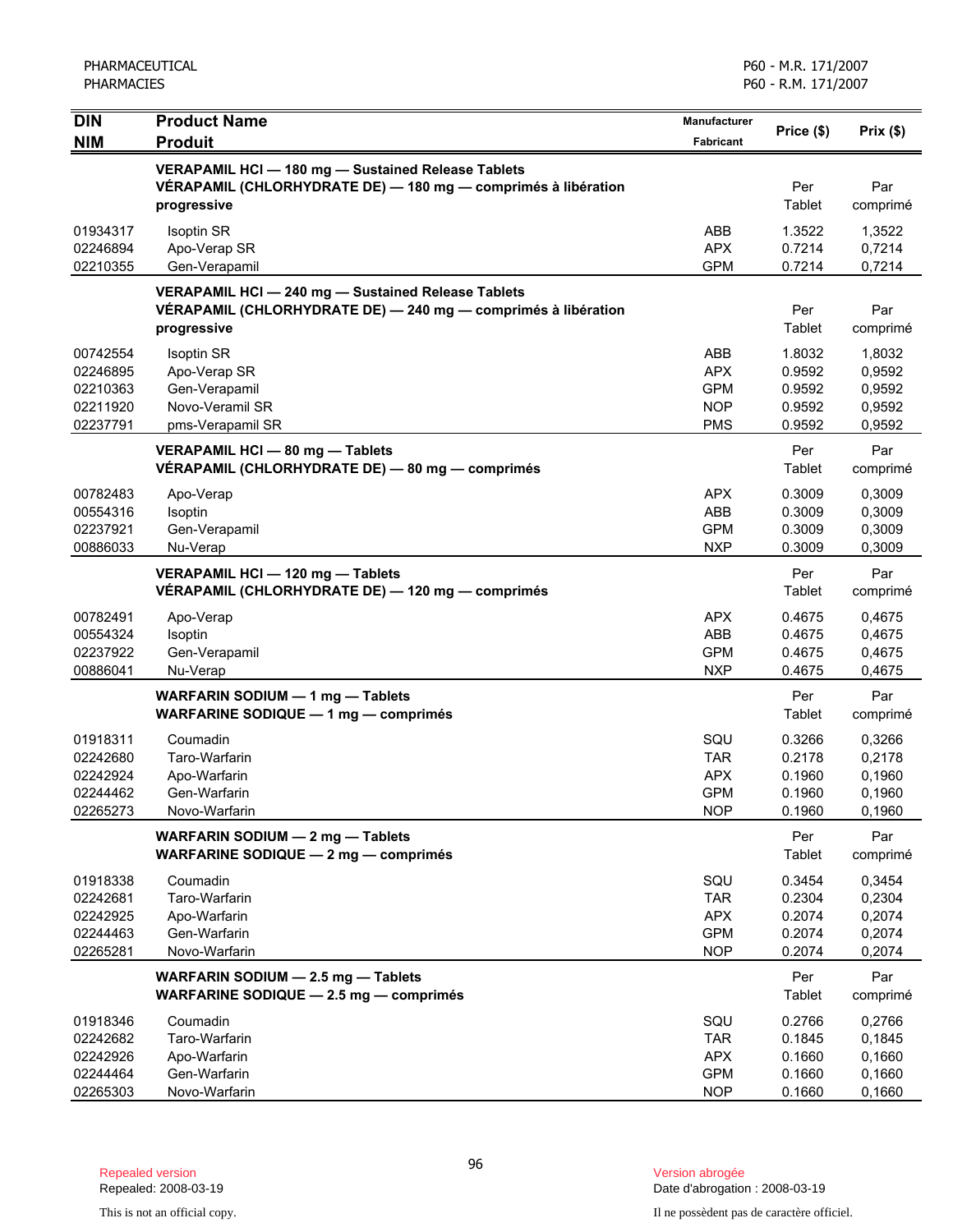| <b>DIN</b><br><b>NIM</b>                                 | <b>Product Name</b><br><b>Produit</b>                                                                         | Manufacturer<br><b>Fabricant</b>                            | Price (\$)                                     | Prix(\$)                                       |
|----------------------------------------------------------|---------------------------------------------------------------------------------------------------------------|-------------------------------------------------------------|------------------------------------------------|------------------------------------------------|
|                                                          | WARFARIN SODIUM - 3 mg - Tablets<br><b>WARFARINE SODIQUE - 3 mg - comprimés</b>                               |                                                             | Per<br>Tablet                                  | Par<br>comprimé                                |
| 02240205<br>02242683<br>02265311<br>02245618             | Coumadin<br>Taro-Warfarin<br>Novo-Warfarin<br>Apo-Warfarin                                                    | SQU<br>TAR<br><b>NOP</b><br><b>APX</b>                      | 0.4283<br>0.2827<br>0.2571<br>0.2570           | 0,4283<br>0,2827<br>0,2571<br>0,2570           |
|                                                          | WARFARIN SODIUM - 4 mg - Tablets<br><b>WARFARINE SODIQUE - 4 mg - comprimés</b>                               |                                                             | Per<br>Tablet                                  | Par<br>comprimé                                |
| 02007959<br>02242684<br>02242927<br>02244465<br>02265338 | Coumadin<br>Taro-Warfarin<br>Apo-Warfarin<br>Gen-Warfarin<br>Novo-Warfarin                                    | SQU<br><b>TAR</b><br><b>APX</b><br><b>GPM</b><br><b>NOP</b> | 0.4283<br>0.2856<br>0.2571<br>0.2571<br>0.2571 | 0,4283<br>0,2856<br>0,2571<br>0,2571<br>0,2571 |
|                                                          | WARFARIN SODIUM - 5 mg - Tablets<br>WARFARINE SODIQUE - 5 mg - comprimés                                      |                                                             | Per<br>Tablet                                  | Par<br>comprimé                                |
| 01918354<br>02242685<br>02242928<br>02244466<br>02265346 | Coumadin<br>Taro-Warfarin<br>Apo-Warfarin<br>Gen-Warfarin<br>Novo-Warfarin                                    | SQU<br><b>TAR</b><br>APX<br><b>GPM</b><br><b>NOP</b>        | 0.2771<br>0.1848<br>0.1663<br>0.1663<br>0.1663 | 0,2771<br>0,1848<br>0,1663<br>0,1663<br>0,1663 |
|                                                          | WARFARIN SODIUM - 10 mg - Tablets<br>WARFARINE SODIQUE - 10 mg - comprimés                                    |                                                             | Per<br>Tablet                                  | Par<br>comprimé                                |
| 01918362<br>02242687<br>02242929<br>02244467             | Coumadin<br>Taro-Warfarin<br>Apo-Warfarin<br>Gen-Warfarin                                                     | SQU<br><b>TAR</b><br><b>APX</b><br><b>GPM</b>               | 0.4971<br>0.3316<br>0.2984<br>0.2984           | 0,4971<br>0,3316<br>0,2984<br>0,2984           |
|                                                          | ZIDOVUDINE - 100 mg - Capsules<br>ZIDOVUDINE - 100 mg - capsules                                              |                                                             | Per<br>Capsule                                 | Par<br>capsule                                 |
| 01902660<br>01946323                                     | Retrovir<br>Apo-Zidovudine                                                                                    | <b>NVT</b><br><b>APX</b>                                    | 1.9365<br>1.2000                               | 1,9365<br>1,2000                               |
|                                                          | ZINC SULFATE - 10 mg - Suppositories<br>ZINC (SULFATE DE) - 10 mg - suppositoires                             |                                                             | Per                                            | Par<br>Suppository suppositoire                |
| 01945920<br>00621439                                     | Anusol<br>Anuzinc                                                                                             | PFI<br>SIL                                                  | 0.4116<br>0.4079                               | 0,4116<br>0,4079                               |
|                                                          | ZINC SULFATE MONOHYDRATE - 0.5% - Topical Ointment<br>ZINC (SULFATE MONOHYDRATÉ DE) - 0,5 % - pommade topique |                                                             | Per<br>Gram                                    | Par<br>gramme                                  |
| 01945939<br>00621447                                     | Anusol<br>Sandoz Anuzinc                                                                                      | <b>PDA</b><br>SDZ                                           | 0.1331<br>0.1247                               | 0,1331<br>0,1247                               |